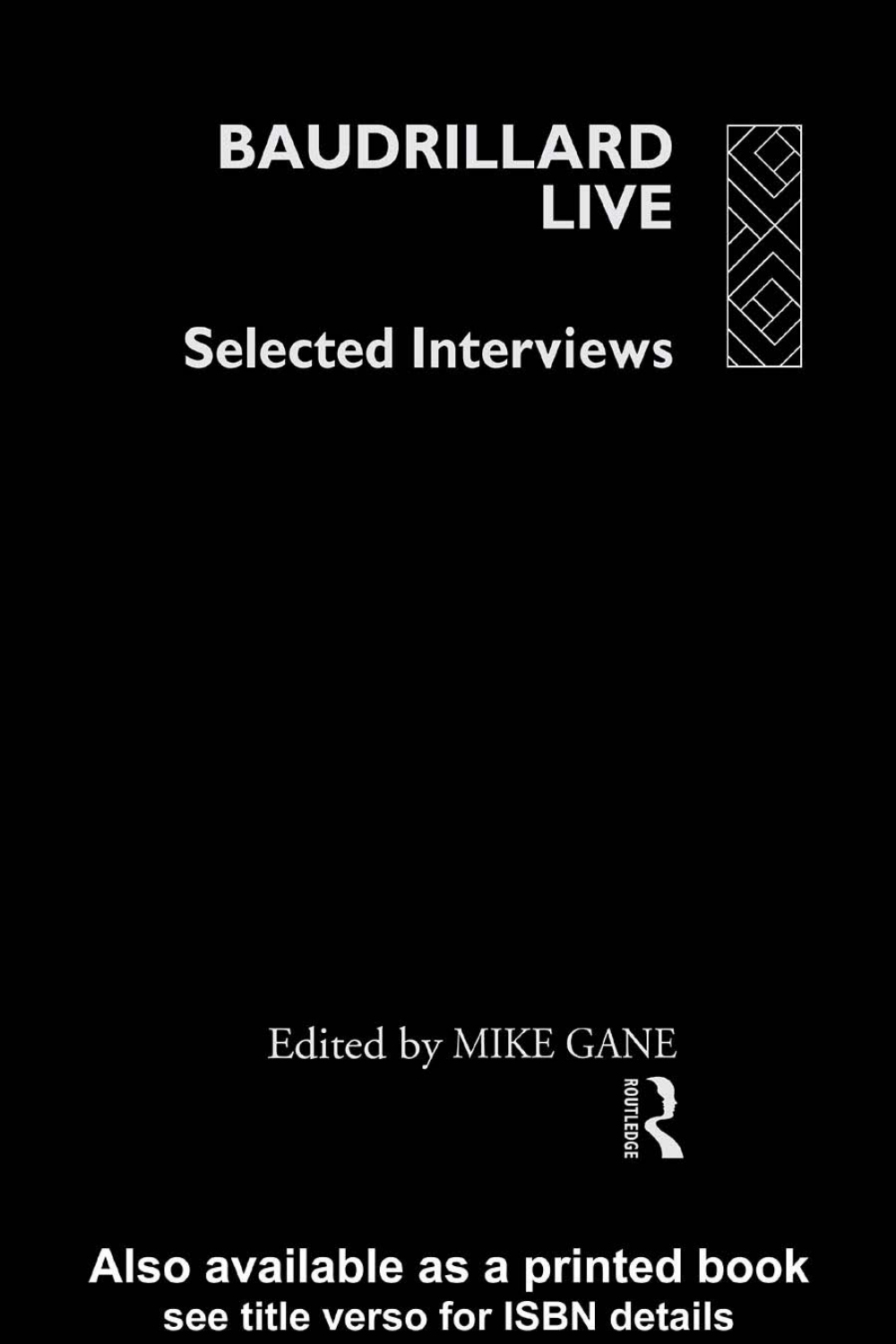### BAUDRILLARD LIVE

This book collects together many interviews which have been published in very different locations and publications into a coherent work, which with new interviews and an introduction makes available the conversational thought of one of the leading French intellectuals associated with postmodernism. The scope of the interviews is enormous, from the experience of visiting the cinema, on film and photography, through to the Gulf War and the new world order. These interviews provide a peerless supplement to Baudrillard's often difficult sociological and theoretical writing and illuminate many points of contention in his work, particularly those relating to postmodernism.

But the book is far more than a supplement. It is in its own right a contribution of the highest importance to the analysis of modern society, and it raises many disturbing issues and problems. The collection is edited by a leading authority on Baudrillard's work. It will appeal not only to those interested in French intellectual life but also to those interested in the debate on modernity and postmodernity. It is an essential document for the understanding of one of the most creative and important French thinkers alive today.

**Mike Gane** is Senior Lecturer in Sociology at Loughborough University.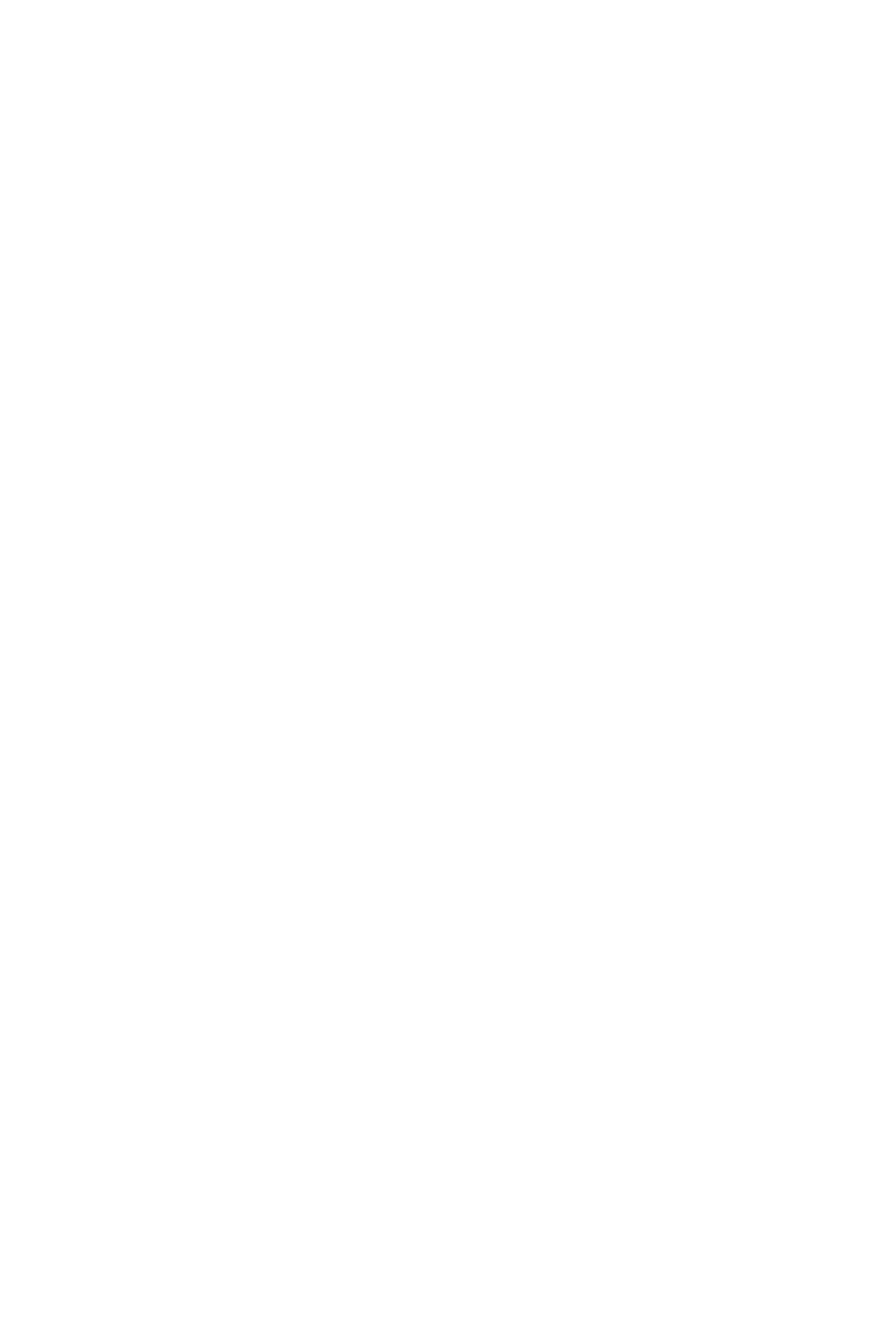## BAUDRILLARD LIVE

Selected interviews

*Edited by Mike Gane*



London and New York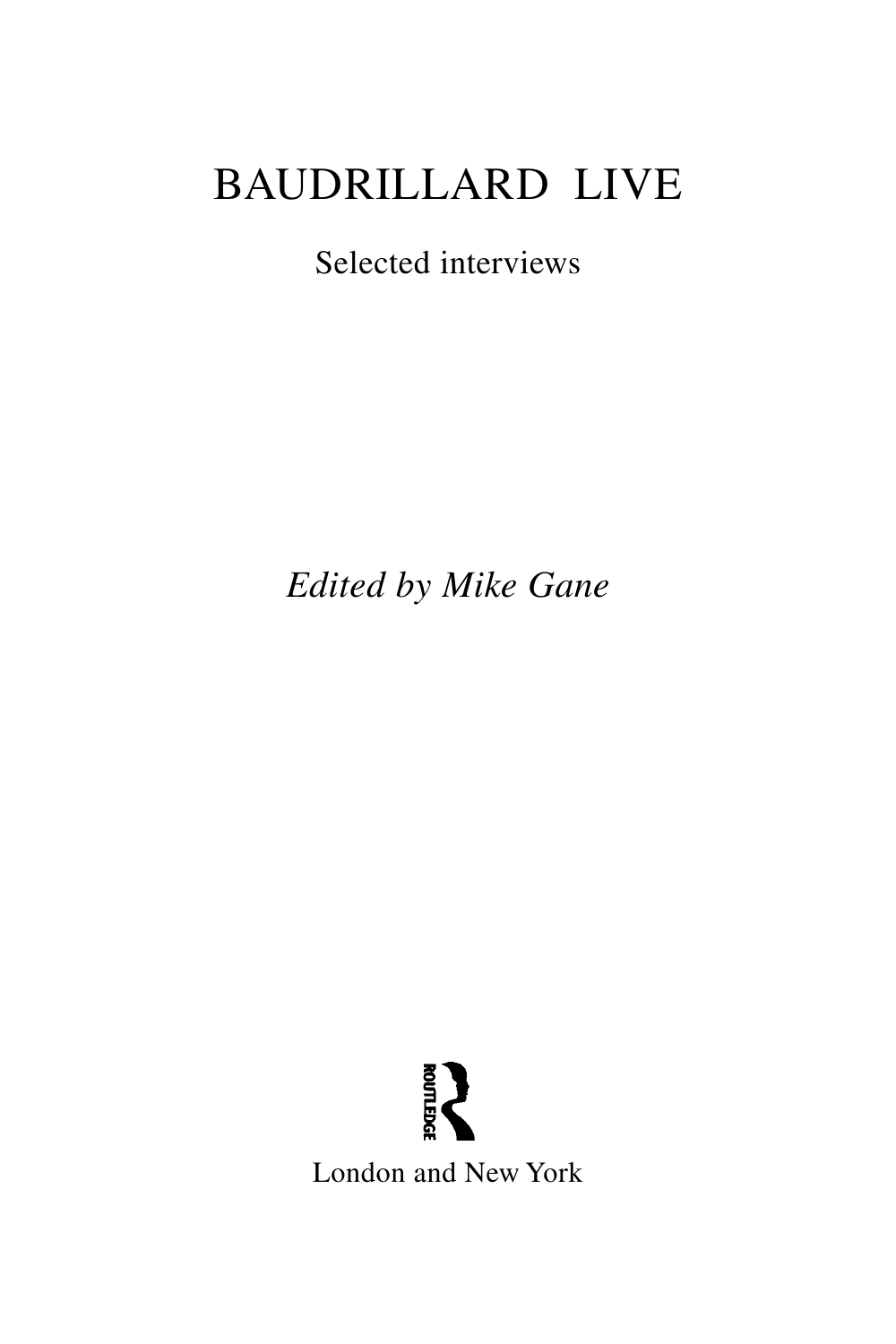First published in 1993 by Routledge 11 New Fetter Lane, London EC4P 4EE

This edition published in the Taylor & Francis e-Library, 2003.

Simultaneously published in the USA and Canada by Routledge 29 West 35th Street, New York, NY 10001

© 1993 selection and editorial matter, Mike Gane

All rights reserved. No part of this book may be reprinted or reproduced or utilized in any form or by any electronic, mechanical, or other means, now known or hereafter invented, including photocopying and recording, or in any information storage or retrieval system, without permission in writing from the publishers.

*British Library Cataloguing in Publication Data* A catalogue record for this book is available from the British Library.

*Library of Congress Cataloging in Publication Data* Baudrillard, Jean. Baudrillard live: selected interviews/[edited by] Mike Gane. p. cm. Includes bibliographical references and index. 1. Baudrillard, Jean—Interviews. 2. Sociologists—France— Interviews. 3. Postmodernism. 4. France—Intellectual life. I. Gane, Mike. II. Title. HM22.F82B383 1993

301´.092–dc20 92–26081

CIP

ISBN 0-203-41585-X Master e-book ISBN

ISBN 0-203-72409-7 (Adobe eReader Format) ISBN 0-415-07037-6 (hbk) 0-415-07038-4 (pbk)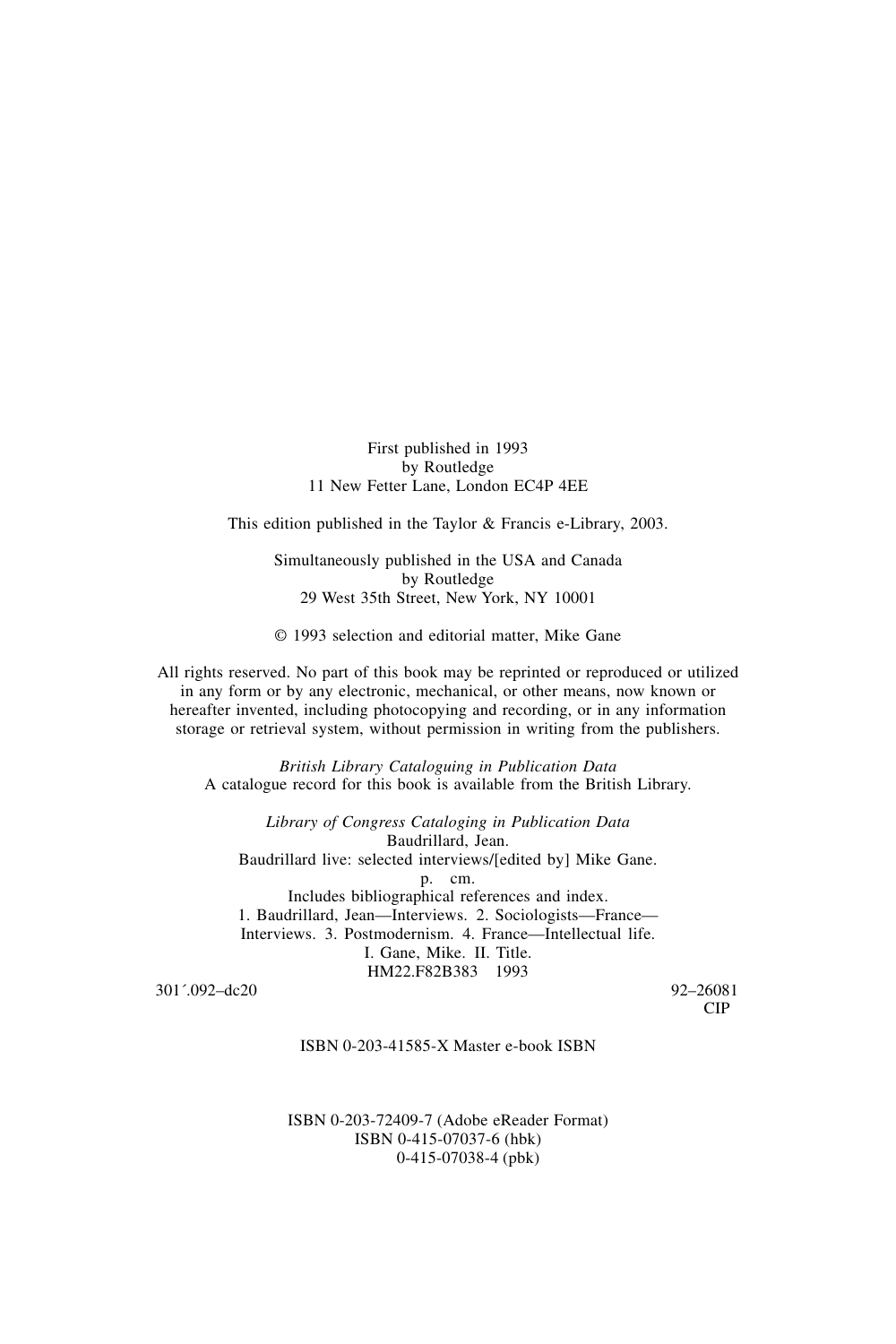## **CONTENTS**

|           |   | Acknowledgements<br>Introduction Mike Gane                                    |              |  |
|-----------|---|-------------------------------------------------------------------------------|--------------|--|
|           |   |                                                                               | $\mathbf{1}$ |  |
|           |   | Part I A virtual state of rupture                                             |              |  |
|           |   | Interview 1 I DON'T BELONG TO THE CLUB,<br>TO THE SERAGLIO                    | 19           |  |
|           |   | Part II Beyond alienation                                                     |              |  |
|           |   | Interview 2 I LIKE THE CINEMA                                                 | 29           |  |
| Interview |   | <b>3 BAUDRILLARD'S SEDUCTIONS</b>                                             | 36           |  |
| Interview |   | 4 THE 'LOOK' GENERATION-THE<br>MANNERISM OF A WORLD WITHOUT<br><b>MANNERS</b> | 41           |  |
| Interview |   | 5 THE POWER OF REVERSIBILITY THAT<br><b>EXISTS IN THE FATAL</b>               | 43           |  |
| Interview |   | 6 THE REVENGE OF THE CRYSTAL                                                  | 50           |  |
| Interview |   | 7 IS AN IMAGE NOT FUNDAMENTALLY<br><b>IMMORAL?</b>                            | 67           |  |
| Interview | 8 | INTELLECTUALS, COMMITMENT AND<br>POLITICAL POWER                              | 72           |  |
| Interview |   | 9 GAME WITH VESTIGES                                                          | 81           |  |
|           |   | Part III I stopped living                                                     |              |  |
|           |   | Interview 10 FORGET BAUDRILLARD                                               | 99           |  |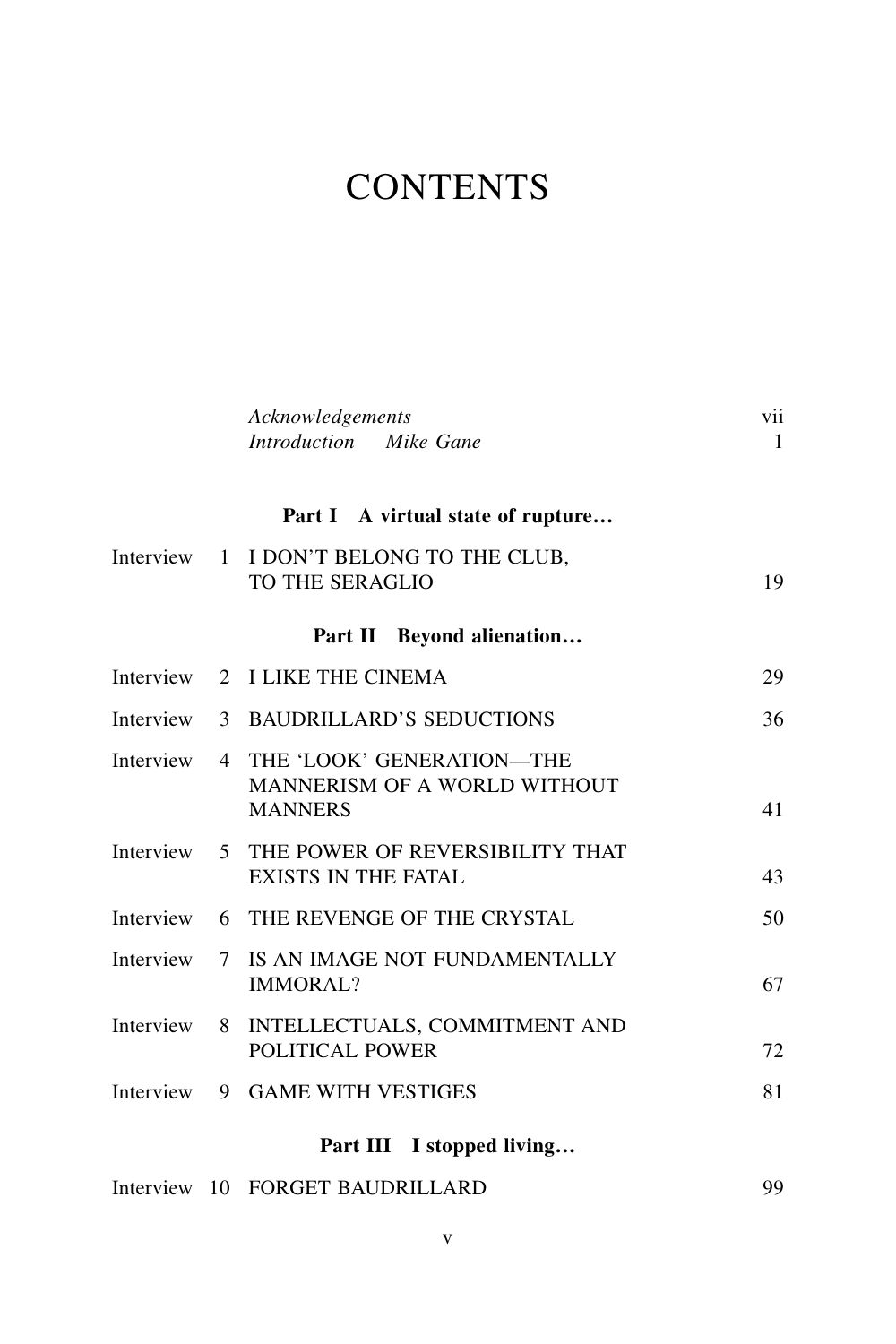#### **CONTENTS**

|  |                                                              | Part IV Radicalism has passed into events  |     |
|--|--------------------------------------------------------------|--------------------------------------------|-----|
|  | Interview 11 AMERICA AS FICTION                              |                                            | 131 |
|  | Interview 12 THE EVIL DEMON OF IMAGES                        |                                            | 136 |
|  | Interview 13 THE WORK OF ART IN THE<br><b>ELECTRONIC AGE</b> | 145                                        |     |
|  | Interview 14 THE POLITICS OF SEDUCTION                       | 152                                        |     |
|  | Interview 15 THE END OF THE END                              | 156                                        |     |
|  | Interview 16 FRACTAL THEORY                                  |                                            | 165 |
|  | Interview 17 WRITING HAS ALWAYS GIVEN ME<br><b>PLEASURE</b>  | 172                                        |     |
|  | Interview 18 THIS BEER ISN'T A BEER                          |                                            | 180 |
|  |                                                              | Interview 19 SUBLUNAR AND ATONAL LANDSCAPE | 191 |
|  |                                                              | Part V When reality merges with the idea   |     |
|  | Interview 20 BAUDRILLARD: THE INTERVIEW                      |                                            | 199 |
|  | <b>AFTERWORD</b> Amor Fati                                   |                                            | 208 |
|  | Suggested further reading                                    |                                            | 210 |
|  | Bibliography                                                 |                                            | 211 |
|  | Name index                                                   |                                            | 216 |
|  | Subject index                                                |                                            | 218 |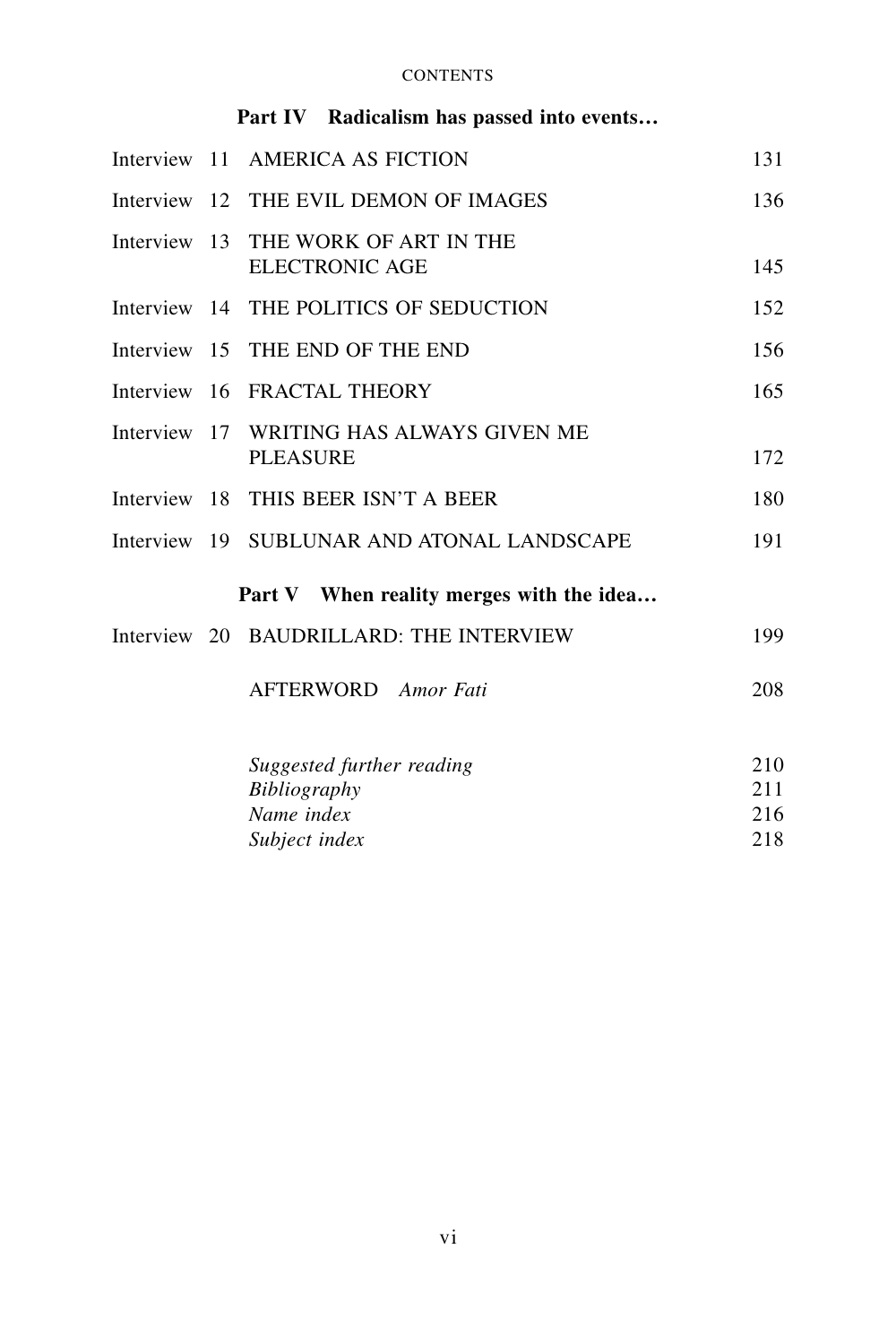### ACKNOWLEDGEMENTS

I would like to acknowledge the generous support of Chris Rojek, George Salemohamed and Nicholas Zurbrugg in this project. I also owe a debt to Monique Arnaud who helped at every stage of the process of preparing this book and who gave invaluable assistance with translations. Of course the book would not have been possible without the cooperation and participation of Jean Baudrillard.

*Mike Gane*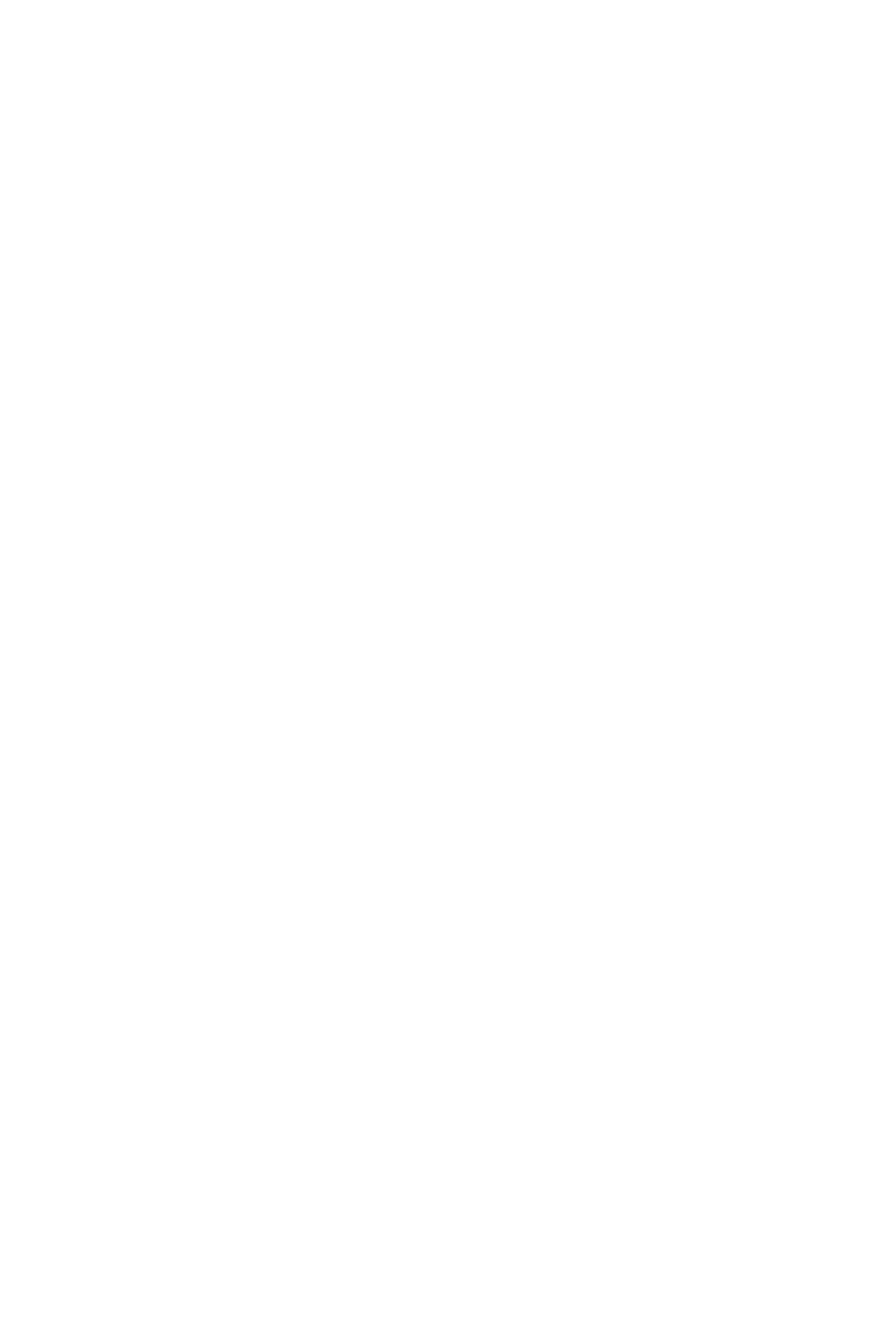### INTRODUCTION

#### *Mike Gane*

Jean Baudrillard is one of France's leading intellectuals, with a growing world reputation. In 1989 the Paris weekly *L'Evénement du Jeudi* organized a 'referendum' of some 700 representatives of intellectual society—journalists, writers, university teachers, artists. The question required its recipients to list five personalities in order of their significance as representing *'le pouvoir intellectuel'*—intellectual power. Jean Baudrillard was eighth in the ranking, equal in fact with figures such as Georges Duby, Gilles Deleuze and François Wahl, and above Pierre Bourdieu, the rival sociologist. Certainly Baudrillard has managed to break out of the purely academic world and its confines into a wide audience interested in cultural analysis.

But who is Jean Baudrillard? He comes from the Ardennes, Champagne, region of France. He was born in Reims in 1929 into a family plainly in transition from peasant farming to urban life. If Baudrillard succeeded at his studies in the Lycée he did not find it easy to get access into university teaching and in this respect his career is very different from that, say, of Michel Foucault, born only three years earlier in 1926.<sup>1</sup> Foucault was already in the Chair of Philosophy at the University of Clermont-Ferrand in May 1962, in 1968 in the Chair of Philosophy at Vincennes, and in 1970 was at the Collège de France. Baudrillard, by contrast, was an outsider, a late arrival on the scene. He had taught German in a Lycèe before taking up sociology, becoming an assistant in September 1966 at Nanterre (University of Paris X), and then maître-assistant in 1970. Unlike Foucault once more, Baudrillard's early writings of 1968–70 were not translated into English, and thus his thought played no significant part in the debate on the affluent society in English until the emergence of postmodernism in the 1980s. However, in France itself, Baudrillard's celebrated but notorious critique (1977) of Foucault in 'Forget Foucault' almost certainly led to Baudrillard's exclusion, rather like that of Derrida's, from those sectors of academic influence under the increasing patronage of the Professor at the Collège de France. The text of the piece was originally a book review for the journal *Critique* but was sent to Foucault himself for possible response. After a long delay Baudrillard published it with Galilee. Foucault was not amused and is reported to have said, 'I would have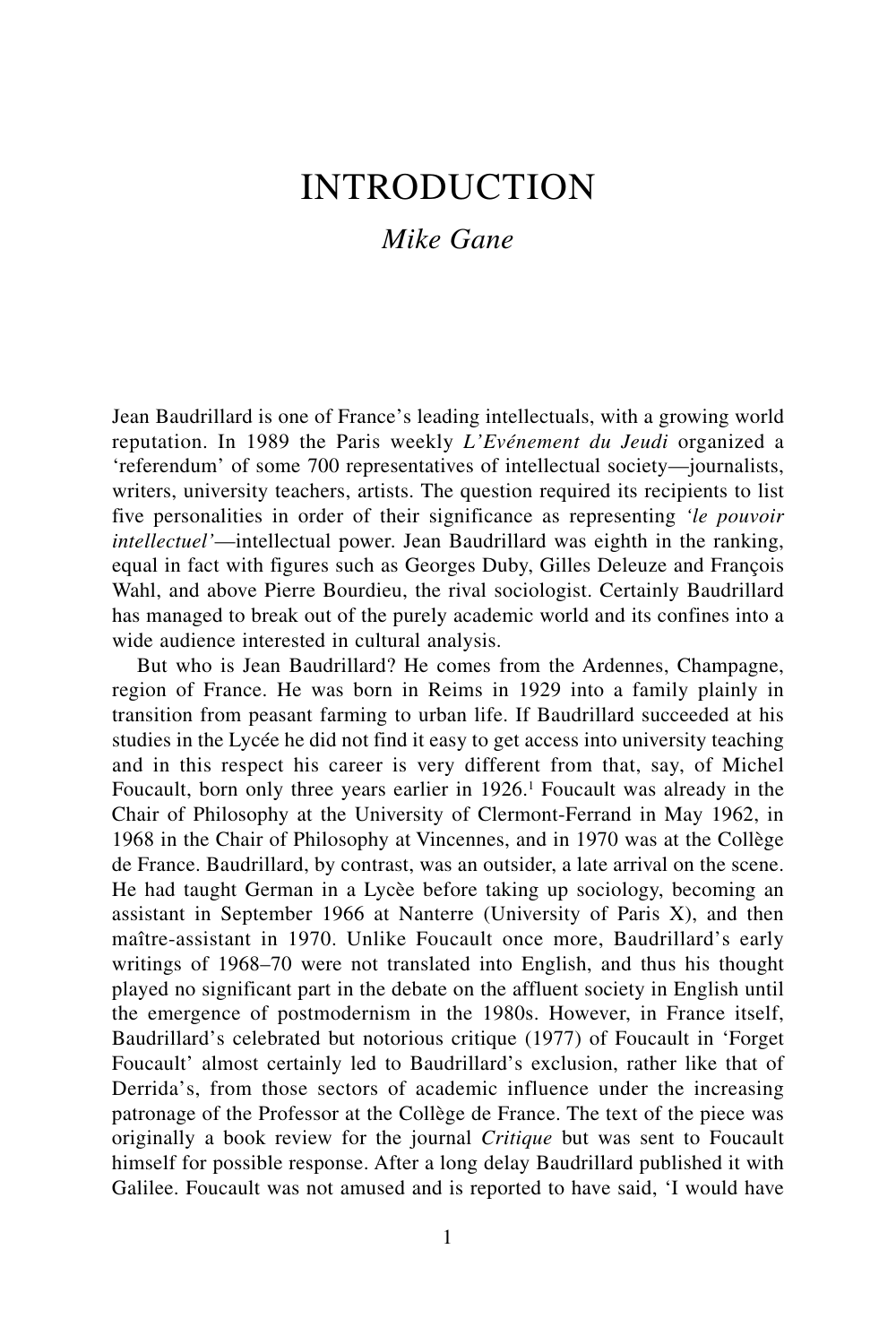more problems remembering… Baudrillard' (in Eribon 1991:275). Certainly, Baudrillard's critique was written at a major turning point in his career, at a point when his writing was moving decisively away from academic sociological forms of work—opening up a considerable rift between the orthodox sociologists and Baudrillard. Baudrillard retired from university teaching at the first available opportunity.

Baudrillard was politically radicalized under the influence of Sartre and the opposition to the Algerian War at the end of the 1950s and early 1960s. He was interested in literature, poetry and political analysis. His first publications were in sartre's journal, *Les Temps Modernes,* in 1962–3; they were pieces of literary criticism for works by Calvino, Styron and Uwe Johnson. Clear in these reviews is not only the influence of Sartrean Marxism but also his reading of Dostoyevsky and Nietzsche. But most of Baudrillard's publications in the following years were translations from German into French. These included many works by Peter Weiss—*Pointe de Fuite* (1964), *Marat/Sade* (1965), *L'Instruction* (1966), *Discours sur la genèse et le déroulement de la très longue guerre de libération du Vietnam* (1968)—as well as pieces by Brecht (1965), and Muhlmann (1968). Baudrillard completed his thesis in sociology *(troisième cycle en sociologie)* in March 1966. At this time he was closely associated with Henri Lefebvre (very much an anti-structuralist thinker) and then by 1968 with Roland Barthes (very much the high structuralist at that moment). Teaching at Nanterre from September 1966, he found himself at the centre of the brewing storm of the student revolt of 1968. He cooperated with a typical journal of the time, *Utopie,* evidently influenced by the bizarre cocktail of anarcho-situationism, structural Marxism and media theory, in which he published a number of theoretical articles on the ambience of capitalist affluence, and the critique of technology. His encounter with Marshall McLuhan and media theory, as well as the publication of his first book, *The Object System,* which clearly complemented Barthes' own *The Fashion System,* also took place in 1968.

Although the dominant line of enquiry was certainly a new form of cultural analysis influenced by structuralist techniques, Baudrillard's use of these always displayed an ironic edge. Nevertheless, the theoretical underpinning was a growing application of Freud and Marx to the analysis of consumer society itself, in an enquiry which developed an impressive epistemological critique of the concept of 'need' as an explanatory notion; this was subordinate to the determinations of class logic and social fetishism, he argued in two important essays of 1969 (contained in Baudrillard 198 1b). The arguments were developed in full in *Consumer Society* in 1970, where it became clear that Baudrillard rejected most of the conclusions of more orthodox Marxists such as the Althusserians by defining consumption as the dominant form and mechanism of class domination and integration in advanced capitalist societies. In this he was much closer to Barthes and Marcuse than he was to Marxists adhering to the French Communist Party. Nevertheless, the basic framework of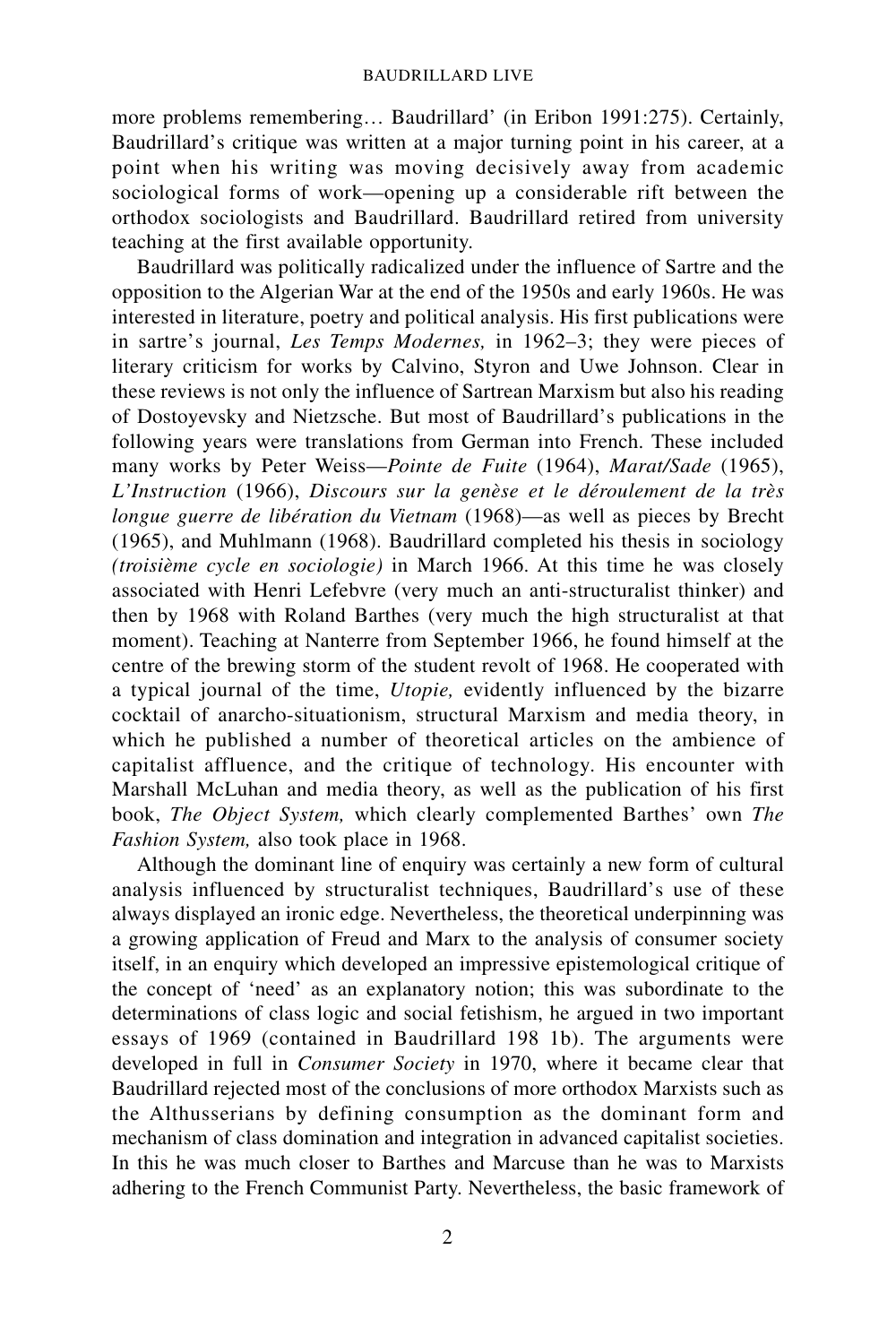#### INTRODUCTION

the argument was still Marxist in the sense that it was the economic mode of production which in the last resort determined consumption as dominant:

Abundance and consumption are not the realised Utopia. They are a new objective situation, governed by the same fundamental processes, but overdetermined by a new ideology (morale)—the whole corresponding to a *new* sphere of the productive forces on the way to a controlled reintegration in the *same* but enlarged system.

#### (Baudrillard 1970:116)

At the same time Baudrillard's thought also contained the seeds of a problematic which was quite different from that of structural Marxism, and this derived from the influence of Mauss and Bataille. In these early essays of Baudrillard, the influence is clear in the idea of the gift as forming part of a system of exchange which rested on completely different principles from that of commodity exchange. These initial formulations in 1968–69 were to have enormous repercussions when Baudrillard began to elaborate the opposition between the symbolic order of the gift and that of commodity exchange in the collection of essays published in 1972 as *For a Critique of the Political Economy of the Sign*. Baudrillard began to take up a position against Marx's contrast of use value and human need against exchange value and commodity form. The fundamental opposition, he argued, must be between the symbolic order and the capitalist culture of exchange value. Marx himself had simply been trapped into a theoretical collusion with capitalist forms by assuming that needs and uses were themselves outside the order established by capital. This is perhaps the key point of Baudrillard's intellectual trajectory, for what follows is an attempt to work out all the implications of the contradictions between symbolic exchange and commodity exchange. The immediate outcome of this move was Baudrillard's direct attack on the way that structural Marxists had sought to demolish and domesticate the symbolic cultures by reducing them to primitive modes of production (in his book *The Mirror of Production,* 1973). Against the trend Baudrillard argued that it was fundamentally only from the position of the symbolic order that the most radical critique of contemporary capitalist developments could be made. Analyses on the basis of the principle of production, and which took capitalist production as a model, were compromised as critical weapons.

By 1976 Baudrillard had worked out a full set of analyses of the opposition between the symbolic and commodity exchange and had recast his general theory into a new vocabulary, published in his most impressive work, *Symbolic Exchange and Death*. This work contained long sections on 'the end of production', 'the order of simulacres', 'fashion', 'the body', 'political economy and death' and 'the extermination of the name of God'. Each of these analyses was built up on the contrast between symbolic exchange and its disenchanted equivalent: production *versus* gift exchange, simulation *versus* symbol, fashion cycles *versus* reversibility, the body in a sign system *against*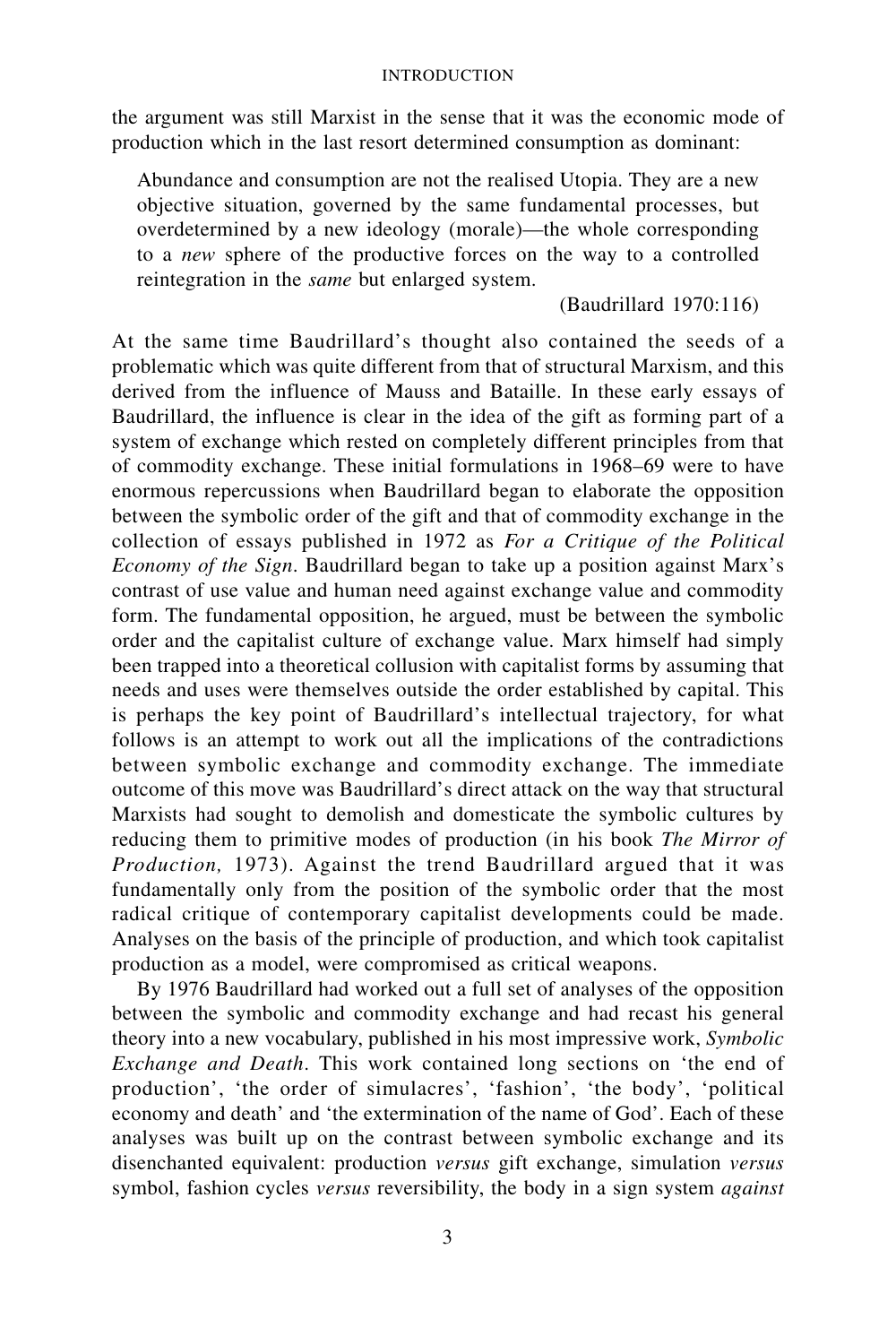the body in symbolic order, death in the crisis of linear accumulative time *against* death in the eternal return, accumulative prose *against* sacrificial poetry. Probably dominant in these studies was the growing contrast not between gift and commodity exchange, but a deepening theoretical vocabulary and shift of emphasis. Commodity exchange was to be understood as one aspect of a larger code system that was to become predominant in Western culture from the Renaissance, in a process parallel to that outlined by Nietzsche and then Weber as the disenchantment of symbolic cultures under the impact of a process of rationalization, secularization, bureaucratization and modernization. Thus Baudrillard now talked of the opposition between symbol and sign, between the symbolic order and structural law of exchange defined in relation to sexuality as the 'phallic exchange standard'. Poetry is symbolic, sacrificial, anagrammatic, enchanted, as against the reductive semiotic order of the sign (signifier, signified in relation to a 'real world').

Of course, implicit in the new theory was a new anti-epistemology, a new attack on Western rationalism and its notion of the difference between superstition and the real knowledge. Baudrillard following Nietzsche began to outline the stages of disenchantment as stages of the evolution of the notion of 'reality' in Western cultures, ending with his famous evocation of the stage of 'hyperreality' and 'virtual' reality. In the process of radicalization of basic concepts, Baudrillard was now proposing that so-called primitive societies were not primitive and not even societies in the sense understood by Western sociologists. Fundamentally, the notion of reality itself, along with all the notions of production and technical practicality, could not be found in them and could only be applied to them in the violent process of misunderstanding them. More than this, all the cherished ideals of human progress associated with the bourgeois revolution had created the necessary mystification of primitive and backward societies as morally corrupt, as unjust, unequal, poor, nasty. Ironically, says Baudrillard, following Nietzsche closely here, it is modern societies which have brought these ideologies into existence as selfjustifications. It is from this point that Baudrillard very clearly moves against the progressives—the socialists, ecologists, feminists, anti-racists, etc.—for these too have become part of the modern consensus against the symbolic order. In 1977 he published a short, but devastating, critique of the new Pompidou arts centre in Paris (known as the Beaubourg) in which he launched the same kind of attack: this building is part of the semiotic system of modern architecture, an architecture of cultural disenchantment. Where is the secret, the charm, the ritual, the meaning of this building, he asked; it looks more like a petrol refinery. In 1978 he published what amounted to a Nietzschean defence of the right of the 'silent' masses to remain outside the orbit of the socialists or the educators or improvers in general attempts to impose either the 'social' or 'culture' on them—the masses, he argued, always reject these modern forms of *ressentiment* and are always more interested in the fatal, the spectacle. Their lack of enthusiasm in culture is itself a silent strategy of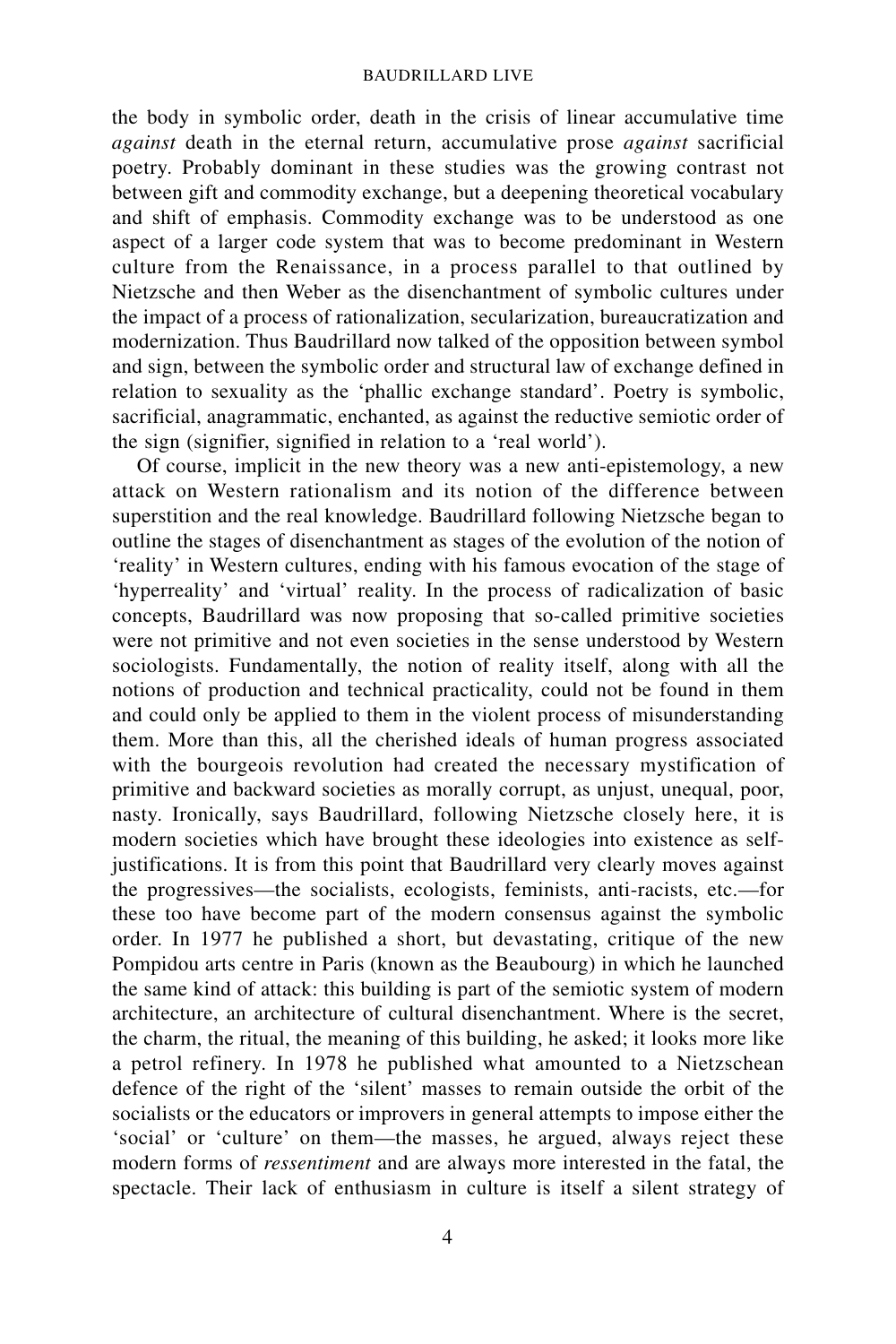abstention, a form of struggle. Baudrillard wrote a number of directly political essays critical of the left….

His next major project altered the terms of the opposition between production and gift 'exchange' to a more radical one between production and seduction (*Seduction* 1979), wanting in fact to move away from the term 'exchange' itself as still inflected with mistaken presuppositions. Elements of his published poetry (*L 'Ange de Stuc* 1978) are interwoven into an account of the emergence of *trompe-l'oeil* in the Renaissance. Baudrillard goes much further than Weber here who simply talked of the importance of perspective in the process of cultural rationalization. Baudrillard refers to the 'studiolos' of the Duke of Urbino -'tiny sanctuaries entirely in *trompe-l'oeil* at the heart of the immense space of the palace…cut off from the rest of the structure, without windows, literally without space—*here space is actualised by simulation'*. He continues and draws some dramatic conclusions:

A complete reversal of the rules of the game is in effect here, allowing us to surmise ironically, by the allegory of the *trompe-l'oeil,* that the external space, that of the palace, and beyond it, the city, that is, the political space, the locus of power, *is itself only an effect of perspective*. (Baudrillard 1979a/1990a: 65)

Instead of being produced, power is better understood as a form of seduction.

But there are different forms of seduction. There is an evolution, he suggests, from the seduction in its radical sense, that is as duel, as ritual, the play for maximal stakes, to 'seduction in its "soft" sense—the seduction of an "ambience", or the playful eroticization of a universe without stakes' (1990a: 156). This forms a direct continuation with Baudrillard's critique of affluence, but now the terms are centred on seduction rather than consumption, and against the image of economic determination:

One is speaking of a seduction reviewed and revised by the ideology of desire. A psychologized seduction that results from its vulgarization with the rise in the West of the imaginary figure of desire.

The figure does not belong to the masters, but was historically produced by the oppressed under the sign of their liberation, and has been deepened by the failure of successive revolutions. As a form, desire marks the passage from their status as objects to that of subjects, but this passage is itself only a more refined, interiorized perpetuation of their servitude. Large scale seduction now begins. For if an object can simply be dominated, the subject of desire, by contrast, has to be seduced.

(Baudrillard 1990a: 174–5)

Thus, with the emergence of the mass media, information technology, there arises the specific forms of ludic and soft seduction connected with the transition to a society in which all internal opposition becomes subject to the rigours of the code of exchange, and becomes recycled as fashion.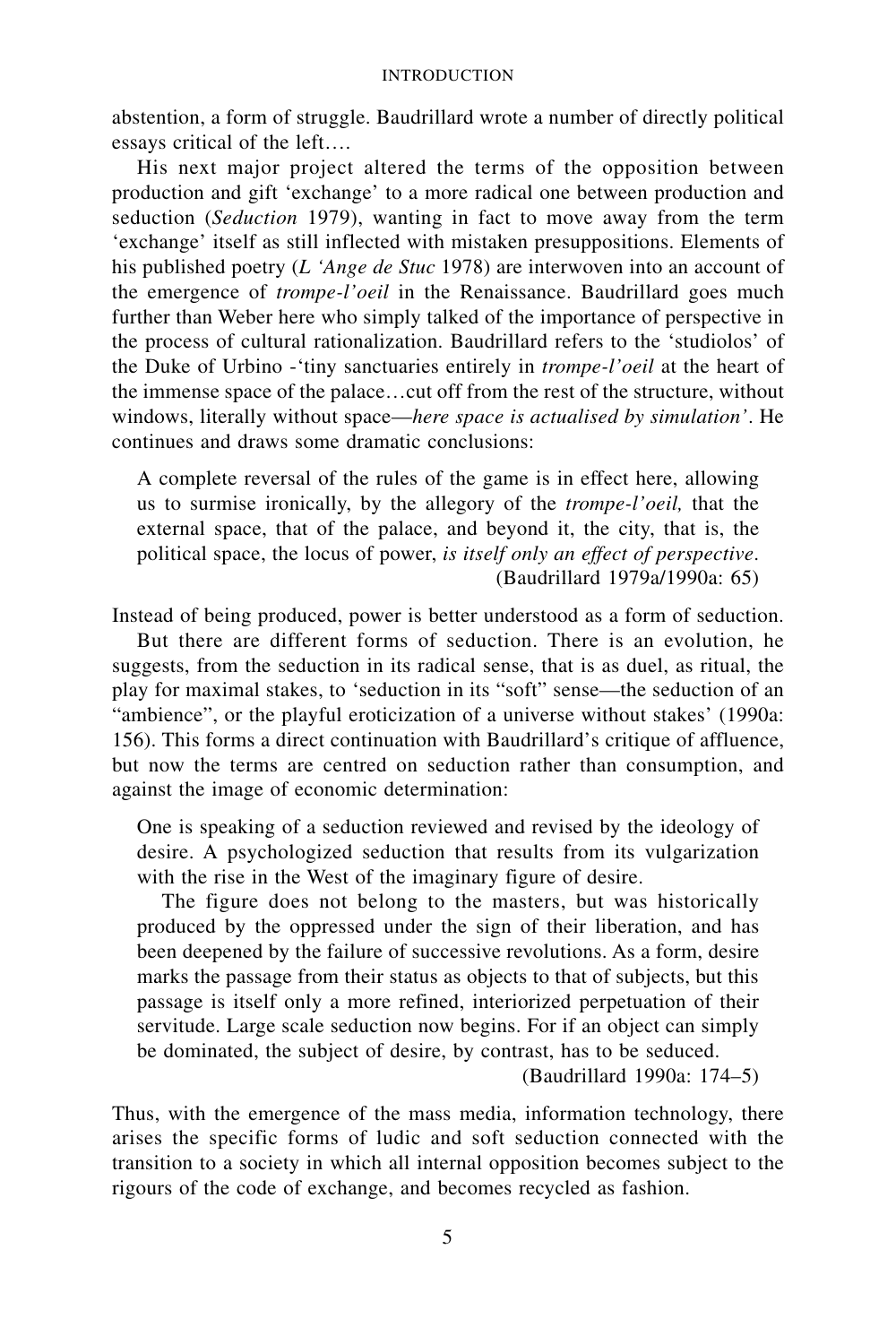Persisting in chasing the forms of opposition between the symbolic and the semiotic, Baudrillard's next major study moved from seduction to a theme already touched on but now given a detailed examination: 'fatal strategies' (1983b). The implicit question posed here is: if the world is not ordered by reason, by the technical and scientific determination of purposes, how is it ordained? The question is exactly that posed in the work of Nietzsche and Max Weber. But whereas for Weber the category of the fatal, drawn from Tolstoy, is stated and used in opposition, it is never theorized. Baudrillard not only draws on the notion of fate as expressed in symbolic cultures, he suggests that its power re-emerges in very specific ways in the advanced societies. Given the period of production, polarity, expansion and revolution is over, our society has entered a period of implosion, where the logic of the dialectical movement of history has been superseded. In order to grasp this, he conjectures, it is necessary to abandon all the perspectives developed on the basis of assumptions of human praxis, *homo faber*. What has happened is that the world, the object, not the subject, has been radicalized, has burst through all the constraints and balances inherent in the symbolic order and has become the site of contemporary *ressentiment*. The world is post-modern in the sense that it is post-dialectical, that is, post-historical. As against a world increasingly mastered by science and technology, Baudrillard describes a world which subtly evades control, and takes its revenge on apparent human omnipotence: the revenge of the crystal. But instead of conceiving this form as bland, low in energy, flat, as many theories of consumer society tend to do, Baudrillard imaginatively conceives these forms as an ecstatic paradox.

Terrorism is the ecstatic form of violence; the state is the ecstatic form of society; pornography is the ecstatic form of sex, the obscene the ecstatic form of the scene, etc. It seems that things, having lost their critical and dialectical determination, can only redouble themselves in their exacerbated and transparent form.

(Baudrillard 1983b/1990i: 41)

The book ends with a consideration of the principle of evil, and perhaps reveals something of the limit of the Nietzschean in Baudrillard. For what Baudrillard picks up is the fact that the way the object resists, as he says, disobeys the will of the subject in all these projects, reveals something about servitude. 'The whole problem of voluntary servitude should be reexamined… obedience, in effect, is a banal strategy, which doesn't need to be explained, for it secretly contains—all obedience secretly contains—a fatal disobedience to the symbolic order' (1990i: 182). Thus the principle of evil lies in the transparent rape of the symbolic order itself, transparent, that is, not in the subject but in the object. The way out of the problem of voluntary servitude, he argues, is the fatal logic of the escalation of the worst, and it is this escalation of the fatal spiral which in the end protects us from reality itself (1990i: 186).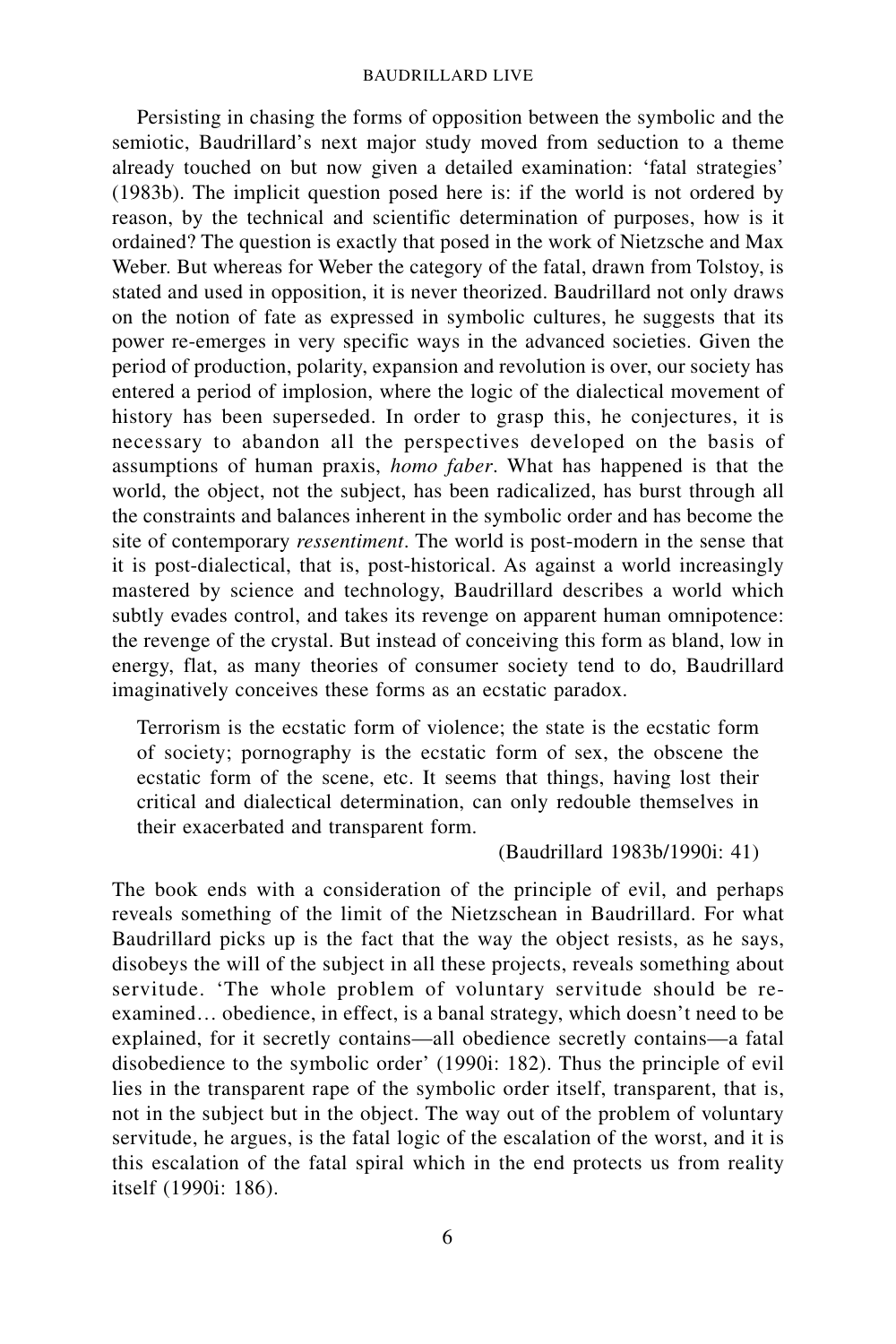#### INTRODUCTION

Baudrillard extended these analyses in his most recent substantial essay, *The Transparence of Evil* (1990b). In an interview in this collection, he describes his difficulty in finding a title for this work, which he would like to have called *The Transparition of Evil*. Here he continues with the theme of the bursting of limits in Western society, which he now calls the formation of the 'transpolitical', the breaking down and intermixing of all the categories and genres in the culture: the transsexual breaks down the boundaries of the male and female, the transaesthetic the boundary between art and non-art, the transeconomic the formation of financial circuits which break the boundaries of the economic and the political. Western culture becomes more and more repressively tolerant so that religion becomes fashion, revolution becomes style in a culture progressively dominated by the effects of the mass media in McLuhan's sense: the cooling of history. But Baudrillard maintains the opposition between the symbolic and the semiotic, and reflects in the last section of the work on the concept of the 'radical alterity' of the symbolic from semiotic 'difference'.

It is clear from an interview that Baudrillard also began to keep a diary from about 1980. These have been published as *America* (1988a), *Cool Memories* (1987b) and *Cool Memories II* (1990d). They seem to have been inspired by Nietzsche, Canetti and the challenge of the aphorism and the fragment. These texts do not attempt to reproduce a linear story of a life. Rather they present impressions, fugitive reflections, paradoxes, poetic play, short accounts of people, encounters, events, and theoretical exploration, experimentation. They record something of Baudrillard's tourist gaze, the traveller on the world scene. In this sense they complement his other writings and it is possible to crossreference between the two styles: one can find some of the background to *America* from *Cool Memories*, as one can for the visits to Australia, to New York, etc. *Cool Memories* brought Baudrillard considerable fame. The *Guardian* (21.9.88) devoted a whole page to 'Who is Baudrillard?'; Brian Rotman reported that Baudrillard was 'professor of sociology, prophet of apocalypse, hysterical lyricist of panic, obsessive re-counter of the centreless desolation of the post-modern scene and currently the hottest property on the New York intellectual circuit'. The first edition of the new weekly newspaper *The European* (11.5.90) presented a digest of Baudrillard aphorisms in a special feature under the title 'What are you doing after the orgy?' as a presentation of what European intellectuals could offer. He made an appearance on French television with the celebrated Bernard Pivot.

The most recent essay by Baudrillard (199 1d) was a collection of three articles which first appeared in the French daily *Liberation,* under the title 'The Gulf War did not take place' *(La Guerre du Golfe n'a pas eu lieu)*. This has given Baudrillard added notoriety, and there has been not a little effort on the part of his critics to make him appear ludicrous. The first of the three pieces was translated for the *Guardian* in January 1991, and it appeared as a straight prediction that there would be no war, only the simulation of a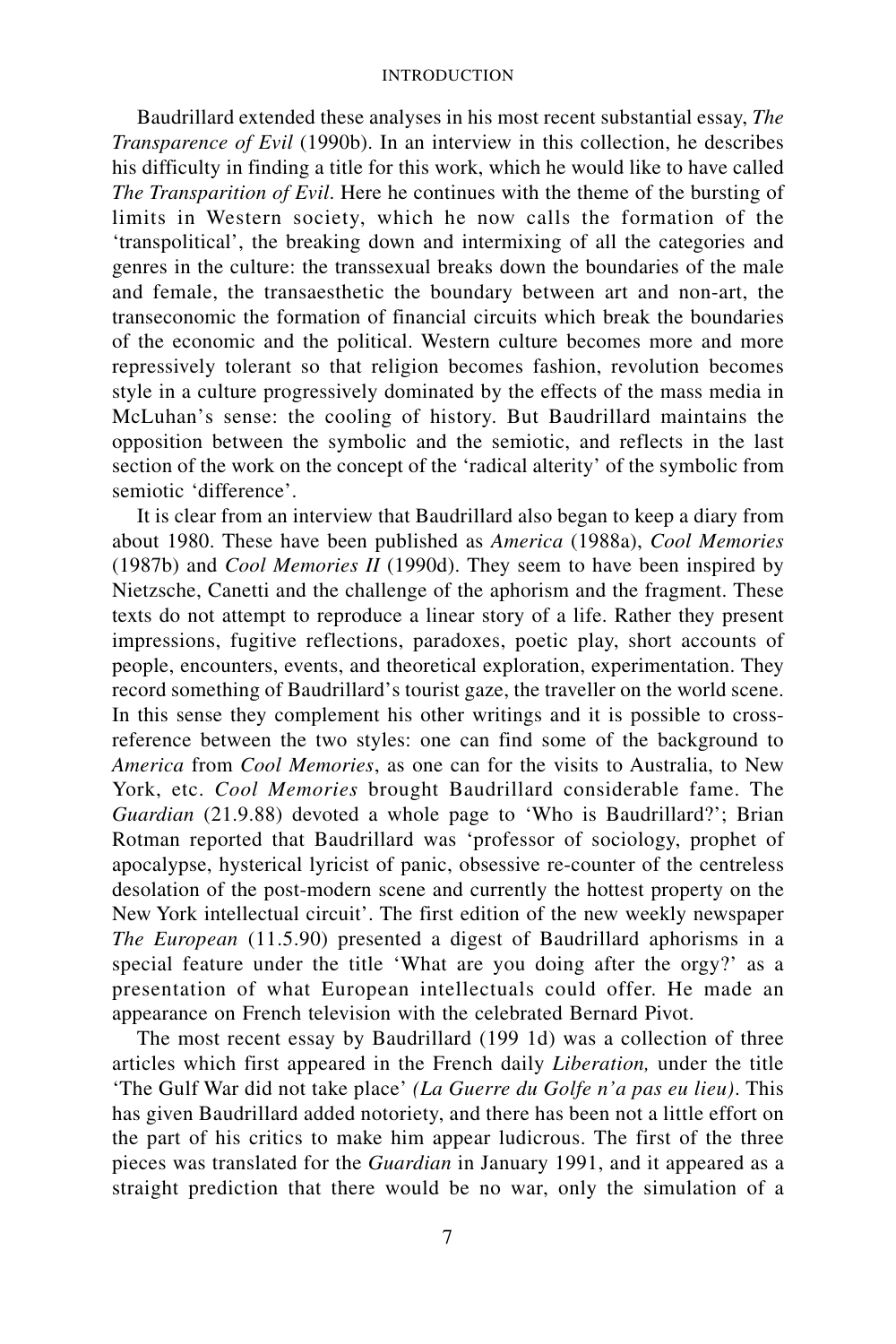war.Obviously when the war actually broke out, Baudrillard was faced with some important problems. He could have said: the war has broken out, there is something wrong with my theory—in the style of a philosophical falsificationist. That of course would have been something of a triumph, given the fact that there were so many interpretations of the war which could never have reached the point of making such a singular prediction. Indeed, had Saddam Hussein backed down and there had been no Western invasion, this might have been taken as empirical evidence in support of Baudrillard's prediction and no doubt Baudrillard would have enjoyed the irony. Instead Baudrillard took the line that even though there was an invasion, this was not a war. Again he appeared on a television discussion programme, and surprisingly did not find himself in a minority of one. Certainly, it would have been easy to outline the novelty of a war in which computer simulation played such a major part in the technical armoury of both sides. But Baudrillard went considerably further; he pushed Clausewitz's famous dictum to read 'non-war is the absence of politics continued by other means' (1991d: 95). Everything was unreal: the war, the victory, the defeat, and now, as he suggests in the following interviews, the subsequent Israeli-Arab negotiations—the simulation of a war followed by the simulation of negotiations.

The interviews contained in this selection relate to the period of Baudrillard's writings dominated not by the concept of production and scientific analysis, but by seduction and fatal analysis. Yet it seems clear both from his writings and the interviews that Baudrillard's actual practice is highly complex, a combination of critical and fatal modes. Although the movement in modern culture is governed by mechanisms of simulation and not a simple economic commodity mode, the irony is, he argues, that 'the present system…cceeds in neutralizing all finalities, all referentials, all meanings' (1988c: 74). This thesis is strikingly like that of Max Weber's evocation of the triumph of rationalism. Baudrillard develops this idea in a way which is far more radical than any of Weber's responses, that rationalization 'does not control the seduction of appearances'. Here Baudrillard's theoretical continuation is audacious:

there is…a contemporary strategy of seduction which would counter the surveillance and computer processes, the ever more sophisticated methods of biological and molecular control and retrieval of bodies…. Seduction as an invention of strategy, of the body, as a disguise for survival, as an infinite disperson of lures, as an art of disappearance and absence, as a dissuasion which is stronger yet than that of the system ….Seduction remains the enchanted form of the devil's share *(la part maudit).*

(Baudrillard 1988c: 74–5)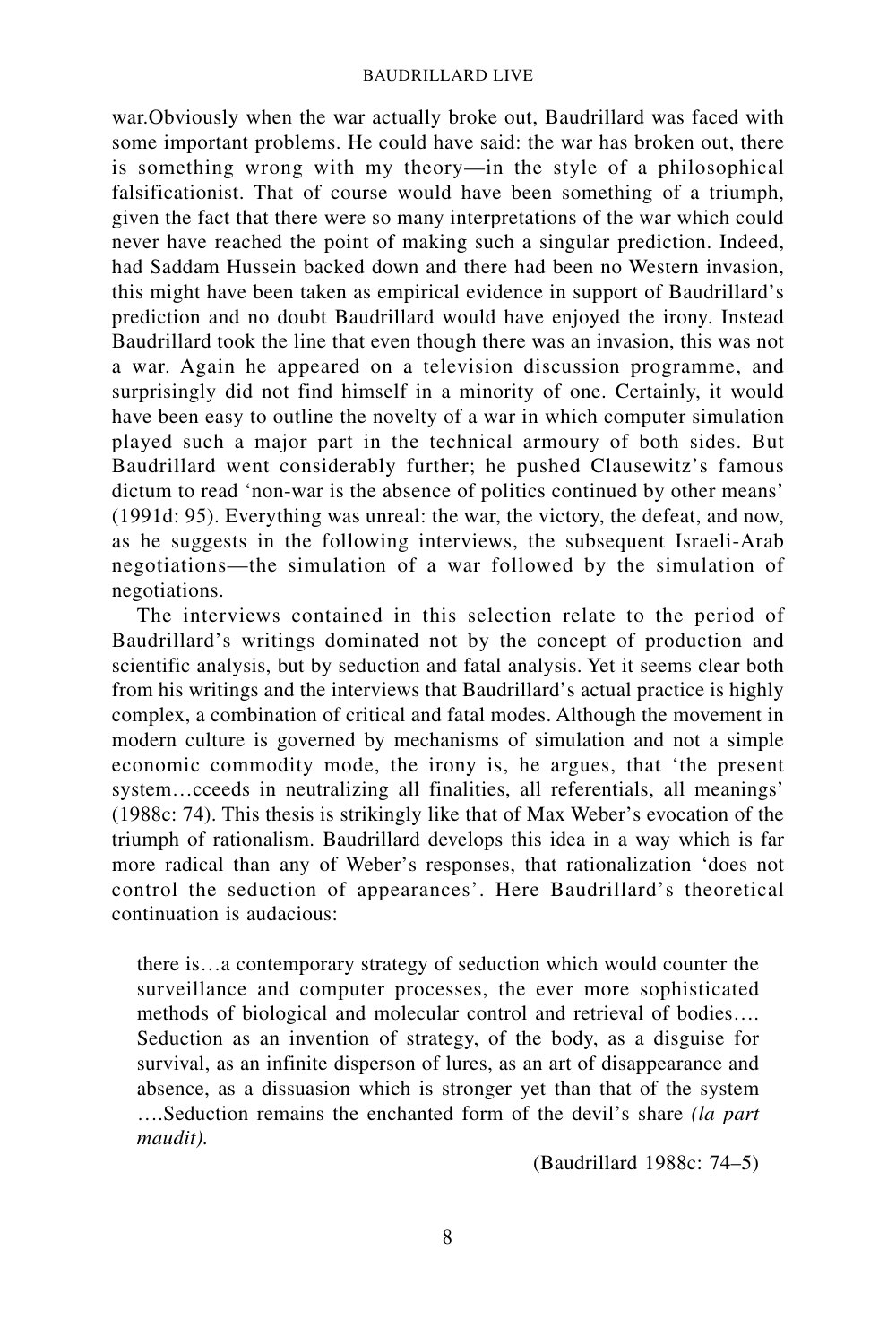#### INTRODUCTION

#### **AN INTERVIEW WITH BAUDRILLARD**

Clearly, reading or listening to a Baudrillard interview is something altogether different from reading one of his written essays. If it is not worked over and effectively rewritten it is a record of a direct and immediate spoken reply to questions. We know that in Baudrillard's case the interviews, with the rare exception, are not rewritten, not even 'corrected' as such. In a sense this is a risk on Baudrillard's part. First, without checking the transcription and the translation, there may be a series of more or less severe discrepancies between what was said and what appears in print. But this is obviously true of any translation, and there exist translations of Baudrillard's works which contain serious errors. Those interviews which have been undertaken by French journals can, perhaps by and large, be assumed to have grasped Baudrillard's general meaning in the French language. English publications are a different matter. The interviews which are included here have been undertaken by interviewers with a close and detailed knowledge of Baudrillard's work in French. As Baudrillard does not conduct his interviews in English there are here some impressive efforts on the part of English-speaking interviewers to follow Baudrillard into close conversation, and it is clear that some interviewing teams have sought to include native French speakers to deal with problems of interpretation and supplementary questions.

The second risk for Baudrillard is that of meeting an interviewer who might throw up problem questions, or where he himself might appear in working out an answer to begin to contradict himself. Of course, there are occasions where Baudrillard might certainly say, I don't really want to answer that question. And he does just that in the interview included here, on two sets of questions, first that dealing with people he knew or might be working with, second on directly 'political' and 'ideological' questions. The brief answers to these questions do not appear in the published version. But as for the risk involved in facing the difficulty of the question itself, or its apparent novelty, Baudrillard was quite prepared to trust to the situation and to the competence of the interviewers to reproduce the interview accurately. What appears then is the version that is edited by the interviewers.

This has enormous advantages for the reader. Baudrillard's replies are as they were pronounced, they are not rewritten in any way. They are live.

I do not want to suggest that I am aware of the situations under which all the interviews included here were conducted. But I am familiar with at least one. It is clear that a number of people are interested in just how Baudrillard lives with his theories, given their strange post-apocalyptic nature (see the interview with Lotringer). Is Baudrillard morose? Is he malicious? Does he indulge in continuous *schadenfreude*? Is he offhand, or shy? Is he pompous or pretentious? All these questions arise in the expectation of the interview, since it is in the interview situation that one might be able to get behind the formal texts, to begin to see the subject as a living being. There is also the interest in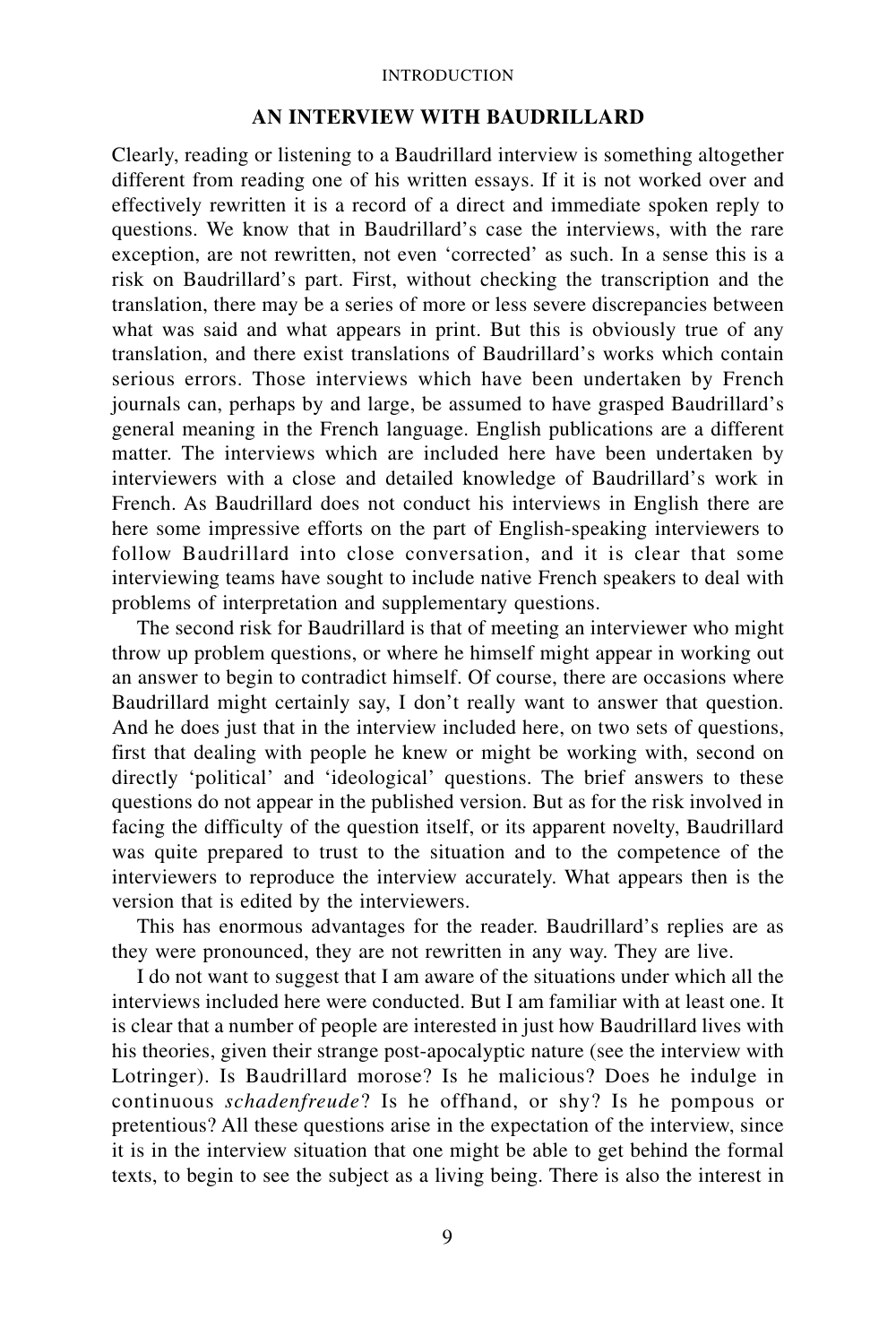the way the person lives, the interior style of the apartment, especially in the case of a sociologist who has written so much on furniture and interior décor, as well as on art. On this score there was a certain rather protracted series of difficulties in setting up the interview for, although the interview had been arranged for some considerable time, the specific arrangements were very vague. Having booked into a hotel within easy striking distance of Baudrillard's address there still remained the problem of arranging a time and place. Baudrillard's telephone remains permanently on answer-machine. Having left a message that we had arrived, we went for a short walk. When we returned, we learnt that a man had called at the hotel, and left his telephone number. We left another message on the answer-machine, asking Baudrillard to leave some instructions about how to proceed. After this he phoned through with some instructions on how to find his apartment (which is in a complex guarded by special codes of entry). We went along carrying a cassette recorder and a sheaf of questions.

It was not as if we were completely unaware of what to expect, since there is an account of an interview with Baudrillard in *Face* magazine (4 January 1989:61–2). Here the interviewers report:

In person, Baudrillard doesn't quite look the part. From his books you expect maybe a witty, seductive rake. He actually looks a little like a union boss. He's thickset, wears mostly brown, and rolls his own. He doesn't gaze at the world through a haze of Gauloise smoke. He also doesn't speak English (or doesn't want to). This caused a few problems at his recent sell-out lecture at London's Institute of Contemporary Art as the translator reduced three-minute French monologues into a couple of English sentences. 'Um…what Jean is saying is that we're trapped by an escalating hyper…er, hyper…um…sorry, hyper what?' Baudrillard doesn't seem to try too hard to make himself accessible to his disciples.

(*Face* 1989:62)

I had already sent a number of queries in preparation for two books on Baudrillard. I received the replies in January 1990. The letter had been returned with the replies written in the margin or across the question itself. Typical was this, for example: Is your background protestant, catholic, communist, trotskyist, anarchist? Baudrillard had put a line through each of these, and had added simply 'no background'. A further question said: A commentator suggests that you have simply surrendered to the mass media by appearing on television to 'promote' your book *Cool Memories*. Baudrillard wrote in the margin: 'fool'. Finally I asked: I have noticed that some of your poems have found their way into your prose works. Do you envisage a kind of fusion between poetry and prose in your work? Baudrillard wrote: 'Sure it is the same game, in other ways. But poetry as such is now impossible. I hope it can be displayed and dispersed through the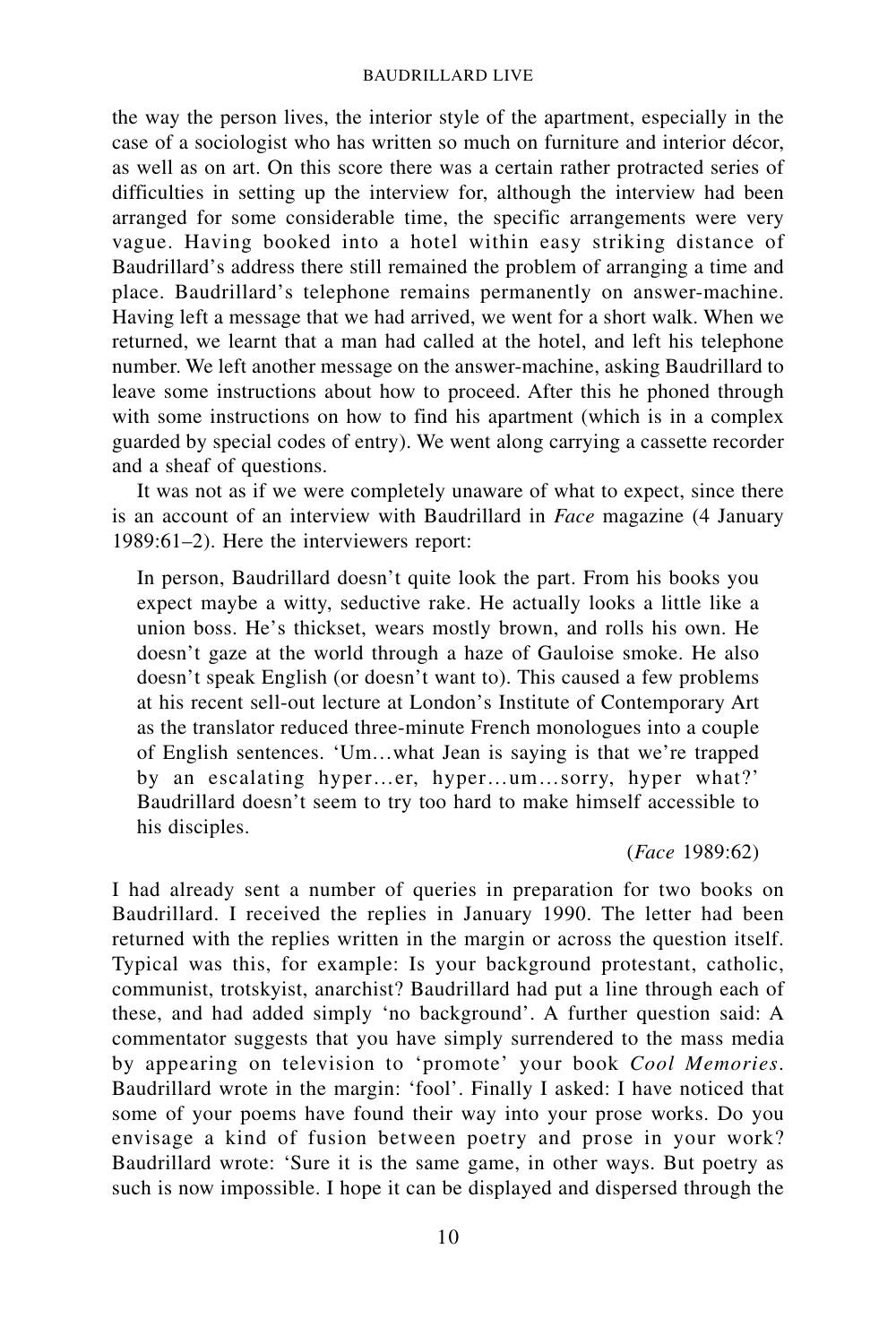#### INTRODUCTION

theoretical assomption [sic], or fiction-theory (especially in the last books). But it can never be "envisaged", it occurs or not. *Excusez mon anglais*!'

Baudrillard lives in central Paris, in a quarter alive with restaurants, cinemas, small shops. We entered his apartment block and, in the absence of a lift, climbed some wide circular stairs. At the entrance, we paused for breath, rang the bell. It was immediately apparent that we were not in the presence of a morose, dull, conceited and pretentious French intellectual, but a genial, witty character. We were offered coffee and then wine. The apartment is unpretentious, well used, with little evidence of wealth or luxury. Rather plain drapes had been thrown across the furniture, black and white photos (his own perhaps) on the walls, a large mirror above the fireplace, a large television, a video recorder, a CD player and a pile of discs. We were seated at a table placed against one of the walls. Here we talked for over an hour before the interview began. Certainly he was rather like a union boss, thickset, and indeed rolled his own. Tobacco tended to fall onto the table-cloth and he periodically swept this up with his hands. The discussion ranged from the problems of his second home in the Languedoc, his political and intellectual relations with a number of leading intellectuals, and thoughts on recent books. He was on good form.

Baudrillard left the room. The cassette was prepared. The interview started with Baudrillard's reappearance. The questions were in French as was the entire interview, in a French spoken with great rapidity, accompanied by gesticulations, cigarette rolling and smoking, drinking of beaujolais nouveau. There was a considerable amount of laughing, chuckling. After about forty minutes, Baudrillard retired to make a phone call, the tape was changed, and we resumed for another half an hour. By then it was time to stop, even though we had not finished all the questions. He quickly agreed to try to tape answers to them, or to write. Of course, for the interviewers the real practical problems start to become obvious. Had the recording been a success? Were there to be difficulties in transcribing and translating? Should one try to transcribe everything, every repetition, every redundant phrase? Once back in England the tapes were copied and transcribed. It immediately became clear why Baudrillard is a celebrated interviewee: the rapidity and range of detail of the responses to unseen questions was just as appeared to be the case in the interview situation, and from the evidence of his published interviews.

But what should be the strategy of an interview in these circumstances? In this case it was decided that it was essential to try to cover a certain amount of ground, and this naturally limits the possibility of a conversational form of interview. This type is clearly exemplified in Baudrillard's interview with Sylvere Lotringer. Here Lotringer seems to play the role of colleague, politicocultural accomplice. But Lotringer is above all concerned to probe all the implications of Baudrillard's position, not to subject it to criticism. The polar opposite is the interview which appeared in *Marxism Today* in January 1989 (Interview 14). Here there is an underlying tone of criticism and opposition. In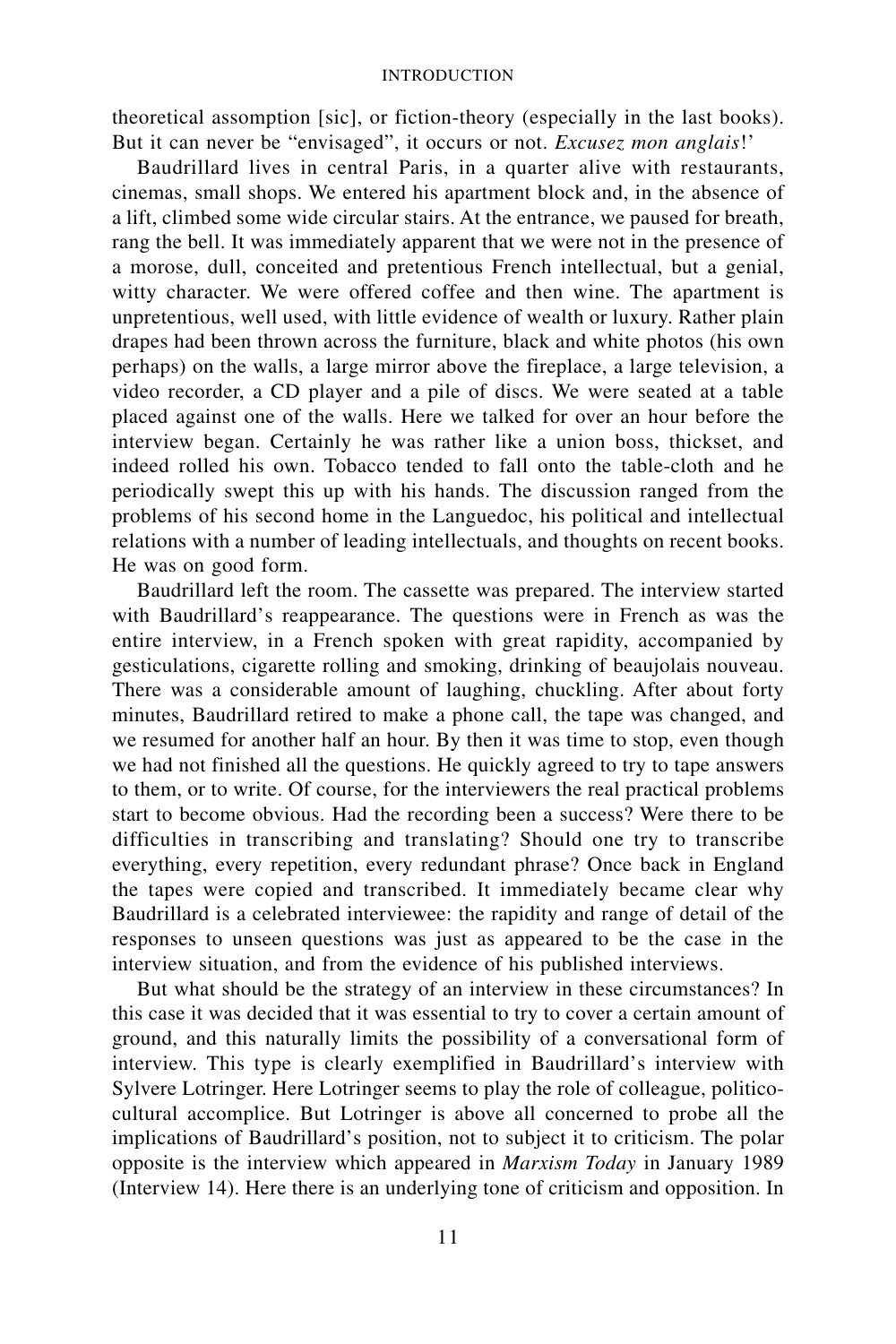another interview of a rather aggressive type, Interview 13, Baudrillard seems forced into positions which he admits sound a little stupid. Having seen him in interview on French television, it seemed that Baudrillard was not dogmatic in argument and could be bullied by an aggressive interviewer (like Bernard Pivot, for example).

I have argued elsewhere (in *Baudrillard—Critical and Fatal Theory*) that there are two Baudrillards: one who is 'less assured and will often appear to be pushed into a position he really does not accept, even to the point of putting his own position into question. But a more confident Baudrillard appears in the written texts, when the writing is pushed to the limit...' (1991:3). (After we returned to England, we received a written conclusion of the interview, and Baudrillard commented: 'Perhaps we will have the opportunity of picking this all up again. I hope to discuss all this in person (but as you are so right in saying, it's in the written form that I express most radically what I think).' See this volume, *Amor Fati,* p. 209.)

This could mean of course that Baudrillard live is the conservative Baudrillard. Could the outcome of an interview vary with the interviewer and the situation of the interview? This seems more than just a possibility. What does an interviewer want to achieve in any case? Information? A victory? An exchange of opinions? If the interviewer is on the offensive, what happens in the exchange? The interviewee tightens up, looks for a way out. Evidently Baudrillard himself does not mind allowing into print a situation where he admits his position may sound stupid; he allows the interviewer an easy victory, or so it seems. Such an interview is really a failure, for we suspect something interesting is missed, and in effect Baudrillard is saying: If you want to hear your own voice, stage manage the situation, well and good.

Other interviews establish the possibility of a conversation. The interview conducted in Paris for this collection (Interviews 1 and 20) followed on from a long conversation, and in the interview there was a sharp change of modality; there are few interruptions of Baudrillard's flow of thought. None of the apparent inconsistencies or extreme formulations are picked up with objections. In this sense the interview was very relaxed, allowing Baudrillard to begin to question himself, to alter his opinion during a response, to play with inconsistencies, to display his current repertoire of theoretical concepts and oppositions (which often appear in a quite different light from his published theoretical reflections). At the end of a reply to a question there was a pause rather than an immediate posing of a counter or new question and, on a number of occasions, Baudrillard added supplementary comments which may have added not just balance to an answer but a qualification which altered the whole character of the answer. It was characteristic that Baudrillard was very concerned at the beginning of a new question to make absolutely clear the sense and meaning of the question. At one point, presented with a quotation from his own work, he replied to the effect: I don't remember that, where did I say it? (This also occurs in Interview 15.)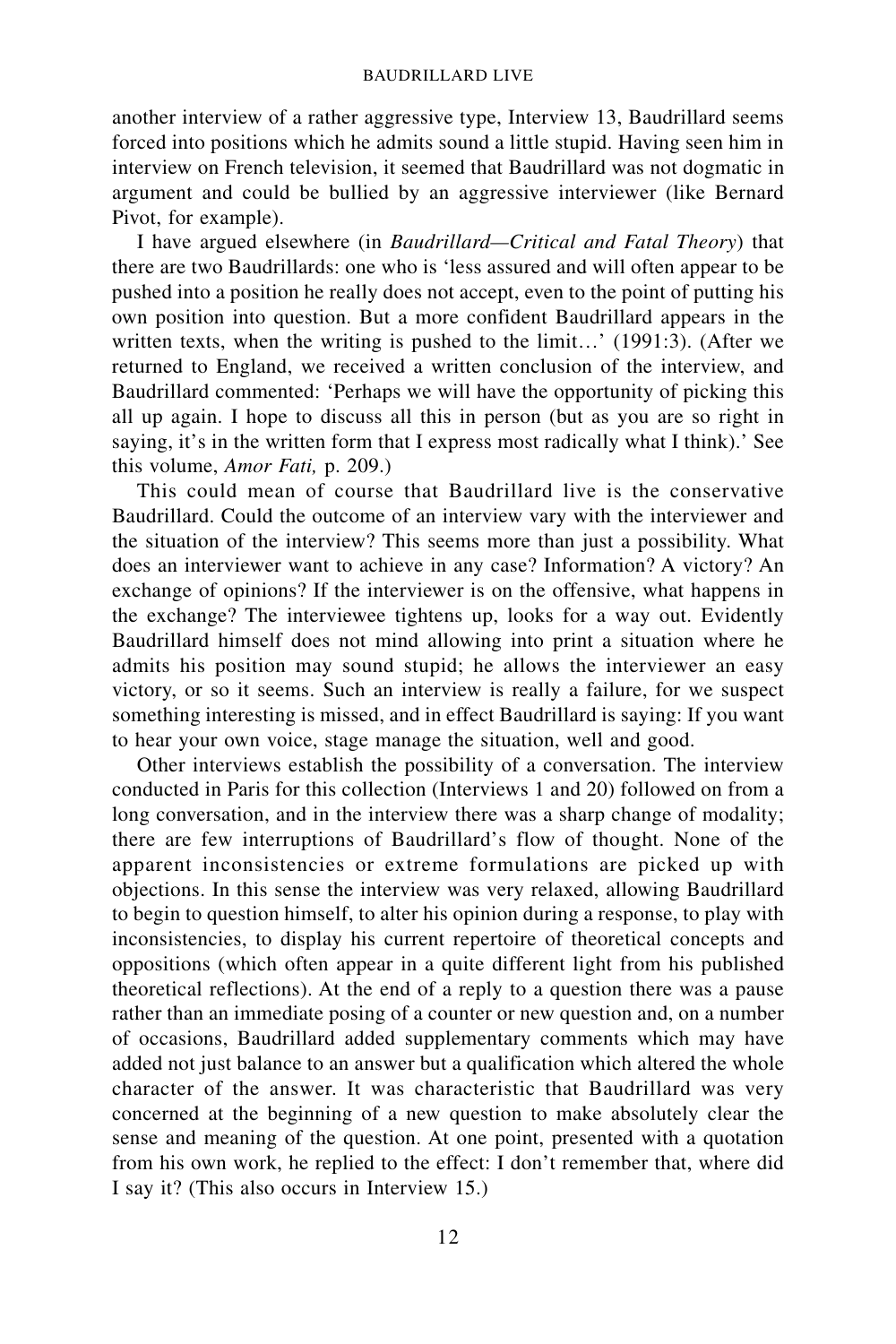So what was going on in the interview? This could certainly be answered with a reference to the situation itself, for Baudrillard afterwards genuinely tried to sit in front of the tape recorder with a set of questions, and found it impossible to complete the interview: 'I am truly incapable of recording anything in a tête-à-tête with a machine,' he wrote (see p. 208), yet he was able to tape the replies. This provides some sort of evidence that at least the interview is an encounter, and evokes a specific kind of response; the interview responses compared with the written ones are considerably longer, more detailed, slightly rambling, cover more ground, laugh and play with their own form. As a writer Baudrillard finds it easy to compose at the typewriter, yet the letter (*Amor Fati*), which contains his answers to questions for an interview, is almost like a person-to-person letter, although the intention is to publish for a wide audience. The interview could perhaps be said to have the character of a spoken letter, very much sent to an individual or individuals. In the interview there are all kinds of visible and audible responses to the answers as they develop, as if there is a complicity in the very process of performing the response. In this respect Baudrillard remains on guard against the sovereignty of the machine. It appears to alarm him; he wants to remain close to the human after all.

Perhaps in this sense the interview is an ambiguous form for Baudrillard. It retains something of the human and, even when the encounter is mercenary, there is something of the whiff of alienation. But Baudrillard's writing now is not of the world of alienation, it evokes the world of simulation, fractal culture or, in the fragmentary form, the paradox. Take some typical moments from *Cool Memories* where he says:

It is difficult to find a remedy for our own sadness, because we are implicated in it. It is difficult to find a remedy for other people's sadness because we are prisoners of it.

(Baudrillard 1990c: 150)

or:

Thought can no longer keep itself in a critical equilibrium. It has to be spread-eagled between violent nostalgia and violent anticipation.

(Baudrillard 1990c: 152)

#### or:

If you say, I love you, then you have already fallen in love with language, which is already a form of breakup and infidelity.

(Baudrillard 1990c: 153)

These kinds of utterances are not going to find themselves making an appearance in an interview. They are above all written, even secretive. More pertinent as a basis of comparison, perhaps, are the sections in *Cool Memories II* which deal with Baudrillard's own personal background. Take a short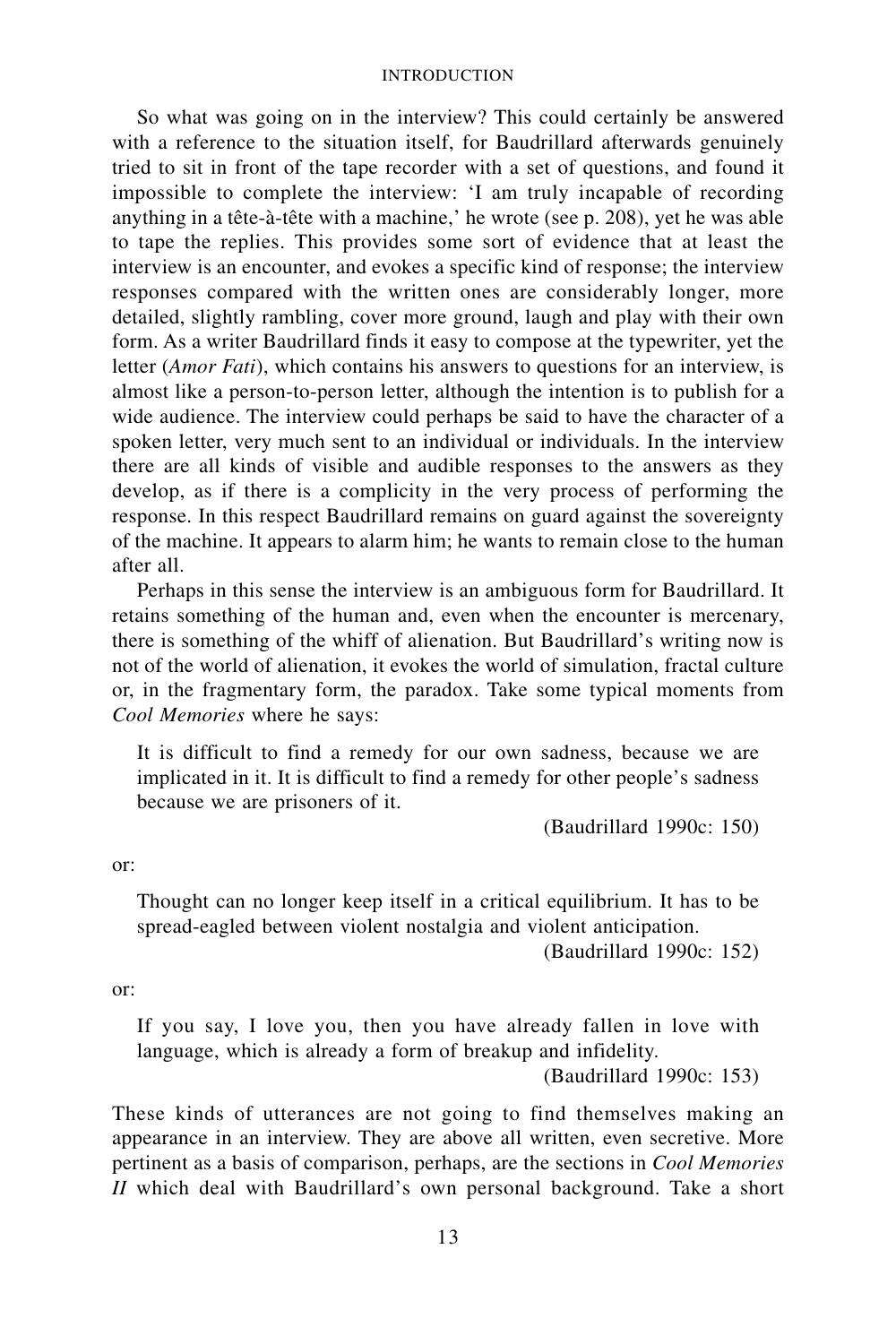passage: 'Pataphysician at twenty—situationist at thirty—Utopian at forty transversal at fifty—viral and metaleptic at sixty—my complete history' (1990d: 131).

But he also constructs more lengthy fragments:

Generations of peasants worked hard all their lives: we owe it to them to make up for their expenditure by our own idleness.

Grandfather stopped working only when he died, a peasant. Father stopped working well before old age, state employment was an anticipatory retirement (he paid with mortal hypochondria, but perhaps it was necessary). As for me I never even started work, having attained very rapidly a marginal and sabbatical situation: university teacher. As for the children they haven't had children. And thus the chain continues up to the ultimate stage of laziness.

This laziness is, in essence, rural. It is founded on a sentiment of 'natural' merit and equilibrium. One must never do too much. It is a principle of discretion and respect for the equivalence of work and the earth: the peasant gives, but it is up to the earth and to the Gods to give the rest—the essential. A principle of respect for that which does not come from work, and will never come from it.

This principle involves an inclination for the fatal. Laziness is a fatal strategy, and the fatal is a strategy of laziness. It is from it that I draw a vision of the world which is at the same time extreme and lazy. I am not going to change my vision whatever the course of things. I detest buoyant activism in fellow citizens, initiatives, social responsibility, ambition, competition. These are exogenous values, urban, performative, pretentious. They are industrial qualities. Laziness on the other hand, is a natural energy.

(Baudrillard 1990d: 17–18)

These extracts can be compared directly with the answers to questions in the interviews, where Baudrillard says:

My grandparents were peasants. My parents became civil servants. A traditional family development which meant that they left the countryside and settled in a town. I was the first member of the tribe, so to speak, to do some studying, that was the point of rupture, when I broke away and got started. Apart from that I don't have much to say. I was not brought up in an intellectual milieu—there was nothing around me—my parents were what they were, not even petit bourgeois, or perhaps very lowly petit bourgeois. It was not a cultural environment. So I had compensated for this by working extremely hard at the Lycée. That's when an enormous amount of primitive accumulation took place. (Interview 1)

It is possible to argue that the difference between the written fragment in *Cool*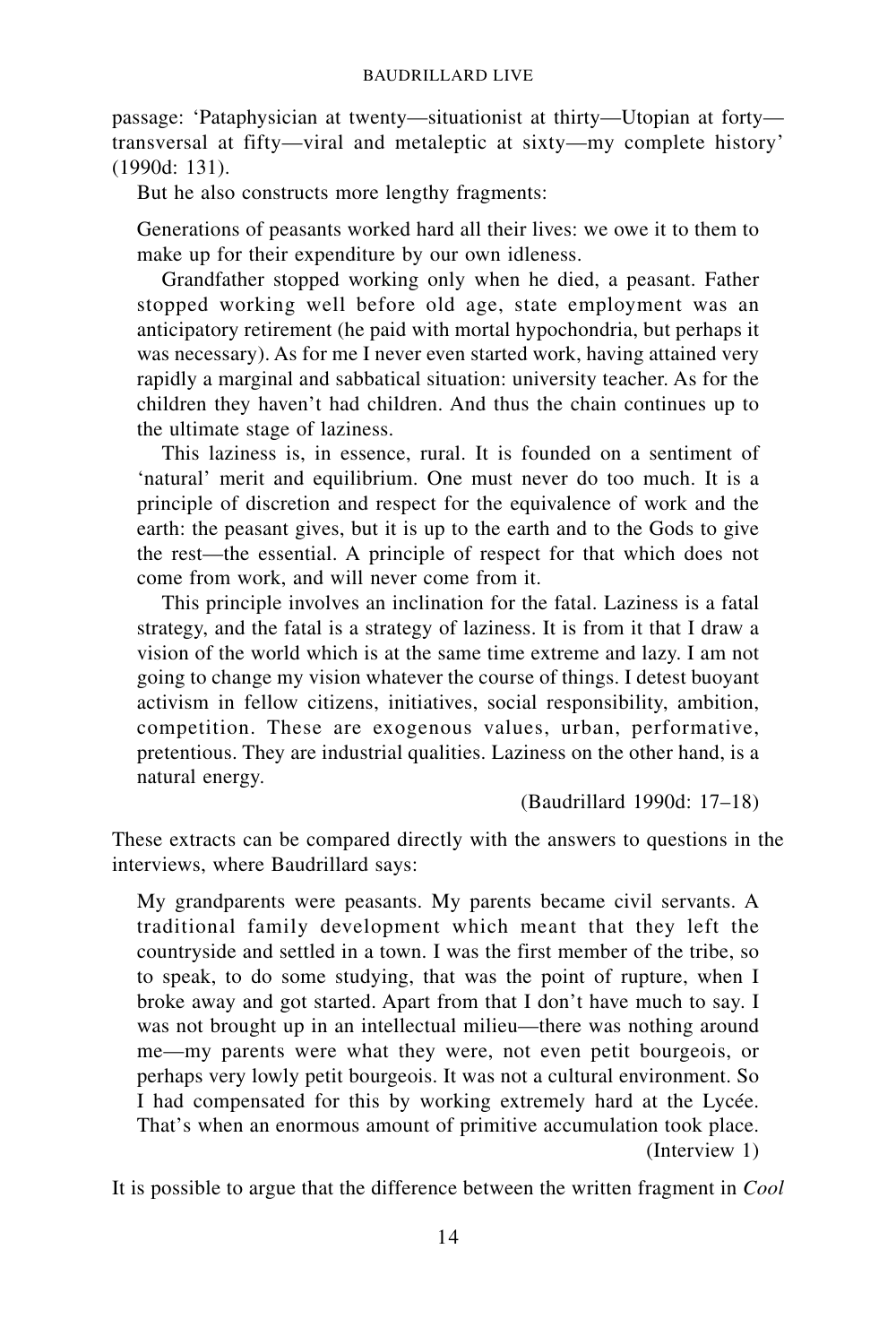*Memories II* and the interview extract is very much the difference between textual *jouissance* and textual *plaisir*, between the ecstasy and the pleasure of the text, terms developed by Roland Barthes  $(1973)$ ,<sup>2</sup> a writer who not only became very influential on Baudrillard, but who also wrote a number of texts in the mode of fragments. The fragment in the mode of aphorism seems altogether highly composed and at the same time a precise play on contrast, paradox, condensation, a characteristic recognized even by Francis Bacon in a famous defence  $(1605)^3$  of the aphoristic mode:

the writing in aphorisms hath many excellent virtues, whereto the writing in Method doth not approach. For first, it trieth the writer, whether he be superficial or solid: for Aphorisms, except they should be ridiculous, cannot be made but of the pith and heart of the sciences; for the discourse of illustration is cut off; recitals of examples are cut off; discourse of connection and order is cut off; descriptions of practice are cut off. So there remaineth nothing to fill the Aphorisms but some good quantity of observation: and therefore no man can suffice, nor in reason will attempt to write Aphorisms, but he that is sound and grounded. Aphorisms, representing a knowledge broken, do invite men to inquire farther; whereas Methods, carrying the show of a total, do secure men, as if they were at farthest.

(1605, Bacon nd: 142)

It is no wonder that the fragment in Schopenhauer, Nietzsche, through to Barthes and Adorno, and Baudrillard, has been regarded as the postmodern form *par excellence*, since it appears to break up and to challenge the claims of method to mastery. But it is not a new form. The interview/ questionnaire is not a new form either, of course (for it obviously has a juridical genealogy), and the similarities with the aphorism perhaps should not be taken too far.

Fundamentally, the interview process involves more than the interviewee: questions arrive from the outside. This means that in the encounter there are opportunities for improvisation, for the unexpected and the unusual. In Interview 2, Baudrillard is asked: Do you sometimes go to sleep in the cinema? It is quite unlikely that we would ever have known Baudrillard's thought on this if this playful question had not been posed. Interview 2 is one of the most successful in the collection, purely because of the idiosyncratic questioning and the mood of hilarity which prevails; it also allows us to see Baudrillard's 'peasant' opposition to 'art high culture'. In Interview 19 with Nicole Czechowski, we read one of the most dramatic interviews in the collection where the interviewer persists with a narrow line of questioning. Baudrillard, at the moment he appears to be cornered, reveals his resort to a form of intellectual terrorism.

But this form of 'terrorism' is not to be considered part of a political strategy as conventionally conceived. In these interviews Baudrillard presents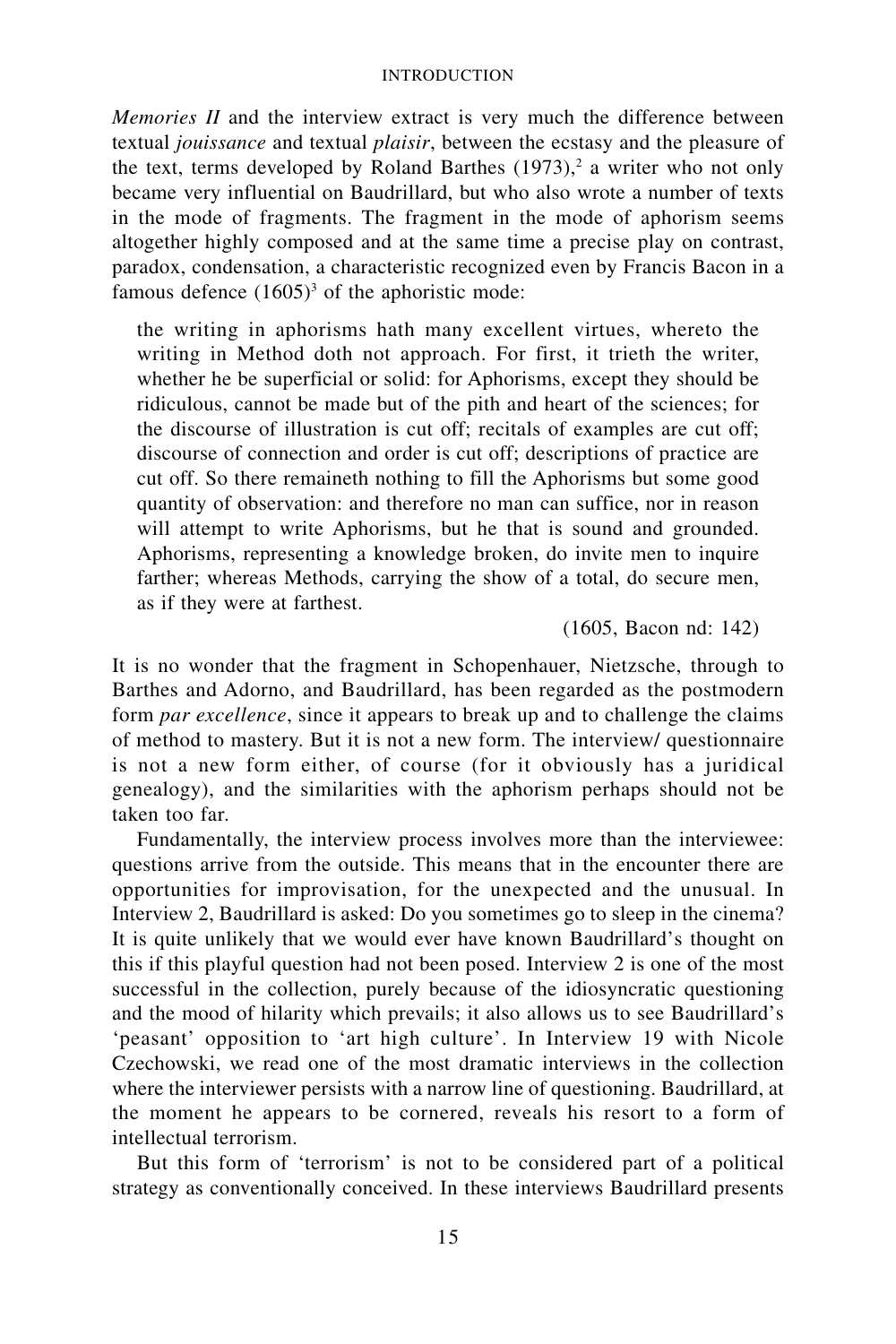his own position as a form of challenge—one which poses, he admits, considerable problems for himself. His 'one strategy' is no longer dialectical but 'a process of pushing a system or a concept or an argument to the extreme points where one pushes them over, where they tumble over their own logic…. So there is a destabilization'. He continues: 'But among all those disciplines that one traverses or ironizes or whatever, no one of them is privileged. That goes for myself too. I don't have any doctrines to defend. I have one strategy, that's all' (pp.  $81-2$ ).

Yet Baudrillard does have a privileged modality, that of writing—though not 'writing considered as a sacralized act' (p. 181). To write is to be oneself at the heart of the system of this demand for a drive to disappearance and the power to bring it about' (p. 38). For Baudrillard it is 'writing's "fatal strategy" to go to extremes. And that strategy is a happy one, vital. That is my vitality…' (p. 180). But there are risks. 'The danger of this indifference is taking delight in it in a sort of perverse contemplation'; but more than this he insists 'the risk I am taking is that of destabilizing myself, of creating a void to set off a chain reaction against the things I want to see fall. It is not a question of positive action of the revolutionary sort. All that I can do is to create this zone of strategic indifference… It's a non-militant, nonspectacular sacrifice, the opposite of action as it is usually understood…' (pp. 195–6).

#### **NOTES**

- 1 See D.Eribon, *Michel Foucault*, Cambridge, Mass.: Harvard University Press, 1991.
- 2 Roland Barthes, *Le Plaisir du Texte*, Paris: Seuil, 1973.
- 3 F.Bacon, *Advancement of Learning*, London: Dent, nd.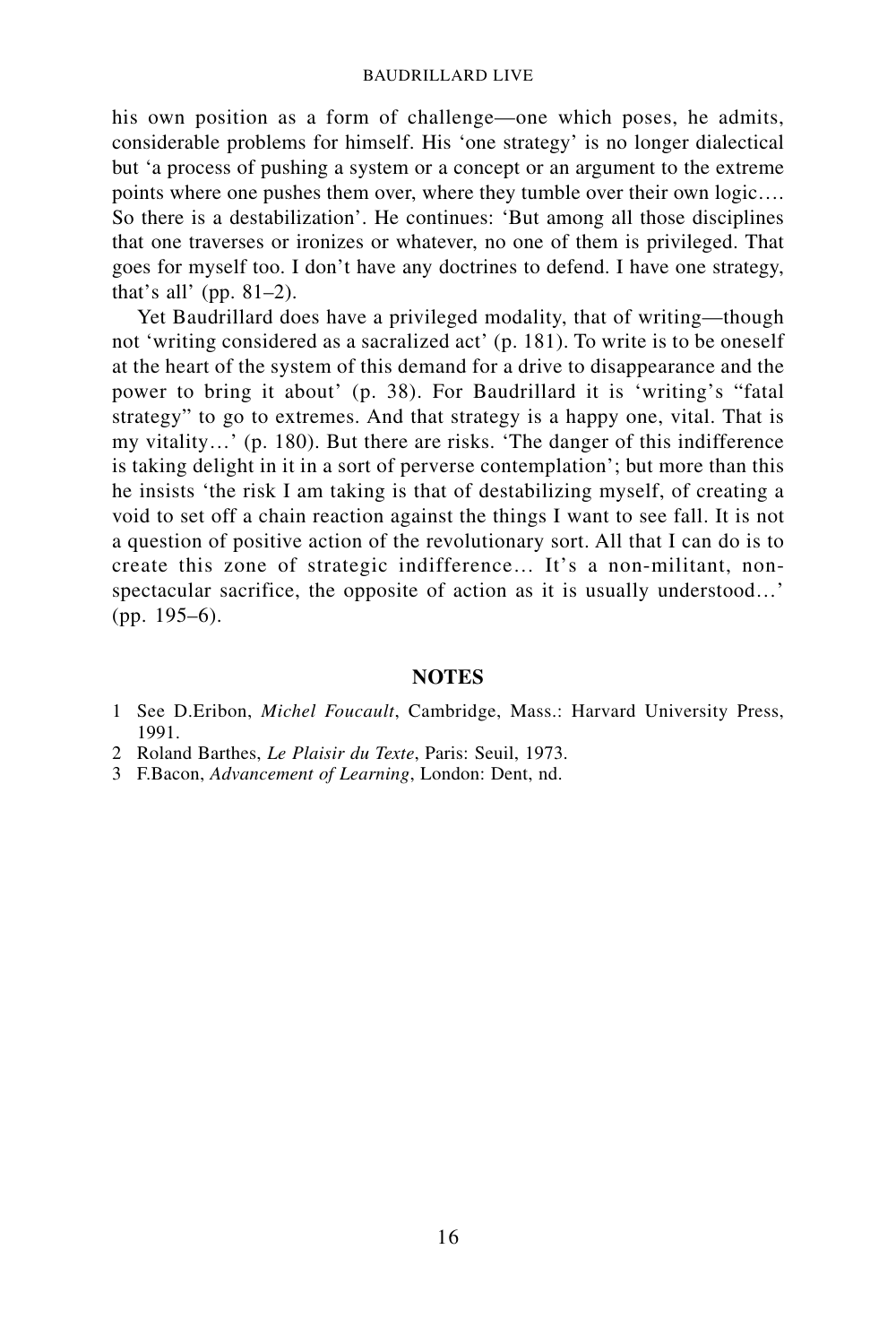## Part I

## A VIRTUAL STATE OF RUPTURE…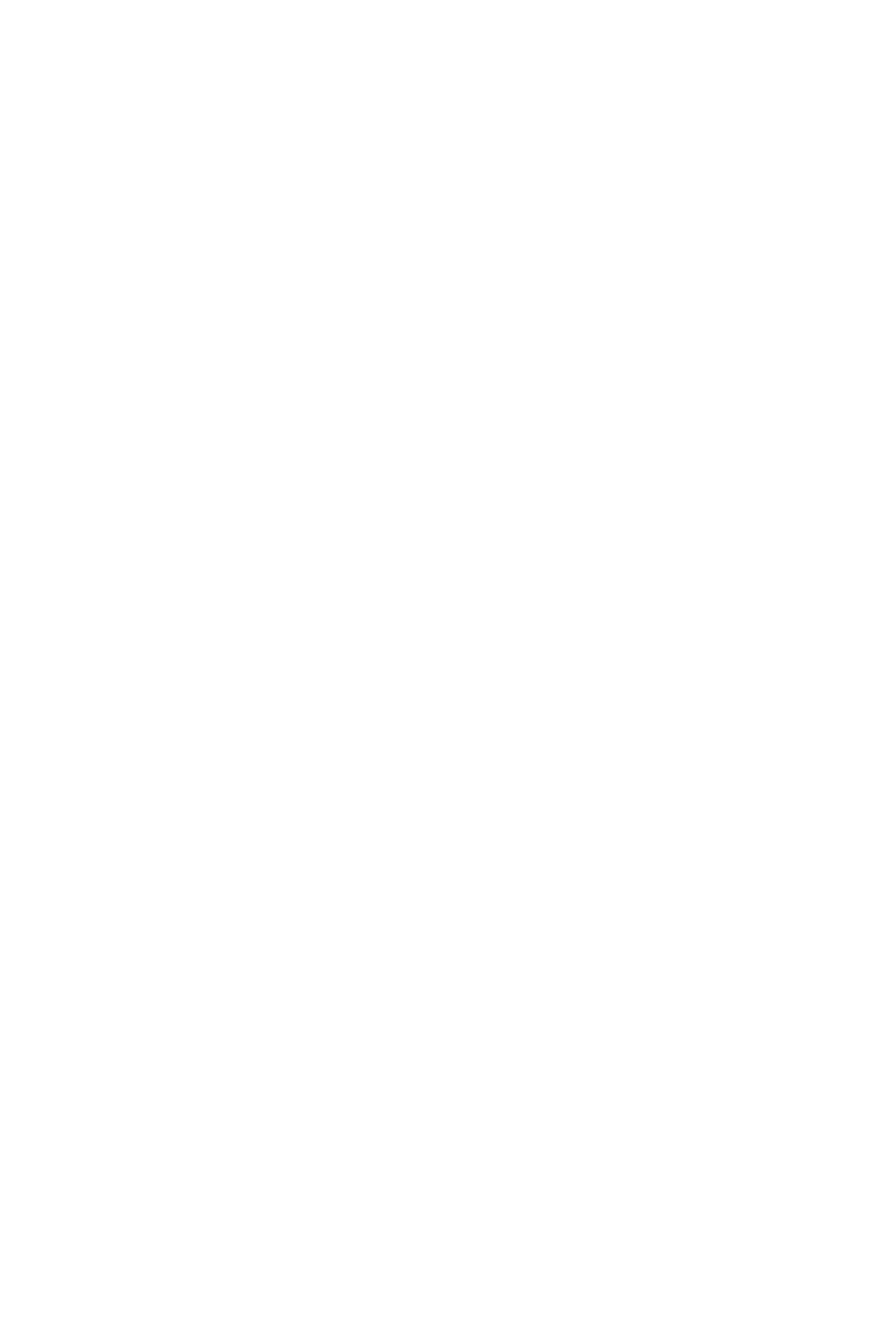### I DON'T BELONG TO THE CLUB, TO THE SERAGLIO

### Interview with Mike Gane and Monique Arnaud

#### MA *Can you tell us about your youth? What your parents did for a living? Who were your first intellectual influences?*

My grandparents were peasants. My parents became civil servants. A traditional family development which meant that they left the countryside and settled in a town. I was the first member of the tribe, so to speak, to do some studying, that was the point of rupture, when I broke away and got started. Apart from that I don't have much to say. I was not brought up in an intellectual milieu—there was nothing around me—my parents were what they were, not even petit bourgeois, or perhaps very lowly petit bourgeois. It was not a cultural environment. So I had compensated for this by working extremely hard at the Lycée. That's when an enormous amount of primitive accumulation took place. It was a period in my life when I worked really hard at acquiring an enormous amount. After that was the rupture with my parents. This break-up played an important part in my life, because breaking away from my parents established a mode of rupture which then by a process of transposition influenced other things. I have always been in a virtual state of rupture: with the university, even with the political world where I was able to get involved but always only at a distance. So there's a kind of prototype in my childhood, adolescence, etc. I didn't get into the Ecole Normale Supérieure. I took the *agrégation* but I didn't succeed. So I didn't become *'agrégé'* either. I got into the university in the 1960s but by an indirect route. In short, as far as the normal stages of a career are concerned, I've always missed them, including the fact that I was never a professor. I say this without any recrimination, because that is how I wanted it. It was a little game of mine to say that I wanted a degree of freedom. It was also how people sometimes thought at the time, people of my generation. You lived off anything and the energy came from rupture. Whereas today, it is completely different. That is why I was out of phase with the university: even with the students there was a great feeling of complicity about everything, about seduction and all that, which lasted ten to fifteen years, that completely changed and the university became a foreign and tiresome environment; I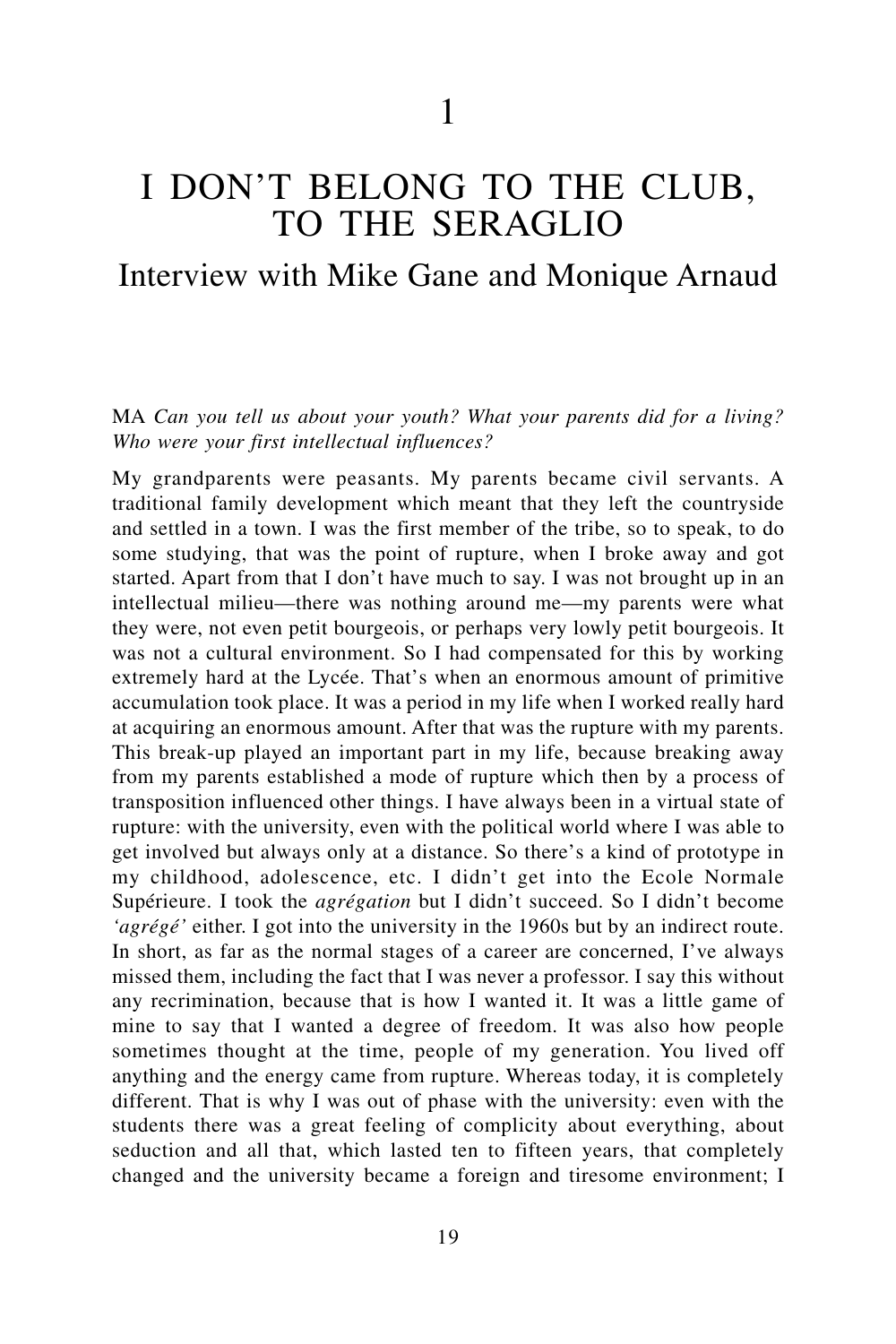#### BAUDRILLARD LIVE

couldn't at all function in such a world. Nevertheless, I was very lucky that I was able to live at Nanterre in the sixties and seventies, some of the best years. Once these were over, we mourned. We didn't do that well either, we became melancholic. That was that. But afterwards things became dead; they had become funereal, even Nanterre. So I left. I should have left before. But I wasn't such a success carrying it out, and it was even unlikely that I would redeploy myself. I don't think you find too many cases of successful redeployment at that time and among people of that generation. So it's true today…because those who were there at the time, our mentors, well, they were not really mentors, they were fathers that have since died. It's the whole spirit of an era which has disappeared. I don't want to be nostalgic about all this. On the contrary, looking back, I rather think I was very lucky to have been there at that time in that milieu at Nanterre, in Paris. So I have no complaints. That said, it has all gone.

#### MG *Your articles in* Les Temps Modernes *and* Utopie *were Marxist. How did you become a Marxist, under what influences?*

I am not quite sure whether they were really Marxist. I haven't read them for a long time. In *Utopie* they certainly weren't. The articles I wrote for *Les Temps Modernes* were literary articles. The influence was less political, more Sartrean. That was the dominating influence of the age. But as far as the first stage of my involvement was concerned, I was much closer to a kind of anarchism and things like that. Then there was the Algerian War which had a vital part to play, a kind of Marxist-type politicization. With regard to thought and analysis, yes, there was a Marxist analysis in my work but very much mediated by many other things. I set about doing some theoretical work. From the start there was semiology and psychoanalysis and things of that sort, all of which went well together.

Then Marxism was already a thing of the past. We were already in something like a post-Marxist age. So I find it difficult to say whether I was really a Marxist. But Marx's analysis was certainly influential on my work. From the beginning, the analysis of it in terms of production was accompanied by analysis in anthropological terms of consumption of the gift and expenditure *(dépense)*, so then the analysis of production was left behind. As far as political economy is concerned, I only came to it in order to deconstruct it. In fact from the beginning I subscribed to Marxism but almost immediately began to question it and became ambivalent about it, distancing myself from it more and more as I went along. It's true that Sartre had a great influence, and then came another influence, in the 1960s, that of Barthes. I discovered Barthes and worked with him, and found it straight away more interesting. I'm not saying that he was more important, but more fascinating. Barthes offered a more virgin territory. From that point everything changed.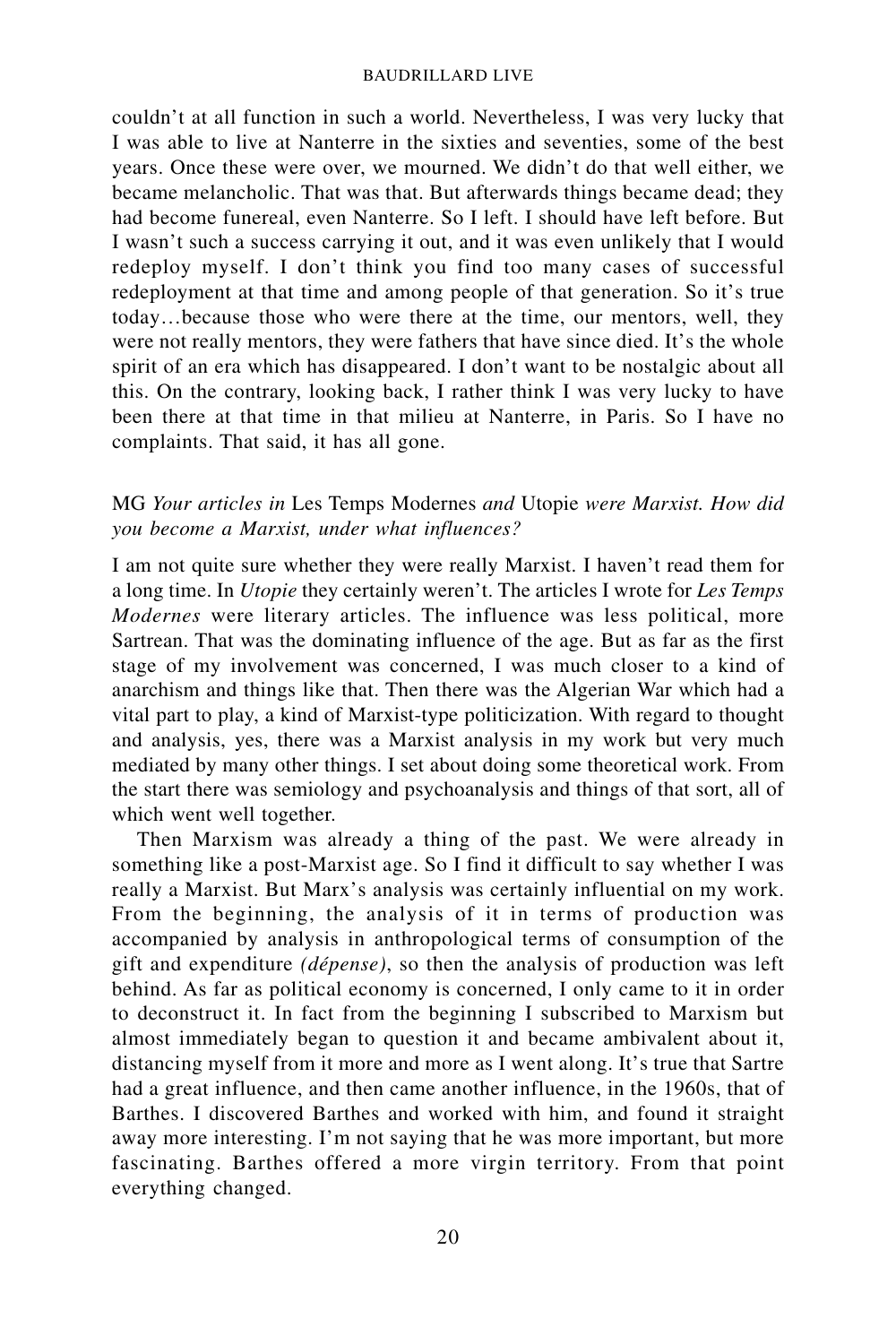MG *There appears to be a strong influence of German romanticism on your first books, that is, the influence of Kleist and Hölderlin. Up to what point has the German romantic movement been the basis of your thought?*

German romanticism? No, no. There was Hölderlin, that's all, and to me he wasn't a German romantic. No. It was something much more specific, dazzling in its own way. I know German romanticism very well, I have read a lot of it, but it wasn't for me. In my view Hölderlin wasn't romantic at all. He was mythical. He was rather in the line of Schopenhauer, Nietzsche and writers like that. So it is not German romanticism, this is not what inspired me, it is too subjective, too romantic, too sentimental, so let's not get things mixed up. It's true that I was well into German culture. So I know German culture quite well. I did German, in fact, to read all those texts. So there must be some way in which I've been influenced by it, but I can't tell. In fact I've often been told that my work has an affinity with German thinking. On the other hand, I don't owe my intellectual formation to German philosophy. The texts I've read in German I've already mentioned: Nietzsche, Schopenhauer, and many other works, of course, but they are not philosophical works. In addition I didn't read them systematically as I would have done if I had been to the Ecole Normale. There I would have acquired a solid philosophical culture, soemthing I have never had. I have a good familiarity with it but no training in it in the proper sense. This also means that I have never been a real philosopher and when these days I find people desperately trying to get back to philosophy to resuscitate it, and rediscover Kant, I can't quite understand it. The whole thing leaves me rather cold…. These are cultural peripheries, they are there, but I don't…. If I started anywhere it was with poetical things, Rimbaud, Artaud, etc., Nietzsche, Bataille. It was things like that, they were classical things, not very original, but they were not philosophy. In fact, I've always had a great deal of mistrust for philosophers, so I've developed a kind of allergy which makes me dislike the stereotyped language used in philosophy. Even its most beautiful texts fail to impress me. I've read Heidegger also but very quickly. I can't say much more about what's influenced me. Of course, there are other things as well…but German romanticism no more than…. Well, German romanticism is much superior to French romanticism, for sure, but it has never had a great impact.

#### MG *Many people think of you as the high priest of postmodernism. What do you think of this?*

This reference to priesthood is out of place, I think. The first thing to say is that before one can talk about anyone being a high priest, one should ask whether postmodernism, the postmodern, has a meaning. It doesn't as far as I am concerned. It's an expression, a word which people use but which explains nothing. It's not even a concept. It's nothing at all. It's because it's impossible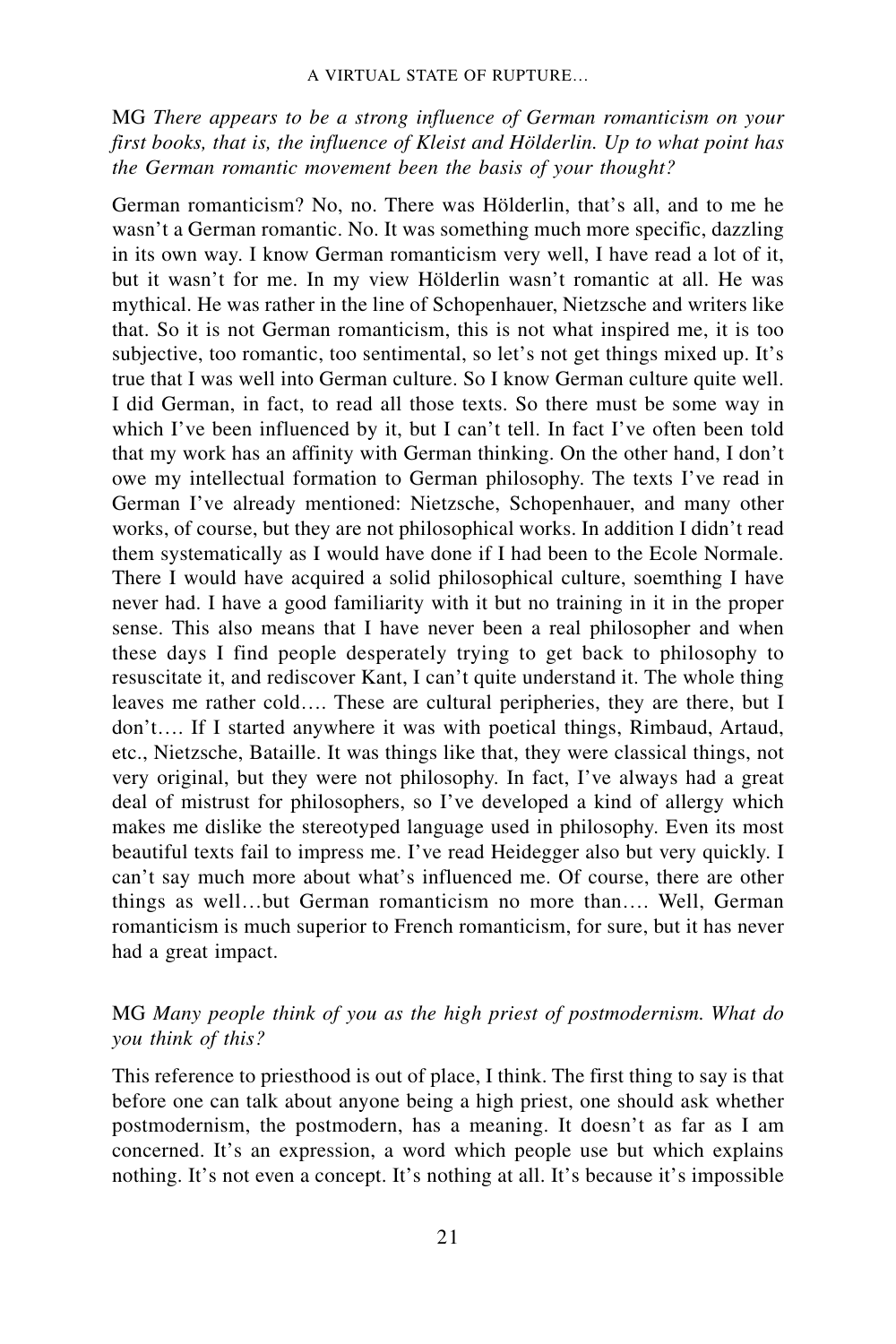to define what's going on now, grand theories are over and done with, as Lyotard says. That is, there is a sort of void, a vacuum. It's because there is nothing really to express this that an empty term has been chosen to designate what is really empty. So in a sense there is no such thing as postmodernism. If you interpret it this way, it is obvious that I do not represent this emptiness. I am quite happy to be—I don't know what—of a kind of void, to analyse the disappearance of a number of things, to analyse simulation which is also a form of void and where things get dislocated. But this is a form of void which is intense, intensive, and not the emptiness which is simply just what comes out of the residual, say, at the end of a culture, a sort of *bricolage* which consists of the vestiges of that culture. I have nothing to do with that kind of thing, but it would explain why there has been this collage, because postmodernism is made up of montage, collage, etc….but that collage seems to me completely incorrect (*abusif*). It doesn't have anything to do with me, and I am not the only one in this situation….

Everything that has been said about postmodernism was said even before the term existed. Lyotard has obviously done a lot to make the term popular, but he didn't erect it into a doctrine either. There is perhaps a conjunctural postmodernist practice, which is to define that void, what is in my view the non-structure of an epoch. So what to do? To want to disassociate oneself from it, to say that I am not a postmodernist, is still to say too much because it is a contradictory opinion and therefore defensive, and I don't want to go along that road either…. So I have nothing to say about this because I say, and I know this from experience, even if I prove that I am not a postmodernist, it won't change anything. People will put that label on you. Once they have done that it sticks. There are ways of getting rid of a problem. People just label it and in my opinion this is not really a process of…how shall I say…it's not really a fraud…let's not exaggerate, but there is something that is not very clear in all this. There are perhaps areas in which the term 'postmodernism' may mean something to the extent that people claim to belong to this, perhaps in architecture. But as soon as it is clear that the term adds nothing new it is best to let go of it. But it'll be around for a while. It has been around for a long time already. In any case, postmodernism would seem to mean that one was 'modernist' and that after modernism there was still something. Thus one is still caught in a linear meaning of things. There is linearity which is after all postmodern. For me postmodernism would be something of a regression, a retroversion of history. There is, rather, a return towards the past. There is no beyond in the sense of the future but rather a curvature towards… which is worse in that sense. I can no longer recognize myself in this because my wager has been one of anticipation even if it meant making a leap, going forward beyond the year 2000; what I had proposed was erasing the 1990s and going straight on to the year 2000, to play the game on the other side through excess rather than lack. Postmodernism seems to me to do with being resigned, or even largely to do with regression. This possibility of tinkering about with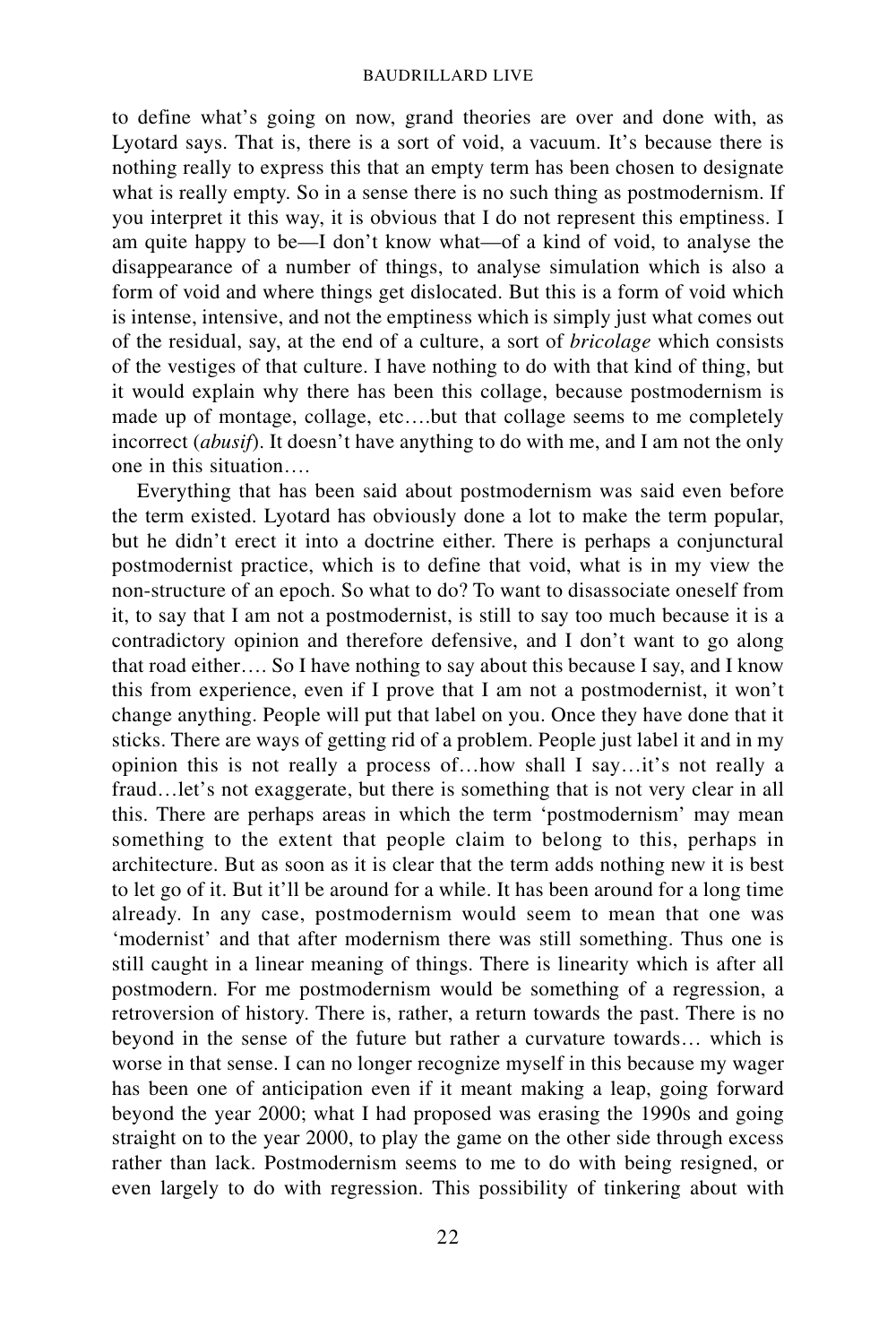these forms, through a kind of juxtaposition in complete promiscuity of everything in sight. I don't recognize myself in all this…. So there you are. I won't change anything but I shall have said it.

#### MA *What are your thoughts on photography and film?*

These are two different questions. I have only really been doing photography for four or five years. I am fascinated by it, it's something very intense. It's the form of the object, the form of the appearance of the object, more so than in the cinema, which is more realist. I like photography as something completely empty, 'irreal', as something that preserves the idea of a silent apparition. This fascinated me a lot. The photo and travel, because at one time they went together, the fragment, the notebook and the diary; all these functioned together as one whole, a machine with differential axles. But photography now, I don't know, I don't pursue it any longer as an activity, because what is done today is so beautiful, so perfect, so well done, that photography raises itself to the status of art, technically and otherwise. Once again, I can't do photos like that.

As for the cinema, I am still very much in love with it, but it has reached a despairing state. I am not the only person who finds it in a hopeless state. I have seen three or four films in the last few months. I found them depressing. It is kitsch, it's not cinema. Here, too, huge machines are set up which possess great technical refinement. This is a racket on images, on the imaginary of people. Cinema has become a spectacular demonstration of what one can do with the cinema, with pictures, etc. Everything is possible, it's obvious, and everything is done any old how, there is no magic in it except, well, a mechanical magic. One has a feeling that it's all been done before, there are only superb demonstrations; it's performance, that is all. I don't know, perhaps I have a Utopian idea of the cinema, but it used to be something different from what it is now. I have a feeling that the old cinema has completely disappeared. There is a kind of amnesia to do with the cinema. One doesn't know what one has seen, what it's worth, whether it is good or not, what one should think of it. People you know, you trust, have a different view from yours, a totally different conclusion about the film from ours. Everything has lost its credibility in this business. I feel this very sharply. There are things which disappear and do not affect me, but this loss of the cinema of my youth is something of a cruel loss to me, it is something that is really lost. At least photography remains, and one can practise it. It has a sort of autonomy which is able to escape the general production system. There is some hope here, even though photography these days is so hyped up. This is the paradox of the aesthetic. Something is shown to you, you judge it. It is perfect, it's good, but then there's something to criticize about it. There is everything in it, vision, technique and everything, but it doesn't interest you. It leaves you completely cold. I won't have anything to do with it. So everything seems to be crumbling.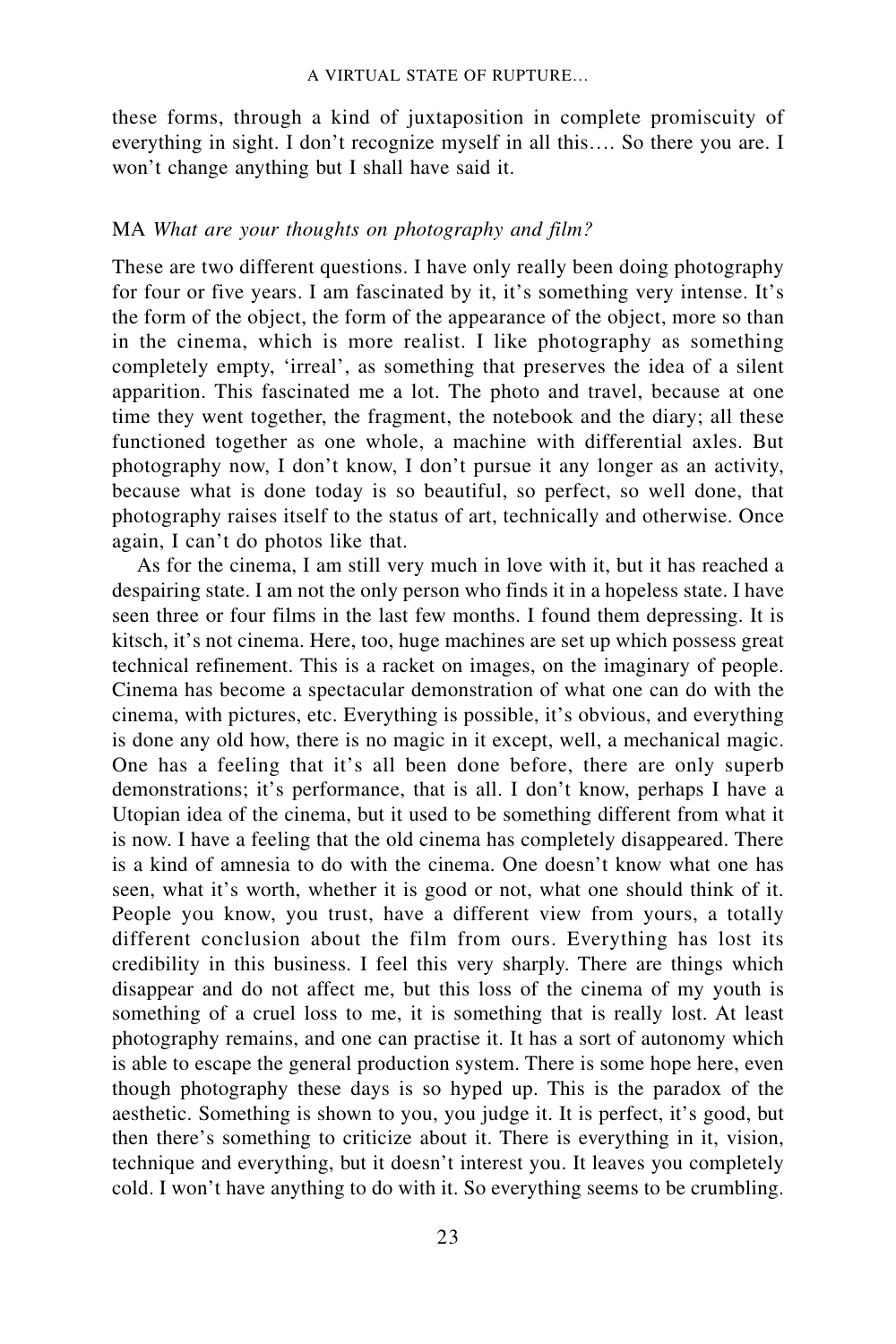#### BAUDRILLARD LIVE

Cinema, as well as politics—all this deployment and display of things which, deep down, don't mean anything to you. Photography does not leave me cold, but not the photography one finds in the de luxe market. There are naturally exceptions, but that is the general tendency. The field is monopolized by… I find this very demoralizing.

MG *Let us turn to art itself. Your writings reveal a deep antipathy for European an since the Renaissance. Have you ever thought of writing an aesthetic?*

No. Not at all. I am not against art, so you exaggerate a bit when you use the word 'antipathy'. I am like everyone else. There are things about European art that I admire as much as anyone else. It's not European art, it's the concept of art, of the aesthetic, of the aestheticization of art that raised a problem. But this is a philosophical concept, and I am conscious of always having had, almost from birth, an allergy to culture with a big C, the ideology of the culture of art. This may have something very peasant-like, an old aversion to culture towards which my attitude has always been coloured by an unconditional anarchism. Cultural activities, cultural spectacles, the whole cultural environment, these are things that have always repelled me. So I have an anti-cultural bias and, since today culture is so identified with art, it's true that I am *a priori* very seriously against all forms of art. It doesn't mean that I don't like them, that I don't admire. I do, like other people. But I don't recognize art as such as a practice, don't write commentaries on art and those people who dare think themselves as artists! I cannot even think of myself as an intellectual. In any case as soon as I see three intellectuals together I run away, I can't stand it. It's the same as far as artists are concerned. However that might be, there is a pharisaism about art and culture. I can't stand it. I try to reconcile myself to all this, but it doesn't work. For me, I've always interpreted the aesthetic of art from the point of view of the object; that's what I was obsessed with from the beginning. So I ask myself: what type of object? But from a point of view which is almost anthropological or metaphysical, because the viewpoint which is internal to aesthetics has never been acceptable to me. I've never adopted it. I find it extraordinarily affected, but that doesn't stop me from being able to enjoy or judge things from an aesthetic point of view. But in principle the analysis assumes that one goes through these limits and this self-exaltation of art…. I can't stand them at all. So I'll not write an aesthetic, because that would be to privilege art as art, it would be to accept the very postulates of art, of a discipline and of the profession, something I can't do, of course. I didn't do it for politics. I didn't do it for philosophy. I try to cut across all that. No, I don't want to do for art what I haven't done for other things.

As far as art is concerned, take music for example. This is something I don't know much about. I am an autodidact, I have no musical culture. As for the fine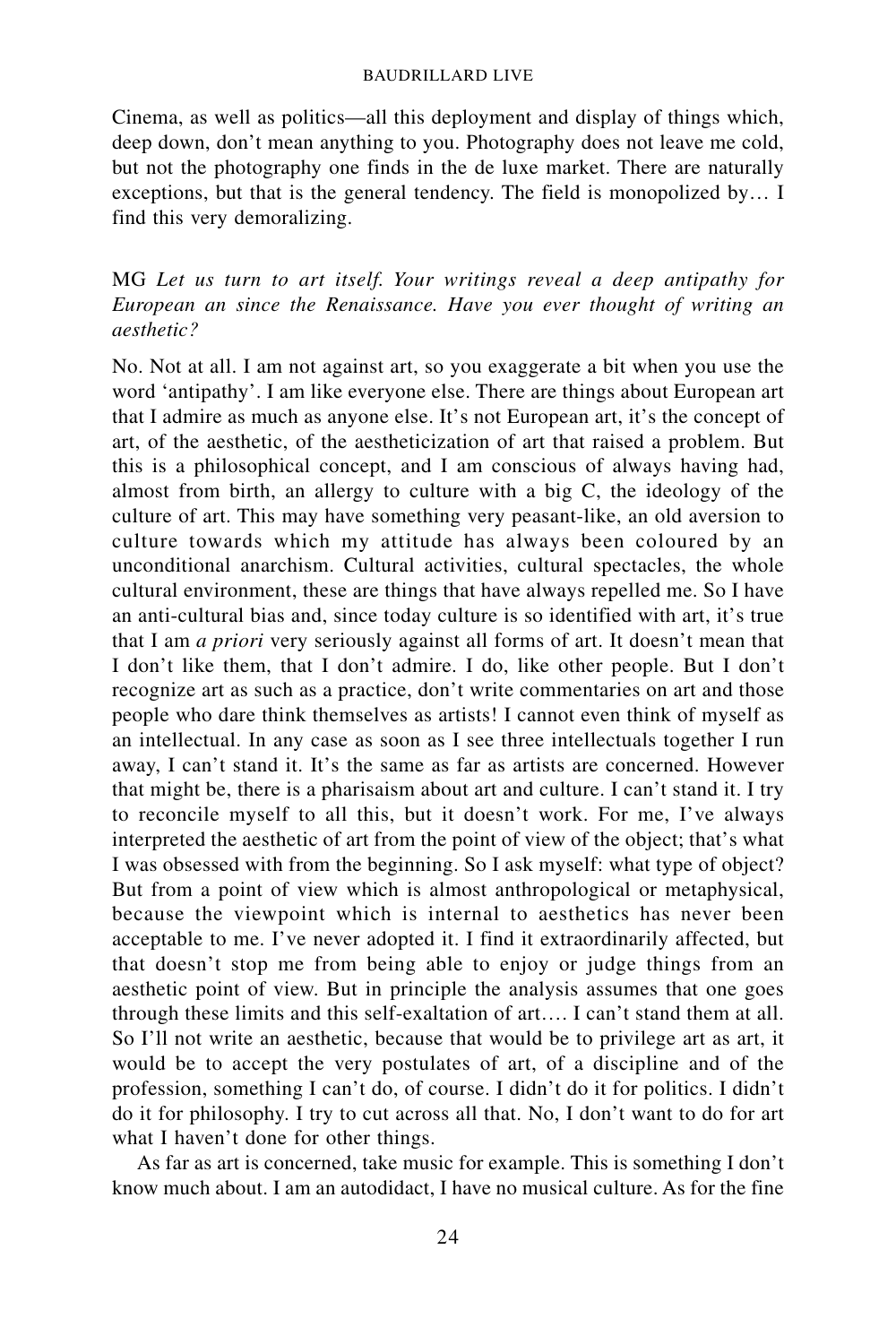arts, I have a culture; you get one for yourself but I remain completely the untutored amateur. I don't belong to the club, to the seraglio. I would never want to be, no more than I wanted to be in a clique at the university, or in an intellectual club. There is, of course, a bit of affectation on my part as far as this goes, but I am as I am, I can't be otherwise.

MG *Nevetheless, is there an aesthetic theory that you find attractive?*

What do you mean by that?

#### MG *Hegel's, for instance?*

Well, yes, Hegel is interesting to the extent that he questions the disappearance of art, etc. This is interesting. In my opinion he laid the foundation of all modern methods of analysing these things. But people have not drawn appropriately from what he did. This said, I tend to be interested in things as they are now, and people like Warhol interest me, but not as artists within the framework of a history of art, but as people outside it, people who are elsewhere and whose stake is no longer even aesthetic, and therefore who are more interesting, and who are a kind of more enigmatic object than those who fulfil a kind of prophecy within the framework of the Hegelian scheme. Beyond art in its Western definition, what does go on? This interests me more. That's why in the beginning what interested me was the object, the object itself, the banal object—precisely that which is not aesthetic. So if I wrote something then it would be a transaesthetic. This is what I did in a minor way in a recent text on Warhol. It is not that I have a total, unconditional admiration for Warhol, but it is he who seems to me to bring simulation into the reckoning, from an aesthetic point of view, but in the original sense of the irruption of simulation. After that the simulationists etc., only repeated what had already been done. It's Warhol in reality who is the focus of all this. Of course, as you know, Warhol repeated himself. But there are moments when he goes through the wall of glass of the aesthetic….

This interview is continued in Interview 20 on p. 199.

© 1993 Mike Gane. Interview with M.Arnaud and M.Gane, November 1991. Translated by G.Salemohamed and M.Gane.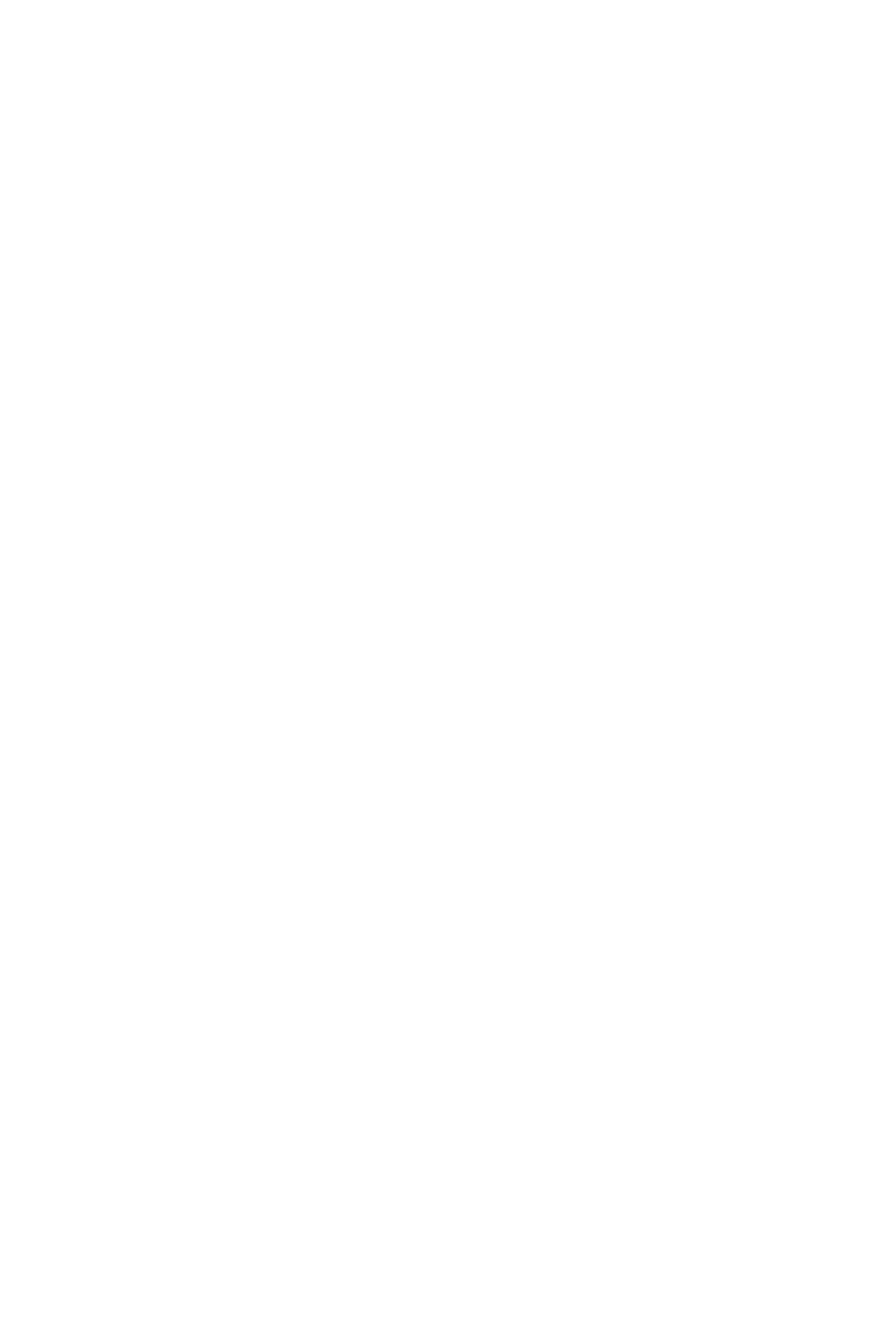## Part II

BEYOND ALIENATION…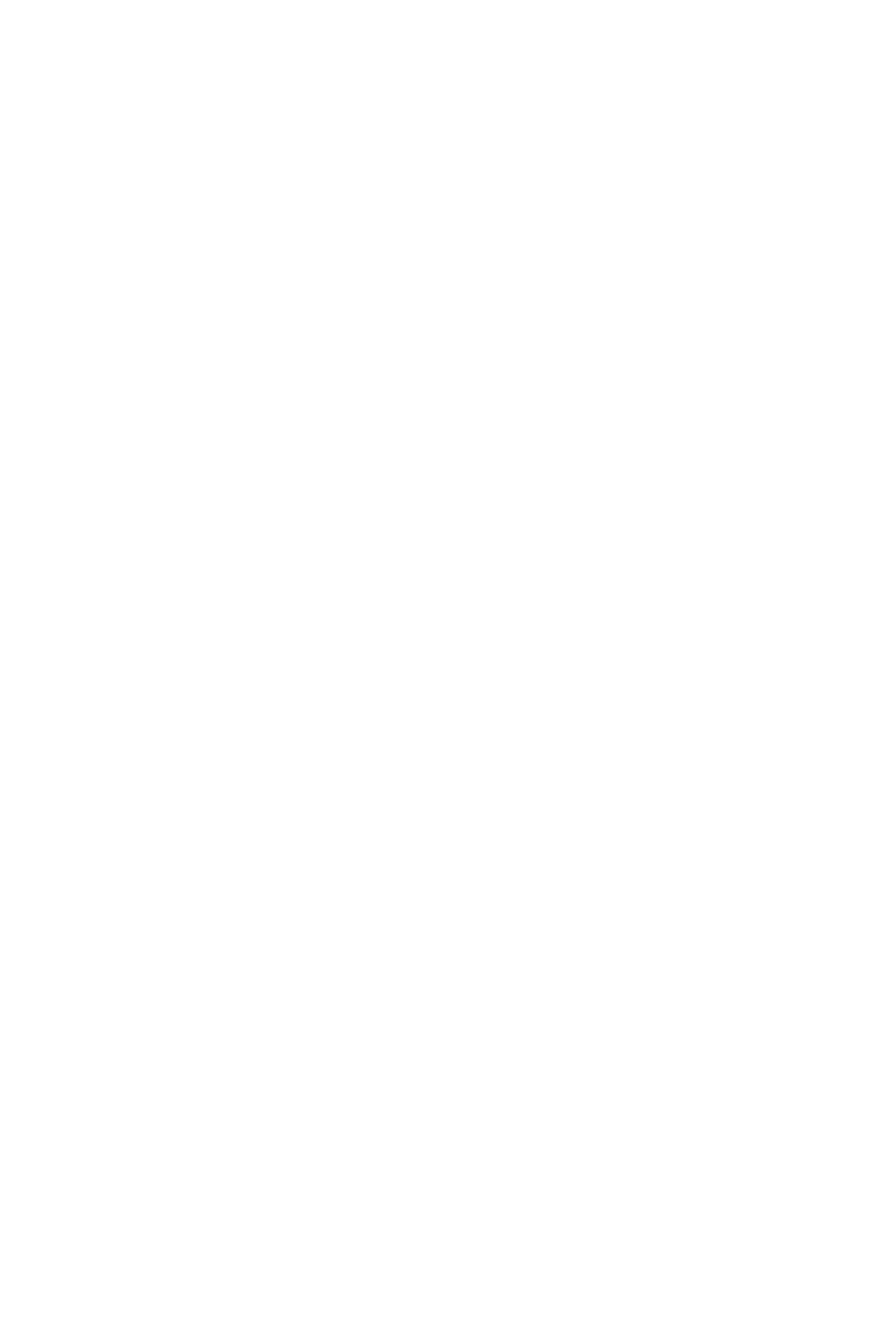# I LIKE THE CINEMA Interview with C.Charbonnier

CC *Do you go to the cinema, do you get involved in the films?*

Oh, yes, I'm a good cinema-goer. But because in this area my approach is not very well informed, or critical, or analytical, I watch and enjoy films at a very elementary level. And I want to keep it that way. The cinema is really the place where I relax.

#### CC *Do you go often?*

Very irregularly. In bursts. I have never been a regular or fanantical cinemagoer, I have no real 'cinema culture'. But I like the cinema. Of all the spectacles it's even the only one I do like.

#### CC *Do you go to the cinema in the daytime?*

In the evening, usually. But it is nice to come out of a dark cinema into bright sunlight. Like in the gambling halls of Las Vegas, or the poker schools hidden away in the middle of the desert, you come out of the shadows into blinding light. This strong physical sensation is what you find, to a lesser degree, with the cinema. Cinema also serves the purpose of allowing you to lose track of the time of day. It's an impression, a little vertiginous, which conveys the little vertigo of the cinema. On the other hand, I could never think of going to the cinema in the morning. In the morning my day has not really begun: it's a hesitant time of day, when I couldn't possibly do anything so important as going to the cinema.

# CC *Have you ever left half-way through a film?*

Yes, François Reichenbach's 'Houston, Texas'. It was the first time. There were ideas in that film that I just couldn't countenance. It seemed to be extremely false and deceitful in the way it dealt with the truth of things. And the position taken by the director, that of the one who 'sees', seemed to me to be both obscene and unnecessarily confused. It all went on a bit too long and I left. But really, usually, whatever I'm watching, I stay to the end.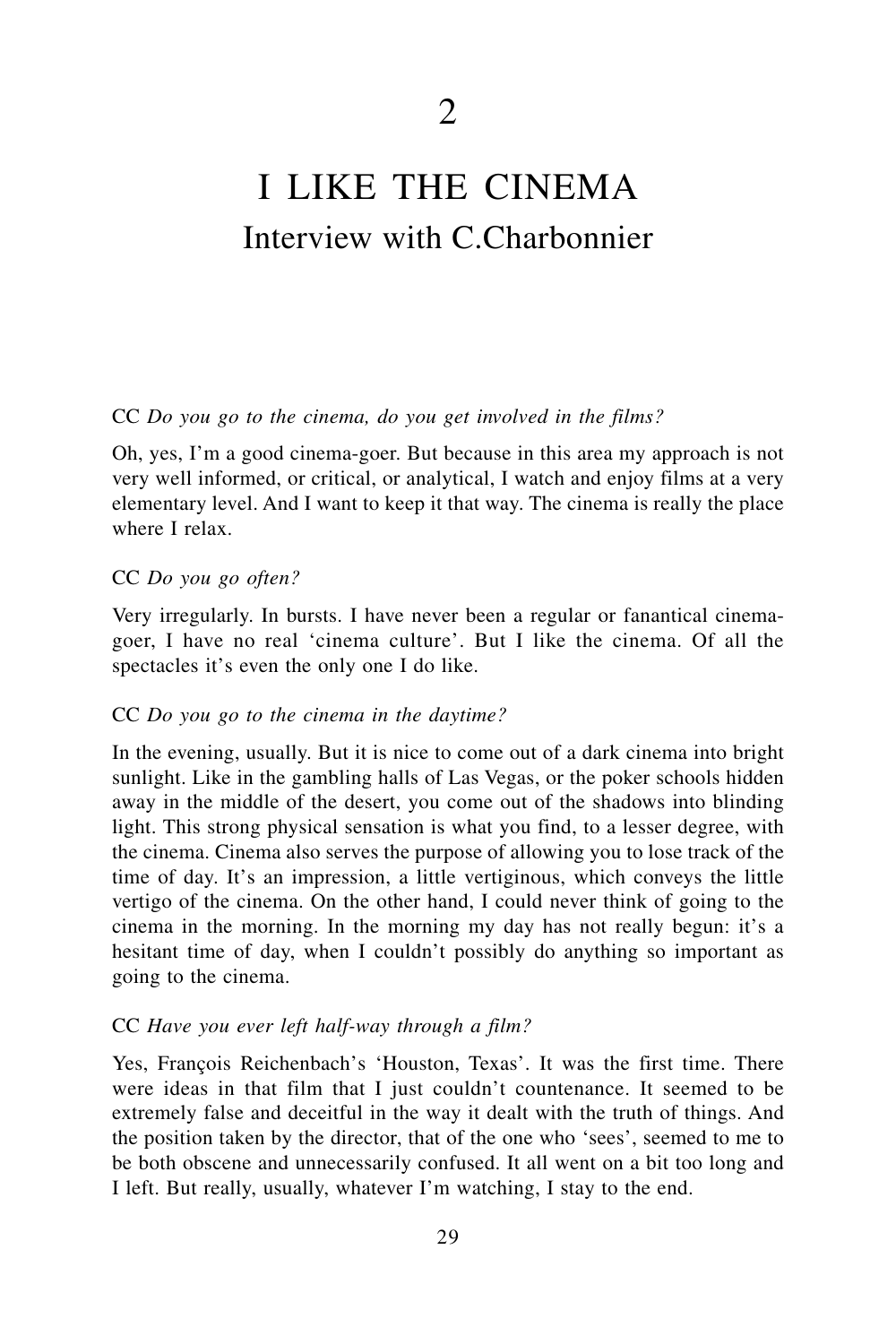#### CC *Whether the film is good or bad?*

Yes, it's pure fascination, the magic appeal of the image. There is still a very strong make-believe quality about the cinema—at least, there is for me. But I also have the impression that all the films coming out today, even the best, are no longer so interesting, they belong to another wave. Cinema has become hyper-realist, technically sophisticated, effective *(performanf)*. All the films are 'good'—at least, you could never say they were of poor quality. But they fail to incorporate any element of make-believe *(I'imaginaire)*. As if the cinema were basically regressing towards infinity, towards some indefinable perfection, a formal, empty perfection.

#### CC *Do you sometimes force yourself to go to the cinema?*

Oh, yes, certainly. Because when you start going less and less, you end up not going at all. Because in some circles, but not particularly in mine, people constantly pressurize you to go. And so you've got to take yourself in hand a bit, and that almost amounts to deciding to go. Not quite saying to yourself, 'Tonight, it's now or never. I'm going.' No, but nevertheless you have to force yourself. But how nice to be forced like that! The cinema is a passion. As for my relationship to the cinema: I won't say that I would go and see absolutely any film, but I'll always be happy to take my seat in a cinema. It is, after all, one way of going out for your pleasure instead of letting pleasure come to you like television does.

#### CC *Do you watch television?*

In a very irregular fashion. I've only had it for the past two or three years. Before, I didn't want the damn thing. I would see it by proxy, at my mother's, or in friends' houses: it wasn't my choice. And then I was asked to do something on television with Raul Ruiz about simulacres. He wanted to do a satire on television documentaries and soap operas, and I said to myself, 'After all, it really would be idiotic never to have seen them! So why not?' And once I had it, I found I liked having it. But I use it in a very random sort of way. I've seen how the peasants handle it—there are peasants in my family—and their attitude is, 'Okay, it's there', but as soon as a neighbour drops in and starts talking about village affairs, they ignore it. What they're interested in have to do with rituals, games, competitions, things as far removed from television as possible. And the things available to them: moral, pedagogical things like documentaries. These don't interest them at all…. And anyway, for me, television doesn't even constitute an image. An image isn't only a technical reality: to have an image you need a scene, a myth, the imaginary. Images on television are not blessed with all that. It's there. It's a screen and nothing but a screen, and I think that is how we perceive it as without consequence, no emotion, no passion. People got things mixed up,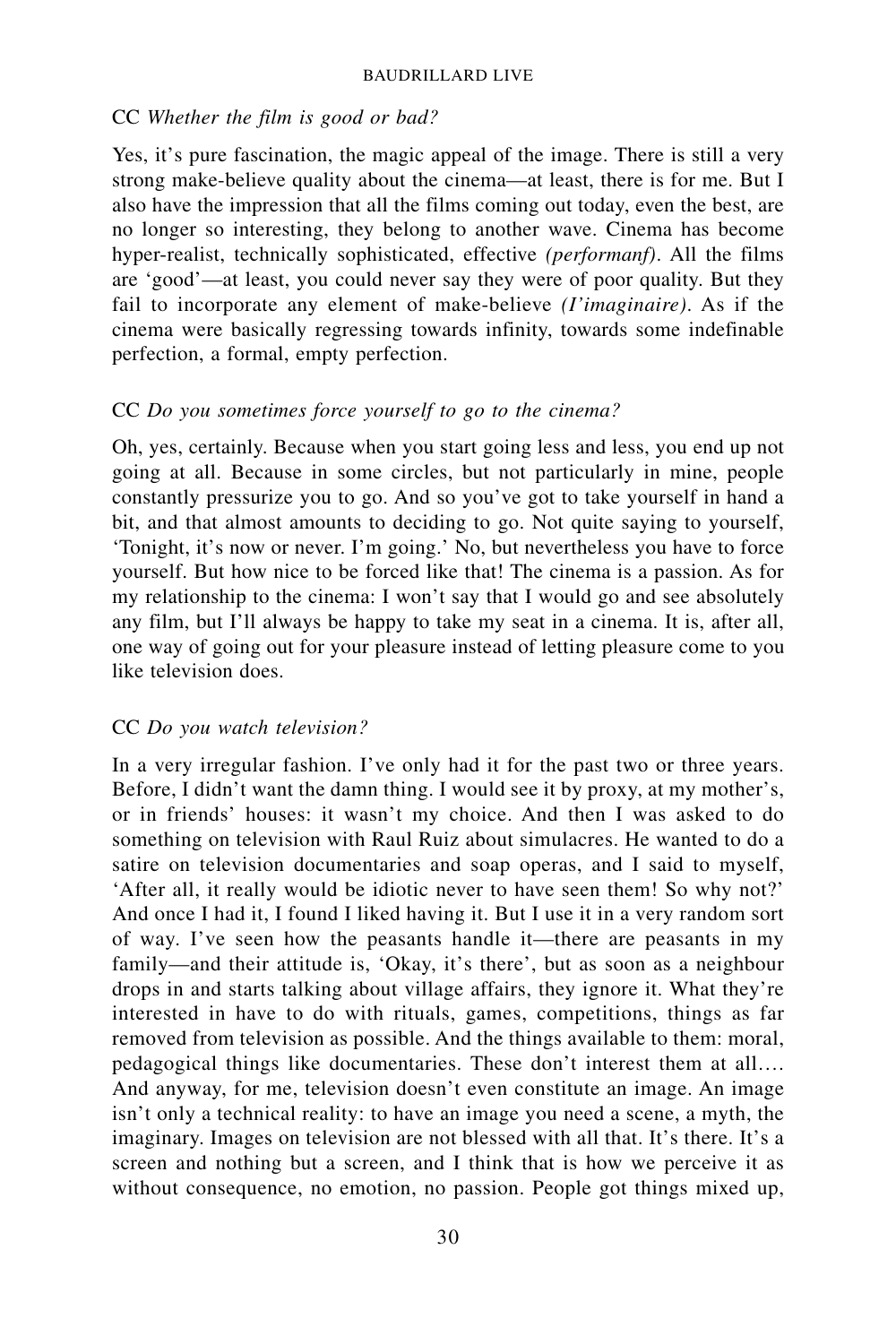but I think now they understand: they're going back to the cinema, and that's the proof of it. The cinema is absolutely irreplaceable, it is our own special ceremonial. As for ceremonial of the theatre, I can't bear it any more, simply can't bear it. Even in its most avant-garde forms, it is still bourgeois. The ceremonial of the cinema, on the other hand, that quality of image, of light, that quality of myth, that hasn't gone.

# CC *In everyday life, do you sometimes have the impression of being in a film?*

Yes, particularly in America, to a quite painful degree. If you drive round Los Angeles in a car, or go out into the desert, you are left with an impression that is totally cinematographic, hallucinatory. You are in a film: you are steeped in a substance which is that of the real, of the hyper-real, of the cinema. This is even so with that foreboding of a 'catastrophe': an enormous truck bowling along a freeway, the frequent allusions to the possibility of catastrophic events, but perhaps all that is a scenario I describe to myself. But sometimes you see scenes that begin strangely to resemble scenes in films. And this play, in my opinion, is one element of cinema. The cinema is also made for it and it is a role that has nothing to do with Art or Culture, but which is nevertheless deep: cinema has a profound effect on our perception of people and things, and of time too. But how can you describe all that?

## CC *Do you go to the cinema alone?*

No, not any more. I've nothing against it, but cinema is for sharing, all the same. It is rather symbolic: there should be somebody else involved. To be alone, just you and the film, it's not exactly masturbation, but it's not right alone, it's too exclusive. A film should be allowed to have a bit of free play, in the first place on a group of friends, or a second person, and then subsequently on the audience as a whole. That auditorium, all that space, after all, does have a purpose. But to be a single unit in that space seems to me to go against the collective make-believe *(I'imaginaire)* of the cinema. But I don't want to be dogmatic. Nor do I like those little avant-garde studio cinemas, those exclusive little cinema clubs for voyeuristic little coteries. I don't condemn them, but I prefer cinema for the general public. I like the sort of thing you get in the United States—big productions in big cinemas, with big crowds, Hollywood style.

## CC *Do you think it's important to see a film from the beginning?*

Now, yes, I tend to arrive at the beginning of a film. It's not a discipline, just one of the rules of the game. But I quite like it when the audience is noisy during a film, hurling abuse. Who said it had all to be solemn? I've been in Italian cinemas: it's all bustle and shouting, lively, a total spectacle. And in Los Angeles too, in those big cinemas, I don't think it has changed since the thirties, that sort of excitement, thrills, enthusiasm, and then everyday calm.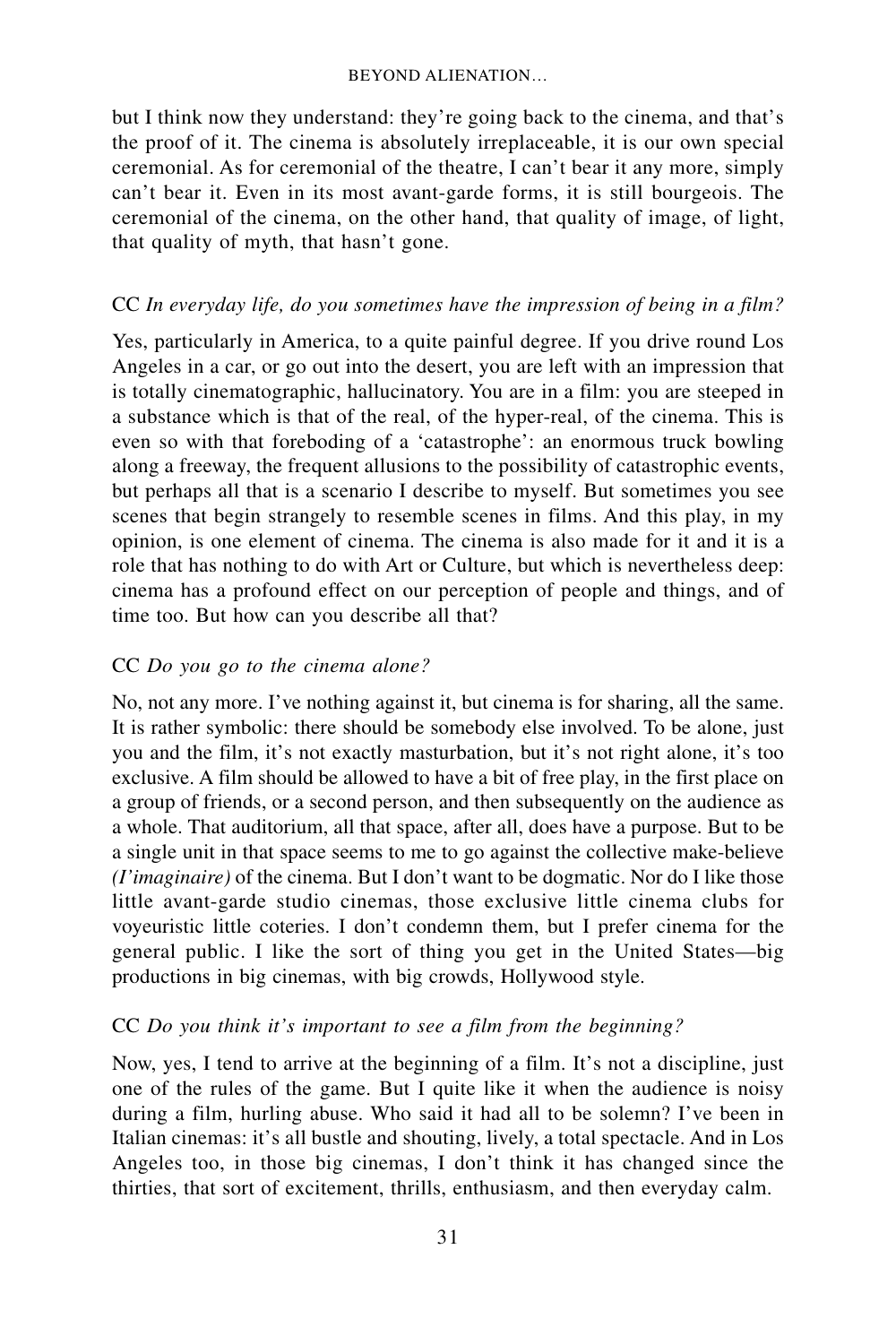#### CC *Do you go to films dubbed in French?*

It must have happened once or twice, but I avoid them. It annoys me in Italian films because I know the country so well. And in American films the gap is too great, it's like a caricature. With an original version, on the one hand, you have that feeling of the authentic object, and it's quite normal, and on the other the feeling of belonging to a privileged class. It has become an automatic reaction!

# CC *When you come away from the cinema, do you talk about what you have just seen?*

I always come away a bit hypnotized, in a state of numbness or ecstasy. Coherent thought comes a bit later. But talking about the film afterwards and continuing to do so is all part of the ritual, of the echo of the film. But now I've almost lost the faculty of judgement in terms of 'it's good, it's bad'. On one hand, I don't know what the criteria are, and on the other, those who do know are no more reliable or credible than the rest. And then, why judge? We have lost the means for judging. So you accept it as it is. In the field of ideas, I know what I'm saying, what I'm judging. But in the field of images, no. It is relatively alien to me. It has the symbolic advantage of its strangeness. And I'd like to keep it that way, with its uncertainty. I'm not at all anxious to classify, to judge. And then I really do think that the judgements we apply to the verbal are not valid when it comes to images. The charm, in the literal sense, of the image has a very strong, immediate mode of apparition, of seduction, and it's better to leave it like that rather than trying to make sense of it. Of course afterwards, if you want, you can impose meaning on it…. But while it's happening it is better to submit to the image, to accept it with a certain degree, not of passivity, but of perceptiveness.

## CC *Do you close your eyes during the horrific bits?*

I am naive, but I accept an image for what it is. It's a sort of ecstasy, but 'cool' ecstasy. It is not the innate significance of an image that I really receive, it is its charm. So, even if the image is horrific, it is always mitigated by its seductive remoteness.

## CC *Do you like black and white?*

I have always liked black and white a lot. I think it really does lie at the very heart of cinematic representation. It lays things bare, it has depth—and perhaps even silent films had it too. The more things you add to make things real, to achieve absolute realistic verisimilitude, perhaps the further you stray from the secret of cinema. But one must beware of this nostalgic yearning for the origins. If today you try to make silent or black-and-white films which are 'even better' than those of that time, complete mental confusion ensues!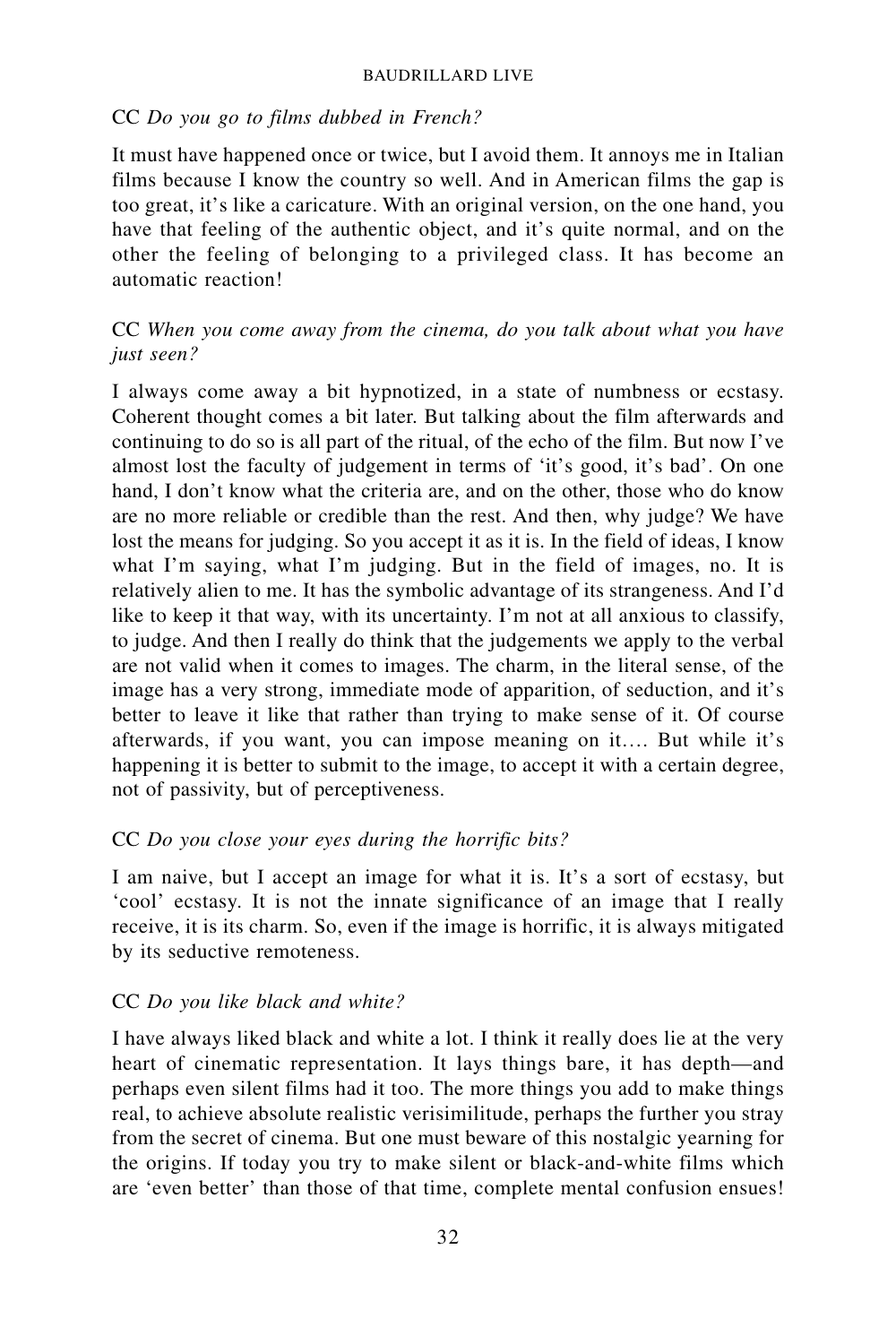Leave them to rest. But there is a grain of truth in the idea that they were more powerful. The myth still resided in their technique: it was the technique that contained mythical power. Afterwards the two became separated and technique took off, but at the expense of myth. Really, there was a dreadful loss. Of course, one must make allowances for the impact of retrospective optical illusion on these origins.

# CC *Can you recall the first films that you ever saw?*

It was in Reims, when I was just a boy. A local cinema, the Alhambra, showed two films per programme. There were some Tarzan films, like 'Aloa, Daughter of the Isles'…it was wonderful. I even used to go in secret. (Laughter.) Yes, my father would be at the front of the auditorium and at the end I would slip out quickly so that he couldn't see me. And then there were some Jean Gabin films, '*Quai des Brumes*'*…*and of course I adored Michele Morgan like everybody else. I was deeply in love with her. *' La Symphonic Pastorale*', I must have seen it four or five times in a row. That was the sentimental phase. …I think it is good to go through a rather hysterical, a rather sentimental period like that….

## CC *Do you find you are moved in the cinema?*

Oh, it doesn't often happen now. I suppose I must have cried watching '*Quand passent les Cigognes*'. But I haven't seen films like 'Love Story', so I don't know to what extent people cry in the cinema nowadays. Today's films are not the 'tear-jerking' sort, they try hard to avoid all that. No, I'm not deeply moved in the cinema any more. Just the same, mine is a rather cool fascination.

# CC *Do you ever feel that a film has completely* '*taken you over*'*?*

Yes, as with dreams. It can stay with you the whole day. When I saw 'Reds' it haunted me for the rest of the day. That long story…. But it is also extraordinarily pleasurable to sit for three hours in front of something that, well, tells you a story. I don't give a damn about the ideological context of the film. I just sat there, totally absorbed.

# CC *Do you normally choose certain kinds of cinemas and certain kinds of films?*

I do have some geographical quirks. I find it very difficult to stray from my own beaten tracks, the Latin Quarter and, to some extent, the Champs-Ely sées. And I have other peculiarities in my choice of films: I would rather see a second-rate American film than a French film. I have a sort of inverted chauvinism in my approach to French films. True, they present a picture of everyday French life, but that doesn't excite me much, I know it too well!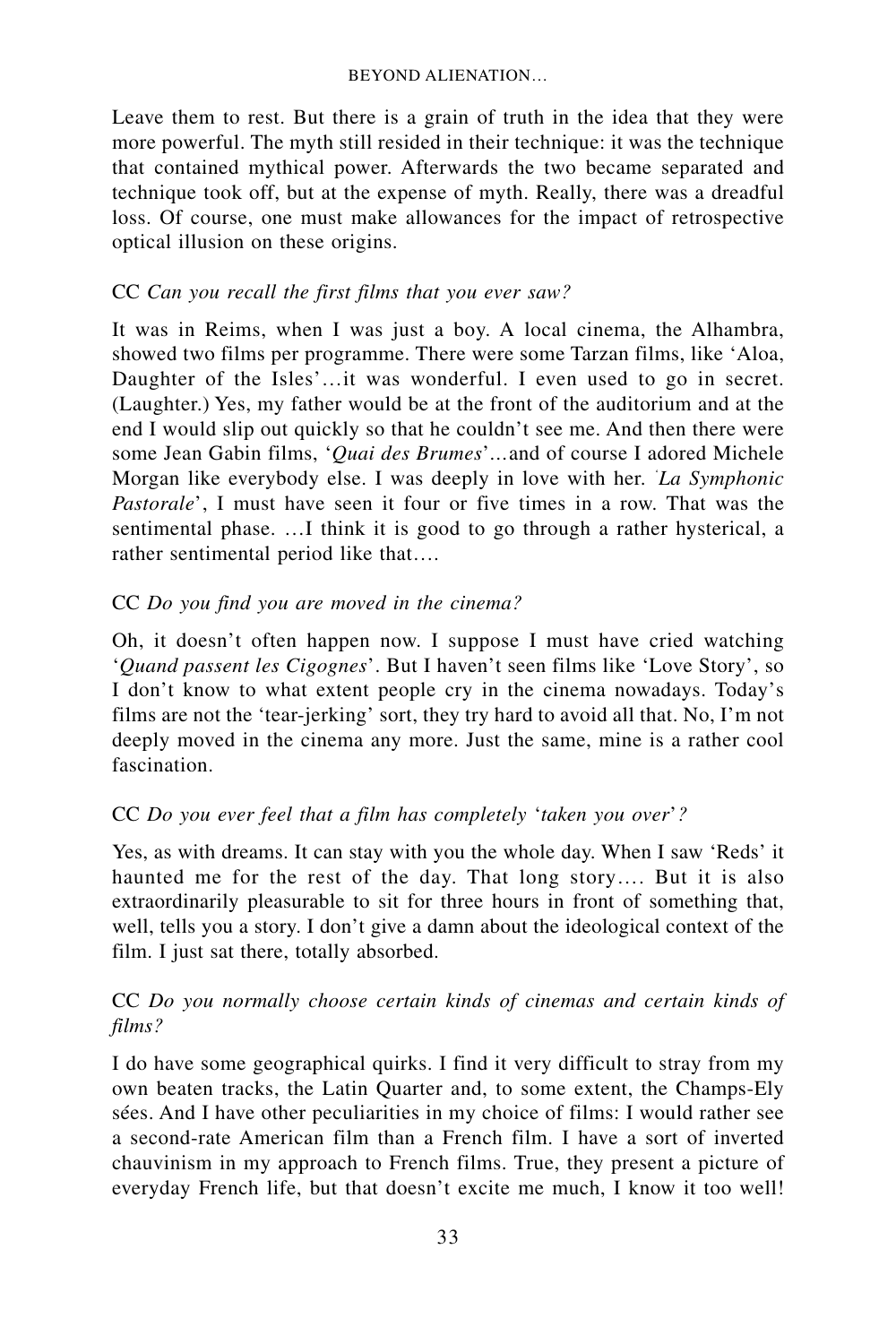And there's too much history in them, too much psychology, too much meaning, perhaps. It's too familiar, you can see through it, you've some idea of what lies behind it. Except Godard's films—now he provides a real sounding-board. He is perhaps the only one who isn't in hock to the mentality of the French petty bourgeoisie. He is irritating sometimes, but what he gives you to look at, you can't help looking at. You can *live* in a Godard film. It is at the same time a different dimension and a way of handling images, which is the only one worth calling modern, to my mind. Finally, there aren't many film-makers who deal with this contemporaneity, even in the United States; Altman and people like that, but perhaps they are very rare.

#### CC *Are there any films that have left a strong impression on you?*

Really, I haven't made a list. I even find it strangely difficult to remember actors' names and the titles of films. I can, however, situate them but the dates escape me completely. It has a lot to do with that dream-like situation of imaginary transfer. Films swim together in a cloudy confusion, an allembracing dream. So, what categories can I define particularly? Italian films of a certain period, American films of all periods, westerns; the German expressionist films, certainly, but they have become part of history: you can see them again, but there's no chance of living by them. Wenders' '*L*'*Ami Américain*' I like very much…and there are other great films, Coppola's 'Apocalypse Now', Kubrick's 'Barry Lyndon', where one can still find a mythical dimension but in a muted kind of way, and it's my impression that they no longer have a *direct* impact in terms of power of imagination. So, if we're talking about what provides perpetual stimulation in the cinema, that rests with American films. I've always been devoted to American cinema as somewhere one continues to find real passion: go to America and you find this immediate collage, you *are* in a film. In California, particularly, you *live* cinema: you have experienced the desert as cinema, you experience Los Angeles as cinema, the town as a panning shot. I love all that as I love the galleries in Holland and Italy (and only there) because the town around you *is* the gallery. But as far as cinema is concerned only America gives me this impression. It is there that I discover the 'matrix' of the cinema. It is there, after all, that this extraordinary myth was born, and there that it developed like a perpetual celebration, producing its idols, its stars. And so, of course, the myth, the technique and at the same time the reality, I love all that.

#### CC *Do you sometimes go to sleep in the cinema?*

No, only very rarely. But I did once have a period of insomnia, and whenever I went to the cinema I would fall asleep. It was really quite nice, going to sleep in a cocoon…. But I prefer to sleep in lectures and seminars; they are really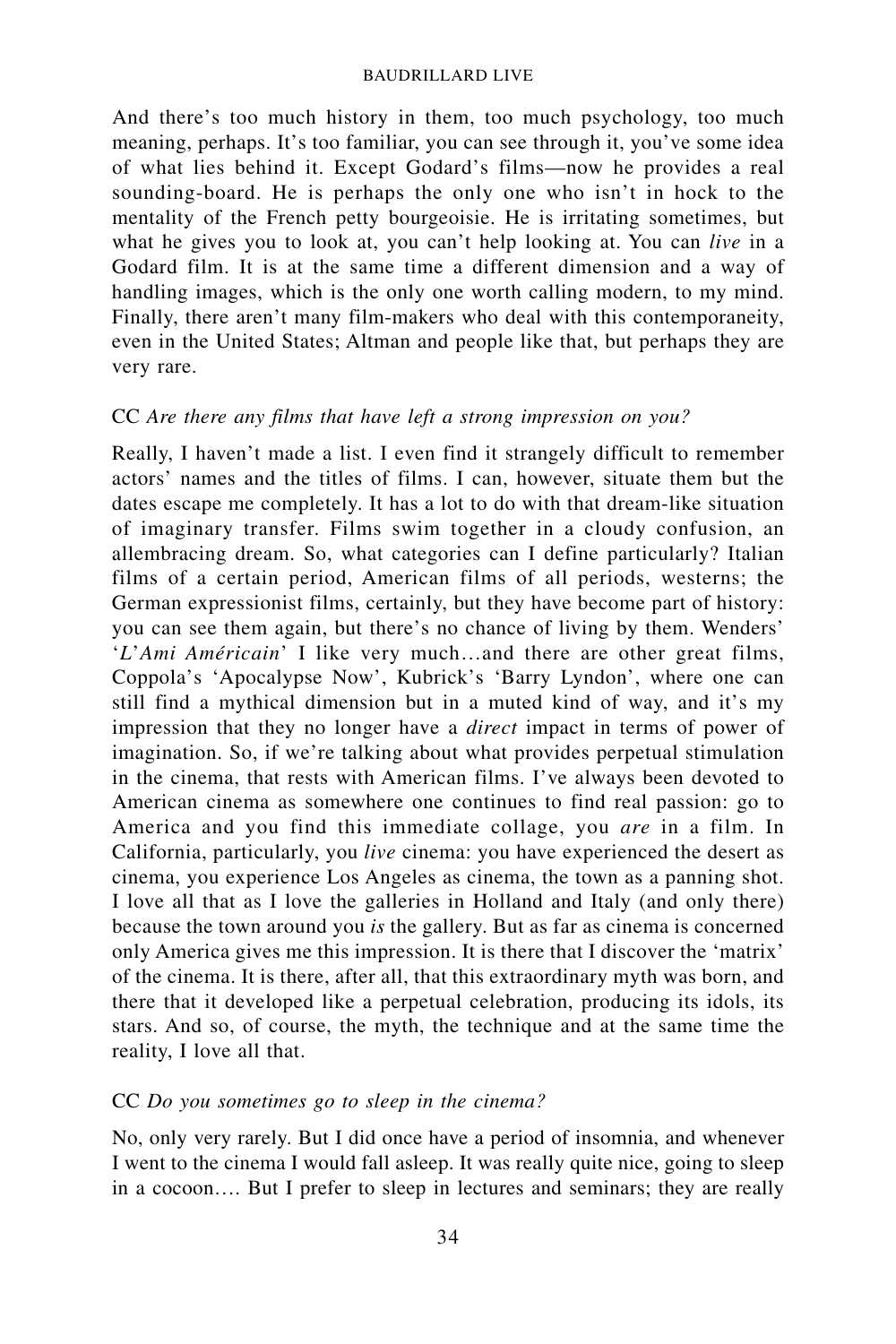sleep-inducing. In the cinema, on the other hand, I am wide awake, alert. I always have a reason for being there, and I have no wish to be anywhere else. Yes, I feel good, in a favourable anthropological situation. (Laughter.)

© 1982 Jean Baudrillard. Interview by C.Charbonnier. *Cinématographe*, July-August 1982. © 1993 Mike Gane and G.Salemohamed this English translation.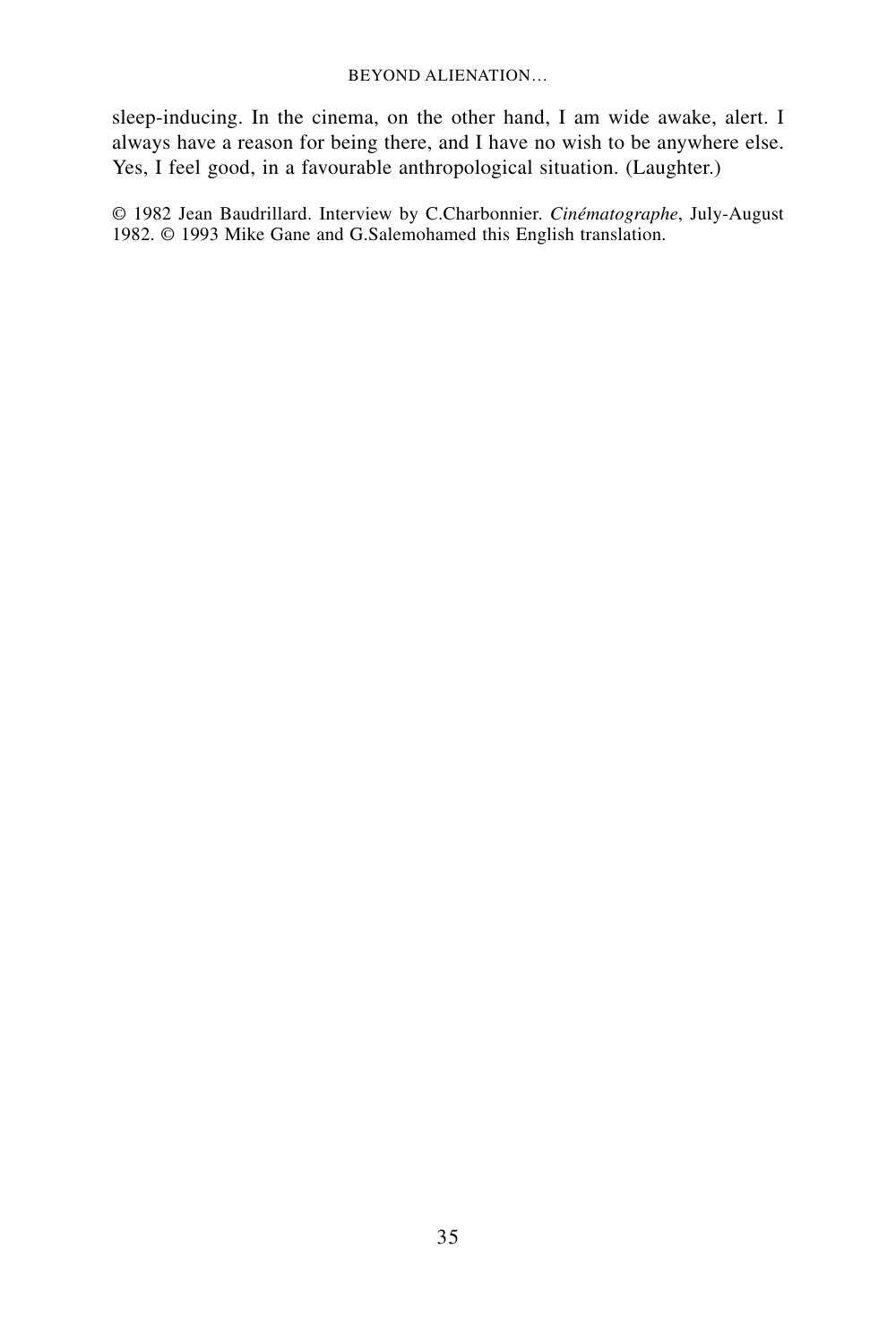# BAUDRILLARD'S SEDUCTIONS Interview with Patrice Bollon

#### PB *Is* Fatal Strategies *your most metaphysical book?*

Certainly. Not that that will stop the metaphysicians laughing at it. I can just hear them: 'Well, after the symbolic, what does he do but rediscover religion?' And that is certainly not what it is about. For me it is not a question of founding a new mysticism—away with radical subjectivity, long live radical objectivity! That sort of flea circus doesn't interest me. It is rather the idea that today there must be a new sort of understanding, a new sort of distance to discover. Critical distance, the whole heritage of the critical subject, seems to me to be over. The scientists, moreover, come back to the idea when they make the hypothesis, common in the social sciences, of the non-separability of the observer and the object of science. Enigmatically, the sun has risen on the object. Things are inflated, insoluble, irreconcilable.

## PB *However, when you talk about the fatal, about destiny, that surely has a religious side to it?*

Not at all. It is completely immoral. The fatal is the irony that lies at the bottom of this indifference of the objective processes to the subject's desire for knowledge and power.

PB *You aren*'*t afraid of being accused of paving the way for a new kind of obscurantism of the kind that says:* '*Things are only beautiful when they are mute*' *or*, *We must preserve the secret of appearances*', *etc*.?

That would be one way of caricaturing my thought. It is true that I talk about the power of illusion, but you will find plenty of that sort of thing in Nietzsche. There is something very much at stake about the secret, but not in the sense that there might be something hidden. There is no interest of that sort as there is in the religious position on the will to knowledge, a sort of 'there are things which must be kept shrouded to preserve their beauty'. In fact, there is nothing that is really hidden: there is simply a game, there are metamorphoses and effects which are reduplicated and which don't need to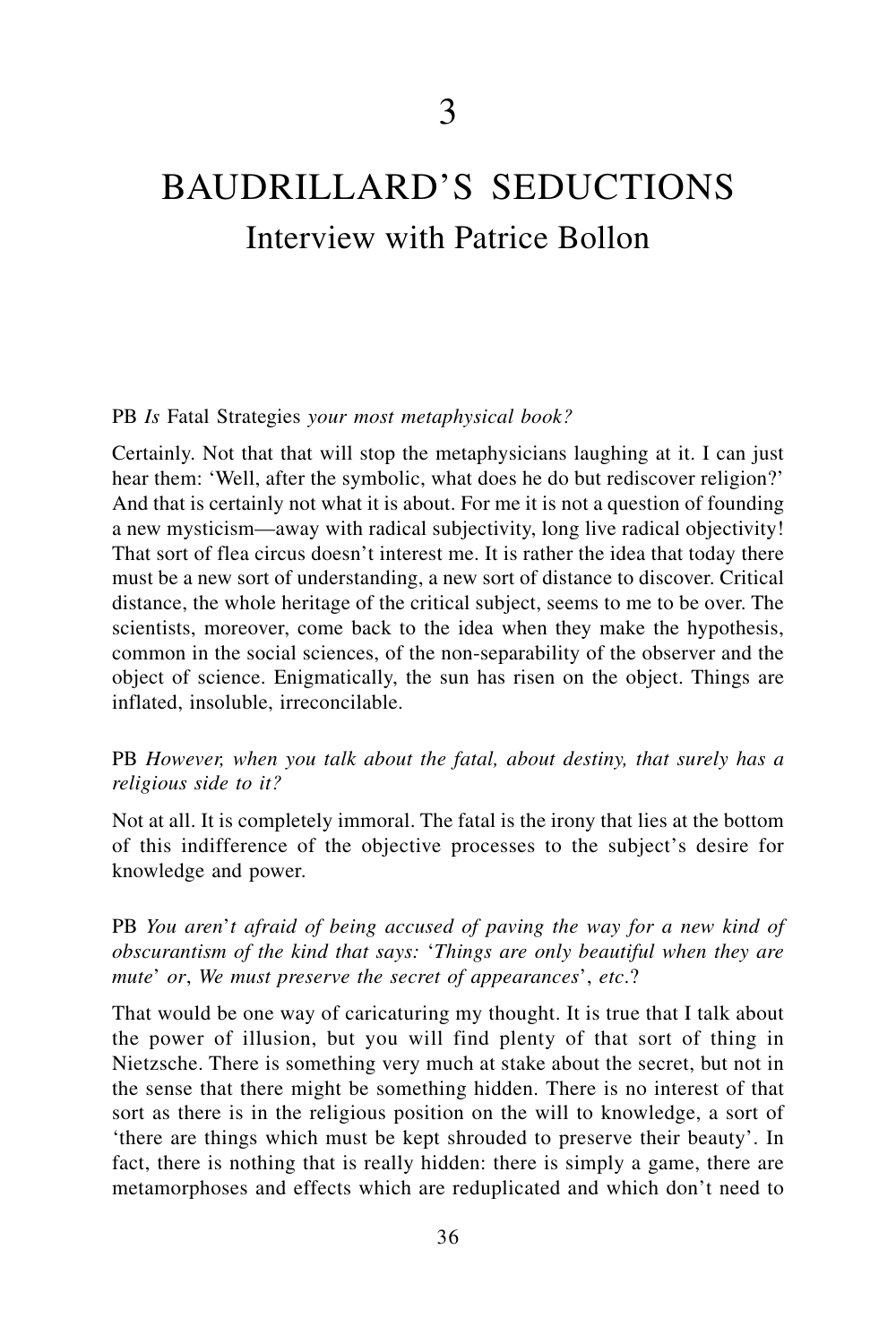be deciphered, and anyway the thing appears to know the rules of the game without seeming to. Without trying to resubjectivize the object, it's a sort of ruse, a laying of false trails and of jamming the waves, which somehow ensures that the secret is preserved.

PB *The first pan of your book takes up a point that you have often made before in different forms—the system's total loss of reference and its toppling over into the unreal* (irréel). *Until now it has allowed you to draw up rules of radicality, for combat even, against the social system. But not in this book*. *So are you rejoicing in this state of ecstasy?*

It is true that I am not denouncing anything—except that when you are writing it is hard to avoid description giving an effect of negation or abjection. Ecstasy consecrates the end of a state, not through sin, guilt, or through some deviation, but through excess. In a way there is no difference between the excess that represents the saturation of a system and that leads it to a final baroque death by overgrowth *(excroissance)* and the excess that stems from the fatal, from destiny. Basically, today, it is impossible to distinguish between good and bad excess. You can no longer find the dividing line. We no longer know when we have reached the point of no return; that is precisely what makes the present situation original and interesting.

PB *The presence of Nietzsche can be felt a little throughout your book*. *It is felt particularly in your determination to avoid being caught in the Western desire for meaning at any price, for interpretation, for endless commentary*.

That is so. After this tremendous detour that we have all made through ideology, through radical criticism, through Freud and Marx, you will find in my work a return to writers I started with: Nietzsche and Hölderlin. But there is no nostalgia about it. If I go back to them it is not by way of seeking reinforcement, but as the discovery of a fundamental rule.

# PB *Which you would define how?*

You have to get rid of all this nervous tension, of all these convulsions that we have got ourselves into in an almost artificial way, which don't represent so much a system running away with itself, but rather a sort of spiral of selfdefence which one exercises in a situation which basically has lost all truth and finality. This intellectual, mental, metaphysical situation has through inertia managed to survive beyond its point of relevance. And it is probably from this that we get the stagnation and collapse of thought that we see today. Socialism brings about a sort of decomposition of the intellectual position, but it's deeper than that: we are dragging behind us a whole bundle of ill-digested rationalities, radicalities, that have no support, no enemies, and in which there is nothing at stake. My book no doubt bears traces of that way of thinking, but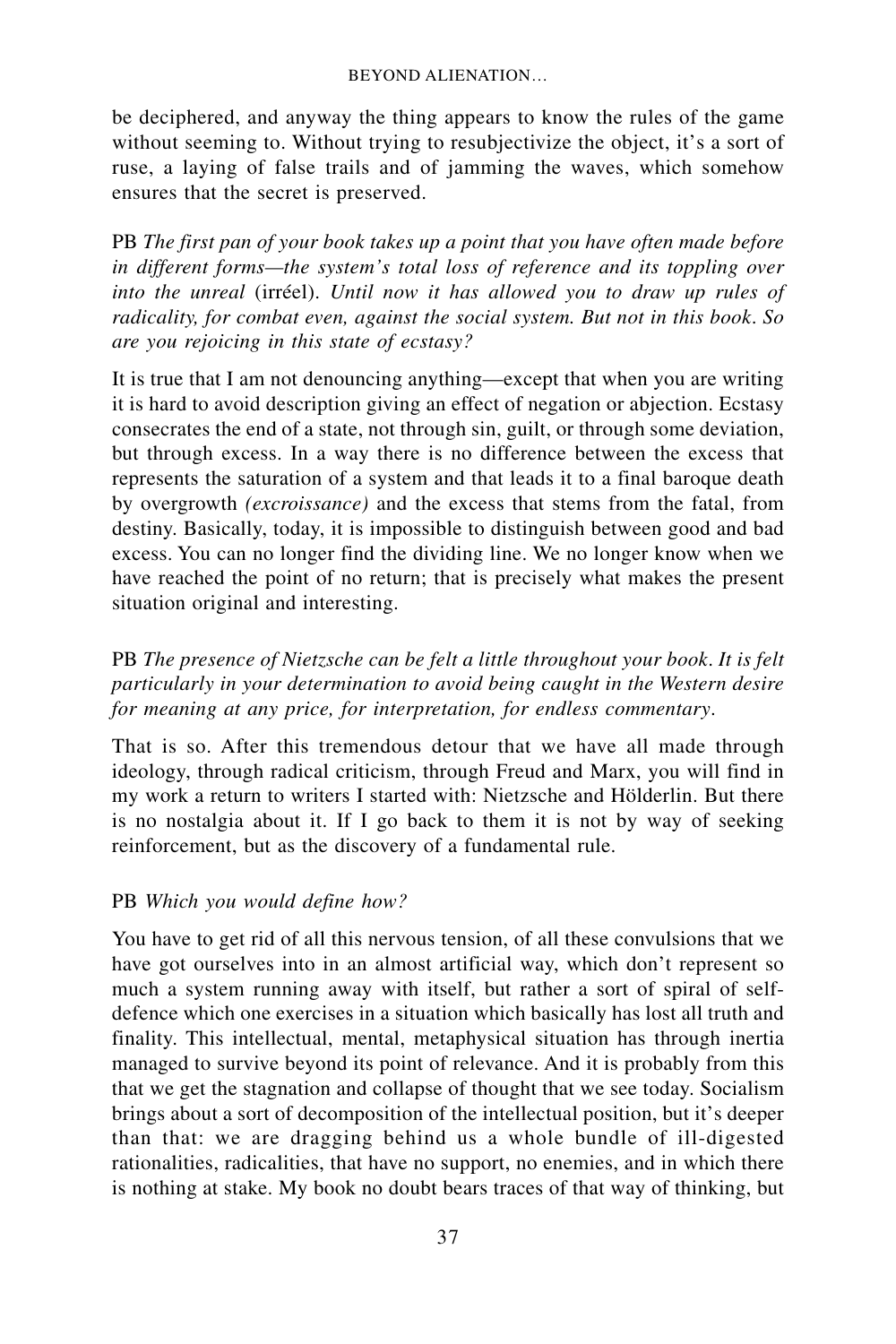#### BAUDRILLARD LIVE

I haven't tried to expunge from *Fatal Strategies* all vestiges of the old order of things. If you attempt that in a deliberate way you find yourself returning to a will, to *a priori* coherence: you are wide of the mark.

## PB *Could we have avoided making that detour?*

You might say that for some of us all that would have been immediately obvious: that is the problem of poetry. I recently read a little piece by Kenneth White, who is always playing around with ideas like these. And he said that for him poetry that tried to be poetry had become frightening in its complacency nostalgic for the good old days—but that the power, the stuff of the meaning of poetry was to be found nowadays in theoretical tricks that roam all over the place and wander over various fields without ever taking firm hold anywhere. Perhaps that is where we can find poetic power, the poetic function in its primal state, which certainly has nothing to do with metre and rhyme, with melody, or anything you find in modern poetry.

PB *What you say about Kenneth White almost defines your way of writing. In* Fatal Strategies *there are so many things going on at the same time, each of which could form a book in itself*.

That's true. You could almost make each paragraph into a book. But it's not through some merit of mine that I don't succumb to that temptation. To do that would need qualities I haven't got: patience, a sort of will to knowledge, a desire to arrange phenomena around thematics that become more complex. You would then encounter a stock of things. But I want to slim things down, get rid of things, reduce stocks. To escape fullness you have to create voids between spaces so that there can be collisions and short circuits. For the traditional imagination that is not acceptable. It's sacrilege.

# PB *That is why you are considered to be a very difficult philosopher to read. But the striking thing on reading your books for the second time is that they do in fact form a very coherent system*.

Yes, my way of thinking is very systematic, and basically very moral. But there is also a sort of counter-game *(contre-jeu)* which destroys things just as they are being constructed. It is not a question of deliberate, 'subversive' will to deconstuct, but an attempt to identify the curvature of things, the mode in which things try to disappear—but not just in any way. They don't want to die, they want to see their disappearance as an effect. Maximal energy is contained in those moments. It's a little like those societies which come to enjoy the violent spectacle of their democratic illusions—or the violent illusion of their sacrifice, of their disappearance. To write is to be oneself at the heart of the system of this demand for a drive to disappearance and the power to bring it about. I'm afraid I don't explain this process very well, but for me it is essential.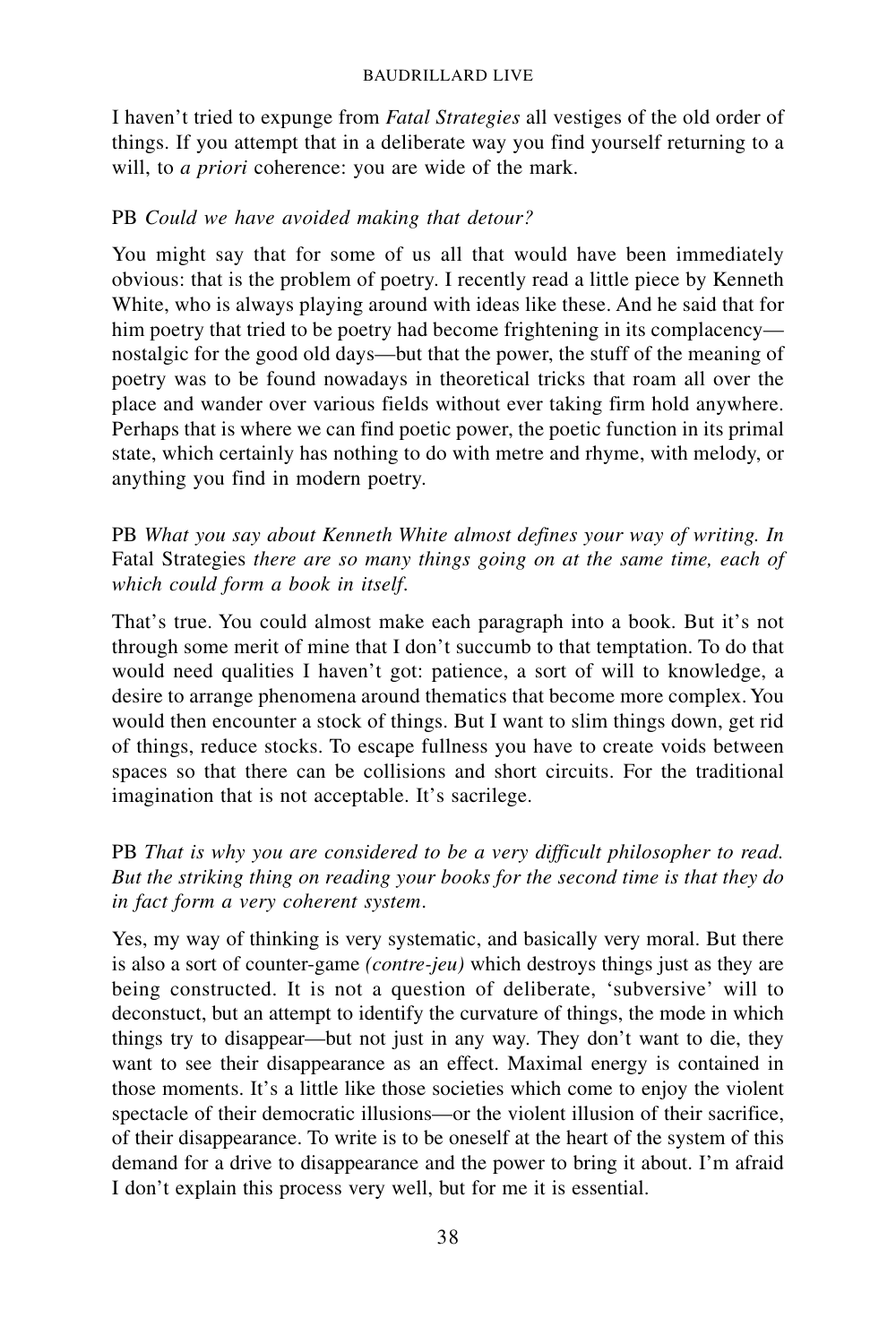#### BEYOND ALIENATION…

PB *One feels that when reading your books*. *What is more it is sometimes rather frustrating and baffling: just when you think you 've grasped the meaning it evaporates, only to reconstruct itself a little further on,*

That's right. Theory for me is a fatal strategy—perhaps even the only one. That's the whole difference between a banal theory and a fatal theory: in the first the subject believes himself to be cleverer than the object; in the second the object is always supposed to be cleverer, more cynical and more inspired than the subject, whom he awaits ironically at the end of the detour. There is nothing more anti-pedagogical, anti-didactic, than my book. Nor is it something I wrote as a therapy. Sometimes I really do wonder who it is written for….

## PB *Then why offer it to the public?*

There are some problematics which are quite insoluble today in terms of psychology or sociology—a whole area of contention, growing all the time, and which will never be recycled. That is why we must try to jump over the wall, cross to the side of the object, side with it against the subject. An entire constructivist, structuralist period is coming to an end, but the converse side, of negativity, subversion, radical criticism, is also disappearing. In these troubled times nobody really gets to the bottom of the game any more. Either this situation is enervated—indifferent in the full sense of the term—and becomes nothing more than the area of manoeuvre for banal strategies, or it is an intensely passionate situation. Basically, what is there to do but to go over to the side of this enigma? It is the idea of a 'wager' that I am putting forward; just for a moment let us suppose that things are biased towards the fatal and the enigmatic.

# PB *It is a wager which applies first of all to you. I interpreted* Fatal Strategies *as a treatise on your own personal metamorphosis, a sort of 'Confessions of a* fin-de-siècle *intellectual'*.

It is very strange. I had actually thought about publishing at the same time a sort of journal that I have been keeping for about two years. Logically speaking, the two works should be able to mix together. In fact, I could quite well imagine a book with parallel entries where you would have the more theoretical part on one side and the journal on the matching page. It would be a monstrous book, and it would turn out like some gadget that couldn't really work. I got more pleasure out of writing the journal than I did out of writing *Fatal Strategies,* but as soon as I started editing the latter I immediately dropped the journal.

PB *In comparison with your previous books,* Fatal Strategies *had an extra dimension underlying it: as if your life had gone into it a bit. At least, that was my impression*.

That must be true. For a long time I wrote books in a rather offhand manner.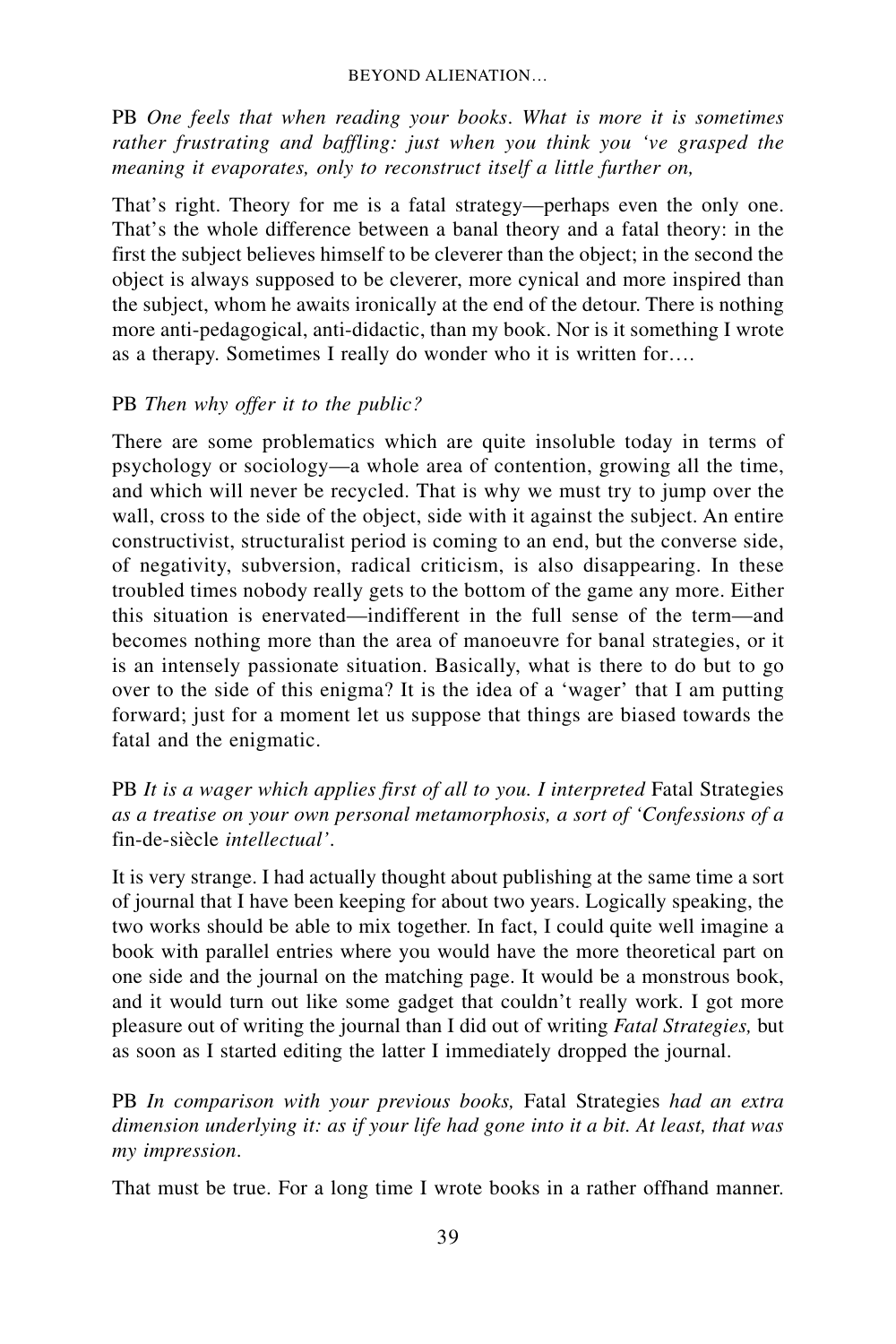#### BAUDRILLARD LIVE

There was no vital necessity to do it, and my own life wasn't involved. But from *Seduction* onwards, there was a sort of meeting, a clash between the two. I don't mean I live to write, but everything has got intertwined. There is no longer that sort of distancing, critical and analytical at the same time, that allows you to 'explain' things. The world is an exteriority, as is your own life. You are in a kind of schizophrenia which may be very complex and very rich, but you remain a state of redoubling. Whilst out there, everything is all right: you are not divided. What you write describes what you are. It is true that in Nietzsche's works the intertwining is very striking. At that point, however, a book turns into something else: it is no longer a cultural process, perhaps it becomes rather a rule….

PB *Which brings me to the last question*. Fatal Strategies *seems more like a beginning than an end*. *It could serve as a son of platform, even manifesto, for future work.*

It is more nuclear than that. Writing a manifesto would be like mounting a new opera or melocritique. That would need the illusion of rupture. That is what I wanted to avoid. What I was doing previously was more in the nature of a disenchanted, indifferent statement: implosion as an indifferent mass. That remains true. Only now I envisage a sort of energy of implosion which is trying to find itself. Thus there is the possibility of an inverse energy, a departure, but I can't yet see in which direction it leads. Implosion was still a catastrophic system of the subject. To the extent that you manage to pass to the other side, to the object, that opens a new field of possibility.

© 1983 *Magazine Littéraire*. Les Seductions de Baudrillard, *Magazine Littéraire,* March 1983. © 1993 Mike Gane and G.Salemohamed this English translation.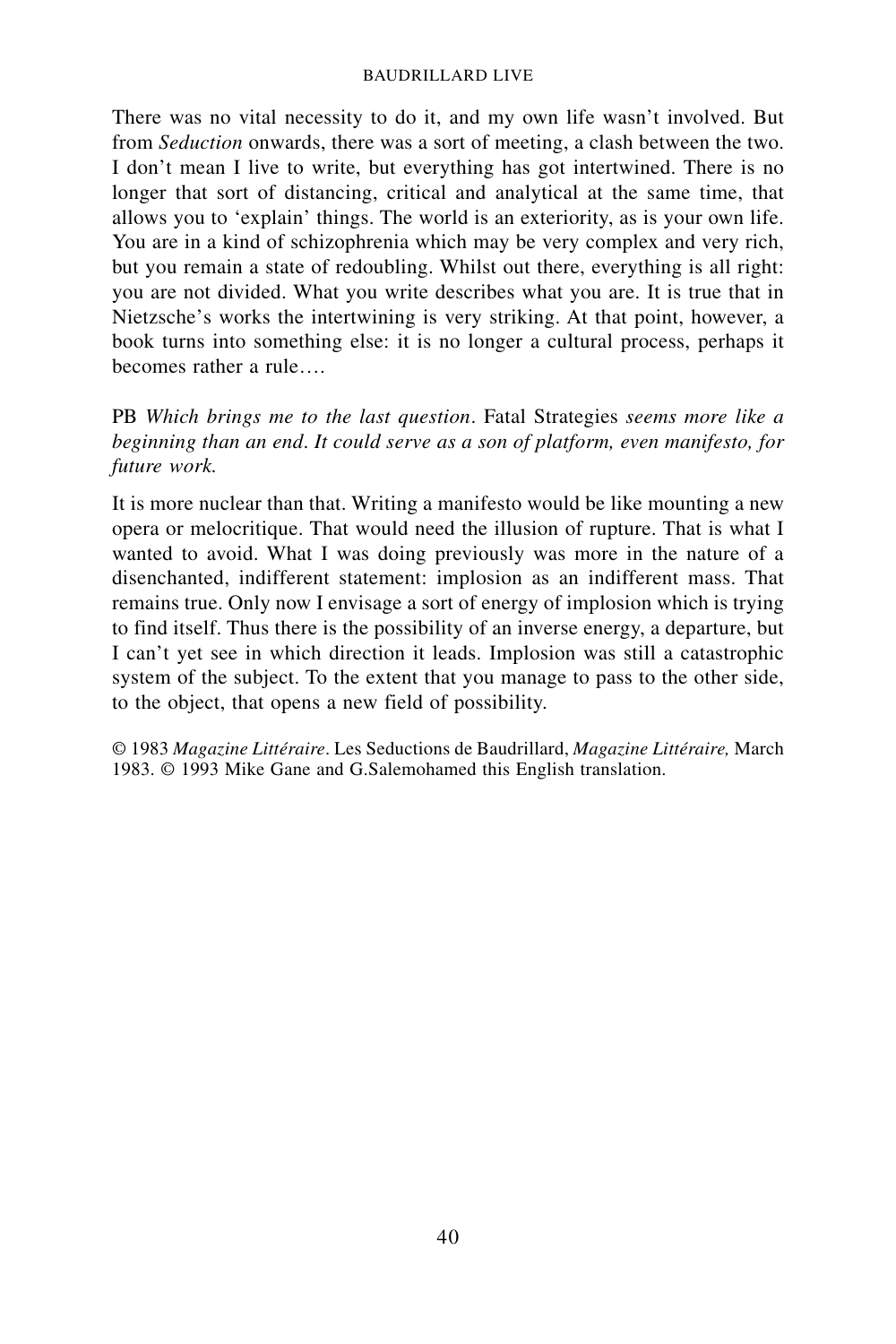# THE 'LOOK' GENERATION*—*THE MANNERISM OF A WORLD WITHOUT MANNERS

# Interview with *Le Nouvel Observateur*

*You are one of the very few sociologists—or even poets?—who has understood that our modernity is to be found principally in the play of simulacres and of appearances*….

We are no longer in the world of alienation and it is therefore no longer possible to use arguments based on one's own wretchedness, one's own inauthenticity, one's misfortune and bad conscience. It's no longer possible either to hope to come to existence in and through the eye of the other for there is no longer a dialectic of identity. Therefore everyone is henceforth called upon to appear, just appear, without worrying too much about being. Hence the importance of the look….

I don't even know if there is in this a desire to seduce; I don't think there is for this would require that appearances were carefully worked on, stylized, according to a strategy of diverting the other in order to harness his gaze and lead him to his loss. Whereas the 'look' is simply this: I exist, I am here, I am an image, look at me, look, look! It's like Puerto Rican graffiti in New York: my name is so and so, I live in New York, I am brilliant. This is narcissism perhaps, a game of simulacres perhaps, but in any case it is exhibition without inhibition, a kind of ingenious publicity in which each person becomes the impresario of his own appearance, of his own artifice. There is here a new passion, ironic and new, that of beings devoid of all illusion about their own subjectivity. I would say almost without illusion about their own desires, all the more fascinated by their own metamorphosis.

*It's in this context that the creation of a look becomes for every individual a task of self-identification whose meaning and importance one would be wrong to underestimate*….

The look is a bit like the television in so far as the picture is concerned: a finery with least definition, of minimal definition, like the television picture according to McLuhan. It's the opposite of the ceremonial, an appearance which wanders about, a changeable, ephemeral appearance, a tactile appearance, as McLuhan says in describing the electronic universe, that is to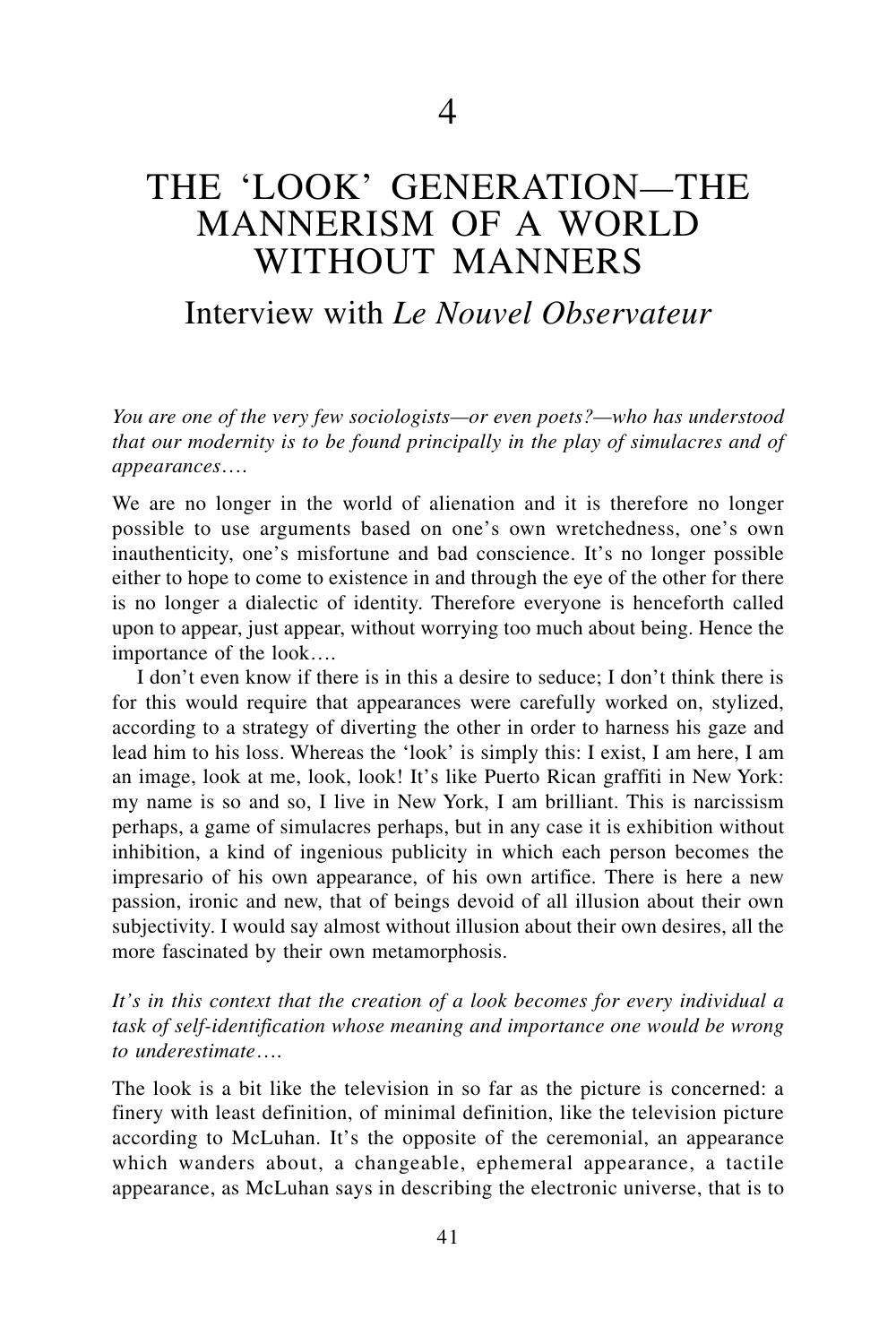#### BAUDRILLARD LIVE

say, one which doesn't even attract attention or admiration—which the mirror of fashion still does—but a pure special effect, lacking any particular meaning. This doesn't even any longer call on the social logic of differentiation *(distinction),* as fashion still does, it no longer plays on a coded difference, it plays at difference without believing in it, it plays at singularity without falling into dandyism or snobbery. It is neither what is chic nor what is distinguished, it is a disenchanted mannerism in a world which no longer knows manners.

# *What lesson could one draw from the recent history of sartorial appearances, say since the beginning of the sixties?*

The miniskirt was perhaps the last episode in the history of fashion that was more than an effect of fashion: it was a sort of event in the history of morals *(moeurs)* to the extent that the rape of appearance came to replace taboo (the anterior fashion). There was in effect a true erotic effect, an irruption of the erotic in the real. Today, with the present erotic look, this is no longer so: it is no more than an irruption of the erotic in appearances, the erotic as special effect at the level of fashion. But there is also a socialist look of the same genre: it is the irruption of all the appearances of socialism in the social world.

# *In the nineteenth century, Balzac or Barbey d 'Aurevilly searched for the truth of their era in the 'physiology' of the dandy or of the bourgeois. Do you think that we need today to relearn how to be curious like them?*

We no longer have any great modern incarnations. The last ones were doubtless the proletarians and the cinema idols, that is to say, the two summits constituted by historical revolt and mythical fascination. Today the look of such and such an actress has replaced the glamour of Hollywood stars, the political look of the Communist Party, or the Socialist Party, of such and such a newspaper, of such and such a union boss, has replaced the dialectic of power relations. Hence, in addition, there is no longer any novelistic energy like that of the nineteenth century with Balzac and the others, to recount this mutation. Faced with this task the cinema itself exhausts its energy because it still presupposes an imaginary, whereas the look, this pure extraversion of simulated games, is without an imaginary. Perhaps it would be better as far as the look is concerned to speak of the disappearance of the rhetoric of fashion. The strategies of the beautiful and the useful (including jeans as degree zero fashion) no longer work at the level of the look. Any aesthetic or functional judgement is absent from it. Thus the look escapes from all rhetoric towards a pure combinatory of metamorphosis….

© 1983 Jean Baudrillard. Interview: New Look Generation, *Le Nouvel Observateur,* February 1983. © 1993 Mike Gane and G.Salemohamed this English translation.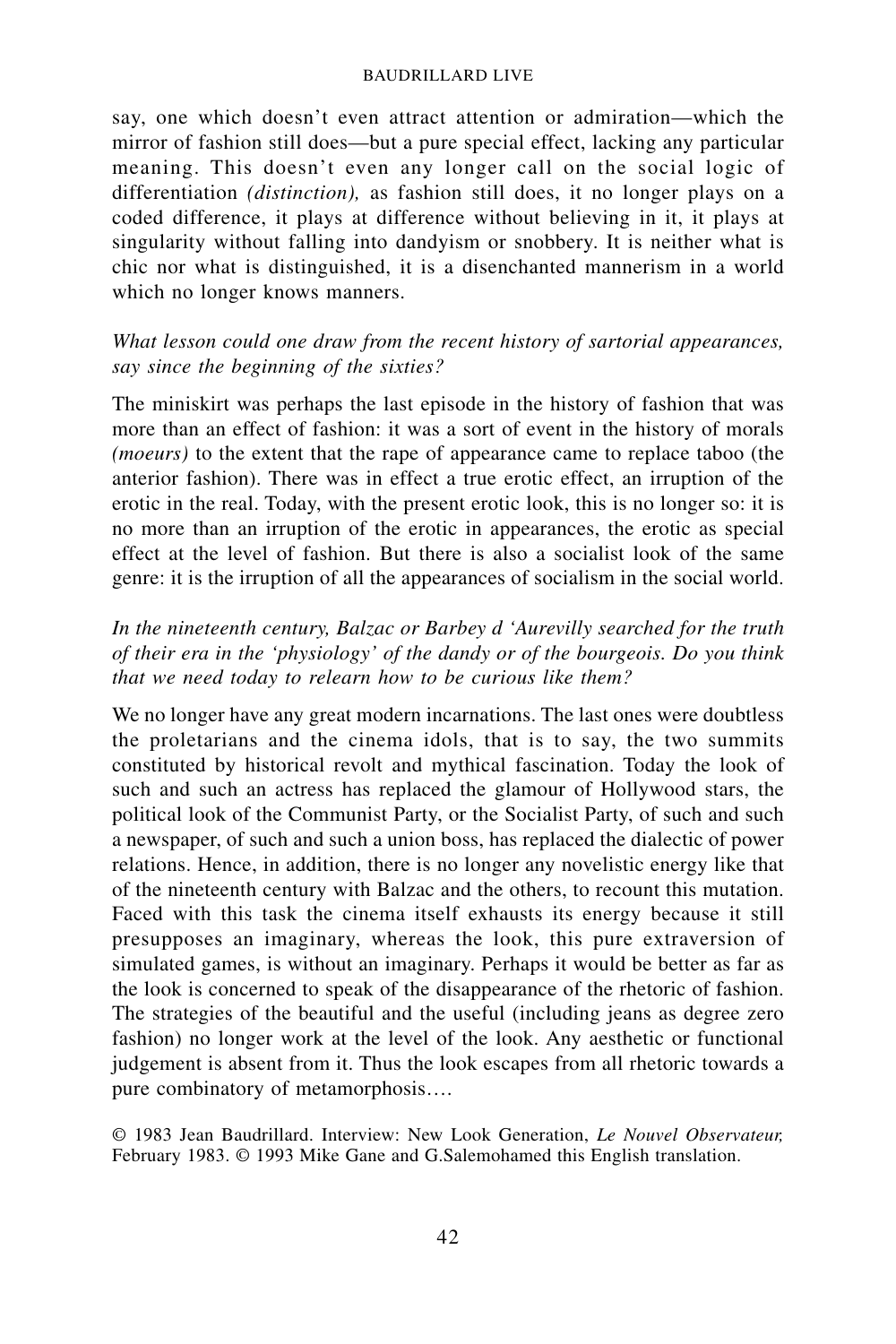# THE POWER OF REVERSIBILITY THAT EXISTS IN THE FATAL Interview with D.Guillemot and D.Soutif

DG/DS *Are you a philosopher, a sociologist, a writer, a poet, none of these or all at the same time?*

I am neither a philosopher nor a sociologist. I haven't followed the appropriate academic path nor worked in the right institutions. I am in sociology at university, but I don't recognize myself in sociology or in philosophizing philosophy. Theorist? I agree. Metaphysician? Perhaps. Moralist? I don't know. My work has never been academic, nor is it getting more literary. It's evolving, it's getting less theoretical, without feeling the need to furnish proof or rely on references.

DG/DS *In* Fatal Strategies *you talk about cancerous society and of a catastrophe that is lying in wait for us. Are we there or moving that way?*

It would be stupid to prophesy an apocalypse in the literal sense of the term. My idea is that the catastrophe has already happened, it's here already. What interests me is precisely beyond the catastrophe, what I would call its hypertelia. Catastrophe is acceleration, precipitation, excess, but not necessarily annihilation. Once I used to analyse things in critical terms, of revolution; now I do it in terms of mutation.

I am not a prophet of doom. I say that in our world there is a logic that is catastrophic in the literal sense, but not in the romantic or sentimental sense of the term. The 'cancerous society' is a metaphor. One has the right to push writing and hypotheses to the very end, to points where, perhaps at the limit, they no longer have any meaning, but that is where they are going. In the literal sense it is true that there is a cancerous form, a metastatic form of the creeping proliferation of things, but I don't want to offer cancer as a concept. I am talking about overgrowth *(excroissance)* instead of growth *(croissance),* and that form can just as easily invade theory as the social fabric or the economy and production. It is obvious in the production of information and communciation, in material goods and sexual contacts: this is overproduction that doesn't any more know what it's for but for the moment finds a sort of logic in its own proliferation.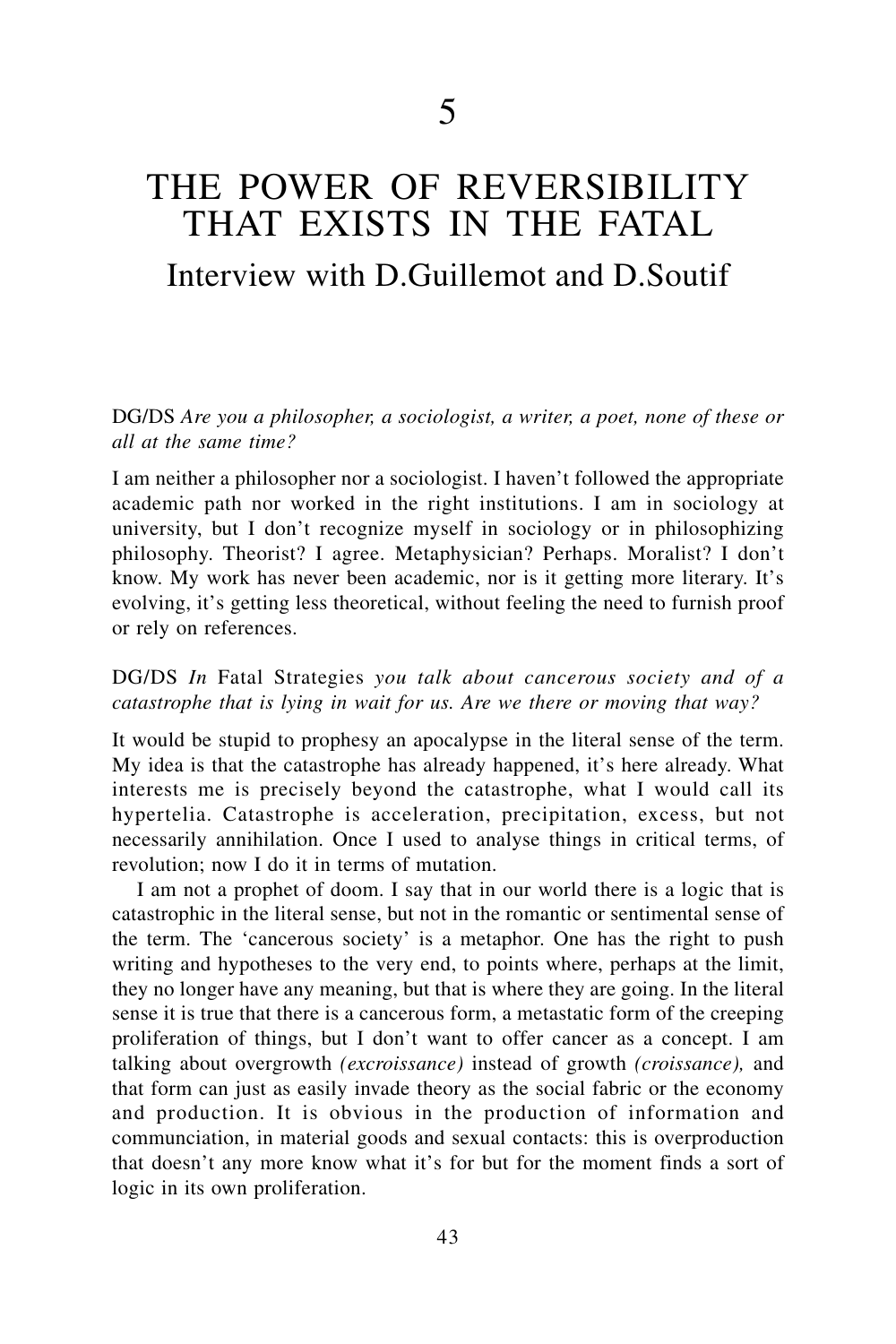#### BAUDRILLARD LIVE

DG/DS *Could not technology make it possible to restore a sense of order? As far as information is concerned, is there not some way that techniques would make it possible to control this process of proliferation?*

Information nevertheless thrives as a force for progress, for balance and enrichment, but I don't think it would be possible to master it. There are perhaps phases in the history of technology. For technology as a whole, we could say what McLuhan says about the mass media: the medium becomes the message. Technology itself becomes the message; it doesn't push things forward or transform the world, it becomes the world. And this substitution of one thing for another might be considered perilous, because it is no longer a question of restoring balance or order.

With information technology, for example, there is an effect of the realization of the world. The world, which from the dawn of time has been myth, fantasy, fable, becomes realized through technology. This materialism seems to me to be a catastrophe in the etymological sense of the term. It is a sort of death, where everything takes on the garb of reality. You can imagine a point where all the thoughts waiting to be thought will be immediately realizable by means of a computer. I am not condemning technology, it's fascinating, it can produce marvellous special effects. But with this faculty of giving reality to the world, then the possible, the imaginary, the illusory all disappear. Now, the illusory is perhaps vital. A world without any illusory effects will be completely obscene, material, exact, perfect.

DG/DS *And where does writing stand now, that old technology that has wrought many changes in its time and that you still use? Doesn't it function in the mode of proliferation?*

Yes, and nobody quite knows how to hold it back. It seems that we have crossed a certain boundary, and that a certain self-regulation that used to come into play, even biologically, in relation to the species, no longer operates. There is now a possibility of limitless proliferation in a world that has lost all sense of perspective, where sight, distance and judgement have been lost. And judgement is no longer needed in a world that is simply there, immanent, realized.

At the limit the effect of something written is nil today. I can choose not to go on writing because I am not caught up in a coercive culture that compels a writer to write, and an intellectual to think. I began to write when I wanted to, and I will stop if it ceases to be worthwhile. I need a challenge myself, there's got to be something at stake. If that is taken away, then I will stop writing. I'm not mad. At a given moment, however, you cause things to exist, not by producing them in the material sense of the term, but by defying them, by confronting them. Then at that moment it's magic. And it's not only writing that functions like that. I don't know if we have a relationship with other people in terms of desire, but we certainly have one in terms of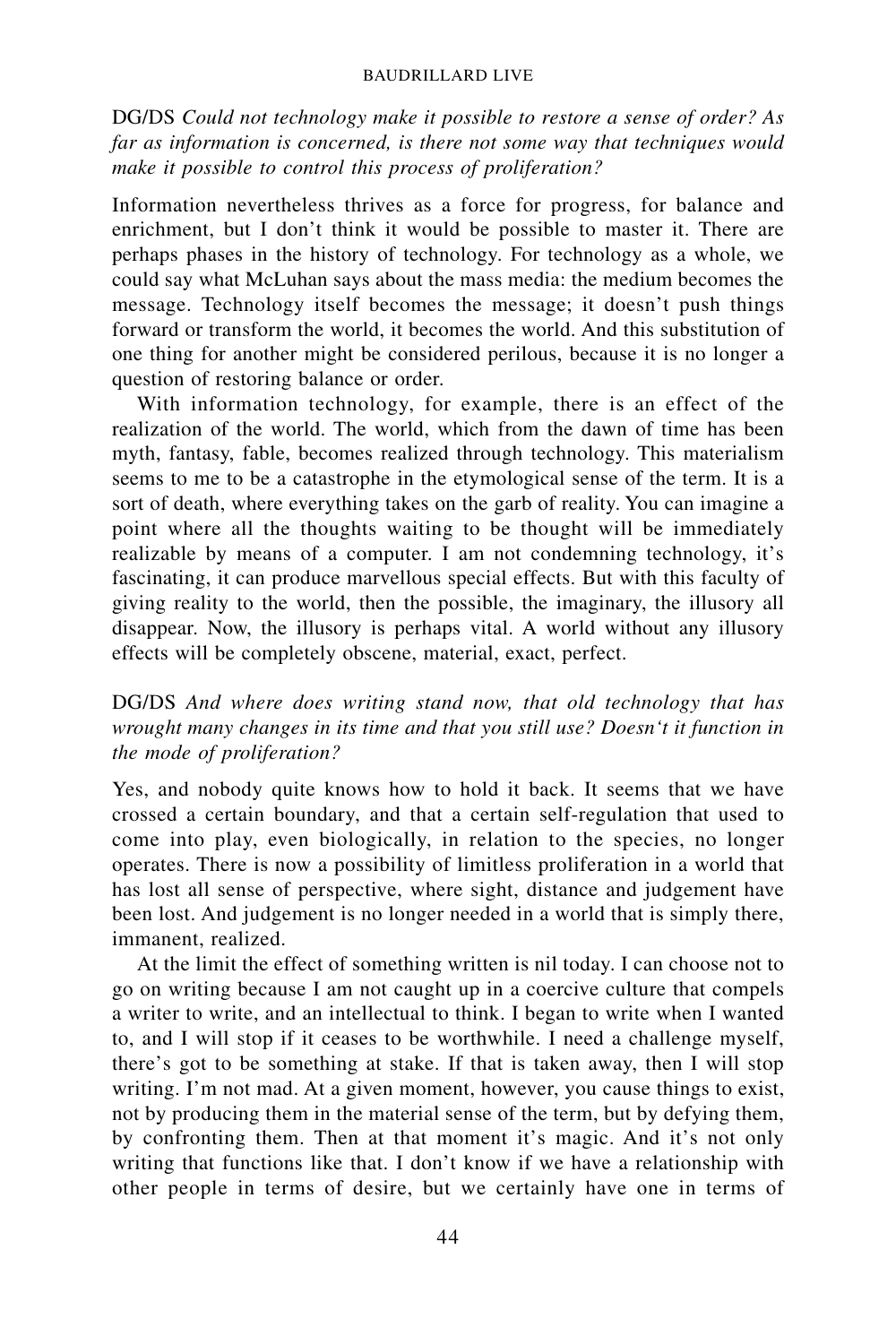defiance. We don't exist unless we are subject to a degree of defiance. We need to be desired, caressed, but we also need to be challenged and thus seduced. There is a game, which has nothing to do with the forced realization of the world, a game in which things demand to be solicited, diverted, seduced. You've got to be able to make them appear as well as disappear; to play the whole game. Writing is nothing but that, and theory as well. It is knowing how to conjure up concepts, effects, and knowing how to resolve them. Culture is not just a simple question of producing ideas or differences. It's also a question of knowing how to cast a spell.

We thoroughly understand the rules of production, but not the rules of this particular game. I think we should compare them. On the one hand banality, and on the other hand, this rule of the game whose effects may perhaps be mastered but which belongs to a more secret order: the fated.

It is nevertheless quite possible that we might not today be able to distinguish between fatality and banality. What interests me, therefore, is not fatality in the sense of *fatum,* timeless and transhistorical, but the modern variety of fatality, closely linked with the banal. Banality is the fatality of our modern world.

## DG/DS *Could you tell us where you stand with regard to psychoanalysis?*

Psychoanalysis has become useless, a burden. It satisfies a sort of dizziness for explanations, for self-obsession and for reproducing itself. The word was one of the fundamental tools of analysis, then everything began to spin round, and here too there was a delirium of conceptual production, which got more and more sophisticated. Curiously, it has ceased to have any effect. I am not talking about psychoanalysis in its early days. But I do criticize the present-day variety because everything that's at stake must go beyond it and cause it to shatter.

# DG/DS *In* Fatal Strategies *we don't know what geographical space you allude to, whether it's a planetary space or not*.

I don't talk about people in the sociological sense. The masses are not locatable in terms of population, they are not the sum of locatable individuals. It's the mass effect, the mass forms that I analyse, and which, somewhere, no longer produces any difference. This something which is there but which doesn't produce any difference is an extraordinary challenge to symbolic order of any kind, be it political, social or whatever.

My analysis, if you put it back into a realistic, geographical frame of reference, is not going to apply more or less well to such and such a model. It is a logical hypothesis of radicality, and it was inspired by the so-called developed countries, particularly the United States. But the Third World is also totally caught up in this explosion of effects, this loss of causality, this proliferation, as in demography for example. It is impossible that one part of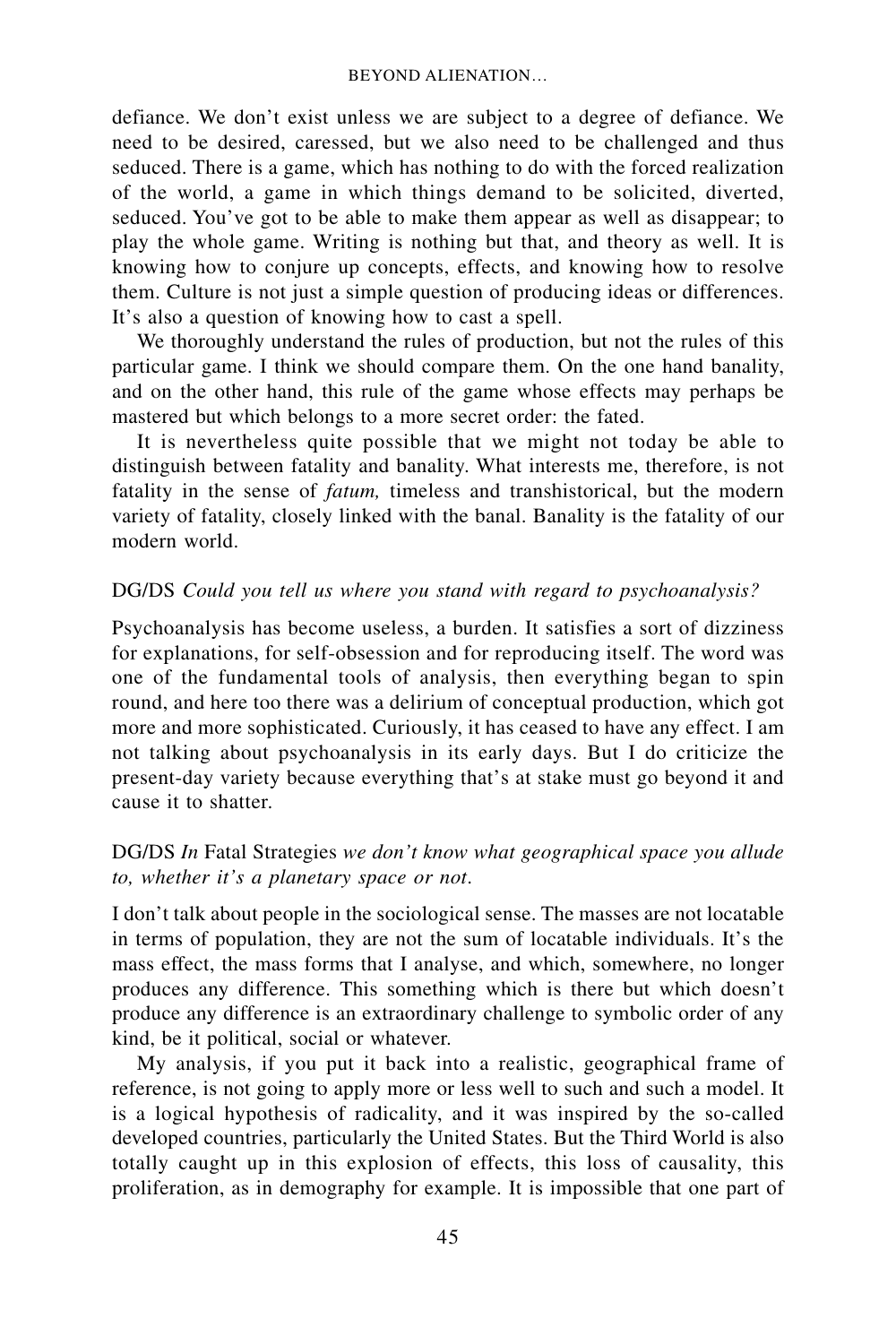the world's population should stick to relatively traditional, logical relationships of production or penury while another part enters another phase. The whole of our world has entered into the same phase; whether one is rich or poor does not perhaps play an important role.

## DG/DS *You write that people don't seek collective happiness, but rather ecstasy and the spectacle. What do you mean by that?*

I don't know what people are looking for. They have been taught to look for things like happiness, but deep down that doesn't interest them, any more than producing or being produced. What interests them is rather something that belongs to the realm of fascination, of games, but not in the frivolous sense. The world is a game. Rituals are regaining their importance, and what is a ritual if not a rule of the game, another type of relationship, not of forces, but of metamorphoses? People can sometimes cling passionately to extremely harsh and cruel logics but not for work, retirement, social security.

Ritual didn't exist in savage times only to disappear in our modern age and to be reborn as a revival of some archaic process. It has always been there, and it isn't only against reality that one struggles. That's the whole problem. If the world is reality, then effectively the logic is one of a transformation and a realization of the world, and that's all. But if the world is also illusion, appearance, then that is mastered in another way. There are different logics, different rules, and I believe that nobody has forgotten and nobody has renounced that game. Fashion, for instance, is a continuing collective passion, putting aside any perspective, and you can't say that it is archaic. All transformation of things into spectacle: it is this function of simulation which is perhaps what really makes them work, not their rational and economic mechanisms *(dispositif)*.

If Soviet society really functioned in accordance with its system of values, its bureaucracy, its ideology, it would have crumbled a long time ago. This society exists and no doubt will exist for a long time because what works is the game of bureaucracy. Derision is internal to its functioning. It doesn't really run on its bureaucracy, because the people wouldn't survive in that case. Italy also functions on derision for the real state of things, which is a state of political and economic confusion. There is a collective complicity, an agreement that all should continue on a lower plane *(état second)*. The real social bond is a pact which is the contrary of the social contract, a symbolic pact of allurement, complicity, derision. That is why socialism is not possible: it wants to bring everything back to the social contract and eliminate this sort of avoidance *(détournemeni),* this second game, this secret complicity, this pathology of social relationships where all people's imagination and passion is exercised in the double games of the maintenance of fiefdoms and territories.

The socialists are not the only ones to make mistakes. It is simply that they are the only ones who want to make reality transparent, and extirpate all the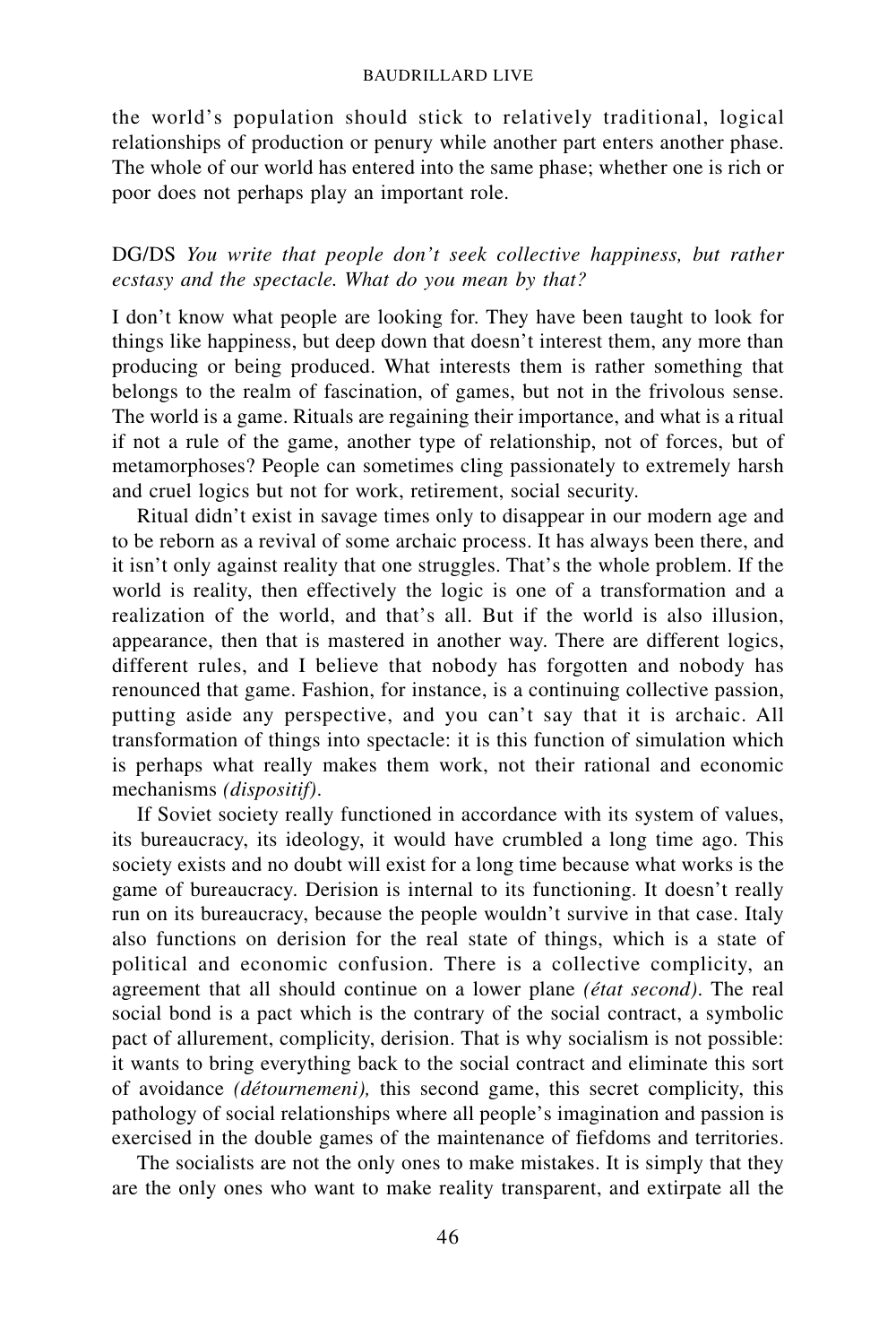irrationalities, including all the signs and images which are vehicles for the effects of derision. If they managed to eliminate all that they would put an end to society's survival. But fortunately people work against the grain of any political system which, in appearance, represents the others and makes itself obeyed. In fact, the rule of the game is more secret than that: everything goes on in an ambience of profound derision, and somewhere the murder of that symbolic class is achieved. Everything that has conferred upon it power, status, prestige must be destroyed, killed.

#### DG/DS *This idea resurfaces in your eulogy of the sexual object.*

The sexual object is not something that plays at being a subject of desire and at liberating itself but one that prefers to be pure object, no longer allowing itself to be judged, watched nor, basically, desired. Exhibition is the perfect form of obscenity. That is what gives it its power.

Nobody has won, nobody has lost. It is quite possible that women have resisted, survived, by the same effect of derision, of the seduction that I was just talking about. When you try to explain that to the feminists, they find it quite unacceptable. There have been dreadful misunderstandings. I've been accused of pushing women back into seduction. 'Women have been stripped of everything; they're left with nothing but their power of seduction', complain the feminists. That is not at all what I meant. Seduction is a subversive power, it makes it possible to have mastery over that rather secret rule of

the game, mastery not of power relations but another type of relationship. In that sense, nobody has won and nobody has lost. It would be too easy to say that men have won that age-old struggle. The feminists need the ancestral female woe in order to exist. They have defined themselves as movements in relation to what they claim from society. It is vital for them that their woe has always existed and will always exist. They have shown more detestation for me than they have for the machos. A macho is never anything else but a macho. All you have to do is fight against him. But somebody who comes along and tells you that you have much more sovereignty over men than you think, that throws your mechanism *(dispositij)* into confusion.

The feminists have rejected me definitively. It's a pity. The problematic is completely closed today, and curiously psychoanalysis has thrown no light on the matter. There have been a lot of psychoanalytical studies carried out by women, but it all crystallizes on relations with the mother. Psychoanalysis has put its entire conceptual edifice at the service of that but hasn't thrown any light on the question. In any case they do not want light.

#### DG/DS *Has sexual liberation failed? Indeed, did it ever happen?*

Whether it has happened or not is a secondary question. You can only find that out from the statistics and they are all indecipherable. I would like to know just what people mean when they recount their behaviour. People are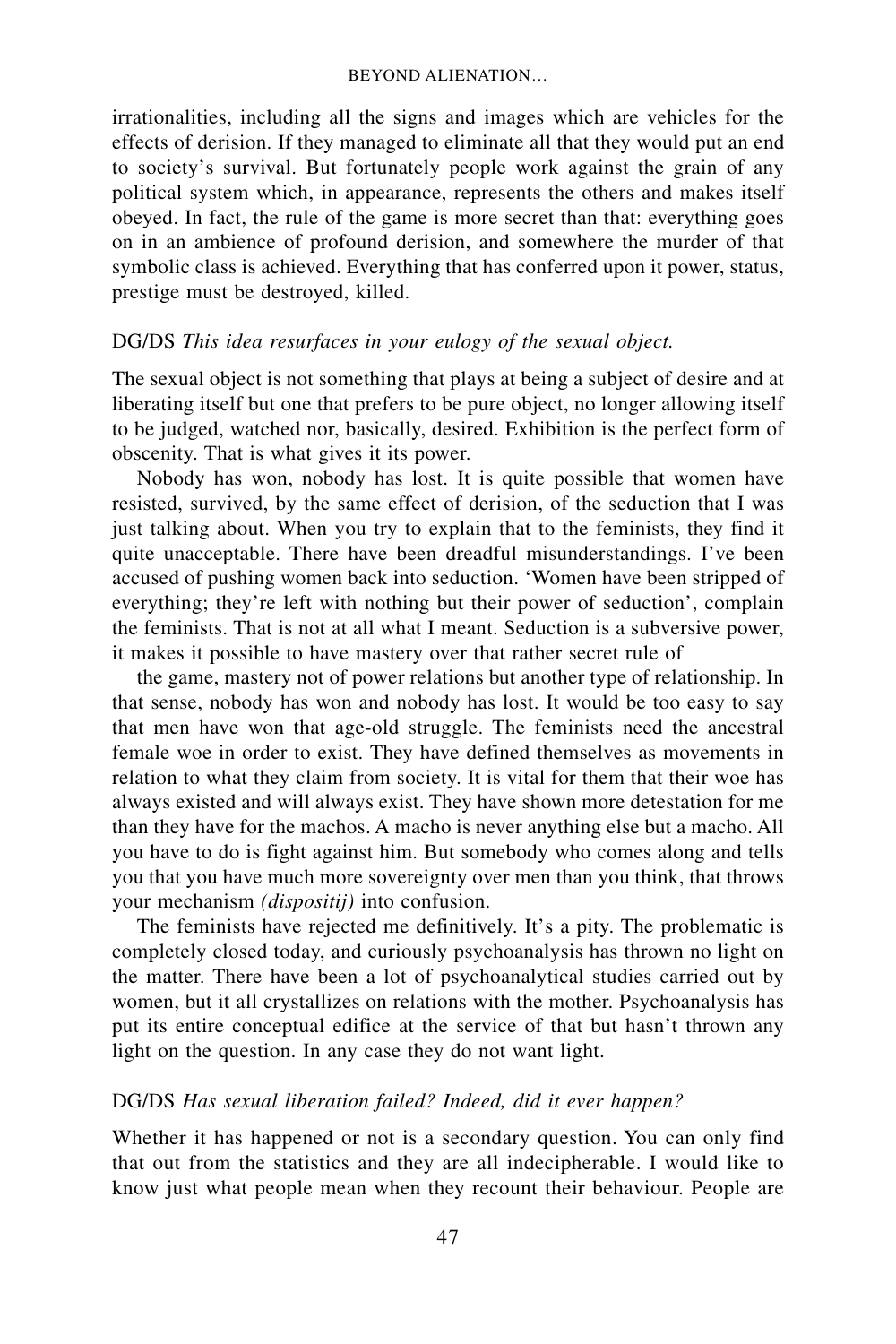#### BAUDRILLARD LIVE

so naive about this. They think that if you ask people about their sexual behaviour they're going to tell you the truth. In fact, it's impossible to know what it is.

# DG/DS *There's been talk about trying to liberate us from lots of things, but in the end it turned out not to be that which is interesting.*

The effect of rupture is always interesting. The liberation of productive forces did get people to work. All the revolutions have been liberations in that sense. They shattered the old structures in order to capture people's potential energy with a definite aim in view. The hair-brained liberation that people dreamed about in 1968: in the sense that things would be free to become anything at all, to contain their own purpose, that is the aesthetic vision of liberation. But in reality all liberations have always led to servitude at another level.

DG/DS *You often allude to biology, you talk about cloning and the genetic code. But you seldom allude to neurophysiology, the biology of the brain, which the media are making a big noise about. What do you think about this upsurge of interest in the neuronal?*

I think it's grotesque. I have nothing to do with such truths. It's going in the same direction as everything else, and it's a more subtle, more miniaturized terminal. It doesn't interest me. What I'm interested in is myth. With this proliferation in miniaturization, this pyramidalization of things which renders everything else useless, one can nevertheless ask oneself what a body is. If everything boils down to a definition, either by genetic code or by the brain, the body becomes useless. It's vertiginous! But at least we are still free to consider it an aberration. I am tempted to think this through right to the end; to see what is going to happen at the far limit of these aberrations and of the pathology of the modern world. Is this world irredeemably lost? I don't know. It is so functionalized that everything you might call game, illusion, even language itself, risks remaining caught up in it. However, let's not indulge in complacent catastrophism; things develop by themselves, perhaps, and to apply to them pseudo-moral ideas of humanist deontology—a discourse that has existed ever since there was science and technology—that won't change anything at all.

And then, there will always be a way of playing with the systems, dataprocessing included. We have the impression that this computer network is all-powerful, and that virtually, in ten years' time, the world will be computer-run *(telematise)*. But it won't happen like that, because things don't operate only at the level of their realistic evolution. Take the exact sciences: the further they advance in hyper-detailed realism, the more the object of study disappears. The more they hunt the object of study into the inner recesses of its real existence, the more it eludes them. That is my only hope.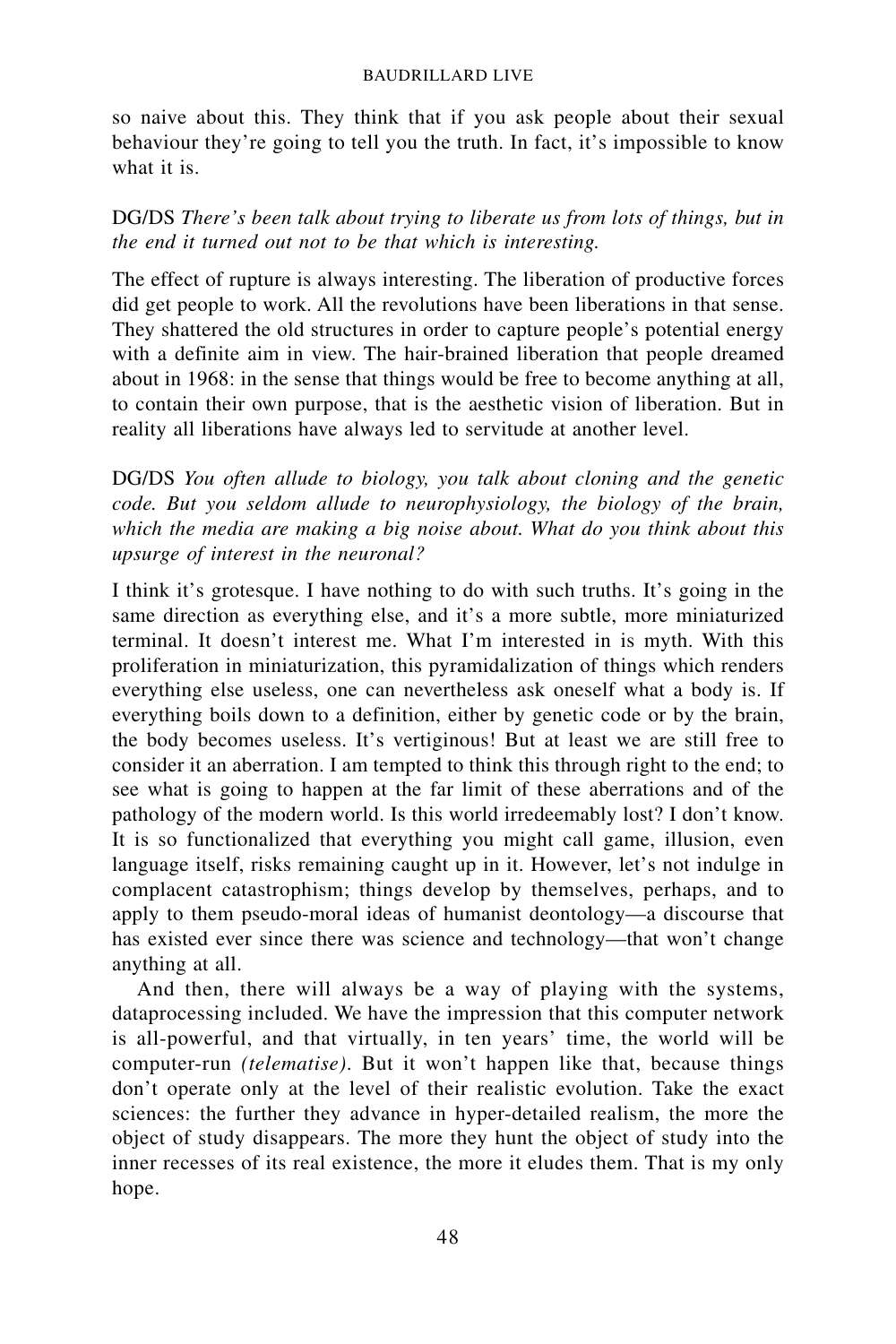Analysis in demiurgic manipulative terms, with an ultra-power always on the horizon, we know that that is no longer exactly true and that there are some strange turns of events. Take the example of nuclear weapons. We know that it is the very proliferation of nuclear weapons that stops nuclear war from breaking out, even if nobody wants to admit it. It is fortunate that they have produced a hundred times too much! If ever they manage to find a little theatre well suited to nuclear war, it will start. We are protected by the proliferation, the ecstasy of destruction. We are stuck at a stage of phantasmagoric nuclear destruction that doesn't take place. This fatality, if it is ours, is not interesting. Fatality fascinates me, but not this functionalist, catastrophic fatality. There is another sort. I count on a reversible fatality, on the power of reversibility that exists in the fatal to defy and thwart this process. You can create as many social institutions as you want, there will always be this infraresistance, this infradistortion, which will ensure that, fortunately, the social will not function. That is what interests me, and I don't see why it shouldn't be the same where science and technology are concerned.

© 1983 Jean Baudrillard. Interview by D.Guillemot and D.Soutif, *Psychologie,* May 1983. © 1993 Mike Gane and G.Salemohamed this English translation.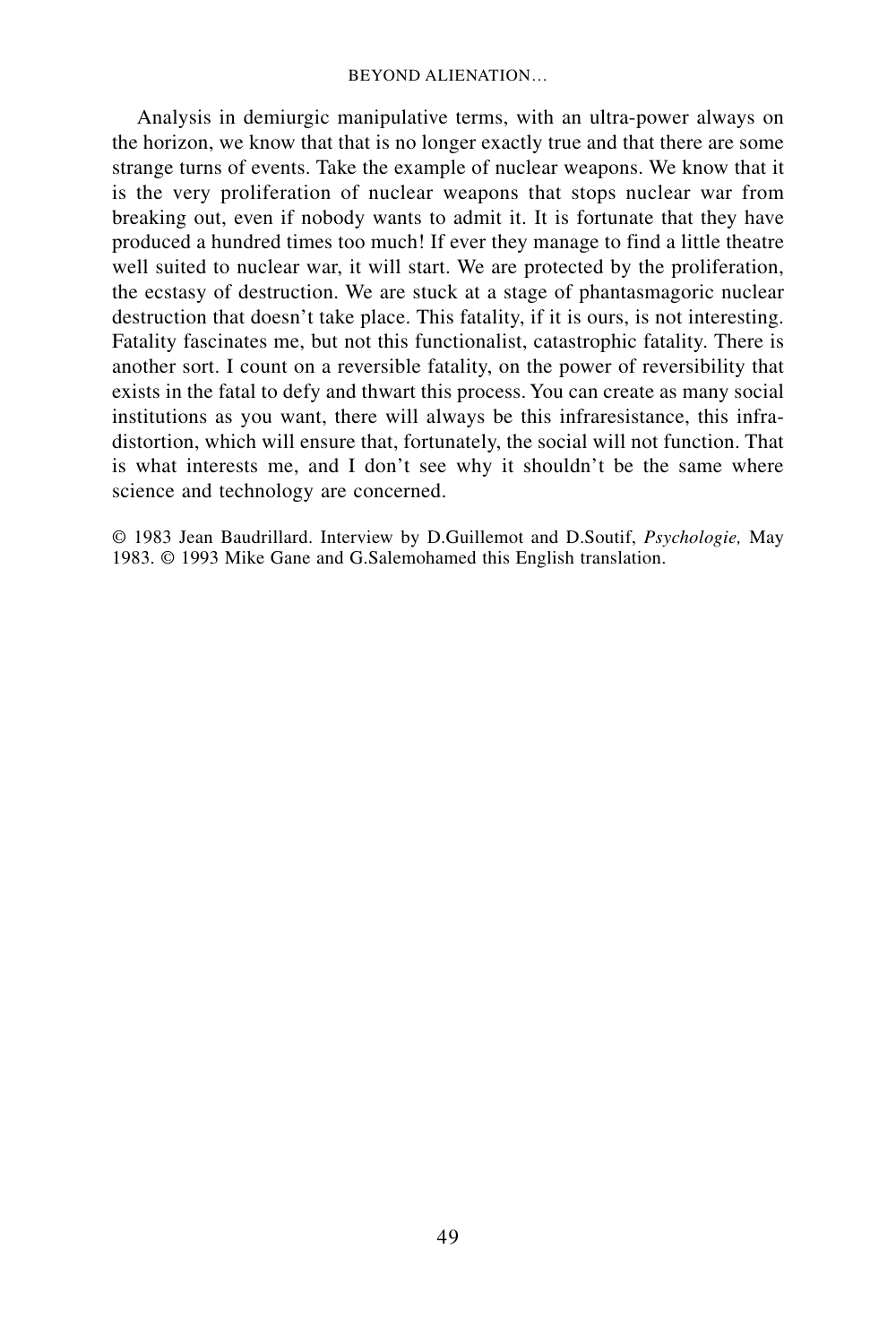# THE REVENGE OF THE CRYSTAL Interview with Guy Bellavance

#### GB *Banal strategy and fatal strategy: what is the difference between them?*

Yes, this detour, this opposition is a little facile. As soon as one looks at it it proves to be much more complex. Banality—that of the masses, of silent majorities—all that is our ambience…. For me it is however a fatal strategy: something responds of its own accord, something from which it is impossible to escape, but which you cannot decipher either, an immanent type of fatality…. It is there at the heart of the system, at a strategic point in the system, at its point of inertia, at its blind spot. That is my definition (there isn't any other) of the fatal. Now, mass behaviour, mass art, Beaubourg, all that… that's the extreme point of the banal, the apogee of the banal. I had a good look at all that. Let us say that that is the kind of fatality which comes from systems of simulations and which produces this mass object.

Yet, for me, seduction is also a fatal strategy. It is the first, the most beautiful example, of a sort of fatality…. It is something altogether different from, let us say, the banality of sex, it is a stake of another order, of an enchanted order, whereas, obviously, the strategy of the masses is disenchanted. The fatal can in fact embrace the two aspects. Simply, there is a point which they have in common: behind the fatal there is always something like irony. It is not a tragic, sentimental or romanesque fatality, or even a religious fatality. It is ironic…but not, once again, a subjective irony…there is no subject behind it. The beautiful period of subjective irony, of radical subjectivity, is perhaps for us now over. And this would be the end of an epoch in which all philosophy could effectively express itself (Kierkegaard, the Romantics as well) and marks the beginning of a kind of objective irony.

Behind these strategies, it seems to me, there is an irony of finalities: not a denial of finalities, not a transgression of drama, not the violent destruction of drama, but an ironic detour through the finalities that the subject wanted to impose. So irony, for me, would be almost an antidefinition: this secret, but perhaps the most obvious…. Objective irony, isn't it?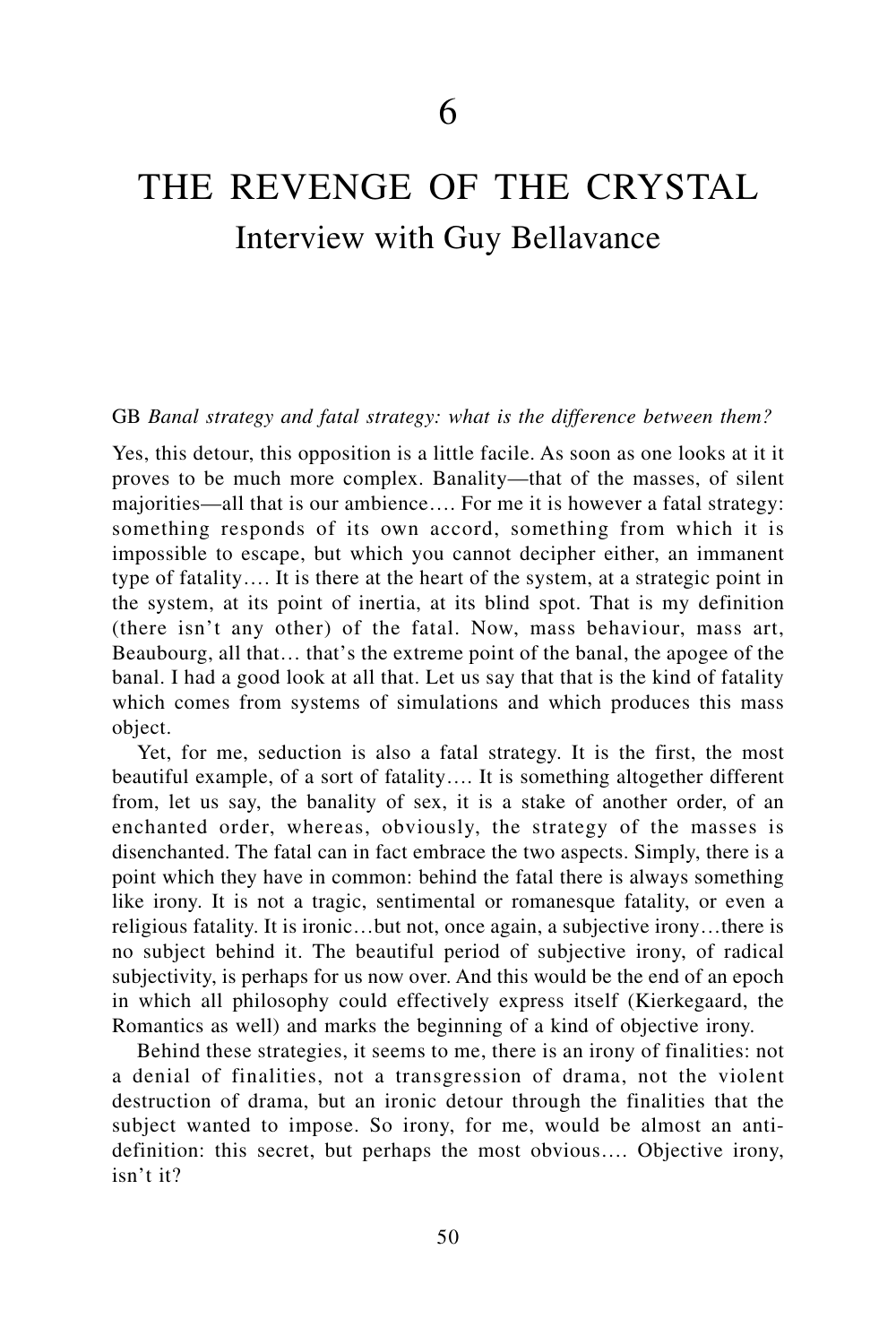#### GB *It is the revenge of the object?*

Yes, that's it. I have called it the 'revenge of the crystal'; and I started out from there in fact. The book, *Fatal Strategies,* crystallized on that theme. When the title came to me the book was very quickly written around it. Of course I already had many of the elements. What is the 'crystal'? It is the object, the pure object, the pure event, something which no longer really has an origin or an end. The object to which the subject has wanted to give an origin and a purpose, even though it has none, is today perhaps starting to recount itself. There is today a possibility that the object will say something to us, but there is also above all the possibility that it will take its revenge! It quite pleased me to see that the object exists in a relatively passionate form, and that there should be passion in objects and not only passion in subjects: passions in the mode of the ruse, irony, indifference, inertias, in opposition, precisely, to those of the subject which are purposeful, stimulate…desire, for example. Whereas object-passion, that would be indifference. It certainly is a passion in my opinion, an ironic passion. This domain remains to be explored—and it is not done in the book—it could be done by developing certain chapters. I have not done it, but I will perhaps write a theory of objectpassions, of the passions of the object, of objective passions.

GB *It is obvious that your relation to the object has been modified considerably since* The Object System *(1968)*….

Oh yes! It has changed completely! It doesn't even have anything to do with it any longer except with respect to the obsession of the object. It is the same term. And I quite liked that—there is also irony in it—to be thus swamped with objects, to have started from the object, from the obsession I had for them. It was, from the beginning, for sure, a question of something other than the object: to pass across them. But all the same it all started from objects and finished with…the object! (Laughter.)

The analysis of the system of objects was in any case a detour to approach from behind the problematic of the subject-object dialectic. There is a system here but there is also something else. There is something more than the logics of the alterity of the subject. These are already weakened problematics. To consider therefore objects as a system was already a way to break from traditional approaches. But in the end it has been developed into something different.

## GB *The object of which you talk is a quasi-subject. It isn 't totally passive. It expresses many things.*

No, it isn't passive and yet it isn't a subject. It isn't a subject in the sense that, unlike the subject, it has no imaginary. It is without imaginary but that is precisely its power, its sovereignty. It is not caught in a system of production,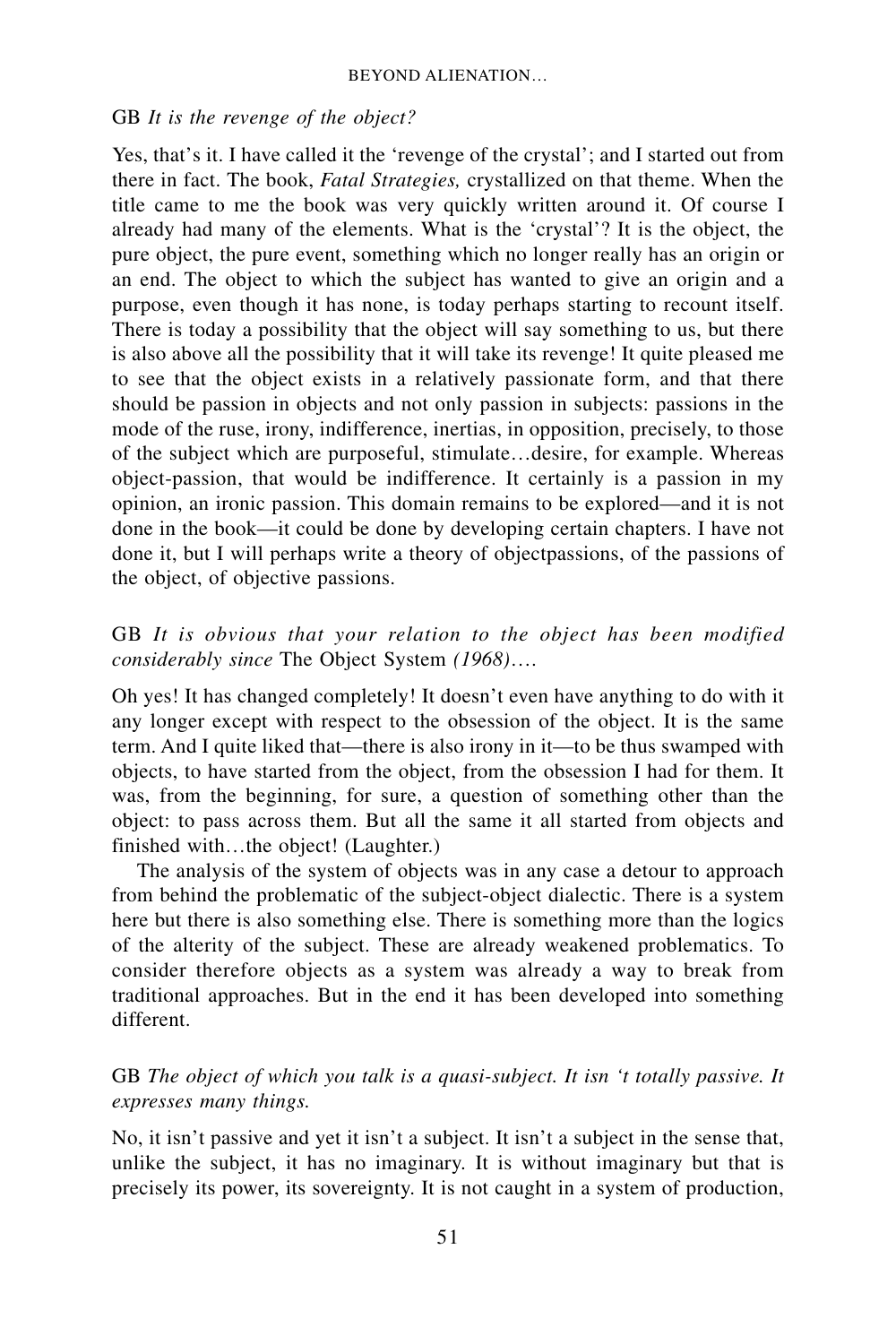identification, mirror stage…desire. The object is without desire, it is that which escapes desire and belongs to the order of destiny. In my opinion, there are only two things: there is desire, or there is destiny!

GB *It is also without negativity.*

It is without negativity, yes, yes.

#### GB *It is always in the superlative.*

Yes, yes…. But that returns even so to many current interests developing elsewhere today, not the search for the positivist position but instead for the positivity of things, the immanence of things. In Deleuze's work, for example, even if we are perhaps a long way from one another, it is a question of the same quest, namely of going beyond all subjectivity, even the most radical, to ask what there is there, what the object has to say, what the world, such as it is, has to say to us. Has it no immanent processes? Is there no emotivity in it? Yet something happens. It's not a passivity. On the contrary it's a game.

GB *This passion for potentialization, for redoubling, which you speak of at the beginning of your book, the more true than the true, the more beautiful than the beautiful…this quality which will have absorbed entirely the energy of its opposite, what is it exactly?*

A phantasm… I don't know! Some people could say that it is a mysticism. I do not think that because it isn't homogeneous. It remains, despite everything, a game, and there is a rule to the game, and so there is no fusion and homogenization of things. On the contrary, these redoubled effects cut violently into other things, into the order of the mirror, or resemblance, of the image, precisely beyond the imaginary. It is also the hyper-real in this sense: mis redoubling is the equivalent of a kind of absolutization. It is at base, in admitting that it is a process (because it can be a situation in movement), something which passes into radical objectivity. Not objectivity in the scientific sense, but radical *objectality (objectite),* as one would say.

So that could be a kind of revenge. One has placed the object in the object position: the subject gave it to itself as an object, but with safeguards, etc., and yet the object escapes this kind of trap, this strategy which is that of the subject, and in passing to radical objectivity it escapes the systems of deciphering, interpretation. The problem is to know if that, which greatly interests me, is a detour or a modern vicissitude or if it is at bottom a metaphysical question. I think that it is both: there is a dimension here which is more and more metaphysical, or anti-metaphysical (but that's the same). It is the current modern conjuncture which interests me—not banal fatality, not either the object of metaphysics or of philosophy—I am not at bottom a philosopher, with an interest in argumentation, terminology—it is not that they are outside my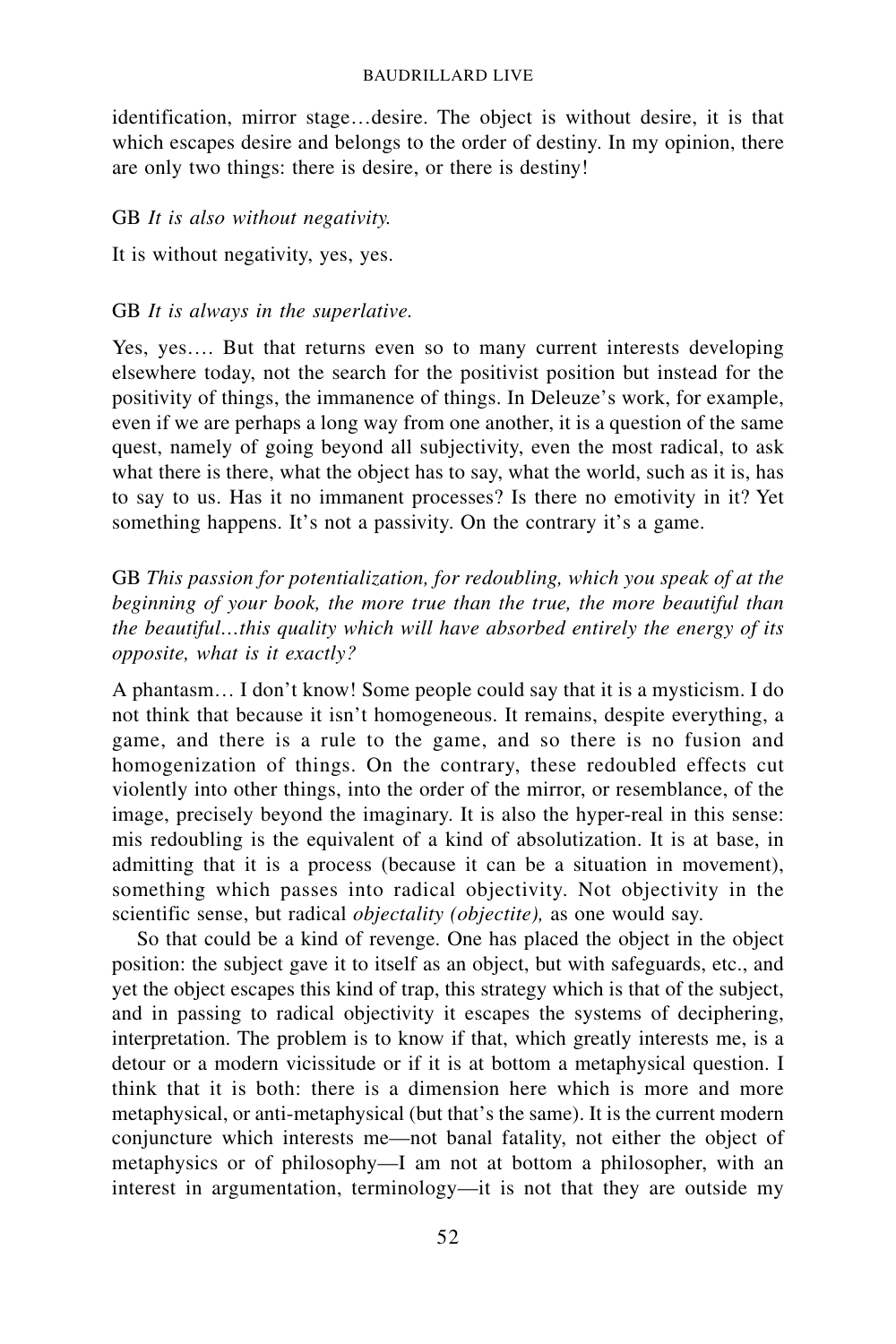concerns but I do not start from that—it is not that I even tried to! I am interested in the way things are. I am interested to start from the nuclear situation at the moment: object-situations, or again strategies of the masses. I don't know if these are modern or postmodern vicissitudes. But they are part of our system. The 'system of objects' was from the start, even so, something which had never been produced as such in other cultures. It is, perhaps, a specific destiny.

#### GB *In that sense, would you still be a sociologist?*

Oh yes! Sociology was born with modernity, it was born out of an observation on modernity, yes, in that sense.

GB *Do you still situate yourself in the framework of modernity or, as one likes to say, in postmodernity? How do you situate yourself in relation to this play of times?*

I don't know…it does not follow 'history' in the generic sense of the term, that is certain, with its sense of continuity, evolution, logic, the search for an origin of causes and of effects. And yet all the same it has a dimension which is not purely anecdotal. It is not for sure a catalogue of modernity. It is something else. It is, perhaps, that modernity I analyse while crossing it…or else it's the same thing. It is the same effect of spiral, or of redoubling, that I make of modernity which finally rebounds onto metaphysics. But then it is a question of a metaphysic come from a redoubling of this modernity, rather than a history of a metaphysic, of Western millenarian thought…! One must cut out the reference if one wants to describe this modernity in its ruptural effects, its denegation of the past; one must do the same thing in analysis. Cut oneself out of the reference, drop all that. Not by despising it but to find in all that a radical *pathos,* as Nietzsche said, a pure distance. Not the distance of critical observation, not a negative distance, but a kind of pure distance. At that moment, modernity appears in a new way, in a light which is more alive, more violent, more radical. It is then more interesting. That is why I find the USA more interesting than the history of European philosophy. I find the American situation more challenging, exciting. But once this decisive operation is made, there is nothing to predict except that in the vicissitude of modernity, in its turning back on itself, it relaunches a dimension which is no longer sociological at all…which is metaphysical. Besides this metaphysic is the outcome of this same thing. It does not come from elsewhere.

GB *When you suggest that one should substitute the mode of disappearance of the object for the mode of production, it seems to me that you play Nietzsche against Marx. It makes me think of the eternal return in Nietzsche. Do you see it in the same way?*

It is certain that there is an echo if not a reference to Nietzsche. I read him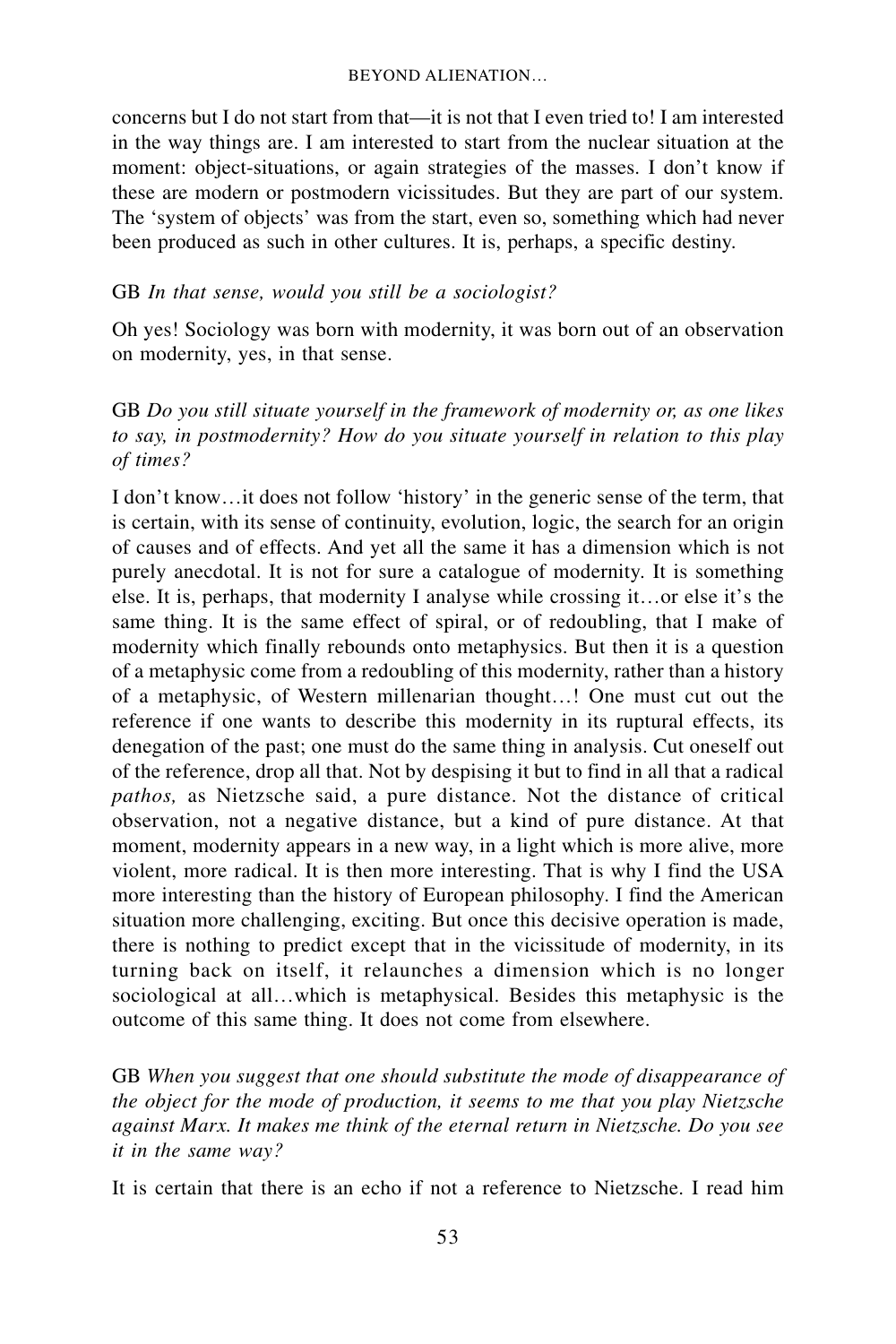passionately, but a long time ago, and since have not reread his work. Anyway, it had somehow quite a decisive effect. Yes, the theme of the eternal return is possibly something quite prodigious in that sense. But I would recover the influence of Nietzsche in terms of *metamorphosis,* for example: possibilities of the entwining of forms without causes or effects…or again the possibility on the plane of the disappearance: something which disappears, the traces of which are effaced, origin and end are effaced. So things are not any longer understood in terms of linearity. The passage to the state of disappearance, fundamentally, is the disappearance of the linear order, of the order of cause and effect. Therefore it gives to that which disappears in the horizon of the other the opportunity to reappear. There is evidently a curvature which was not in the antecedent order which implies…the *eternal return* in the Nietzschean sense. In the end there is a conjuncture which is very strong and which is linked to the escalation of power. The escalation of power plays on that cycle: it appears precisely when it can transfigure values, that is to say when it has the power to make things disappear, and not simply a power of transformation. It is different, then, yes, there would be an order which truly opposes itself to all other modernity: historical modernity, ideological, etc., and which installs itself after. But it is not a return to that. It would be, besides, perhaps more Hölderlin than Nietzsche.

# GB *You oppose, somewhere, the attitude of Baudelaire to that of Benjamin, the attitude of the nineteenth century to that of the nostalgia of the twentieth century.*

It is an opposition not at all to the profit of one or other. Benjamin is someone I admire profoundly. The tonalities of the two universes have also many consonances: the very original *melange* in Benjamin, in Adorno also, of a type of dialectic…and then of presentiment of that which is no longer dialectical: system and its catastrophe. There is at the same time a dialectical nostalgia and a profound melancholy which is something other than dialectical. There is truly a kind of witness as regards the fatality of systems…. But I believe that Baudelaire, *vis-è-vis* modernity, saw things a bit like that. But it was not on a point where I thought that curiously Baudelaire was more radical—the question was not posed like that at that moment—but that he saw modernity with a fresher eye than Benjamin…and Benjamin saw it again with a fresher eye than we do now! That is to say, the closer one is to the moment of rupture….

## GB *Of the beginning…*

Yes, the better one sees things. I believe that profoundly. It is always true in practice. When something changes, the response, whether positive or negative, is always strong. Later, it loses definition. Psychologically that is well established. In the analytic realm it also works like that. And in that respect, in the problem of art, modern art, the modernity of art, yes indeed also, this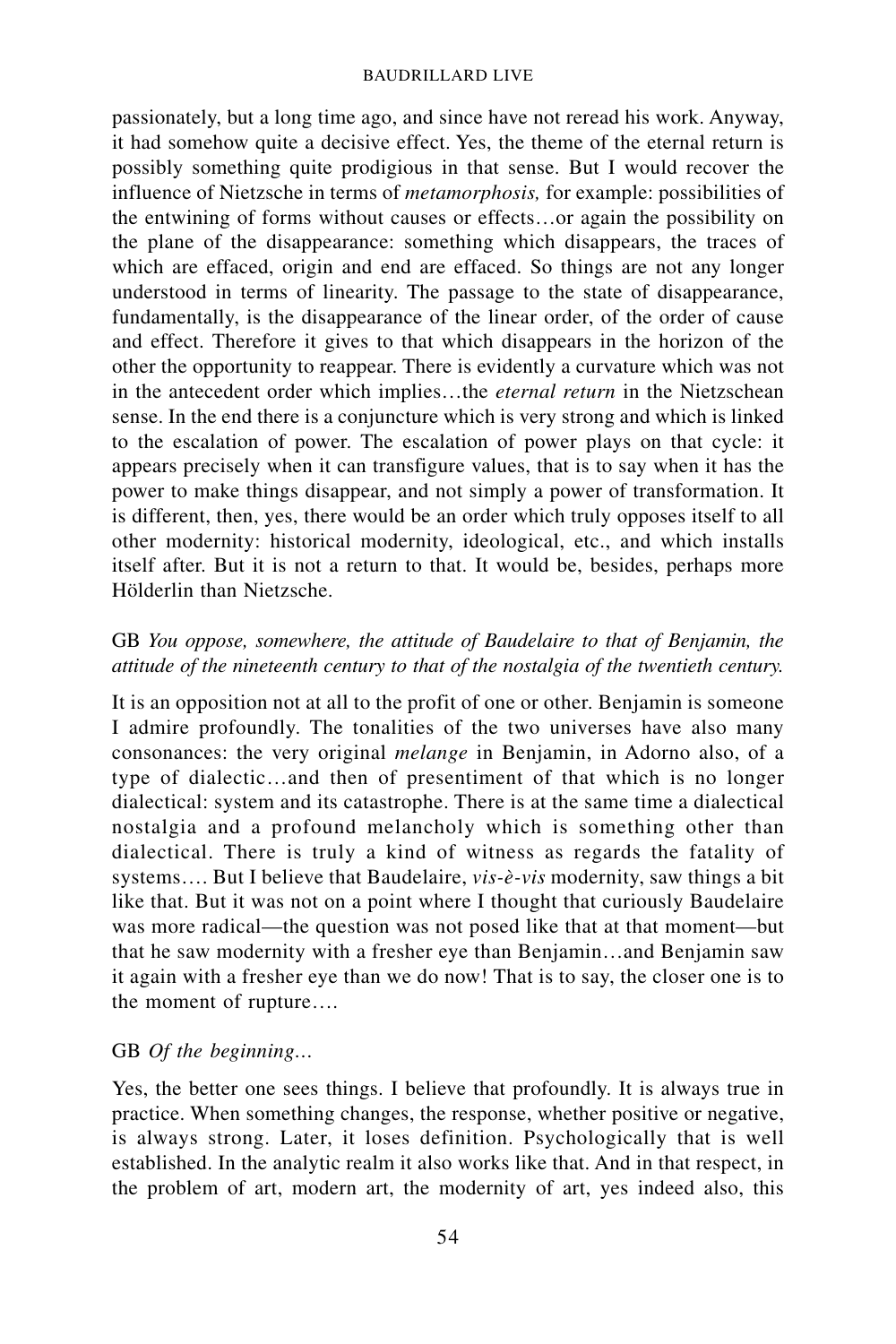business of 'the absolute commodity', which is practical, which is announced already in Hegel of course…art as disappearance, as the magic of disappearance, he had seen that very well.

GB *It is in that sense perhaps that you are interested in an. You say somewhere that an is nothing more today than the magic of its own disappearance.*

Yes, yes…

GB *Is it for that reason that you have an interest—I don't know since when for an?*

Yes, but it is not a leading interest either. I have never been a practising artist …. I know many people, I've experienced something there also, and possibly it is true that something aesthetic, in the profound sense of the term, excites me greatly, and that includes the disappearance of the aesthetic dimension of the world. Today it is an enormous stake, even so…. Not aesthetic in the artistic sense…but a mode of perception: indeed, this art of appearance, this art of making things appear. Not producing them, but making them appear.

It is true that that has always inspired me…. But I am not excited by the circumvolutions of modern art, the diverse and overlapping movements …. I was very interested at a given moment in pop, then in hyper-realism. But that was rather in analytical terms: it was a field, among others, which well illustrated a number of things. The *trompe-l'oeil* had excited me also, because of seduction. But the history of art itself does not interest me. Art interests me for levelling forms like that…. But the aesthetic outcome… the term is so annoying, I employ it very little, I believe that I avoid it, because for us it has such a resonance….

GB…*aestheticizing….*

Yes, one can't escape it. If only one could render effectively its literal consonance….

GB *Versus ethics perhaps? It becomes more interesting…versus morality. One could indeed interpret the negative reactions of the public to your lecture in that sense….*

Yes, I have had some echoes. What did you make of it?

GB *I found indeed that the reaction in the room was a moral one whereas your discourse was an aesthetic one….*

…aesthetic certainly, yes. The first question was very pertinent on that level: 'Right then, it disappears, and that is literature!'—because if the analytic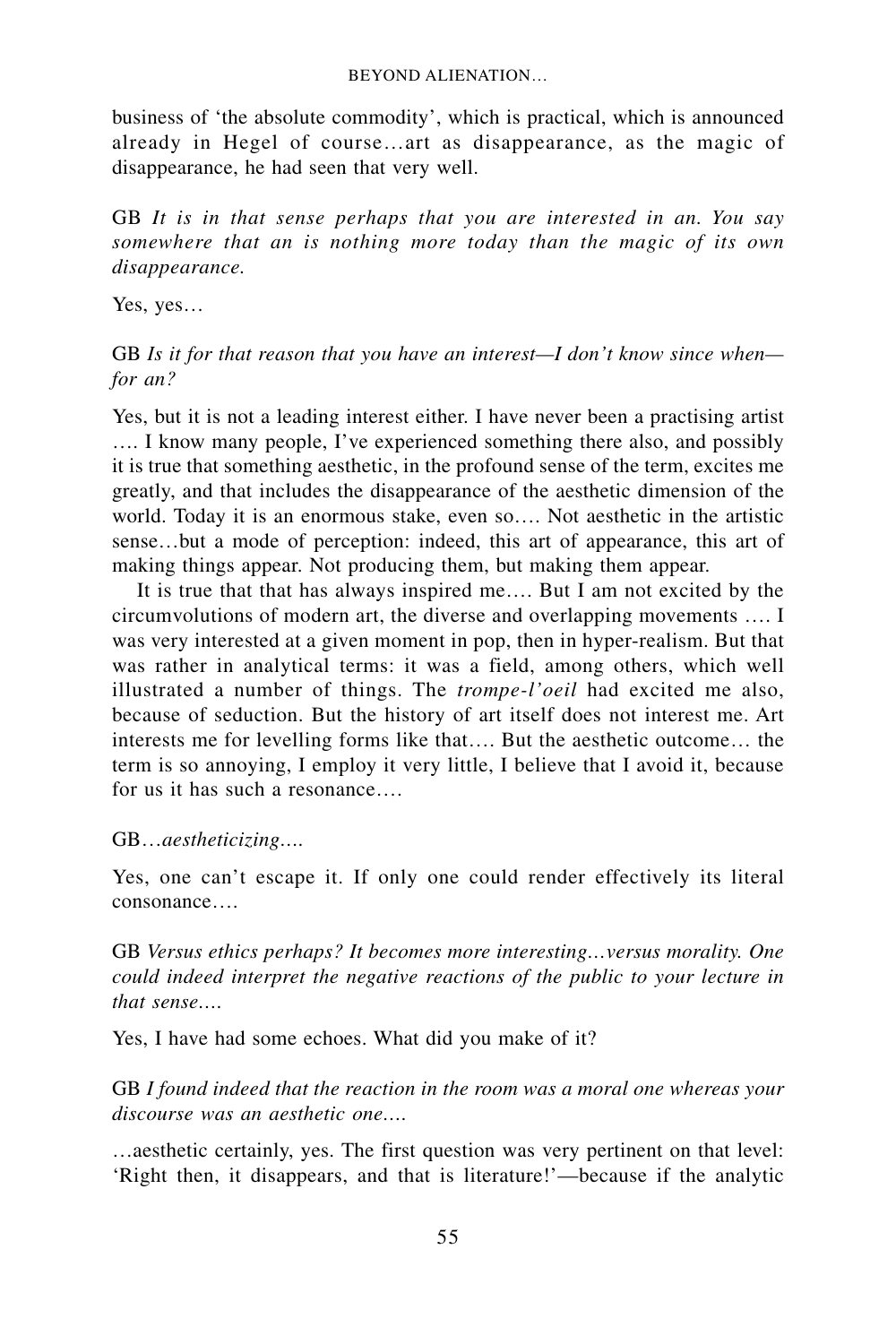#### BAUDRILLARD LIVE

disappears, if somewhere, in effect, it searches its own disappearance in trying to conjure an object which would have things to tell us but which would no longer have come from a system of interpretation of the subject…and after all what is it that can render that if not the narrative? At that point one enters the aesthetic in the purest sense of the term. I think that the story, the narrative *(récit),* that is where fatality can play, the narrative preserves a fatal character…a tale *(une histoire)*.

# GB *And at the same time you say that the only fatal strategy perhaps would be theory itself.*

Yes, theory, but as narrative *(récit),* as spiral, as concatenation *(enchaînement)*. Yes, the concepts that I use are not concepts. I do not claim for myself their conceptual tenor, that would be too demanding. One can make them play one against the other, and that is not frivolous, or fashion; in my opinion it's very serious. It is the only way for power to accommodate itself to the movement of things. Therefore theory, and this is a paradoxical proposition, becomes fatal. It makes itself object.

When I say narrative, one cannot say strictly that one returns to a romanesque form…although from time to time I would quite like to…Besides, in the book there are passages…

#### GB *That is to say, you claim for theory the right not to be true….*

…Certainly, the right to play, to be radical. It can become narrative. That is, in two senses in the books I've written, the story as departure. There are always little stories, some little things which start and which have often been the sites of emergence: situations, wit, dreams, *witz…* I like the word better in German—*' le trait d'esprit'* is a little too long! In the end '*le trait',* the dash, if one wants: it is not any longer a metalanguage which organizes itself around signs, but a tracking shot which organizes itself around *'les traits'*. Therefore, at that point, there is no continuity in *' les traits',* and in principle things speed and there is no discursivity.

So, it is a mode of narrative, and I think theory can be vindicated as narrative. But indeed it is not literature as such one aims at. The question at the lecture the other day was a good one but, towards the end, a little too tendentious because it drew everything into literature. That is not what I want to do. But there must be other forms to develop this, including philosophy, but on condition that philosophy comes to dismantle itself within its own apparatus of words, concepts, etc. It could be poetry…but poeticizing poetry, that neither…

GB *It would be as a 'communicative aesthetic' perhaps? In the sense that, in comparison with Habermas who proposes a 'communicative ethic' founded on a rational consensus—you propose rather an aesthetic founded on conflict and on seduction.*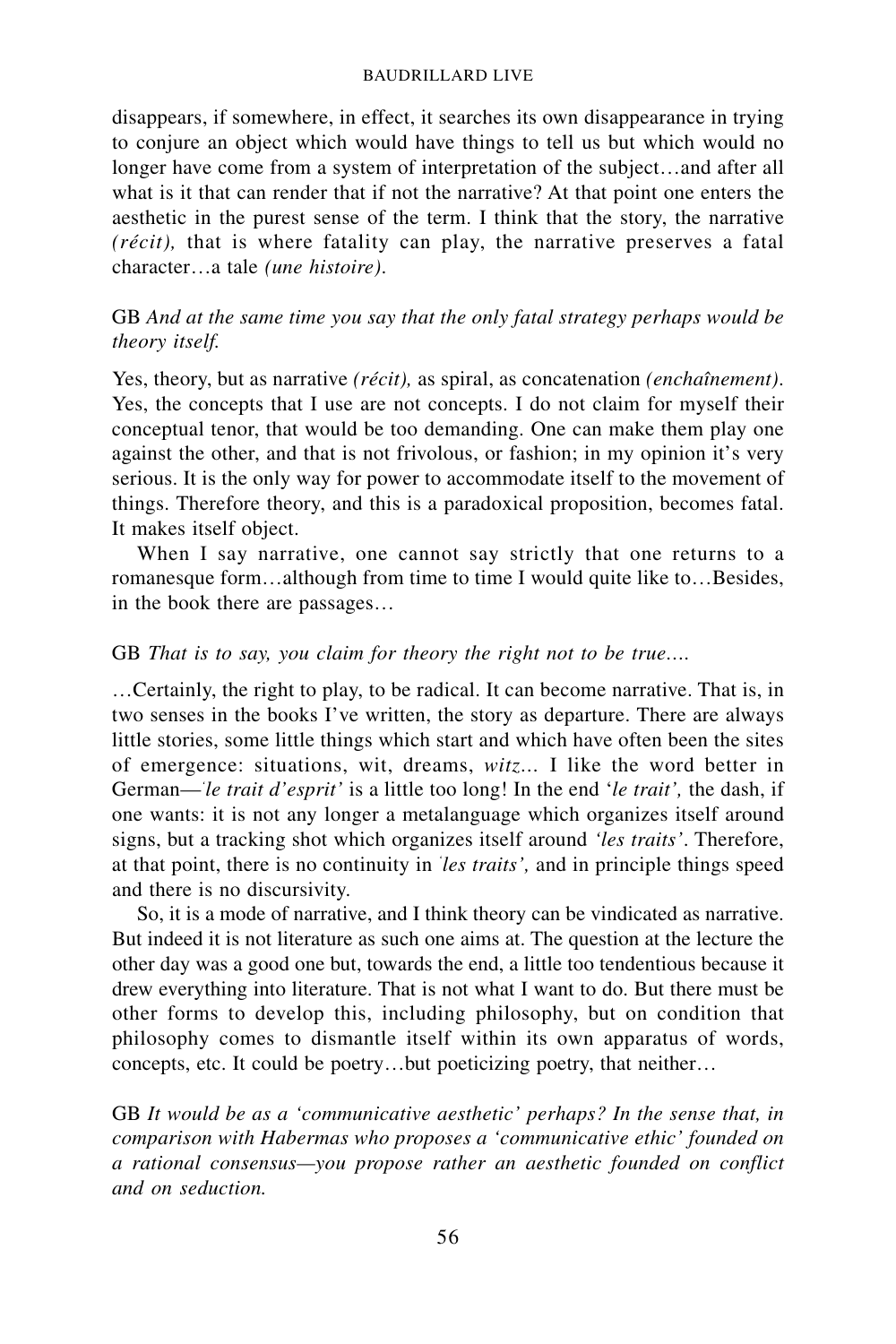Yes, the challenge and the duel, yes…. But I have always had a prejudice against the term 'communication'. It seems to me that it was always situated on a terrain of an exchange, a dialogue, a system, I don't know…a contact…with all the linguistic and metalinguistic functions implicated in all that. If that is 'communication' it is not what I have in my sights.

Already in my book, *L'Échange Symbolique et la Mort* (1976), there was something else. But the category of the symbolic is a bit worn, there are too many misunderstandings over the term. Therefore one lets go of it. Or rather that, in my opinion, interesting relations between people do not exist on the mode of human communication. There is something else: a mode of challenge, of seduction, of play, which makes livelier things come into existence. 'Communication' restricts itself to putting things that already exist in contact with each other. It does not make things appear. It then searches for equilibrium…the message and all that. It seems to me that there is a more exciting mode: that which makes things appear. That is the order of the challenge…. Not exactly communication. I don't know if one can have an 'aesthetic of communication'.

GB *Indeed, that when I say 'communicative aesthetic' it is not aesthetic of communication. It is rather to recover the communicative through the aesthetic in a certain manner…or rekindle it….*

…Yes. The 'communicative' process, it's true, seems to me always a bit functional, a bit functionalist, as if truly things existed only to…

GB…*to convince…*

…yes, that's it, always in a relation with either a pedagogic or moral content. I think that the more profound stakes are not at that level, not at the level of communication.

GB *It seems to me, in relation to this, that the question of the 'reversibility of signs'—that you oppose in a way as a strategy to that of the 'transgression of the law'—is quite fundamental. I would like you to explain what you mean by that. It seems to me that it is indeed there that the strongest oppositions are made. One can see there perhaps a lot of perversity….*

Yes, perhaps, because there is something immoral in it. There is something in the fact that reversibility proceeds to a superior irony. That theme is very strong in all mythologies, in any case, and that has nothing to do with modernity. We are in systems which do not any more play on reversibility, on metamorphosis. And which have installed themselves, on the contrary, in the irreversibility of time, of production, and things like that. What interests me is indeed something like a fatal strategy behind it somewhere, which dismantles the beautiful order of irreversibility, of the finality of things.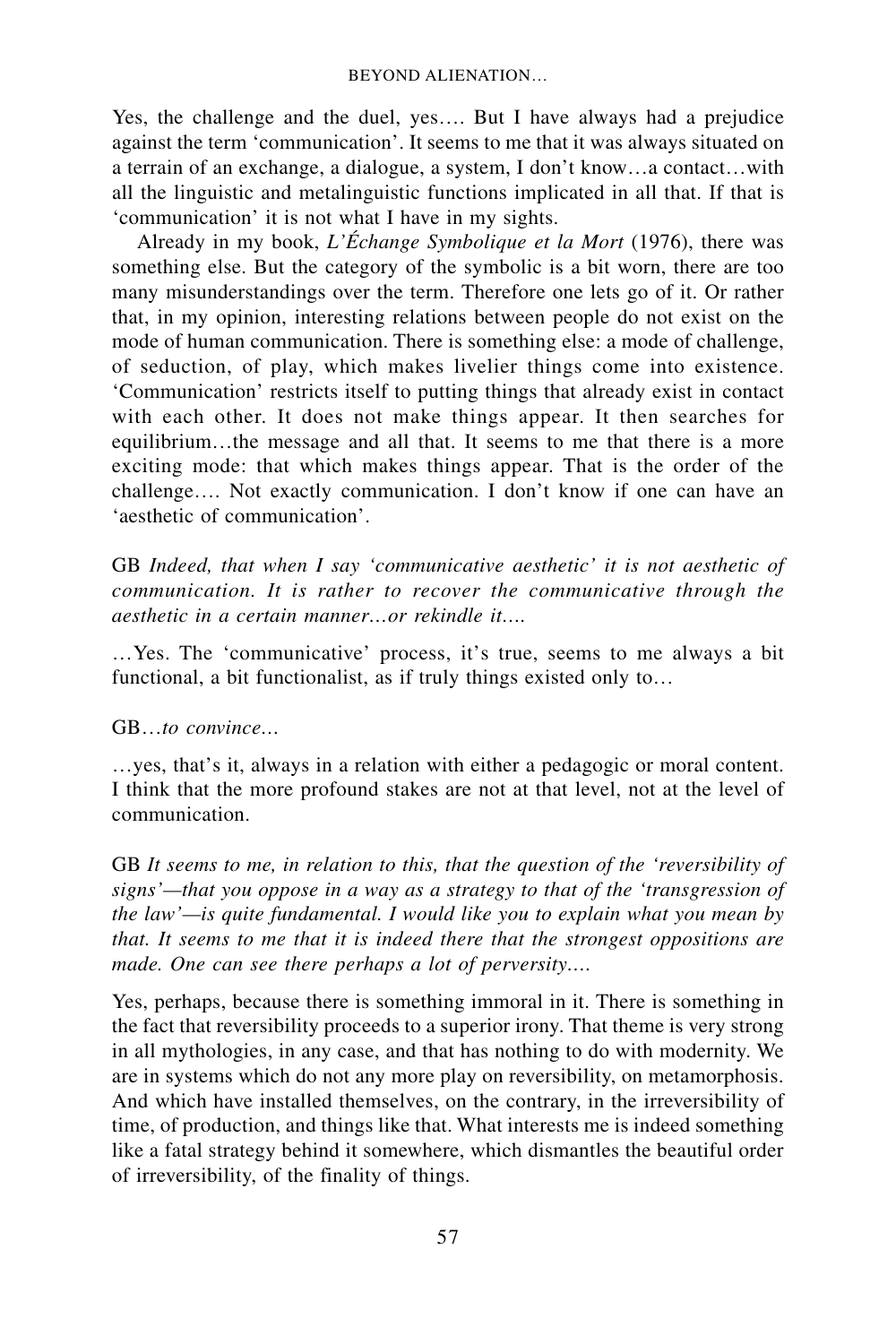I think what troubles people is the idea of reversibility when given as a kind of law. I do not accept it as law. I take it as a rule of the game, which is quite different. But if one takes it as law, yes, somehow it freezes things. But it is not a law: a law is made to be transgressed. I do not see how reversibility can be transgressed…as a result…no, there is no transgression. The order of things takes upon itself the task of reversing things. Obviously, a profound ethic, profound moral questioning, resists in certain situations, because one must always be in a situation of having something to do. One cannot admit this kind of irresponsible tone that there would be. … One then translates the fatal in bad terms, into the irreversibility of things.

Yes, for me, that theme has become essential. *L'Échange Symbolique et la Mort* was already a theory of reversibility. It is the idea that the subject and object do not oppose one another; that all the distinctive oppositions are not true distinctive oppositions—they do not really function like that—that, in fact, one must find the reversibility of the subject and of the object. Then these terms disappear as such and one must find another mode…. I have always preferred the radical antagonism between things—there is something irreconcilable and at that moment the terms are not dialectical: in my last book it was a question of principle of evil in that sense—total irreconcilability and at the same time their total reversibility. There is, all the same, a tension between the two things, where both of them oppose themselves to linearity and dialectic.

There would be thus a radical antagonism on one side, as Freud produced in his principles of Eros and Thanatos: one does not have to try to find a reconciliation. It is not a principle opposed to another principle. That means that one of them takes into account all reconciliation including, eventually, the reconciliation of the two terms, and the other says no, Thanatos says no. Eros will not reconcile the world and one will never be finished with it.

# GB *On this subject indeed, what do you think of the contemporary interest in psychoanalysis?*

Yes, I have never directly taken on psychoanalysis. At one moment I truly wanted to write a kind of Mirror of Desire as there had been the Mirror of Production, to do a true critique of all that. I realized that it wouldn't be worth the effort. Things had already changed: lots of things had been written… Deleuze, all that. So I no longer wanted to do it. I think that it was too late perhaps…of little importance…. In reality, this critique passed into my book, *Seduction*. That is to say, *Seduction* was not any longer a critical or negative mode—one exhausts oneself like that in criticizing it and yet reinforces it precisely in doing so—whereas it was just as much a way of passing to the other side of psychoanalysis but, at that moment, in an autonomous fashion. Therefore, psychoanalysis found itself for me marginalized, almost useless in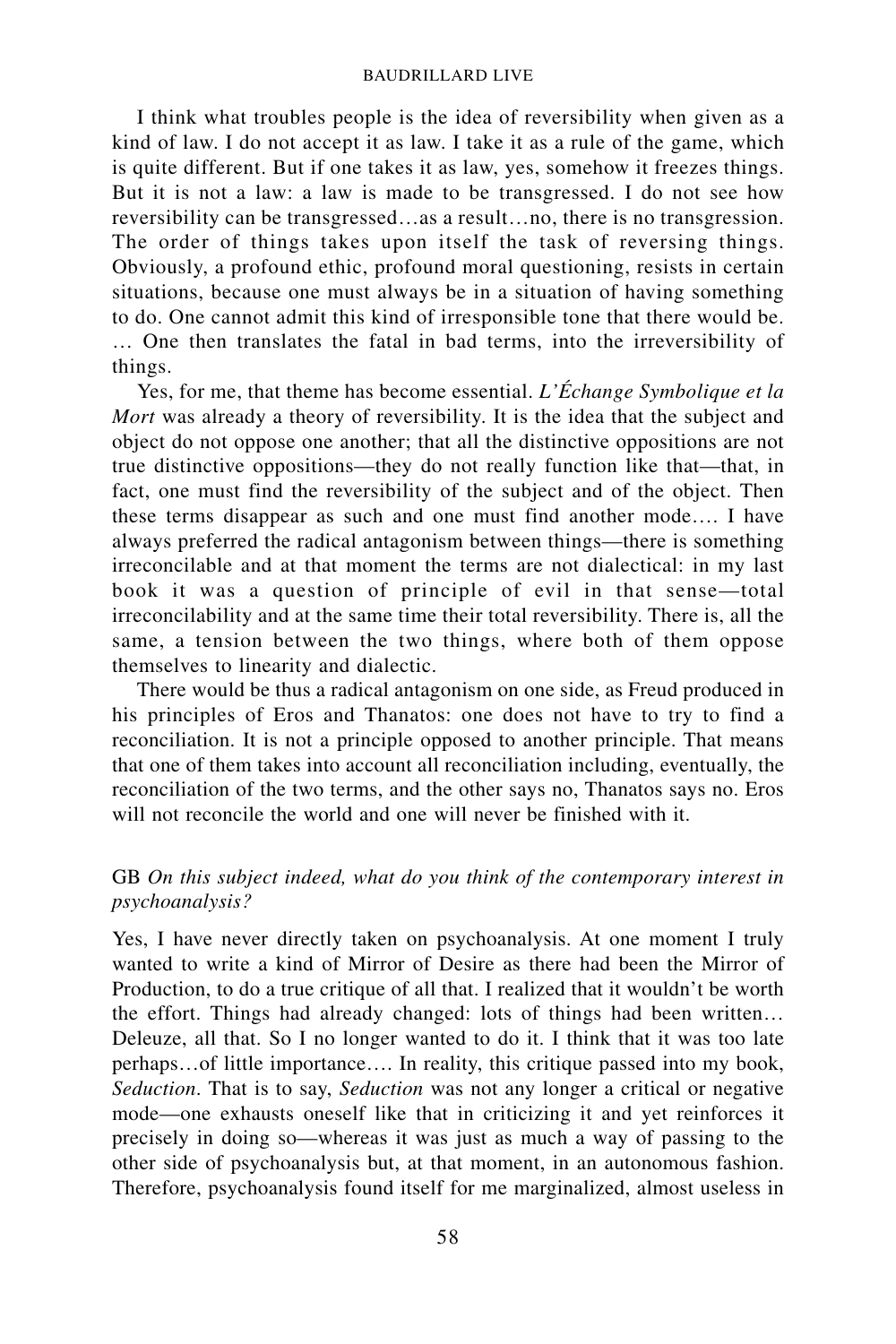#### BEYOND ALIENATION…

relation to what was interesting. Yet in fact that is the equivalent of providing a radical critique and it has been more and more profound for me.

# GB *You reproached it among other things with denying rebirth, initiation.*

I know that seemed a bit simplistic to psychoanalysts. From the start, they resented it as an attack, an aggression, but it was not, and then on a relatively simplistic basis they said, 'Psychoanalysis can do that kind of thing as well.' It is true, relatively. I think indeed that it is a system of interpretation which is relatively enigmatic, which, in its good aspects, has succeeded in saving something of that enigma, of this enigmatic character. But it is also a machine—not desiring at all—a productive, altogether crushing, and terrorist machine. And then, yes, the more that disappears the better it will be. I have been thankful to Lacan for that. I've always liked Lacan: not at all as constructor of psychoanalysis, but as its destroyer, and precisely under the appearance of doing the opposite. Well, that is a very beautiful episode of seduction, of *'détournement'* by excess. I really quite enjoyed that. But psychoanalysts are not so pleased when one makes them view things like that. That does not go down well with them, no, no.

Now, I don't know, because the destiny of psychoanalysis in France—I don't know what it is—in France the word 'psychoanalysis' has very rapidly and strikingly lost its impact. It no longer has at all that authority and omnipotence that it once had.

GB *Like Marxism, and at about the same time. There is a kind of correlation between Marx and Freud. There was at the time a temptation to couple the two types of thought.*

Oh yes. That was the great era of the end of the 1970s. That was the apogee of all that and it was possibly the desperate sign that the two were going under, that it was in their copulation that things could be saved, each one having a child without wanting the other to know. That has not lasted very long, and so one came back to something possibly more interesting because that was truly the ideological apogee of the two traditions.

GB *You have opposed art against obscenity at one time. You presented art as being, in a way, the antithesis of obscenity. You say that the false is resplendent with all the power of the true, that is an; that inversely the true which is resplendent with all the power of the false, that is obscenity. Well, I would like you to talk about obscenity and the game of art in relation to obscenity.*

That would turn, perhaps, around illusion. Well, indeed, at a given moment, one has to take art as an attempt at illusion; not in the sense of its power to fool you, but in its power to put something into play, to create something: scene,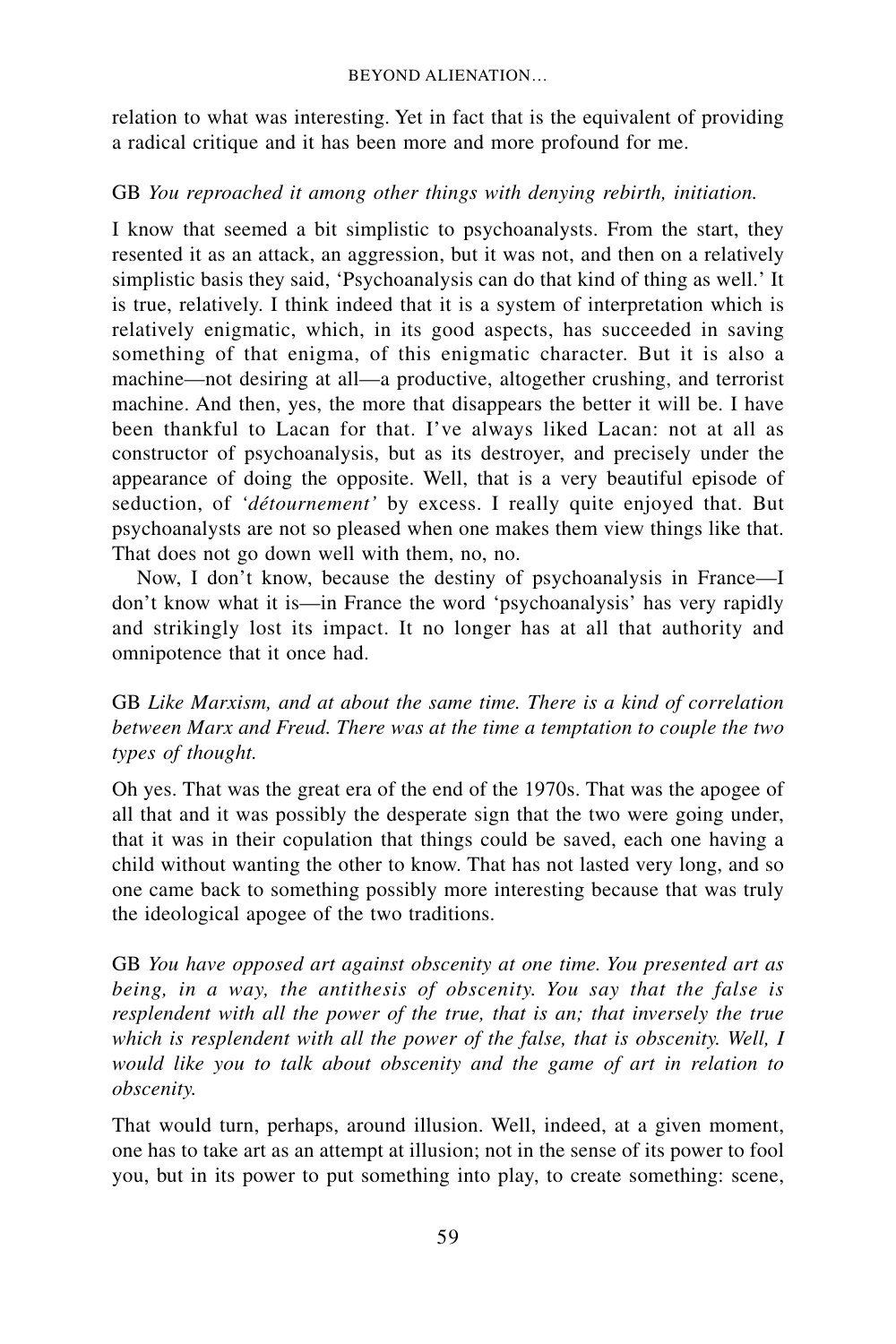space, a game, a rule of the game—to invent, in fact, the modes of appearance of things, and then manage to make a void around them, to abolish all the processes of cause and effect—because they are eminently anti-artistic—and to try to find the point of the interlinking of forms, the point where they interlink of their own accord. That is where art starts, at the very point where forms interweave by themselves according to an internal rule of the game, a rule that one does not know, of which the artist has a presentiment but which, in my opinion, even so, remains secret. From the moment when the rule of the game can become a kind of route, a method, one knows that it is lost. And that comes about very quickly most of the time.

Therefore, it is the power of illusion that seems to me effectively to be a characteristic of art whereas obscenity is a power of disillusion and of objectivity. Obscenity is objectivity in the visible: to show things as they are is a kind of *parti pris* of realism, the possibility to show them off: to manage to cut all their illusory harmonies of play in order to say, 'Here they are, they exist, they are incontestible!' At that moment there is a tendency to the terror of the visible. That is obscenity. Art—the term is a bit vast, but well—it is the only thing which allows one to play. By contrast one is taken into a system, either the social, or, etc., seized by the hopelessness that lies in the fact that most people cannot play, they do not want to, they no longer want to play. Everyone strains themselves reinventing communication.

So, art in my opinion is not communication. It is, evidently, seduction, a provocation…. And that is to say, the aesthetic pleasure is not at all a pleasure of contemplation, it is not a show. Indeed, something is played out, something responds to a challenge, something changes, yet within the immanence of forms. The subject also enters into that play. Yes, art is, even so, illusion; that is to say, that which has the power to unmake the defences, its systems of causality. Suddenly it is resplendent with an energy which is … I would say which is that of the true, but…well, in the formulation, there too, one must not…

#### GB…*freeze things?*

That is to say that there is a general rule that art understands, in contrast to processes, let us say 'obscene' processes. It can, besides, be a question of processes which are completely material—of production, interpretation, explanation, etc. When one says it is the false which is resplendent with the power of the true, it means that the true, by having this kind of aura placed on it, can never be found simply by looking for it. The only strategy is the reverse one! You only reach the true, the beautiful—supposing that that is what is wanted—by passing directly to the inverse. (These are ideas which are extremely strong in Eastern philosophy—one does not preoccupy oneself with that, but it remains true.) Indeed, there is a radical contradiction in pretending to find the truth where one is looking for it…which is our morality. Happily, art does not partake of that self-contradiction. It knows very well that illusion is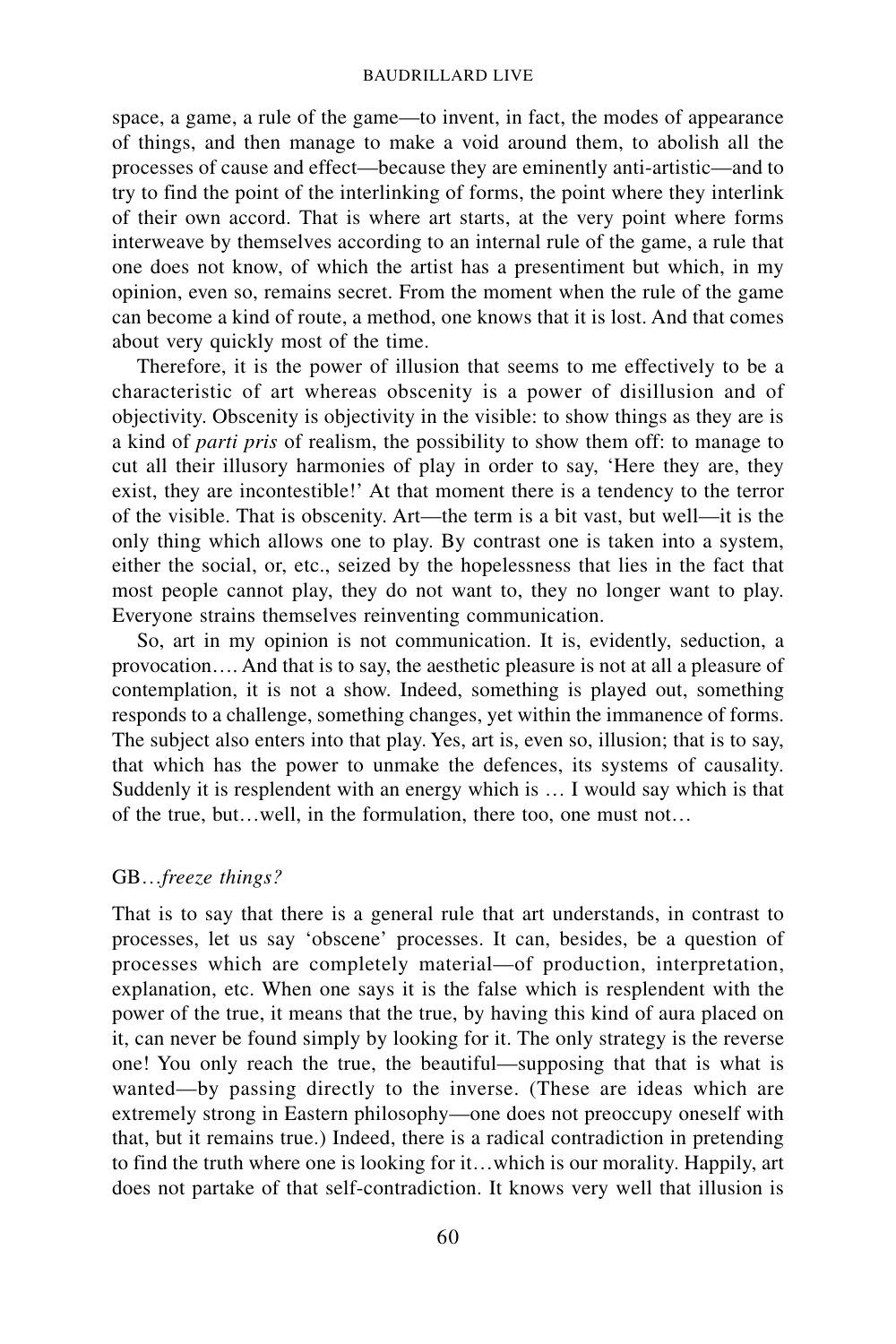the sole route to get somewhere if something is to be found—but 'found' without being searched for—that would indeed occur only through the reversible detour of the other thing. It is very fundamental.

I have been looking at that for the social, because there is a terrible selfcontradiction in the social as we envisage it—or in *socialism* which proposes indeed the frontal realization of the social, and I would not say without perversion but without any intelligence—that never do things promote themselves like that—in a straight line which would lead from their origin to their end. Happily, things are more subtle than that. That also is the revenge of the object. And art is one of the processes which knows how to find this detour…when it is successful, of course….

GB *Through this question of an and of obscenity you insist particularly on a phenomenon which you identify as being that of disappearance of the 'scene of representation'. What is this precisely?*

There is no mystery here. There is perhaps a secret somewhere, but no mystery. The 'scene' is this very possibility of creating a space where things can transform themselves, to play in another way, and not at all in their objective determination. Everything is involved here: to recreate another space which would be without limit (contrary to the former one) with a rule of play, a caprice *(arbitraire)*. Fundamentally, the scene is arbitrary and that does not make sense from the point of view of conventional space. In some cultures this notion of scene does not exist, it cannot be represented. This special, very specific, in my opinion, highly initiatory space is a small miracle. There is a secret in the very existence of the scene. There is an important part here for pleasure which comes from the perfectly capricious division of space. It is the same in play: pleasure comes when one cuts up very arbitrarily a kind of terrain where one permits play in any possible fashion, in another way, where one will be outside the real, outside the stupid realistic constraints of conventional space.

The scene has been an invention. I do not know on what level this invention was made at the beginning. Was it first mental, and then theatrical, and afterwards became the social scene? All the systems of representation have made a secret of their scene, the body has also. And what is being lost at the moment is this possibility of inventing an enchanted space, but a space at a distance also, and the possibility of playing on that distance. With the irruption of obscenity, this scene is lost. Obscenity is not capricious in tlis sense; on the contrary, everything has its reasons. It produces too many. It destroys distance. It is a monstrous rapprochement of things: there is no longer the distance of the gaze, of play. It doesn't recognize rules any more, it mixes everything together: it is the total promiscuity of things, the confusion of orders. It puts an end to the careful distinction that all rituals, all the systems, have tried to maintain in order to escape the obscenity of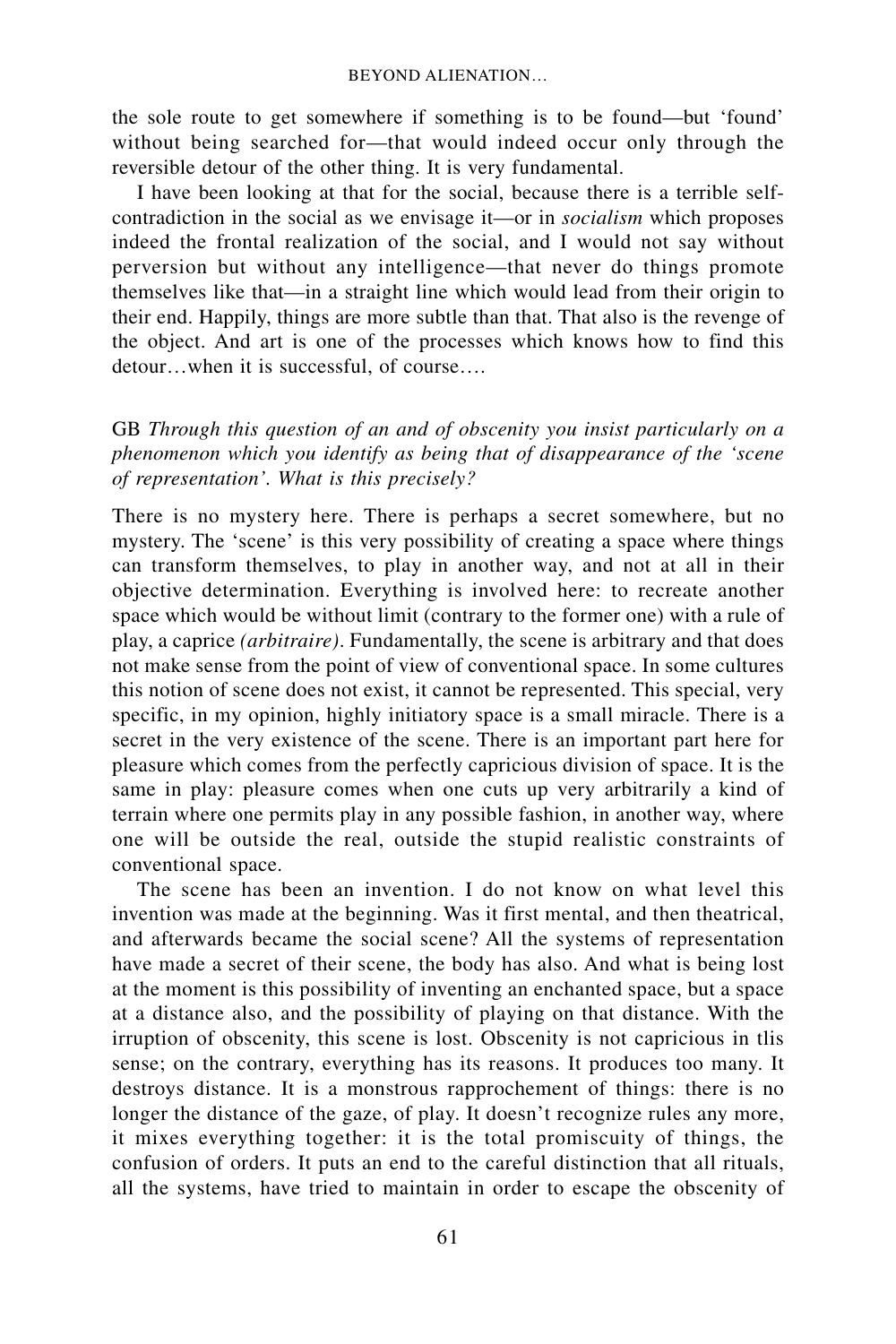things, its total mental confusion, its short circuit between the human and the non-human. But here, also, obscenity is a qualifier more than a concept, a sort of inflection, if it can be called that. More profoundly, however, it corresponds to something which is difficult to analyse other than in terms of loss, the loss of scene. It is true that one has the impression that something here is lost. One must at the same time not go too far down this road. Obscenity is another world. Perhaps one will have to deal with this hypervisible world, and in that case perhaps there'll be other possibilities of play. And, besides, it was not always played in the same way. One can see this well in art, with Renaissance space, figurative space. When it invented itself as representation, its usage at first was quite delirious and not at all representative, economic, as it was later.

Well, in the end, I don't know. Any change in the rules of the game must produce other possibilities of play, other interstitial ways of play. It would be interesting to see, in the years to come—as the cybernetic and telematic world and all those things settle—what happens in it. Will it be that people cannot find the scene, or fragments of the scene, altogether unexpected possibilities? One must not think that system as fatal in the bad sense of the term: 'There is nothing that can be done,' etc.…. It is certain that in this respect one has to deal with the great power which destroys illusion, to bring about a world without illusion in the two senses of the term: that is to say, both melancholic whilst depriving the *'mise en jeu'* of its space. That is to say, the world has lost this kind of secret…whereas there was in all religions, cultures, ancient mythologies, even in the traditional order, a power of illusion, the power of the very violent denegation of the real. It was radical even in the first religions. Symbolic culture has always been lived as a denegation of the real, something like a radical distrust: the idea that the essential happens elsewhere than in the real. And that possibly is what is disappearing, little by little, without a pressure from the operation of the world—the idea that the world is real and that all that is required now is to operate in the real. There is not even a Utopian world any longer. There is no Utopia. There is not even a 'scene' of Utopia. And well, now, Utopia has gone into the real, we are in it….

## GB… *It is also for that reason that theory must first be radical rather than true?*

Yes. Of course, radicality is not more true than that which was said before. Radicality is that which displaces. Indeed, radicality is a problem in relation to our old objectives, radicality seen as revolutionary in the subversive sense of the term. That has changed. It no longer means that. Radicality is not necessarily the subversion of a system by negation; it is, perhaps, precisely, in illusion. Radicality is to be found once more the sovereignty of illusion, of distance.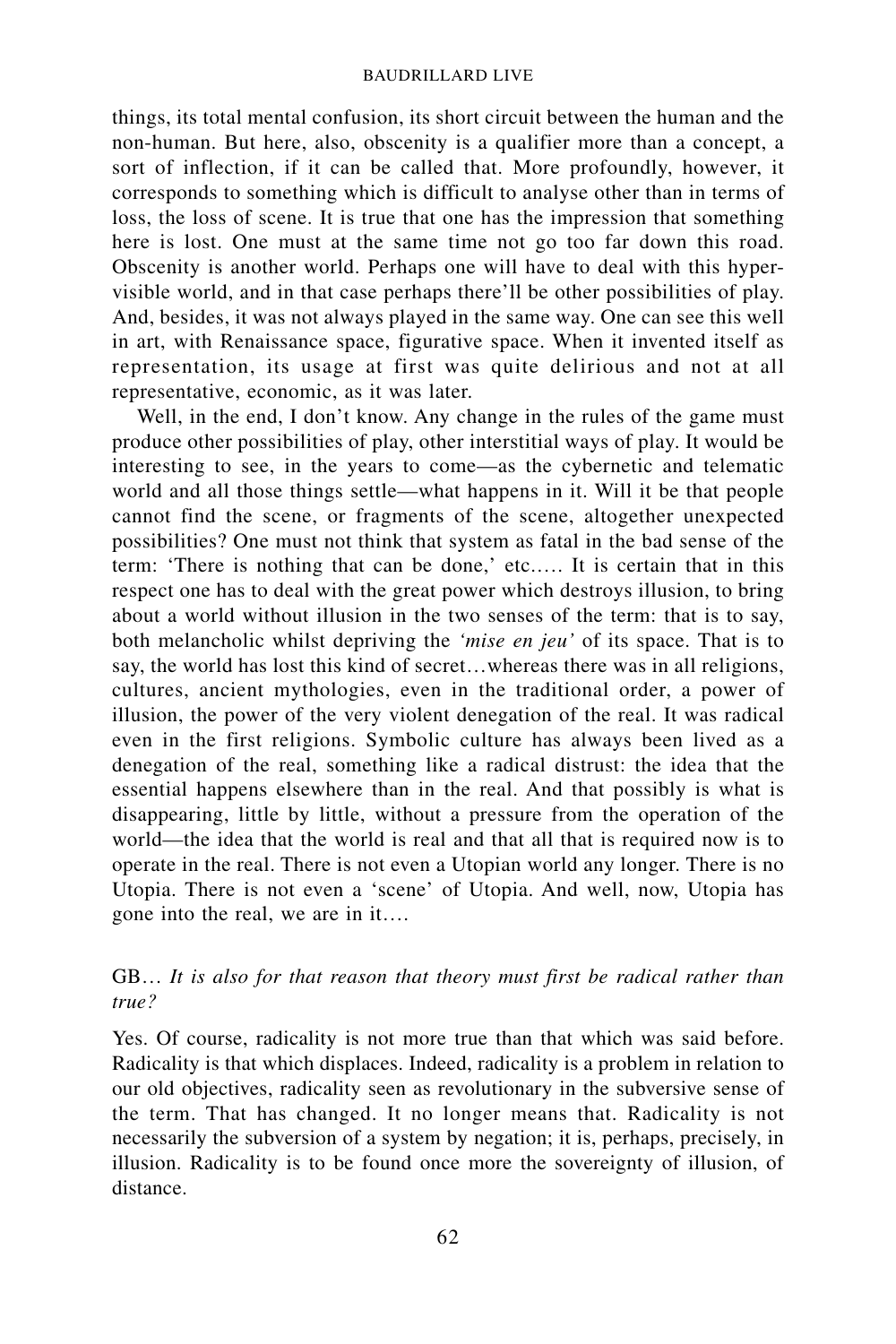#### BEYOND ALIENATION…

GB *You said in your lecture you have passed from a logic of distinction to one of seduction. Distinction is something associated with Bourdieu, what he's been doing for a long time….*

…Yes, that has not changed in fifteen years.

## GB *You yourself have done it….*

Yes, I have done it, but yes. I have done that sort of thing. I was a good sociologist, no problem. And at bottom that has always been a useful quality. It allows you to read. But it has become a sort of stereotype, an analysis which is going to produce the obvious for us. So, what is the use of producing the obvious? I found Bourdieu very very strong at a certain moment, but that was a long time ago… And then at a certain point, no! The obvious, conformity, complacency in the truth which one knows where nothing will ever put itself in question, selfverification all the time, a tautology that one finds again in the very discourse of Bourdieu, indeed the form of his discourse. It is true that in that respect I have changed completely, away from that logic of differentiation, of distinction, which had seemed interesting to me but rather at the anthropological level.

# GB *And at the level of irony, perhaps? In this type of sociology there is something truly ironic, it seems to me, from the beginning.*

Yes, in relation to Marxism, in relation to everything like that. That has had an impact at the moment of rupture around an ideological stake. Yes, that turned out badly. Suddenly, one talked of culture, of differentiation: 'And well! What about classes! Where has class logic gone?' Well, that was a good intervention *(beau coup)*. But that played itself out even before 'sixty-eight. And when Bourdieu brought out his book, *Reproduction,* in 1970 it was almost too late to take that up again. It was an auto-reproduction, reproduction of itself, and what he did was by the same token a severe blow for his own position. We won't pass a judgement on that. What is strange is that all these things are coming back into fashion. They are even taken up in a very serious second form—and in that there is a form of simulation—because they've had their moment of truth, if one can call it that, in the sixties. And then what followed the sixties has largely effaced the stakes of all that. And, lo, after that grand clash, the same things return, without having changed a straw. That kind of *rewriting* no longer interests me: that is sociology, a type of permanent recurrence. And in a phase of depression, intellectual stagnation, or again of the reflux in a historical moment, lo and behold, those thoughts return as…lifeboats.

GB *You have a relation to fashion which can appear very ambiguous: it is not a critique, it is not collusive either. At bottom, one does not know very well where you stand.*

That is a general problem. Fashion is a good terrain on which to measure all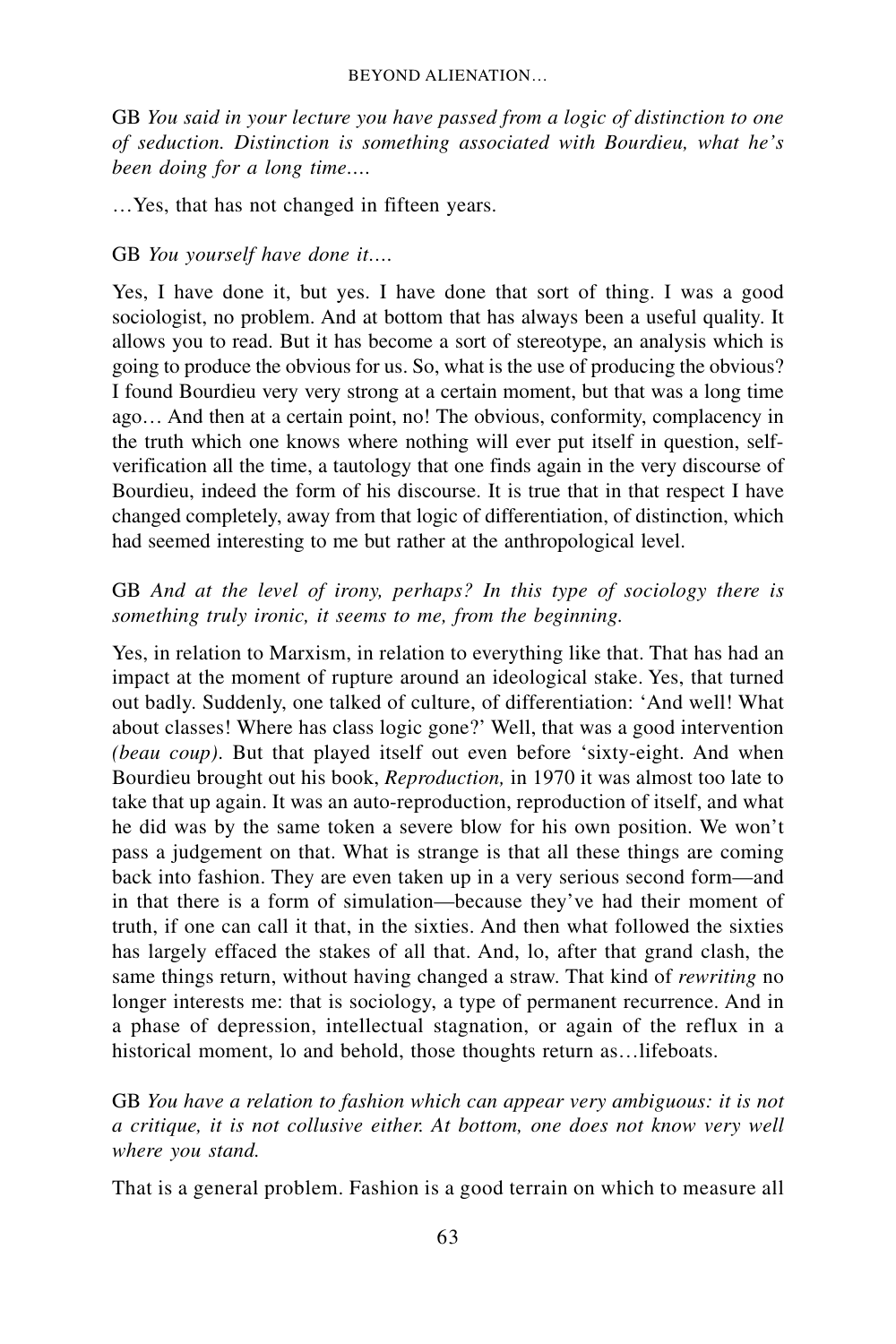that because it is at this juncture there was—in radical, leftist analysis, etc.—a denegation—the leftist critiques and denegation of fashion as immorality, as counter-revolution. One has lived a long time in that state of things. At bottom when I was describing objects, there was in a way an almost moralistic denegation from the idea of an alternative ideal. That was widely shared. Today something has changed. It isn't any longer tenable. One feels that in relation to fashion, to advertising, to television, the optic of denegation and of critique does not work any more. It is a very general question, the same which is posed by the existence of a socialist regime. How can one situate oneself in relation to that now? Have we lost all possibility of speaking up against something like that in a credible way? There has been an absorption of things. How can you look at those things without entering into a total collusion, as you say? You would have to evoke a new perception which is not a capitulation of the type: 'Well, yes! Fashion resists, and there must be a reason for that somewhere; everybody watches television, and we watch it also: we exist and put up with it.' Are we to draw a line: we are there!? We are entering that world! And part of the new generation does just that. It goes forward in that spirit. It will manage things and find a new ideology of social action for itself. I do not take that step. I do not want to take it, but at the same time it is true that leftist, moralizing, revolutionary positions of the seventies are finished. At the moment I do not see a new position, one which is original and credible. That is the true problem.

#### GB *At the political level?*

Precisely. This is for me not prudence, a denegation, a passivity, or a retreat into disappointment. It is the idea that, for the moment, I do not know what type of distance to take. I have lived that through the journals. The journal *Utopie* first: a minor radical review, of a situationist type. There you know what you are doing: the Other, society, power are on the other side. You know that one has somewhere, not a public, but a movement. You speak to someone. There is no problem, things are relatively clear. With a society which evolved towards liberalism with Giscard, in the years 1975–6, it became evident suddenly that those little reviews were going. They did not speak to anyone any more, they no longer had an impact. At that moment, without seeing it clearly at the time, *Traverses* was created, based on a kind of transversality, not any more a transgression, in order to find a negativity of another type, more interstitial, more floating, semi-institutional. *Traverses* significantly is Beaubourg. It is anti-Beaubourg, certainly. It is a culture of another type from that of Beaubourg. At that point there was a game between, on the one side, collusion and something which…keeps a sort of scene, a public, etc. Now however, even the position of *Traverses* is no longer credible in my opinion. It is finished as well.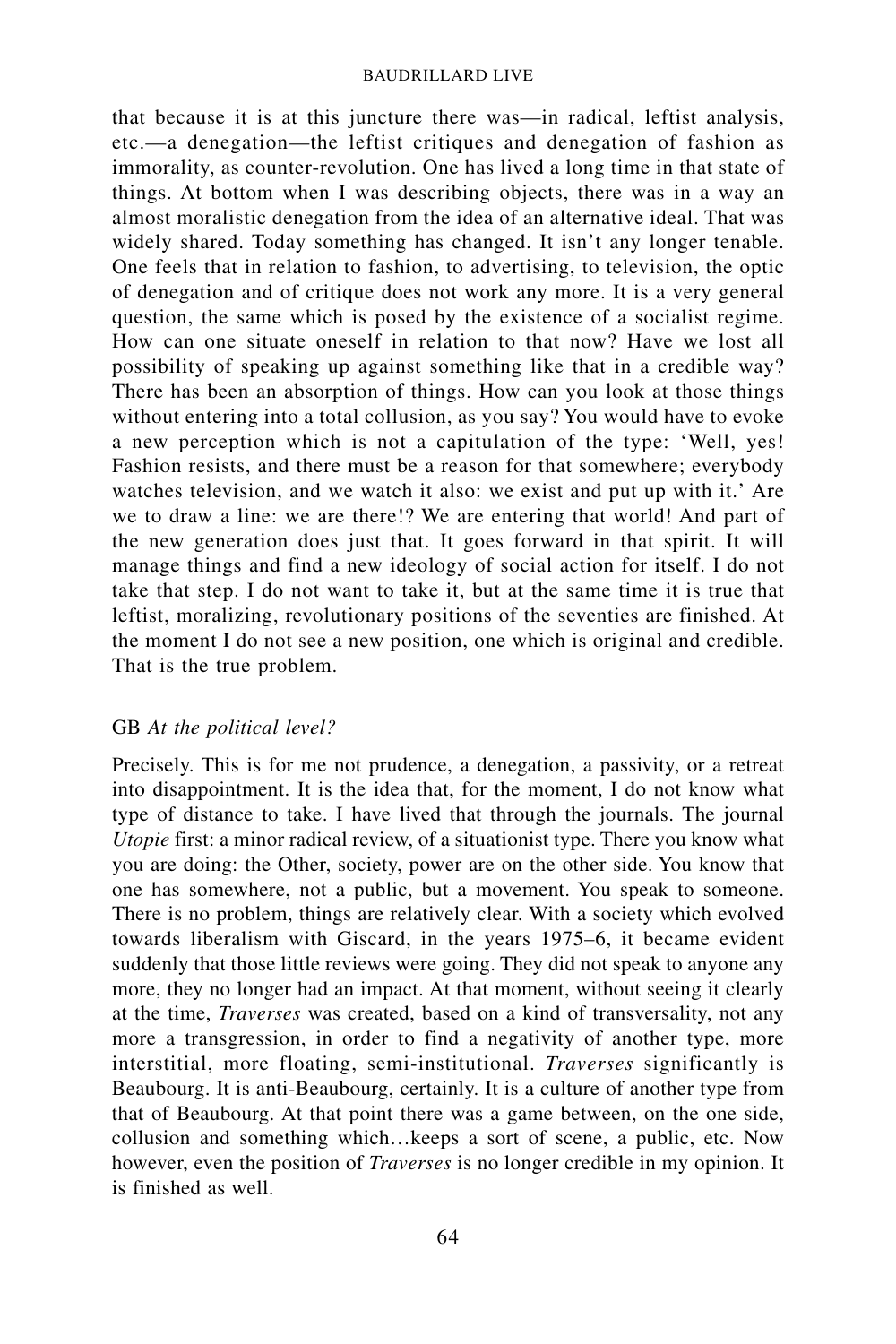#### GB *Really, in what sense?*

In the sense that there was a political ultimatum to the journal, via the Beaubourg, to widen its social base, to become a 'social' review, to take account of the requests of the people and not to be intellectual. That has been very hard. It was the socialists themselves who threatened the journal. For the socialists it seemed a good thing to turn the journal into a socialist journal: 'Intelligence and Power in our Midst'. It was an attempt to synergize things, even though things were running smoothly. We tried to make them understand. They did not want to hear. The thing is settled because they had other things to get on with. So we survived, but with the knowledge that we no longer had a margin of autonomy, even liberal.

Therefore, *Utopic* is finished, *Traverses* is virtually finished in my opinion, although it will continue for the time being, of course. What else could there be? What other distance is there in relation to this new society which has absorbed these margins? Which, besides, otherwise couldn't care less about marginal, heretical products? It doesn't want them but it fucks them up all the same. One can no longer find a subversive position. Nothing corresponds to it. It is, therefore, a very general problem. It applies to fashion. What turns up here fascinates, but can no longer be evaluated because there are no longer criteria of evaluation. It's there, it is immanent and it involves a lot of things. It's even a passion. It's not frivolous, it is not insignificant. But analysis no longer has a privileged position in relation to it. Faced with this loss of privilege and of critical gaze, what can be substituted for it? That is the problem.

GB *You have from the start analysed fashion as a differential human system, as a way in which people distinguish each other. And now you would like to envisage in it fatal power, a power of distinction* vis-à-vis *nature, that is to say, in a game with nature, as affirmation of the human capacity to distinguish itself from nature…to produce its culture?*

Yes, to produce an artifice, a sort of truth…that is to say, it must take artifice into account. When things confound themselves with nature or the real they are obscene. Everything lies in artifice, in the possibility to become artificial in the Baudelairean, not in the moral or pejorative sense. I want to know that artifice exists. That is the stake, and fashion a very very important mode to make the body exist in a denegation of its sexual, physiological, functional reality. A sublime game of the body fundamentally, without being pornographic: pornography is the absolute antithesis of fashion. As soon as there is a glimpse, the appearance of a lure—I would say of a truth—fashion ceases to exist. If the body appears as a type of obscenity, of a purely sexual demand, it is finished. Fashion must continually play with that, it must never go beyond its own limits. It has the right to be erotic, but never obscene.

This becomes interesting since fashion is extremely ambiguous. It can therefore serve as the motif and illustration of a more general position. Not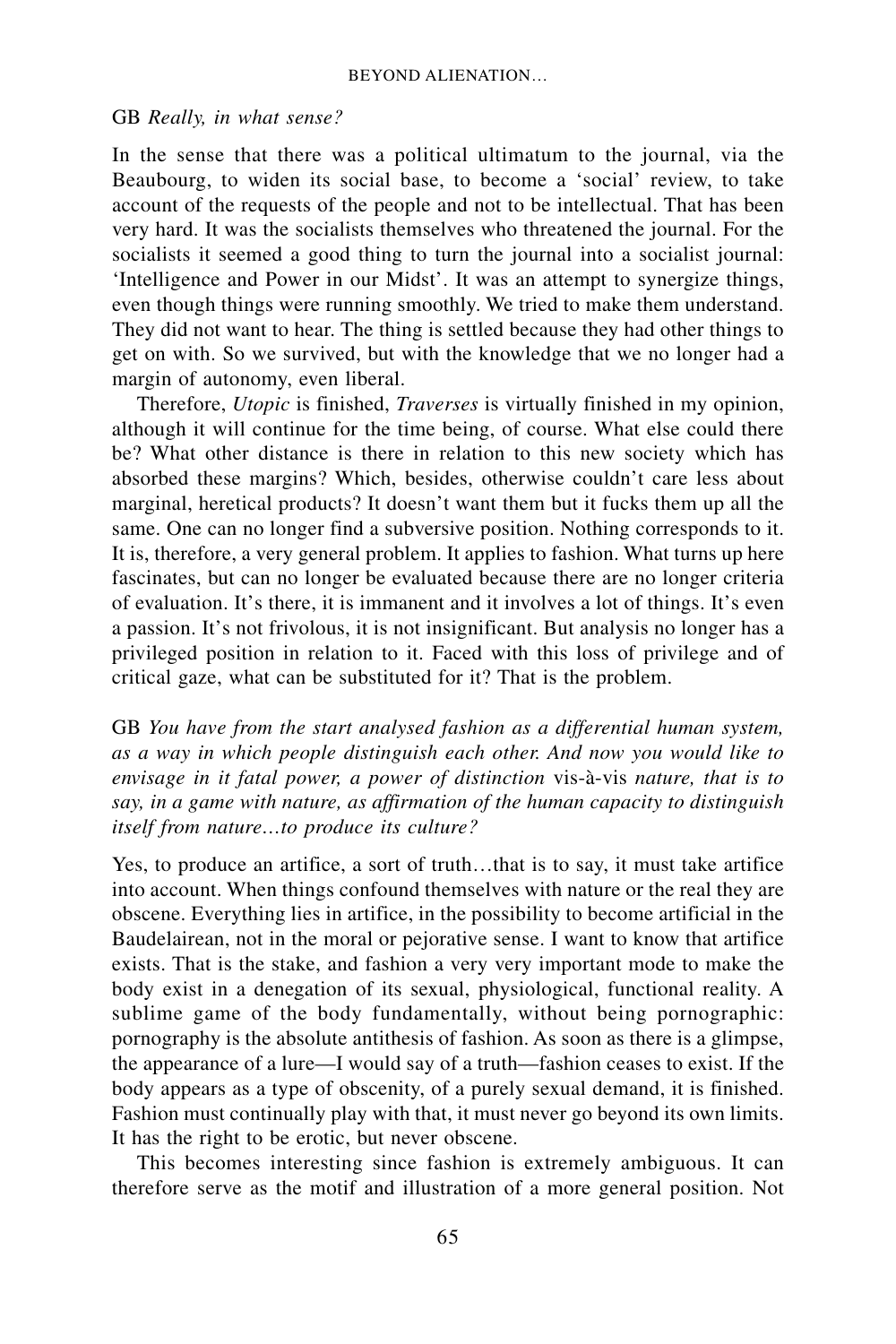only does it renew itself in reality, but it also stays an engima. And that becomes extremely interesting.

GB *The interest that you have in fashion indicates perhaps a displacement of the nature of the political towards…to culture?*

Yes…it is less concerned with banal scenes. The political and social scenes have become banal. Basically all there is to do is to watch the extension, the adaptation, generalized reconversion of all those things…. It seems that the paralysing apparatus of the political, the revolutionary form, now and in the future, is decisively weakened, eroded, and the centres of interest can slide onto things which will never be in the foreground. Political ideology, be it on the right or on the left, will continue all the same to be in the foreground, although a false foreground—as a system of simulation. Today it is no longer worth doing a critique of politics. Let's go somewhere else, to see what is going on elsewhere.

© 1983 Jean Baudrillard. Interview with Guy Bellavance, *Parachute,* June-August 1983. © 1993 Mike Gane and Monique Arnaud this translation.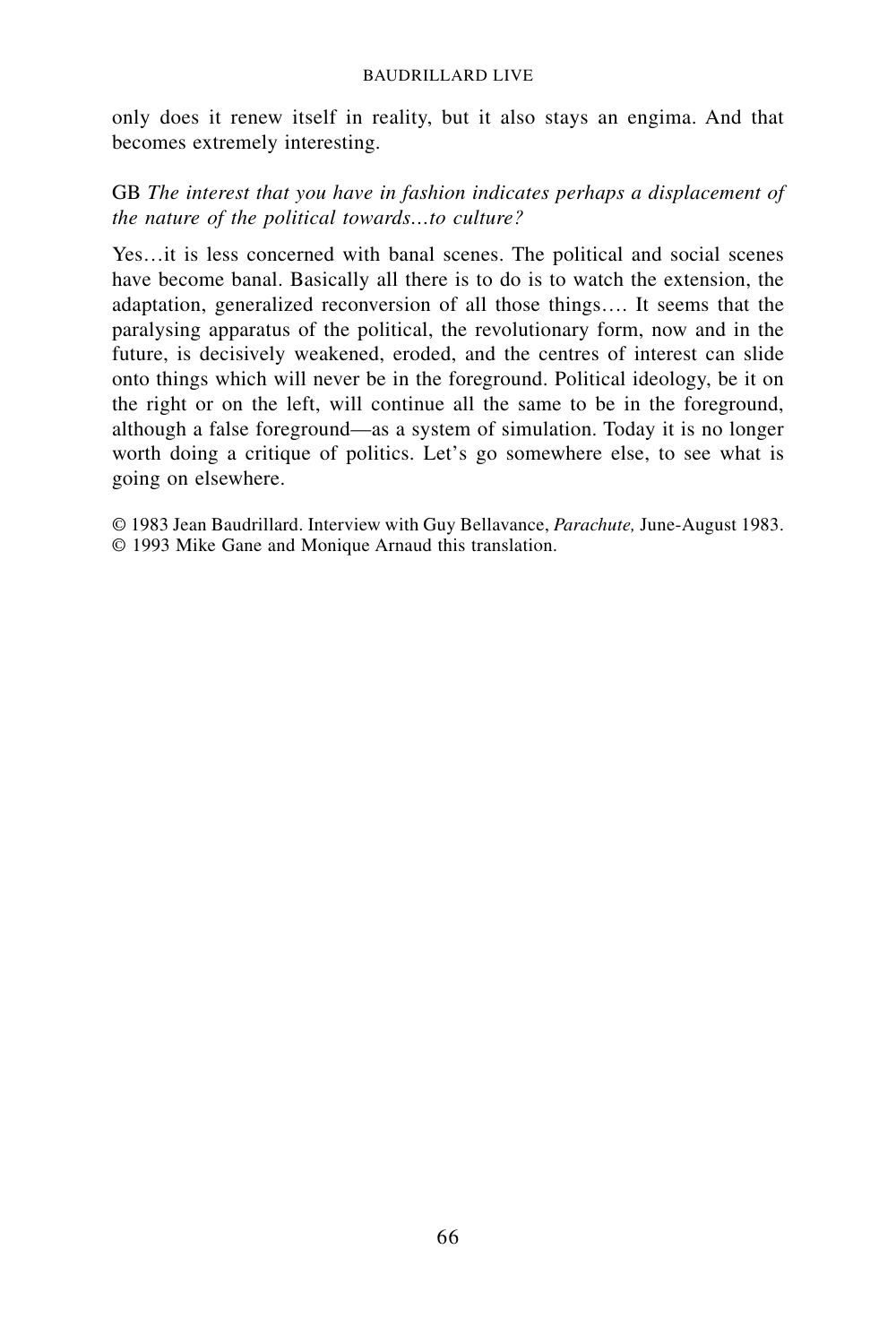# IS AN IMAGE NOT FUNDAMENTALLY IMMORAL? Interview with *Cinéma 84*

*What place does the cinema occupy in your life? How do you choose your films?*

My relationship to the cinema is that of an untutored cinema-goer in a way, and I have always wanted to keep it that way, never wanting to get into the 'analytic' of it. Having said that, I like the cinema very much. It's one of those rare things where I still have a sort of quite intense imaginary. More for instance than in painting, which I know much better. In the cinema I still find a sort of immediate pleasure.

As to how I choose, it's done very simply. I have a preference for the American cinema and a taste for films which are not necessarily the most sophisticated or the most interesting, I suppose. I'm not at all attracted by experimental cinema. In Los Angeles, when I saw big productions like 'Star Wars', in cinemas with 4000 seats and everybody eating popcorn, I caught a very strong whiff of primitive cinema, almost a communal affair but strong, intense. There's one good thing about America: once you're out of the cinema, which is a circumscribed space, the whole country is cinematographic; when you're there, you're in a film. It's the same sort of pleasure you get in a little Italian town; you come out of a museum and find the same thing, an apotheosis of the image. The pleasure is of being in a cinema as in a womb, and you can find it just as easily riding in the American desert as you can in a cinema.

So I've got this quite strong but intermittent relationship with the cinema. It's irregular, arbitrary, completely subjective. I'm not looking for a prescribed experience, nor do I seek to control that experience. There is, of course, a contradiction here, because I can't stop being an intellectual, as you say. But for some things I have no desire at all to exercise my analytical faculties. And especially concerning cinema I occasionally cut myself off and disconnect, and go into the cinema as into a dream; there's a dreamlike quality about it, dream-like, but the experience of it has a constant impact on daily life; that's what interests me, the telescoping together of life and cinema.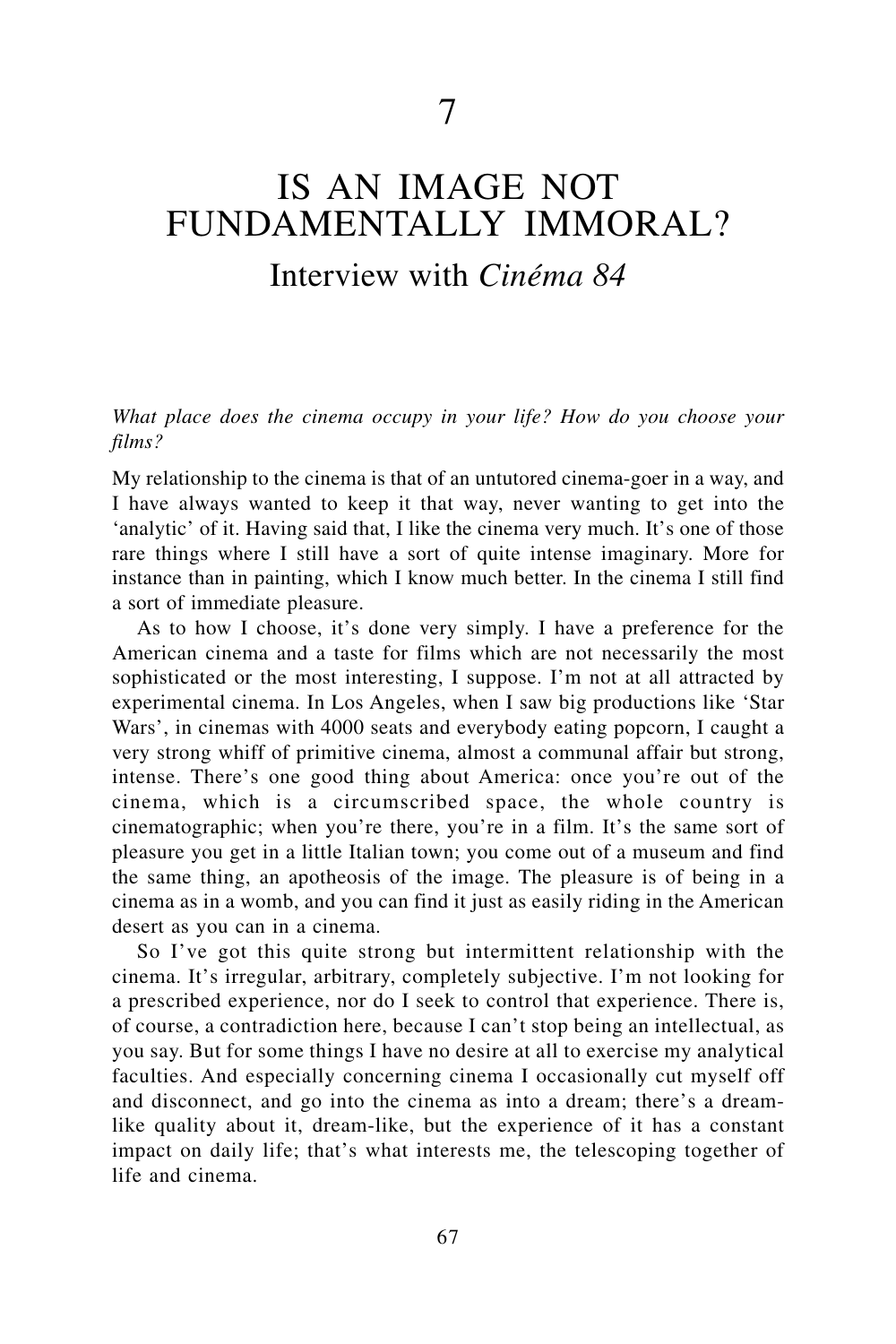*Have you never been tempted to reflect sociologically on the cinema, or even to create a 'sociology of the cinema'?*

No, but people have certainly suggested it to me. What interests me about cinema is precisely what goes beyond the bounds of sociology, its prodigious effect and not what causes this effect. The sociology would bore me rather, whereas cinema amuses me; why mix them?

*Besides, a true sociology of the cinema would* a priori *have to treat all films as equal to one another, evaluate their influence….*

Now here we come up against the problem of sociology itself. Because it concerns itself with more or less impersonal masses it is compelled to operate in terms of statistics, averages, norms, general laws, that is to say in terms of invariables, things that are precisely so invariable and objective that they don't provide any interest; I prefer singularities, exceptional events. Sociology is, I think, a reductive discipline.

*What is annoying sometimes, in sociological approaches to cinema, is the way they maintain that certain films, even if they draw very small audiences, are exemplary, landmarks, beacons, or that they are representative of the ideology, the mentality of a group, a country, at a given point in time. It may be true, but how could you justify it sociologically?*

I agree. In my experience, in sociology all hypotheses are reversible, or we are asked to grant to sociology a credibility which I personally refuse to grant it. Moreover, I don't consider myself to be deeply sociological. I work more on symbolic effects than on sociological data. I have the impression that cinema is more concerned with the imaginary of a society, the way a society escapes, dispenses itself or bursts asunder, the way in which it disappears rather than the way in which it creates itself, builds itself up. I am suspicious of all academic incursions into this area, and I find it quite revolting the way every discourse tries to exercise a sort of *droit de cuissage* over any other. The different disciplines throw their concepts, usually their worst ones, into the melting pot. What they really exchange is the worst things they've got, never the best.

# *Indeed, if the purpose of a concept is to define a particular object, it follows that it cannot be exchanged.*

Certainly it can't, and it is rather the difference that is interesting, and it is best to go thoroughly into the question, to deepen it. There is something dangerous about present-day cinema, the way it tries to find referential support in all sorts of other things, social questions, psychoanalysis.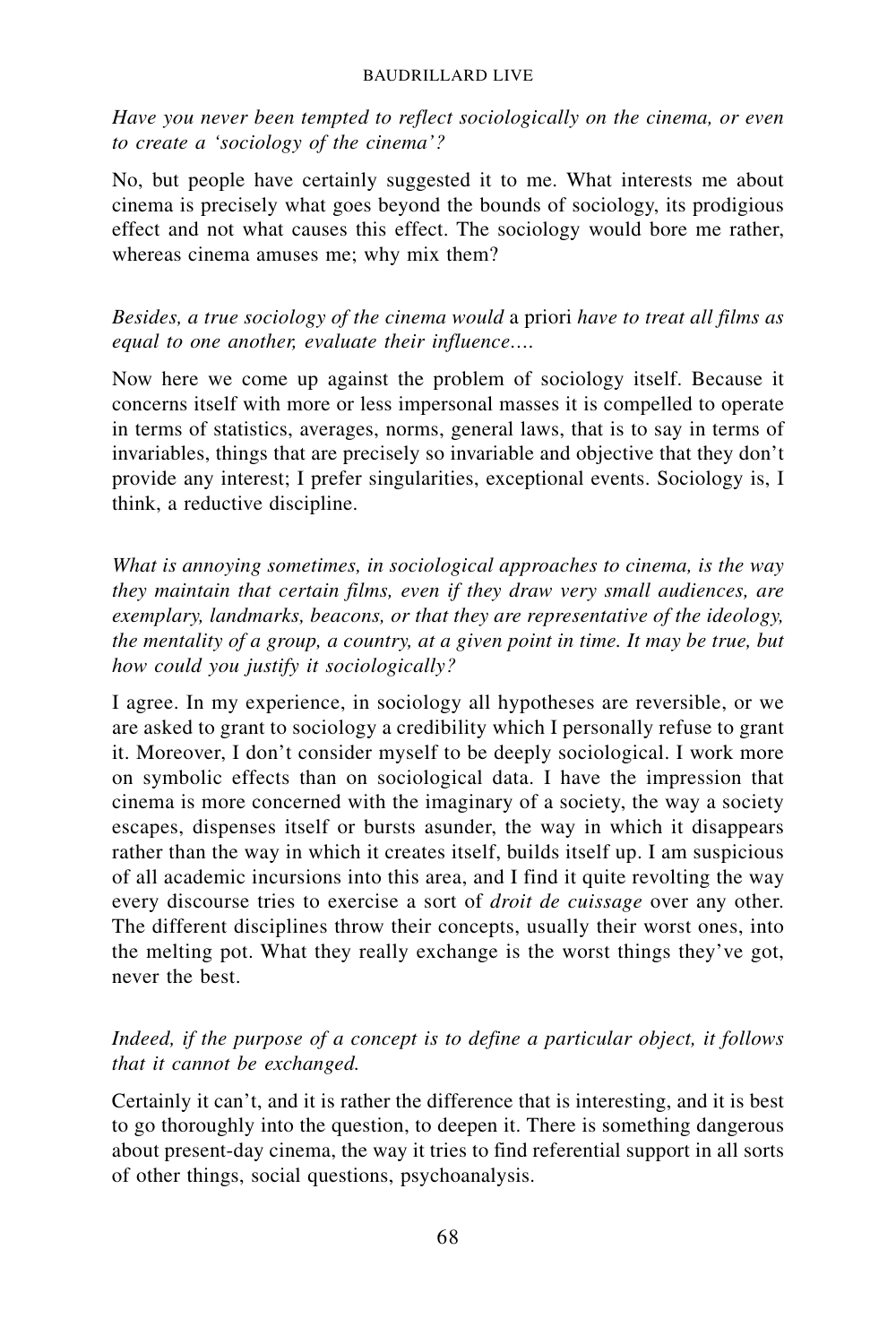#### BEYOND ALIENATION…

*In an article you wrote on 'Holocaust' in* Cahiers du Cinema *(1979) you say that television is no longer a vehicle for the imaginary, it is no longer an image. Can you clarify that?*

The television screen seems to me to be a place where images disappear, in the sense that each one of the images is undifferentiated and to the extent that the succession of images becomes total. Contents, emotions, things of great intensity, all take place on a screen that has no depth, a pure surface, while the cinema is also a screen, of course, but has depth, be it fantastic, imaginary or something else. The television is there, it's immanent, and it turns you into a screen. You have a quick, tactile perception of it, little definition. Basically there is no strong image; what it requires of you is a sort of immediate, instantaneous participation, in order to read it, make it exist but not make it signify.

In order to have an image you need to have a scene, a certain distance without which there can be no looking, no play of glances, and it is that play that makes things appear or disappear. It is in this sense that I find television obscene, because there is no stage, no depth, no place for a possible glance and therefore no place either for a possible seduction. The image plays with the real, and play between the imaginary and the real must work. Television does not send us back to the real, it is in the hyper-real, it is the hyper-real world and does not send us to another scene. This dialectic between the real and the imaginary, necessary in order to make an image exist, and necesary to permit the *jouissance* of the image, is not, it seems to me, realized by television.

# *Remaining with your article on 'Holocaust' we thought we could discern an ironic rejection of the cinema of social criticism, of denunciation, of awareness, what we call social or political cinema.*

That is correct. I have no faith at all in the educative or political virtues of the cinema. This may not have been so all the time—there must have been periods when the cinema had a sort of functional poly valence and might even have had the virtues we have mentioned. But the cinema as we see it today, the cinema that fascinates us, excludes all such possibilities. I think there is a sort of collective self-mystification about educative and moral virtues: and not only where the cinema is concerned either. Is an image not fundamentally immoral? The image takes its place in a register which is not that of judgement, something that takes place in the form of an image, in the cinema or elsewhere, always plays with its own content. We must never make the mistake of thinking that it is a content given to us to see, ingest and digest; otherwise an image would not be an image. The important thing is that it plays with its own meaning.

To talk about a message is ingenuous or else it is the false ingenuousness of all the preachers and politicians, of all those who try to teach the masses how they should live and think. Nevertheless, I don't think that anyone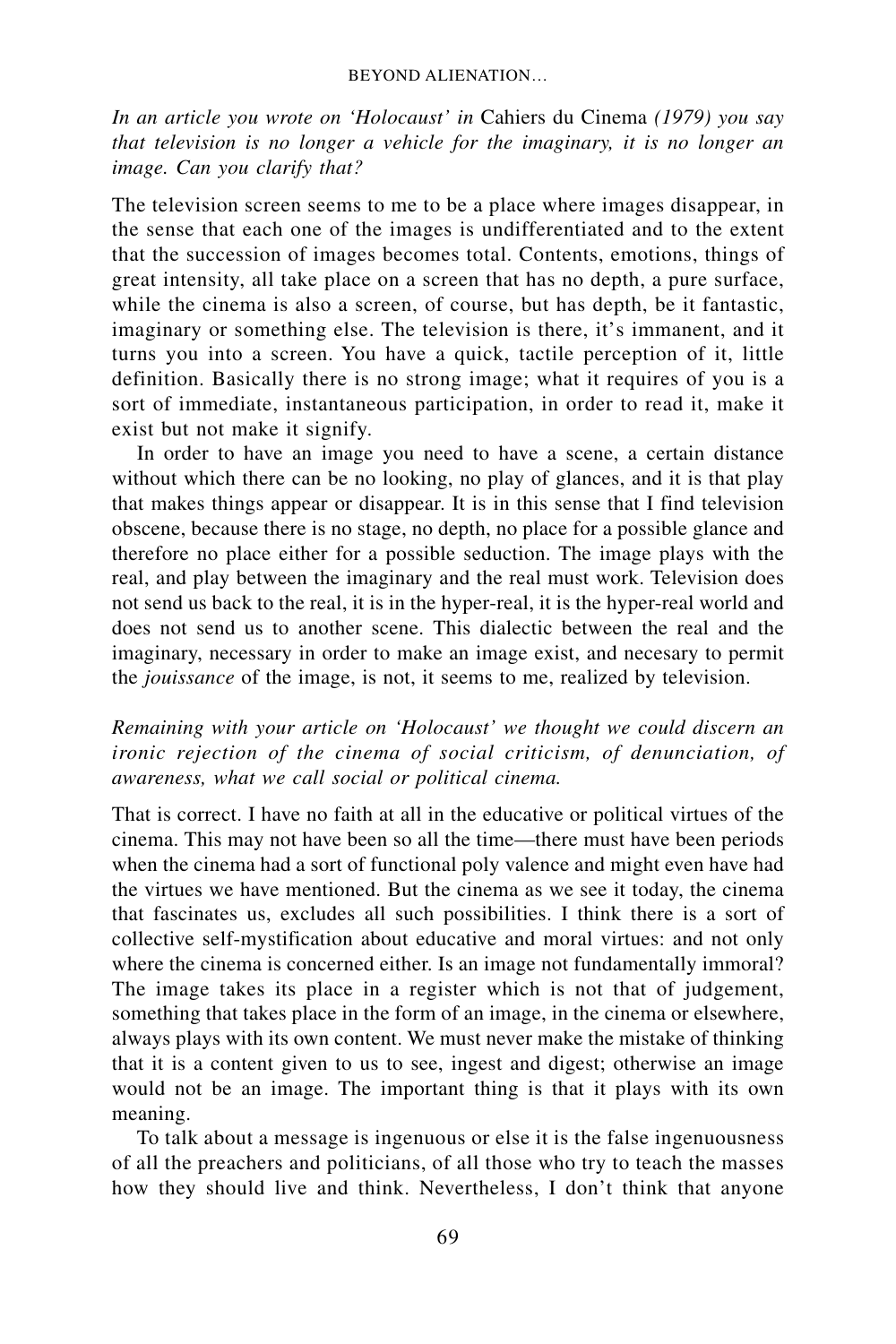teaches anything at all to anyone in that sense, but the image is certainly the last medium to be used for that purpose, that is why it is so passionate and diabolic. If you want the cinema to be the vector of some message, you are left with nothing except the worst films that have ever been made; those film-makers are endowed either with a superb hypocrisy or with a great candour.

# *Do you read critics?*

Sometimes I do. But I don't read them in order to know what to see and they hardly influence me at all in that respect.

# *And what in your view would constitute a good press review?*

It is very hard to say. It is certain that reviews that confine themselves to recounting, giving a summary and then passing judgement on the scenario, the actors, they don't interest me much. They are articles that I could… I don't think I could even write stuff like that. (Laughter). I always feel I could do better. What I would doubtless find very interesting would be a way of recounting a film: an article which, in recounting the film, would manage to say everything—but I admit I have rarely come across such articles—and would manage to give to the language exactly the same tone *(tonalité)* as the film, but would not explain everything away in advance and, of course, would not at least make any value judgements; an article that would in some way be a kind of analogue, or equivalent, in discourse, for the movement of the film, for its rhythm…the precondition would have to be, of course, that the critic had liked the film. I can see it would be a difficult thing to do if you were writing every week. But exceptionally…

# *What is the purpose, the function of a critique? What might its role be, if it has one?*

I would like to ask you…among the critics, are there any who end up making films?

# *Yes, there are a few.*

It's not that I think that the critic has a subaltern role, but I think it must be a difficult situation to be in…to have your eyes glued to the images, and your pen somewhere else…a schizoid position to be in. And what good does it do? I don't know. Could it be instructive, pedagogic? I suppose it's possible. There was a Golden Age of criticism, in literature, anyway, a time when the critic occupied a fundamental strategic position, and one that could in a way be original, but that time's gone. The criteria for making judgements have become very problematic, very perilous. It is at the moment a very difficult position to maintain, and in fact there aren't really any critiques any longer.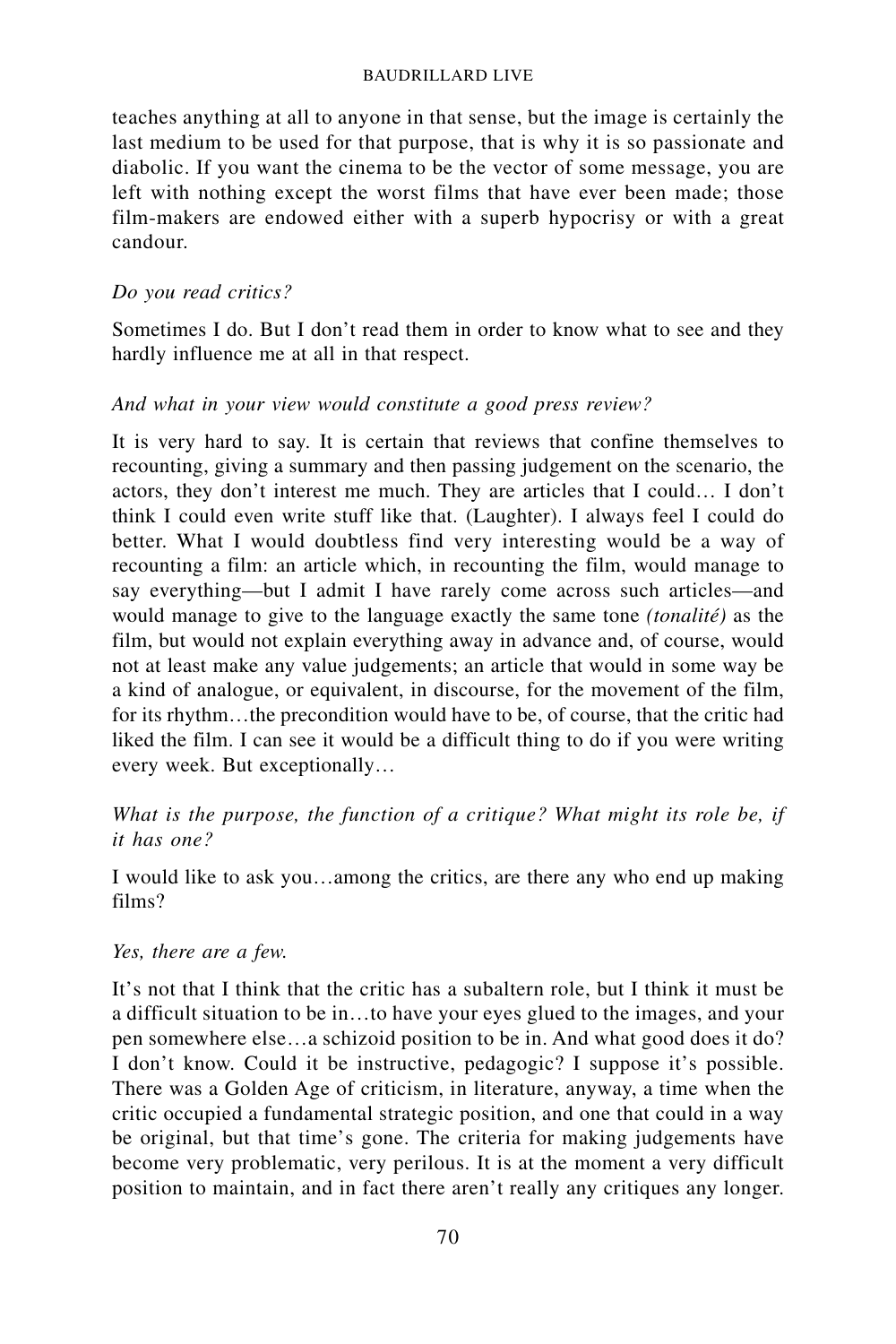#### BEYOND ALIENATION…

One might ask, is there a real demand for criticism? Aside from making things easy, providing 'directions for use', but in that case what we have is a cookbook.

*The cinema is threatened more and more by the development of the audiovisual; some people even say that it won't exist at all by the end of the century. What do you think?*

I don't think so. I think that the audio-visual is like all technological innovations; at first they drive everything else out, then there is an effect of absorption, of suction. What is more dangerous, perhaps, is that in its internal organization the cinema might turn itself into video, and become television, tha it might adapt from inside. There could be a suicidal complicity on the part of the cinema to be absorbed in this way; that's the real danger, because from the outside it can resist. Cinema is the mode of expression one finds in the street, everywhere; life itself is cinematographic and, what's more, that is what makes it possible to bear it; otherwise the mass daily existence would be unthinkable. This dimension is part and parcel of collective survival. Here is the best safeguard for the cinema, and that is why, in my opinion, it will win through.

#### *What do you think of the introduction of cinema studies at university?*

I think it's a good thing. But I'm torn, nevertheless. Would I have wanted to do cinema studies as a student? I would have liked it, most certainly, but perhaps it's better to have cinema delivered to your door from childhood or adolescence onwards, but one can't be sure either. People come to love things by different but parallel routes. It would be possible, I suppose, to set up a standardized type of learning and make it widely available. It's not a bad idea in theory. But if we are going to have real vocations, real passion, these will come through by other means anyway. In the cinema as elsewhere the true things pass across institutions.

© 1984 Jean Baudrillard. Interview, *Cinema 84,* January. © 1993 Mike Gane and G.Salemohamed this English translation.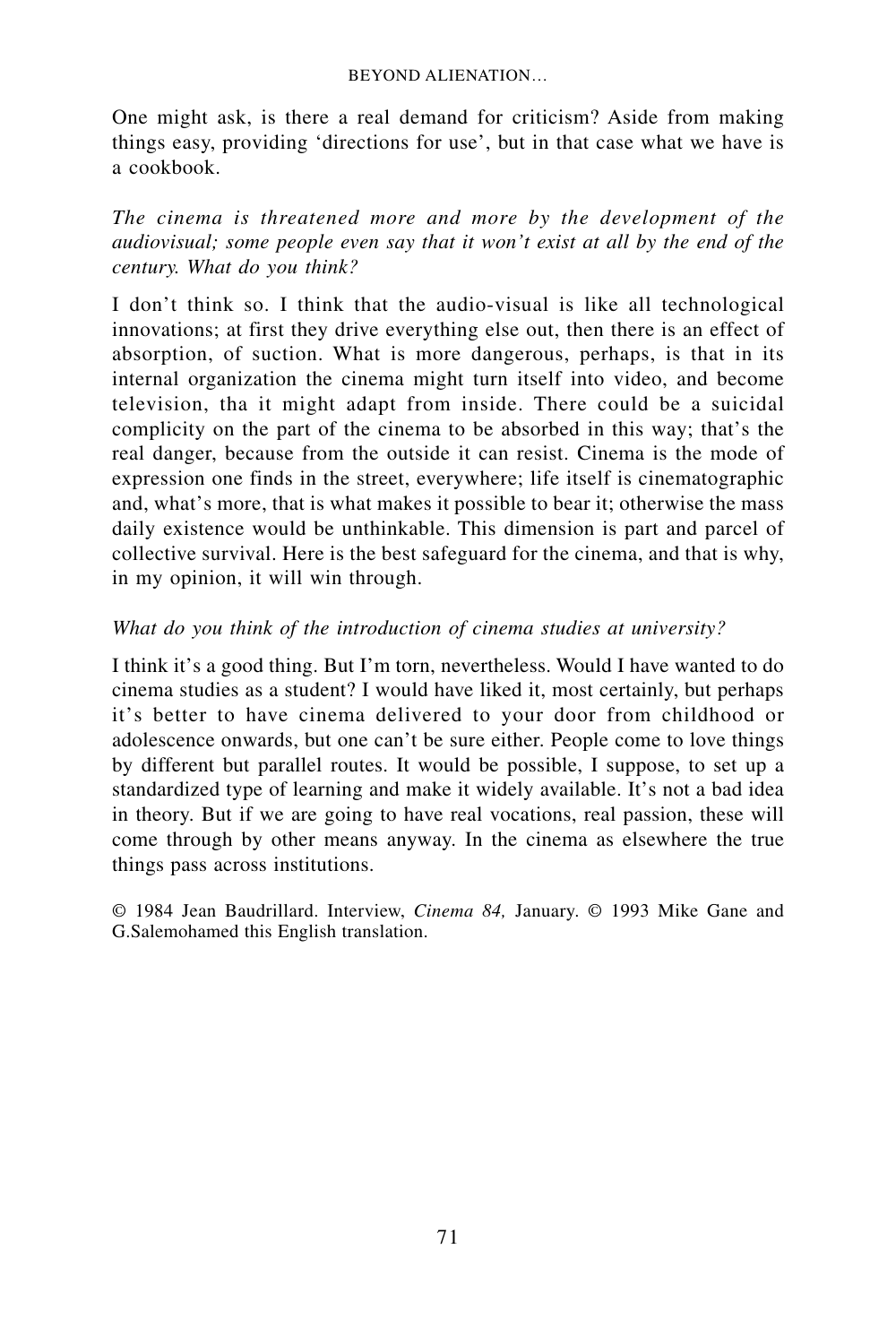# INTELLECTUALS, COMMITMENT AND POLITICAL POWER

# Interview with Maria Shevtsova

#### MS *You said recently that intellectuals today are unhappy; why do you think this?*

I say this with some irony because intellectuals have chosen unhappiness by wanting to be intellectuals, by taking a kind of relative distance, whether it be one that expresses shame, or torn feelings, or a critical distance. They are always at odds with themselves: this is the condition of being an intellectual. But are they really unhappy? I say they are because it seems to me that their position is less propitious today. There doesn't seem to be any social movement of the kind we had in the sixties and seventies, which also had theoretical inspiration. Around the time of May '68, but also earlier in the sixties, there was a kind of conjuncture which allowed things to solve themselves. We didn't have to pose or solve theoretical/practical problems. There was a kind of theory about, which was autonomous, but which, by being this very thing, connected with a conscious social practice, or an unconscious one, for that matter. It wasn't necessarily a conscious class or mass ideological practice. But movement there was. I think intellectuals felt this energy, and felt it without being affiliated to any group, or being involved in personal terms. For instance, I remember *Utopie,* which was a small review and sold very little. We didn't have any offices or publicity. But we felt we were writing for someone. I am not saying that *we* were happy. We had a favourable critical position, 'favourable' in that its radicalism drew on the energy of revolt that was taking place in one fraction of society. All this slowly came to an end during the seventies. This energy used itself up. It's certainly true in my case.

#### MS *Could you elaborate on your case?*

I feel this loss of energy through the fact that I do not have relations with the intelligentsia. I am not totally integrated in its networks, cliques and hothouses. Also, I am not fully institutionalized, that is, integrated in the university system. The university was a very warm, effervescent place in the years around '68, but my level of integration in the university wasn't very high. As a result,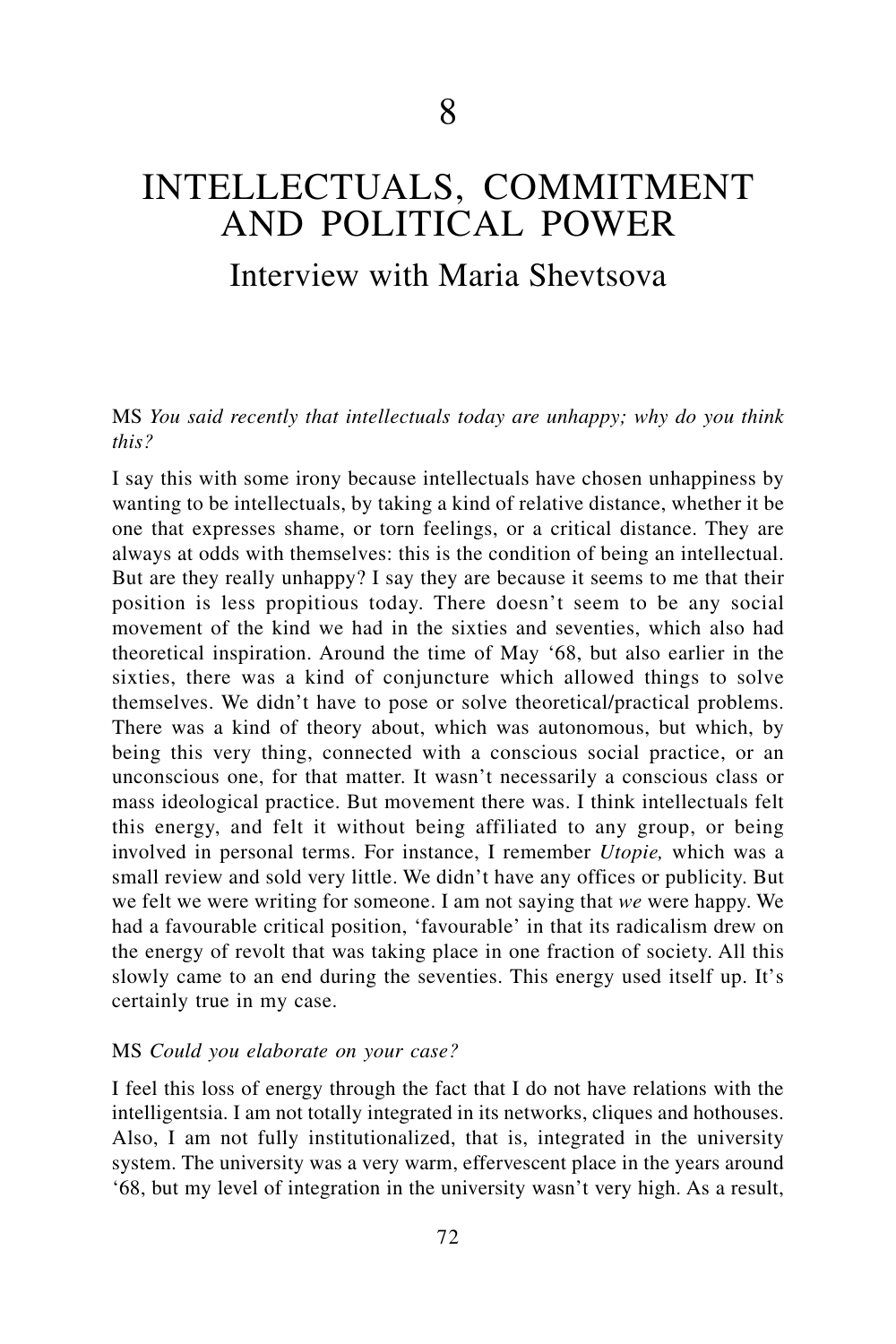I find myself in a more detached, more distant, more isolated, more vulnerable position. So I feel this slowing down or this loss of socio-intellectual energy. I probably feel it more acutely than a certain number of other intellectuals, although I think the problem is widespread and has doubtless been also posed for intellectuals who are not well-known. I am sure that people with as much authority and scope as Foucault have felt the same reflux, the same disconnection. This disconnection has been brought out by the Socialists, whose coming to power has entailed their asking intellectuals to participate in social life. This demand was made last summer, and there was no reply. There was an inability to translate an intellectual position into a political act, or into political behaviour. In my opinion, this only deepened the historical disaffection we are experiencing.

Intellectuals are now biding their time because there is no more real dialogue, nor any real discussion. Each person is doing his or her own thing, attached to his or her research or to a group. But the tissue which held together everything underneath is no longer there. There is dispersion and a little confusion about the role that this research could play. Perhaps our problem lies in the fact that we are not faced with a new situation. Our situation is relatively old. The Socialists' coming to power has not really changed the décor. To some extent intellectuals still recognized themselves as such when they were in a semi-political position of opposition, in a society governed by the Right. Paradoxically, intellectuals recognize themselves less well in a society of the so-called Left. Their image escapes them even more, so to speak. Intellectuals of the Third World have the privilege of holding a clear critical position and of having the possibility of struggle, which is also totally clear. Confusion, in their case, is not possible.

MS *In the context of the present French situation, how do you explain the problem of alignment, on the part of intellectuals, with political power, which is indeed the problem raised by the Socialist government's call to intellectuals last summer? For, after all, the Socialist government did ask intellectuals for their political alliance. And it did ask them to play the role of propagators of ideas and to play a very dynamic cultural role all round.*

Yes, indeed. There were two phases. The first phase expressed the Socialists' naive belief that the things you're talking about would happen of their own accord. In other words, since Imagination was in power, intellectuals would find themselves, see themselves, in that seat of power: there would be an osmosis between the two. This was the euphoric, seductive phase. Lots of intellectuals were invited to the Elysée Palace; they were also given specific duties and posts. However, in reality, there was never any adhesion to the Socialist government. There was not, above all, anything like a proper movement. The intellectuals did not come to enrich symbolically the event of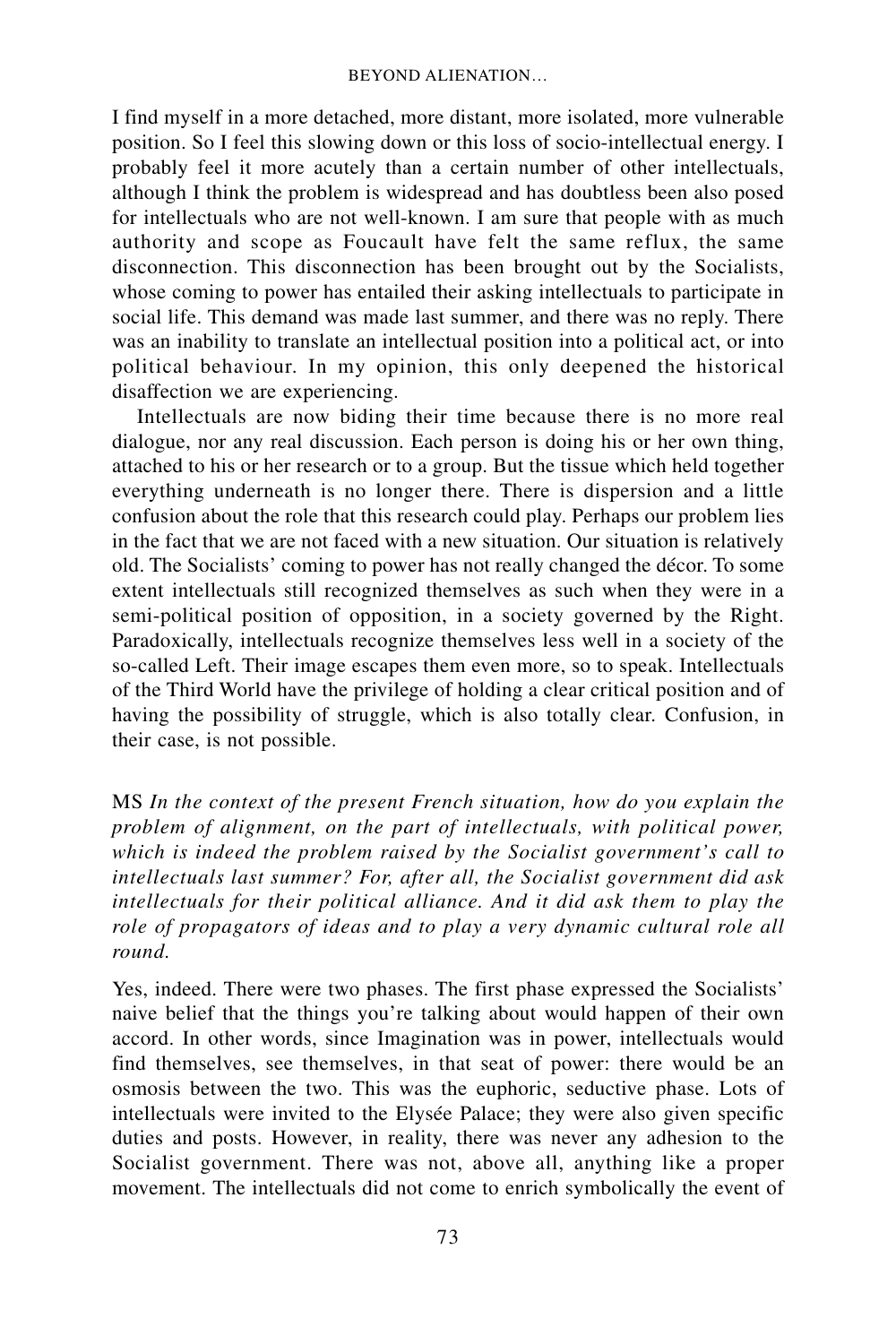Socialism. Nor did they truly participate in it. They took their distance with respect to it very quickly. And even with respect to Poland and the Socialists' policy on Poland the intellectuals retreated.

The second phase was marked by an even greater retreat. So the Socialists came to ask explicitly, 'Yes or no?', 'Where are you?' and 'Why are you silent?' I don't think they received a reply. There was a kind of debate. I would have to say it was rather forced, precisely because it had been solicited. No one replies enthusiastically to solicitation. There was, then, a kind of confused polemic which didn't change a thing. I wouldn't say there was a break or a rupture. It was a matter of indeterminacy, of not being able to define oneself politically with respect to a political class, which itself does not know how to set out a very sharp, new, political strategy. Then there is a certain laziness on the part of the intellectuals who feel very, very comfortable when they are in opposition, but do not know how to define themselves when they are no longer in opposition and have to participate. Nor do they know to what extent they are to participate.

MS *Do you think that the intellectuals you are talking about could not respond to the Socialists because they came from May '68, when they were not linked to any political party, and therefore had difficulty in seeing themselves allied with a specific party?*

Yes, this certainly played a role. And yet, there had been that whole theory of commitment through Sartre in the sixties, which had been more or less the point of departure for intellectuals. There was the debate with Marxism. It didn't matter if you were Marxist or not: you were nonetheless in the same sphere of discussion. Argument was possible. Then all this slowly fell away. Theory went into different directions and became radicalized in its own sphere and sometimes just in its own discipline, whether it was structuralist or semiotic. A kind of detachment took place. There was also the euphoria of May '68, which affected many more people than the intellectuals.

MS *Do you think that the detachment you mention is tantamount to depoliticization?*

It's possible. For my part, I took my distance before '68. May '68 was quite an event, an amazing event. I became involved with it because it was such an amazing event. Before that we were bogged down in political routine. All this business of Left and Right was already boring us. Theory during the sixties was developing in a transpolitical way. It was concerned with other things, like the question of daily life, for instance. This is a different way of being critical. It is no longer deliberately ideological. Yet I would say that there was, in all this, a certain political exigency, as there was behind my analysis of consumerism. There was a radical politics behind it. Take, for example, what we managed to do with *Utopie*. These various things culminated in May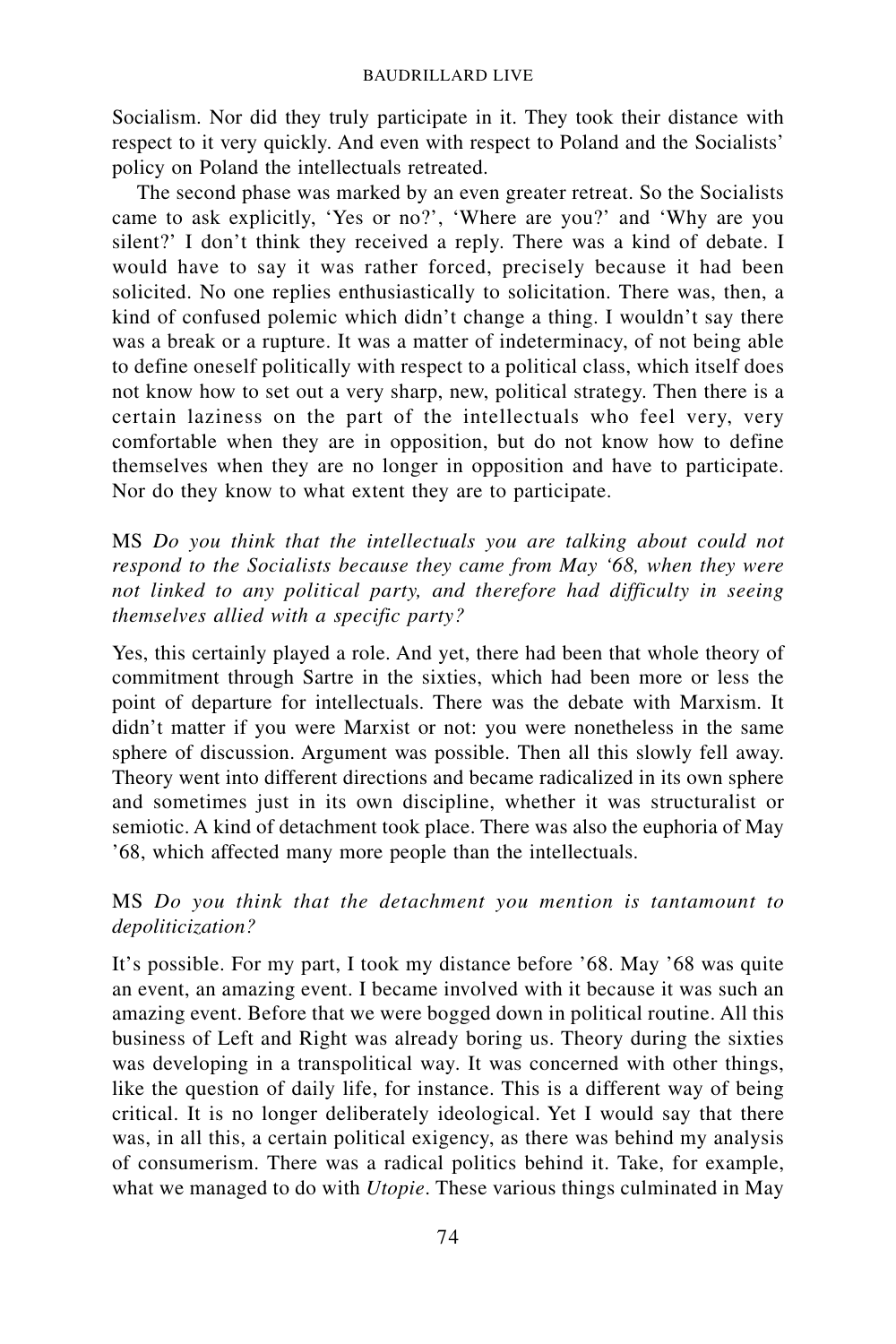'68 and its aftermath. I am excluding those who reconverted into Leftists. After this big special effect that was '68 there was a period of political relaxation, of fatigue and of disaffection, which the Socialists could not break when they came to power.

MS *You spoke of intellectuals in opposition. I wonder whether today, in France, intellectuals don't have a romantic nostalgia for the very idea of 'intellectuals in opposition'? Also, are you suggesting that intellectuals have to be in the opposition, by definition?*

Yes, I think so. Even if this idea is not necessarily clear, it exists just the same at a latent level, at the level of a phantasm. Opposition is the most comfortable position for an intellectual, it's true. But it's also true for a political class. I would probably say that being in the opposition is the most inspiring place to be for a political class. This is perhaps also true for the Socialists. It is perfectly true for the Communists. They are certainly at ease when they are in opposition. They are not at ease anywhere else. This is quite obvious for France. The Communists have just taken back their liberty.<sup>1</sup> They will feel much better for it. Clearly they have done so with relief. In other words, any relationship to power is ambiguous. This does not just apply to intellectuals. It is valid today for the political class. It is assumed that, on principle, the political class ought to want power and want to exercise it. This isn't at all obvious. Indeed, it is far more difficult to be at the heart of organization and management.

# MS *So in your view the intellectual is always bound to be marginal?*

Yes, but that is exactly where the intellectual is born. Being on the margin is, in fact, the true position of the intellectual. Intellectuals, in France at least, have inherited a great deal from the artists of the nineteenth century. They have inherited the artist's curse—marginality—which is in any case a curse artists like well enough. After the Second World War, however, intellectuals wanted to become politicized. They wanted to enter the political game, but they wanted to do so from an oppositional basis. A whole class of intellectuals was formed not only by virtue of their being in opposition to the right-wing government, but also because they were in opposition internally to the French Communist Party. Being in opposition may not be a necessity, a destiny. It's probably not an absolute vocation, although people say it is. Let's say that intellectuals are the carriers of negativity.

MS *I was going to ask you whether this was, in fact, your definition of intellectuals. May I ask you now whether intellectuals can be carriers ofpositivity? When and how can intellectuals assume the role of cultural construction?*

Well, I don't know. Your question implies that inellectuals can create values,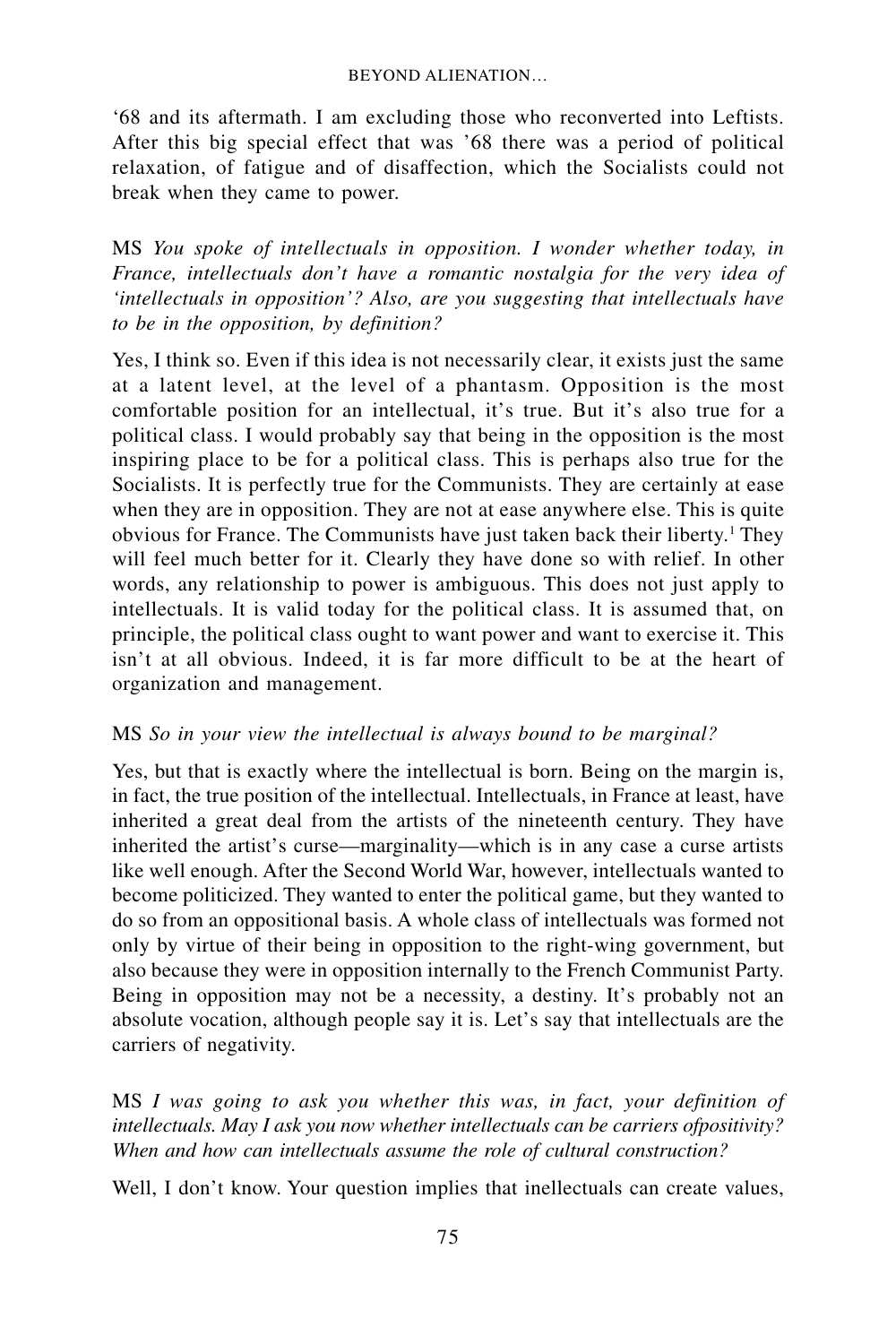that they can nourish the social process. I don't think this is true at all. Values and processes happen somewhere else. Intellectuals are a peculiar problem. Intellectuals cannot create positivity. It's just not possible.

#### MS *Can't one be critical and also create positivity at the same time?*

Intellectuals who have thought of themselves as creating positive values or as launching positive values have almost always been on the Right. It is necessary to preserve a dialectic between a type of social creativity which occurs among other groups at a mass level and intellectuals, whose marginality is functional in that it, too, has a role to play. The social body must find its energy in this kind of difference, in this kind of separation and distance. Distance must exist.

MS *Well, can't the negativity you are discussing have social effects?You were talking just a few minutes ago about* 'special *effects*'. *Can't some of the special effects be* social *effects*? *Can we not say that, despite himself or herself, an intellectual ends up by having some sort of cultural, social, institutional or political influence?*

That's difficult to measure because two versions of the thing are possible. We could say that intellectuals lead the show; that they at least propose the discourses and are the holders of reference and representation. This is an absolutely fantastic position to be in. In a case like this, the impact of intellectuals is essential, fundamental. On the other hand, we could say that the writings of intellectuals, and their solidarity, has never changed anything much.

The question was *asked apropos* of Sartre, particularly when he died. It was asked of Sartre's commitment, of his political positions, and so on. We could claim that Sartre's importance was immense. We could claim it was nothing. Both were said. Moreover, I don't see who could give an objective assessment of this. It could well be that the influence in depth of intellectuals is increasingly small.

MS *Why do you say this for a world where the circulation of ideas can go ahead at a phenomenal pace?*

But that's precisely my point. There is an over-circulation of ideas, of the most contradictory ideas, all in the same flux of ideas. What happens is that their specific impact is wiped out. I mean their negativity is wiped out. Mass media, and all that, are not vehicles for negativity. They carry a kind of neutralizing positivity. That's why some intellectuals don't trust the mass media. They want to preserve their purity. We also have the very real fact of how any kind of analysis becomes ready for reception because it has been mediated by the media. But this analysis is too ready for reception. What I mean by that is that it can go anywhere and be accepted anywhere, all over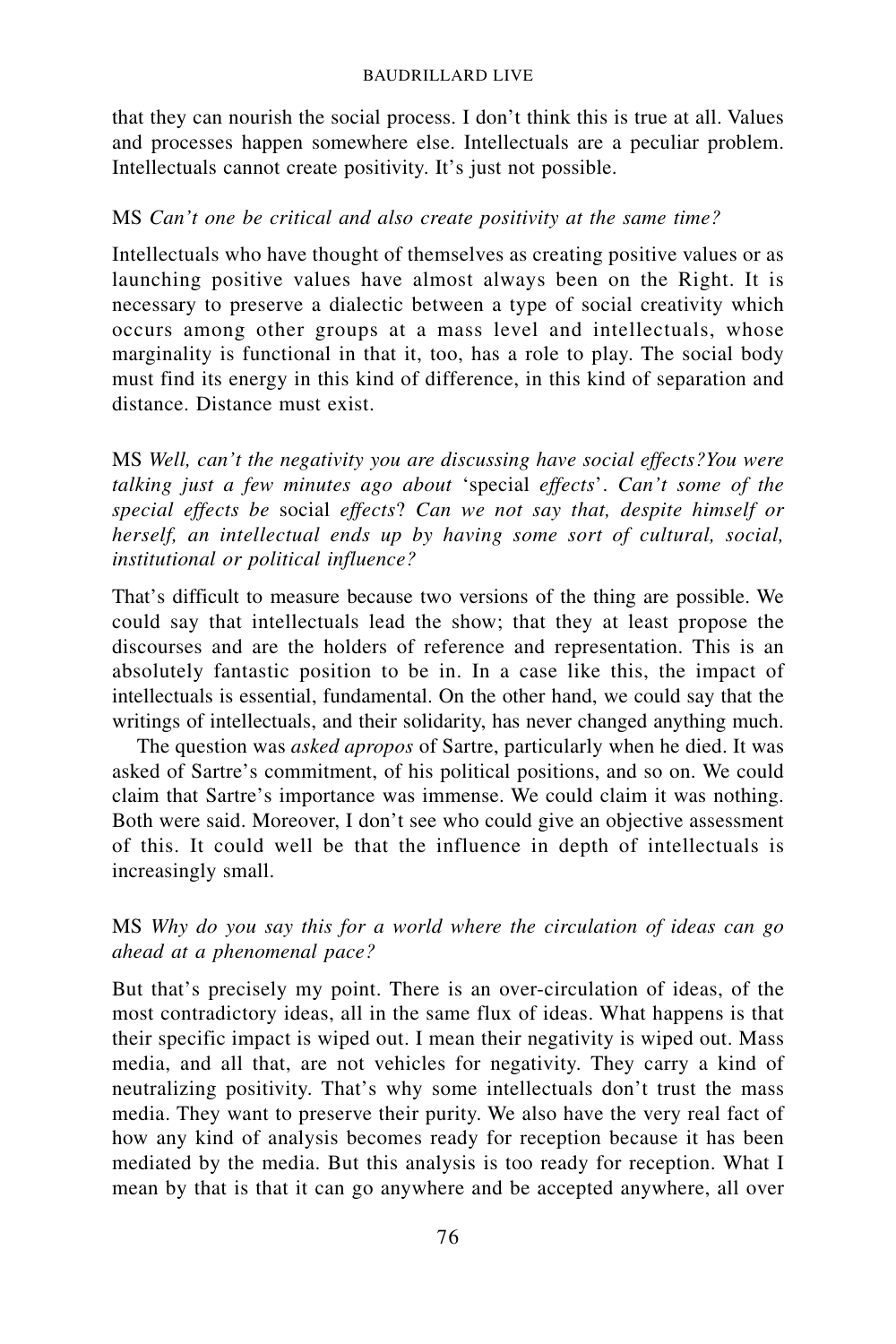the place. The problem is that in a society of mass media the difference between positivity and negativity is pretty well wiped out by this absolute positivity, which, at that point, is no longer positivity but becomes a mediatape winding forward.

MS *Let's go back, then, to the question of the role of intellectuals. If their influence is very limited, if impact is limited, why do intellectuals speak? Why do they write?*

Ah! But one never knows whether one's impact is limited. That's the whole problem. If intellectuals knew, they would be very strong. I really do believe that, if intellectuals were told they were nothing, they would stop speaking. Just the same, discourse remains terribly important. The organization and management of discourse is a social function. It is fundamental. Why do intellectuals continue to speak? I suppose it's because they do so always in the hope that they will change some people's outlook, or that they will transform the world. After all, what else could it be? As for the intellectuals' credibility, that's another story. It's very difficult to measure the efficacy, even the silent efficacy, of certain ideas. Can this be determined? I don't think so. Intellectual activity is a kind of wager, a defiance. It is a bet on the real situation. An intellectual would be nothing if he didn't lay his bets, if he didn't defy something, at least at the level of discourse. I don't know what is expected of intellectuals. Adhesion? Commentary on things as they are? Discourse must always exist as negativity. The force of negativity lies in the very exercise of discourse. This means that something other than the objective mechanisms, than things, exists. The symbolic, the discursive, the critical, the ironic—*these* exist. *These* are fundamental. Exercising discourse is not a political decision, of course. Political decisions are taken elsewhere. Where an intellectual is put in the position of having to make a political decision, that is, when he is integrated in the mechanisms of power, he is in a totally false position. He risks his originality, without necessarily discovering the art of government. Foucault, for, instance, came across this problem. He would like to have been a kind of political consultant at the highest governmental level. And he was offered this kind of position. If anyone could have done it, it was Foucault. Anyway, when he risked it, he discovered he couldn't do it: it was a failure. So he also withdrew, to some extent. I don't understand what you mean when you ask whether intellectuals can be positive.

MS *But how about Sartre or the intellectuals of the Age of Enlightenment who were extremely critical, yet who proposed, through their critique, a positive vision of how to redress social injustices? In their case criticism also carried the values of construction. I would refer to this in terms of 'positivity'.*

Yes, but these intellectuals were lucky. A whole, enormous, new system of values was there, waiting, about to happen. Do we have the same kind of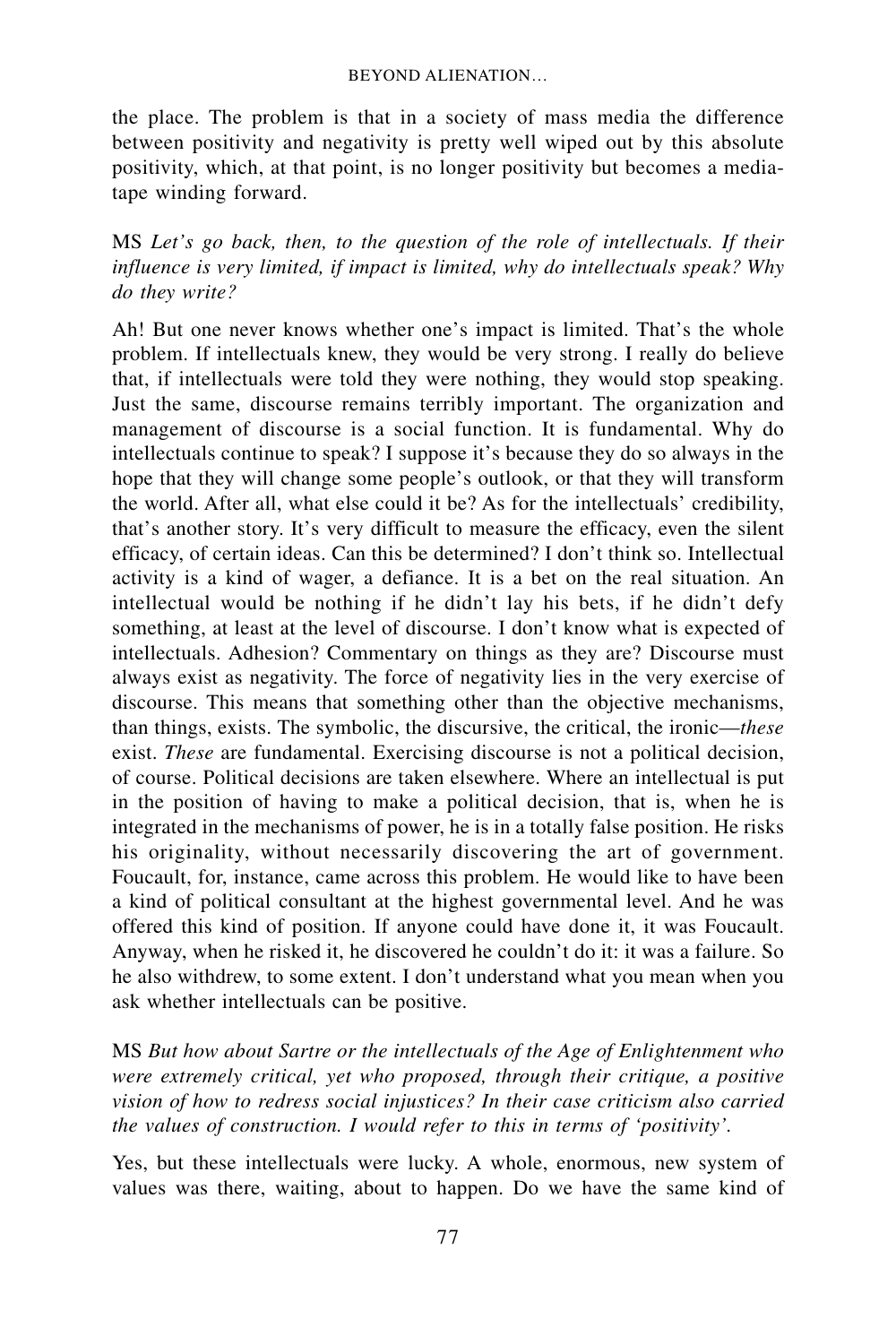fortune? I'd say it's unlikely. I don't think anybody would refuse to propose a glorious alternative, a critical and glorious alternative, if such an alternative existed. I don't think I am altogether reactionary, but I don't see any such possibility today.

There are no more alternatives. I don't see anyone elaborating a coherent alternative, even if we were to take the New Philosophers who are more ideological and turn towards a critique of the present. They do not bring a new world with them. They were purely critical. They lived in dissidence. And, in fact, they were rather reactionary.

# MS *'Rather reactionary'! I'd have said they were reactionary through and through.*

Well, they explicitly opposed ideas on the Left. The business of the New Philosophers is a complicated business. Are they on the Right? Are they reactionary? You know that I did not defend them, and don't think their critique is really significant. Or rather, it was too opportunistic; it was too well placed at the time given. Then, they used and abused the media. It is more this last aspect which disqualifies them in my eyes. As for saying Left/Right, I don't know. I only want to judge people on new things. The criterion Left/Right leads us into dividing people into good and bad. I can no longer function according to this criterion. If we had new criteria, if we had something else, I would not be averse to taking up some kind of political will. But I would have to have different bases. I refuse to make any pronouncements on these old bases, on this tired political play.

In fact, I am the first victim of this old criterion, of these bases, in France. Nowadays I am taken to be a man of the Right, if not a fascist. Perhaps in objective terms I am on the Right. But I don't give a damn. I would be finished if I began to take this kind of judgement badly. I would stop writing or doing anything at all. So I do not recognize the judgement that I am a fascist, etc. And I can tell you that I have had it heaped on me. I do not recognize the validity of these judgements. People can judge me as they will, but I think it is all a piece with the political poverty I mentioned. People are hasty to judge ideologically before they try to understand what is going on and what is being said.

#### MS *I would like to relate to the question of the role of intellectuals the question of the responsibility of intellectuals.*

I personally think there is such a thing as the responsibility of intellectuals, only this responsibility cannot be manifested with the same kind of good faith and determination as before. Of course intellectuals are responsible, since they are the ones who use discourse. They are responsible for a fantastic thing. But does this mean that they must take the responsibility for the political sphere? In relation to what are intellectuals responsible? What responds to the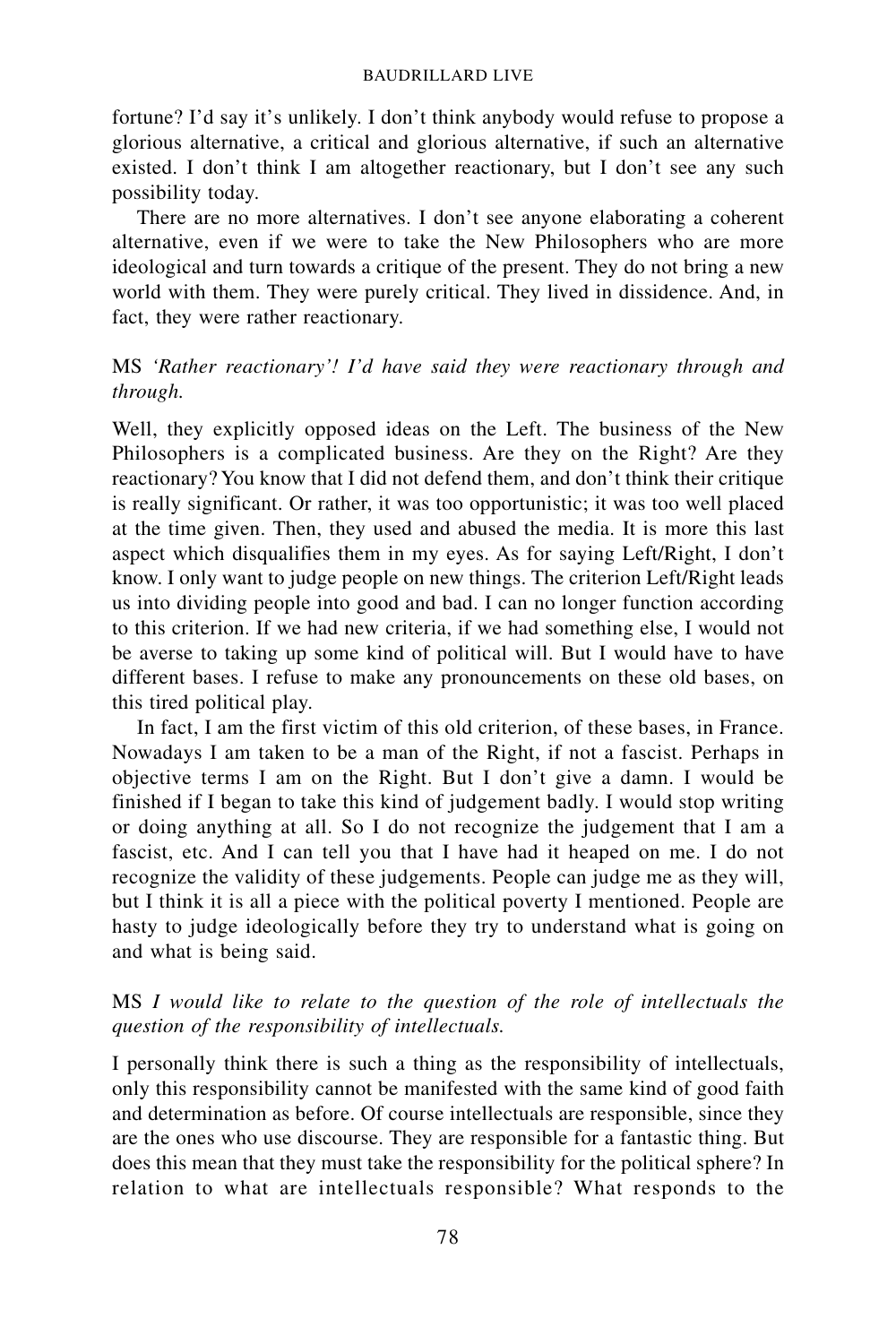intellectuals? I don't know if it's a particular group. Or among students? I don't think so. Individually? I still feel responsibility at an individual level. There's also a problem here because, as you know, after '68 people were saying that nobody could speak for anybody else; expression was not something that could be monopolized. We were asked to leave behind our role of subjects of knowledge, our role of teachers, etc. Speech, it was said, had been sold out. All this was doubtless Utopian. It was the Utopia of '68, which blurred all the contours. It's extremely difficult, after this, to take up, once again, the position of the intellectual who is conscious of himself. What is an intellectual? How can he claim to speak in someone else's name? Here we have a really radical question. I don't think an intellectual can speak for anything or anyone. Something similar holds for the political class. It is very difficult to believe, today, that political representatives can speak for others. How can they? Who gives them the right or the limits according to which they can decide in the name of others?

MS *Why do you keep using the word 'class' in your 'political class'? Are you suggesting that intellectuals are a 'class'?*

I don't use the term 'class' in a Marxist sense. For me it's something of a metaphor. What I mean isn't too far off the term 'caste'. The same term would hold for intellectuals.

MS *Would you accept the idea that intellectuals appropriate and circulate class values; that they can be allied to the values of a particular class; that they can agree implicitly or explicitly, consciously or unconsciously, with certain social values which can be analysed and called class values, or even class interests?*

Yes, except that I would say that intellectuals cannot make that analysis, or are hardly likely to be able to do it. Bourdieu would have something to say about this. The intellectual certainly gets something from his culture and speaks from it. This fact relativizes what he will be able to say. What he will be able to say can only be a transcription of his objective situation. If intellectuals exist—and I would not necessarily claim this status for myself—they do so only to the extent that they say something more, or something other, something a little different. In doing so, they will have something in relation to their social interests and even with respect to the classes to which they belong. However, they will share this with anyone. Intellectuals must be able to both share this and negate it, otherwise there would be no point in talking about intellectuals. There would be no more intellectuals. I wouldn't be against envisaging a world without intellectuals as such. It's a possibility, and perhaps it's pessimistic. It would mean that the social order had eliminated every kind of discourse. On the other hand, it could mean a radiant and transparent world where there is no longer any need for thoughts, analyses, etc. We would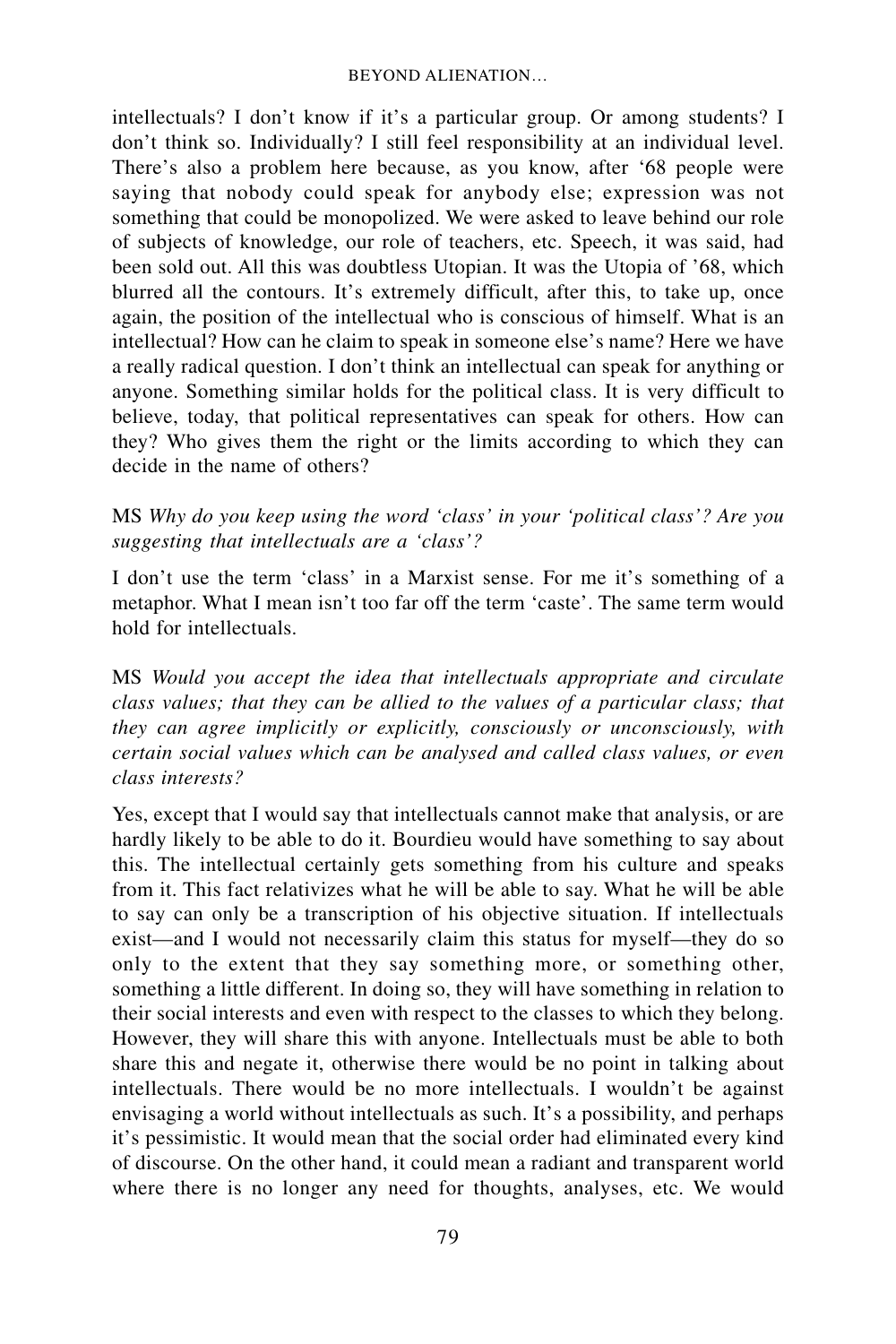envisage the end of the intellectual in an extremely optimistic or an extremely pessimistic version. Still, such as intellectuals are in this last century and a half of history, they cannot be denied the possibility of raving a little, of going beyond their objective situation and creating Utopia. The world does not live in Utopia, but intellectuals are carriers of a kind of Utopia. This is the only positivity they can have. You see, it's a negative positivity because Utopia does not exist. It may even be impossible. Intellectuals also carry what is impossible, as well as carrying the ambiguity of discourse. Discourse is necessarily ambiguous. When an intellectual sacrifices himself in order to become the mere spokesman of a group or a class, he is finished.

MS *But 'intellectual' does not equal 'ideologue'.*

No, of course not.

MS *Then how would we define 'intellectual' in sociological terms? Do intellectuals belong to socio-professional groups? And aren 't you giving the term a particular French connotation?*

Yes, it's true, there is a French connotation to the word. Intellectuals in France have had a different history. The term has a history different from its history in other countries, in the United States, or in the Soviet Union, or in the rest of the world. Intellectuals are really those who are defined by their use of discourse, by the rhetorical use of discourse, by its reflexive, critical use, etc. For us, in France, intellectuals are bound to a definition of them as marginalized critics. People like technicians, who use their brain but do so through technical means, are not, for us, intellectuals. Even scholars and scientists are not, in France, intellectuals. We have more restricted and more élitist positions. And it is precisely this position which is being lost today. The élitist position has been hard hit, and we don't have any other to take its place. That's why there is confusion and unhappiness today. I am talking about the unhappiness of the élite.

#### **NOTE**

1 Baudrillard is referring to the dissolution of the Socialist government at the end of July 1984, when Pierre Mauroy was replaced by Laurent Fabius as Prime Minister, and the four Communist ministers, who had participated in government since the 1981 presidential elections, resigned from government.

© 1985 *Thesis Eleven.* Intellectuals, Commitment and Political Power. Interview with Maria Shevtsova, *Thesis Eleven,* 10/11, 1984–85. Translated by Maria Shevtsova.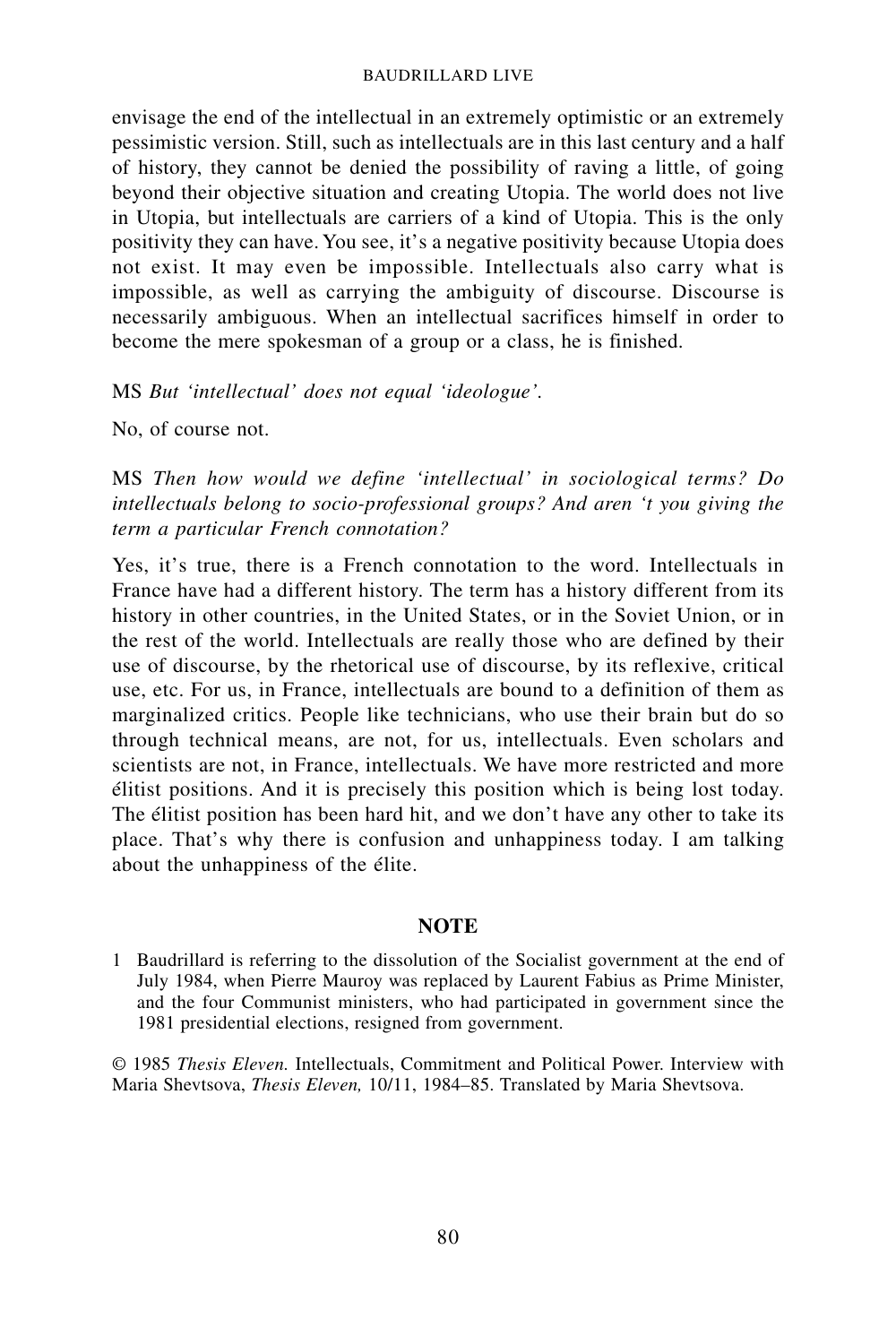# GAME WITH VESTIGES Interview with Salvatore Mele and Mark Titmarsh

SM *In Australia what seems most striking about your work is your 'antisociology', if one could call it that. Could you explain this 'anti-sociology'?*

It's not so much an anti-sociology. I'm neither a sociologist nor an antisociologist. Sociology was where I landed in the university, certainly. But from the point of view of a discipline, I left it during the sixties, going into semiology, psychoanalysis, Marxism (into sociology too) and then…in '68, for example, I undertook a radical critique of American sociology. So, there *was* an anti-sociology movement. For myself, let's say it is also a critique of the notion of the 'social', not only a critique of the discipline of sociology. It is postulated within sociology that there *is* a society, that there *is* a 'social' which is evident, and that you need do no more than conduct quantitative studies, statistical research, etc. Well, effectively, that is not the case. In that sense, yes, I want to go past working in sociology. I don't want to stay there. But it is not a declared hostility. It's just that it is one of those disciplines which may be precious, but it's necessary to pass through all disciplines.

SM *On that point about working through various disciplines—sociology, psychoanalysis, Marxism—you seem always to be utilizing a system in order to destabilize it. For example, in* For a Critique of the Political Economy of the Sign *you utilize several linguistic systems in order to destabilize them;* Oublier Foucault *utilized Foucauldian systems of power in order to ironize that system;* The Mirror of Production *used Marxist systems*. *To me this seems a modernist strategy, not postmodernist. It seems a problematic based on a distinction between the internal and the external, based on the opposition between systems and anti-systems. Is it possible that the projects you've undertaken are no more than simulacra, or more specifically anti-simulacra, of the very systems that you are criticizing?*

The question is well posed. Yes, there's a kind of strategy there. I don't know how intentional. Rather, it comes as the *result* of the possibility to comprehend and take hold of the systems and to reverse them. It's not so much a discursive critique using negativity. Rather, it is an irony. It is a process of pushing a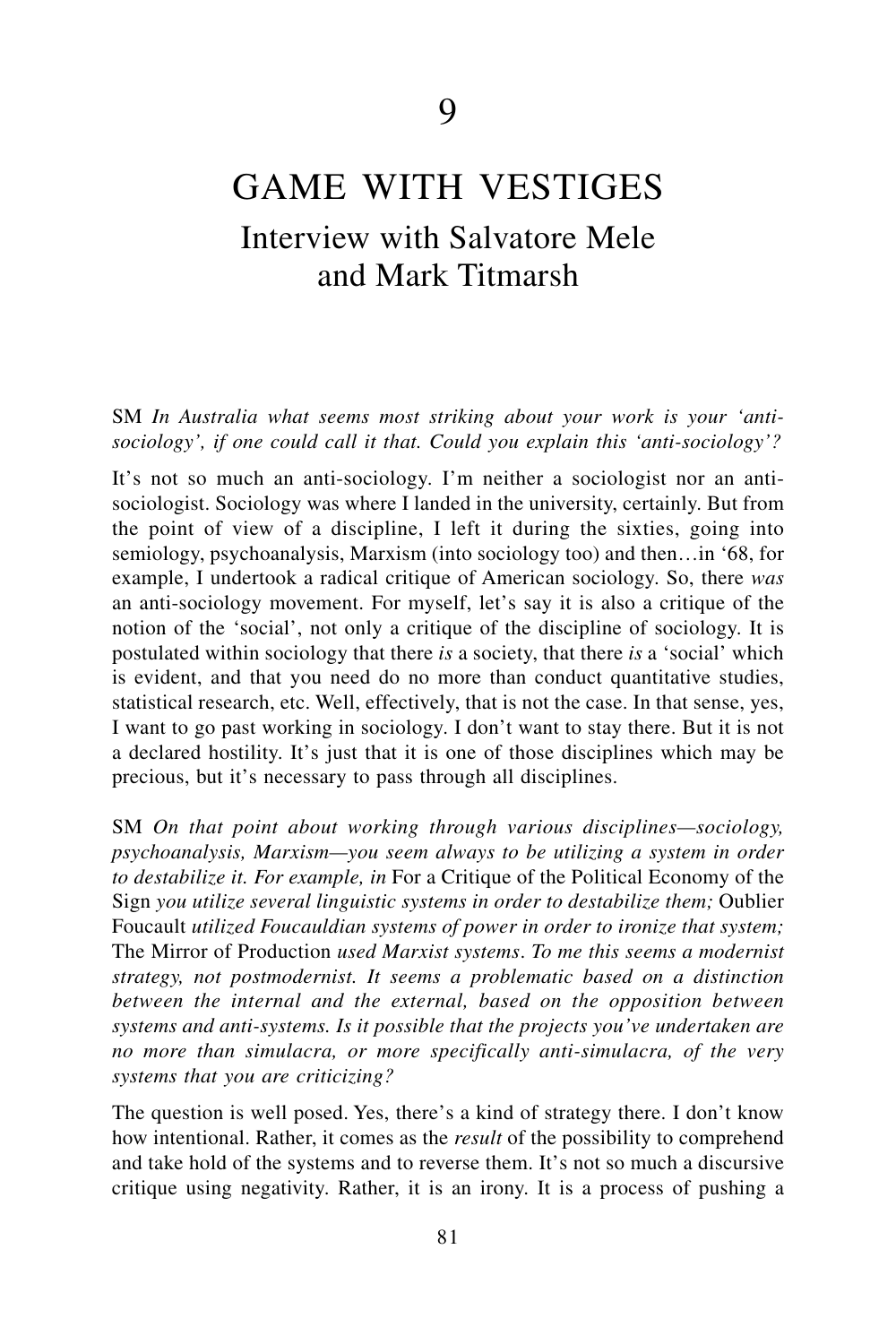system or a concept or an argument to the extreme points where one pushes them over, where they tumble over their own logic. Yes, it's all a type of artifice using irony and humour. In the notion of pushing systems to an extremity there is a kind of fatality. That is to say, it is a fatal strategy. When you push the systems to the extreme you see that there is nothing more to say. So there is a destabilization. Maybe there is a certain provocation. But among all those disciplines that one traverses or ironizes or whatever, no one of them is privileged. That goes for myself too. I don't have any doctrines to defend. I have one strategy, that's all.

# SM *Well you are interested in the interior and exterior of systems. You infiltrate systems. You use their armoury, vocabulary, etc.*

That's a strategy of the oriental martial arts! It's not postmodern. I don't know exactly what one means by that. But I'm no longer part of modernity, not in the sense where modernity implies a kind of critical distance of judgement and argumentation. There is a sense of positive and negative, a kind of dialectic in modernity. My way of reflecting on things is not dialectic. Rather it's provocative, reversible, it's a way of raising things to their 'N'th power, rather than a way of dialectizing them. It's a way of following through the extremes to see what happens. It's a bit like a theory-fiction. There's a little theoretical science fiction in it—and that interests me. I don't know if science fiction is postmodern. Perhaps there is an affinity. In some senses there are quite a few things which interest me in the postmodern. But I don't know a definition of it. I don't know exactly what a postmodern culture would be. Maybe it is a 'mosaic' culture, as McLuhan would say, in the sense that there is a possibility of a universal patchwork culture…. The idea that I've been discussing—the notion of fatality not in a religious sense but in the sense of surpassing the extremities, etc.—that doesn't seem postmodern to me. My irony is not the same. There is an aspect of all that in it, but it's not exactly the same.

# SM *You talk about the myth of narcissism, about a surface that one cannot pass through. Is this a question of reversibility or fatality?*

Ah, narcissism. Modern narcissism, our own, would be a kind of frightening banality, not really a fatality. One could find a fatality in mythic narcissism, in the legend of Narcissus, where fatality took on its own image, for example, and went too far into its own image eventually. That's a type of destiny, perhaps. Whereas our narcissism, that which Christopher Lasch and others speak of that is rather a kind of distracted auto-reference. One can see it developing in all the modern means of communication—video, etc. In this sense they are really narcissistic media. That is to say that nothing emanates from the screen or the computer any more. People work on the computer as if to look at the functioning of their own minds. That is an operational narcissism. It is a kind of auto-referentiality which seems very narcissistic, not so much from a mythic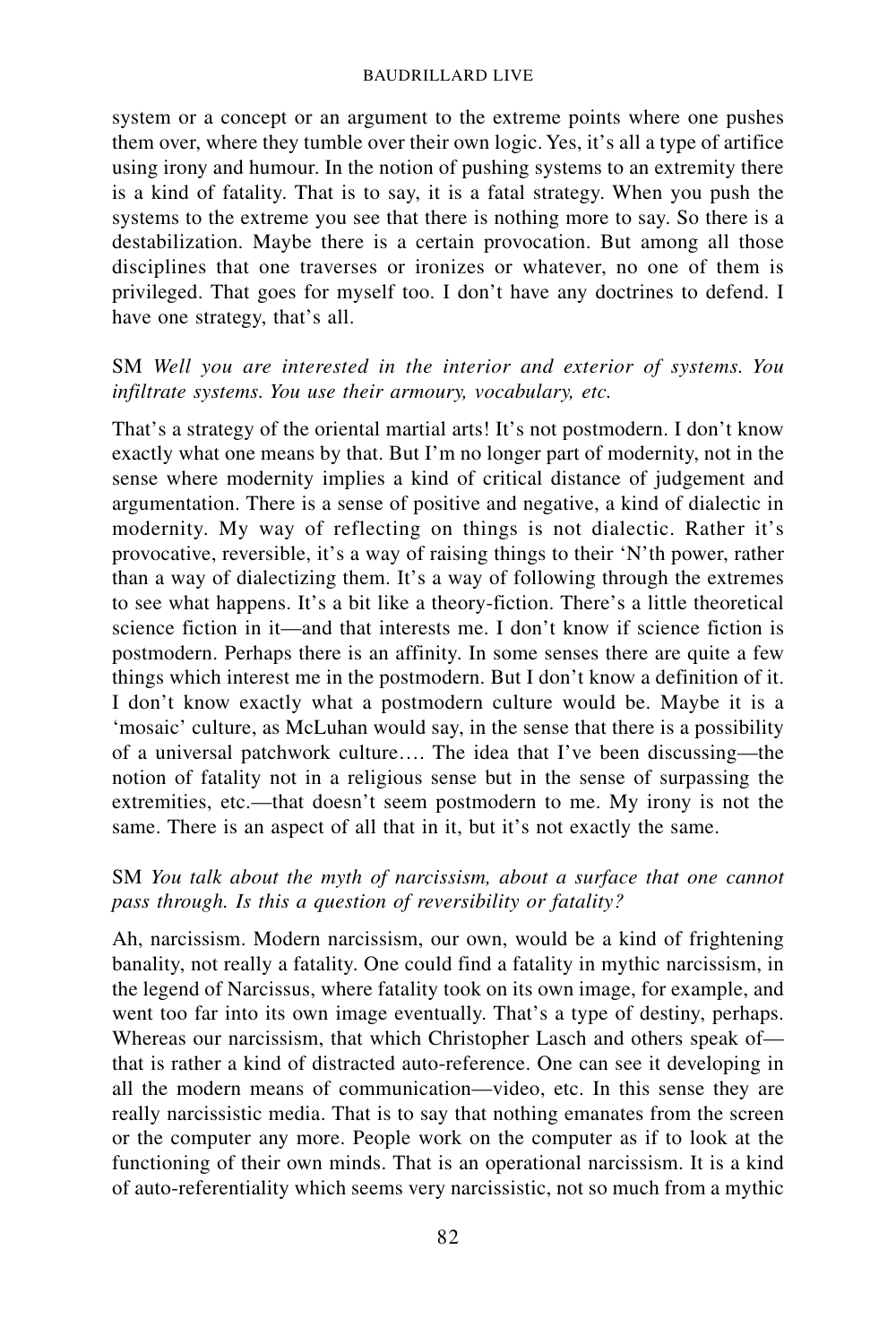or phantasmatic point of view, or in a libinal or imaginary sense. It is a narcissism of auto-reference. Everyone must find their own niche. But that is not a fatality; it is not a destiny. It is simply a necessity in the development of modern circuits: to each person their own circuit, their own computer. But there is no longer the strong imaginary feature here of the mirror, of the mirror phase, of traditional mythic narcissism or even of psychoanalysis. But that is all truly different. There we are, perhaps: the realm of the postmodern. It's a type of narcissism almost on a level of parody. Almost on the second or third level of the narcissistic imaginary….

# SM *To make a fairly banal enquiry, what do you think of modern, post-Lacanian psychoanalysis, that practised by Kristeva for example?*

I don't think it's such a big thing any more. For me it's no longer very interesting. I suppose psychoanalysis is continuing, but I have the impression that, in France at least, where I have observed its evolution, it really has lost its strongest referents, its concepts. I believe that Lacan—the death of Lacan also—has brought an end to psychoanalysis. Lacan, like some great simulator or seducer, at once practised, intensified and ironized psychoanalysis, pushed it to the point where the postmodern, that is to say, where *all* interpretations are possible. There has been a technical sophistication of the concept of the unconscious, so that one has moved past the boundaries, into a kind of ecstasy of psychoanalysis, but which no longer has any function or vocation which is simultaneously radical, critical, interpretive, etc. It's not enough to say it's in crisis. I think it has really passed into an empty form. It can carry on, in a sense. It can even enrich itself with a culture associated with Kristeva and others. But I don't rate it highly any more. Over two or three years there's been an extraordinary winding-down. The psychoanalytic world, which used to have a lot of authority and prestige, has completely fallen flat. Even so, the schools keep going. People continue to write. They even write increasingly subtle pieces. But it's a useless subtlety. It doesn't interest us any more. That's for sure.

SM *Could you elaborate your formula 'more X than X'? I see this as parallel to the concept of a 'hyper'-state. Is this 'hyper'-form the universal form of* 'être en ab*y^*me' *(of being in a state of suspension)*? *That is, the idea of 'more*  $X$  than  $X'$  entails a notion of largesse and expansion, but the 'être en ab $\hat{y}$ me' *is something minuscule*. *Is there an oscillation of perspectives here?*

It's rather difficult to compare. It is a kind of potentiality, an outbidding, etc. The connection with the notion of 'mise en  $ab\hat{\gamma}$ me', that would have to do with the problem of representation. The 'mise en aby<sup>ne'</sup> is, rather, a kind of complication or frenzy in the systems of representation. There is a doubling, a multiplication of the system. But in my opinion it is a kind of impasse or extremity of a system of representation, which becomes more sophisticated,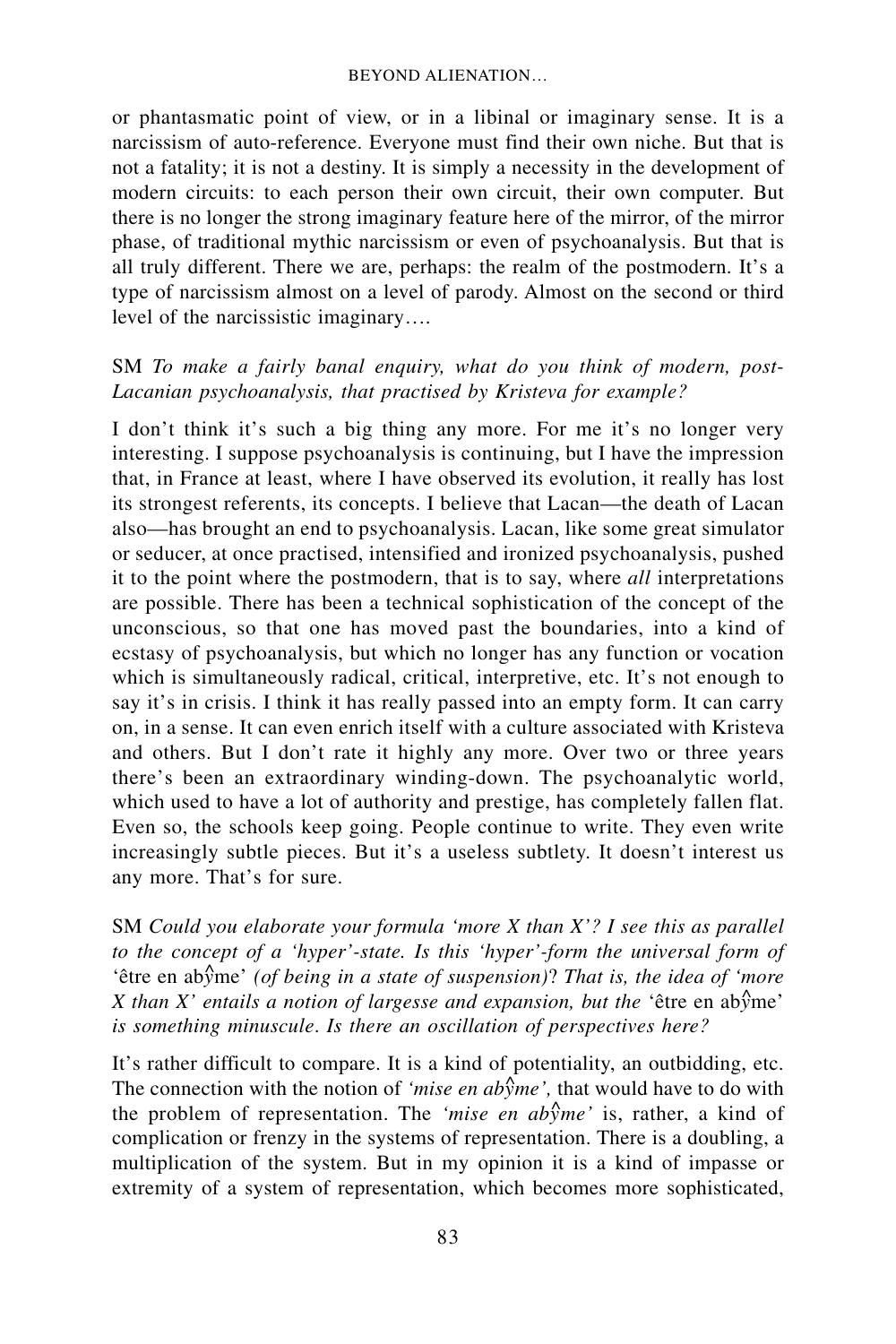certainly, but which loses the thread of representation. It becomes a kind of 'baroque' representation. This 'more X than X', this kind of superlative or exacerbation in things, is something completely different in my opinion. It's not a matter of being more expanded or extensive—it's more *intensive* in gradation. It's a kind of power, an upgrading of power—a movement to extremes, an increase in power of effects once things have lost their referents that is, lost whatever served as cause, origin, referential, finality, etc.—there, something is left, which breaks down, not into an aleatory infinity but into a form which multiplies itself effectively until it becomes fatal to itself…it finds a type of fatality in its own effects. But here I don't think there is a rapport with *'raise en ab* $\hat{y}$ *me'.* To me it seems an image of the problematics of representation. What I would like to try to find is a kind of superlative, a 'more than', something other than a representative system, other than a dialectic, something which cannot really be verified, which functions differently from any representative or dialectic or aleatory mode.… One can also imagine that things function in an aleatory manner.

MT *I'd like to ask you something about your notion of fascination. In* In the Shadow of the Silent Majorities *you wrote 'fascination is not dependent on meaning*. *It is proportional to the disaffection of meaning. It is obtained by neutralising the message in favour of the medium.' Do you think that this dynamic could in some way be responsible for the acceleration and overproduction of the media, exemplified by, say, television's devouring and proliferation of genres and formal qualities?*

On the point of fascination…yes, I think there is a connection which is absolutely immediate with the development of the media. The development of the media is precisely this fascinating format which no longer seeks out any meaning, which finally suspends meaning in limbo *(en ab)me)* and in a type of proliferation. Yes, it's something which, right away, neutralizes meaning through an excess of diffusion. It is not just a negation or a denial of meaning. It is more complicated. For example, the media multiply events, 'pushing' the meaning—events no longer have their own space-time; they are immediately captured in universal diffusion, and there they lose their meanings, they lose their references and their time-space so that they are neutralized. And from this point on, all that is left is a kind of 'neutered' passion, a stupefaction in front of the sequences, the events, the messages, etc., which can no longer have any meaning because there is no time. It all goes too quickly and too far, so that they don't have time to return and reflect on themselves, hence to acquire a meaning. There is no mirror stage here, neither for events nor history. The media are a kind of liquefaction of the sequences of meaning. One remains, therefore, at the 'screen stage'. One is in front of the screen; one is no longer in front of the mirror; it no longer reflects. *We* are in the screen stage. That is to say we are at a point where we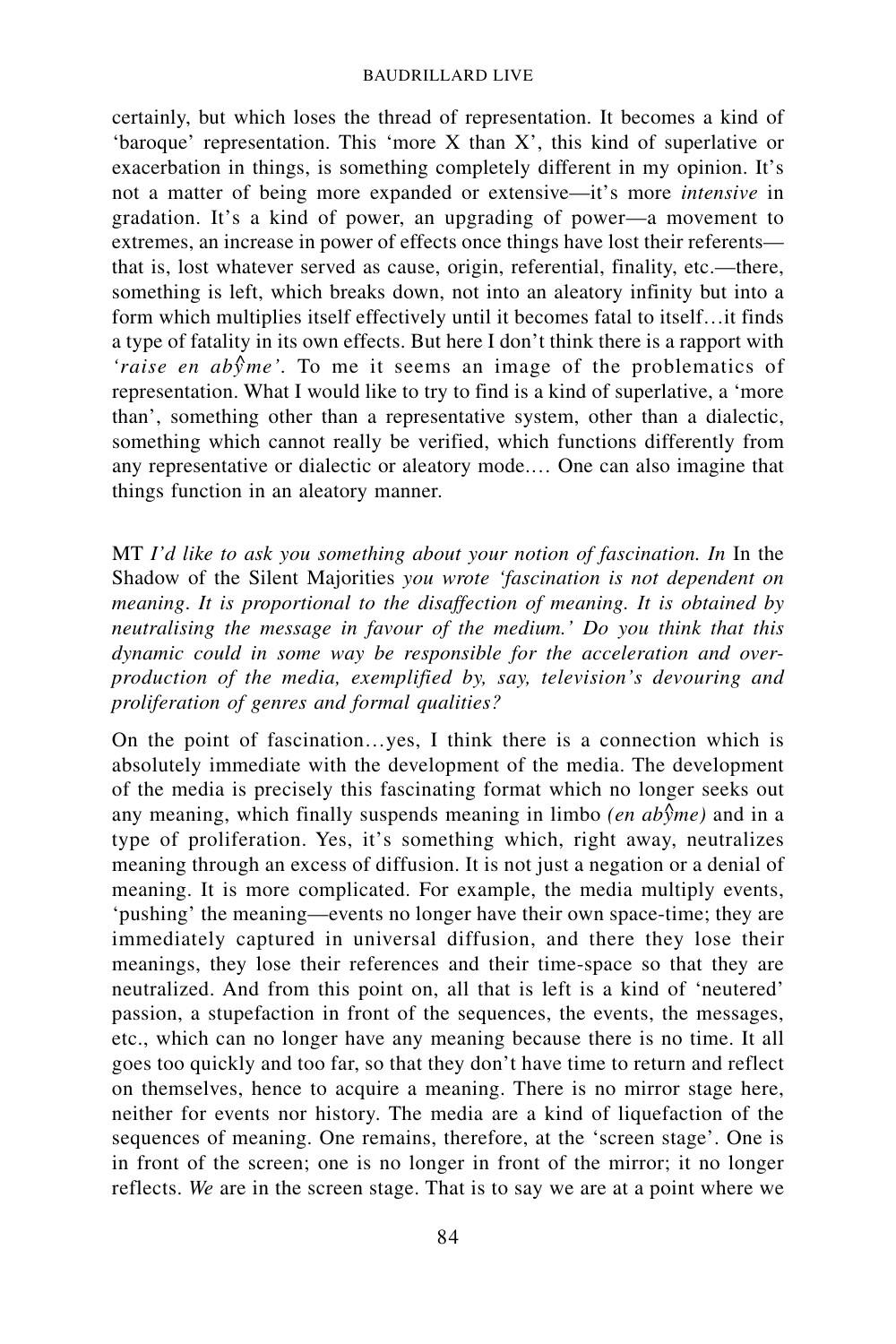have no gaze on the screen. We have a fascination. It is a way of blending in with the screen, to be immanent with the screen. There is no more fascination in the gaze. There is no longer any transcendence of judgement. There is a kind of participation, coagulation, proliferation of messages and signs, etc. You are no longer in a state to judge, and no potential to reflect. You are taken into the screen, you are a gaze-simulacrum. *This* is fascination. It is a form of ecstasy. Each event is immediately ecstatic and is pushed by the media to a degree of superlative existence. It invades everything. It is really 'distended'. It is an ecstatic state which is no longer reflexive. It is the same stupefied, fascinated state that one can also experience in front of music that is rendered very, very well with technical perfection. With hi-fi, for example. For me that is the 'ecstasy' of music. It is a technological perfection and sophistication of music to the degree where music has disappeared. It is the same problem with history, when it disappears, when the event disappears in the ecstasy of information, the ecstasy of messages. We have disappeared in a sort of ecstasy of the media, of information circulating with acceleration across everything. And one is no longer able to put a stop to this process. This is what I call fascination. And perhaps this fascination can be a pleasure...even a passion! We know the passion that exists today for computers; the manipulation of computers is fascinating. But, I must say, this isn't seductive. There is a profound difference between fascination and seduction.

Fascination, in my opinion, is that which attaches itself to what is disappearing. It is the disappearance of things that fascinates us. And for me the media are a place of disappearance. It is just as interesting as a place of production or a place of apparition. It is a place of disappearance; it is a place where meaning disappears, where significance, the message, the referent disappear. It is a way of making things circulate so quickly that they are made to disappear. And it fascinates us like a black hole. It is a place of disappearance. One is fascinated by the disappearance of things. And I think it's much the same with politics, with the social, etc. Today I think it's a society where we are haunted and fascinated by the disappearance of the social, by the disappearance of the political. But it's a game, a big game. It can make a lot of things happen, but it's no longer the *production* of things which interests us; production interests, but disappearance *fascinates*. I think that it is there that one could try to look for the difference. Or at least that is a way of seeing it.

Seduction is always a *dual* relation. There is always a game, a possibility of a game, and a very intense dual relation through defiance, etc. In fascination there's no defiance; on the contrary there is a kind of respective neutralization of things. With seduction there is a respective challenge, a provocation which leads to a very strong dual relation. Whereas, in our rapport with the media, with the world of 'fascination', it's the total opposite. It would be an inverse of seduction, where one seeks less and less for a response or a reversibility of things. Seduction is very reversible: signs are received and immediately sent back. Whereas in fascination there is no longer any need for signs to pass.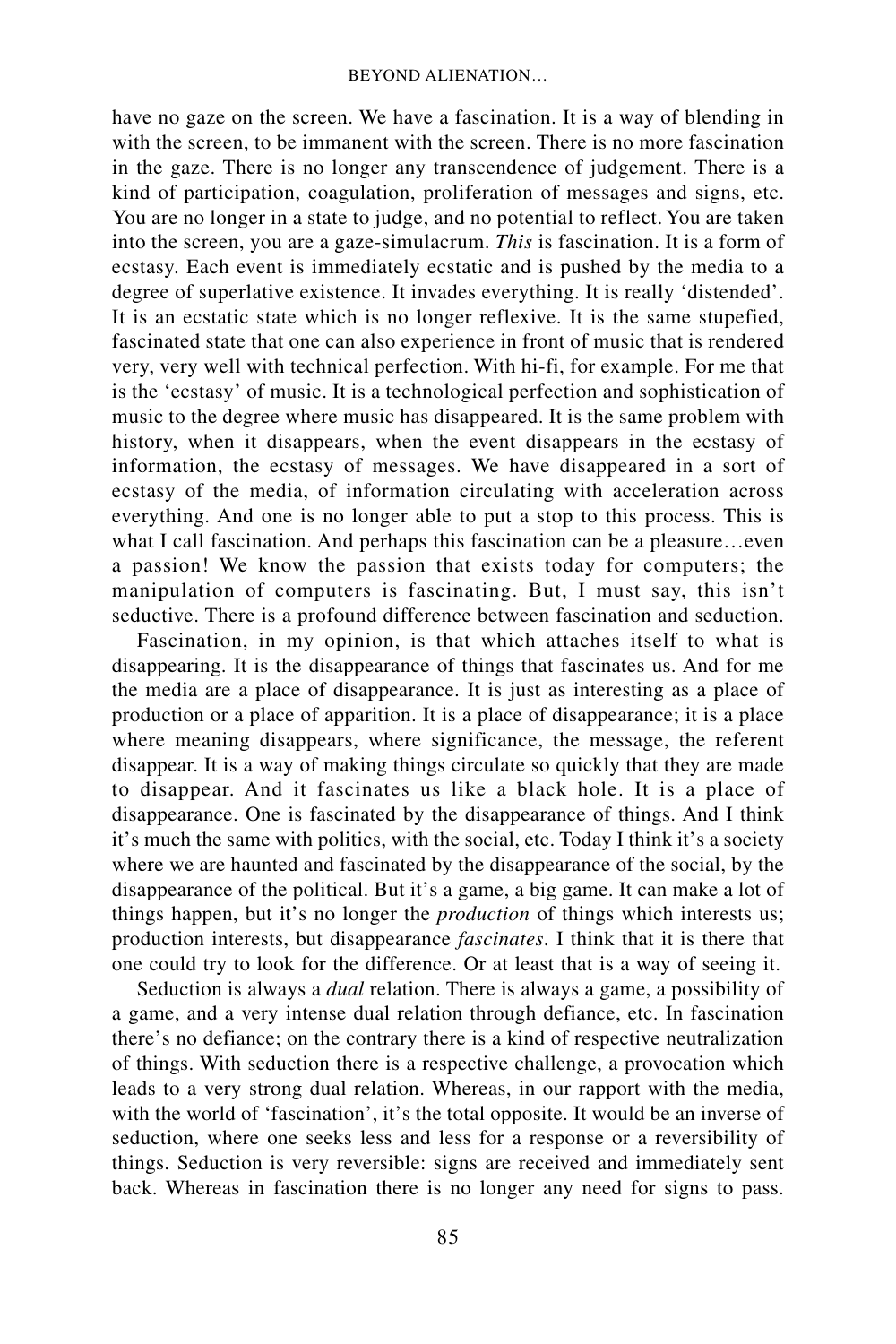Signs are recorded, but no more. Hence it is not seductive. There's no adventure or challenge. It's really the inverse. There's no doubt.

SM *With reference to seduction…. In a footnote in* Oublier Foucault *you depicted the history of the feminine as the seduction of man*. *Can you be more precise about this notion of femininity as the historical Junction of seduction?*

Ahah…the privileged relation between femininity and seduction…. Yes, for me it's not so much a case of an opposition or difference between the sexes in the biological or physiological sense (that exists, of course, but…). Rather it's a question of the mythic or symbolic distribution between the masculine and the feminine. For me they are not two poles set against each other, term to term. Rather there would be the *masculine,* the site of an opposition, a distinctive opposition which would therefore be the site of manipulation, of a certain power. It would proceed, not by a dual relation, but by a distinctive relation, so that it would oppose good and evil, oppose left and right, etc. Whereas the feminine is the power which would fuse these poles, the power which through seduction establishes a continual dual circuit between the poles so that one would not arrive at a distinctive opposition. For example, this seems to be the place where the question of power is not posed, where the very question of power is resolved in the problem of seduction. In itself the masculine doesn't seem to be seductive. Perhaps it is powerful, strong. Perhaps it holds in some ways the controls—those distinctive oppositions in the order of the world. For the feminine it is a matter of dissolving this order, of bringing everything down to zero. In the end it ensures that everything plays ironically, seductively, and so on. For the masculine, nothing plays, things must function; it is different. But I must make this point: the ' feminine' is not strongly connected with ' woman', nor is the 'masculine' linked so strongly to 'man'. Obviously it's necessary to question all problems of feminine liberation, sexuality, and to pose those questions in a rather more subtle fashion than they've been posed until now. As for the character I've given to the feminine, I've already given to death (not in the morbid sense of the term) or to symbolic exchange. The two play the same role: reversibility, fusion, excess of distinctive oppositions. So in all this there is a kind of genealogy. Terms such as 'consumption', 'symbolic exchange', 'death', 'the feminine', 'seduction' are almost homologous, operating in the same fashion. As an opposition there is another grand position: 'power', 'the masculine'. I'm simplifying a little. But it is a question of these two.

#### SM *Isn't that a dialectic after all?*

No, precisely not. (Laughter.) For the dialectic proceeded *from* the *masculine* side in distinctive oppositions with a dialectic interplay between them. But that is rational. I mean, it's a rational process. The feminine is what puts into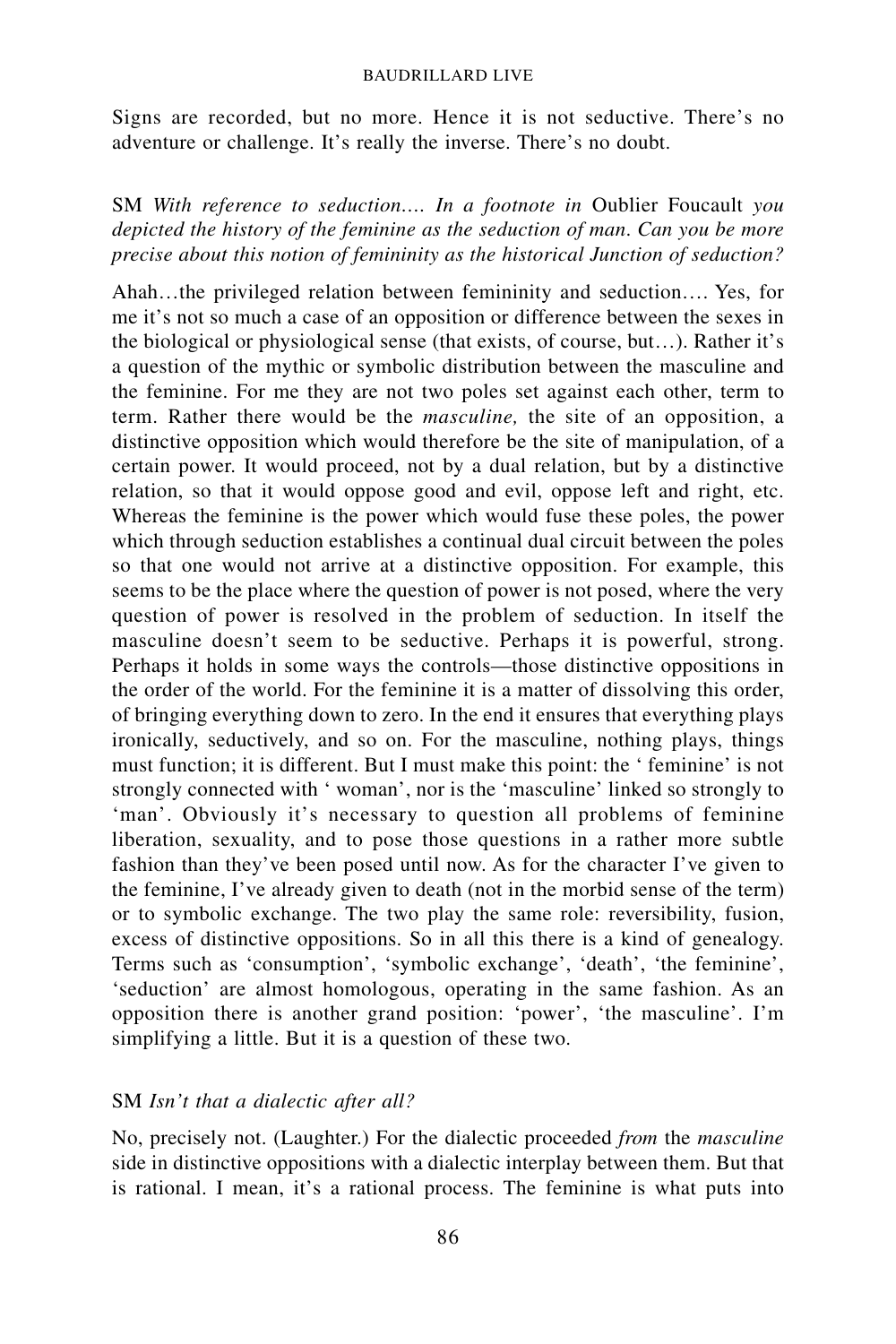question the very definition of things. The dialectic operates on a *determination* of things. Things have to be determined in order that they can be synthesized, etc. As for the feminine, it operates on the indetermination of things. So it's not in a dialectic regime. It is something else.

MT *You once wrote in 'Requiem for the Media' in* Critique: *'There is no need to imagine it [television] as a state periscope spying on everyone's private life*. *The situation as it stands is more efficient than that. It is the certainty that the people are no longer speaking to each other, that they are definitively isolated in the face of a speech without response.' Don't you think TV has even stronger effects of inducing communal gossip, talking about events, serial characters, cross-referencing actors and styles, treating characters as real people, writing to them as if they existed, or even, as Marshall McLuhan has suggested, that television induces a taste for exotic foods, do-it-yourself technologies and a desire for multi-functionality in all things?*

In general I agree with McLuhan's analysis. I think it is still the best analysis, still novel moreover, because it has not always been well understood. But, in effect, his analysis remains optimistic in the sense that he thinks that television, electronics, etc., put people in touch with each other more and more and that one has a kind of tribal village in surplus of communication, and finally liberty increases through the intensification of the media. Evidently I have maintained the inverse thesis (even if it operates on the same functional analysis) in as much as the media, and especially television, accord no right of reply, allow no code between those who send the message and whoever hears it. One can attempt to interpret it in other ways, but no, precisely because of the fascination that I mentioned there's no reversibility, no reply. So the media leave us in a kind of irresponsibility. I maintained that thesis quite a while ago; it was a radical critique of the media, of the political economy and the media; i.e. that it compelled people into silence, into an extremity of alienation and irresponsibility. But afterwards I changed that hypothesis a little. I still think that the media are unilateral, a one-way system coming from 'over there', outside. But as for the silence of the masses in relation to the media—that is, that it is the media which produce the masses in their silence—1 gave this silence a pejorative and negative sense. Later on I turned this hypothesis around. It seemed to me that things were more complicated than that. It seemed that the hypothesis of manipulation, mystification, alienation was too conventional. It was necessary to seek out another hypothesis. Therefore, in 'The Silent Majorities' I proposed that this silence was a power, that it was reply, that the silence was a massive reply through withdrawal, that the silence was a strategy. It is not just a passivity. It is precisely a means of putting an end to meaning, of putting an end to the grand systems of manipulation, political and informational. And at the moment, the masses, perhaps, instead of being manipulated by the media,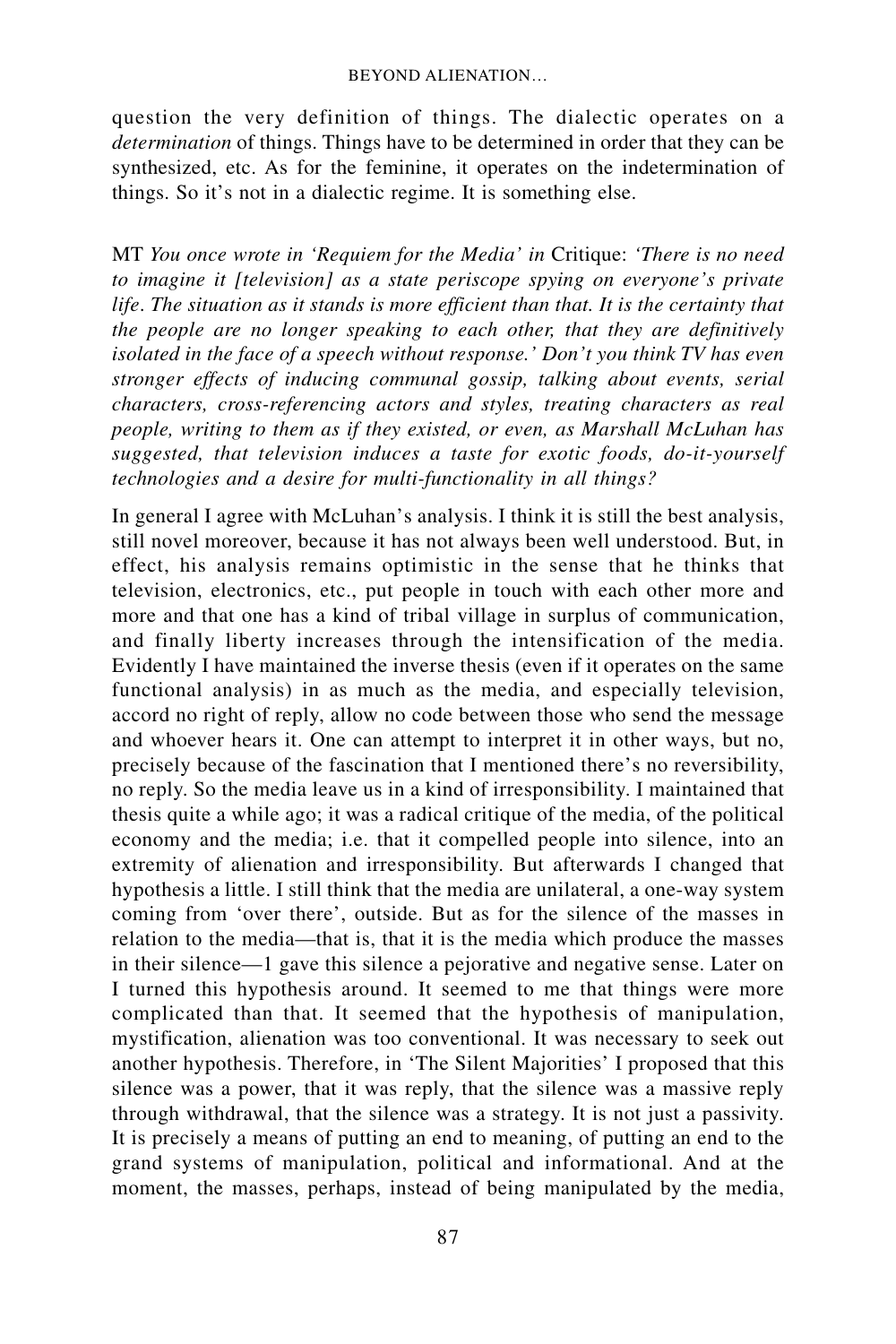actually utilize the media in order to disappear. It is a strategy of disappearance through the media. For the masses it is a way of neutralizing the fields that one would like to impose on them. One wants to impose a political field, one wants to impose a social field, a cultural field: all of that comes from above; it comes through the media, and the masses reply to it all with silence; they block the process. And in that, it seems to me, they have a kind of negative sovereignty. But it is not like an alienation. At the moment it is not at all certain that the media are a strategy of power for controlling and manipulating the masses in order to force them into silence. Rather it is perhaps a case of the strategy inverted, that it is the masses who hide themselves behind the media. That is they *nullify* meaning. And this is truly a power. On one side there is the political class, the cultural class, etc., *who produce* meaning—their métier, their function is to produce meaning, messages, etc. And on the other side there are the masses of people who refuse this meaning which comes from above, or who block it all because there is too much meaning, too much information. So, 'let's put a stop to this process!' In this it is the masses who enact with their silence a reversal, an anti-media strategy through the media. It seems a 'mass strategy' if you like, in terms of theory. It is a case of utilizing a structure. The masses do not look for a determined, negative reply, a subversive reply; they do not seek to make up the anti-media—it's the intellectuals who do that. No, the masses are only silence; but they are absolutely in their own service. Basically they absorb all systems and they refract them in emptiness. That is their strategy. So, one defends the same analysts to begin with—McLuhan, for example—but one inverts the hypothesis. That seems more interesting.

# MT *Does the silence of the masses then incite the media into a kind of hysteria in order to* cause *some son of response*?

Yes, there is a kind of circularity between silence and the excess of information. It is a kind of hysteria of information, effectively. There is a rapture, an escalation, that's for sure. The more silent the masses, the more one talks to them, bombards them with messages, etc. But the more one produces information, the more one increases the masses. It's a little like in physics: with a moving body, it has a certain speed and a certain mass, and the more the speed augments, the more the mass augments. At the moment, in order to make this body move, it is necessary to produce a body with still more energy, to make it stronger and stronger; and the more this energy augments, the more the mass augments as well. There is a kind of escalation in emptiness, which terminates at a point of inertia where the speed is so great—by speed I mean the rotation of messages, circuits, etc.—the speed is so great that one can no longer produce enough energy to mobilize the system. It is a kind of implosion. It is a kind of inertial point of the systems themselves. I believe that this is the situation with politics, culture, etc. One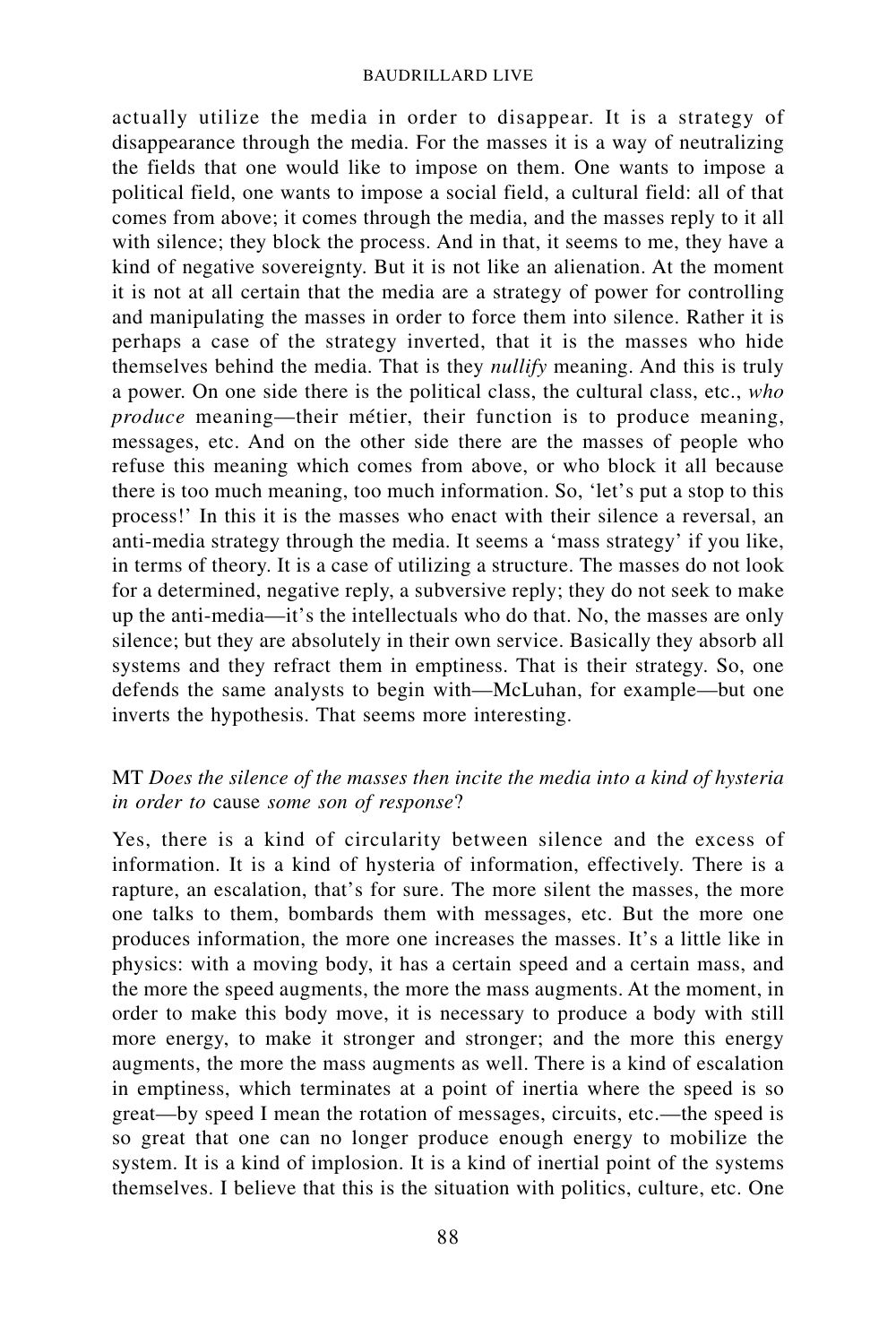is in a situation,apparently, of extensive mobilization, participation, circulation; and in reality it is a case of inertia, of abatement, an inertia of meaning. And the mass is moving less and less; it is increasingly in a state of silence. This all derives perhaps from the fact that there is too much power. That is to say, now the states, the institutions, the technical and technological systems, etc., are so perfected and control everything in such a way that there is no longer any means of reversing these systems, no longer any subversive or revolutionary strategies which can bring about the overthrow of these systems. Thus, there is only one solution…this is a strategy of inertia, of blocking. And in my opinion one cannot call it negative. It is negative from the point of view of action, from the point of view of a system of active value, but since this very system is obstructed, in saturation, the masses reply to it, in effect, with neutralization.

#### SM *Isn 't this the same thesis as Foucault's with regard to power? That is, the more power there is, the more the masses resist it?*

Yes, but he doesn't talk in terms of the mass in the sense that we have used it. He thinks that power changes, that it becomes interstitial, a power which infiltrates everywhere, and that one can still reflect this power at that level. That is, one can still fight by other means, one can still have a molecular, interstitial strategy—he always thinks in terms *of active* strategies. He doesn't think of inertia as a strategy. He doesn't consider that polarity. This is not a criticism. His analysis is perfect at that level. Quite simply, I think it's still traditional. It is still an analysis of power; it's more fluid, but it's still determined. It is *still power*. Basically, there's no more power in that sense it is neutralized, that is, as it is perfected, it's more and more neutralized. And finally one can no longer know where it is because it's no longer anybody's strategy—not of the media on one side, nor of silence on the other. It is no one's strategy. In truth there is no one who can profit from it nowadays. Of course, one sees the political class hurling itself at television in an attempt to monopolize, but they can't do it. Its function is always to turn around against them. That would be almost a fatal strategy—a strategy of a power which *believes* that the media ensure power, which produces more and more. That is fatal for power itself because it ends up being absorbed by the media, completely 'mediatized'. So in reality it is no longer its own strategy. And that goes on at all levels today. But they are not aware of it, nor are the socialists here. They have never understood. They always think of the media as a means …but not as…. With reference to the major analyses of McLuhan, they never understood.

#### SM *You didn't finish the sentence then. 'The socialists think of the media as a means, but not as…'?*

Well…as something else…as something which is no longer determined, which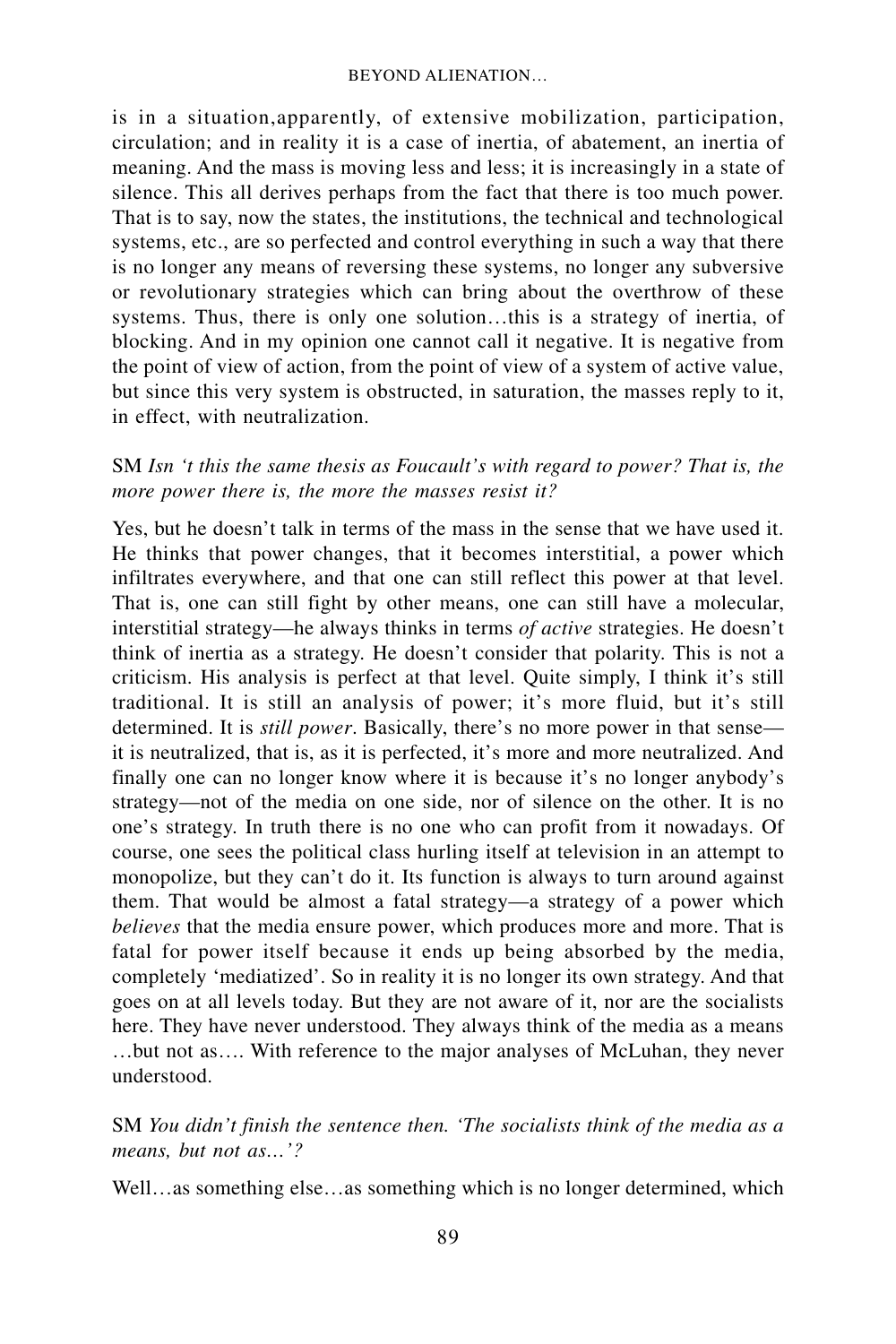has entered that dimension of over-reaching, proliferation, saturation. One can no longer identify the means and the end. One is no longer in that former 'clear', 'rational' system. As if to say, *'That's* the aim, the objective, the referential. *There,* there's the means.' And so on. One cannot do that any more. Techniques are not the world. They structure the world directly. McLuhan knew that. He was right. And all the media techniques and electronics are techniques of indetermination. They are not techniques which can be used as means for determination. They indetermine everything. Even power is defeated there—it loses its own will to power, volition over power.

# MT *When you talk about Marshall McLuhan and refer to him as being an optimist, do you think that somehow the things he wrote are inappropriate today? What would be your criticisms of Marshall McLuhan's position?*

His analyses are truly valuable. I remember when I was in Canada, where I saw people working as his heirs: they had criticisms which amounted to saying that McLuhan was right about the mass media and that his analyses were good. But they also said, 'Nowadays we are no longer in the mass media—today we are in "multi-media", or "micro-media". The mass media are finished. We're not in a mass any more. We are in the multiplications of the media. Therefore the analyses of McLuhan no longer function.'

But that is not true at all. It is a little like Foucault's analysis with reference to power. That is, they conduct a similar analysis: 'There is now a plurality of media. Everyone will find their own autonomy again, so that small groups and individuals will be able to become "emitters" of media, able to fabricate information. They will be on cable TV, household telematics, etc. So that changes everything. And at the moment the analyses of McLuhan are not valuable. They were concerned with a previous epoque, when there was a mass, when television was the great medium of the masses. Now one has other things. One has video, cable TV, etc.'

Well, I don't think so. But I don't think that the problem of general information remains in the way McLuhan mapped it out: that is, general information, be it 'global' or 'micro', creates the mass. The mass is definitely not something to do with the 'millions of individuals' and so on. The mass is a *form,* a kind of inertia, a power of inertia, which is created by the circulation of information as it circulates at the level of national television, the level of local video, etc. In this sense all information creates some mass. Therefore, analyses of the media in terms of the mass are always good. Quite simply there is no need to set up a definition of the masses as millions of assembled individuals. The mass is something else. It's a mode of circulation and inertia. In this sense it is *the* event of the modern world. That is, we have to deal with, at the same time, a kind of acceleration of information, etc., and at the same time, in parallel, with a kind of indifference which grows and grows—a power of indifference. *That* is the mass. And it can be in any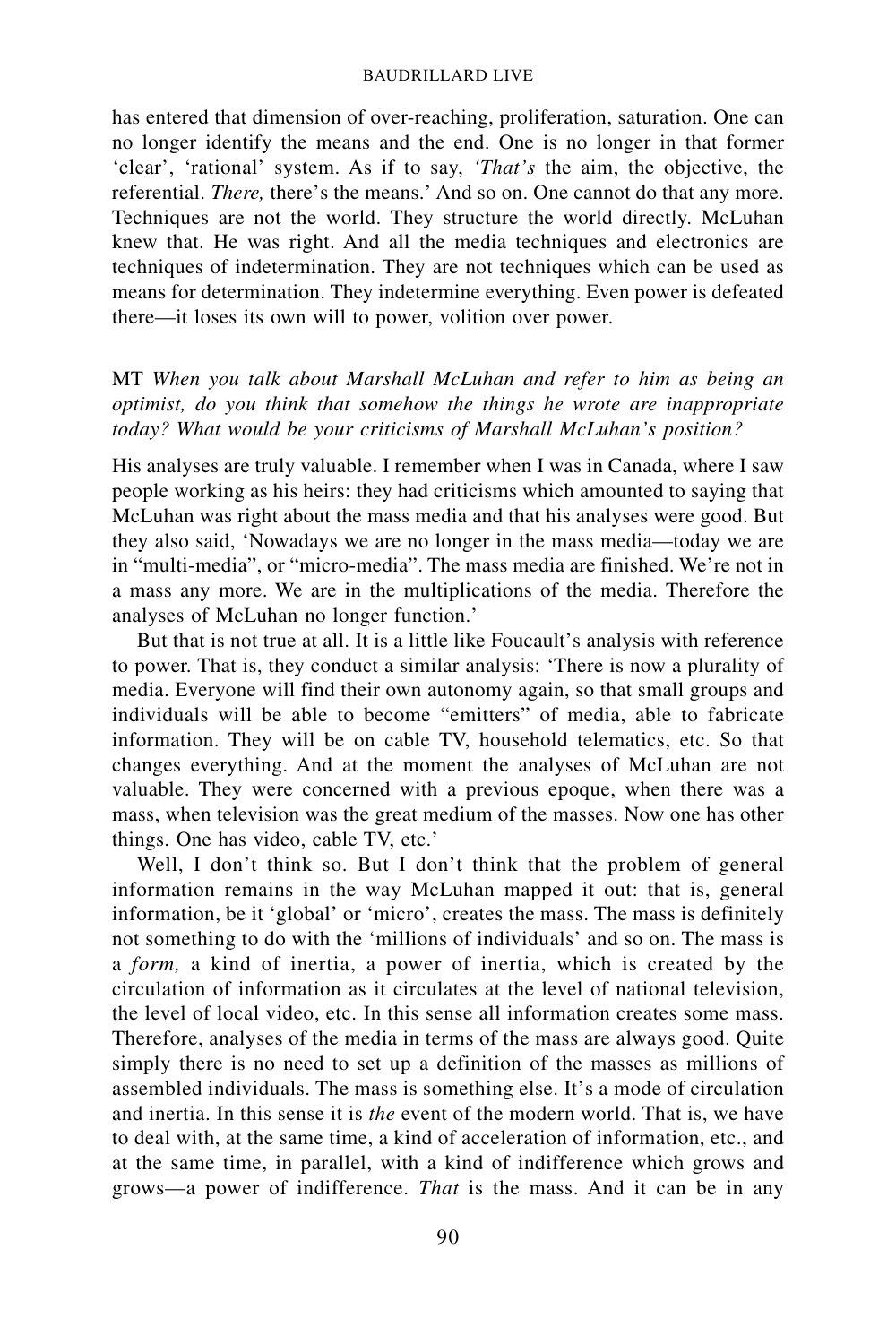circuit, any medium. So the fundamental problem of the mass—McLuhan didn't analyse it exactly like this, but it amounts to the same thing—the mass is 'always' increasingly present. One must not believe that it is all resolved by smashing up the major media, by making the small media. No, that has not changed the problematic as a whole. Is information really information? Or on the contrary (no, it's not 'the contrary'), will it produce a world of inertia? Will it produce, by its very proliferation, the inverse of what it wants to? Doesn't it lead to a world, a universe in reverse, of resistance, inertia, circulation, silence and such like? It is for this reason that it is fatal: it is by *information* that one is supposed to bring consciousness to the world, to inform and to awaken the world, but it is this very information through its very media which produces the reverse effect. It is a type of counter-finality, of fatality. This applies as well for sexuality. A little more sexuality liberates you, they say, but with sexuality *everywhere,* basically there's *none at all*. There is a destruction of the sexual effect through the universal discourse of sexuality. Something like that. It's the paradox of saturation, inversion. There is a kind of reversible fatality for systems, because the more they go towards universality, towards their total limits, there is a kind of reversal which they themselves produce, and which destroys their own objective. It is what I call 'hypertelia', a way of surpassing a function, past its own objective. One goes past finality. Things go too far. Cancer, for example, is a hypertelic process: the cells are too lively; they reproduce too quickly. For the organism itself, it is a *catastrophic* process. With systems of economy, knowledge, production, if they go too far in the one direction they get carried away and over-reach their own limits, and at this moment they lose themselves in reversal. For this reason the dialectical process is no longer operative. In my opinion, the dialectical process plays on certain divisions: production, sexuality, etc. There has been a phase when there really was a production and a dialectic of meaning. And then it contained too much. It is finished. Dialectics are finished. Another regime has taken over. And what interests me is the analysis of this other regime.

#### SM *The regime of hypertelia?*

Yes. Hypertelia, excrescence, proliferation.

# SM *Another rather banal question. You've spoken of McLuhan's heirs. What do you think of your own heirs? Paul Virilio, for example?*

My heirs? Oh, Virilio is no heir. He's developed things in a very original manner. I find Virilio excellent, but he's perhaps more localized. At one and the same time he has simplified and radicalized the analysis of speed. I find all of that very, very strong. And in some sense it's more extreme, more extremist than my own analyses of the problem of speed and so on. But he is perhaps a little bit abstract. He is an analyst of a kind of catastrophe of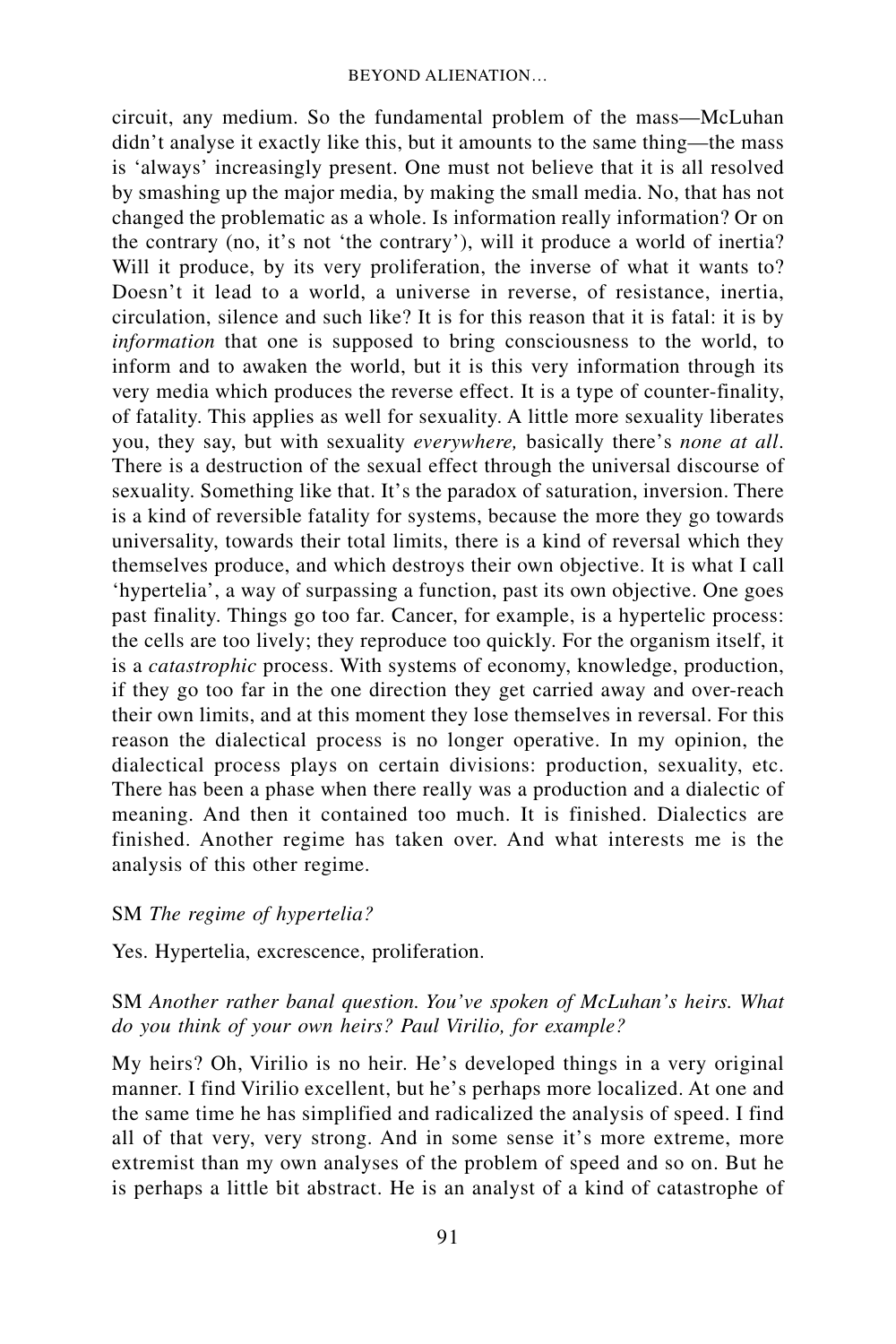time, of speed. But he remains an optimist of…mmmn…. Well, he is a Christian. He is a Christian! (Laughter.) This is not an argument, no…. But he is not an heir, as such, nor an associate in that sense. When I look around the French intellectual field there aren't many with whom I function with much affinity. There's Virilio, and then a few others who aren't known elsewhere. There is a great disparity among the theories. You know that well enough. Maybe that's also postmodern. (Laughter.) Outbursts of theory, each in its own nebula.

# SM *One could say that the postmodern is not only this patchwork, but also the relativization of all systems.*

Yes. That is certain. And, perhaps from this situation an ironic process develops which is no longer subjective irony. Subjective irony was still a faculty of judgement. It was still determined also. In this case one might be able to make a kind of objective irony out of all these processes, these runaway processes, these processes of exaggeration, proliferation and relativization of everything by everything, by television, etc. There is a kind of objective irony. In America I saw television where you hear laughter all the time. It's very vulgar, very coarse, but it brings about the situation where it's the events themselves which laugh, on the screen. (Laughter.) That is quite strange. But all in all I think that everything is in a situation now where increasingly it is all in multiplicity, proliferation, neutralization—these are all processes of objective irony. It is no longer the irony of this or that—it is the irony of the event itself. It's a kind of game. Yes, perhaps therein lies one possible definition of the elements of postmodernity.

MT *In 'Gesture and Signature', you characterized modern art as midway between critical ideological terrorism and de facto structural integration, [you say] that it parodied, illustrated and simulated the contemporary world, but that it never disturbed the order which was also its own. Would you consider contemporary art that proclaims itself postmodern, or is interpreted as such, is outside the above characterization?*

In 'Gesture and Signature', which is fairly old now, I was regarding art somewhat as a form of collusion between art and the global system. There was a game of complicity in the system itself—not really a strategy of the system but something ambiguous, a kind of critical paradox. Maybe that is still true, I'm not sure. In art, at present, I would have difficulty saying where things are. In any case, I would rather not see things now in terms of ideology. For that was still an ideological analysis. It was asking 'Is art an ideology?' That was the question asked often in the sixties and seventies. No, I would see art rather as a site of a type of disappearance. Certainly, this is modern art since Hegel, let's say. That is, art enacts its own disappearance. From the nineteenth century, let's say, it is no longer the harmonious or reflective image of the world. It is a process of auto-destruction, with plenty of prestige, I must say.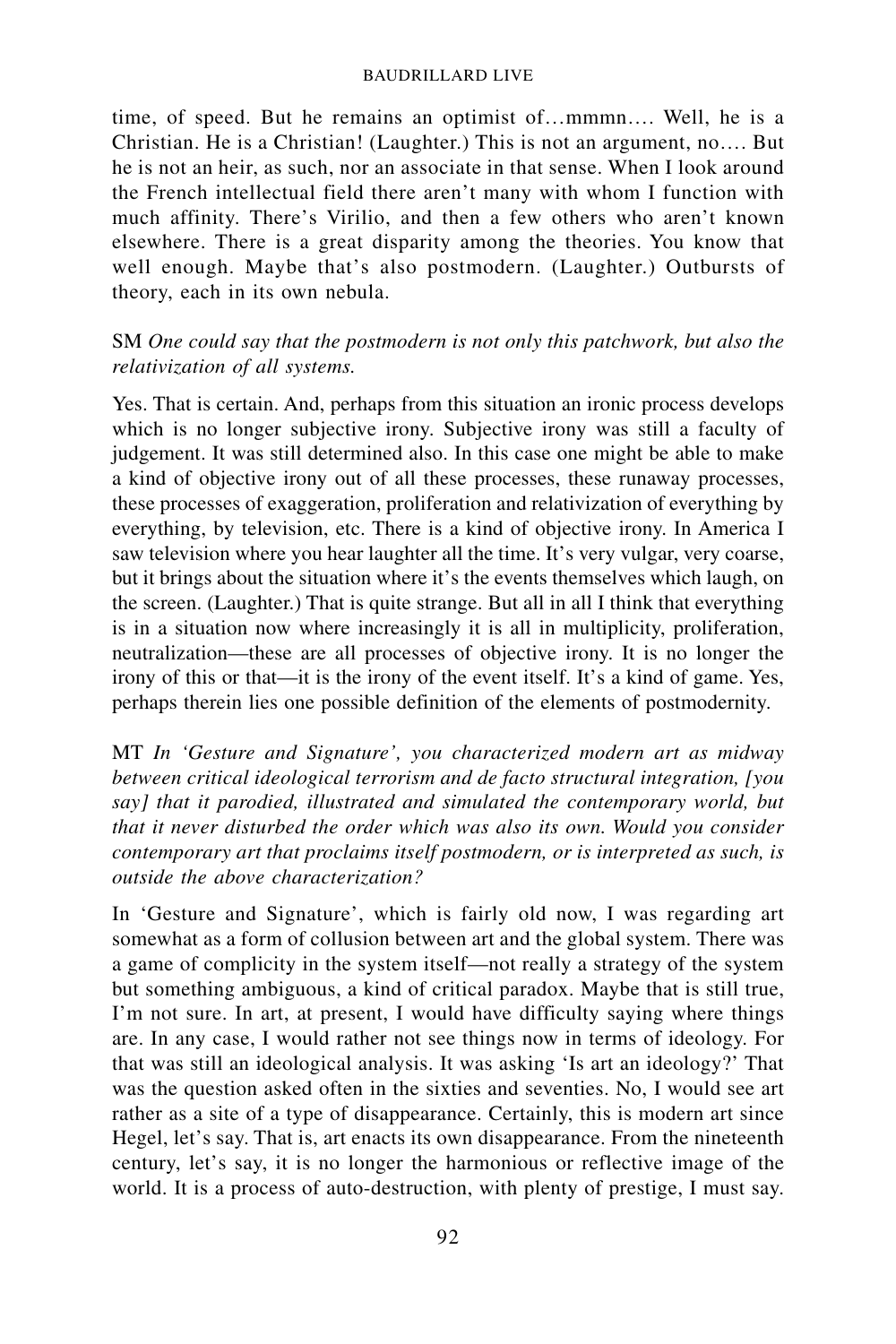It destroys itself. Thus it also enacts a kind of symbolic auto-destruction of systems. But it *plays* with forms. This is caught up in the appearances of systems as well. But it plays with forms in order to destroy them. In reality modern art isn't constructive at all. With reference to modernity Baudelaire put it very well. Its magic and its prestige lie in destruction and autodestruction. This gives rise to prodigious effects. Inasmuch as there is a system to support it, insofar as there is a strong system or order, then art is in some way a destructive metaphor of the system itself. But I would see postmodern or contemporary art in a different way. From now on, within these very systems, it is less and less stabilized; it exists less and less; it has lost its order. It doesn't have its legitimacy any more. This auto-destructive negativity of art no longer has any *raison d'être*. Truly, art can no longer operate as radical critique or destructive metaphor. So art at the moment is adrift in a kind of weightlessness. It has brought about a sphere where all forms can coexist. One can play in all possible ways, but no longer against anyone. There is no longer an enemy, no longer any system…. Of course, there is still one, but it no longer has the specific power of, for example, capital or the political in their heyday. Accordingly there is a disappearance of the horizon of a political order, a cultural order. It amounts to this: art is losing its specificity. It is brought back to itself again in a kind of self-reference, and it continues to operate in all its tableaux. That is to say, it is becoming 'mosaic', as McLuhan put it. It cannot do anything more than operate out of a combinatory mode. So it transmits itself into a combinatory system. For me it is not as interesting as the history of modern art up until …well, one can't put a date on it: just after the war, after surrealism, after World War Two. In contemporary art, one feels, there is no more danger, no dramatic danger; there is no negative dramaturgy of art. There is no longer anything to destroy. That is the problem. That is to say, for the last twenty years one has joyfully destroyed everything, put everything into question: the economy, man, humanism, power. One has analysed everything. One has conducted radical critiques of everything. And it went very well, because there was a system in front of one. Now there aren't any more enemies to receive the radical critiques. Marxism? No, it's been done. Psychoanalysis has almost disappeared here. Political power? Well, it exists in a kind of simulation, but one can no longer talk of a class enemy and so on. And that's the real problem, right there. Effectively it is a problem of relativity. Negativity is no longer possible precisely because there is no longer any positivity. So one has departed from the dialectic already. I find it a weightless universe where one is forced to operate without really having an adversary. And that's very difficult. So there is no substance to sense and there is no substance for nonsense. (Laughter.) So one loses on both sides. This is a fairly dramatic situation. There is a specific anguish in it. For when one has an enemy one can apply a radical critique and critical judgement. But all that is finished. One can carry on with it, but it no longer has any interest. One doesn't know very well just what distance one can assume. If there are no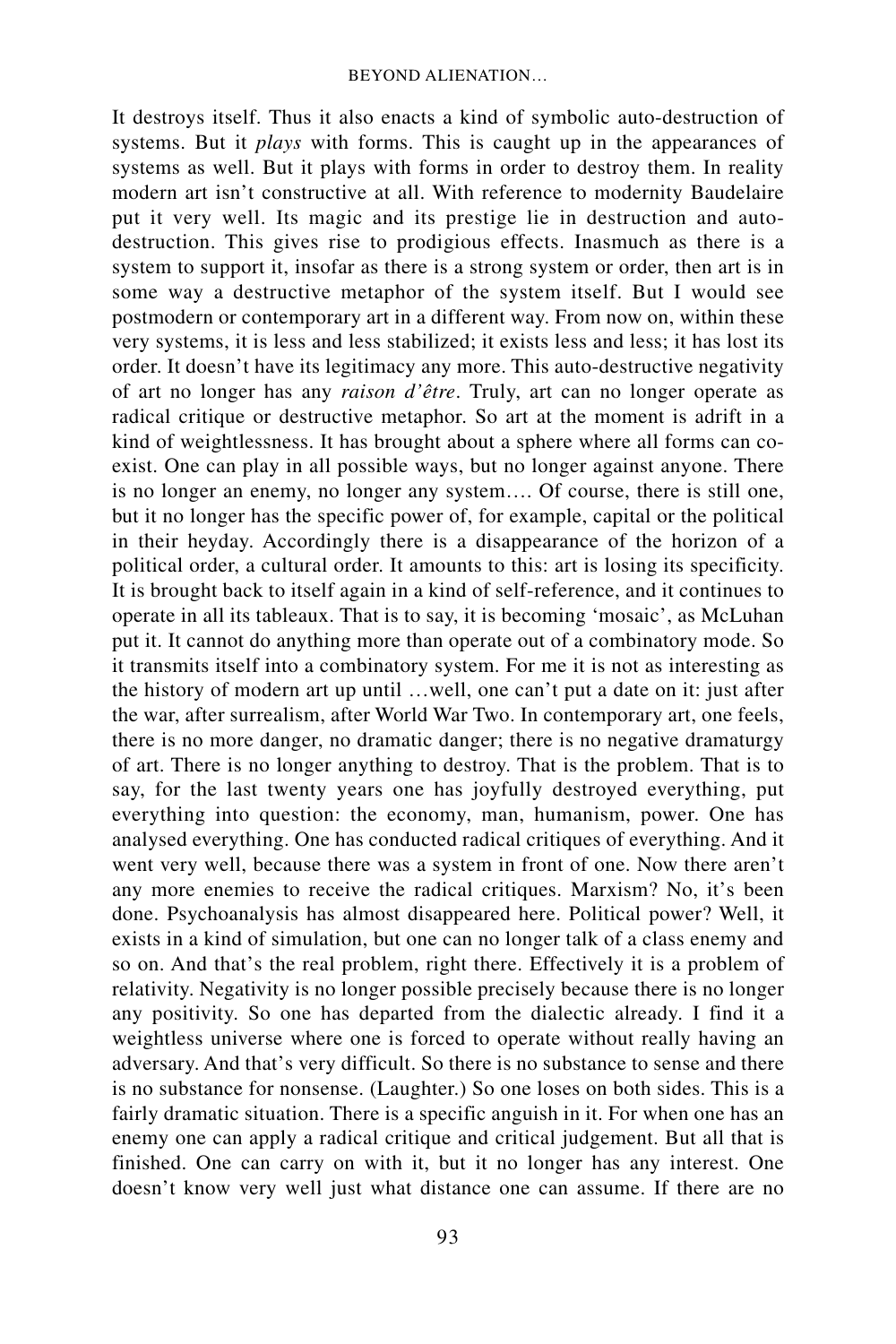longer any systems, if there is no longer any critical distance, does one go to some pure distance where one is truly 'elsewhere'? I do find myself in that position to some extent. Or one is entirely within systems, and one plays off and through the commutations of the systems themselves. Many people think that way today. Many people who were involved in the ideological critique have moved into an operationality which is more or less playful without too many illusions. But they play with the system. Or, if you really don't want to play in that manner, then you are in a distance which doesn't derive from dialectics but which is fatal in the sense that it doesn't operate except on itself. That is the problem today with reference to institutions, the remnants of the state, and other theories: there is a need to find other modes of distancing. But they haven't been found. Out of this there arises an intellectual crisis. One can no longer take refuge in the traditional role, which was rather comfortable. What one notices, in France anyway, is that people in the intelligentsia are trying to rediscover their referents. One tries to find a serious mode of working, in history, philosophy, epistemology. One is trying to find once again a moral, an intellectual virtue in order to make it to the year 2000 because one cannot put up with this kind of emptiness. It's an *original* situation, but it is empty. And it engenders anguish. I have the impression that there is a process of restoration. And that is also part of the postmodern: restoration of a past culture, to bring back all past cultures, to bring back everything that one has destroyed, all that one has destroyed in joy and which one is reconstructing in sadness in order to try to live, to survive. Really, that is the tendency. But I hope it won't finish there. I hope there is a solution that is more original than that. For the moment one really doesn't see it. (Laughter.) But this isn't pessimistic.

MT *Postmodernism seems to be spoken about simultaneously in many different disciplines without much communication between those disciplines. For example, in architecture postmodernism is described in terms of complexity and wilful contradiction, a return to symbolism and picturesque aesthetics, an expansive inclusiveness that treats the entire history of architecture as a vital source of forms and images and an unashamed usage of the vernacular. In painting, the transavantgarde rejects the univalent rigour of modernism and demands a pluralist inclusiveness that does not abide by historical or stylistic restrictions. Do you think these varying definitions can be drawn together in any way, and if so, what value does it serve to do so?*

There's no clear or appropriate answer to that. Basically, if postmodernism exists, it must be the characteristic of a universe where there are no more definitions possible. It is a game of definitions which matters. It is also the possibility of resuscitating images at the second level, ironically of course. It all revolves around an impossible definition. One is no longer *in* a history of art or a history of forms. They have been deconstructed, destroyed. In reality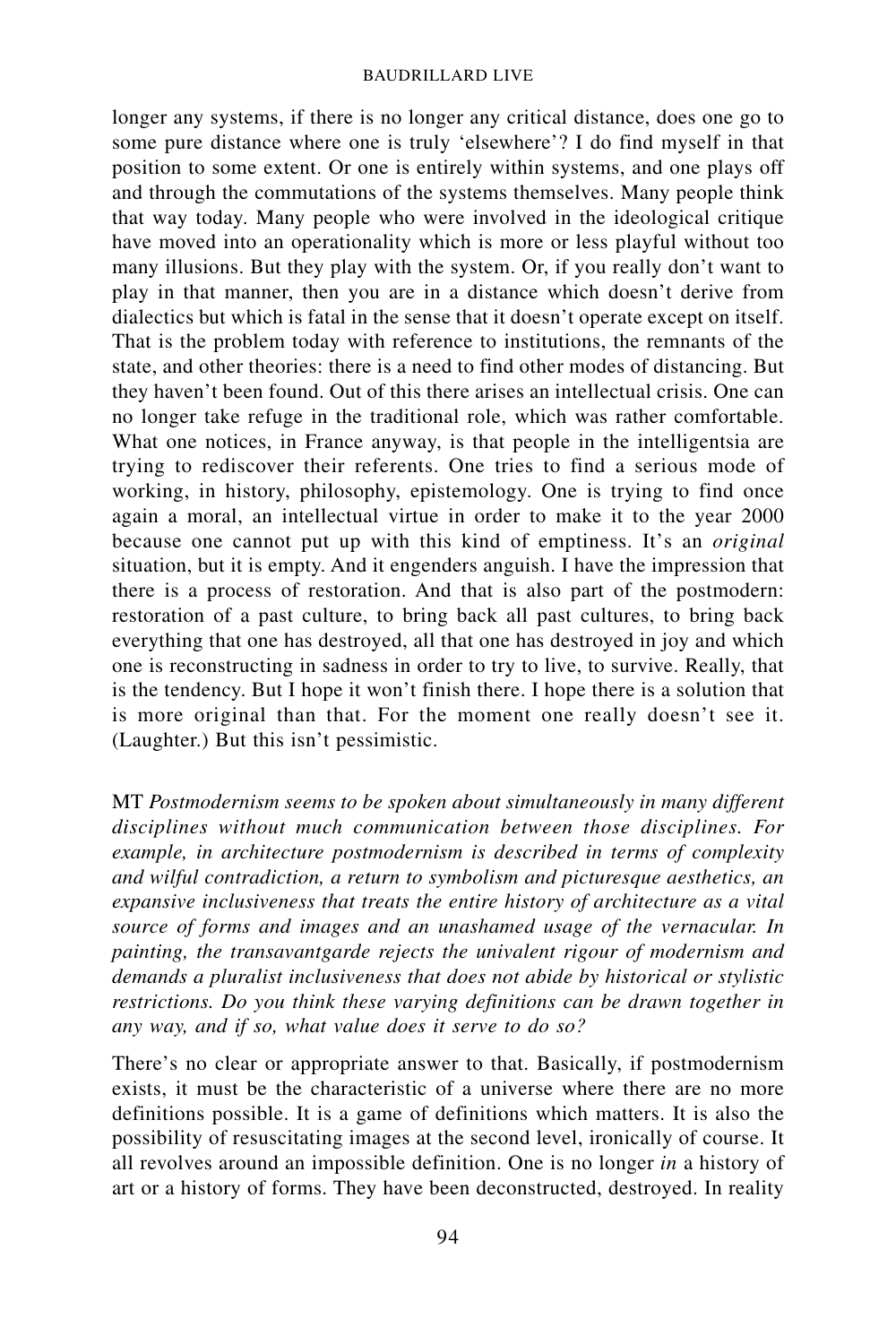there is no more reference to forms. It has all been done. The extreme limit of these possibilities has been reached. It has destroyed itself. It has deconstructed its entire universe. So, all that are left are pieces. All that remains to be done is to play with the pieces. Playing with the pieces—that is postmodern. So, it's not the quest for a definition. It is a kind of ungraspable universe where things would be aleatory, certainly, and where they have exited from history. Certainly art doesn't have a linear history. It is not that clear. Even so, one could say that impressionism leads to cubism, abstraction and so on. Impressionism has gone further and further into the distance. But there has been a return of impressionism with hyper-realism. The hyper-real is the first movement in which there is a game played with representation nowadays. One plays parodically with photographic resemblance, with things that one doesn't believe in any more. One knows quite well that there are no longer any exact images of the world, no more mirrors—there are only tricks with mirrors. And all the forms float. It is true for theory as well. I think that theories are floating too. They don't address one another. There is no longer any intellectual discussion nowadays. There are no theories which are opposed, in a determinate fashion, which one discusses. It's impossible. They all float around one another. There is a kind of ambiguity and complicity, but at the same time it is a little like fashion. It has become a universe of fashion in a profound sense. Fashion is a grand game, a beautiful game. But there is really no history of fashion, it is a recurrent circulation of forms. Increasingly, art has become fashion in the profound sense of the term. That does not preclude great things in a creative sense, or in architecture and so on. Postmodernity is neither optimistic nor pessimistic. It is a game with the vestiges of what has been destroyed. This is why we are 'post-': history has stopped, one is in a kind of post-history which is without meaning. One would not be able to find any meaning in it. So, we must move in it, as though it were a kind of circular gravity. We can no longer be said to progress. So it is a 'moving' situation. But it is not at all unfortunate. I have the impression with postmodernism that there is an attempt to rediscover a certain pleasure in the irony of things, in the game of things. Right now one can tumble into total hopelessness—all the definitions, everything, it's all been done. What can one do? What can one become? And postmodernity is the attempt—perhaps it's desperate, I don't know—to reach a point where one can live with what is left. It is more a survival among the remnants than anything else. (Laughter.)

#### *Paris, 18 January 1984*

*©* 1984 Salvatore Mele and Mark Titmarsh. Interview: Game with Vestiges, *On the Beach,* 5, Winter 1984. Translated by Ross Gibson and Paul Patton.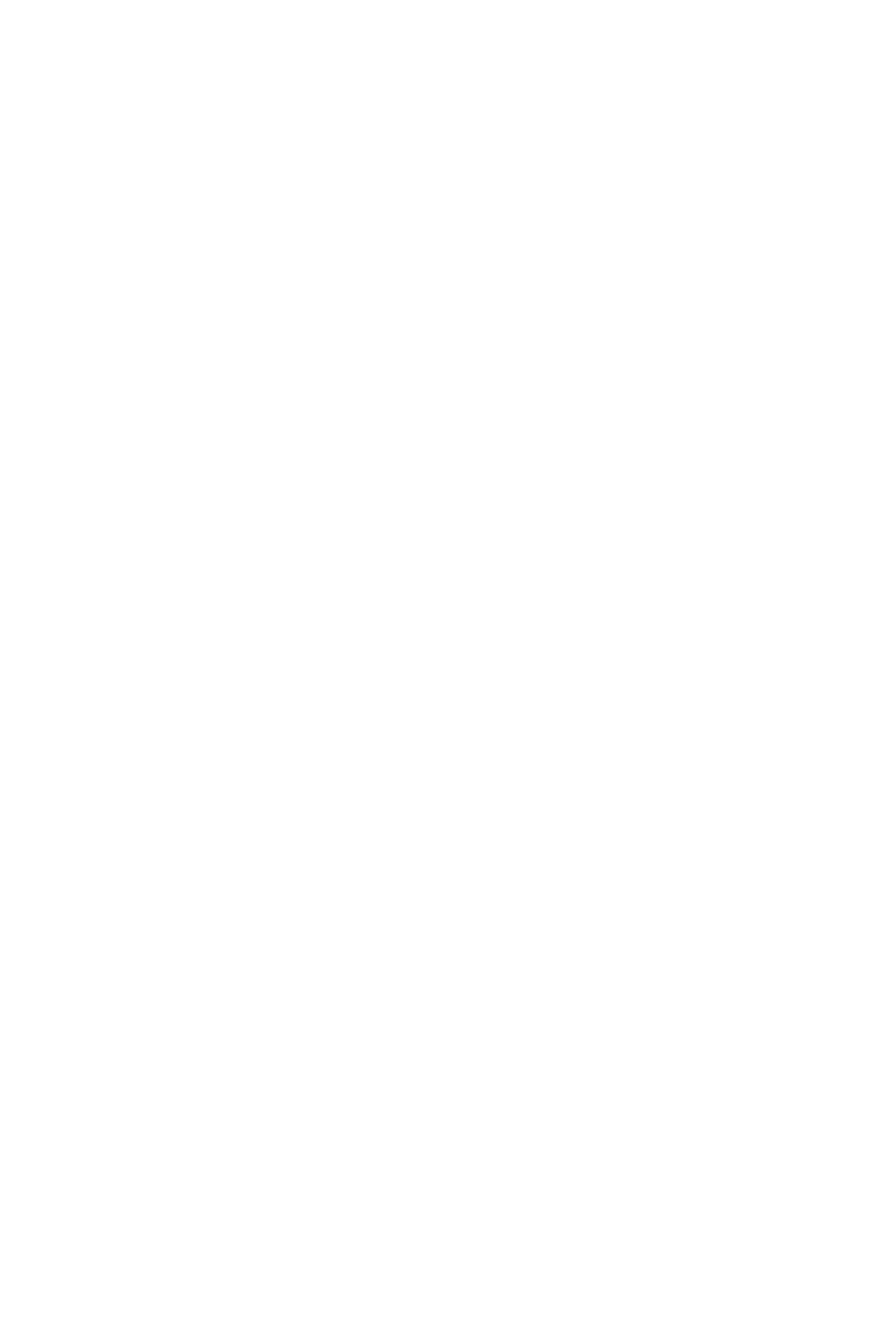# Part III I STOPPED LIVING...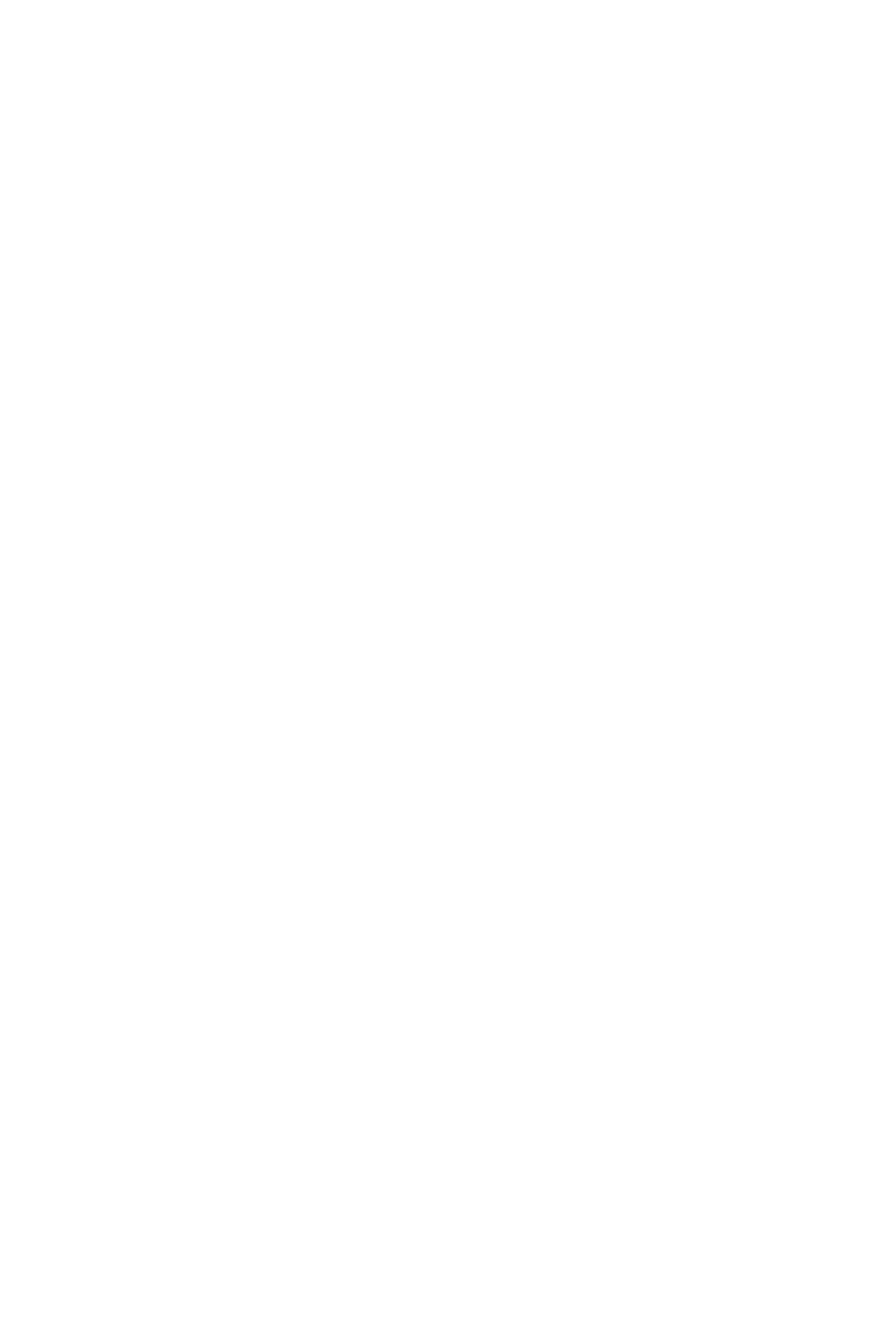# FORGET BAUDRILLARD Interview with Sylvere Lotringer

SL *Let's begin at the end or, rather at the ends: the end of production, the end of history, the end of the political. Your reflections begin with a series of liquidations. Has the time come to put Western civilization in the wax museum? Is everything now for sale?*

I don't know if it's a question of an 'end'. The word is probably meaningless in any case, because we're no longer so sure that there is such a thing as linearity. I would prefer to begin, even if it sounds a little like science fiction, with a quotation from *Die Provinz des Menschen* (The Human Province), a recent book by Elias Canetti.<sup>1</sup> It is possible, he says—and he finds the idea rather painful—that starting from a precise moment in time the human race has dropped out of history. Without even being conscious of the change, we suddenly left reality behind. What we have to do now, continues Canetti, would be to find that critical point, that blind spot in time. Otherwise, we just continue on with our self-destructive ways. This hypothesis appeals to me because Canetti doesn't envisage an end, but rather what I would call an 'ecstasy', in the primal sense of that word—a passage at the same time into the dissolution and the transcendence of a form.

SL *History survives its disappearance, but somewhere its spirit got snatched away…*

History isn't over, it is in a state of simulation, like a body that's kept in a state of hibernation. In this irreversible coma everything continues to function all the same, and eventually can even seem to amount to history. And then, surreptitiously (as Canetti has it), it's possible that everything is no longer real or true. In any case we would no longer be in a position to decide on that.

SL *The 'end' you're talking about would be the end of all finalities—together with an exacerbated, empty parody of their resurgence.*

There is no end in the sense that God is dead, or history is dead. I would prefer not to play the role of the lugubrious, thoroughly useless prophet. It is not a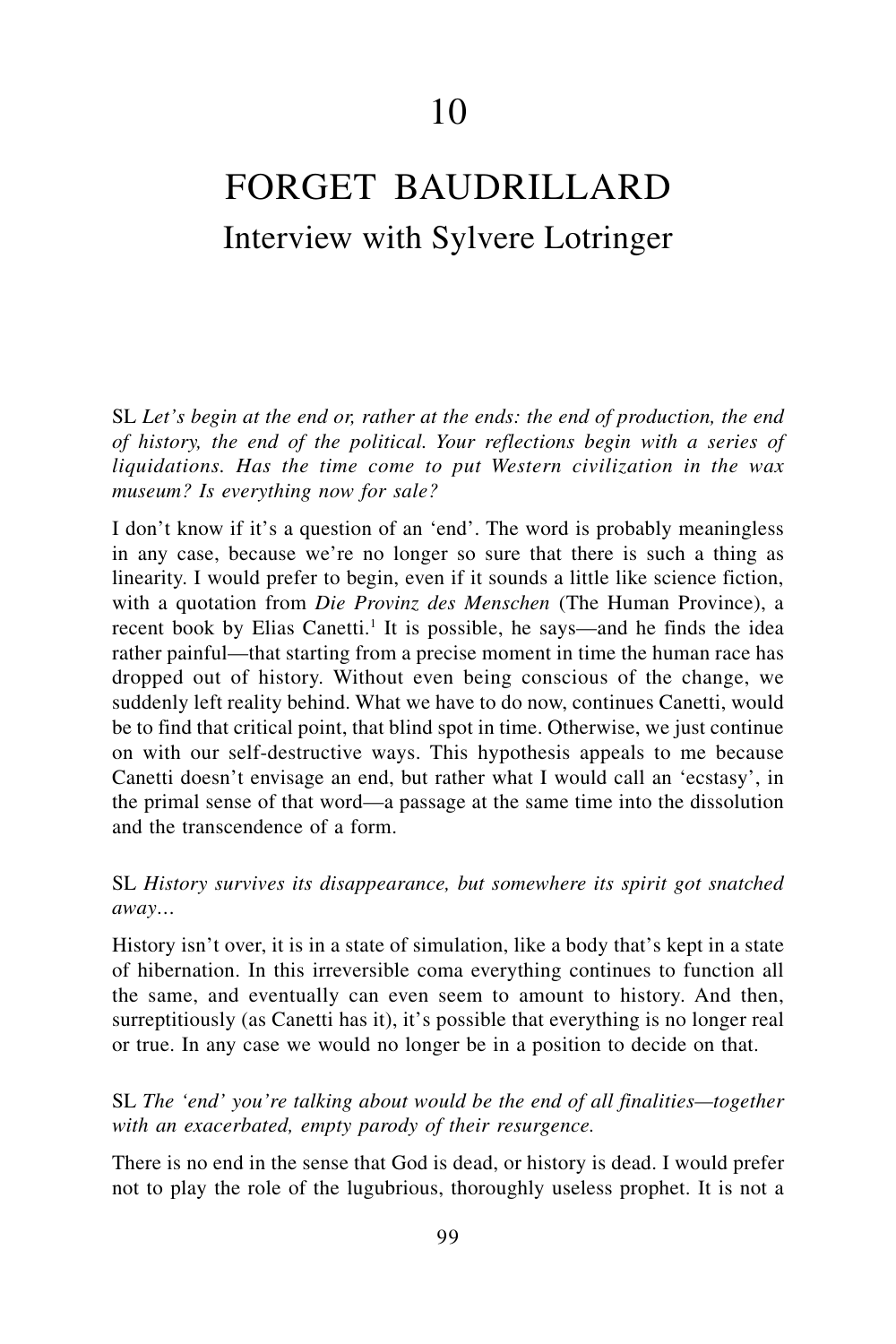tragic event, something highly charged with emotion, something that you could mourn—for there would still be something to be done about it. Suddenly, there is a curve in the road, a turning point. Somewhere, the real scene has been lost, the scene where you had rules for the game and some solid stakes that everybody could rely on.

# SL *How did that happen? Has this really happened?*

That's fiction. History has stopped meaning, referring to anything—whether you call it social space or the real. We have passed into a kind of hyper-real where things are being replayed *ad infinitum*.

SL *Traditional societies had no history but they had a mythology; we're discovering now that history may have been our own mythology. If we can cease believing in history, then maybe history had more to do with faith than fact.*

But then, what does it mean 'to believe'? That would mean maintaining some kind of subjectivity as a criterion of the validity of things. Now if credibility alone is what gives things meaning, then we're bound to remain trapped in the imaginary. What interests me instead (but can you still call this history?) is the possibility of a pure event, an event that can no longer be manipulated, interpreted, or deciphered by any historical subjectivity.

## SL *Can individual subjectivity be totally short-circuited by the event?*

The problematic of the subject implies that reality can still be represented, that things give off signs guaranteeing their existence and significance—in short, that there is a reality principle. All of that is now collapsing with the dissolution of the subject. This is the well-known 'crisis of representation'. But just because this system of values is coming apart—the system which also supported the political and theatrical scenes—that doesn't mean we are being left in a complete void. On the contrary, we are confronted with a more radical situation.

SL *The* tabula rasa *brings out tendencies latent in the culture. It clears the ground. But there is a high price to pay in terms of emptiness and disenchantment. There you have all the seduction, and the sadness, of nihilism.*

It is true that logic only leads to disenchantment. We can't avoid going a long way with negativity, with nihilism and all. But then don't you think a more exciting world opens up? Not a more reassuring world, but certainly more thrilling, a world where the name of the game remains secret. A world ruled by reversibility and indetermination…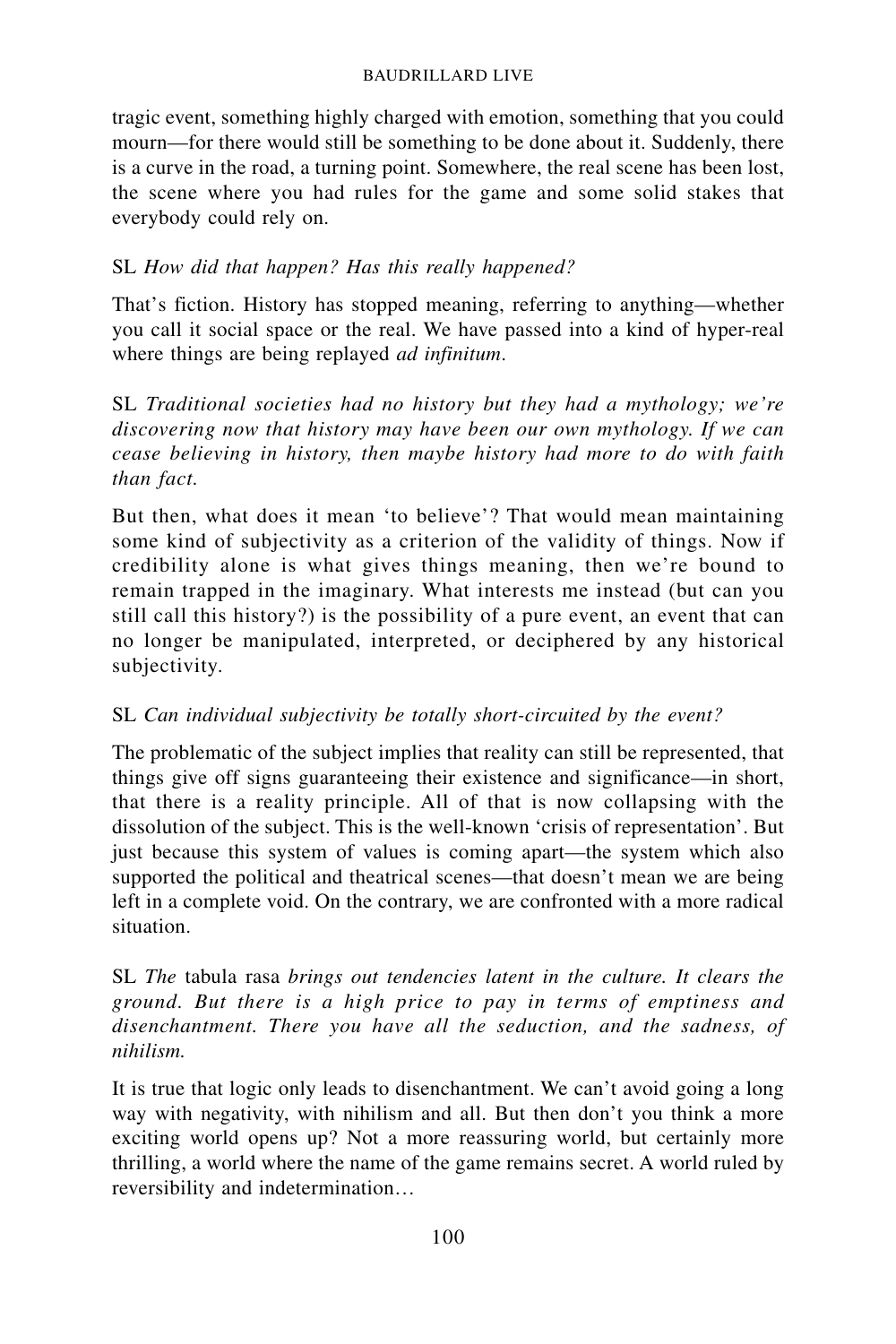## SL *That's certainly radical; it leaves no roots.*

Radicality is not a more sublime virtue of theory. It means isolating in things whatever allows for interpretation, whatever overburdens them with meaning. I don't derive any malicious pleasure from this analysis; still, it gives me a curious sense of giddiness…

SL *But who's there to feel giddy? To exult in one's own disappearance is still another, more paradoxical, paroxystic form of subjectivity. What's left once you've liquidated that overload of meaning?*

What remains is a good deal less than one would like to admit. Every system of value—in terms of energy, for example—seems to be crumbling down.

SL *You settled your score with Marx in* The Mirror of Production.2 *Why haven't you written a* Mirror of Desire *to have done with the judgement of Freud*?

I can't bring myself to write something on psychoanalysis. It would be useless to attack frontally its ideology or proclaim its demise. You have to allow desire to catch itself in its own trap.

SL *Desire was caught from the start. That's the reactive side of any theory. You can only reveal a phenomenon if it is already disappearing. Where is hysteria now? Nowhere and everywhere. Often the pyramid of concepts is piled up sky high on top of an empty tomb.*

It is always the same sign that controls appearance and disappearance. It presides over both. In the meantime, you're left to your own devices. There may be events, there may be a history…

SL *The history of sexuality, for example.*

Sexuality has gone weightless. It is now reaching the state of 'obscenity'. But everyone conspires to mask its disappearance by setting up *trompe-l 'oeil* stage décor.<sup>3</sup>

SL *Psychoanalysis pretends to cure sexual neurosis, while it keeps on injecting it with a semblance of reality. Although far removed from the Freudian point of view, Foucault still participates in that nostalgic effect of theory. After all, paying so much attention to the genealogy of sexuality accredits the idea that it is still a space to be occupied. But it is more like Grand Central Station…*

I don't see the point of retracing the genealogy of sexuality. It's so true, so undeniable that there is nothing to say about it.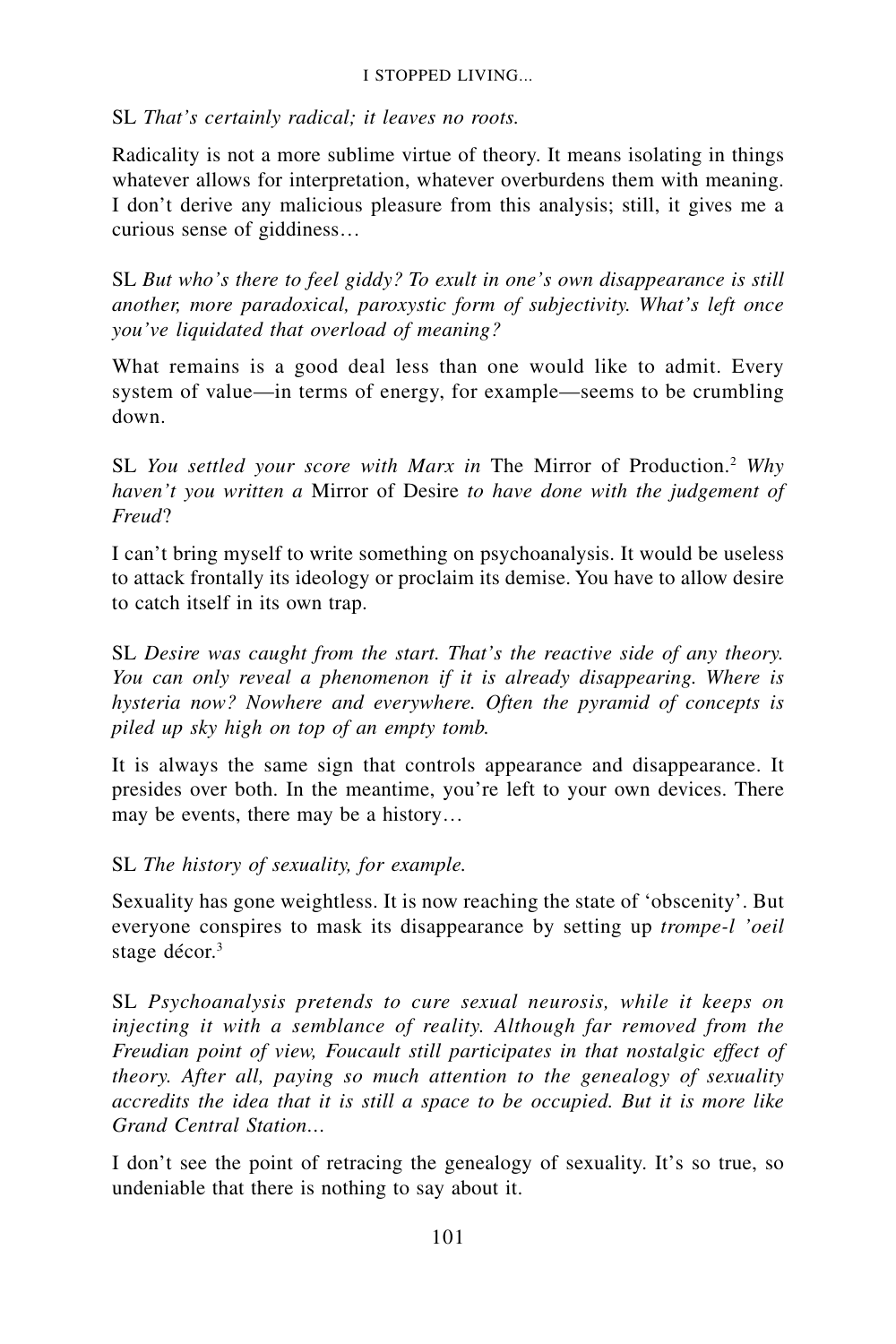SL *American sexuality is more Foucauldian than Foucault. In sex clinics here, masturbation has become a categorical imperative if you want to reach a synthetic genitality. Your position with respect to Foucault is of the same order. Foucault wrote the archeology of things; you take them to the point of their cryogenicization. In* L'Ordre des Simulacres (The Order of Simulation), *though your approach was pretty close to his…*<sup>4</sup>

You're talking about the three orders? I could have made a book out of it, others rushed in to find examples. As for myself, without denying it, I don't believe it holds up. For a time I believed in Foucauldian genealogy, but the order of simulation is antinomical to genealogy.

#### SL *An anti-genealogy then?*

No. If you take this logic to the extreme, what you get is the reabsorption of all genealogy. That's why I believe Foucault was unable to make the leap. What interests me is the mysterious point where he stops and finds nothing more to say.

SL *You keep criss-crossing Gilles Deleuze and Felix Guattari's path, breaking away from representation, rejecting dialectics, dismissing meaning and metaphor. You part company with them on the terrain of subjectivity: they put the subject in flux, you abolish it. They make desire the basis of becoming; you see becoming as annihilating desire.*

I couldn't care less about desire. I neither want to abolish it nor to take it into consideration. I wouldn't know where to put it any more.

SL *That's no surprise. You derive your own energy from the collapse of values. To make desire itself the basis of the system becomes redundant.*

What bothers me about desire is the idea of an energy at the source of all these fluxes. Is desire really involved? In my opinion, it has nothing to do with it.

#### SL *Well, then, what does?*

Earlier on you mentioned disenchantment. The other, enchanting aspect, for me, is no longer desire, that is clear. It is seduction. Things make events all by themselves, without any mediation, by a sort of instant commutation. There is no longer any metaphor, rather metamorphosis. Metamorphosis abolishes metaphor, which is the mode of language, the possibility of communicating meaning. Metamorphosis is at the radical point of the system, the point where there is no longer any law or symbolic order. It is a process without any subject, without death, beyond any desire, in which only the rules of the game of forms are involved. Among other things, what psychoanalysis has to say about mythology is an abuse of metaphorical language.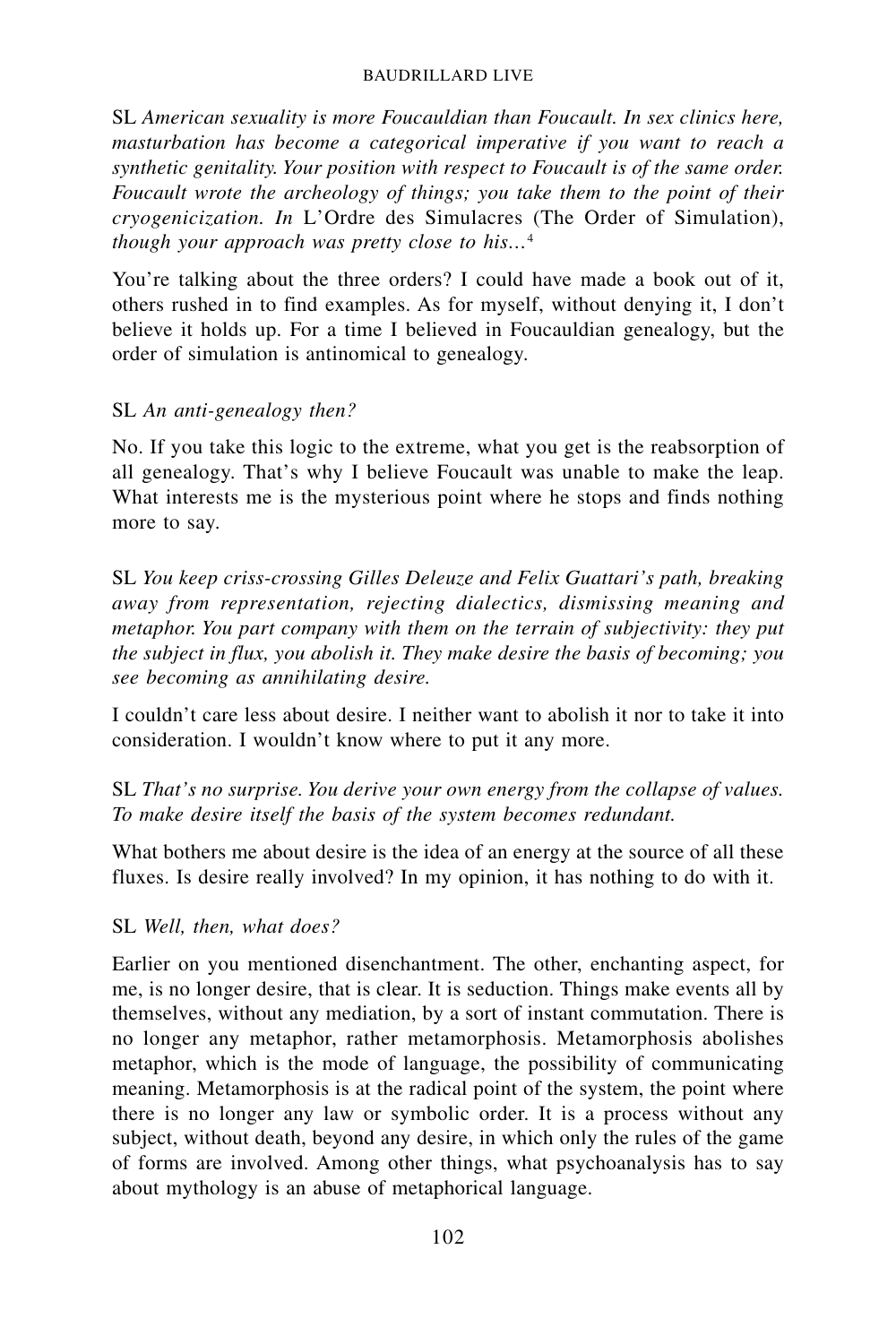SL *And what would correspond to that mythology in the order of metamorphosis?*

The possibility of transmutation: becoming-animal, becoming-woman. What Gilles Deleuze says about it semed to me to fit perfectly.<sup>5</sup>

Love is no longer considered as a dependence of desire upon a lack, but in the unconscious form of the transformation into the other. In that metamorphic unconscious nothing is repressed. The metaphor is bypassed. Conversely, in metastasis—the proliferation of bodies, obesity, cancer—there again, unfortunately, the subject no longer exists. There is no more language. Metaphor is no longer possible.

SL *And what do you see taking shape with the disappearance of subjectivity?*

Something rather paradoxical. There are three modes of disappearance. Either the subject disappears in the cloning system, eliminating death. That has no charm. It is too much like an extermination which is the proliferating metastatic form of the disappearance of the other. Or, you could have disappearance as death, which is the metaphorical form of the subject. Or else, disappearance as a game, the art of disappearance.

SL *Alongside these modes of disappearance, the mechanical (cloning), organic (death), and ritual (game) forms, why not conceive of a more lively way of disappearing? The possibility of assuming roles without identifying with them. One agrees to disappear, but like nomads, in order to reappear somewhere else, where one is not expected.*

I conceive of that disappearance abstractly, with Deleuze, as a flux, but also as an absolute transparency. It is the loss of the real, the absolute distance of the real. One can no longer touch things.

SL *The only form of the real that remains, as I see it, is a shifting between things. Otherwise you are paralysed—or vaporized. Paralysis is the panicky plea for identity. It's neurosis: wearing yourself out trying to pour into concrete what is slipping away in all directions. Evaporation is chloroform, or ether. Disappearing without a trace. It chills you to the bone; it puts you to sleep, too.*

It's possible that in places like New York people can remain in a kind of positive, happy fluidity, a state of trans-pearing. But most people experience it as a kind of liquid terror.

SL *Is it worth abdicating all subjectivity in order to protect ourselves from terror?*

We're no longer in systems of real accomplishment; today they are necessarily potential, with the added bonus of risk, panic. The de-subjectification of things.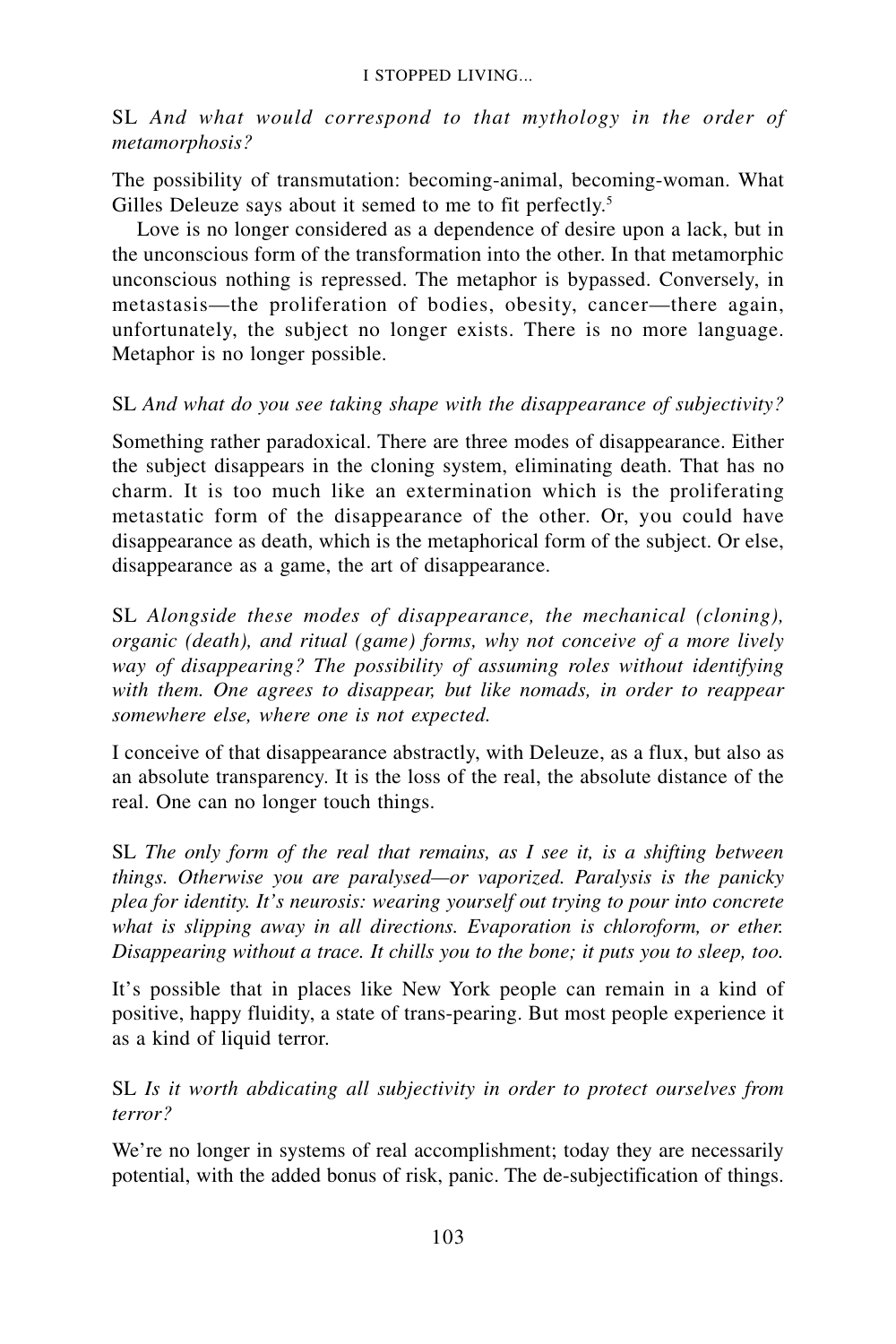#### SL *What's there to risk if all subjectivity is being extinguished?*

We're condemned to effects of giddiness—in all the electronic games as well. There's no more pleasure, no more interest, but a kind of dizziness induced by the connections, the switching operations in which the subject gets lost. You manipulate all you want, without any objective, with the effect of aleatory giddiness of the potential systems where anything can happen.

#### SL *You prefer panic to terror.*

Panic doesn't have to be unhappy. I see it as ecstasy. It's just a mode of propagation by contiguity, like contagion, only faster—the ancient principle of metamorphosis, going from one form to another without passing through a system of meaning. This process of effects in the absence of causes is a form of extraordinary expansion. The 'speed' that Virilio talks about is an effect of panic with respect to movement.<sup>6</sup>

A giddiness effect. Panic can also be the inflation of the event by the news media. All the communication theories have to be revised, including my own, which is still too meaningful. People no longer seek to appropriate things, or even destroy them. Bataille's 'devil's share' was still part of the ultimate romanticism of political economy. Now it's something else.<sup>7</sup>

# SL *What do you make of death? Of the three modes of disappearance, it's clearly the one you are least interested in. It doesn 't disappear for all that…*

Death has passed into either the history of metamorphoses or into metastatic history. I found an article by Franz Bader, a German writer from the early nineteenth century, entitled 'On Ecstasy as Metastasis'. For him ecstasy is the anticipation of death, a passage into the metastatic state of the living subject. Death is replaced by the passage of this point of inertia.

SL *Every time I meet William Burroughs, I feel I'm in the presence of a happy dead man. As a living person he seems rather bored. I asked him if he would go to the moon. 'Of course,' he replied. 'I'd go anywhere; I'd leave the solar system if they came to get me in a flying saucer.' 'Even if there is no coming back?' I asked. He looked at me. 'Why come back?'*

I experienced the same feeling of no return during a trip to the United States a few years ago. It was a real shock. I had the revelation that I was entering the period of the rest of my life from another point of view, in a state of complete irony with respect to what had gone before. When there is no fundamental passion, when life or love disappears, there is no longer any possibility of a multiplicity of modalities, with respect to love or existence. It's an extra helping, a little bit ecstatic, a little bit residual, but also profoundly melancholic. Death is an event that has always already taken place.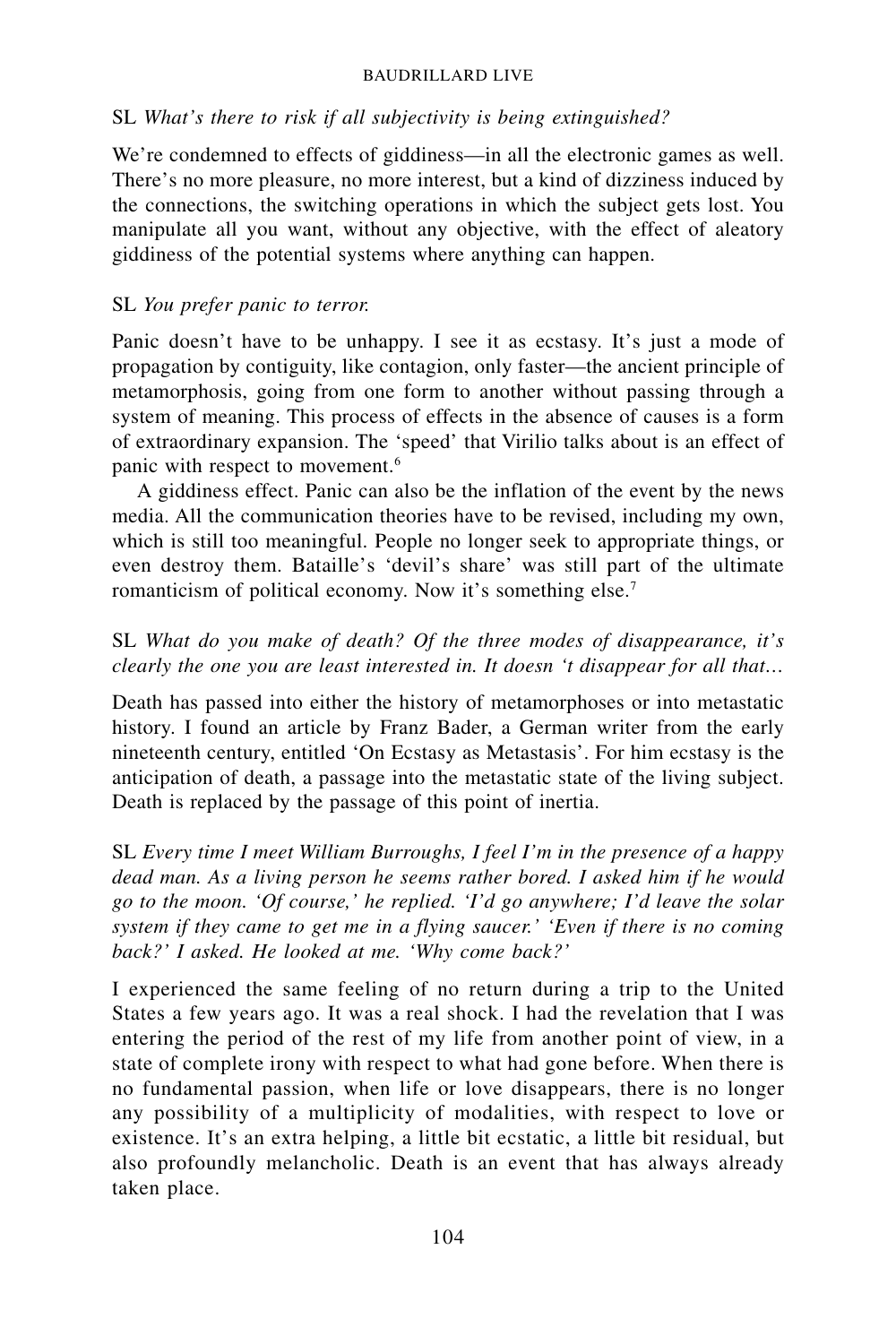#### I STOPPED LIVING...

#### SL *I've often wondered how one could live theories like yours.*

I got into it fairly late. For a long time, I was very 'cool' about producing theories. Of course, there had to be an obsession behind it, but I didn't think it had very much to do with anything. It was a kind of game. I could write about death without it having any influence whatsoever on my life. When someone aked me, 'What can we do with this? What are you really analysing?' I took it very lightly, with great calm.

#### SL *You felt it had more to do with culture?*

I'd always kept my distance from culture—as well as from theory. I maintained a position of distrust and rejection. That's the only 'radicalness' I can claim. It might have something to do with my old pataphysical training: I don't want culture; I spit on it. If a theory really becomes part of it, for me it's unspeakable. Several years ago, all that changed. Somewhere along the line I stopped living, in Canetti's sense.

#### SL *Something came unstuck.*

The giddiness I'm talking about ended up taking hold of me.

#### SL *A logical giddiness.*

Yes. I stopped working on simulation. I felt I was going totally nuts. Finally, by various paths, all this came to have extremely direct consequences on my life. It seemed logical that something would happen, an event of this kind—but I began to wonder what theory had to do with all this. There is in theories something that does away with the feeling of being 'unstuck'. But what theory brings back on the other hand, to reaccentuate it, pervert it—in the full sense of the word—I'd rather not know about.

#### SL *You spoke a bit earlier about the art of disappearance.*

Disappearance is something completely different from death. Dying doesn't do any good. You still have to disappear. It is a mode assimilated to that of seduction. The death of meaning is not interesting in itself.

## SL *Behaviourism puts an end to meaning. It does it more radically than we do.*

There meaning is truly erased, but it doesn't disappear. Pragmatism is the same as simulation pushed to the limit. Simulation puts an end to meaning absolutely, in its neutralizing, undifferentiated form. But it does it without prestige, without charm, without pleasure, without any of the effects of disappearance which are the best we can afford today.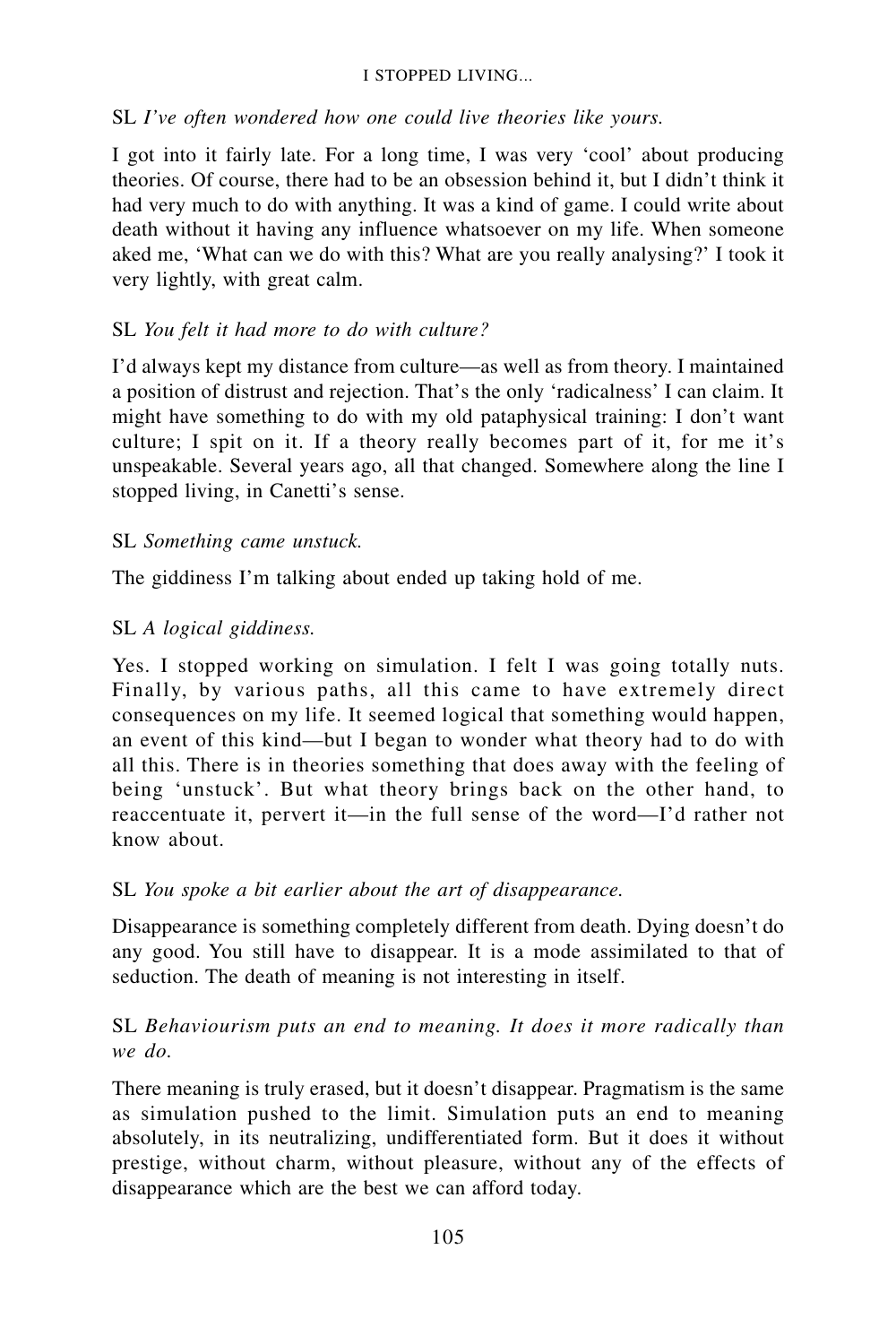SL *You rediscover desire in charm. Something of desire would have to remain, otherwise…*

I only resented desire in the cultural acceptance it gained. Actually, desire is a term that managed to get out of the test of reality—if you'll pardon the expression—while still retaining a certain poetic density. It wasn't killed, it remains—on condition that it stays out of the libidinal.

## SL *It's desire as seduction.*

In seduction, all the energy that you gathered for yourself is turned over to the object. Objective necessity occurs—an absolute surprise which takes away the effectiveness of the subject.

SL *Exchange exerts a similar effect, but the subject's disappearance is of a statistical order. It melts into 'the masses', which are conceived as an infinite commutation of individual clones—the mass as circulation, not immobility or assembly, of course.*<sup>8</sup>

*Neutralization is a statistical fiction, a sociologist's point of view reporting the existence of a flat encephalogram on the level of culture.*

Well, let's be frank here. If I ever dabbled in anything in my theoretical infancy, it was philosophy more than sociology. I don't think at all in those terms. My point of view is completely metaphysical. If anything, I'm a metaphysician, perhaps a moralist, but certainly not a sociologist. The only 'sociological' work I can claim is my effort to put an end to the social, to the concept of the social.<sup>9</sup>

SL *You proclaimed the end of the social, I guess, by contrast with another more archaic form, which Marcel Mauss defined as the 'total social fact'. What does that symbolic or agonistic, exchange of traditional societies mean to you now? Do you still believe it has a bearing on postindustrial societies?*<sup>10</sup>

Actually, in traditional societies, exchange is absent. Symbolic exchange is the opposite of exchange. The term is rather deceptive. There is an order of exchange and an order of fate. The only means of exorcizing fate is through exchange; in other words, through a contractual agreement. Where exchange is not possible, fate takes over. In the case of the hostage, whenever exchange becomes impossible, you move into the order of the fatal, of the catastrophe. There is a dual reversibility, an agonistic challenge.

SL *Negotiation is no longer possible. From there on, anything can happen.*

I call symbolic exchange fatal: I am led to it by chance. Fate is in the dividing line separating chance and necessity, to use Jacques Monod's terms.<sup>11</sup>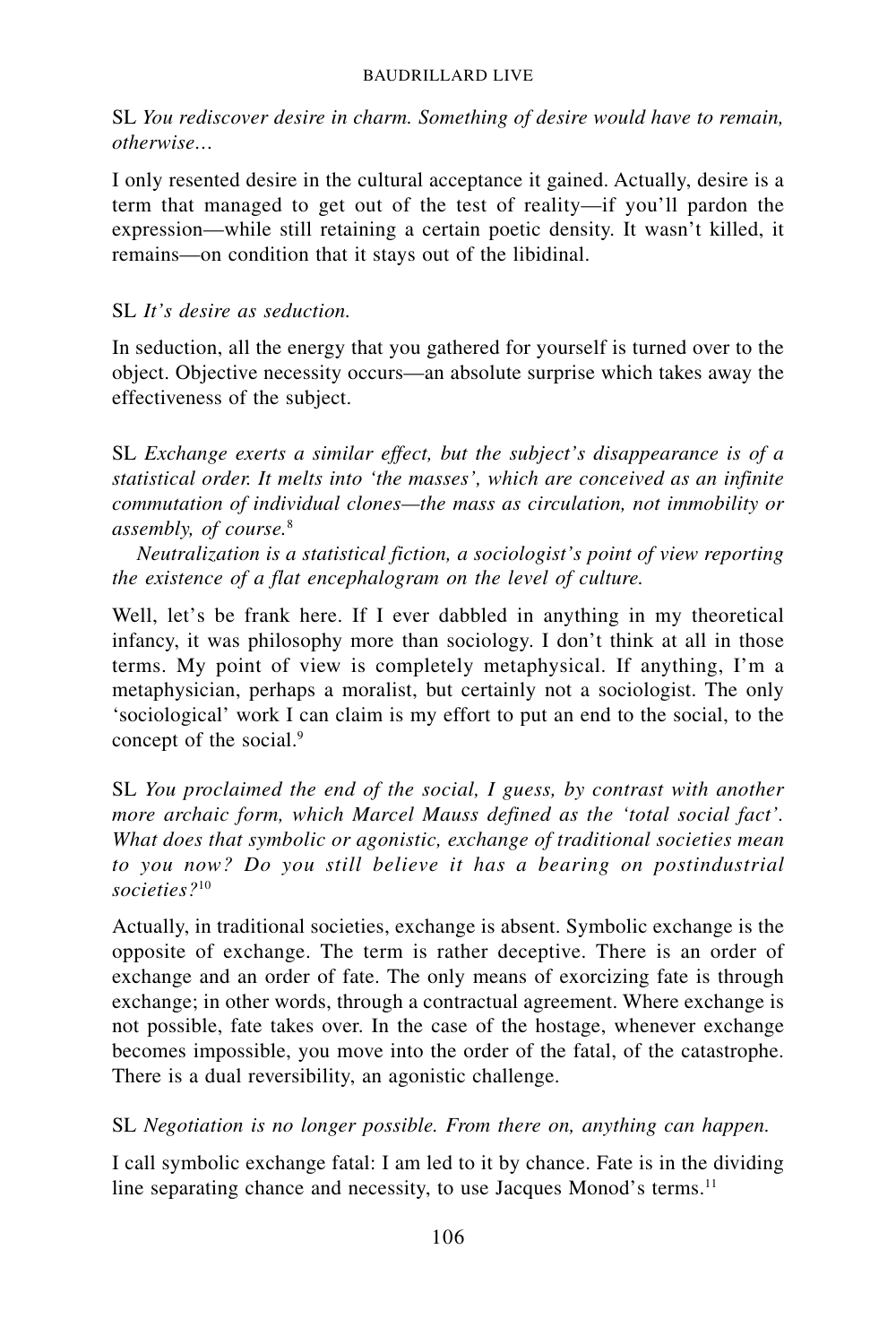Neither one wipes out the order of events. One—necessity—is based on an order of causes, of finality, a system of values which is that of metaphysics. The other—chance—is based on an objective by undetermined and erratic order. What I wanted to define with the 'fatal' order is an objective order, but of the highest necessity. The question of finality no longer applies. An event—or a being, or a word—resolves all efforts at explanation; it imposes itself with a force which is no longer of the final or causal order. It is more final than final: it is fatal.

# SL *The way speed is more mobile than movement—it's pure form, independent of any destination.*

Yes, speed is the ecstatic form of movement. In ecstasy, there is no longer any stage—no more scene, no more theatre. But there is no more passion either. It is intense, but dispassionate. It can carry a charge of seductiveness, for seduction is an ecstatic form. The fatal is ecstasy in the form of an event, in the same way that free-floating capital is an ecstatic form of the circulation of money. They no longer bear any relationship to production.

# SL *It is the extreme form of the logic of capital.*

The ecstatic form of capital is totally generalized exchange. An orbital form. In merchandise, money is already in process of de-referentialization. It is the transpoliticized form of merchandise. Look at what happens in the movement of money—money no longer bears any relationship to value, even in the sense in which Bataille uses the term (in order for there to be something 'spent', one must still believe in value). That is what gives rise to intense miraculous effects of multiplication. The secret of gambling is that money does not exist as a value.

## SL *But value returns after the fact: it's what you have to pay if you lose.*

Afterward, you commit suicide. But in the heat of the moment, the idea of winning or losing is relatively unimportant compared to the seductive sequence of events.

## SL *Gambling is the ecstatic form of money.*

Gambling isn't exactly a passion: the pleasure one derives from it is too crystalline. It is a cold ecstasy which deals with money not as meaning, value, depth or substance, but in the pure form of appearance or disappearance.

## SL *It's a form of imminence.*

Yes, but there's nothing behind it. It's the imminence of itself. Gambling is an organized catastrophic, apparitional form—a total metamorphosis.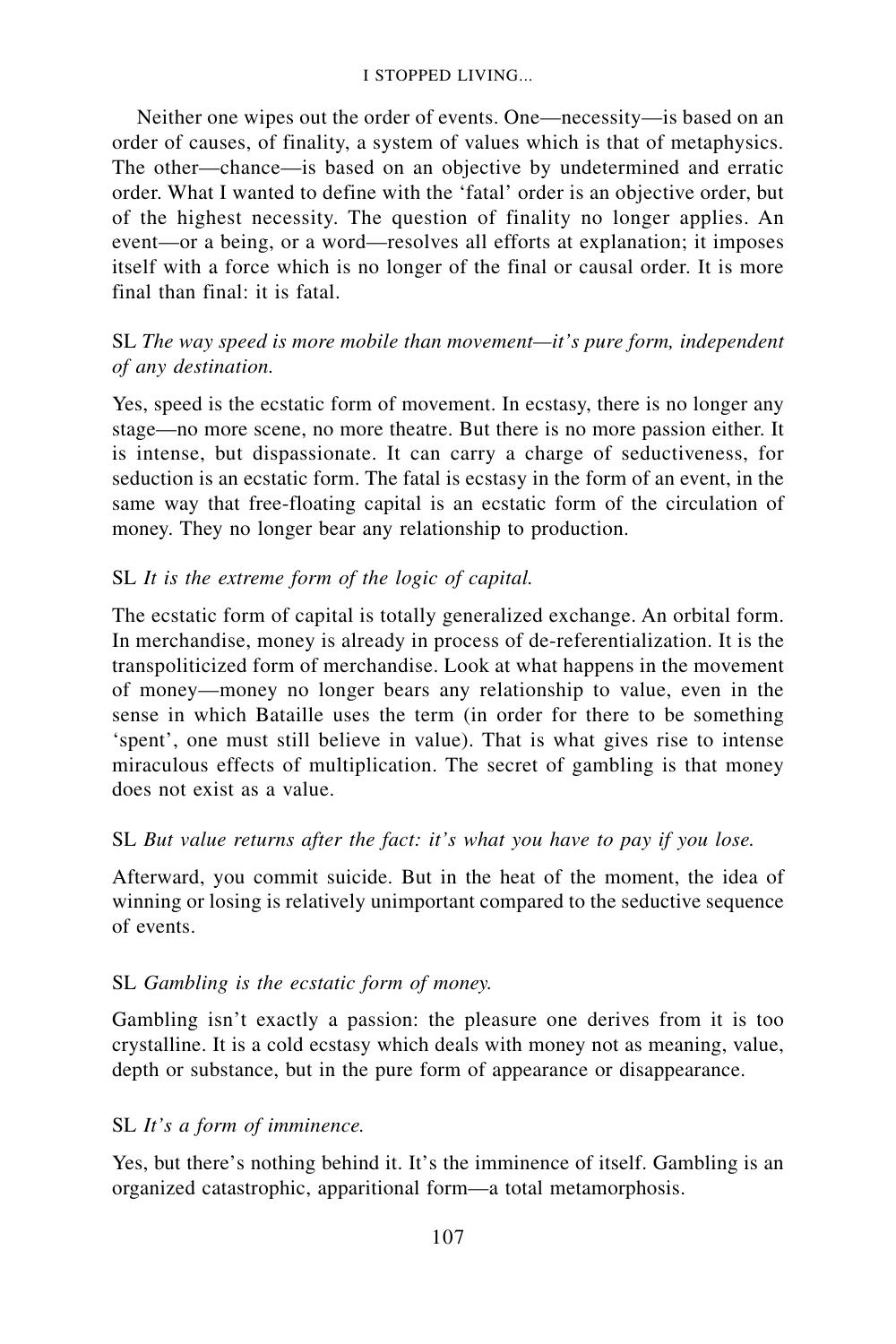SL *It's a game with a subject. This would explain the fascination it holds: to gamble is to forget yourself. The extreme form of neurosis—and its annulment.*

Gambling is a game, a challenge. There is no gambling subject: the transsubstantiation is complete. It's pure seduction. It comes from elsewhere. In theory gambling is without consequence. This is why it's so easy to condemn the 'immorality' of gambling. Gambling is immoral. It bears no relation to the reality of money.

## SL *It feeds on itself.*

It's the passion of arriving at a given object—money, in this case—and managing to disconnect it completely, to discover its means of appearing. I didn't say its means of production; we know that only too well, and it's no fun. Wherever you can find the possibility of pure appearances, you are once again in the game. It's in this sense that I no longer situate myself in the irreversible order of annihilation. The possibility of returning to a level of metamorphosis or seduction cannot be lost. There's only fate.

# SL *But first this has to pass through a rage to destroy, to exterminate everything.*

There has to be extermination. In the final account, it's extremely rare that something can get out of the chain of cause and effect to appear fully. It is the ephemeral moment in which things take the time to appear before taking on meaning or value. What is fascinating then—what makes that moment an event—is that a mode of sociality can be created which is not the mode of exchange but the occurrence of pure events. The statistical occurrence, on the contrary, is flat, numerical, without sequence. It is nothing but contiguity and measurement. We live in a world that is very loose, quite lax, in which things are more or less arbitrary, disconnected and therefore sporadic, erratic. The order of the fatal, on the other hand, is the site of symbolic exchange. There is no more liberty, everything is locked in a sequential chain.

## SL *That was already the case with the primitive ceremonial.*

I don't exclude rituals and ceremonies. Whatever reaches the level of pure appearance—a person, an event, an act—enters the realm of the fatal. It cannot be deciphered or interpreted. The subject has nothing to say about it. Events emerge from any and every place, but from an absolute beyond, with that true strangeness which alone is fascinating. It belongs neither to the order of the normal nor to the accidental. It is a necessity greater than the law, something like objective chance without any effect of the unconscious, whose fate would be repressed.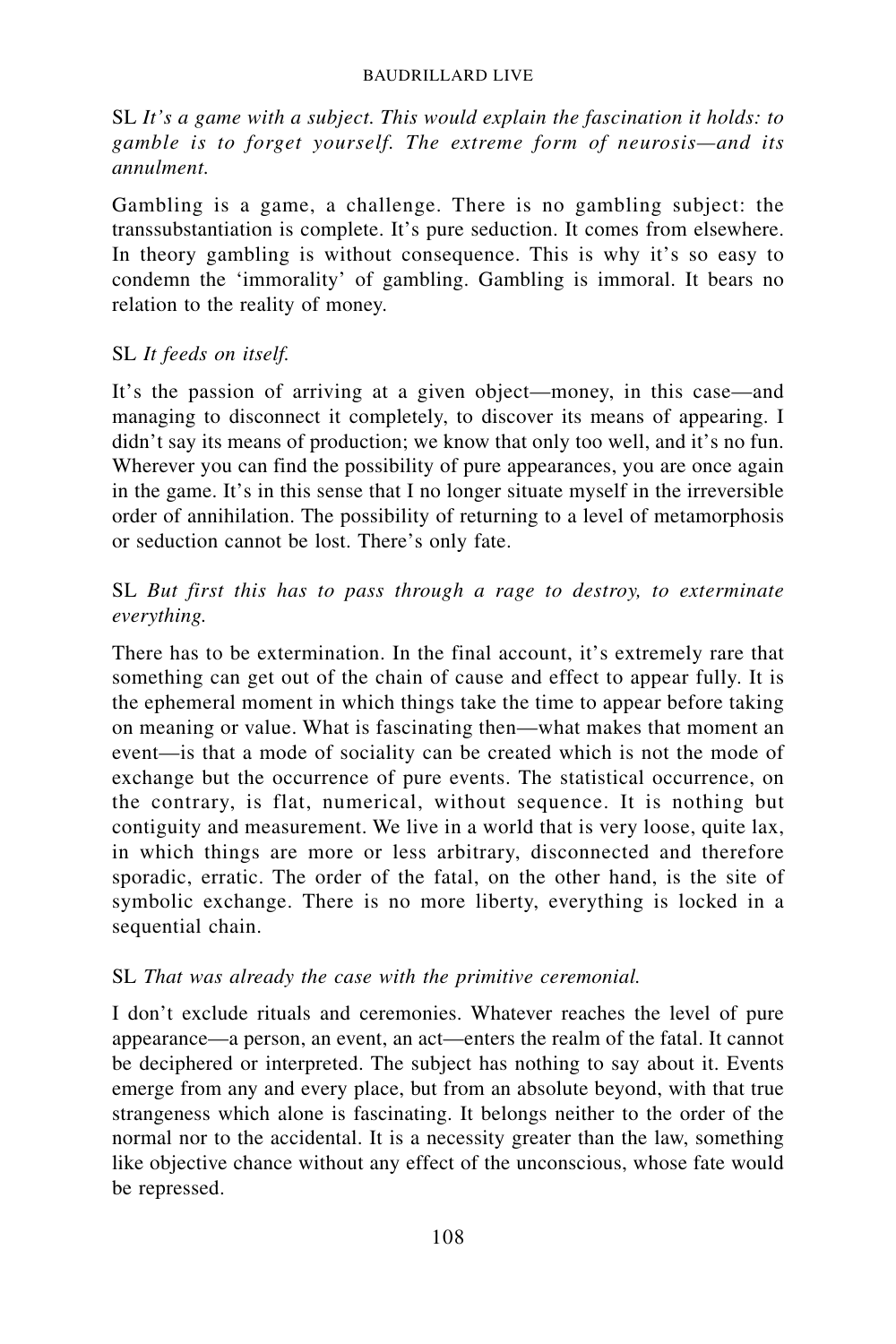#### I STOPPED LIVING...

#### SL *A successful event leaves nothing behind it.*

In the finalities that one can assign oneself, values are always tentative. They must be invested. They are necessary, but subjectively. For example, the fetishistic object topples the subject's need to place itself in the transcendental centre of the world. On the contrary, at any given moment the universe has the possibility of incarnating itself in a detail which is unjustifiable in its own right. The universal no longer exists, there is nothing left but a singularity which can take on the aspect of totality.

# SL *Singularities, in the Hegelian sense, have a particularity and a universal aspect. They are moments.*

Yes, whereas now singularities very likely no longer have any universal becoming. The universal is a game preserve, it is the site of that indifferent strategy. It cannot be assigned an end, a reason, a meaning. It is total crystallization around an event.

SL *Deleuze dealt with this problematic in* Logique du Sens (Logic of Meaning).12 *But for him, the logic of appearances, the play of surfaces, does not abolish subjectivity.*

For me events are no longer those of the subject; they reach a point where they function all by themselves. It is a pure connection of events in a logic of appearances, if you like, which meets seduction. The order of seductive connections stands in opposition to rational connections, whatever they may be, and also to delirious connections, and possibly to molecular ones. It is not an order of the accidental; an accident does not fascinate me in that sense. The catastrophe does not fascinate me as an accident, it fascinates me as a necessity. That appearances function all by themselves is based on a necessity much more implacable than the chain of causes, which is for its part relatively arbitrary, as is the connection of the signifier and the signified. The connection, the chain of appearances, are signs that do not, in fact, make sense. There is a rule to the game.

## SL *Is the fatal the fulfilment of an empty rule?*

A rule can be perfectly arbitrary in its enunciation, but it is much more unbreakable than the 'law', which can be transgressed. You can do anything with the law. With the rule, on the other hand, either you play or you don't play. If you play, the rule is implacable. You can't get around it. It would be idiotic to transgress it. The rule of the game—the seductive sequence—is played in an extremely ceremonialized fashion. Situations can be replayed indefinitely, the 'rule' does not change. But it is secret, never known, never spoken. If it were known, things would become visible and reversible again. With causal or rational sequences, you have crisis.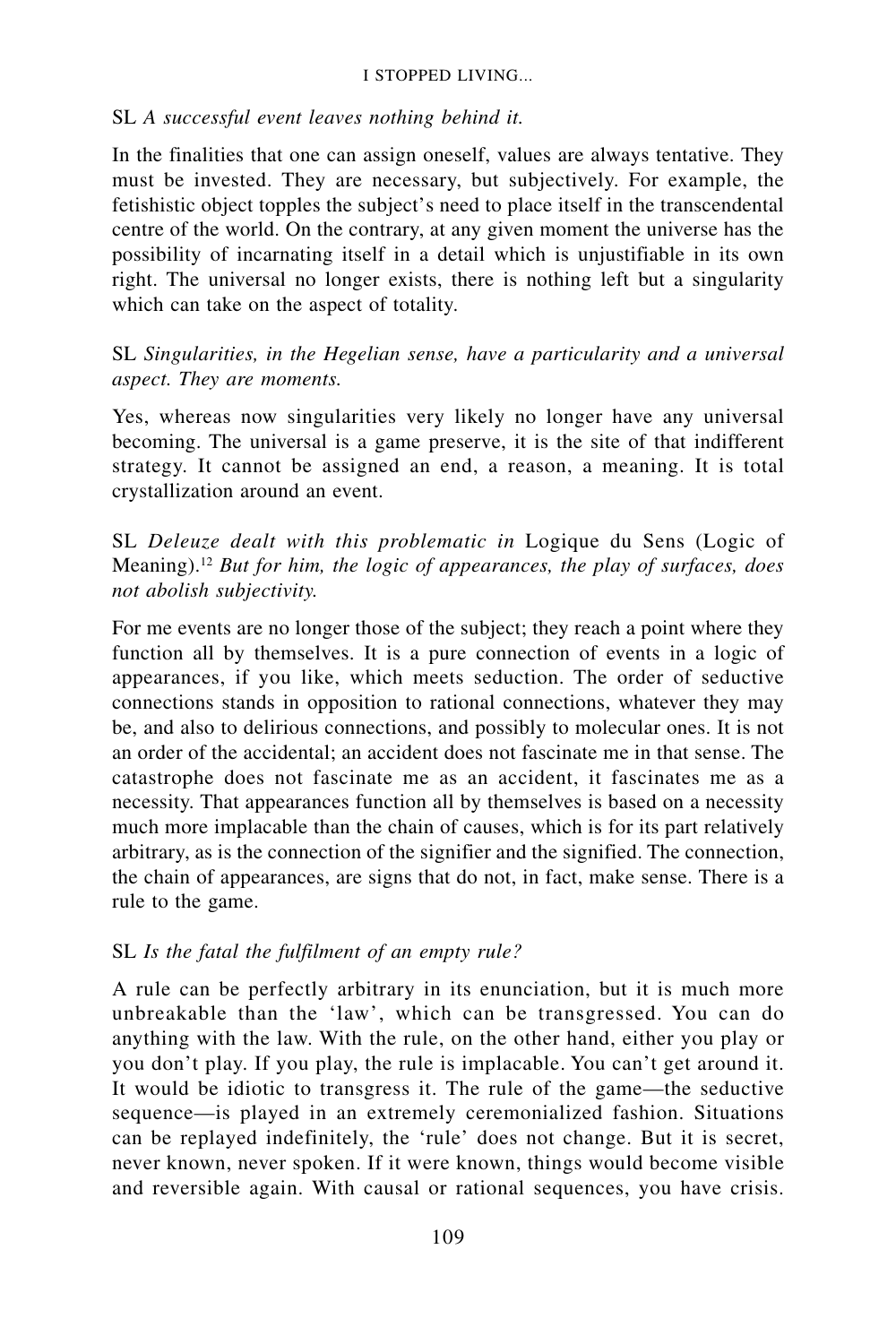With seductive sequences, on the contrary, you are—literally—in a catastrophic order.

#### SL *That's the logic of the avalanche.*

Forms that are beyond judgement have a much greater power of fascination, but they are for that same reason terribly dangerous for any order whatsoever. They can no longer be controlled. At any given moment a category or a form stops representing itself, it no longer enters the stage of representation, it no longer functions according to its end. It doubles back upon itself, taking a curve so rapid that it reaches a kind of potentialization. All the rest goes into a state of weightlessness. In the language of poetry we are familiar with those sequences in which things seem to take place without continuity, without consequence, without mediation. Language is always an order of seduction to the extent that it is a mutant order. If you suppose continuous, progressive, linear order then it is still based on a mutational 'superstructure'. The words in a poem are of that order. They do not go through the meaning. One word calls forth another in a catastrophe of charm. One leads to another in a thoughtless, unintelligible way. I am not seeking the irrational. On the contrary, we know that there is a necessity without its being transcendental or providential. The same thing can take place in the order of facts, of actions, of existential situations.

#### SL *It is ritual without the sacred, the tragic without the tragedy.*

It is not a sacred universe, even though there is indeed a tragic aspect in seduction. If you accept the rule of the game, you can never know in advance to what degree of concatenation of appearances a strategy may lead. Take, for example, the story of the woman to whom a man sends an ardent love letter. She asks him what part of her seduced him the most. What else can he answer? Her eyes, of course. And he receives in the mail, wrapped in brown paper, the woman's eye. The man is shattered, destroyed. The woman sets herself as the destiny of the other. Literalizing the metaphor, she abolishes the symbolic order. The sign becomes the thing. The subject is caught in the trap of his own desire. She loses an eye, he loses face.

SL *In* De la Séduction (On Seduction) *you took another metaphor literally, that of the woman-object.*<sup>13</sup> *It meant (in appearance at least) taking feminism against the grain with, I believe, unexpected potentializations.*

I consider woman the absence of desire. It is of little import whether or not that corresponds to real women. It is my conception of 'femininity'.

SL *Isn't it surprising that in the midst of metamorphoses, the feminine figure for you remains fixed. That's very nostalgic, that polarity of roles.*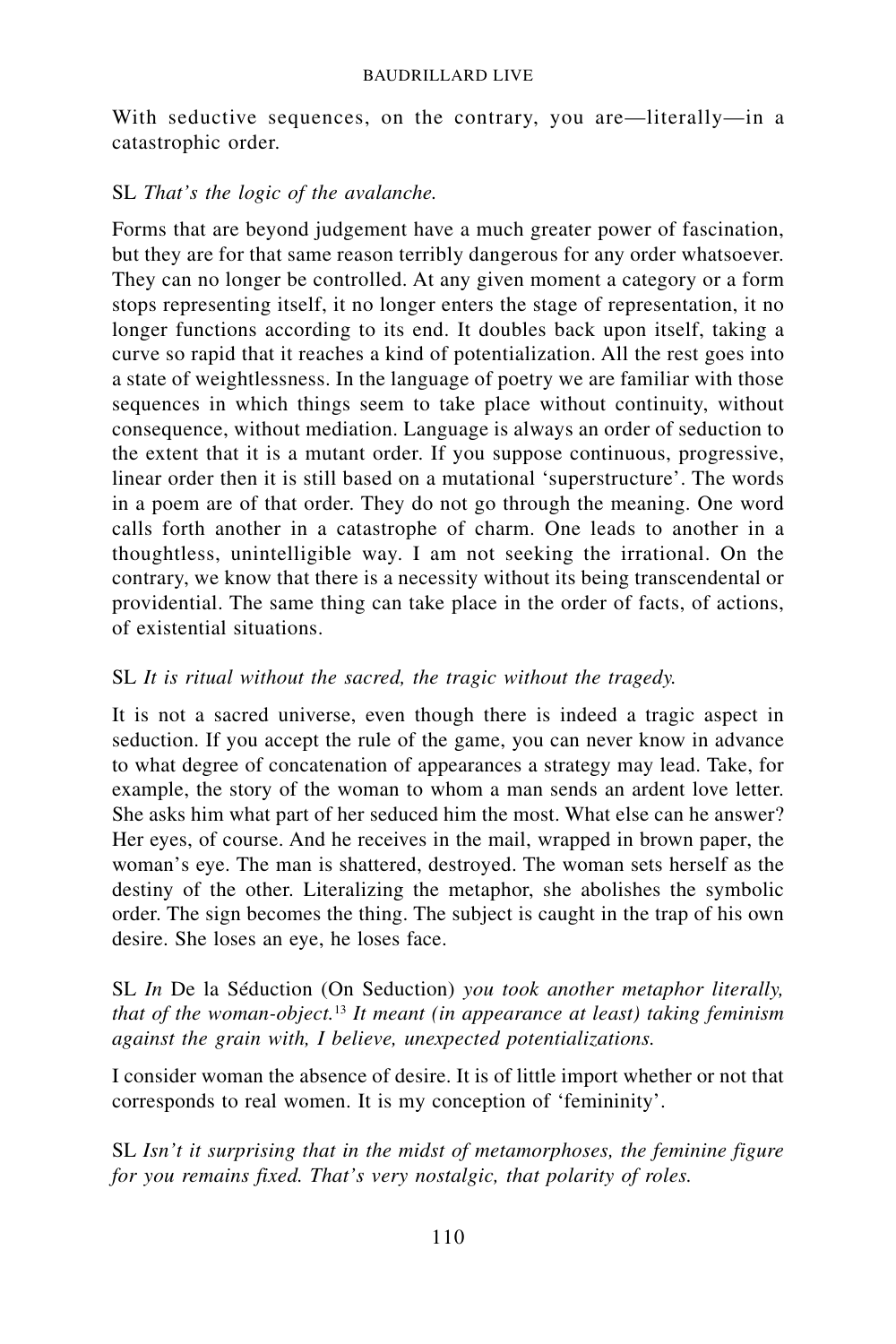But I don't believe in it. For me, femininity is non-polar. Contrary to masculinity, woman has no anxious focalization on sex, she can transform herself into herself.

SL *That means becoming-woman is something that can occur in women or in men.*

Of course. Femininity appears in certain individuals, men or women. But woman is the object which plays out all the liquidities of desire. The drama of love is entirely in men, that of charm completely in women.

SL *Speaking of love, you replace inter subjectivity with a reciprocal transformation. A passage into the other, but an other which is no longer there.*

That is the problem of otherness. As in the world, or on the terrain of sex, no one is the other of the other sex any longer. It is not narcissism, which is a concretion accomplished in solitude; not otherness either. Each one functions within his/her own nebula, accomplishing his/her own virtuality.

SL *If I understand, the process of becoming-woman common to both sexes is the accomplishment of each one as a separate object. Their reciprocal challenge is to become more woman than woman, in a word, to attain that femininity which each one can attain only in relationship to himself/ herself.*

I think here of the strategic position of the process of becoming-object. What interests me now is no longer the subject but the object and its destiny. You become the destiny of the other. It is clearer when you think of childhood. The child always has a double strategy. He has the possibility of offering himself as object, protected, recognized, destined as a child to the pedagogical function; and at the same time he is fighting on equal terms. At some level the child knows that he is not a child, but the adult does not know that. That is the secret.

SL *That's what is fuelling the hysterical campaign against 'child abuse'. Adults panic in the face of the extermination of childhood, which they on the other hand are encouraging. Childhood constitutes the last anchor of our culture. If childhood is lost, what is morality to be based on? The social repression of 'child molesters' is all the more ferocious.*<sup>14</sup>

The problem is that everything has been unleashed on childhood. There has been quite a 'palingenesis' on childhood, no psychoanalytic joke intended; now there it has been taken seriously. The category of childhood is defined historically, and there psychology begins: child psychology, therapy,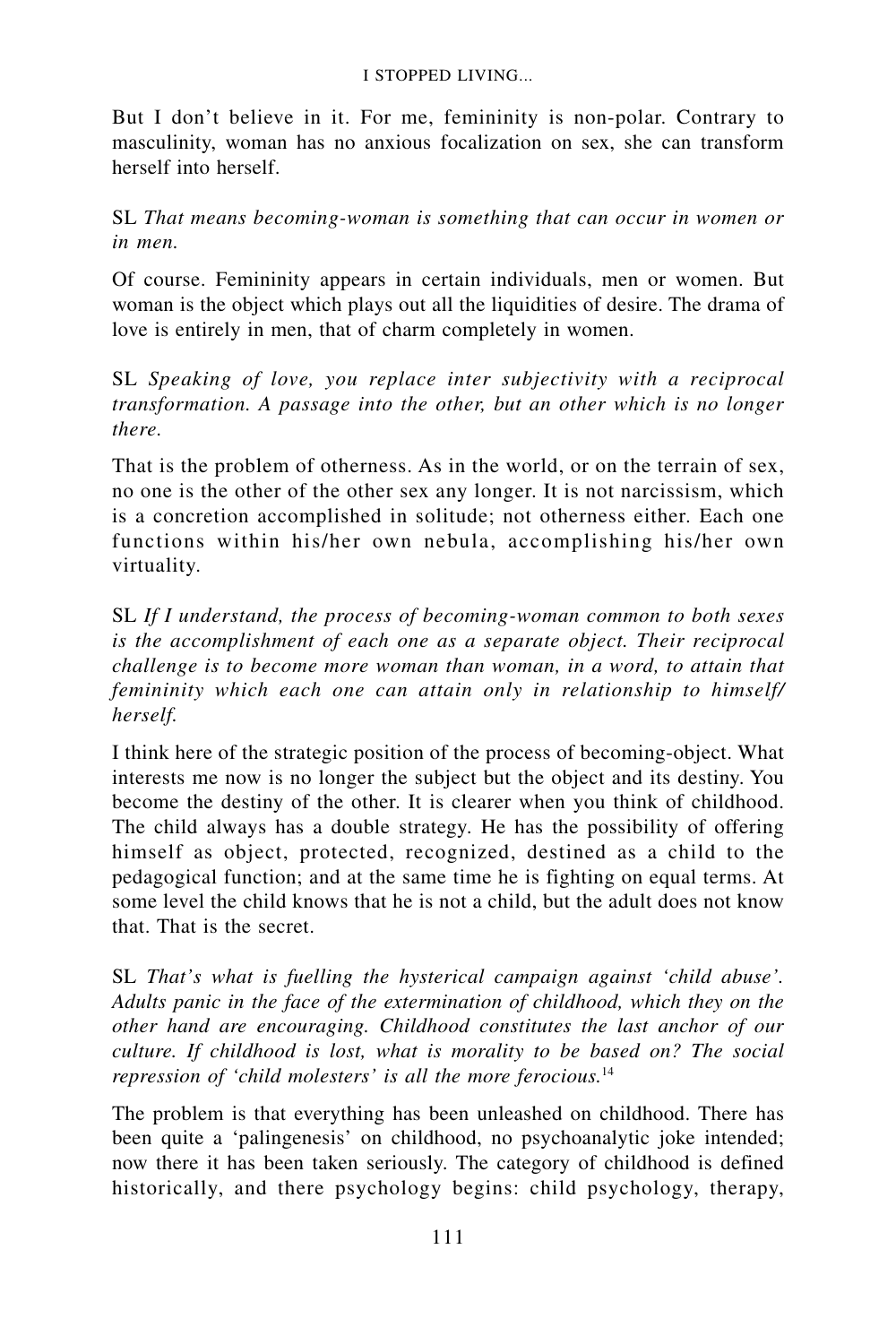pedagogy, it all follows. If, going against every assumption, you maintain the little Utopian fact that childhood does not exist and that the child is perhaps the only one to know it, then everything blows up in your face. That is what I was trying to say about women. Women, children, animals—we must not be afraid of assimilations—do not just have a subject-consciousness, they have a kind of objective ironic presentiment that the category into which they have been placed does not exist. Which allows them at any given moment to make use of a double strategy. It isn't psychology, it's strategy.

# SL *When you speak of the strategy of the fatal, what interests me most is the strategy. What is to be done?*

No, it's completely antinomical. It's not really strategy. That's a play on words to dramatize the total passage from the subject to the object. Whether you call it the revenge of the object, or the Evil Genius of matter, it is not representable. But it is a power all the same. In fact, I would go along with calling it the principle of Evil, of irreconciliation, the way the Good is the principle of reconciliation. That exists, it is inextricable, it cannot be destroyed.

# SL *Can you still invoke a strategy to account for situations in which the subject has no place?*

Only an 'objective' strategy that no one could recognize. What I foresee is a transposition of all forms and the impossibility of any politics. There is something like a threshold of inertia. Beyond that, forms snowball, terror is unleashed as an empty form.

## SL *Panic.*

Right. It's the other form of the ecstatic, it's catastrophic form, in the almost neutral sense of the term, in its mathematical extension. It is a completely alien response of the object world to the subject world, of a completely external destiny which occurs with an absolute surprise and whose symbolic wave strikes the human world.

## SL *You see several sides to ecstasy?*

I see two. Take a model. Its ecstatic side is to be truer than the truth; it creates a kind of giddiness, a kind of inflation of truth. A model is a rather pathetic thing. But take fashion for example. Fashion participates in this phenomenon absolutely. It doesn't depend on any sort of aesthetic judgement. It's not the beautiful opposed to the ugly, it's what's more beautiful than the beautiful. The obese—that famous fat American—is not opposed to the skinny one. He is fatter than fat, and that is fascinating. Fashion is the absolute formalization of the beautiful. It functions by means of the unconditional transmutation of forms. Ecstatic forms can be static and cold; sometimes they can be more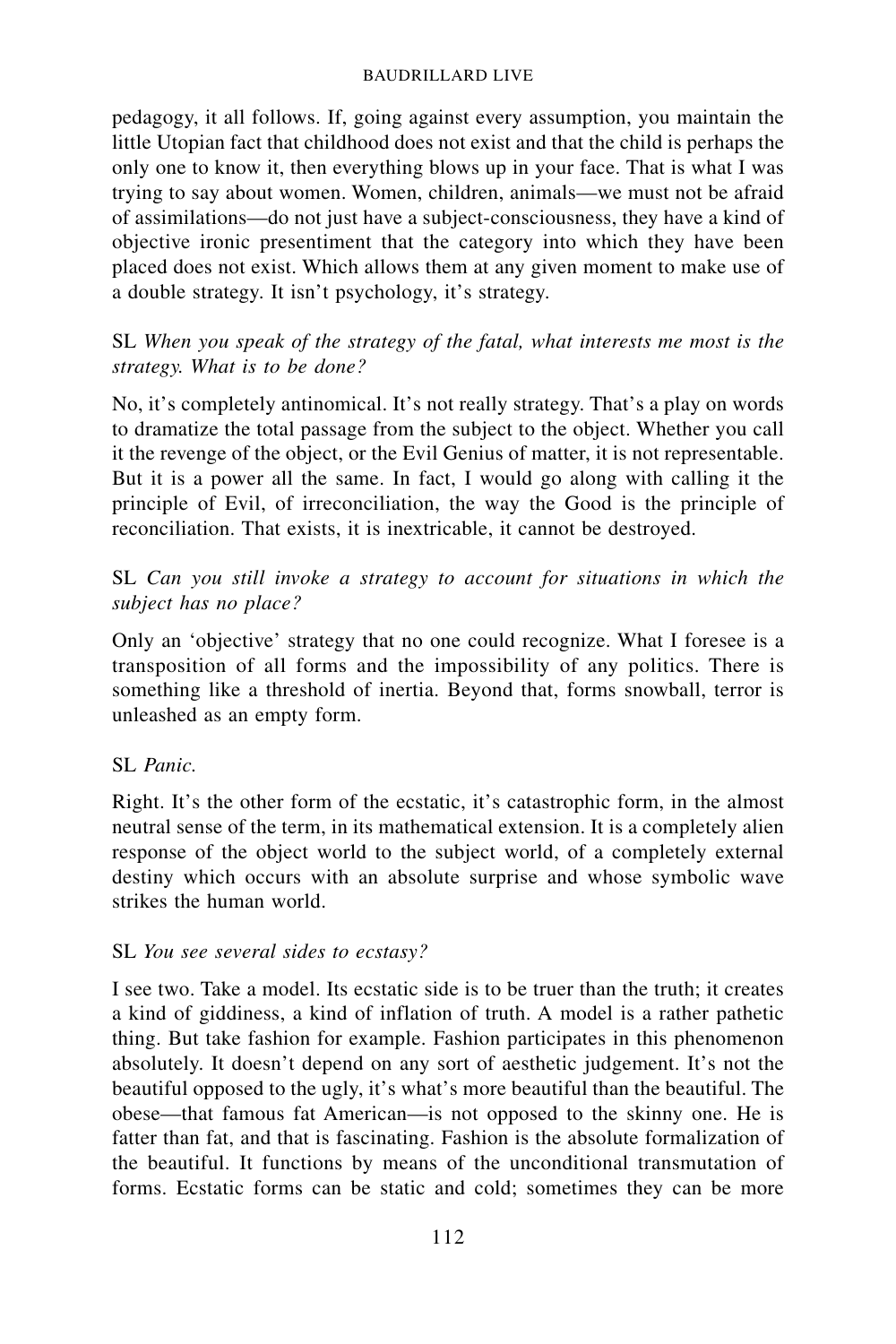enchanting, warmer. There is a splendour of fashion and, behind it, an uncontrollable rule of the game. A rule which conveys the objective irony of fashion. Everything that can be invented deliberately falls flat on its face, and it's something else that catches on instead.

## SL *Can fashion serve as a model for politics?*

Fashion has always been at odds with politics and scorned by politics. But you cannot politically oppose fashion to politics. Fashion is a splendid form of metamorphosis. It is both a ritual and a ceremony. It can't be programmed.

# SL *Could happy, ecstatic political forms be conceived of?*

It's rather difficult to sort out happy and unhappy forms. Seduction, like fashion, is a happy form, beyond the beauty of desire: 'I am not beautiful, I am worse.' Seduction uses signs which are already simulators to make them into the falser than false. It displaces them, turns them into traps and produces a splendid effect snatched from the imperative of veracity of signs, and even of desire, which is no longer at stake.

# SL *Must all political rituals necessarily be programmed?*

Politics functioned in terms of distinctive oppositions: the left or the right. As in other areas you have the true or the false, the beautiful or the ugly, etc. Now, at a given point the energy of a situation stopped depending on this kind of dissociation. It is no longer the dialectic of the two terms that organizes things, but the fact that the forms each go their separate ways, meaninglessly, senselessly. It is the truer than true, or the falser than false. A form shoots off in a kind of relentless logic, uncalculated, without any history, without any memory, the way cancer cells go off in an organic direction. That logic seems to me more interesting because it does after all correspond more to the way things are evolving nowadays.

# SL *Where do you see that logic at work in the political field right now? In the media?*

The media are supposed to be a fabulous distortion. But behind that analysis still lurks a symbolic demand for truth. Where does that distortion come from? Placing the media in the system of will-choice-liberty is really hopeless. All you can do is invoke a total alienation of the political subject, accuse the power structure of manipulating, etc. The power structure doesn't manipulate TV, it functions exactly the way it does. It relies on representations, it also secretes them with the scant political relief of a TV image, without accuracy or energy, to the point of merging with the civil society in the indistinction of the political scene. Meaning manages to disappear in the horizon of communication. The media are simply the locus of this disappearance, which is always a challenge to the powers that be. It's becoming urgent to reformulate a theory of the media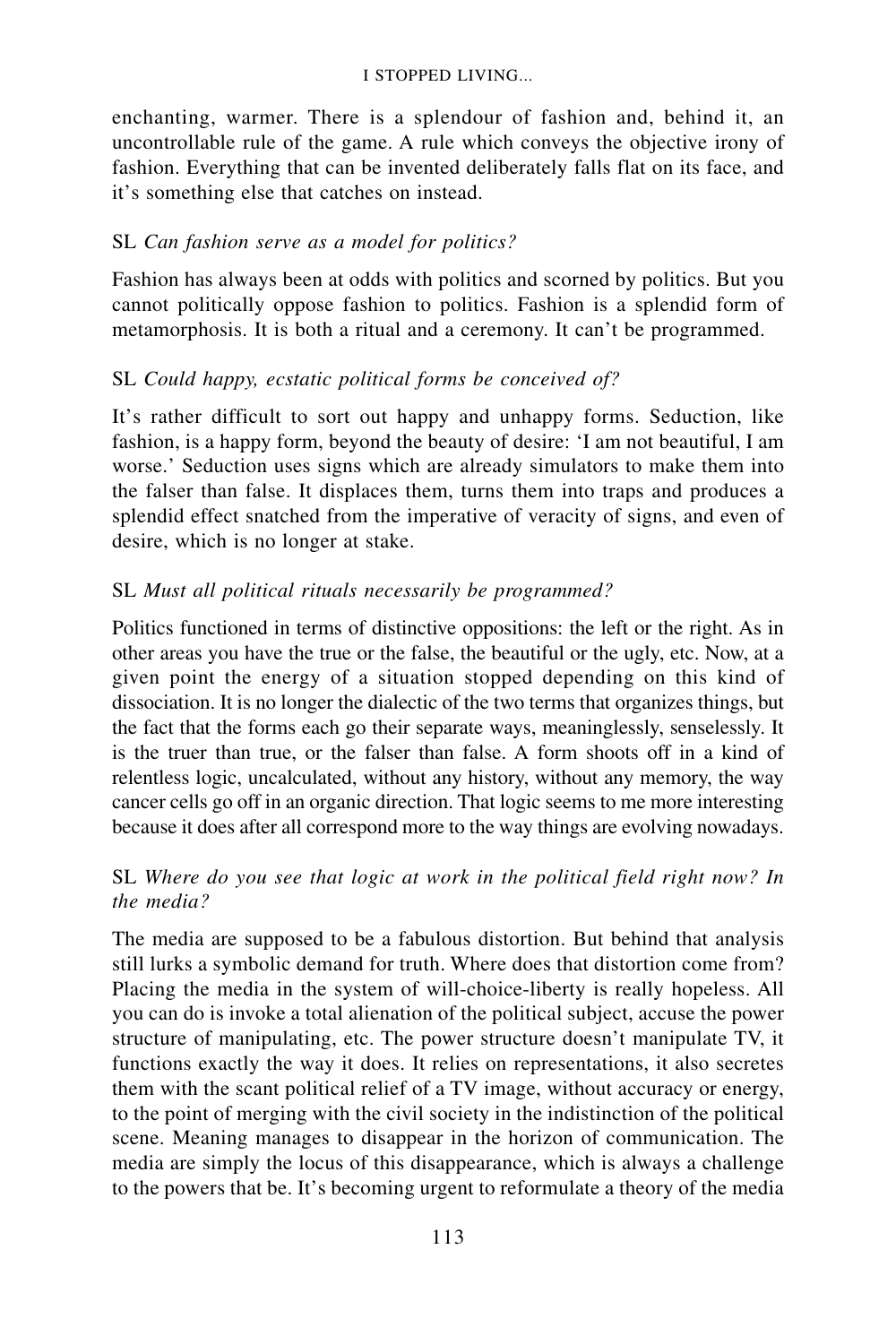as *'agents provocateurs'* of information overload, turning political debate into a gigantic abyss. Let's get rid of the notion that the media mystify and alienate. We've had enough of that.

SL *The theory of alienation has become the echo necessary to the media for their existence. It amounts indirectly to giving them the benefit of an intention. They don't deserve that.*

You're right. In the transpolitical, there is no more who. Then if it isn't the power structure, which seems pretty clear, if there is no longer a subject, is there a strategy of the object, objective irony?

SL *The media industry never does anything but reproduce its own necessity. As William Burroughs said: all things considered, the public could get along very well without the news.*

There you have it. All that is done now is to display a range of choices which are all equally potential or fulfilled. Have you heard this story about Beau Brummell? He travelled a great deal, always in the company of his manservant. One day he was in Scotland, in a region where there are many lakes, each one more beautiful than the last. Brummell turned to his servant and asked him, 'Which lake do I prefer?' Having to choose is really a bore. That's what servants are for. In any case, that's not what counts. Power—Knowledge—Will—let the inventors of those ideas take responsibility for them. It makes perfect sense to me that the great masses, very snobbishly, delegate to the class of intellectuals, of politicans, this business of managing, of choosing, of knowing what one wants. They are joyously dumping all those burden-some categories that no one, deep down inside, really wants any part of. That people want to be told what they want is certainly not true; it is not clear either that they really want to know what they want, or that they desire to want at all. The whole edifice of socialism is based on that assumption. They start from the fact that this is what people ought to want, that they are social in the sense that they are supposed to know themselves, know what they want. I think we have pressed beyond that point, beyond truth, beyond reality.

SL *Objective irony, that would be the masses' offhand way of getting rid of their responsibilities, turning power back to its fantasies, knowledge to its obsessions, will to its illusions. The silent majority, as you see it then, is not the accomplice of law and order, but rather its silence is a dead silence. The masses are playing dead. And this stubborn silence, this insolent reserve, would sanction the disappearance of the social.*

Exactly. The large systems of information relieve the masses of the responsibility of having to know, to understand, to be informed, to be up on things. Advertising relieves people of the responsibility of having to choose, which is perfecty human and perfectly horrible. As for power, it has always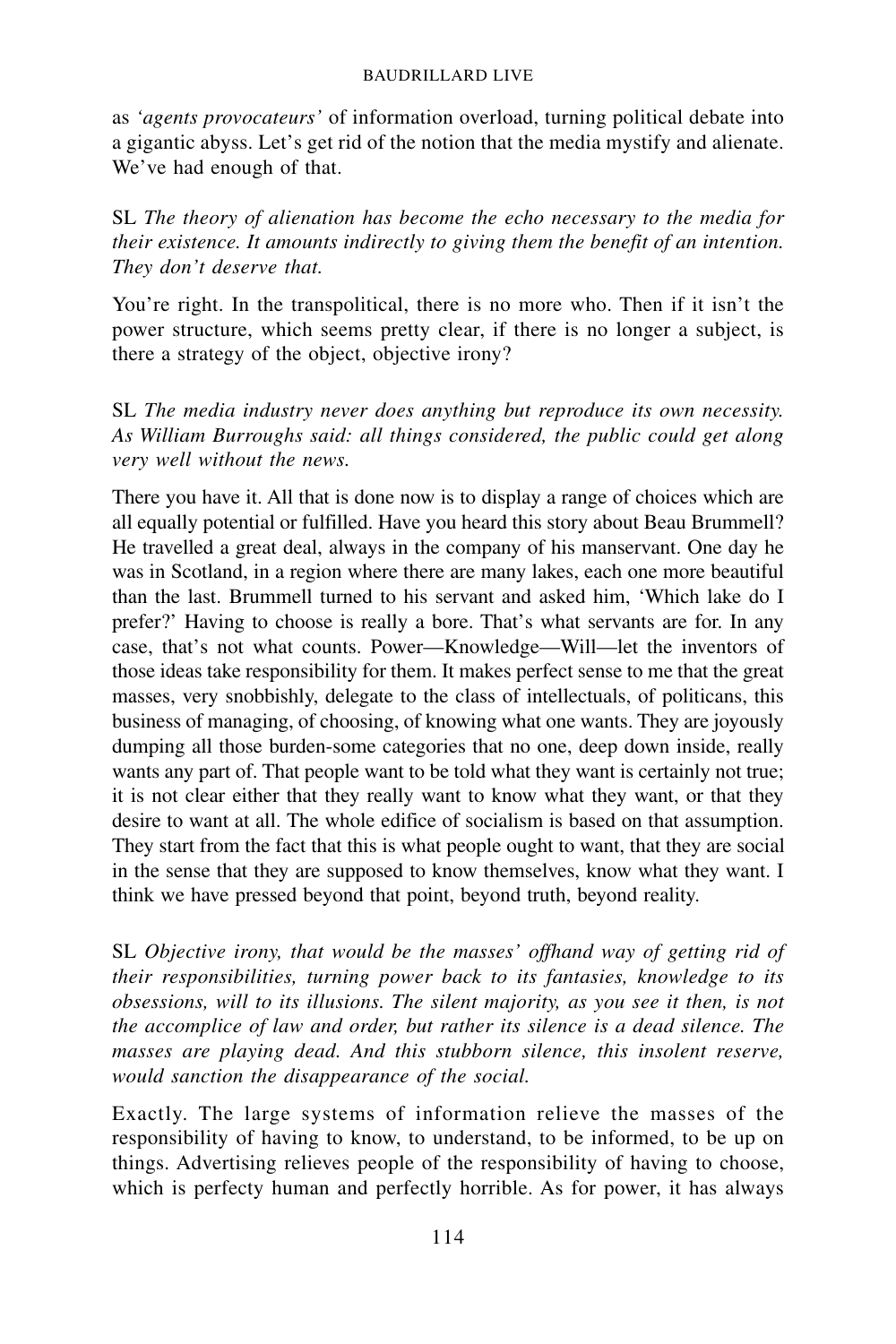seemed ironic to me to delegate it to someone. That's like catching him in a trap, and that trap closes on the political class itself. I see all of this as a profound reversal of strategy on the part of the masses. They are no longer involved in a process of subversion or revolution, but in some gigantic devolution from an unwanted liberty—with some evil genius lurking behind it all. I think we are beginning to realize how much terror lies at the heart of the paradise of communication. Beyond that, events are inconsequential, and that is even more true for theories.

## SL *But there is power in the fact of being inconsequential.*

That was what interested me about May '68. Behind the political, revolutionary and historical scene, and also behind the failure, there was the power of an event which managed to absorb its own continuity. It makes it implode, succeeds in swallowing its own energy and disappearing.

SL *May '68 swept down on France like an avalanche, and no sooner had it appeared than it disappeared, mysteriously, practically without a trace.*

Then where has all that energy gone? Nowhere—certainly not into socialism, in any case. It must have been reabsorbed somewhere—without necessarily remaining underground so as to emerge later. For me May '68 was the first event that corresponded to this inertial point of the political scene. Continuity disappears. Only such things are fascinating.

## SL *Comprehension is no longer involved there.*

No. But more comprehension is going to be re-secreted. It is intolerable for everybody that events should be inconsequential, or that their own desires should be inconsequential. And, in the last analysis, that theory should be inconsequential. No exceptions allowed.

# SL *All of that is part of what Paul Virilio calls 'the aesthetic of disappearance'.*<sup>15</sup>

From time to time theory allows itself beautiful effects of disappearance. What more can one do? In terms of results there is no difference between what came to an end with May '68 and whatever Giscard d'Estaing or Mitterrand accomplished. Acceleration permits another kind of disappearance effect, another order that can't be reached in any other way. Therefore, I agree with Paul Virilio on the idea of theory going to extremes. You will ask me, why are people going to those extremes, if you don't suppose that at some point the world, and the universe, too, is in the grips of a movement to extremes. There you are, apparently, forced to make an almost objective, rational hypothesis. It is impossible to think that theory can be nothing more than fiction. Otherwise no one would bother producing theory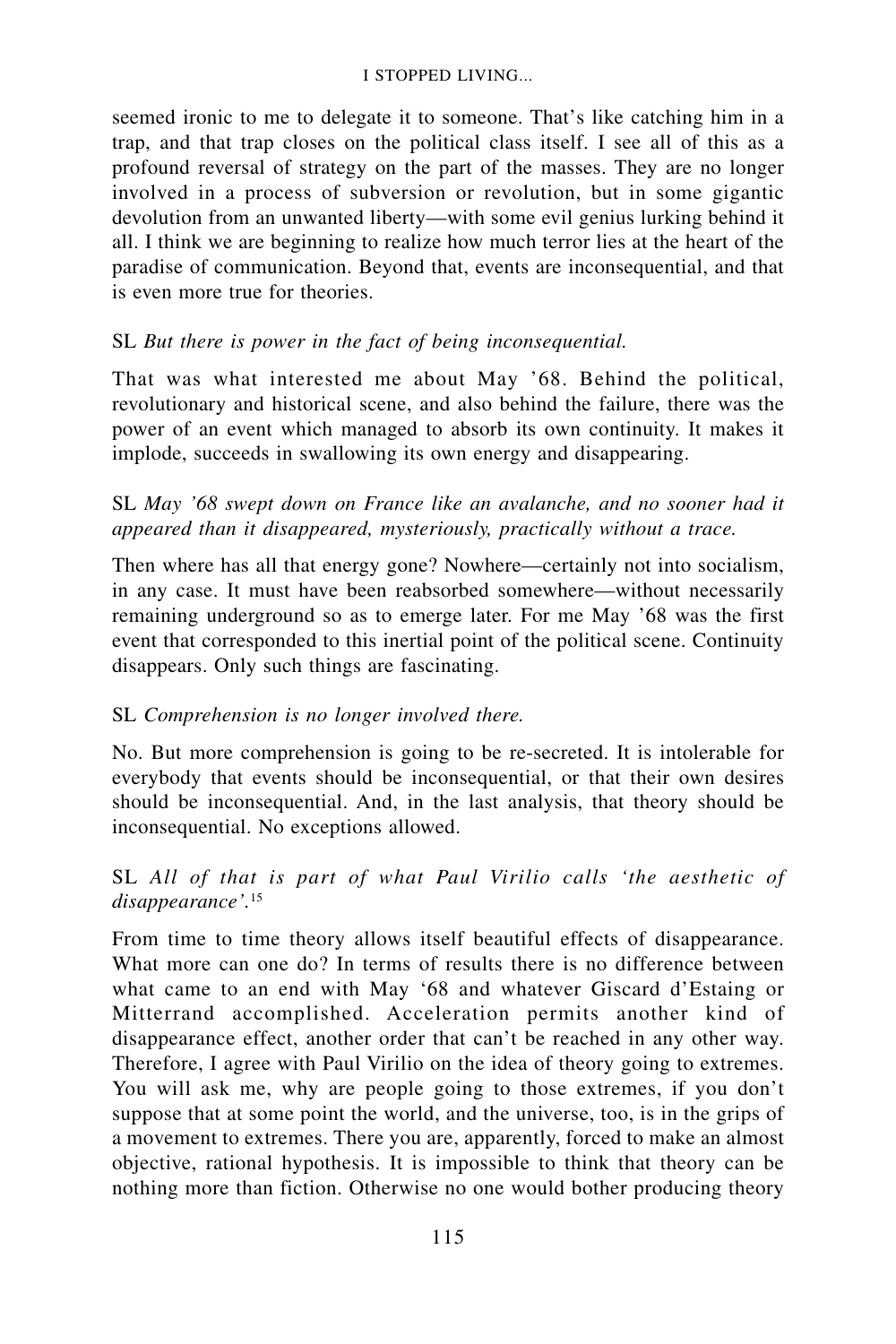any more. You have to believe that going somewhere is not just a metaphor. And then, if it is a challenge, in any case there is a partner. It is no longer a dialectic, but there is a rule of the game. Somewhere there must be a limit that constitutes the real in order for there to be theory. A point where things can stick, or from which they can take off.

SL *For Virilio there is definitely a trend towards extremes at work in the world today: the military class is swallowing up civilian society before disappearing itself in a suicidal race.*<sup>16</sup>

Virilio's calculation is to push the military to a kind of extreme absolute of power, which can only ultimately cause its own downfall, place it before the judgement of God and absorb it into the society it destroys. Virilio carries out this calculation with such an identification or obsession that I can only credit him at times with a powerful sense of irony: the system devours its own principle of reality, inflates its own empty forms until it reaches an absolute and its own ironic destiny of reversal. I myself am not so interested in military hardware, but in software. It's the form of his idea that strikes me as valid.

# SL *The state of emergency, the risk of nuclear extermination—you can dismiss all that?*

Why, of course, I think about it, but for me there is no fatal term. The nuclear threat is part of a 'soft' mode of extermination, bit by bit, by deterrence, not at all an apocalyptic term. It is the scenario of deterrence that Paul Virilio shares with me, apparently, because he moves back and forth between the real term and the mythical term, which is mine. For me, it's in the realm of the intellectual wager. If there were an absolute term of the nuclear apocalypse in the realm of the real, then at that point I would stop, I wouldn't write any more! God knows, if the metaphor really collapses into reality, I won't have any more to do. That would not even be a question of resignation—it's no longer possible to think at that point.

# SL *The implosive side of the nuclear threat paralyses everything. It's more than deterrence, it's political tetanus.*

Virilio is very interested in strategic vicissitudes; I don't have the patience. Does the nuclear threat have a political term? Or does it make it disappear when the bomb hits the ground? It's the same as for the media, I no longer attach any importance to it. Can there be a political management of a material that is 'transpoliticaT? I don't see where it could come from.

SL *Let's go back to your analysis of terrorism, which led you to discard the concept of the social. For a number of years we witnessed a trend towards extremes in the confrontation between the Red Army Faction and the German*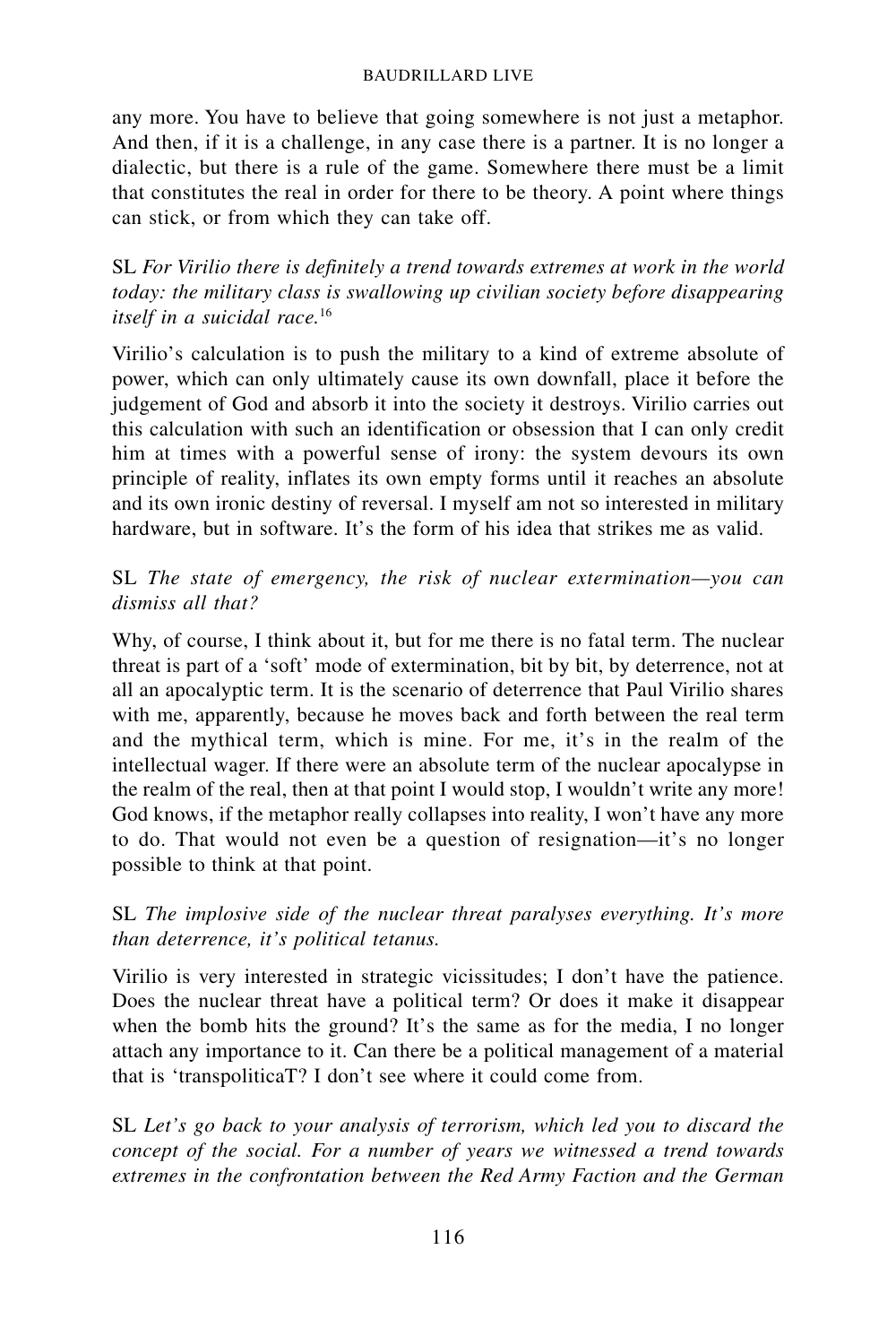*government. Now what was the final outcome? A challenge, implosive forms of confrontation? Not at all. Once the extremes were eliminated (Stammheim), the possibility was established of bargaining, of striking a compromise. Politics regained the upper hand, and history with it.*

Terrorism can have a visible, a spectacular form. It is still part of the dramatic, practically, in the historical realm. So it can be succeeded by a kind of negotiable terror. The term 'hostage', as I have used it, would then qualify not only the visible dramas of the taking of hostages, but rather the hyper-reality of everyday life which is situated well beyond negotiable terror. It's the same as for deterrence. It's not the actual terror of the orbiting bombs' power of destruction; Virilio says that very clearly. War having also become an impossible exchange, the hostage would only qualify a situation in which all exchange has become impossible.

## SL *War is perhaps impossible: it continues nonetheless everywhere you look.*

People get killed, people die in war, of course. But it would still involve a kind of conspiracy to set up a *trompe-l 'oeil* décor, the way city planners make provisions for parks and greenery. The history of Europe is perhaps of that order—an effort to circumscribe Europe as a space of freedom, a political space, etc., to escape that panic of the insolubility, the impossibility of a declared war, of a war which can really signify itself. It is set up as a war space in an attempt to alter somehow, however minimally, the situation of generalized dissuasion, which is intolerable. The consequences are felt at some point with this blockage, this leukaemia of political life which is unbearable for everybody, for the ruling classes as well as for those who are ruled. But at this point war certainly no longer has the same meaning, nor does art, or politics, or the hostage. Everything takes on another existence, with different stakes.

# SL *You once tried, along with Virilio, to theorize the concept of the 'transpolitical'. Is the transpolitical situated on the other side of the political logic of consequences? Can that be a way of saving the political?*

The efforts to save it, that is what we are witnessing all around us. Those efforts are occupying the scene. The present, or recent, form of socialism in France—I call it 'ecstatic'—in that sense it is transpolitical. It proceeds from a model. Socialism realizes, hyper-realizes, a model which no longer has any veracity or original passion.

# SL *The transpolitical would be a negative notion then? It's the same scene but emptied out from within.*

In that sense, yes. That is part of the exterminating analysis. I'm not crazy about the term itself. It's almost too 'figurative'. It signifies that there could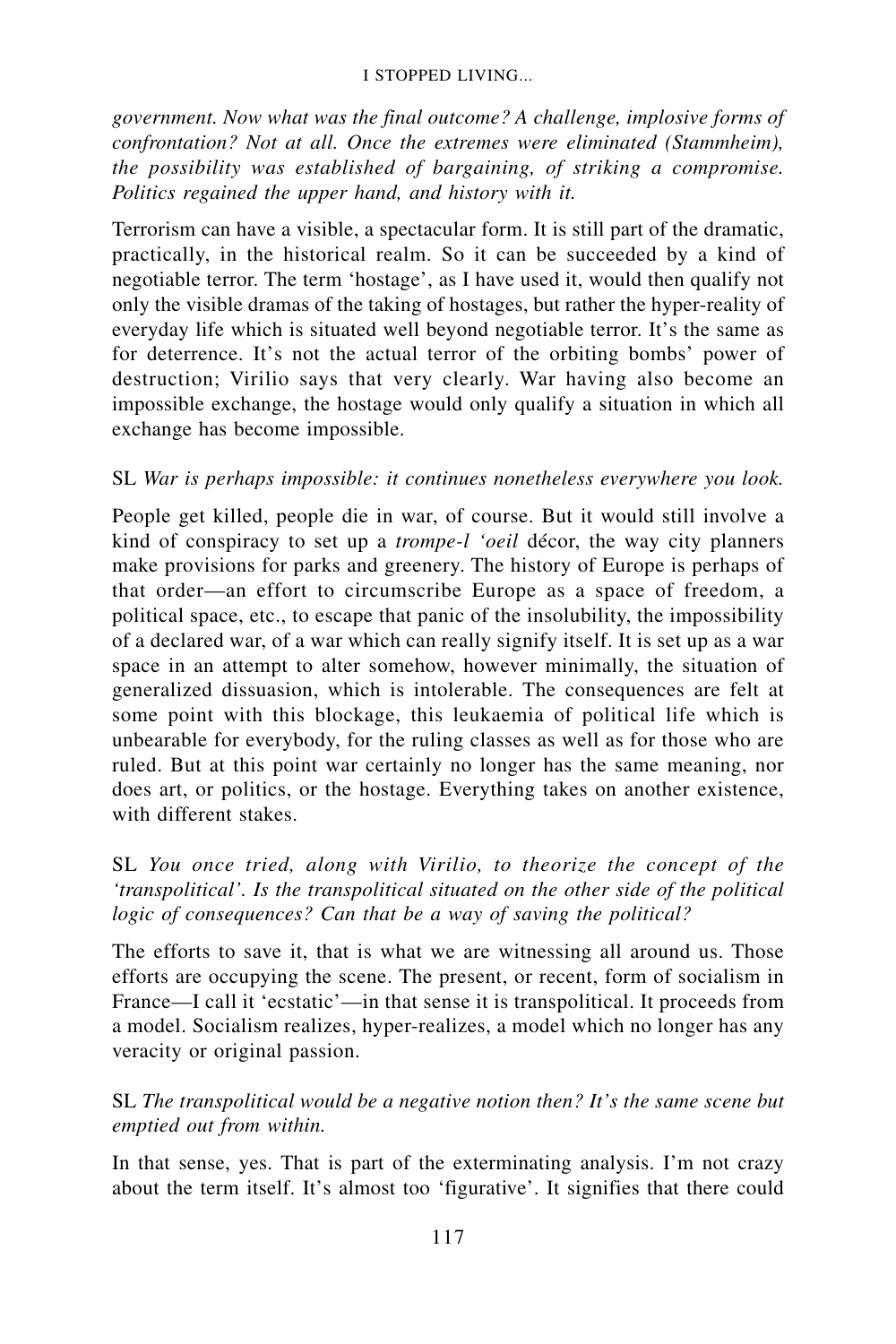still be a beyond, and that we ought to go and take a look at what's going on there. I prefer the formulation in terms of that point Canetti describes. We don't know what happened after that. The traditional points of reference are no longer usable, but we don't know what we are in. To demand a degree of truth is always problematical. Fascism was already something like that. It was a kind of potentialization. That is why it remains relatively inexplicable in political terms, such as capitalism or class struggle.

# SL *There is a secret to fascism.*

Yes. It derives its overwhelming necessity precisely from its being isolated and disconnected, as in the case of the catastrophe, but this necessity is far beyond any rational finality. The secret lies in that total autonomy of a narrative, of a form, a myth, that can no longer be described in a logical, coherent and acceptable manner, but runs amok. Past a certain threshold of inertia, forms start snowballing, stampeding, and terror is unleashed as an empty form. There comes about a swept-away effect, an effect that feeds on itself and can become the source of immense energies, as fascism did, unfortunately. When effects go faster than causes, they devour them. I could easily see the ' speed-up' analysed by Virilio from this angle, as an attempt to accelerate faster than linearity can. Movement goes somewhere, speed goes nowhere. May '68 was an illogical event, irreducible to simulation, one which had no status other than that of coming from some place else—a kind of pure object or event. Its strangeness derives from a logic of our own system, but not from its history. It is a prodigious effect, and it is situated on the other side of that crucial point Canetti describes and that I mentioned earlier.

# SL *The cause of an event is always imagined after the fact. After that jolly May, we were treated to the curious spectacle of causes racing after effects.*

May '68 is an event which it has been impossible to rationalize or exploit, from which nothing has been concluded. It remains indecipherable. It was the forerunner of nothing.

## SL *There are no children of May.*

Perhaps a kind of 'secret' is involved here too.

## SL *Tell me about secrets.*

There are fundamentally two kinds of secrets. The obscene form of the secret involves a saturation of the event with explanations. The other kind involves something which is not hidden and therefore cannot be expressed directly in words. It is this second kind of secret which makes the event somehow innocent. Now what can you do with that? Ordinarily, when things happen, you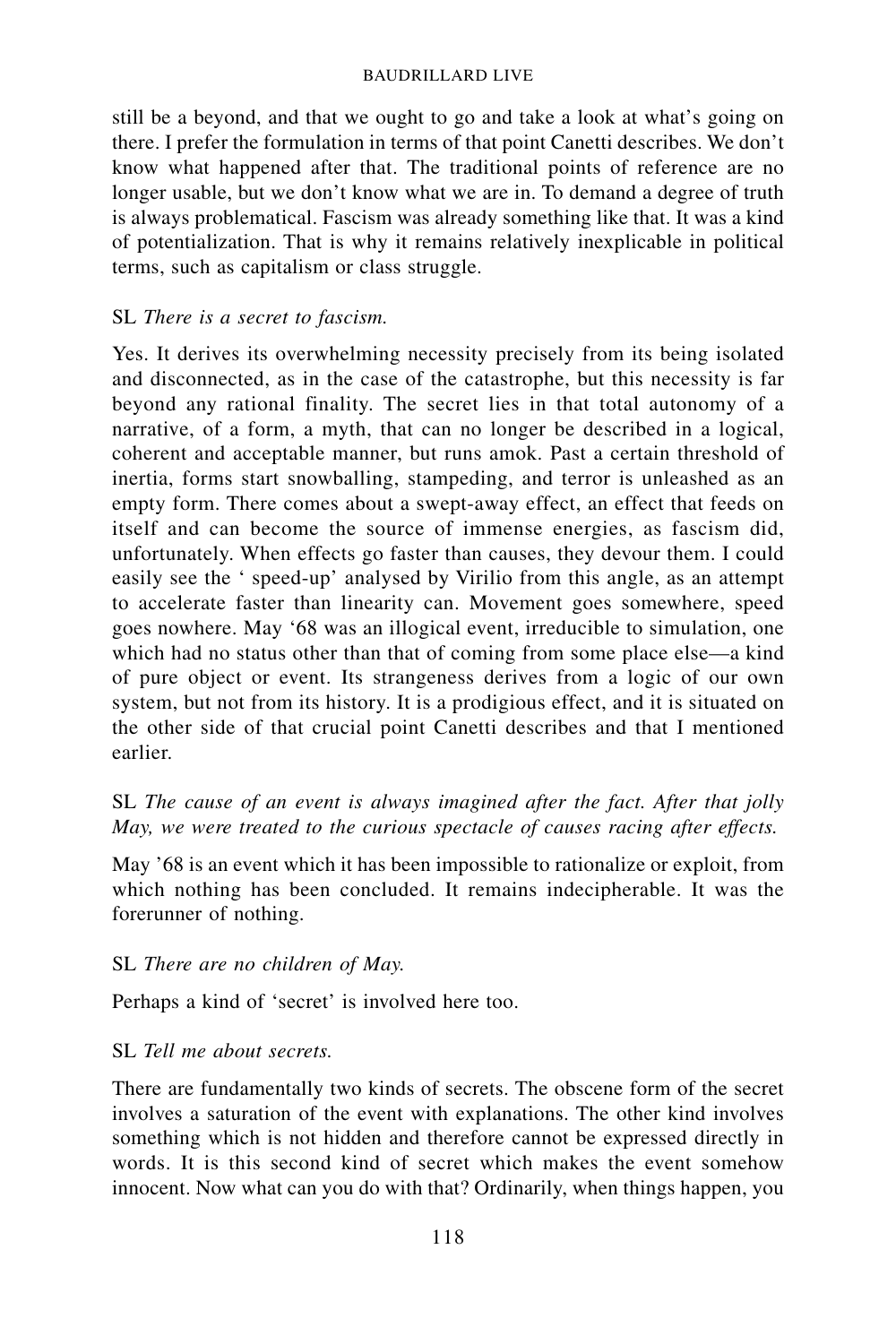pick them up as best you can as a subject. In the case of May '68, we have been forced to give all our subjective energy to the object.

SL *The event becomes a kind of slippery object that refers each subject back to his/her own fantasies without ever allowing itself to be touched. There are no children of May.*

That event disappeared without leaving a trace other than this secondary and parodic effect, this second or thirdhand product manufactured to occupy a political scene that has been utterly absorbed and destroyed: French socialism.

# SL *The socialists' error is to have occupied the vacuum and to have allowed themselves to be sucked into the black hole of politics.*

There are two ways of seeing this. You can say there used to be a political sphere and there isn't any more, following a Foucauldian genealogy. That was how Foucault talked about man. There is no longer a scene of politics the way it was organized around the history of power relations, production, classes. Power is no longer an objective, locatable process. This is what I say is lost, if we can speak of an end of something. We are elsewhere. If, on the contrary, the political sphere consists in knowing how to play on an event or a thing on the basis of its objective or conscious end—but in order to ward it off—then power, in political terms, becomes a kind of challenge.

# SL *A challenge from the powers that be not to exercise power?*

I wonder, in fact, if true power, the power that deepens the meaning of politics, is not the one that pulls back from itself, that plays out its own death, without even willing it consciously. The secret of power is that it can no longer be occupied, no longer be taken. When 'power' is confused with the 'power structure', you know it is no longer power. It becomes extremely vulnerable.

# SL *Could we not conceive this phenomenon in a more active fashion? The political as the an of not occupying a position yourself, but creating a void for others to rush into it.*

The political sphere must keep secret the rule of the game that, in reality, power doesn't exist. Its strategy is, in fact, always creating a space of optical illusion, maintaining itself in total ambiguity, total duplicity, in order to throw the others into this space. This is Machiavelli's strategy.

## SL *It is also the story of Sophie Calle.*<sup>17</sup>

Right. For no particular reason, as you know, she followed a stranger in the street; she became his shadow and thus, in a certain sense, erased his traces, acted as his destiny. Creating a void, she asked the other to fill it. She herself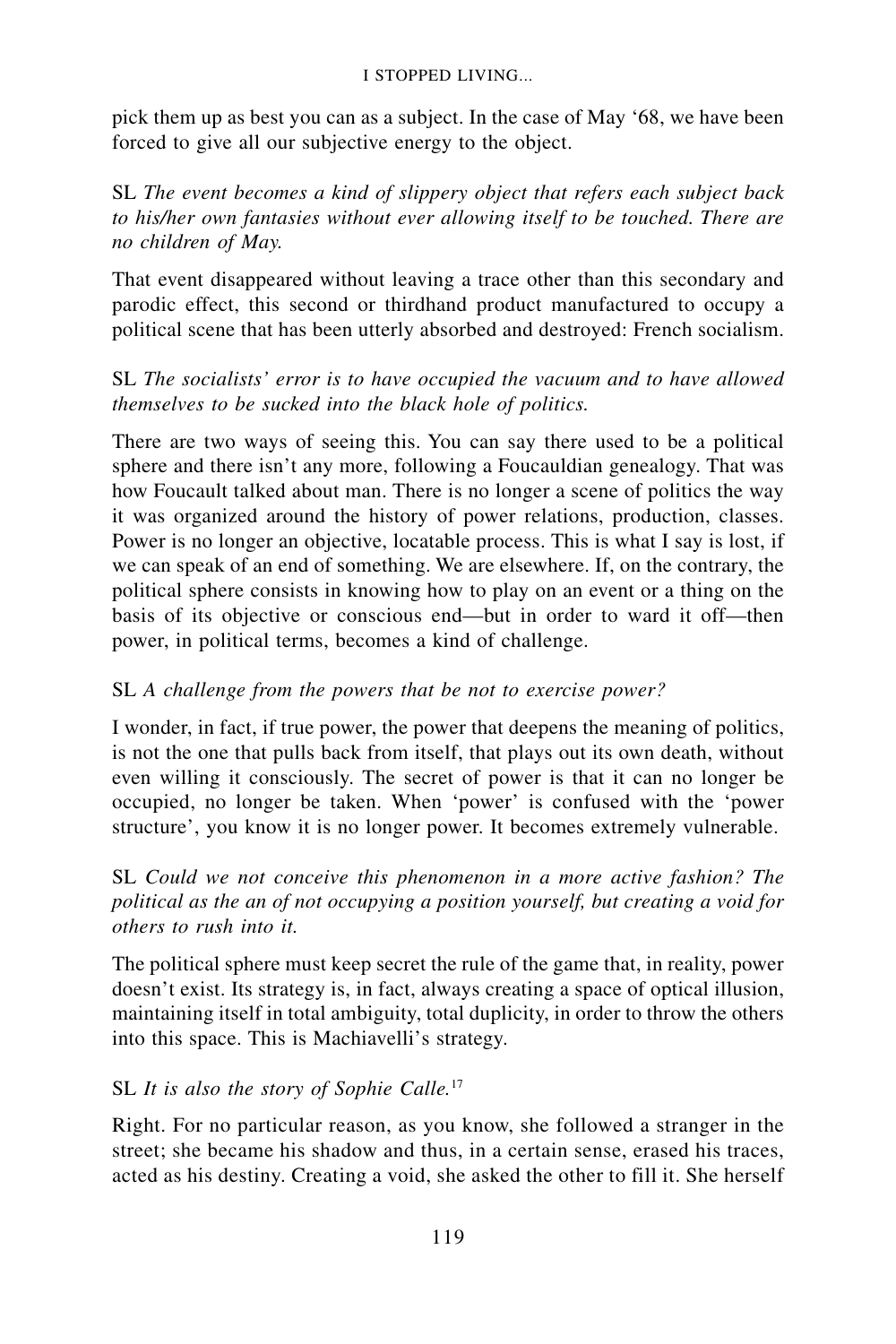is nothing. She has no desire of her own in all this. She doesn't want to go anywhere, even though she follows him all the way to Venice. She doesn't want to find out what he is or to know his life. She is the proof that, although he thought he was going somewhere, in fact he is going nowhere. Where he supposedly is, there's no one. We could envision this story in terms of Balthazar Gracian. Is God's strategy really to lead man to his own ends, in other words to move man closer to the image of God according to a progressive-evolutionary process? God isn't so dumb, Gracian says. Nowhere does it say that man wants to arrive at his own end, which would be the idea of God in its canonical form. God's strategy is much more subtle, which no doubt corresponds to man's desire not to give a shit about his own end. God's strategy—that of all the Jesuit manuals that were incredibly widespread in the seventeenth century—is to keep man in an eternal suspense. And that is in the order of politics. Which reveals God as being fairly malicious, perverse, given man's faculty to erect almost anything as a finality. Any possible illusion to avoid the last judgement, which is truly Hell. In fact, politics is always in a contrary, twisted, or simply 'seductive' relation to its own ends. God is much more interested in the game, in the possibility of playing with ends, even using means. Furthermore, this proposition—the end and the means—has always favoured the ends at the expense of the means. Since the means are immoral, the ends must be moral. But we could very well turn the proposition around, and this is precisely what the Jesuits do: play with the means, whatever, for the ends cannot be found any more. For the Jesuits—and this is their basic proposition—it is impossible to establish a proof of God's existence. So all right, God exists, the grace of God exists, but it has nothing to do with us because what we're dealing with is a strategic worldliness. And with this you can play. There are only means.

SL *In* Simulations, *what especially interested me, in fact, was the possibility of effecting this kind of diversion*. *I was struck by the fact that the Italians in particular certain figures of the Autonomia movement*<sup>18</sup>*—when confronted with an emergency situation, found in certain of your propositions, even if they were disenchanted ones, instruments that they immediately tried to use politically. Instead of respecting your own ends (or their absence as ends…), they took certain of your concepts as floating theoretical tools capable of being reinvested in particular situations. In short, they diverted your own diversion. I admit that I like this practical perversion of your own theoretical perversion.*

That indeed seems to me to be the situation in Italy. Everyone seems to be party to prolonging a situation that isn't exactly political—in any case, no one can pull the strings any more. The situation is seductive because of that kind of indecisiveness with which everyone plays without necessarily being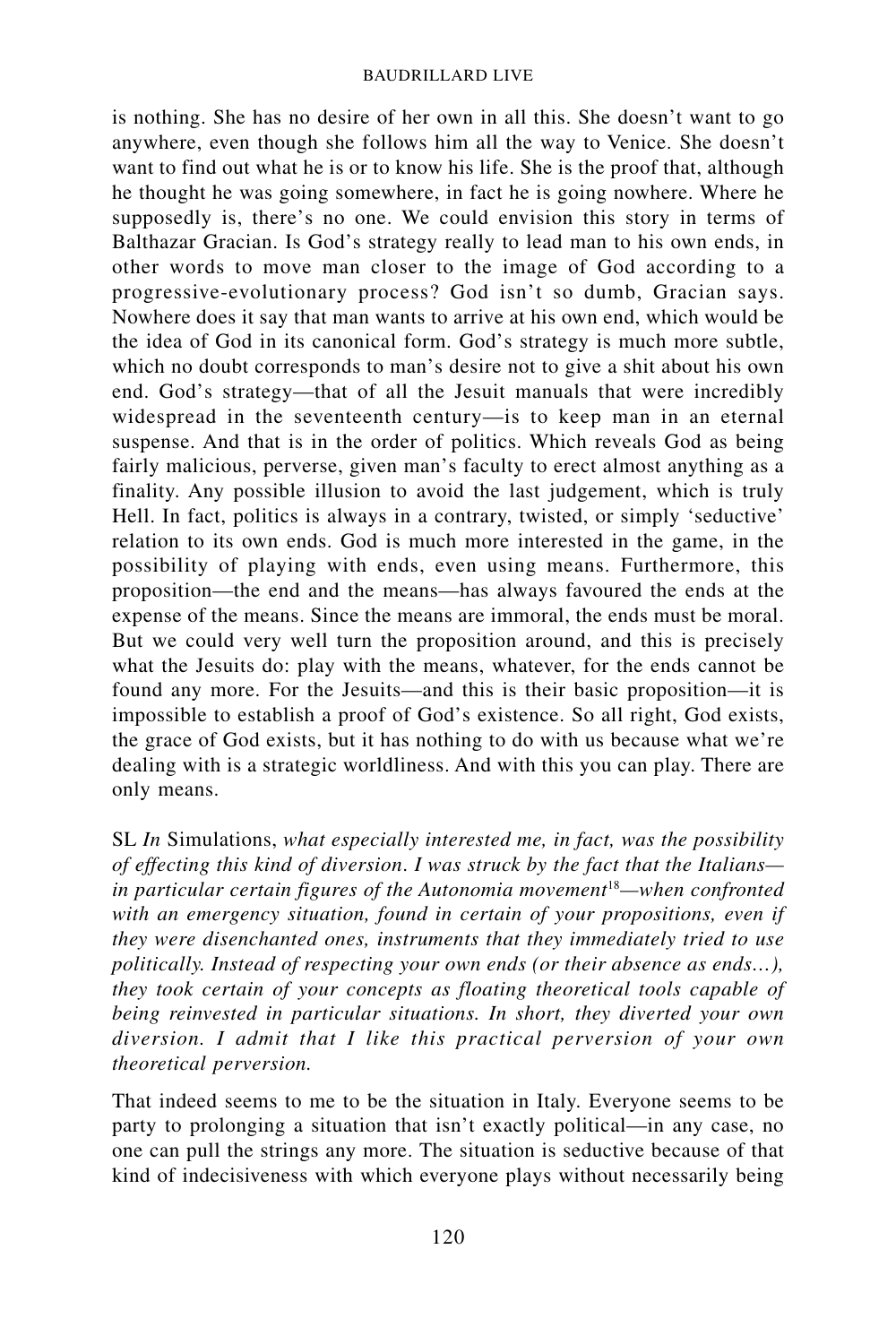aware of it. I like that Italian ability to turn around, turn away an objective state that would otherwise be catastrophic: the State could have disappeared a long time ago, along with politics.

## SL *In fact, the State has never existed there…*

I think that every other country is in the same situation, despite appearances to the contrary. They are all in a situation of political simulation, but on the sly. Italy, on the other hand, seems to be exercising the simulacrum as such, seduction as such.

# SL *The simulacrum supports politics, instead of wiping it out.*

The Italians have a long tradition of all this with the Jesuits and the Church in the way Nietzsche meant. For them, the end is always imminent, but at the same time there is a possibility of almost joyful resurrection with each event, and that is phenomenal. We certainly couldn't say the same of Poland …who are ideologically active and cannot help fantasizing about a world that would make more sense, or that would return to sense. And so you get to terrorism, which is an enormous fantasy of a political order of the State the better to murder it, to massacre it. But what game is terrorism playing? Terrorism makes no more sense than the State does. They are accomplices in a circular set-up.

# SL *In Germany, as in Italy (neither country ever having been unified or centralized), terrorism helps the State appear.*

It's the role of a partner more than of an adversary. It's always like that: events are played out on a conscious level of adversity, of war, of irreconcilable, incompatible ideologies, but in reality what's happening underneath it all? Who would dream that the situation can become so totally terroristic that in fact it joins its other extreme? I don't see how all this can end. It is not objectively representable.

SL *You see in the terrorist act, as in nuclear confrontation between the Great Powers (which is, in fact, State terrorism), not an explosive phenomenon, but the point at which the social implodes. But what is 'the social'? You hypostatize a complex reality in an abstraction, only to immediately send the abstraction back to the domain of unreality and proclaim its end. Isn 't that a bit too easy?*

But I take the social as already hypostatized. From hypostasis to ecstasy!

SL *If the social doesn't exist—if it has never existed outside of the theoretical imagination—then it can't implode.*

All right, that's entirely plausible. And yet you could also state the hypothesis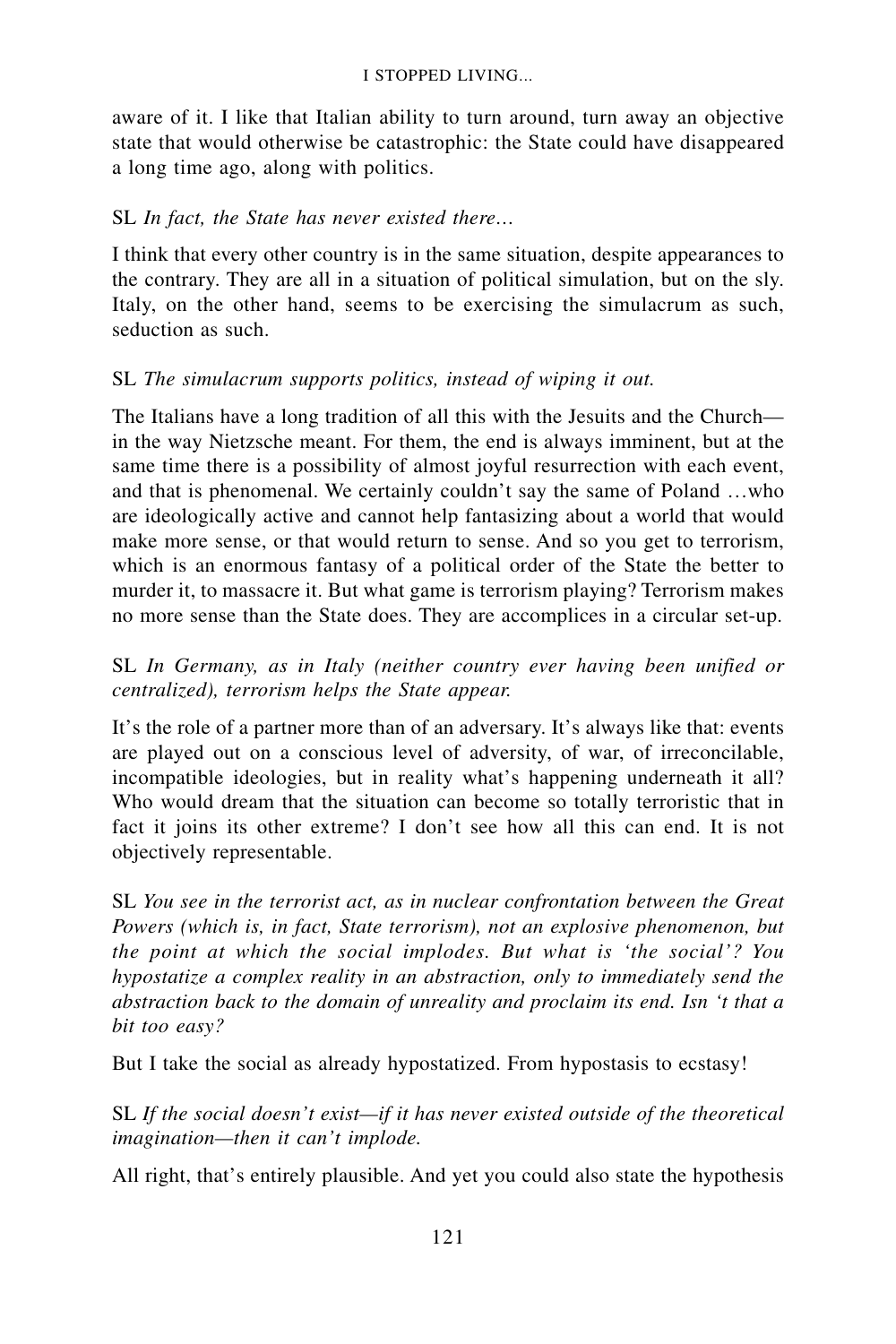that at a given moment the social did exist, but not at all as a representation of society, nor in a positive sense, but rather as a challenge to the reality of things, as a virulent myth. This is how Georges Bataille saw sociology: as a challenge to the very nature of the social and to society. History also existed in that sense. But then, that's not really existence, because when history begins to exist, very quickly there's nothing left but to treat it as an instance of jurisdiction and meaning. I have never resolved that ambiguity between being and existence; I believe it's insoluble.

SL *For Nietzsche, the philosopher must decipher action. He must actively evaluate the forces confronting each other in society. You conceive of the social as the depletion of an empty form. What role, then, do you attribute to theory? Must it be a virulent myth, as it is for Bataille? But if the social has become weightless, what does myth attack? And for what cause?*

I admit, that question of theory troubles me. Where is theory situated today? Is it completely satellized? Is it wandering in realms which no longer have anything to do with real facts? What is analysis? As long as you consider that there is a real world, then by the same token there is a possible position for theory. Let us say a dialectical position, for the sake of argument. Theory and reality can still be exchanged at some point—and that is ideality. There is after all a point of contact between the two. And then you can transform the world, and theory does transform the world. That is not at all my position any more. Moreover, it never was. But I have never succeeded in formulating it. In my opinion, theory is simply a challenge to the real. A challenge to the world to exist. Very often a challenge to God to exist. But there is more than theory. In the beginning, religion, in its former heretical phase, was always a negation—at times a violent one—of the real world, and this is what gave it strength. After that, religion became a process of reconciliation rather than a pleasure or reality principle. This can hold true for theory as well: a theory can attempt to reconcile the real with theory itself. And then there is a principle of antagonism—an absolutely irreconcilable, almost Manichaean antagonism. You maintain a position of challenge, which is different from unreality.

# SL *Still, isn't that exactly what you do: make stakes unreal by pushing them to the limit?*

But I hold no position on reality. Reality remains an unshakeable postulate towards which you can maintain a relation either of adversity or of reconciliation. The real—all things considered, perhaps it exists—no, it doesn't exist—is the insurmountable limit of theory. The real is not an objective status of things, it is the point at which theory can do nothing. That does not necessarily make of theory a failure. The real is actually a challenge to the theoretical edifice. But in my opinion theory can have no status other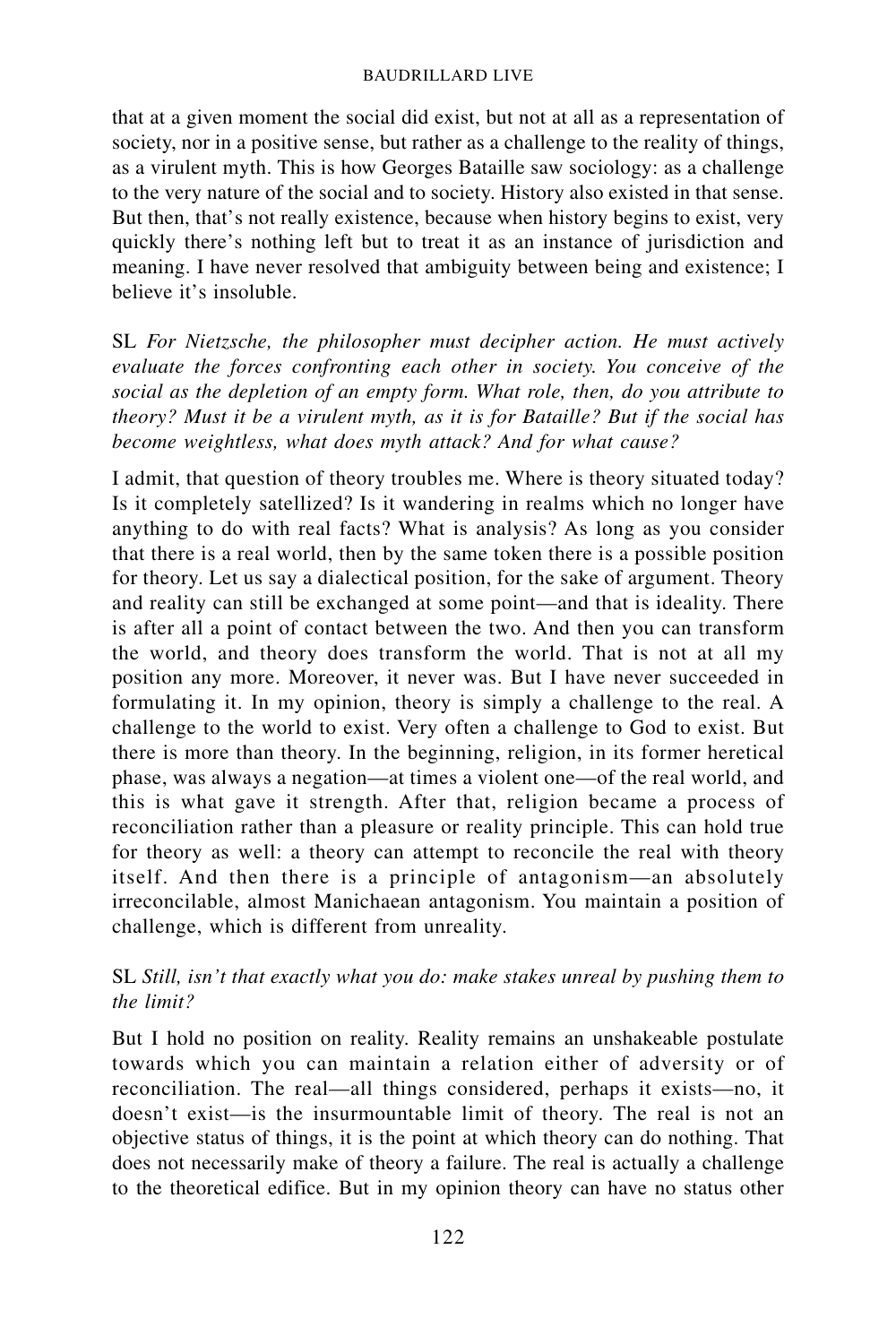than that of challenging the real. At that point, theory is no longer theory, it is the event itself. There is no 'reality' with respect to which theory could become dissident or heretical, pursuing its fate other than in the objectivity of things. Rather, it's the objectivity of things we must question. What is this objectivity? In the so-called 'real world', don't things always happen that way? By a divergence, a trajectory, a curve which is not at all the linear curve of evolution? We could perhaps develop a model of drifting plates, to speak in seismic terms, in the theory of catastrophes. The seismic is our form of the slipping and sliding of the referential. The end of the infrastructure. Nothing remains but shifting movements that provoke very powerful raw events. We no longer take events as revolutions or effects of the superstructure, but as underground effects of skidding, fractal zones in which things happen. Between the plates, continents do not quite fit together, they slip under and over each other. There is no more system of reference to tell us what happened to the geography of things. We can only take a geoseismic view. Perhaps this is also true in the construction of a society, a mentality, a value-system. Things no longer meet head-on; they slip past one another. Everyone claims to 'be in reality'. But the test of reality is not decisive. Nothing happens in the real.

# SL *In anything happening in the theory then?*

Theory dismantles the reality principle; it's not at all a means of objectivizing things in order to transform them. No, I don't believe that. At a certain point I felt—if we suppose that the real, and social practices, are indeed there—that I was launched on a trajectory that was increasingly diverging, becoming asymptotic. It would be an error to try constantly to catch hold of that zigzagging line of reality. The only thing you can do is let it run all the way to the end. At that point they can raise any objection they like about the relation to reality: we are in a totally arbitrary situation, but there is an undeniable internal necessity. From that point on, theory maintains absolutely no relation with anything at all; it becomes an event in and of itself. We can no longer fix the way things are going.

# SL *I wonder if there isn't a kind of 'skidding' endemic to theory. When theory manages to complete itself, following its internal logic, that's when it disappears. Its accomplishment is its abolition.*

Yes, I really believe that's true. Can theory (I'm speaking here about what I've done) produce, not a model, but a Utopian, metaphorical representation of an event, even as its entire cyclical trajectory is being accomplished, completed? I think there is a destiny of theory. There is a curve we can't escape. You know that my way is to make ideas appear, but as soon as they appear I immediately try to make them disappear. That's what the game has always consisted of. Strictly speaking, nothing remains but a sense of dizziness, with which you can't do anything.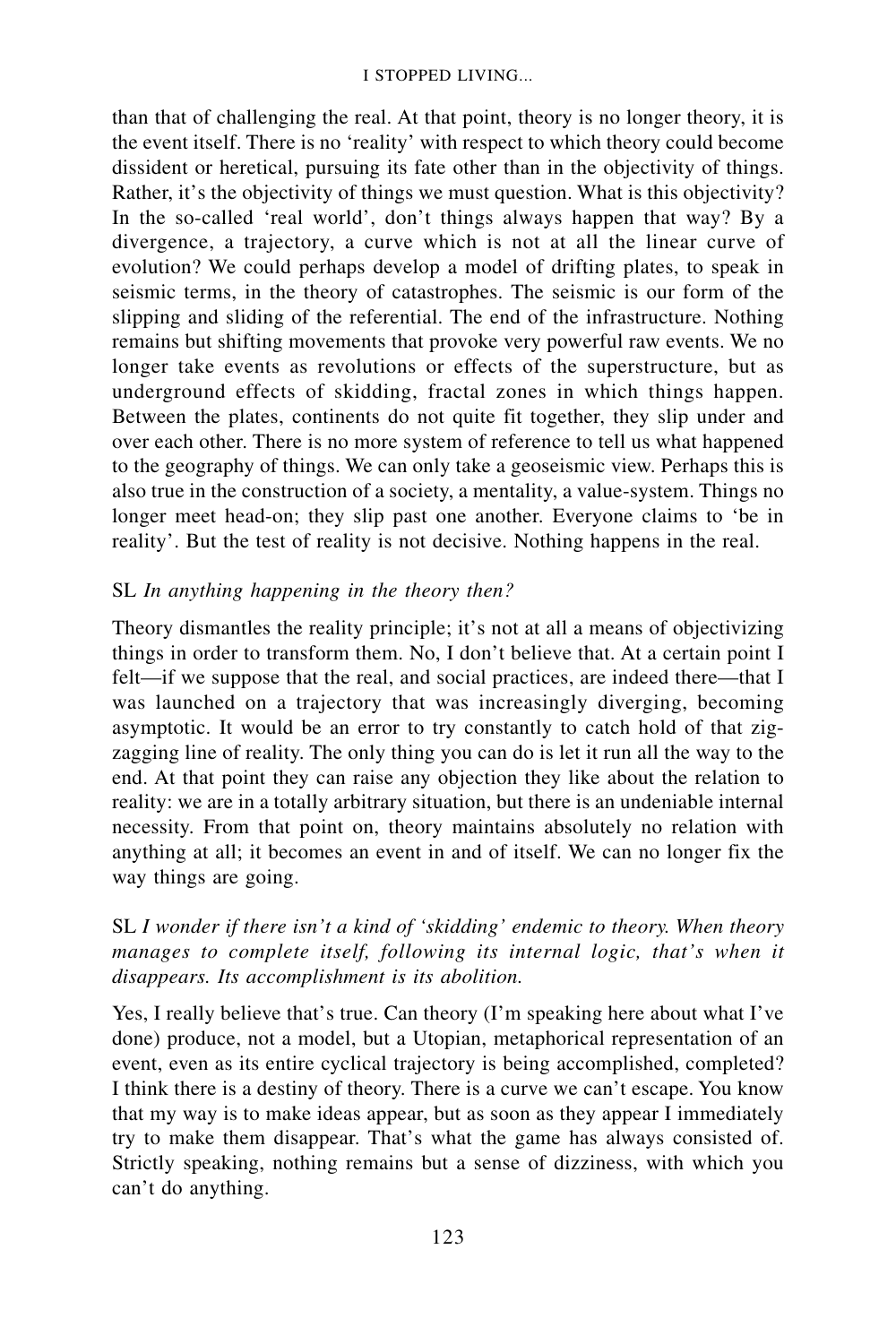# SL *Isn't that a little bit suicidal?*

It's suicidal, but in a good way. If this game didn't exist, there would be no pleasure in writing, or in theorizing.

# SL *Theory, or the pleasure of disappearing…*

There is an art of disappearing, a way of modulating it and making it into a state of grace. This is what I'm trying to master in theory.

SL *It's the end of theory, at least in Canetti 's sense.*

Yes, in that sense.

# SL *Theory implodes.*

It's possible that theory will implode, that it will absorb its own meaning, that it will end up at best mastering its disappearance. But it doesn't happen like that. We must manage to choke back the meanings we produce—which always tend to be produced. If a theory—or a poem, or any other kind of writing (it's not endemic to theory)—indeed manages to implode, to constitute a concentric vortex of implosion, then there are no other effects of meaning. Theory has an immediate effect—a very material one as well of being a void. It's not so easy to create a void. And, besides, there's catastrophe all around it. I don't see how theory and reality can go together. Can we implode in the real with charm? Without going all the way to suicide, we continually play on the process of disappearance in our relations to others. Not by making ourselves scarce, but by challenging the other to make us reappear. That's what seduction is, in the good sense. Not a process of expansion and conquest, but the implosive process of the game.

SL *You theorize the way others go to a casino. It's your gambling side; you swoop down on a theoretical object—Foucault, for example—with a cold passion and you totally disconnect it from its own thrust…*

There has to be some pleasure at stake, of course, which is neither the pleasure of prophecy nor, I think, of annihilation (destruction for destruction's sake). A perverse pleasure, in short. Theory must be played the way we said gambling was before.

# SL *The secret of gambling is that money doesn 't exist. Does theory have a secret too?*

The secret of theory is that truth doesn't exist. You can't confront it in any way. The only thing you can do is play with some kind of provocative logic. Truth constitutes a space that can no longer be occupied. The whole strategy is,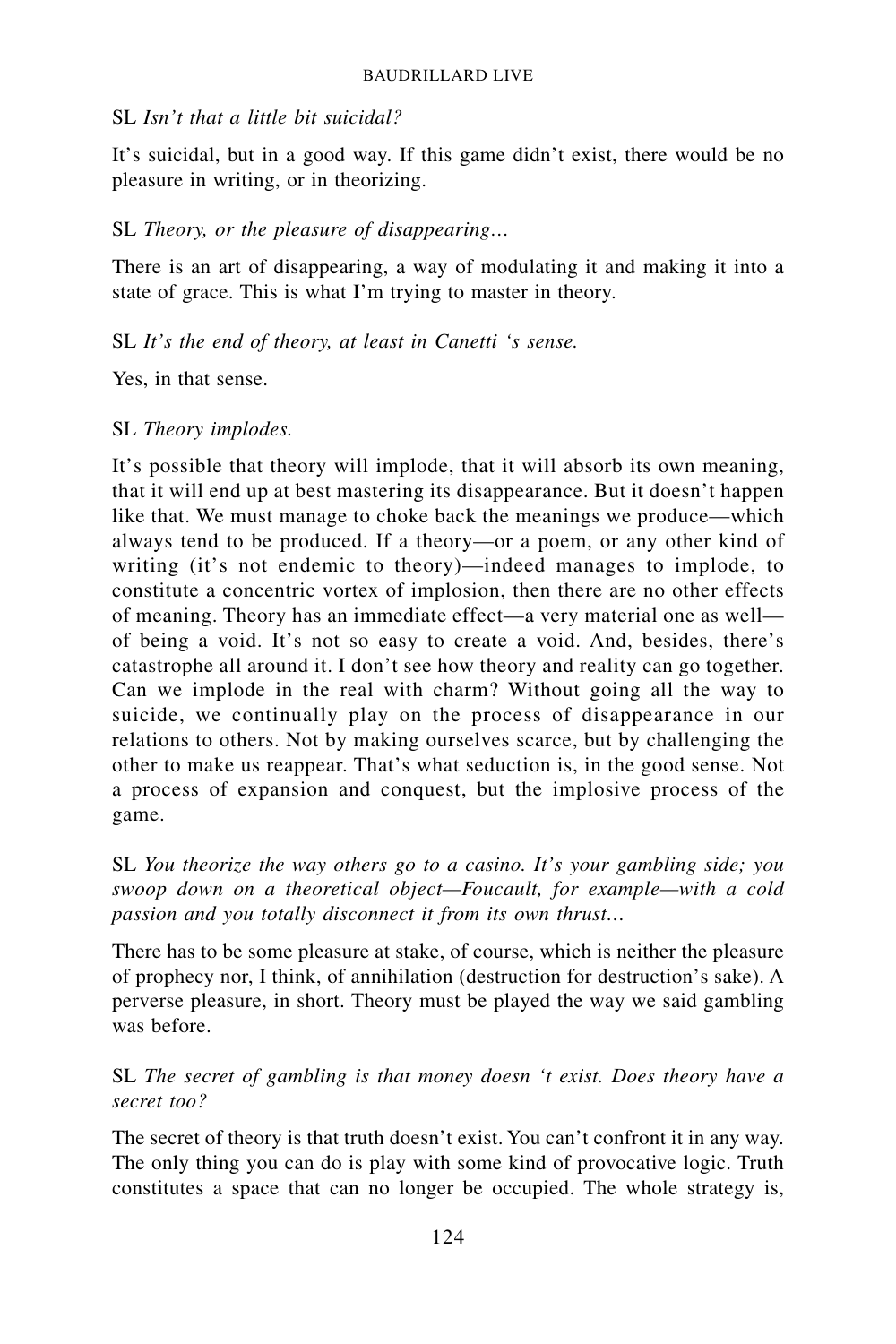indeed, not to occupy it, but to work around it so that others come to occupy it. It means creating a void so that others will fall into it.

# SL *If theory can no longer occupy anything, can it at least constitute a challenge to the system to bring about its own annihilation?*

I have my doubts about its capacities in that respect. Those in power manage it much better than we could. The French socialists were wiped out because they couldn't see the malice of the social, which the Jesuits know so well. They should have had a more sporting idea of struggle: the slipperiness of forms. By trying to establish stability the socialists lost every time. They were always completely out of step with their system of cultural projection. The ground they fell on was quicksand. So what else could they do? What position can theory hold when it comes to thinking up events of that order? In concrete terms, I can't see any. Except perhaps in the twisting in which systems, in the simulated references they latch on to (the masses, the media), end up turning on themselves without intending to, and skidding. To me this seems pure genius, in the evil sense. It's a hypothesis, but a rather effective one.

# SL *Theory can anticipate or hasten the catastrophic aspect of things.*

We could say that theory is ahead of the state of things, that it moves too fast and thus is in a position of destiny with respect to what could happen. In reality, things happen in such a way that they are always absolutely ahead of us, as Rilke said. We're always late, and therefore they are always unpredictable. No matter how, things are always much further along than theory simply by virtue of the fact that the use of discourse is in the domain of metaphor. We can't escape it. In language we are condemned to using ambiguous extrapolations. If we claim a truth, we push effects of meaning to the extreme within a model. All that theory can do is be rigorous enough to cut itself off from any system of reference, so that it will at least be current, on the scale of what it wishes to describe.

SL *You've cut yourself off from every system of reference, but not from referentiality. What I see you describing is not a challenge to the real, but a challenge internal to theory. You don't criticize the genealogical attitude or the libidinal position, you send them spinning away like tops. You wholly embrace the movement that animates them, you amplify their concepts to the maximum, pulling them into the vortex of your own dizziness. You draw them into an endless spiral which, like the treatment of myths by Lévi-Strauss, leads them bit by bit to their own exhaustion.*

That's right. Thus theory is exterminated. It no longer has any term, literally. You can't find an end for it any more. That's one mode of disappearance.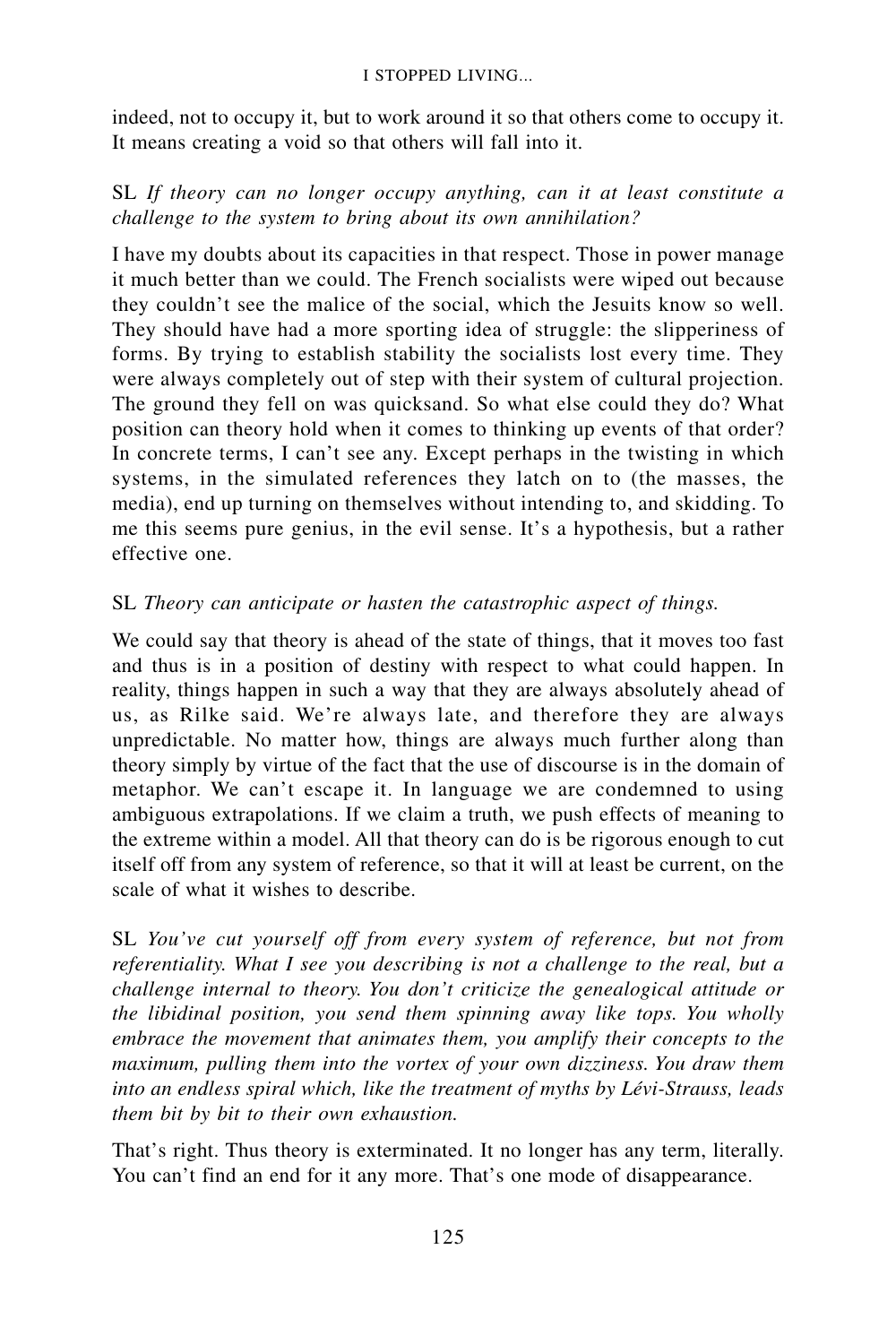SL *By pushing theory to its limit the way you do, you are hyper-realizing it. You take away from theory its substance, to exhaust it, to extenuate it in its form, and then you 'forget it' as a body in suspension might be left behind. You don't even simulate the real, you play God's advocate, the evil genius of theory. More Foucauldian than Foucault, you evaporate his microphysics; more schizo than Deleuze and Guattari, you straddle their fluxes, denying them any resting point. You are not the metaphysician you would like people to take you for; you are a metatheoretician, a simulator of theory. No wonder theoreticians accuse you of being an* agent provocateur. *You aren 't theoretical, you are 'worse'*. *You put theory into a state of grace into which you dare the world to follow you.*

Theory is simulation. At least that is the usage of it I have. Both simulation and challenge. It isn't deliberate. It started that way, that's all. I don't want to give it a general form.

SL *You catch concepts in their own trap—that is, in yours—abolishing every certainty by dint of fidelity. That is the position of humour, which can be sad, as well as tongue-in-cheek. You adopt the imperceptible insolence of the servant challenging his master (his intellectual masters) to take him seriously. Calling your bluff would mean getting entangled in your game. But to evade your challenge still amounts to lending you a hand. You 'forget' those whom you vampirize, but you never allow yourself to be forgotten. You are like the media, about which one can say nothing without oneself becoming implicated in it. What allows you to understand it so well, is that you are included in it. You are both playing the same game. You both use the same strategy. You don't speak about the media, the media speak through you. As soon as you turn on your theoretical screen, the great myths of history are turned into a soap opera, or into 'serials'. You make them share the fate of that TV programme, 'Holocaust', which you analysed so well.*<sup>19</sup>

I don't deny history. It's an immense toy.

SL *Yes, if you remain glued to the screen, or fascinated by the giddiness of commutations.*

Our anti-destiny is the media universe. And I don't see how to make this mental leap which would make it possible to reach the fractal or fatal zones where things would really be happening. Collectively, we are behind the radioactive screen of information. It is no more possible to go behind that curtain than it is to leap over your own shadow.

SL *You are one of the few thinkers to confront the gorgon of the media from within, to extract from it a vision—at the risk of being paralysed. Yet you, too, need an adversary to succumb to your own fascination. And that partner can't*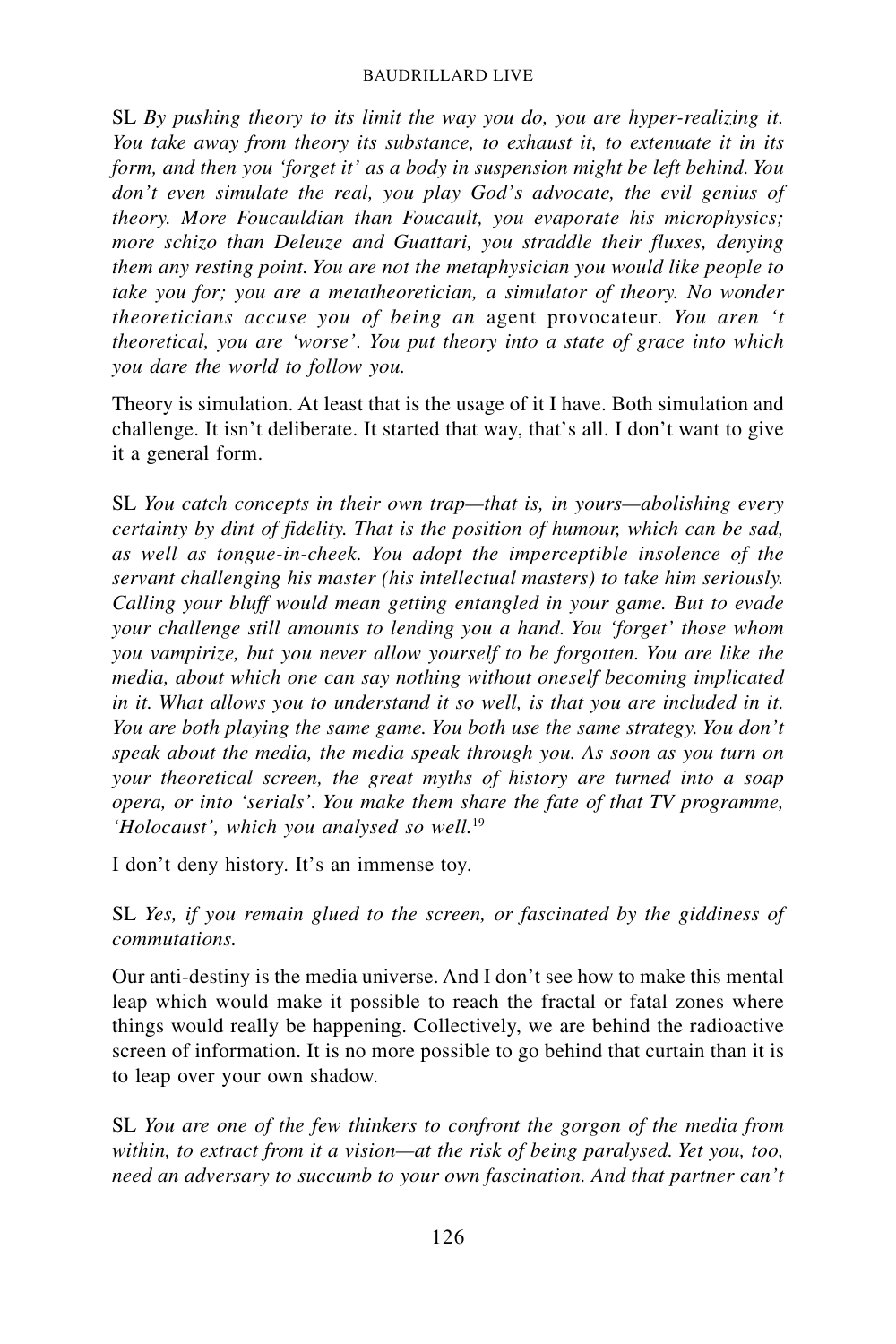*be the media since you are yourself behind the screen; nor can it be reality, which you have left far behind. That partner is theory. Cultivating paradox in order to revluse theory, to upset its vision, to bring it to a crisis by playing and displaying the card of its own seriousness. That, I believe, is what your pleasure is, the only one maybe, or the only socializable one, at any rate a pleasure that is as strong as fascination.*

I admit that I greatly enjoy provoking that revulsion. But right away, people ask, 'What can you do with that?' It relies after all on an extraordinary deception—in the literal sense of the term. There is nothing to be had from it.

*Paris and Rome, 1984–5*

#### **NOTES**

- 1 Elias Canetti, *The Human Province,* New York: Seabury, 1978.
- 2 Jean Baudrillard, *The Mirror of Production,* New York: Telos, 1975.
- 3 Jean Baudrillard, *Simulations,* New York: Semiotext(e) Foreign Agents Series, 1983.
- 4 Gilles Deleuze and Felix Guattari, *Anti-Oedipus: Capitalism and Schizophrenia,* New York: Viking, 1977.
- 5 *In Mille Plateaux,* Paris: Editions de Minuit, 1980. See also *Nomadology: The War Machine,* New York: Semiotext(e) Foreign Agents Series, 1986.
- 6 Paul Virilio, *Speed and Politics,* New York: Semiotext(e) Foreign Agents Series, 1986.
- 7 Georges Bataille, *La Part Maudite,* Paris: Minuit, 1967. The 'devil's share' is the portion of one's goods that cannot be spent usefully, but which must be offered sacrificially.
- 8 Jean Baudrillard, *In the Shadow of the Silent Majorities,* New York: Semiotext(e) Foreign Agents Series, 1983.
- 9 *ibid.* 'The End of the Social' comprises the second part.
- 10 *ibid.*
- 11 Jacques Monod, *Chance and Necessity,* New York: Vintage, 1972.
- 12 Gilles Deleuze, *Logique du Sens,* Paris: Minuit, 1969.
- 13 Jean Baudrillard, *De la Seduction,* Paris: Galilee, 1979.
- 14 *Loving Boys,* New York: Semiotext(e), 1980.
- 15 Paul Virilio, *L'Esthétique de la Disparition,* Paris: Balland, 1980.
- 16 Paul Virilio/Sylvere Lotringer, *Pure War,* New York: Semiotext(e) Foreign Agents Series, 1983.
- 17 Sophie Calle, *Suite Venitienne,* Paris: Editions de 1'Etoile, 1983.
- 18 *Autonomia: Post-Political Politics,* New York: Semiotext(e), 9, 1980.
- 19 Jean Baudrillard, *Simulacres et Simulation,* Paris: Galilee, 1981.

© 1987 Semiotext(e). Forget Baudrillard. Interview with S. Lotringer (1984–85) first published in *Forget Foucault*. Translated by Phil Beitchman, Lee Hildreth and Mark Polizzotti.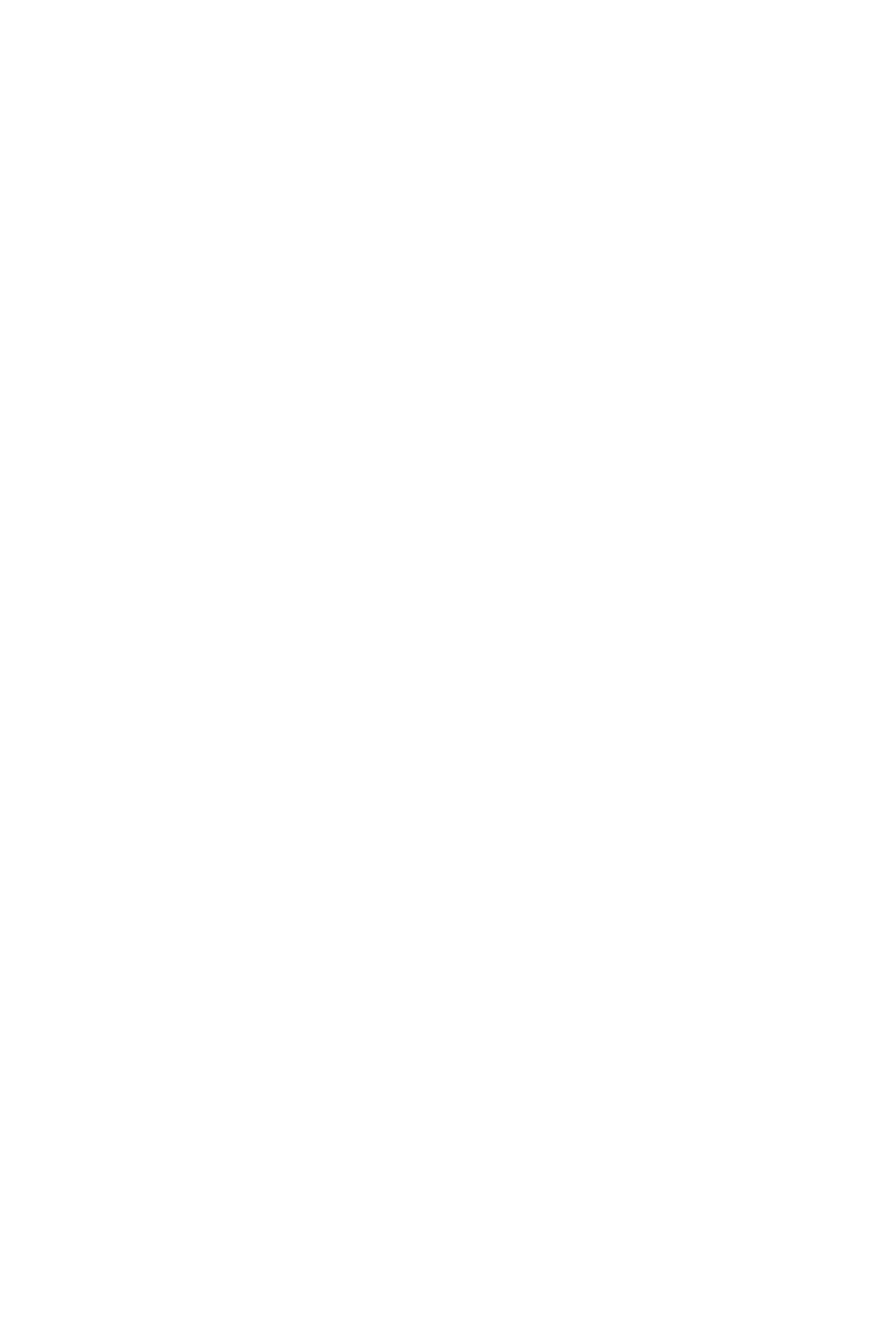# Part IV

# RADICALISM HAS PASSED INTO EVENTS…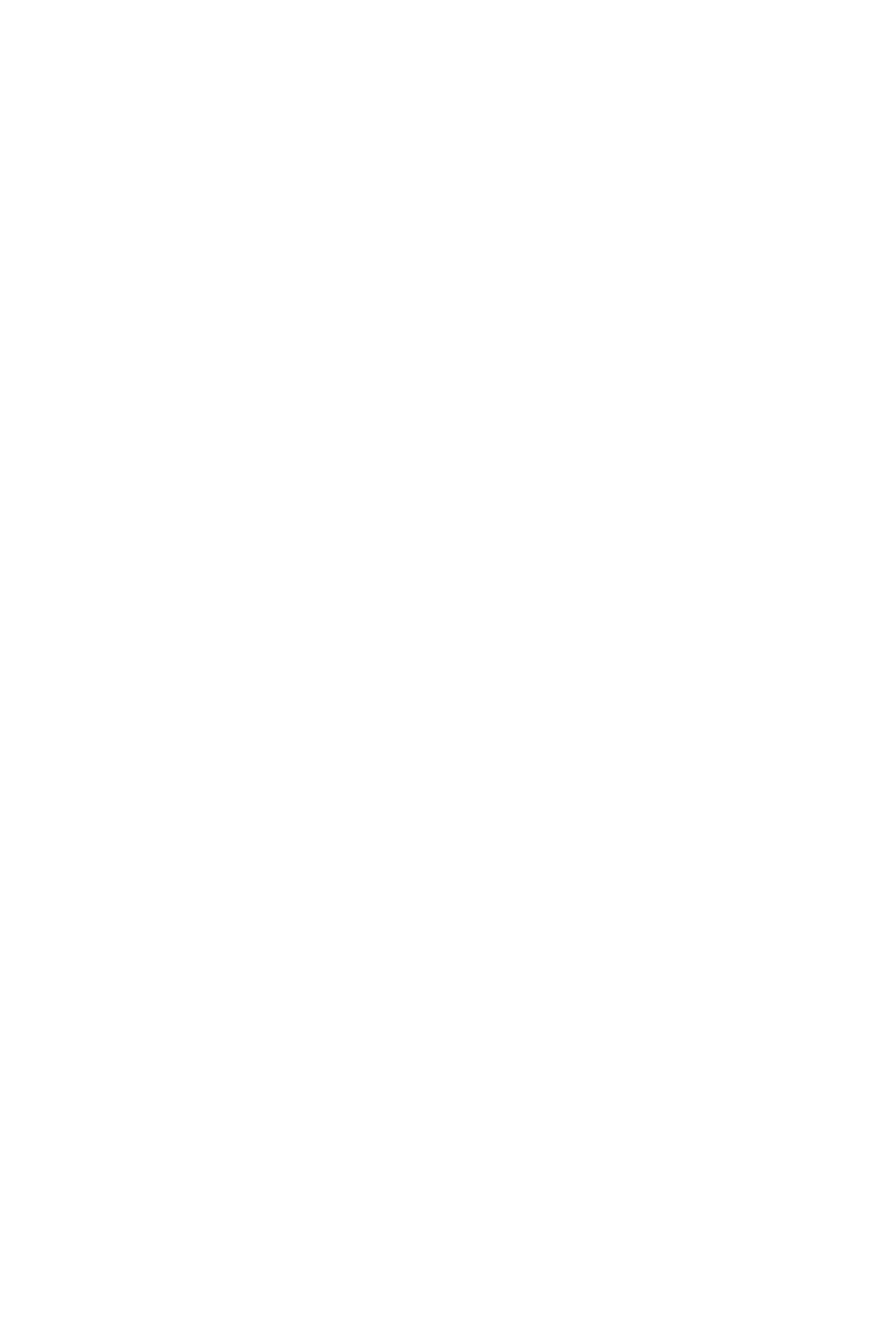# AMERICA AS FICTION Interview with J.Henric and G.Scarpetta

JH/GS *Jean Baudrillard, you're a very difficult person to categorize within the present French intelligentsia. On the one hand, you appear very interested in innovations, in the day-to-day reality ignored by other thinkers; but on the other hand, you are one of the few thinkers who still fulfil the traditional role of the intellectual: the critical role, although at the same time your way of filling this role has nothing in common with the typical Sartrean commitment which consisted of endlessly differentiating between good and evil In your opinion, what is the function of the philosopher today?*

I don't really think of myself as a philosopher. My particular critical impulse comes from a radical temperament which has more in common with poetry than philosophy. It is neither a question of some sort of dialectical critique of reality; rather, it would seem to be the search within my object for a sense of disappearance, the disappearance both of the object and of its subject. In a way, America is hell; I vomit it out, but I am also susceptible to its demonic seduction. In other words, I don't criticize, I'm throwing things up at the same time that I'm greedily devouring them. There does not seem to be much room here for the critical subject, does there? Dynamic integration? That's scarcely me! A return to philosophy, and the search for a new conceptual platform…? That doesn't interest me either. Nor can I envisage any kind of compromise position. The only game that amuses me is that of following some new situation to its very limits. I hope that our own decomposition will eventually offer sufficient singularity to hold my attention. America, of course, is already quite well advanced in this respect.

#### JH/GS *At one point in your book,* America, *you posit both that Europe has disappeared in California, and that we should continuously ask ourselves how we can be European…*. *How do you come to terms with this?*

For me, California is a strange place where I find myself freed from all culture. Europe, or at least European culture, evaporates there. The primitive background for my book is the desert, but this desert is neither a place of refuge nor a drug; on the contrary, it's a kind of sidereal location. In such a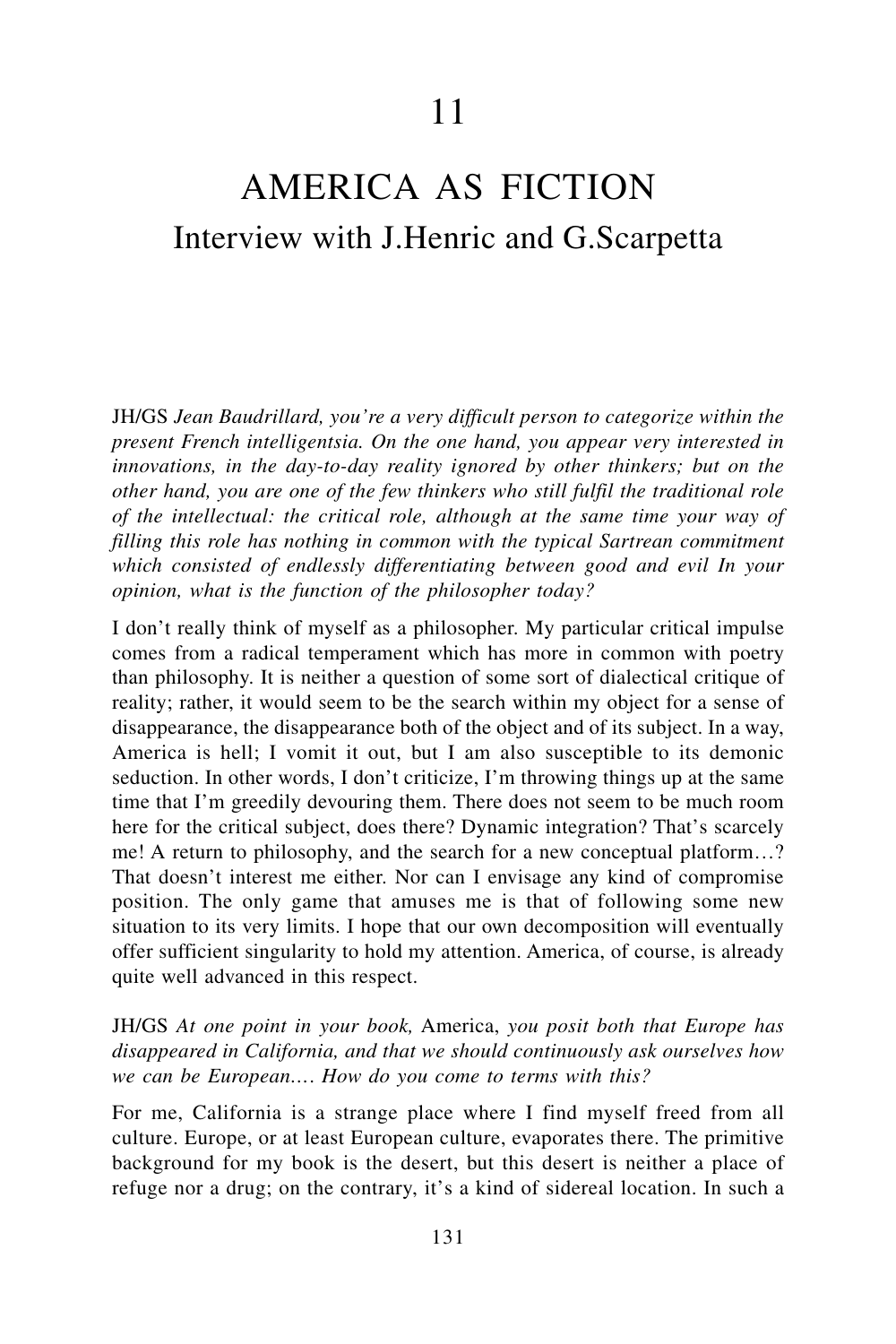place one lets oneself drift freely while still retaining—even at the most extreme limits—a sense of simulation. Out there, problems of nature and of culture cease to exist; one passes beyond reality, whereas here one is painfully aware of its presence. Everything there seems removed from the reality principle.

JH/GS *Isn't it the case, however, that there are certain sections of reality in America which still refer to something of Europe? Can't one detect obvious transplants in the American art world, for example?*

In New York, undoubtedly. But are these really transplants? Everything there seems so extravagant to me. I don't really feel that I'm within academia, the way I do here. There are museums, of course, but when Americans get to work on things they always treat them like some sort of fiction. There is culture too, obviously, but it is not innocent; on the contrary, it is trapped within a kind of cruelty. The last thing I want to suggest is that America is some sort of paradise. It is precisely its rawness which interests me and its primeval character, although one shouldn't confuse it with some sort of primitive society, even if my book claims as much the attempt to conceptualize it within a global cultural perspective. We should try to pass beyond the horizons of indifference, 'inculture', silence and the desert….

JH/GS *Would art, in the traditional sense of the word, still have a function within the kind of universe to which you refer?*

Art, a function? For me, no. But has it ever had a function?

JH/GS *Well, it once had one, as art: whereas today…*

Yes, it once had one. Today, perhaps, it operates more or less exclusively in a state of flux, in various networks. Unfortunately, its function has become purely promotional. And yet this enigmatic process known as writing still goes on: I wrote this book. The word art bothers me a bit.

Let me specify that *America* should not be read as a realist text. Its subject matter being a fiction itself, I've exaggerated this quality, without actually entering into science fiction. It's no longer possible to write about Europe in this way. I've no wish to conceal the element of defiance and artificiality within my sort of fictionizing.

JH/GS *Certain key terms recur insistently in your books: 'catastrophe', 'the end of history', 'decadence'. Are you a nihilist?*

Yes, I'm aware of it. People tell me: you're a pessimist, with you, it's the end of everything. Let me repeat that I'm not interested in realism. I am not speaking of the real extermination of things, of the physical, biological disappearance of living beings. My books are scenarios. I *play out* the end of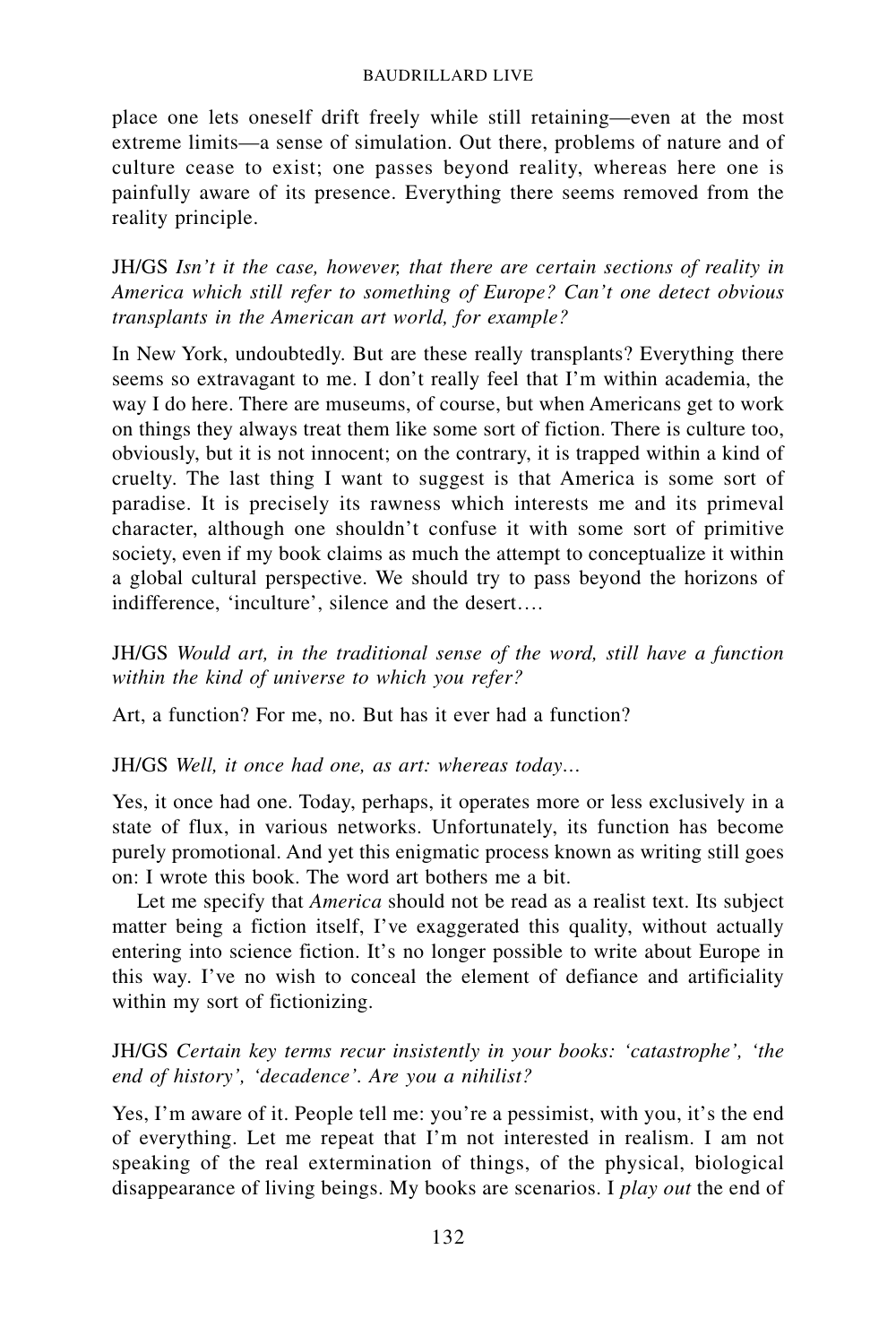things, I offer a complete parody of it. Even the signs of catastrophe contain irony. Think of that recent incident with the space capsule. It was extraordinary: a sort of symbolic victory that only the Americans could afford! That fantastic burial in the sky! They've revived our appetite for space. Offering themselves the luxury of such disasters. What a way to go! Simple endings are without interest; they're flat and linear. The really exciting thing is to discover orbital space where these other forces play. We need to invent new rules. I'm always thinking of the next horizon to be crossed…

To look ahead in this way requires a somewhat metaphysical and a somewhat transcendental curiosity. People have spoken so often about the end of things that I'd like to be able to see what goes on the other side of the end, in a sort of hyperspace and transfinity. And even if things are not really at their end, well! Let's act as if they were. It's a game, a provocation. Not in order to put a full stop to everything but, on the contrary, to make everything begin again. So you see, I'm far from being a pessimist.

JH/GS *There's also another word which, unlike the terms just mentioned, occurs very infrequently in your earlier essays but which appears a great deal in* America: *the word 'modernity'. Considered with regard to its application in this book, what exactly do you understand by this term*?

It's a fluctuating, ambiguous term. I don't attribute any particular meaning to it. Nor do I situate its meaning with reference to any so-called postmodernity. If there is such a thing as European modernity, then it may be defined more accurately in legal terms. It is a concept which comes down to us from the French Revolution, and which has a political, ideological meaning. The transplantation of the term to America seems to me to be mutational rather than dialectical. Here in Europe, we contrast modernity and tradition; we can envisage the dialectic between conservation and revolution. Over there, the term bursts out in the middle of nowhere; it represents a zero point from which a kind of mobile space is expanding. Having said that, it's also the case that the word modernity rings a little false. Is there an alternative? Be this as it may, in order to evoke this transpolitical, transhistorical reality, I ended up using this overworked term once again. Perhaps the word hypermodernity, expressing an infinite potentiality, would have been more accurate. It would give a better idea of that state of escalation in which things exist over there.

JH/GS *In your book, you insist upon a point that seems particularly import—ant: the puritanical religious foundation of the American people. It's curious, because what we see there is a religion, Protestantism, which has always had difficulties with modes of display (one thinks of its responses*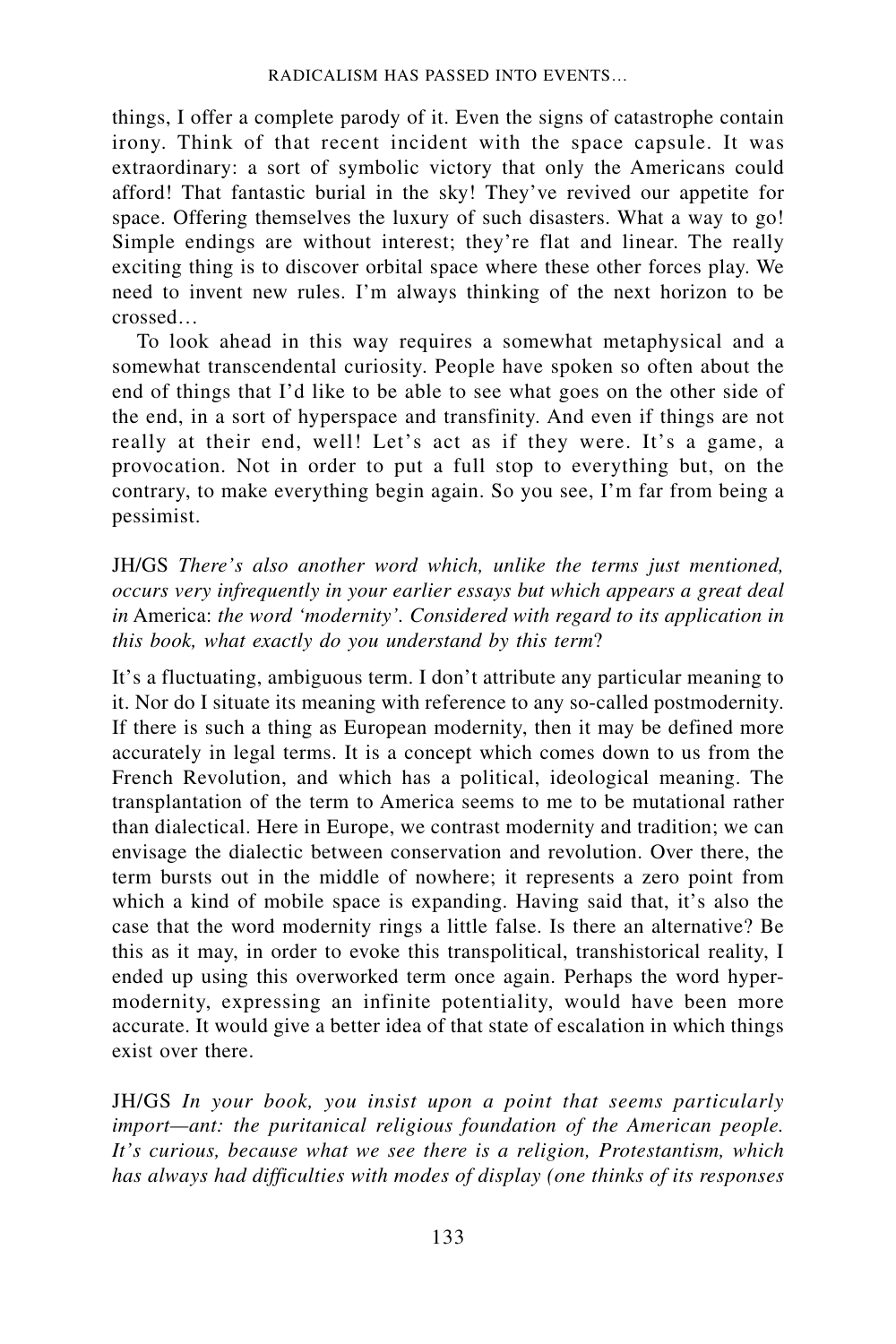*to the Counter-Reformation, to the baroque, to religious ceremony), and yet you suggest that American society is the society that pushes the sense of simulation to its most extreme limits…*

This is not so much a case of ritual or of ceremony. American society is not a society of appearances; it has no counterpart to the games of seduction with which we're familiar over here. The simulacrum is another game: its signs don't refer to any sense, they flow continuously without reference to any sense. Aesthetic effects become rarified in this kind of universe. I must admit that I still find the puritan centre of such a world rather difficult to explain. What kind of metabolism can there be between the omnipresent puritan energy and the fantastic immorality of this society? It seems as if the puritan impulse swept away much of the symbolic ritual, the baroque apotheosis, of Catholicism. What one confronts, then, is the pure play of forces, where signs rearrange themselves according to a different logic which we find difficult to understand.

#### JH/GS *You also suggest that, in the United States, cinema becomes true…*

That's a European perception, but Americans also consider it a fact of life. They experience reality like a tracking shot; that's why they succeed so well with certain media, particularly television. By contrast, we have never left the perspectival, scenical theatrical tradition. We find it difficult to desubjectivize ourselves, to de-concentrate ourselves completely. They do this very well. Cinema exists as a screen, not a stage; it calls for a different kind of acting. You're surrounded by a perpetual montage of sound and vision.

## JH/GS *What are your most vivid impressions of California?*

First of all, it is the sense of having rediscovered a realm of fantasy and of disruptive energy which I find it difficult to come to terms with here, where I find myself up to my neck in culture. The seemingly flat, extensive, immanent world of California delighted me, despite its lack of seduction, in the theatrical sense of the word. It's not a question of letting go and completely vanishing in this kind of universe; but simply to drift in a world without anchor and without destination. Here in Europe, we can constantly locate ourselves between our past and our destiny. California is more like the masses, which cannot speak, have no meaning, neither rhyme nor reason, but radiate an intense, inverse, fictional energy.

JH/GS *You remark that America does not suffer from any sort of identity crisis. But these days one has the impression that in the States a certain discourse continually emphasizes the American identity…*

There is, in America, as everywhere, an explicit and another mode of discourse. You certainly find this frantic search for identity, but its 'reality', if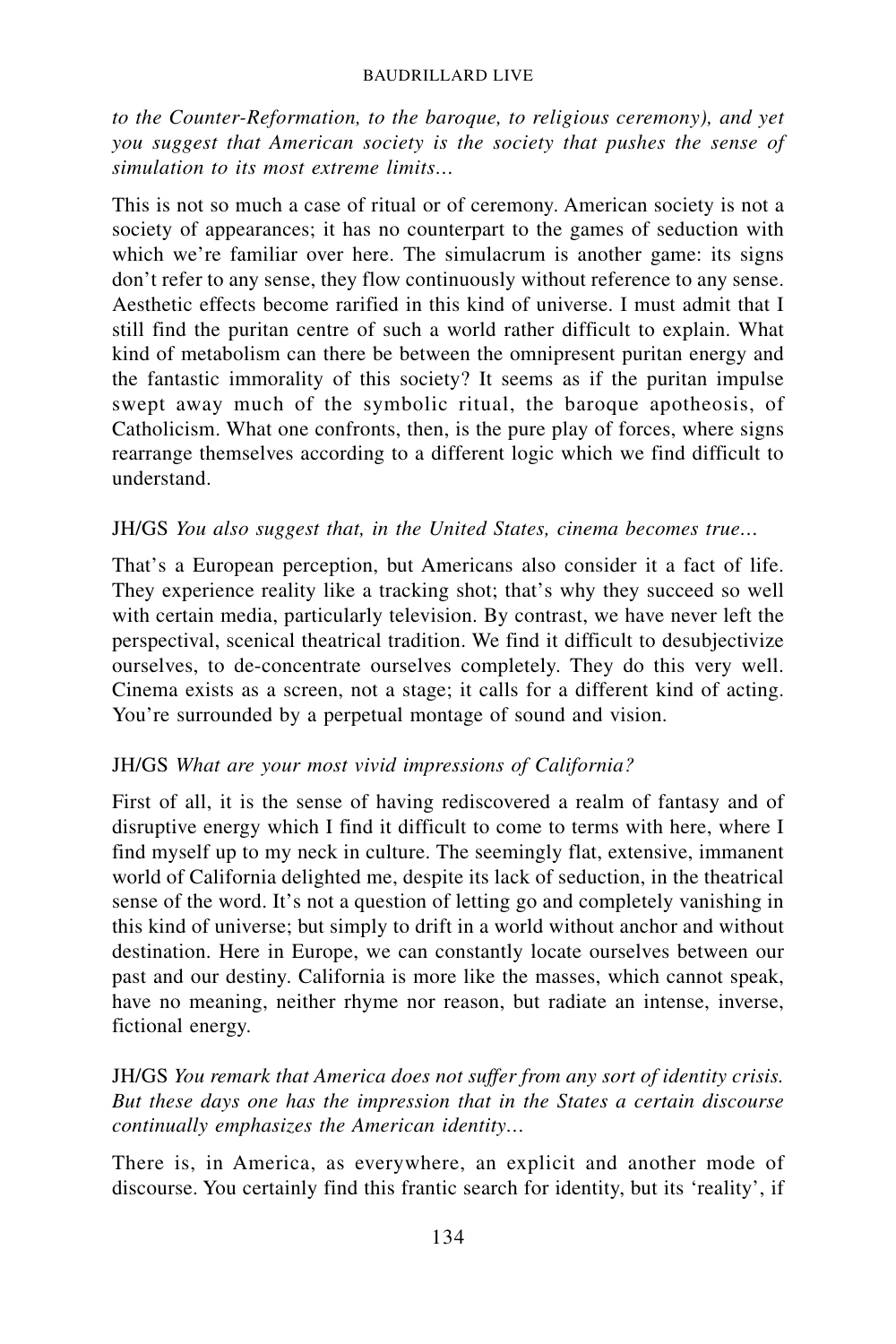I may use the term within quotation marks, is rather promiscuity, re-mixing and all modes of interchange, that is to say, the great game of de-identification. Naturally there is a certain resistance to this, but I find that discourse of identity secondary and derivative, and a kind of neurotic reaction, when compared to the basic situation. Is there really a sense of American nationality? All the signs are there, but in my opinion they derive from the publicity effect.

America is a trade mark, and they insist upon its superlative quality. What one witnesses here is the pathos of national publicity: the stars and stripes, we are the best, etc. This sense of national identity is no longer a matter of heredity or territory…. Anyway, it seems better that the whole space should become a publicity board, or even a movie screen. American chauvinism and nationalism, yes indeed, but it lacks the territorial pathos of its European counterparts. Even racial questions, those unresolved questions which perhaps will never be resolved, have been transubstantiated into ethnic interface.

It's something living, it's not sclerotic like racism and anti-racism here. The chessboard is constantly animated, and everyone can play their game. This *savage*—rather than primary—level of reality interests me considerably. All of the themes that I first examined in my previous books suddenly appeared, in America, stretching before me in concrete form. In a way, then, I finally left theory behind me and at the same time rediscovered all the questions and the enigmas that I had first posited conceptually. Everything there seemed significant to me, but at the same time everything also testified to the disappearance of all meaning.

One might perhaps conclude that America as a whole is a matter of abjection, but such criticisms are inconsequential: at every instant this object is transfigured. It is the miracle of realized Utopia.

© 1986 *Art Press* and J.Baudrillard. Interview with J.Henric and G.Scarpetta, in *Art Press,* May 1986. © 1988 Nicholas Zurbrugg this English translation in *Eyeline,* 5, June 1988.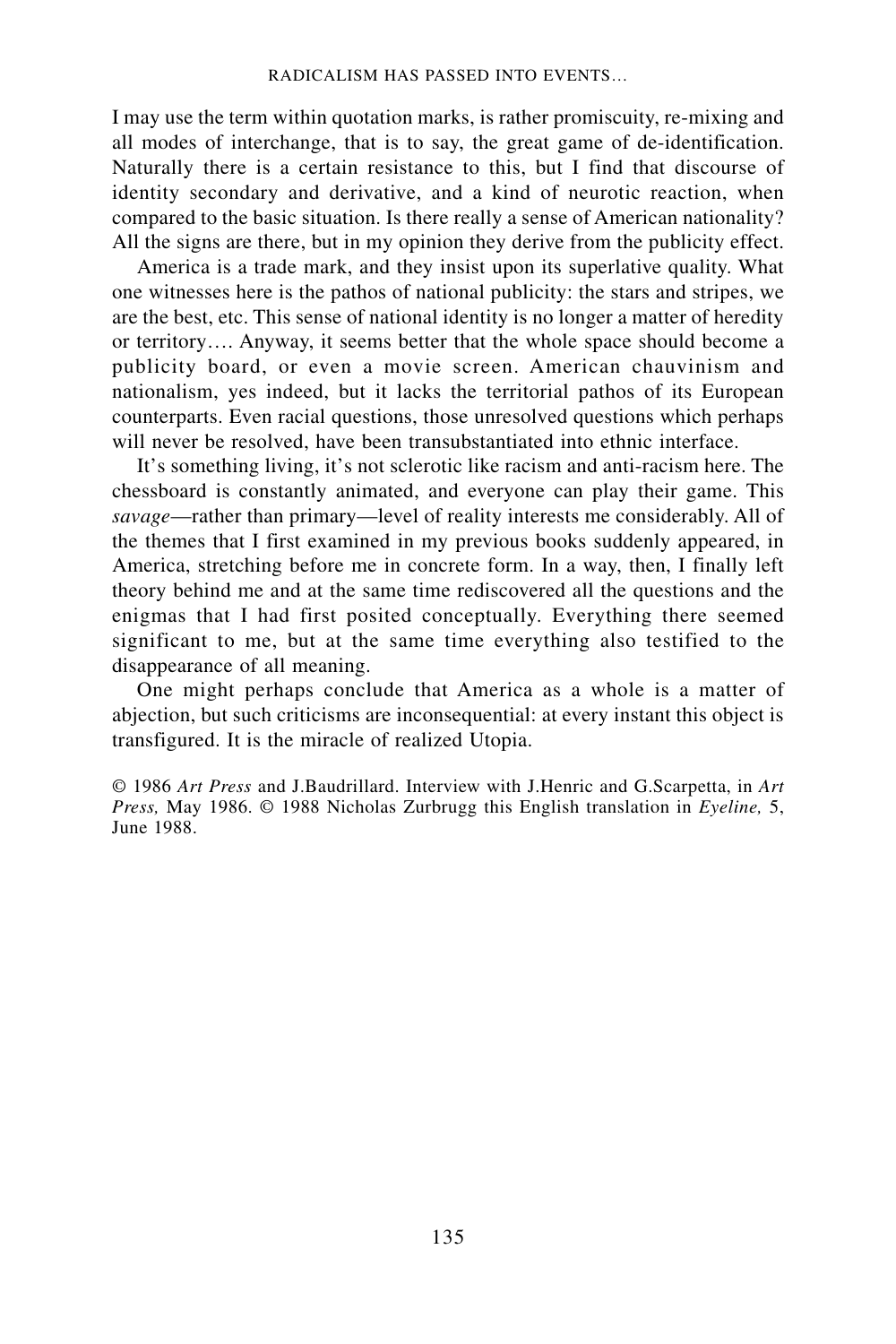## THE EVIL DEMON OF IMAGES Interview with Ted Colless, David Kelly and Alan Cholodenko

AC *In your Kuttna lecture, 'The Evil Demon of Images', you invoke the notion of the immorality of images, at one point declaring that 'the image has taken over and imposed its own immanent, ephemeral logic; an immoral logic without depth, beyond good and evil, beyond truth and falsity My question is this: if this logic lies beyond good and evil, why is it not an amoral rather than an immoral logic?*

From the very moment that one goes beyond good and evil one can also play a sort of game with this 'amorality' itself—somewhat perversely perhaps. So there is a twofold development here: there is at the same time both a transmutation of values (a denial of good and evil, *a la* Nietzsche, for example) and the game with the resulting amorality, a game which as it proceeds becomes more and more romantic and more pathetic. With this game one enters the domain of 'hypermorality', if you like. You play the game *with* amorality: you do not discard morality—rather you retain it, but purely as one of the rules, as one of the conventions which are completely perverse but nevertheless necessary if the game is to proceed at all. In fact, in this sort of game the whole question of what one does with morality remains completely open.

I can perhaps try to explain this more clearly in the following way: once you go beyond the question of morality, of good and evil, you have indeed entered the realm of amorality but you have not for all that exhausted the question. The game can continue, to involve amorality itself. And this is why I prefer the word 'immorality'. There is a play on words in the text—morality, amorality, immorality—which I think is absolutely essential here. The point is that amorality as a concept is not very interesting or challenging. The concept of immorality, on the contrary, is far more dramatic.

Take Nietzsche's treatment of God, for instance. What Nietzsche says is that God is *dead*. This is a far more interesting situation than if Nietzsche were simply to say 'there is no God' or 'God has never existed', etc.—that would be mere atheism—whereas to say that God is dead as Nietzsche does is to say something far more dramatic, and really something else altogether: it is an attempt to go *beyond* God. Similarly, the word 'immorality' as used in the text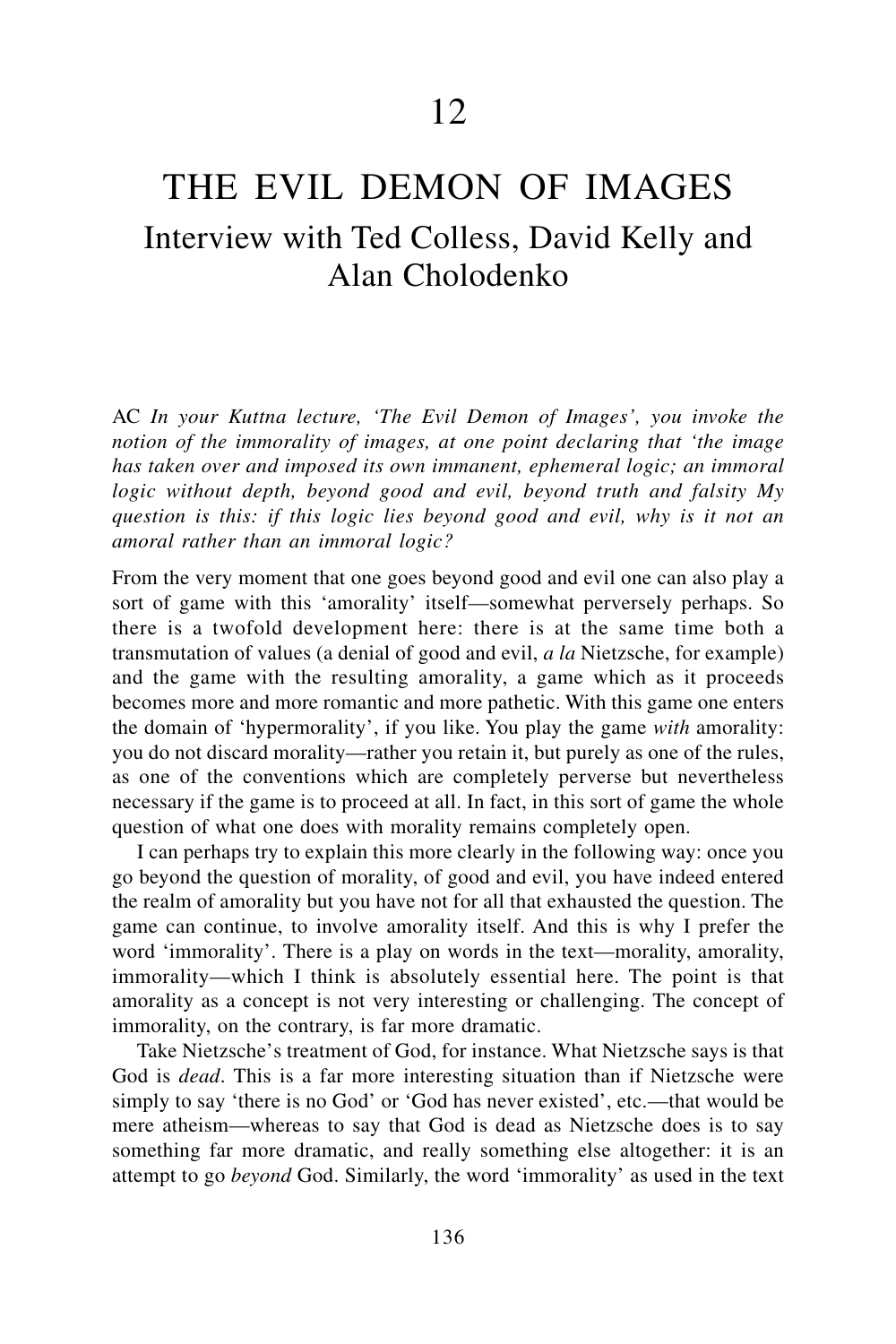is an attempt to go beyond not just morality but also amorality. It is certainly an attempt to state the disappearance of morality, but also to situate the ensuing game at a level different from mere amorality itself.

#### AC *So Nietzsche is not a mere atheist*.

Yes, Nietzsche is not in the least an ordinary 'atheist'. He is not committed to the denial of the existence of God as an ordinary atheist would be. He is actually denying not that God exists but that God is alive. He is saying that God is *dead,* and that is a fundamental concept.

The concept is similar to my concept of 'challenge' in *De la Seduction*. This is the idea that the disappearance of something is never objective, never final—it always involves a sort of challenge, a questioning, and consequently an act of seduction. In almost everything that I have written, there is this challenge to morality, to reality, etc. So Nietzsche, for example, challenges the existence of God by issuing a challenge *to* God. It is just as uninteresting to say 'God does not exist' as to say 'God exists'. The problematic for Nietzsche is completely different. He is challenging the 'liveliness', the being, of God. In other words, he is *seducing* God. Similarly, in my work, what I try to do is to issue a challenge to meaning and to reality, to seduce them and to play with them…

TC/DK *To play the devil's advocate, there does seem to be, in this text, both an ethical vocabulary, implying a position to be adopted, and a more or less urgent directive to come to grips with the indistinguishability between the real and the order of simulation. To an audience this might imply one of two modes of address*.

*On the one hand a soliloquy, maybe dispassionate, that nonetheless plays a part in the dramaturgy of the final act—the eclipse of history, the vanishing of the real In this case, can we understand this text to be the words of a* provocateur—*intervening to precipitate, or arrest, this devolution; or rather those of an analyst—commenting upon and clarifying this action? In other words, does this text have a role to play?*

*On the other hand, could this be an ironic aside, neither participating in the action nor critically detached from it, a knowing remark that clues us in but is, for all that, inconsequential?*

Well, congratulations on an excellent question. It deals with an important problem: the position of a text (and especially of a text such as this one), as well as the position being adopted in the text in relation to its object—or at least the object as described by the text itself. In the sense that the text attempts to move towards the end of something—towards a sort of catastrophe, a *something lost*—there is indeed an element of provocation, since the text must be situated within its own logic, within its own processes. There is provocation in that one wishes to accelerate this logic.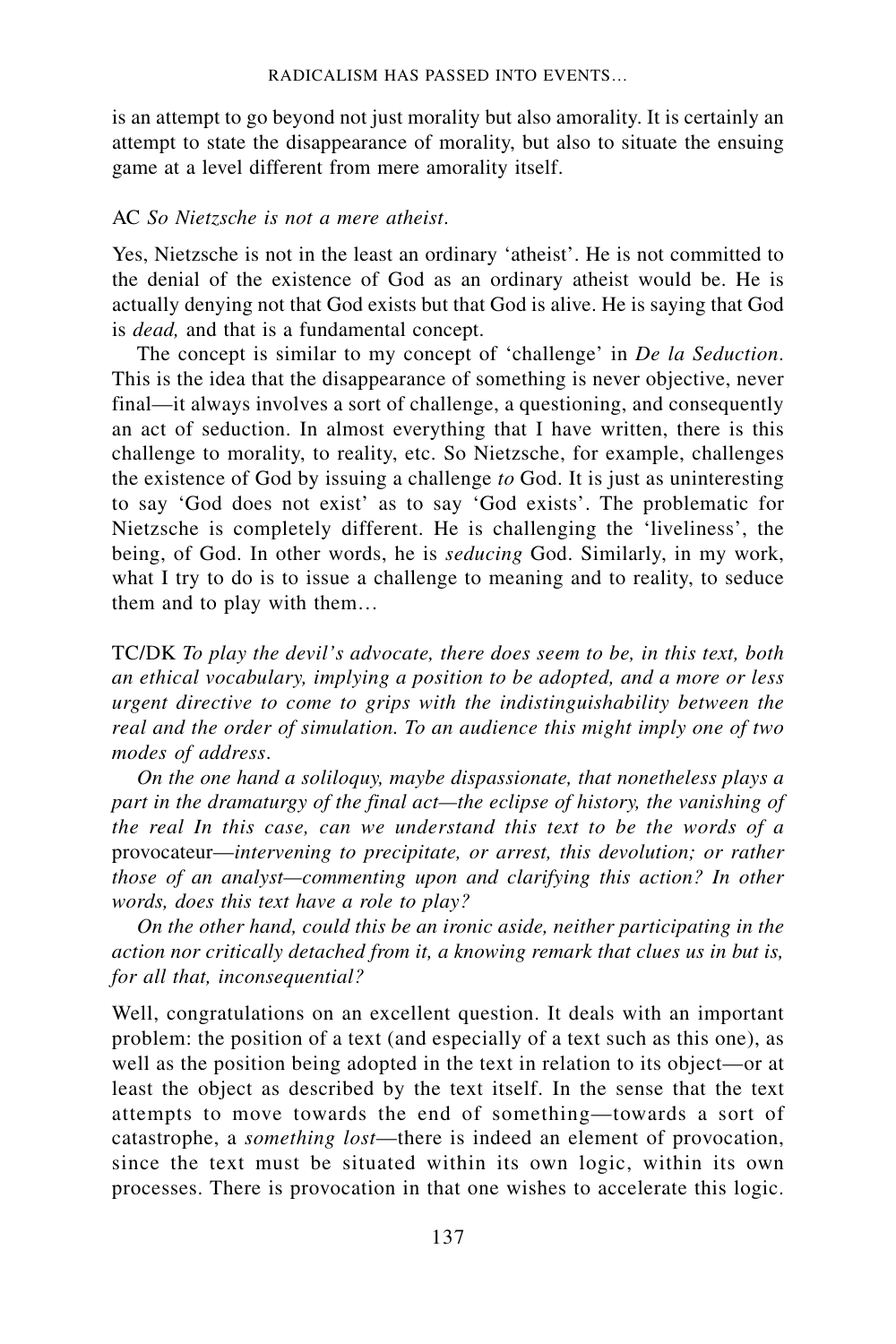One goes therefore in the same direction as the text—but one accelerates, one goes much faster towards the end of the text. And one plays on the logic itself to be able (at least) to reach a point beyond it, so as to make the system reveal itself more clearly. It is more or less a strategic position that one adopts: one of precipitation, of acceleration, as demanded by the text itself.

Nevertheless, I do not for all that abandon in any way the position of the analyst. There is here perhaps an ambiguity, an ambivalence, which is quite fundamental. On the one hand we have a position which is strategically necessary, and on the other hand we retain the position of the analyst. This ambiguity probably remains throughout the text at every point. One is compelled to *produce* meaning in the text, and one produces this meaning *as if it* arises from the system (even if in fact the system lacks meaning) in order precisely to play that meaning against the system itself as one reaches the end. So there is a position here—a third position—which I would describe as that of *objective irony*.

Objective irony is not objective irony: it is not an irony based on solipsism or on any separation of discourse from the subject. Objective irony is precisely the irony whereby one is able to turn the system, to make it work against itself, to play against itself. This creates an ironic effect within the text, since its position is bound to be ambiguous. In other words, one always in a sense remains the subject of a discourse, any discourse, so one always in a sense assumes the position of an analyst. But then, one must also exert the same strategy to the *object* of discourse: in the same way that one works with the subject, one must also work towards the position of pure object, towards the 'vanishing point' of discourse itself.

Consequently, I do not think that one has to choose one way or another. What the text involves, simultaneously, is both provocation and analysis. There is a simultaneous requirement to give meaning to the text (analysis) and also to give an end to that meaning (provocation). And what really differentiates this procedure from other processes of negation—for example, the negative dialectic of Adorno—is precisely what I call objective irony. That is, there is a movement within the text, from subjective irony as used by Adorno and others (based on the irony of the subject) to objective irony—the irony of the object itself. What I try to do, if you like, is to try to get out of the subjectivity/ objectivity dialectic, in order to reach a point where I can make of the system an object, a pure object, one with no meaning whatsoever. I try, in other words, to constitute the subject of discourse in turn as an object; I try to create a sort of distance (which is not a 'critical' but an 'ironic' distance) between the subject and the text—and when this occurs, then of course the position of the analyst disappears.

And yet, while one remains within a theoretical type of discourse, within a discourse such as this one, one cannot exclude oneself from any of these positions. I do not have to choose—and I would hesitate to choose—between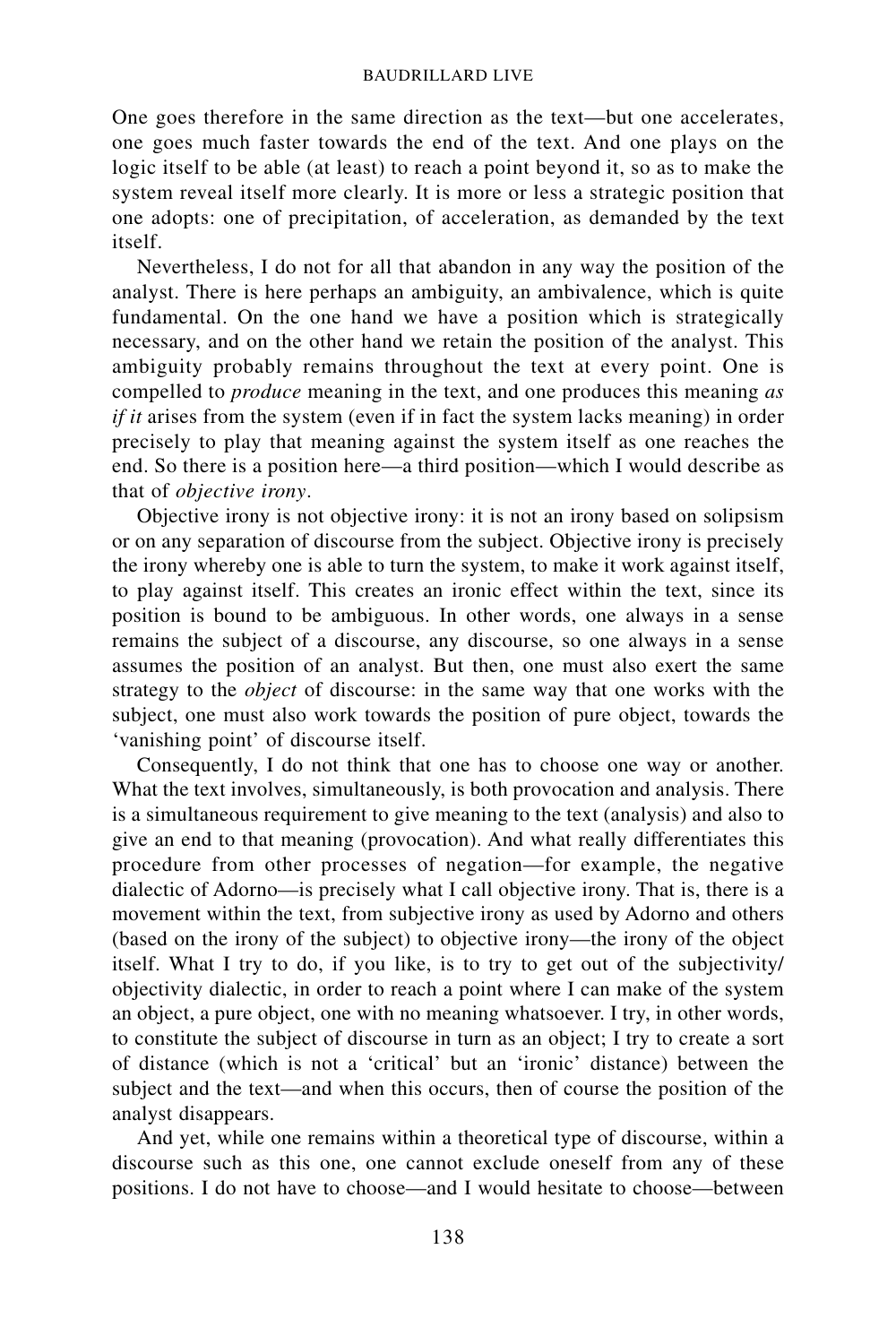#### RADICALISM HAS PASSED INTO EVENTS…

any of them. All three positions have their place in the game as it proceeds and this is in itself, of course, the supreme irony of the text.

TC/DK *You have titled this paper 'The Evil Demon of Images'. In the* Méditations *Descartes refers to an evil demon that can conjure an inexistent world that includes the inexistent figure of Descartes himself. Descartes was able to exile that demon through corrosive doubt, confirming the world and its objects; here you have conjured that evil demon's return, exiling instead both doubt and the real. How would you describe the relation between this text and the Cartesian project it seems to invoke?*

In the Cartesian project there is at least the inauguration of a rational principle. It is from this rational principle that the whole question of doubt arises. This doubt comes from the subject—as subject of knowledge, as subject of discourse. Whether Descartes in fact succeeds in making the subject constitute itself, in its reality, in relation to a diabolical world which is full of superstitions and hallucinations and so on is a controversial matter. But the fact remains that Cartesian doubt is based on the promise of a world which can be confirmed only in terms of its own reality: there is doubt on the one hand and there is reality on the other hand; and there is the conflict between the two, which Descartes tries to resolve.

For me the question is totally different. When I evoke the principle of evil, of an evil demon, etc., my aim is more closely related to a certain kind of Manichaeism. It is therefore anterior to Descartes, and fundamentally it is irrational. There are in fact two principles at stake: on the one hand there is the (Descartes') rational principle or principle of rationality—the fundamental attempt, through doubt or anything else, to rationalize the world—and on the other hand there is the inverse principle, which was, for example, adopted by the 'heretics' all the way throughout the history of Christianity. This is the principle of evil itself. What the heretics posited was that the very creation of the world, hence the reality of the world, was the result of the existence of the evil demon. The function of God, then, was really to try to repudiate this evil phantom—that was the real reason why God had to exist at all. So in this situation it is no longer a question of doubt or non-doubt, of whether one should exercise this doubt or whether this doubt could lead us to confirm or deny the existence of the world. Rather, it is once again the principle of *seduction* that needs to be invoked in this situation: according to Manichaeism, the reality of the world is a total illusion; it is something which has been tainted from the very beginning; it is something which has been seduced by a sort of irreal principle since time immemorial. In this case what one has to invoke is precisely this absolute power of illusion—and this is indeed exactly what the heretics did. They based their theologies on the very *negation* of the real. Their principal and primary convention was that of the non-reality, hence of the non-rationality, of the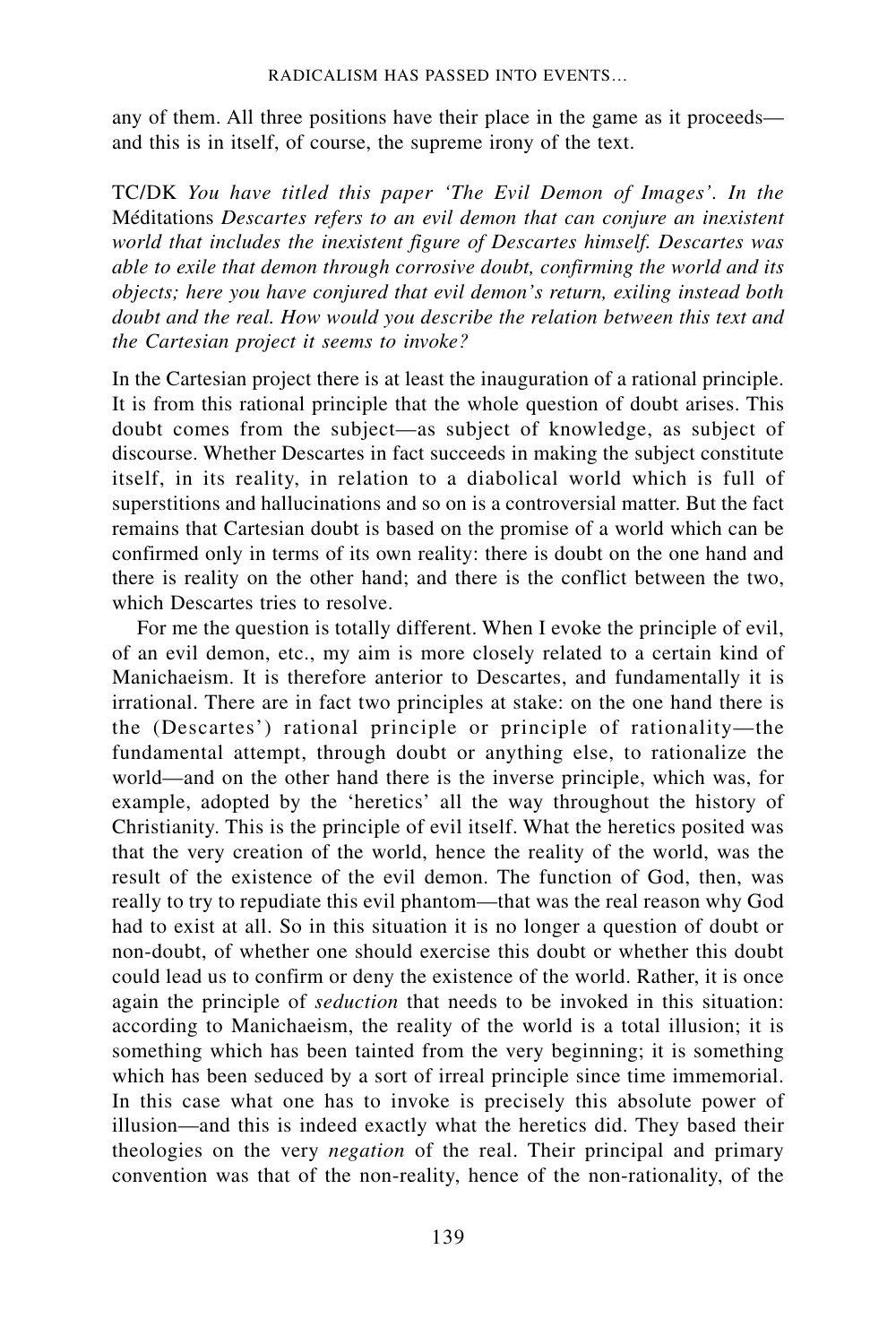world. They believed that the world, its reality, is made up only of *signs*—and that it was governed solely through the power of the *mind*.

This idea of the world as being constituted only by signs is, if you like, some sort of magic thinking—and indeed it was condemned as such. For it does entail that the 'real'—and any sort of 'reality'—that one sees in the world is quite simply an absolute Utopia. The rationality that one has to invoke in order to make the world 'real' is really just a product of the power *of thought* itself, which is itself totally anti-rational and anti-materialist. This is completely opposed to Descartes (whose rationalism leads eventually but directly to materialism). For me to invoke the question of doubt or of non-doubt and either to assert or to question the reality of the world would be completely futile. The principle fundamentally and from the very beginning is that there is *no* objectivity to the world.

But nevertheless one has to recognize the reality of the illusion; and one must play upon this illusion itself and the power that it exerts. This is where the Manichaean element in my work comes in. It is a question which, really, is purely strategic.

We can compare this position easily with that of Freud if you like—with his juxtaposition of the principles of Eros and Thanatos. These two principles are at first absolutely opposed to each other. But there is also the crucial moment in Freud's work when, having desperately attempted to unify and integrate the two, he finally abandons the project and invokes instead the principle of their total irreconcilability. This is something that works very much to the advantage of the principle of Thanatos itself, since of course Thanatos is itself the principle of irreconcilability.

This is the key to the whole position: the idea is that of a most fundamental and radical antagonism, of no possibility existing at all of reconciling the 'illusion' of the world with the 'reality' of the world. And I have to say this once again: here the 'illusion' is not simply irreality or non-reality; rather, it is in the literal sense of the word (*il-ludere* in Latin) a *play* upon 'reality' or *mise en jeu* of the real. It is, to say it one more time, the issuing of a challenge to the 'real'—the attempt to put the real, quite simply, on the spot.

There is here a fundamental distinction—which it seems to me exists in the whole history of thought in general. There is the principle of the possibility of reconciliation on the one hand, and there is the recognition of total irreconcilability on the other hand. For me the reality of the world has been *seduced,* and this is really what is so fundamentally Manichaean in my work. Like the Manichaeans I do not believe in the possibility of 'real-izing' the world through any rational or materialist principle—hence the great difference between my work and the process of invoking radical doubt as in Descartes.

AC *Did semiology arrive to save meaning precisely at a point when it was already lost? Is semiology a nostalgic, a romantic project?*

I do not really know about the nostalgia of semiology: one must believe in the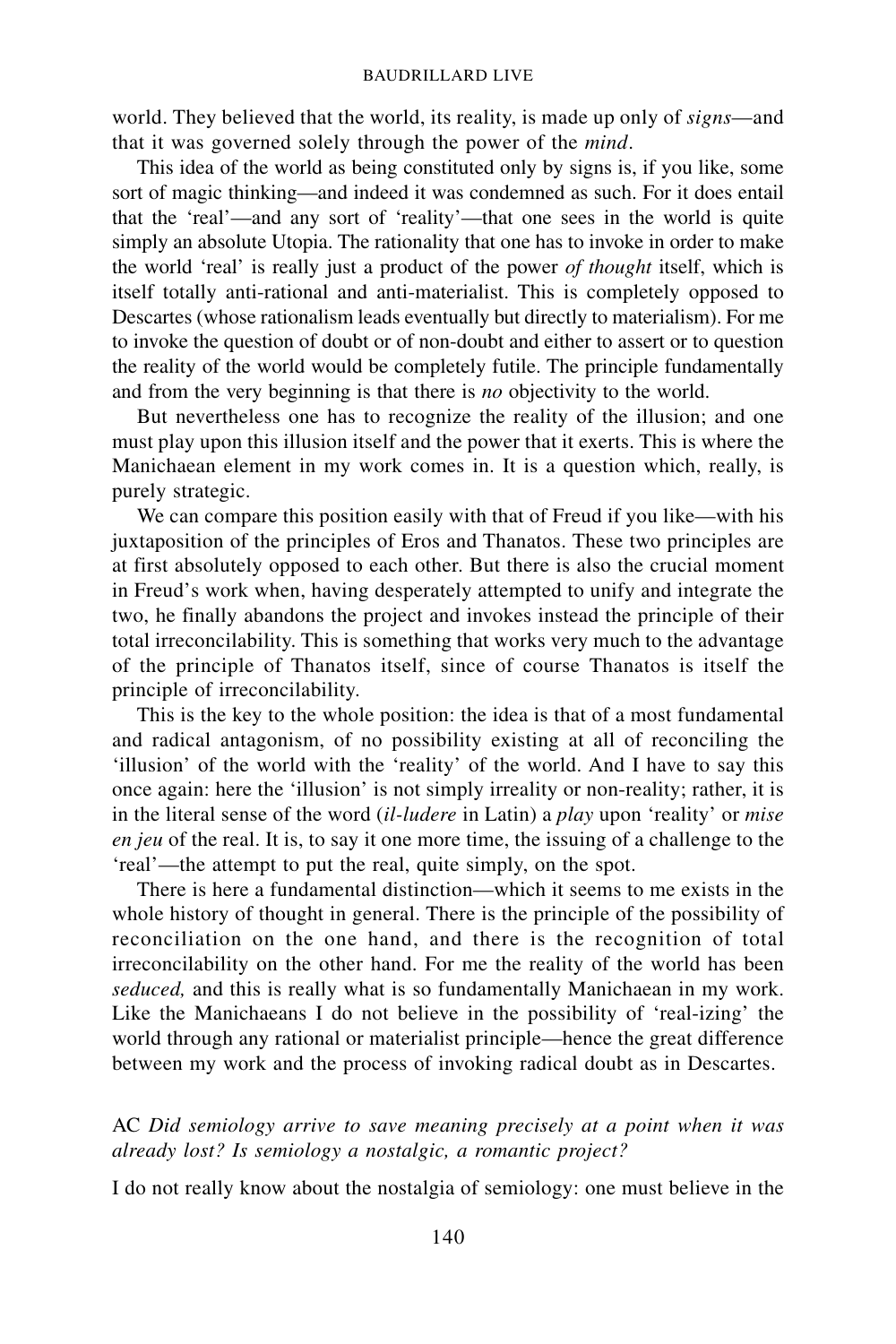first place that meaning did once exist, and so you could then attempt to try to find it again, at least as a lost object…. Obviously I do not believe this, so the nostalgia might have been there in semiology but it would have been in my view totally unfounded. One thing is certain: semiology did attempt—and does still—to save meaning and *to produce* meaning as a sort of repudiation or conjuration of non-sense, and in that light semiology as a discipline does appear to be *evangelical.* And this is so in spite of the fact that today in semiology there is to a certain extent an awareness of production, of its own production of signs.

The problem arises in the way that semiology operates: in so far as it immediately establishes a distinctive opposition between signifier and signified and between sign and referent, etc., from the very first point of departure what semiology tries to do is to *domesticate* the sign. By comparison, in the world which I evoke, the one where illusion or magic thought plays a key role, the signs evolve, they concatenate *and produce themselves,* always one upon the other—so that there is absolutely no basic reference which can sustain them. Thus they do not refer to any sort of 'reality' or 'referent' or 'signified' whatsoever. So in this situation what we have is the sign alone; and it is the power which is proper to the sign itself, it is the pure strategy of the sign itself that governs the appearance of things. This position is vastly different from semiology, as for instance in Lacan and in the *Tel Quel* school, where a primary role is given to the 'signifier'. In other words, for me the sign is, if you like, without recourse. There is no basic reserve, no 'gold standard' to the sign—no basic reserve of reference from which the sign can be recovered or accommodated. On the contrary, *reality is the effect of the sign.* The system of reference is only the result of the power of the sign itself.

This is what Artaud meant when he talked about the 'savage power' of the sign, when he alluded to this 'cruel' capacity that the sign has to 'erupt', and so on. The framework here for an understanding of the effect of the sign is hardly a representational one. Rather, the framework is the fundamental antagonism between the sign and reality: here the sign is precisely that which operates against reality, not for it. From this point of view, there is really no semiology at all, properly speaking. No real *logos* (as is implied in the couple 'signified/ signifier', etc.) is available. Instead, we have a sort of single brutal sign which exists in its purest state and which goes through the universe, simply reproducing itself, constantly and forever. In the representational system, one cannot do this. One cannot go from one sign to another directly; one must mediate from one sign to another through meaning, through the duality 'signified/signifier', and so on. This is why I invoke the concept of destiny, the concept of the *destiny* of the sign—whereas what semiology invokes is a concept of the *history* of the sign, the history of the sign as a domesticated product of meaning. This domestication process, of course, is also to be found in other disciplines—in psychology, for example—and to me it seems to be only a desperate attempt to seek salvation…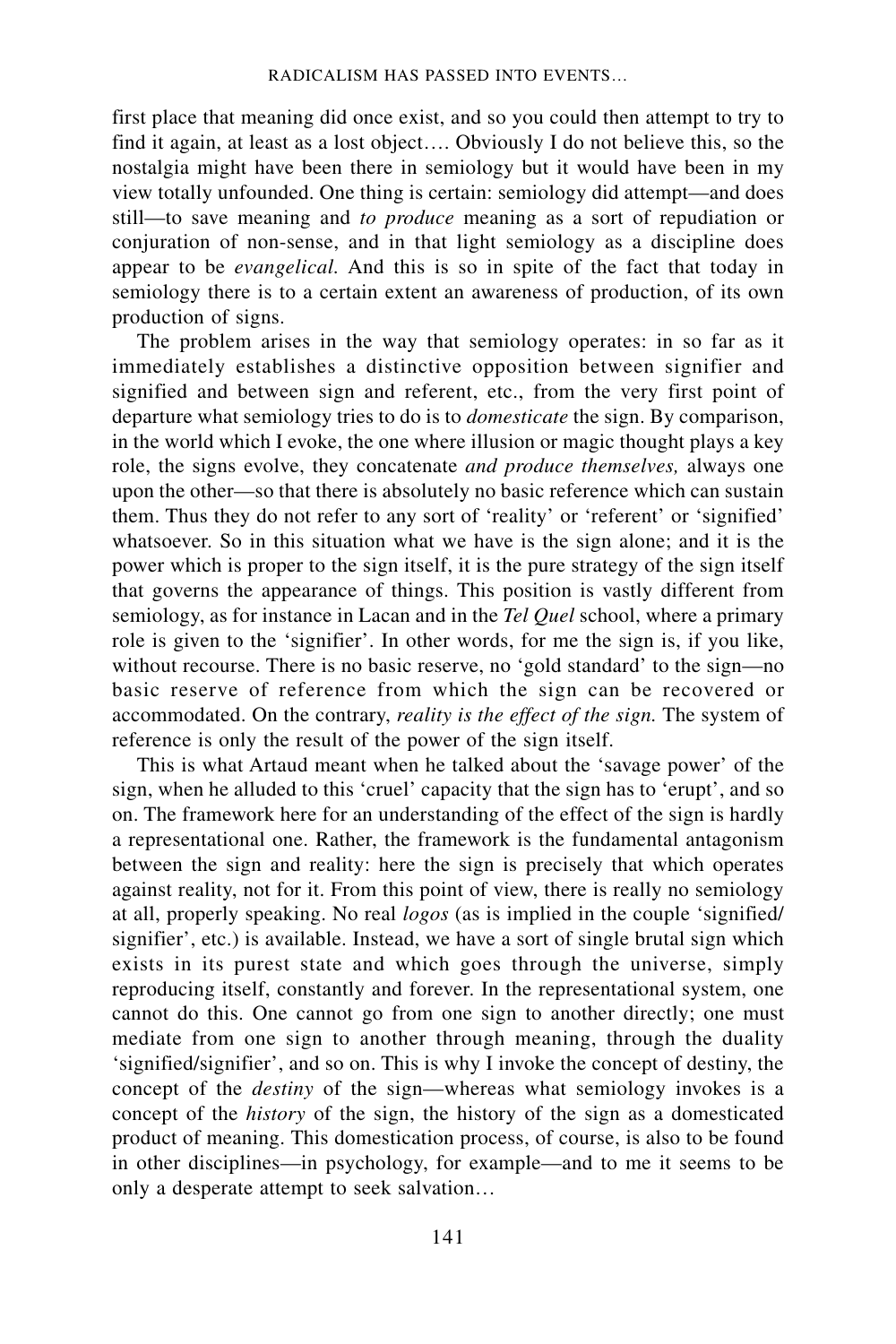Having said all this, it is true that semiology has become much more sophisticated in the last few years. So today we have a semiology of poetry, for example, or of the speech act, of *langue* and *parole*. A lot of attempts are being made to go beyond the representational mode, which was obviously deficient. But in my opinion semiology will never be able—to adopt the coinage of Nietzsche—to go beyond its shadow. It will never be actually able to find the sign in its purest state—in the way in which I, for example, try to do in *De la Seduction* and in the world of illusion.

TC/DK *In an earlier essay ('Design and Environment or How Political Economy Escalates into Cyberblitz') you specified a historical moment when the object resigned its use value status by entering into a pure order of the sign function. In this essay your reference point is rather the media image. Has the media image supplanted the order of events and of objects in the same manner as the Bauhaus project of total design supplanted the realm of nature? And does the delirious proliferation of the media image have a similarly specific historical moment?*

A propos *this, can you explain the qualitative difference between the media image and those other forms (theatre, architecture, painting, language) that were incapable of overwhelming the real to such effect?*

Yes, in a sense there is a historical shift. There is a historical evolution, which begins and also culminates with the phase where signs, as I said, lead from one another according to the logic of illusion. So this was indeed a first stage—not necessarily a chronological 'first' stage but certainly a logical one. And then the phase of rationality followed, with the production of the reality-effect by the sign. It seems to me that towards the end of this stage the sign found itself being separated and being sent back towards its own transcendence and immanence. What followed therefore was the game of the dialectic of the sign, the game whereby reality would be posited against the immanence or transcendence of the sign. Consequently, there is indeed a sort of historical movement.

The movement reaches its apotheosis in the arrival of the media. Now, once again, the sign is all alone. But this is not to say that we are back at the first stage once more. The situation now is different. Now the sign seems to me to posit what I have called the 'principle of hyper-reality'. That is, what we have now is the disappearance of the referent—and it is in relation to this disappearance of the referent that there is a sort of omnipresence to the sign. The problematic of the disappearance of the referent was not an issue according to the first logic of illusion; rather, there was simply no referent. So in a sense we are going back towards an anterior state—but nevertheless with a difference.

Is this evolution a historical one? I do not think it is. It is, rather, a metaphysical one: the universe of the media which we are currently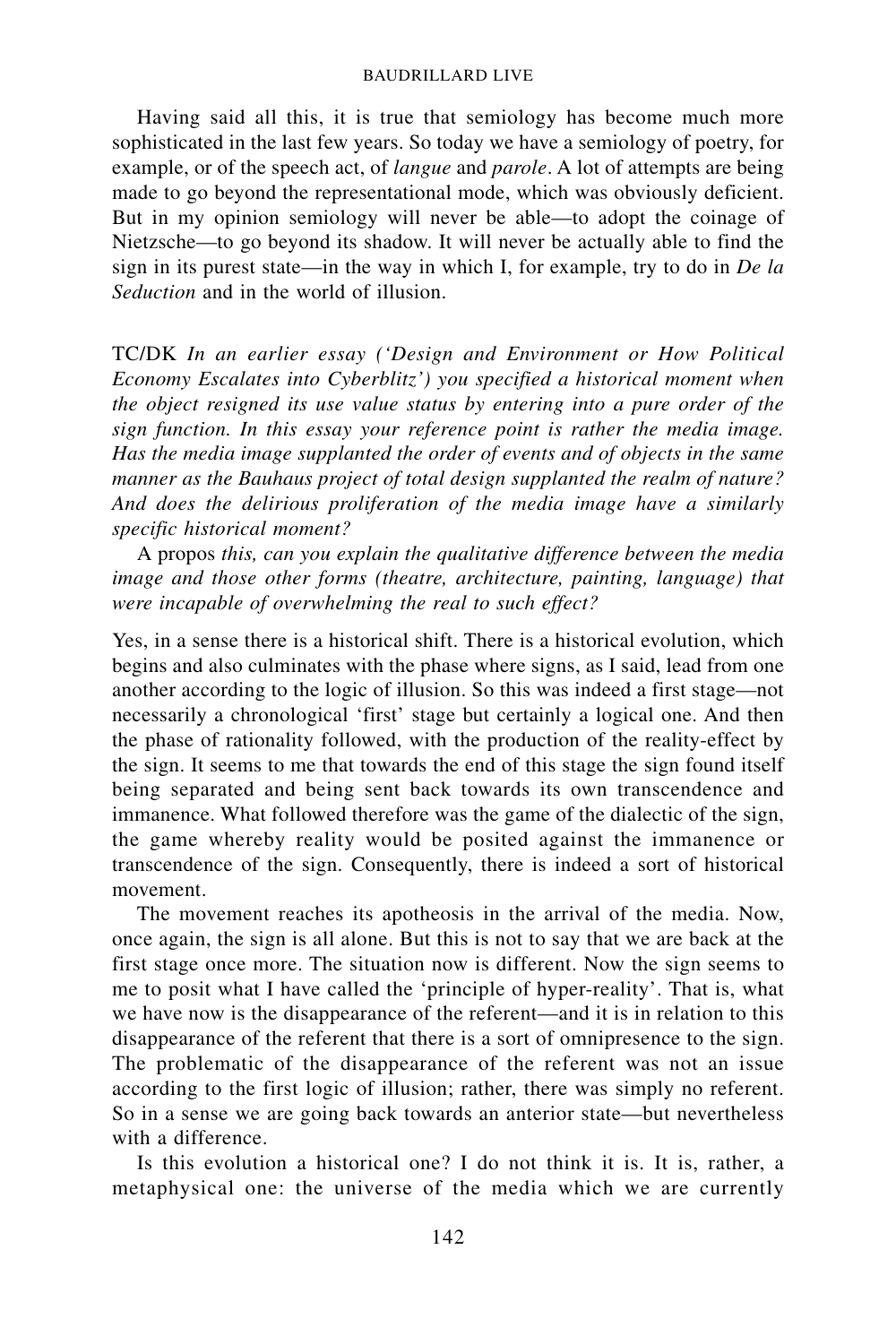immersed in is not the magical universe or the cruel universe which we had at an anterior stage, where the sign was operational purely on the basis of its own functioning as sign. With the advent of the media, it seems to me that we have lost that prior state of total illusion, of the sign as magic. We are, in other words, in that state of 'hyper-reality' as I have called it. Now we are dealing with a sign that posits the principle of non-reality, the principle of the absoute absence of reality. We went beyond the reality principle a long time ago, and now the game which is being played is no longer being played in the world of pure illusion. It is as if we are now in a shameful and sinful state, a post-illusion state.

We can try to put this another way, if you like: as we all know, philosophy is based on the negation of the real. There is at the heart of philosophy a primordial act regarding the negation of reality; and without that negation there is no philosophy. Now, it seems to me that throughout a certain period this negation was the privilege of philosophers. But today this is no longer the case. Today the negation of the real has penetrated inside things themselves, so much so that it is no longer the privilege of just philosophers but an axiom that belongs to all. What has happened is that the negation of reality has now been incorporated into 'reality' itself. In short, what we have now is a principle of non-reality based on 'reality'—a principle of 'hyper-reality' as I call it. The mutation is interesting, since it implies nothing other than the end of philosophy. The philosophical principle of the negation of reality has now pervaded everyday 'reality' itself.

This is why I say that today we have a form of irony which is objective. Irony can no longer today be simply the subjective irony of the philosopher. It can no longer be exercised as if from outside of things. Instead, it is the objective irony which arises from within things themselves—it is an irony which belongs to the system, and it arises from the system itself because the system is constantly functioning against itself.

Now to the second part of the question—the Bauhaus question. The Bauhaus project of total design is certainly one of the important episodes in the evolution of simulation, which marks the passage of the sign from the dialectic of the real to the order of the sign itself. Nevertheless, the Bauhaus project does not go to the stage of seduction of the real, and there are radical differences between simulation and seduction. The Bauhaus remains at the stage of simulation. To say it once more: seduction seems to me to invoke an enchanted universe, whereas simulation invokes a universe which is totally disenchanted and, as I said, almost shameful.

And, finally, the last part of the question: in my view there is no substantial qualitative difference between electronic media such as TV on the one hand and other forms such as language, painting or architecture on the other hand. In my opinion there is no real difference between them; they all operate at the same level, that of simulation. Of course, one would have to discuss this at some length, and in any case I am not an expert in any of these areas. However,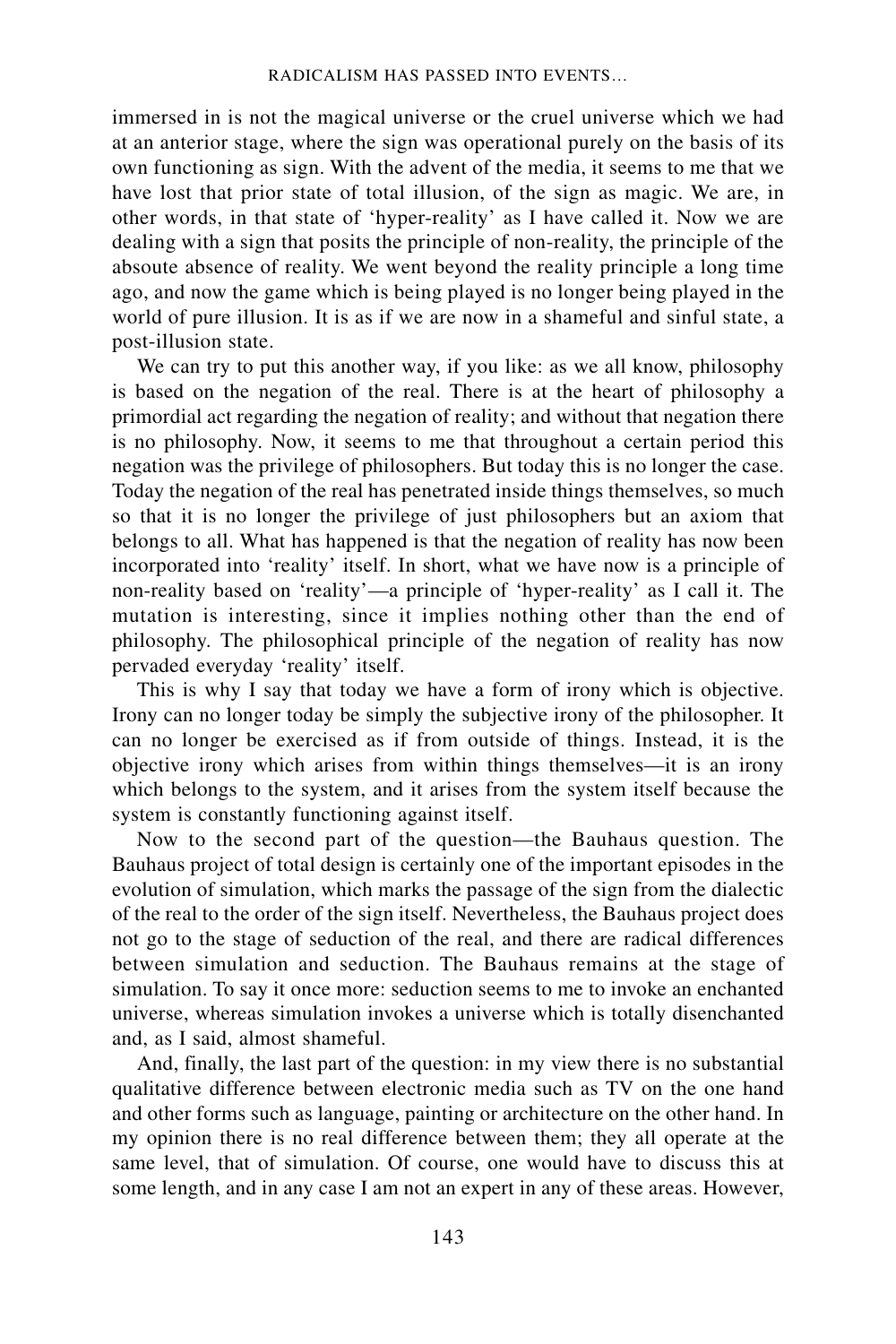it does seem to me, for example, that simulation has invaded theatre just as much as it has invaded painting, and that as a result neither of them has the power to exert total illusion any longer. Both the theatre and painting have entered the order of simulation and in fact they now typify simulation.

So all the forms can in fact be substituted one for another. They have all been contaminated by simulation, and so now they function in terms of 'communication' and 'information', which are nothing other than the byproducts of simulation. Neither architecture nor painting, for instance, has today any effects which are proper to themselves; instead, today they function merely as indications of the transformation of the world.

We must remember this: the aim of art was once precisely to posit the power of illusion against reality. There was a time when art was trying to make reality play a game which was different to the game that art itself was playing. In other words, there was a time indeed when art was always trying to force reality to play the game along different rules, when it was always trying to *seduce* the reality of things. But today this is no longer the great game that art is playing. All the art forms are now playing the game at the level of the simulation of reality—and whether the particular art form be painting or architecture makes no difference whatsoever.

That is, there is no longer any great 'challenge' being posited by these art forms—a challenge to go beyond the reality principle. For example, the very project of the Bauhaus (which incorporated, of course, all of the various art forms) was precisely and by definition the attempt to design the world—and this attempt does not make any sense unless the world is being considered in terms of the reality of its things. This is very different from the attempt to confront the world with the non-reality of its things, and really it is simply a sort of exercise of simulation. But all this is open to discussion and I would like one day to be able to analyse the issues in greater detail…

*The interviewers are grateful to Philippe Tanguyfor his immediate rendering of their questions into French and of Professor Baudrillard's answers into English*.

© 1987 Jean Baudrillard, T.Colless, D.Kelly and A.Cholodenko. An Interview with Jean Baudrillard, with T. Colless, D.Kelly and A.Cholodenko, *The Evil Demon of Images,* published by Power Institute, Sydney, Australia. Translated by P.Tanguy.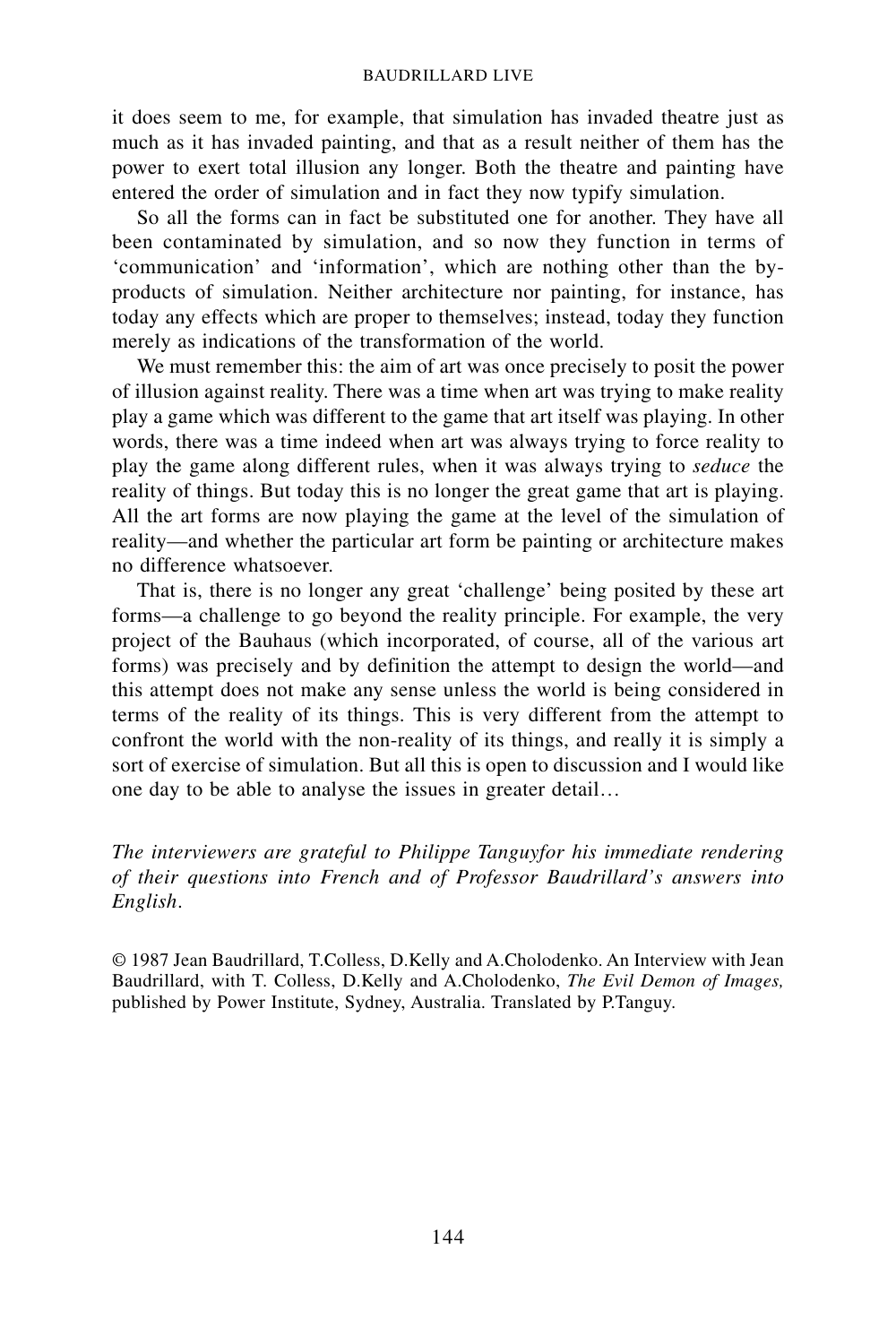## THE WORK OF ART IN THE ELECTRONIC AGE

## Interview with *La Sept*

*We are in the age of electronic communications; do you think that this communication has fundamentally changed the way in which we see and understand the world or is it merely an accelerated form of technical reproduction?*

I think we have a kind of transformation, yes, perhaps not a revolution in the subversive sense of the term, but a transformation of the relations of exchange. It is often said that we are within communication and we are perhaps no longer exactly within exchange. At this time, what has changed is that the means of communication, the medium, is becoming a determinant element in exchange and quite often dominates its function, even technologically—as McLuhan has it—dominates the content, the message, the subject communicated, the very substance of communication. So there is an inversion of terms of some sort, where what was a means of communication gains a kind of finality, and possibly also a counter-finality, and then the strategies which revolve around the medium, the communication media, become more essential than the strategies which concern the contents.

#### *The reality of images counts for more…*

Yes, it seems that from this point a sort of proliferation occurs, a saturation of the field of the medium. That is, as long as one has things to say and there is something to be exchanged between speakers, there is meaning, so it gets said and the process is limited. The medium gets the upper hand, basically, when images—or discourses—begin to proliferate, apart even from the meaning which they bear. There is a sort of—I don't want to say cancer; that would be borrowing a bit too much from modern pathology—but something similar. There is a kind of autonomy now of the systems of images and systems of discourse which has got the upper hand over meaning.

## *So then, where is reality still situated?*

That's the entire problem. Is there still reality? I would rather say that we are in hyper-reality. Effectively, everything can be an object of communication.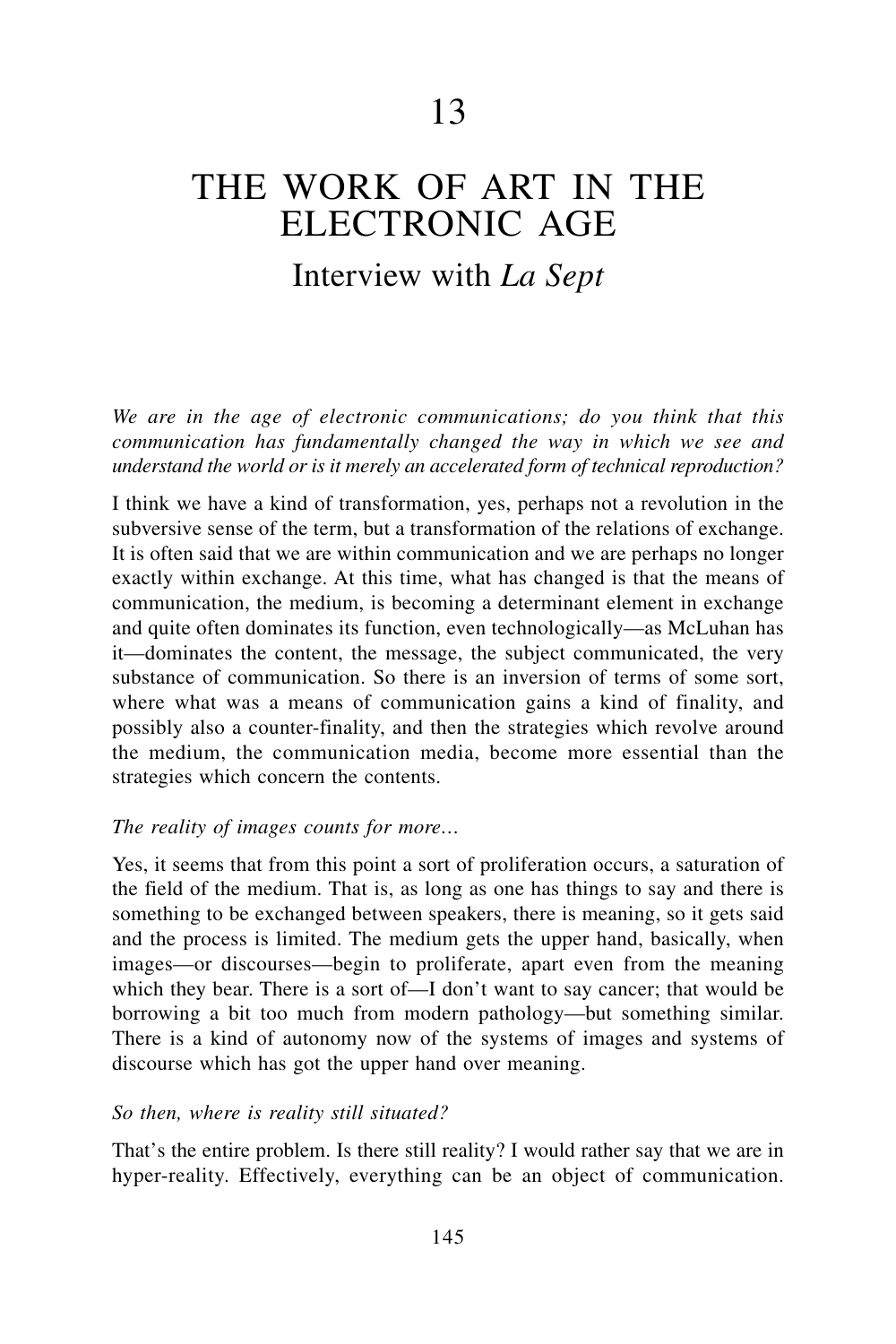#### BAUDRILLARD LIVE

Communication is completely generalized; it is no longer only discourse, but everything, which is an object of communication: architecture, art, have as their first end, it seems, to communicate, before even that of bearing a meaning. So where is the reality of what must be said, of what one wants to say? One almost has the impression that communication is a collective enterprise: the medium must function. There is a kind of obligation, a collective categorical imperative to make the media function at all costs. It's of little consequence whether the contents are completely real or unreal, or hyper-real; the important thing is that the medium continues to roll. So communication is drawn into this cycle of panic. It seems to become immediately an unlimited, proliferating system. There is a kind of imperialism of communication.

## *When you say hyper-reality, you might specify, in relation to reality, the reality of my daily life…*

Yes, we can say for example that for events, politics, history, from the moment where they only exist as broadcasts by the media and proliferate, nearly globally, their own reality disappears. In the extreme case the event could just as well not have taken place—there are examples. It has taken place on the level of the screen. They are screen events and no longer authentic events—I am not sure if one can speak of authenticity, but nevertheless an ordinary reality which has a historical actuality that disappears behind the mediating hyper-reality of things. And here then, one can question indefinitely the degree, the rate of reality which continues to be shown. It's something else which is taking place: circuits are functioning. They can nourish themselves with anything, they can devour anything and, as Benjamin said of the work of art, you can never really go back to the source, you can never interrogate an event, a character, a discourse about its degree of original reality. That's what I call hyper-reality. Fundamentally, it's a domain where you can no longer interrogate the reality or unreality, the truth or falsity of something. We walk around in a sphere, a megasphere where things no longer have a reality principle. Rather a communication principle, a mediatizing principle.

### *Therefore we are all becoming images?*

Yes, in one way or another…not only are there screens and terminals in technical terms, but we ourselves, the listeners, the TV spectators, become the terminals of all this communications network. We ourselves are screens. Lastly, the interlocutors are no longer exactly human beings. That sounds pejorative, but it's like that. The play has settled to one from screen to screen. It is almost dialogues between terminals or between different media.In a way it is the medium conversing with itself, this intense circulation, this type of autoreferentiality of media which includes us in its network. But it's somewhat of an integrated man-machine circuit. And at the present the difference between man and machine is very difficult to determine.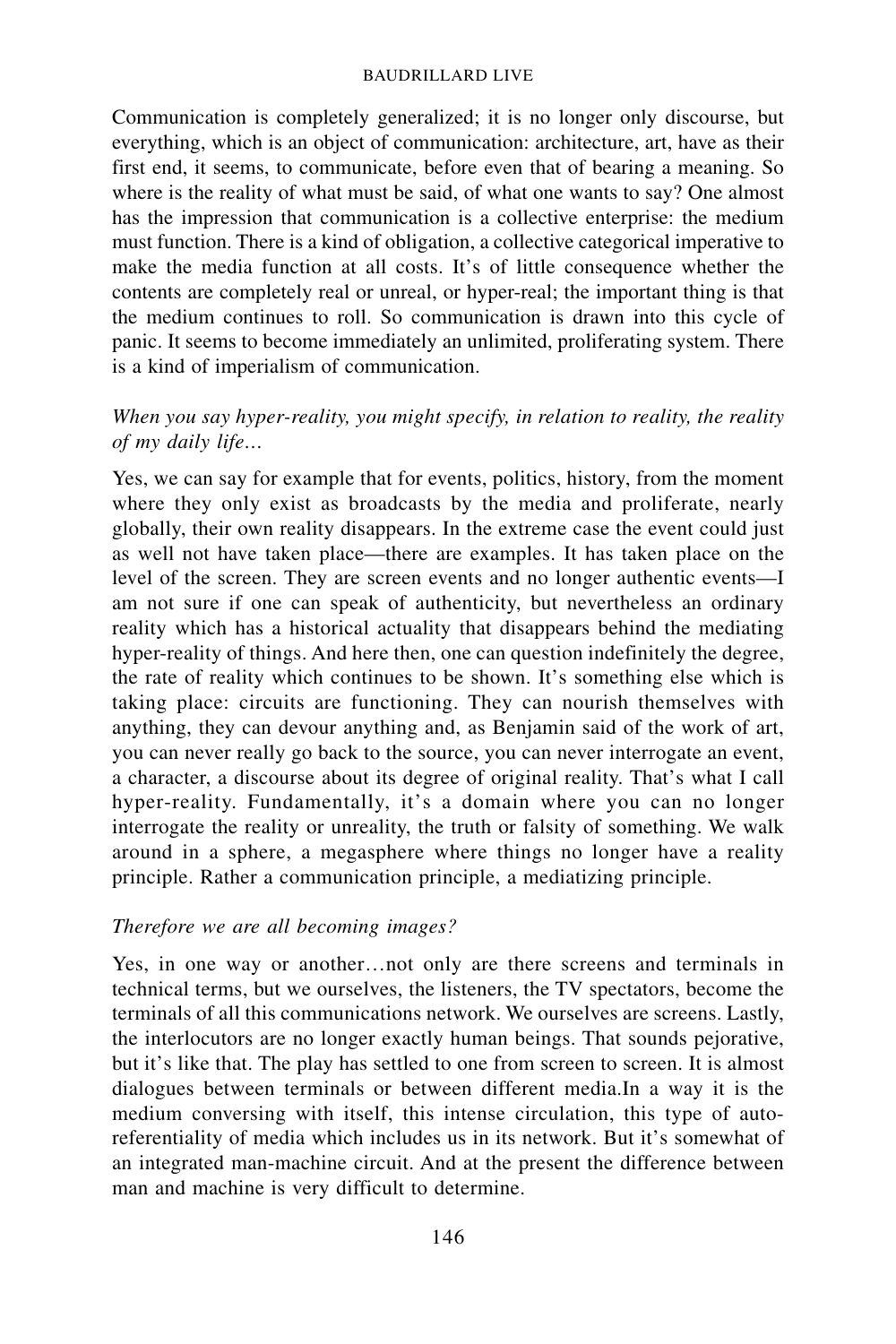#### *And that goes for artists, works of art?*

Absolutely. I believe a work of art no longer has any privilege as a singular object of breaking through this type of circuit, of interrupting the circuit in some sense—because that is what it would amount to, a singular, unique appearance of an object unlike any other. However, for the communication system and that of the media there is no privileged object. All are substitutable and the work of art has finished up in there, it has been plugged into the same circuit. That does not mean that it may not have an authentic origin, but this will become less and less retrievable through the consumption of media, perhaps on screens but equally the large exhibitions where thousands attend and the crowd itself constitutes a kind of medium; the perception which one has of greatness is even constituted today by a crowd of spectators who are no longer amateurs, lovers of culture, in the traditional sense of the term. We are obliged to take this massive consumption into account. It is not merely the irruption of television or reproducability, reprography, or things of that ilk. Rather, the irruption of the mass even into aesthetic consumption changes, in my opinion, the status of the art work. Can we still talk of a 'work'? It's becoming something else. It is not exactly a commodity but it passes into the condition of a sign which must be able to circulate like any other. Therefore its own time and place, its uniqueness, is effectively removed.

## *Thus change of medium—the work becomes image—change of consumption…*

Yes, the change would perhaps be that while the work of art creates its own space, it invents itself, it takes its inspiration from itself, it has a quite unique reality, it becomes itself an object on the screen, it is transmitted by the screen. The change is perhaps this. One passes from what was a stage, the stage of the work, the stage of the theatre, the stage of representation, even the stage of politics—one can generalize this phenomenon—to the screen. But the screen has quite another dimension: it is superficial, it only communicates images, not a particular time and place. In the end it makes everything circulate in one space, without depth, where all the objects must be able to follow one after the other without slowing down or stopping the circuit. But the work of art is made for stopping, in the end it is made to interrupt something, to arrest the gaze, to arrest contemplation. If there is an aesthetic pleasure or aesthetic relationship there it must arise from this species of sublime moment which is a moment of immobility, of contemplation, which corresponds also to the moment of creation in the artist. But then for the media none of this works. It is not that which counts. You have to move on in any case. It is a bit like what was being said about the Mona Lisa in Japan, with five seconds to look at it.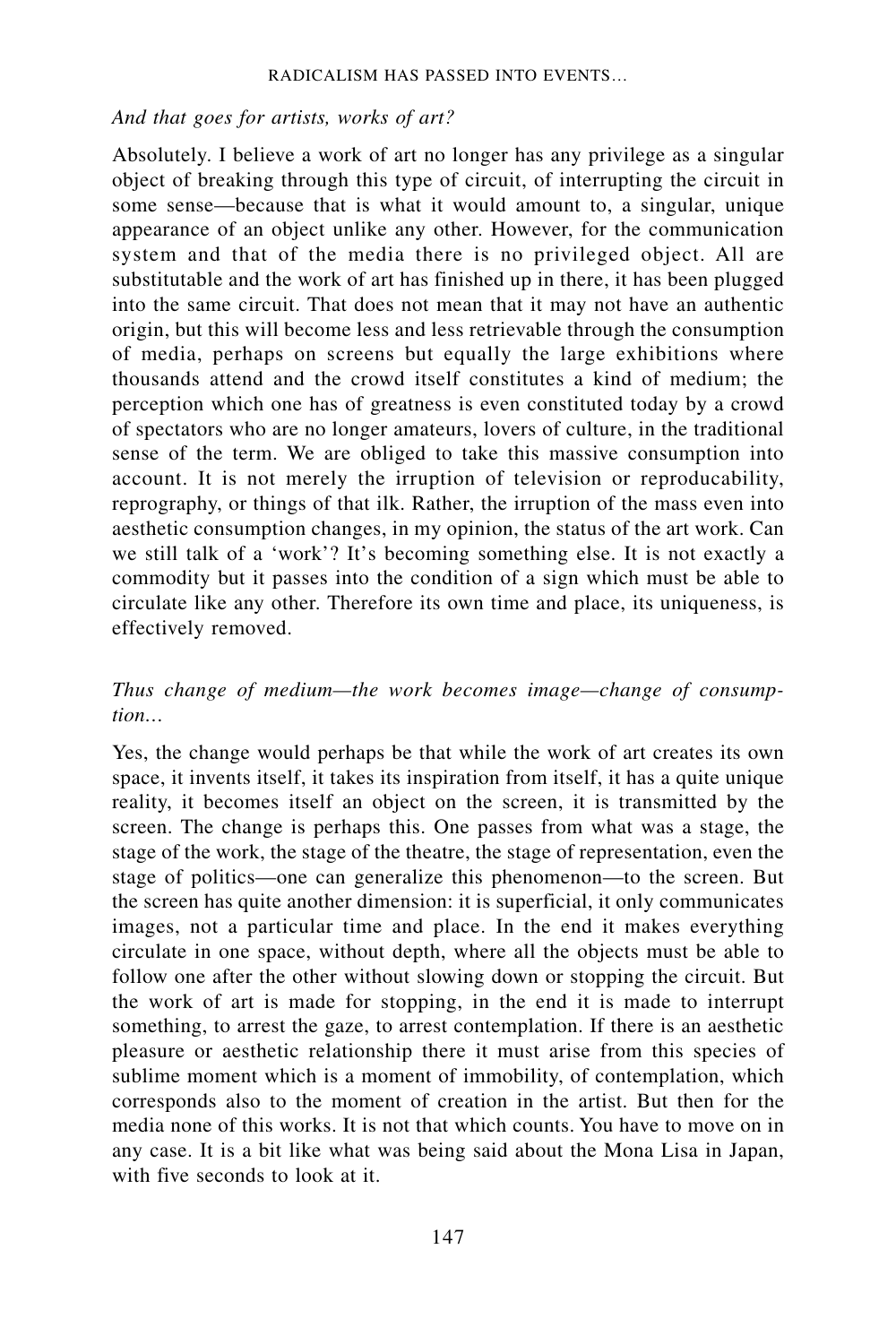#### BAUDRILLARD LIVE

*But if the work of art has fallen, has been banalized like the other products of communication, how is it that we consume so many of them? The state, individuals, businesses…*

You have answered yourself. Because it's been banalized, so many are consumed, I would say. Because it is reproduced in an indefinite number of examples, it becomes a bit like holograms in the end; it has also cloned itself, in a way. And that is really the principle of consumption; it is as if everything becomes sign and image—in fact, it is more and more necessary for this to happen. There is no limit to consumption. There is a kind of limit to creation, but not to consumption. You enter into an indefinite series, the seriality of things, and then it is imperative for it not to stop. It is rather like the principle of television: the screen must always be filled, the void is not permitted, and as we are somewhat screens ourselves now, transformed into reflecting screens, there must always be images there, so they are filled in by something or other. And then, perhaps, there is the fact that banalization quite simply involves commercialization, entrance into the market, and that strategies of competition, of course, also enter into it, but there is more to it than simple market strategies, a profusion of images is needed. The screen, the image, the sign, the modern message, the media require profusion, proliferation; there must be plenty for everyone. This is not the case for the work of art, of course, which creates a personal, privileged relationship….

#### *There you seem to be returning to a kind of nostalgia for the aura…*

Not exactly. What I have said sounds like that and it is difficult to say it in another way because the discourse brings in an element of nostalgia. But you could conceive of…well, many things; of course something has been lost, but Benjamin said this well. In my opinion, Baudelaire before him had a more modern vision of things—the idea of the absolute commodity. If we enter into the era of the commodity, or that of the media, one could say this of us. For him, the modern artist should not try to revalorize, resacralize traditional art or aesthetics, but go further into the commodity. You had to go some way towards the absolute object, the absolute commodity, and he had a lovely formula: the modern artist owes it to himself to give the commodity a heroic status while the bourgeoisie only gives it, in advertising and all that, sentimental status. So when I say that, yes, of course nostalgia is there, the discourse is necessarily ambivalent. There is a background of nostalgia, and it is not possible to say it in another way since we are in discourse and thus still in something not yet entirely mediated, and then I think that it is possible nevertheless to have a vision there, not a more cynical vision, no there is perhaps a new aesthetic as a result of mediation, of disappearance, really. To go further in this direction and to really play the commodity, but at the power of two or the power of ten. To play the media, but in a sense with an almost ironic strategy.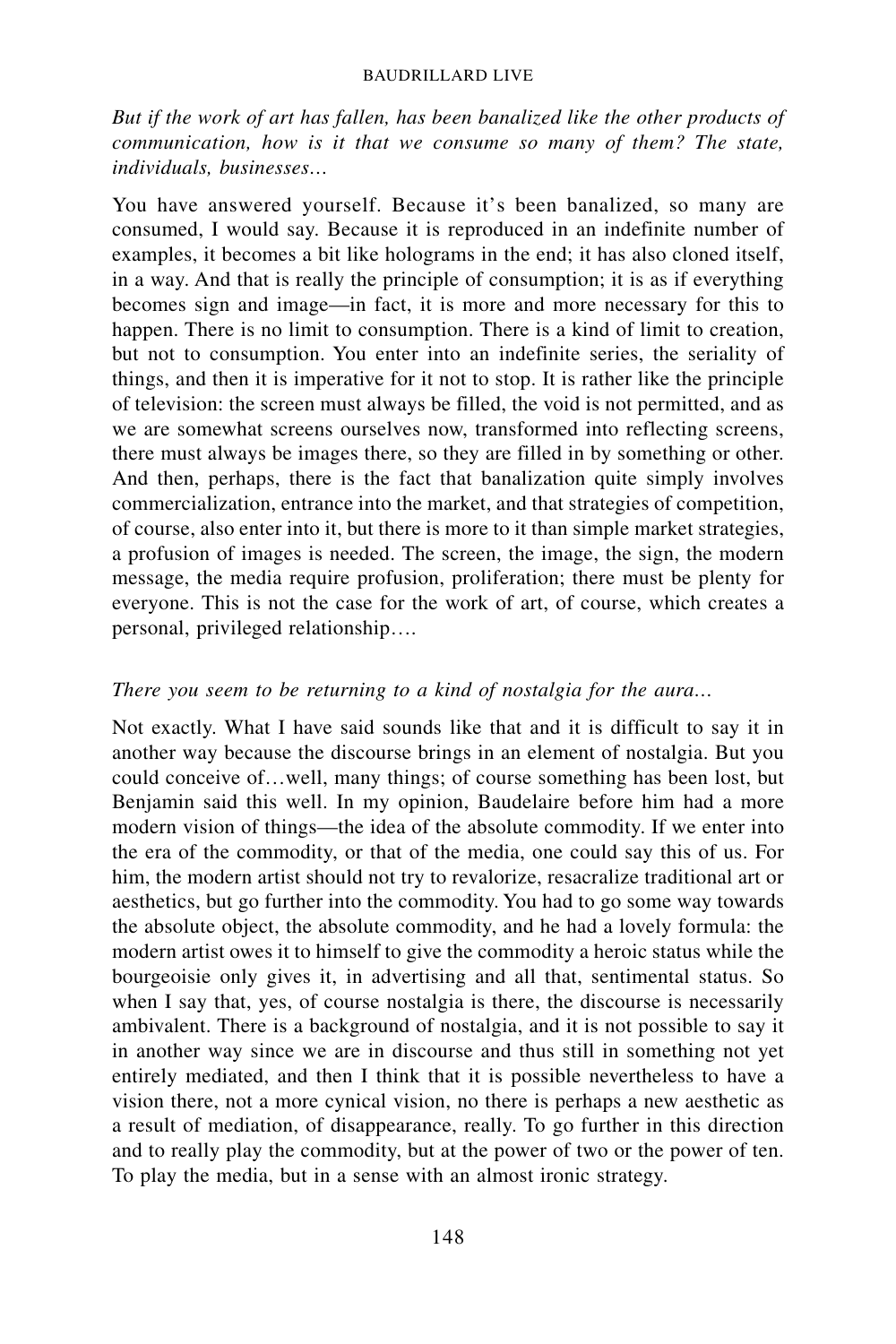#### RADICALISM HAS PASSED INTO EVENTS…

#### *It makes me think of Andy Warhol…*

Yes, Andy Warhol, for instance. It's not a solution but it is the other road and the spirit, that's not nostalgic, but rather an ultra-radical practice of mediation. It has its grandiose, but also its sublime, which is nevertheless of the cool sort; it's a cool strategy, while one may suppose that the strategy of the traditional art work was more warm, of another order, really.

*And so, in your opinion, what remains of the order of traditional aesthetic or nostalgic creation? There cannot be an avant-garde—more disenchantment is still needed.*

There are perhaps two paths. There is perhaps a path which continues the history of art, if I can call it that, where artists like Bacon and all those continue to work as creative individuals. We can't abandon this path, it still exists, but in my view it is true to say that it's no longer exactly contemporary. It is anachronistic in some ways, but wonderful all the same. In my opinion our modern—or postmodern, I don't know—condition is really that of mediation and it is there that strategies are worked out or, indeed, another destiny, where one can talk of the disappearance of art. Art is perhaps in the process of playing out its own disappearance—in my opinion this is what it has been doing for the last century. The problem posed today is perhaps that we have reached the end of this process and that we are entering a period where art no longer does anything else than stimulate its own disappearance because it has already disappeared in reality, because the media have already carried it off, because the system has. So in my opinion it's difficult to say the game is up. Not exactly, but it is also difficult to think that there still might be a real history for art.

## *Therefore, instead of resistance do we accept the deed of mediation, banalization and go as far as possible?*

Yes, that would seem a less banal strategy, let's say, than that of nostalgia.

#### *So what about you in all this, your own identity?*

Well, yes, obviously to say that is still to speak as the subject of a discourse. But I don't think that need be a contradiction, but it is a paradox, surely. Because if the media have done away with it and if the work of art itself is really threatened, so is critical discourse, analytical discourse, just as much. That is to say that my position, to the extent that I make an analysis like this, is also paradoxical, because it no longer normally has any reference itself. It is there on the screen, that's obvious: I am on the screen, you are too, so we are already in another stratosphere and we are really talking, perhaps, there of something which has been lost. But I don't see the possibility of passing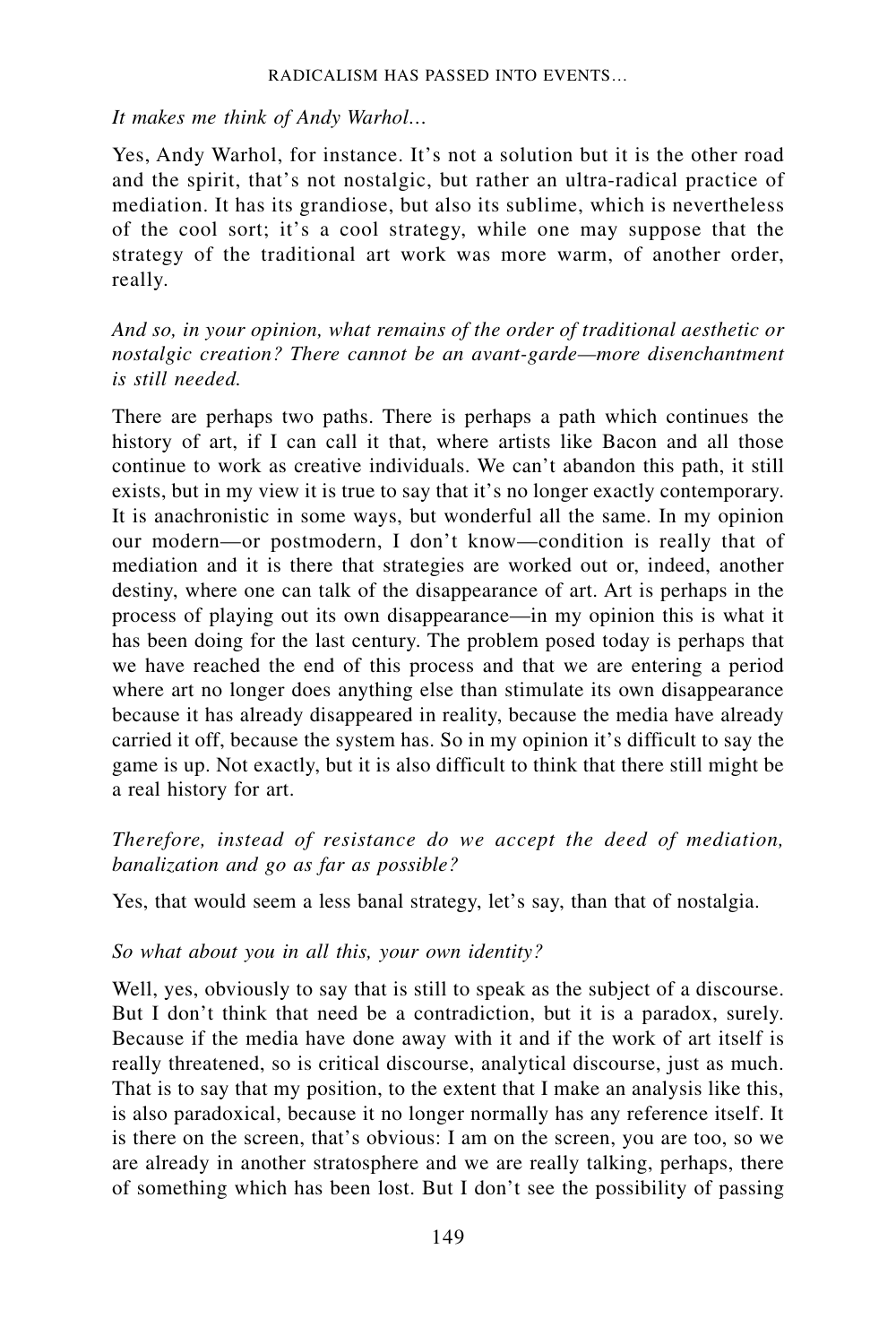#### BAUDRILLARD LIVE

to the other side. You have to accept the deed, in my opinion, and then there are ambivalent strategies. There are double strategies.

#### *You mean more experts than mediators?*

Yes, but there is perhaps a way of playing with the media, to accept the deed of this system, of this entire integrated circuit and set it in play and perhaps not disrupt it, yet make it reversible—it's possible—and perhaps still to obtain some critical results, or sublime ones. But you have to take into account that these are fragile strategies.

#### *Difficult therefore to… How are you…are you an image?*

We are in a false situation now, it's true; you have to work within the paradox, the paradox of communication, which is in effect that everywhere there is communication and no one any longer has anything to say to anyone, or almost, whilst the paradox of language or of the work of art would be that there is something to say but the medium is no longer there. The message is there but the medium no longer responds. Or else in the opposite sense the medium is there, but there is no longer any message. Finally, we will now be in this paradoxical situation perpetually.

#### *Do you think that one can still think?*

Because I think it, it must be true. But nothing will be able to prove it any more than one can elaborate a truth outside a system like this. One will have to work with the hyper-reality of this system and enter the sphere of the floating signifier, of floating meaning or non-meaning, with risky strategies, etc. This is what I believe must be done. One must abandon the objective radical position of the subject and of the message.

#### *But economic power relations are determining, all the same?*

I myself am in no position to speak about it. I don't think so but it's a bit stupid to say that. As for myself, they are not determining. They are themselves mediated, they themselves pass into another sphere. I no longer believe that there are objective power relations nor objective strategies of this kind. In a way, they themselves have lost their own reality principle. Before, we could have made an infrastructure of it, a determining causality and everything, but today, no, they are entering too into a hyper-real zone where it is all connected with the media, all connected with advertising, etc., and even power relationships, even objective strategies are obliged to do their own advertising, to make their own image before being decrypted or decoded, before taking action. So they no longer have the material force they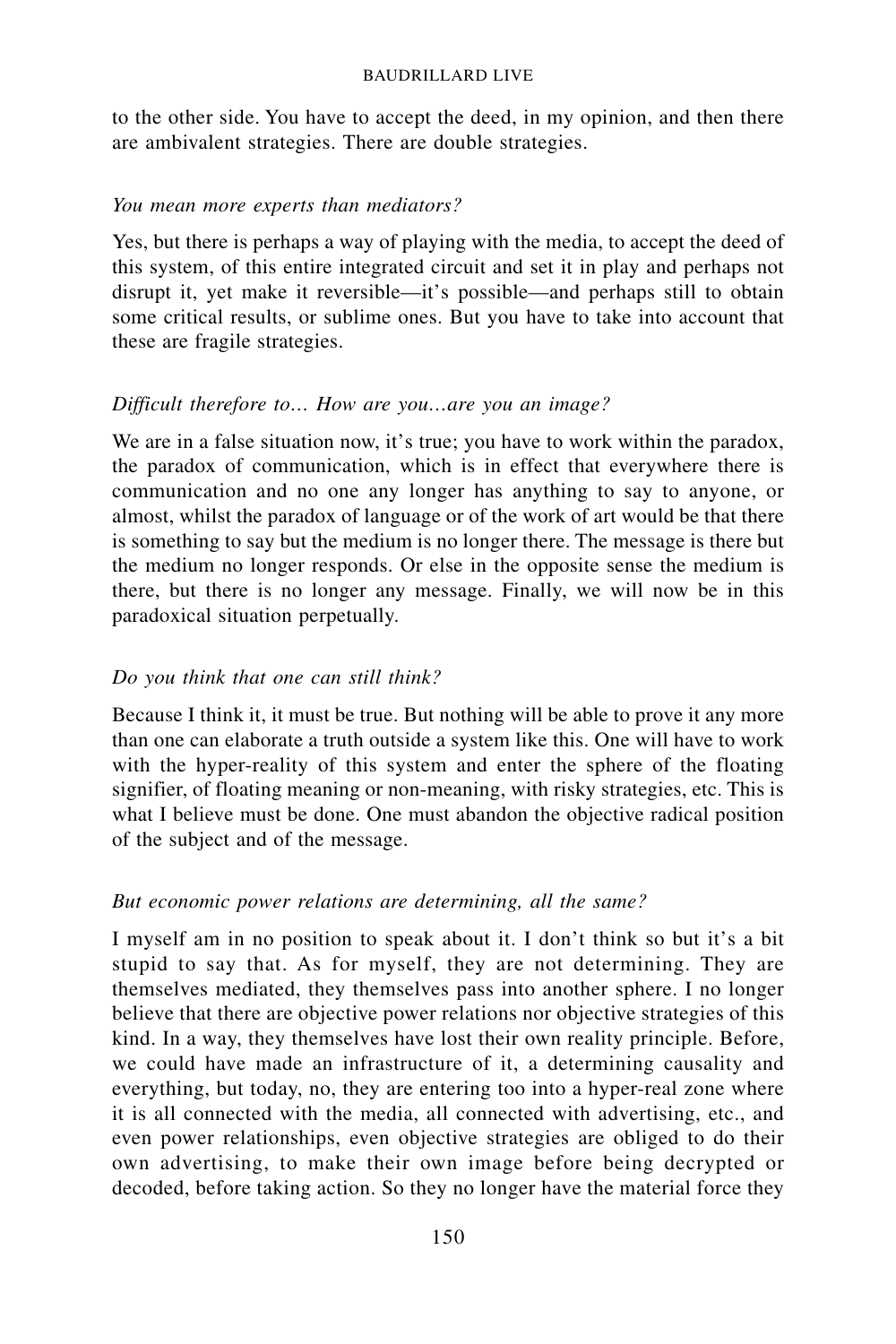might have had before, if they ever had any. But perhaps sides have already been taken. Myself, I privilege in analysis things other than the economic, but perhaps that is debatable.

© 1988 Illuminations (TV) Ltd. Interview: The Work of Art in the Electronic Age, *Block,* 14, Autumn 1988. Translated by Lucy Forsyth.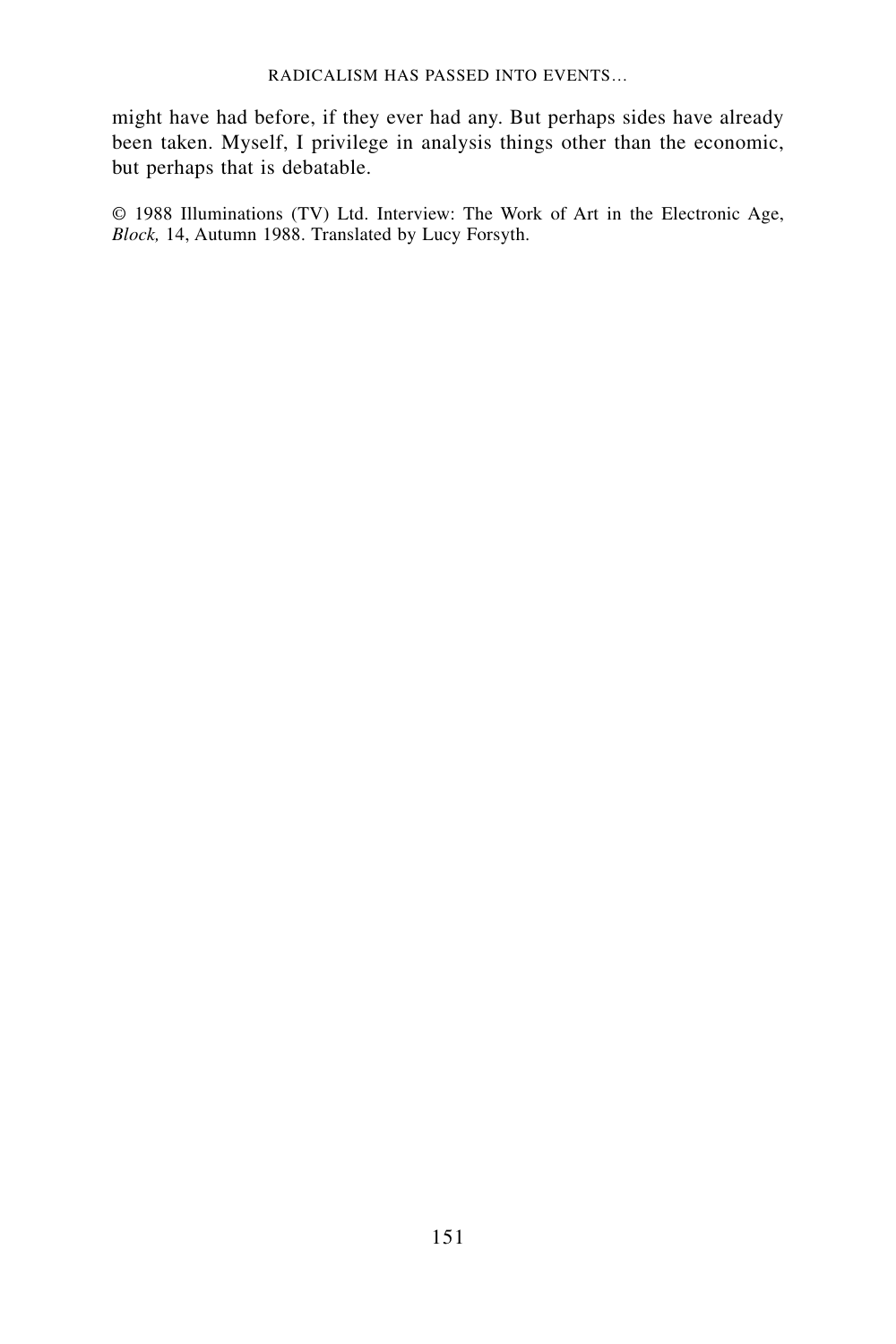## THE POLITICS OF SEDUCTION Interview with Suzanne Moore and Stephen Johnstone

SM/SJ *Your latest book is on America and you have commented that: 'All of the themes explored in my previous books suddenly appeared stretching before me in concrete form.' Questions about the loss of reality, the primacy of the image and the passivity of 'the masses' all recur and you say that there is no hope in American society. But what gives you hope?*

I've said in the past that hope is a rather unimportant value. We are in a period when hope is not a very lucid idea. I realize that Utopias are very active in the US—the green movement, the feminist movement and so on. These are the socalled hope-bringing movements that aspire to be revolutionary, but in actual fact in the American hyper-reality they are part of the same publicity game. They may not be part of the official power but nevertheless they play a role in the mega-publicity operation that is America.

They are not innocent of this or uncontaminated by it and in this way they have an enormous superficiality about them. They keep changing. Movements disappear or emerge not because the ideas are good or bad but simply as a sign of vitality—the physical vitality of American reality which is in constant flux. I can't see that this sort of thing can really be described in terms of politics.

I don't believe in the ecological movement but *I do it*. One doesn't have to believe in it to do it and I would like to say that I do it! In America it's the doing that is important and it doesn't matter whether the ideas are good or bad. As an example of energy transformation and transmutation America is still extremely alive. Much more than Europe.

SM/SJ *In* America *you describe American culture as 'vulgar but easy', as a culture which its own intellectuals are unable to analyse. Doesn't this imply a nostalgia for European culture, particularly academic culture?*

Yes. The European position is very ambiguous. The European model sees American culture as a superficiality and it analyses it in a superficial way. But American culture or rather non-culture is in itself completely original. It's not just a lack of culture and doesn't need to be interpreted negatively. The word superficial should really be in inverted commas because I've taken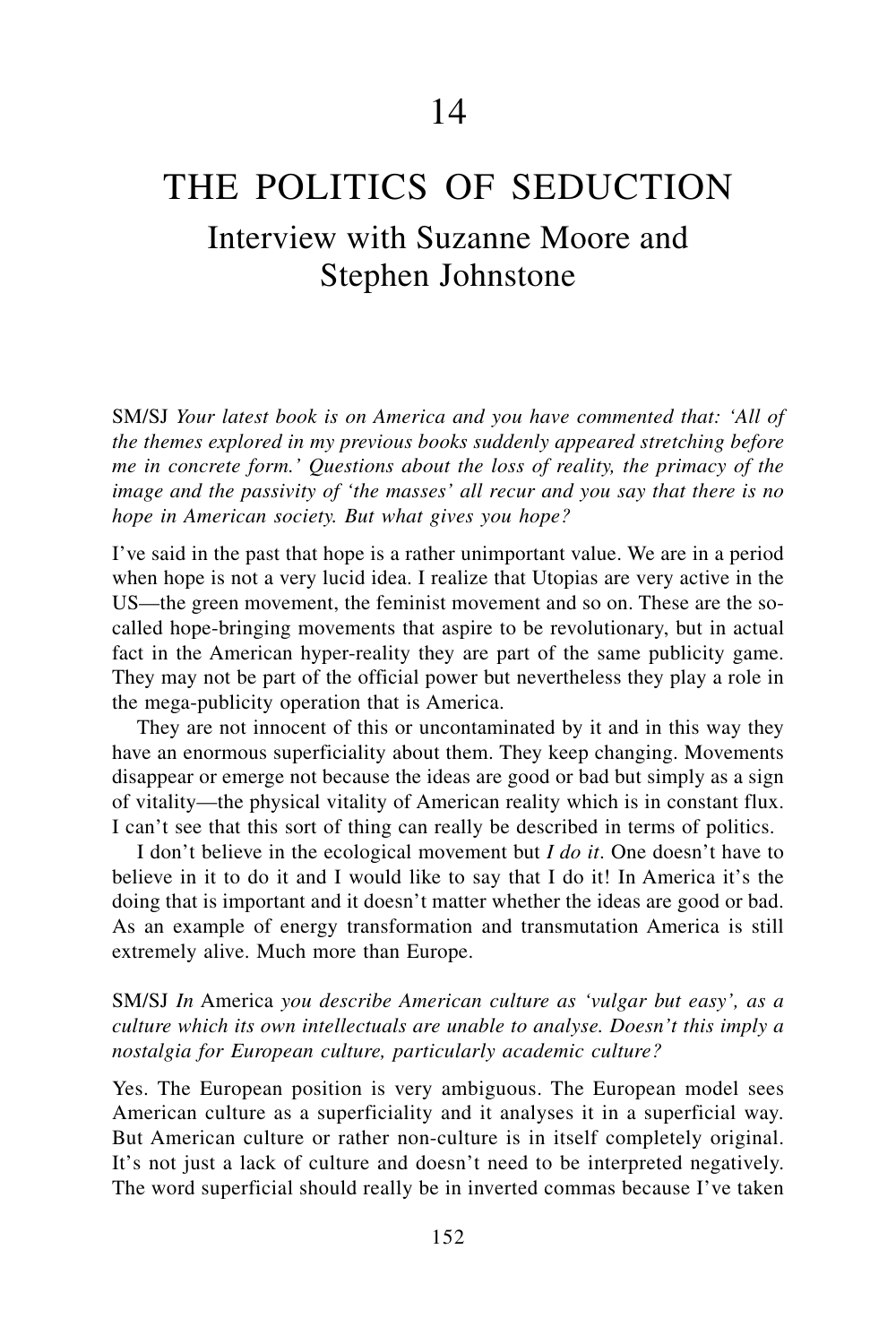the banal, the normal way of looking at America and turned it around. This non-culture is in itself positive and shouldn't be viewed through the eyes of European nostalgia.

SM/SJ *If American intellectuals can't understand their own culture, do you agree with Umberto Eco who says that American professors should be pensioned off? Is it possible that high school kids have an intuitive understanding of their own society that the intellectual can never have?*

Yes. There is a possibility of understanding by intuition. But the American intellectual cannot understand his own culture because he is locked into an intellectual ghetto. His defensive style is to mimic European culture which is why there is such a great divide between the American intellectual and American culture. Of course, young people have a much livelier intuition and are not put in this false position.

When I wanted to investigate American hyper-reality for myself, my colleagues refused to participate, so I wouldn't say along with Eco that they should be pensioned off. I would actually send them into the desert.

SM/SJ *Ah yes, the desert! You say that: 'Deserts are sublime forms distanced from all society, all sentimentality, all sexuality.' And you also suggest: 'One should always bring something to sacrifice in the desert and offer it as a victim. A woman. If something has to disappear there, something equal in beauty to the desert, why not a woman?' What is the point of such a gratuitously provocative statement? Is the corollary to sacrifice a postmodern philosopher in the centre of the city?*

It would be a very good idea to publicly sacrifice a postmodern philosopher.

Naturally, there is a certain amount of provocation in the image of sacrificing a woman, but I don't necessarily regard the term 'sacrifice' negatively. I see it as a positive thing. There is a certain amount of reciprocal sacrifice in seduction, for instance. Something has to die but I don't see it as having to remove someone—perhaps desire or love must die. Sacrificing a woman in the desert is a logical operation because in the desert one loses one's identity. It's a sublime act and part of the drama of the desert. Making a woman the object of the sacrifice is perhaps the greatest compliment I could pay her.

SM/SJ *In New York recently there was a show called* Resistance (Anti-Baudrillard) *to which a number of prominent artists contributed*. *How did you feel being confronted with your own work as something to be struggled against, as something to be contested as melancholic, full of inertia, as offering no way forward?*

As I said before, there is always an element of provocation in what I write. It is a sort of challenge to the intellectual and the reader that starts a kind of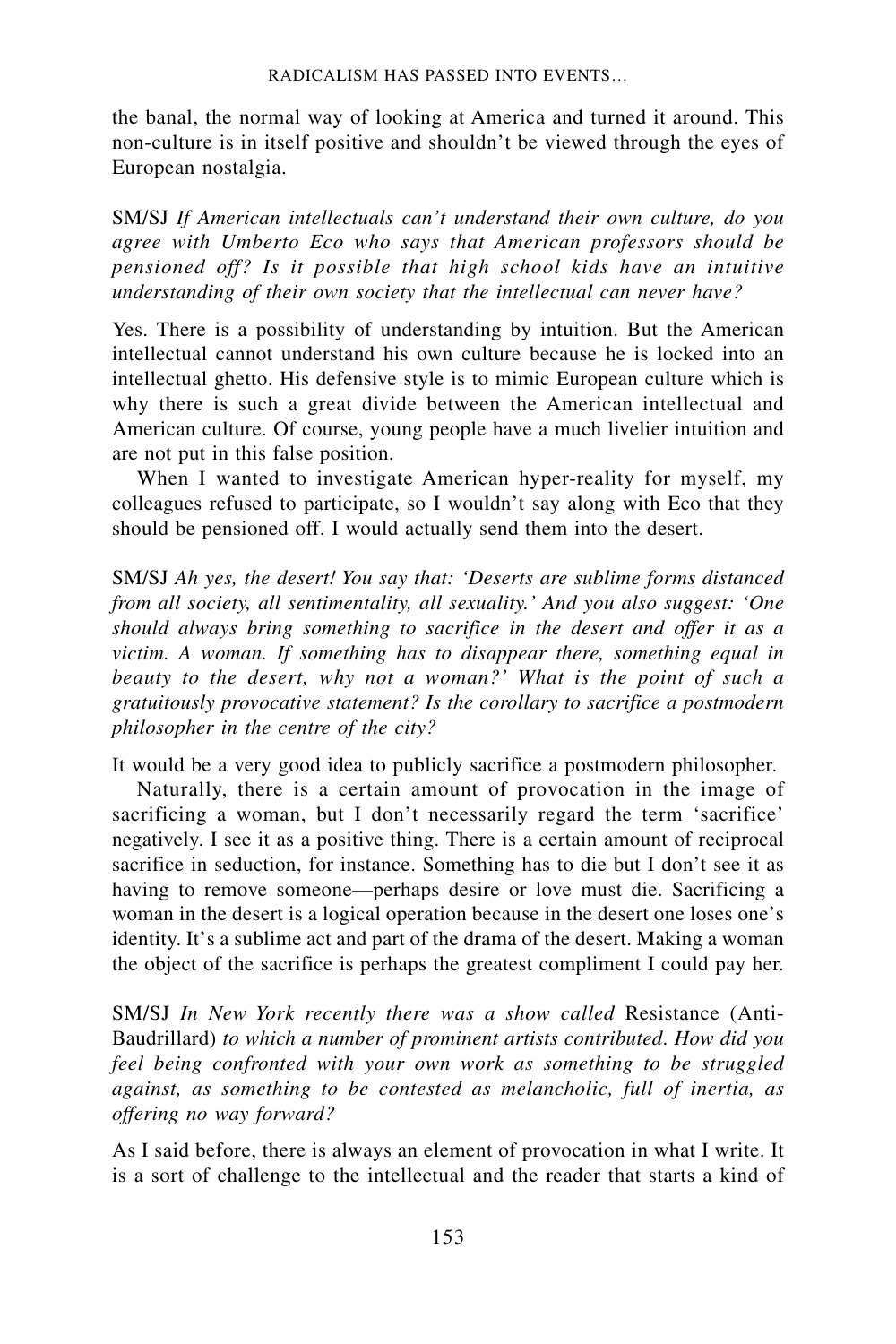#### BAUDRILLARD LIVE

game. Naturally, if you provoke then you must expect some counterprovocation and some negative reaction. The fact that it is so virulent is really quite interesting. It shows that in a way my negativity has passed on to them, subliminally perhaps, which is what I expected. I would say that there has been a *hyper-reaction* to my work and from that point of view I have succeeded.

SM/SJ *So what about the position of women in your work. Are they experts in seduction?*

I am not in agreement with hardline feminist ideology which says that woman as seducer is a degrading role. In my view the strategy of seduction is a happy, liberating power for women. It feeds into the simulation. Unfortunately, in feminism everything that happens to be female is defended—*l'écriture féminine,* poetry, any kind of artistic creation, and this makes it a kind of mirror of masculine simulation. This is a negative simulation, an unfortunate simulation. It seems to me that the feminine strategy of seduction is not an alienation of woman, as the feminists believe. One must rise above the battle of the sexes and get away from sexist alienation. Men and women shouldn't oppose each other. I believe one can regain feminine seductiveness as a positive virtue and that this is one way to rise above it. But of course I risk being misunderstood.

SM/SJ *Isn't that just a romantic view of woman as transcendent? A lot of feminists have already criticized the essentialism that you criticize*.

It's important to make a critique of woman as woman. Seduction is not just a sexual strategy and it's not one-sided. More a complicity. There are rules to the game. It's a very physical game and one of equality. Both sides are deeply involved and the stakes are high. It's almost an ideology played out to the detriment of democracy. Right now men are striving themselves to find an ideology which defines them and I think that femininity should go beyond its narrow confines, beyond the way that it sees itself at the moment.

### SM/SJ *Is there such a thing, then, as love?*

There is an acting-out, but I don't really know. I don't have a great deal to say about love.

### SM/SJ *Do you have children? Do they make you feel optimistic?*

I had two. Today they are grown-up. Perhaps I was a bad father because I didn't project my own personal hopes on to them, so they were carried along by their own impetus. They do their own thing.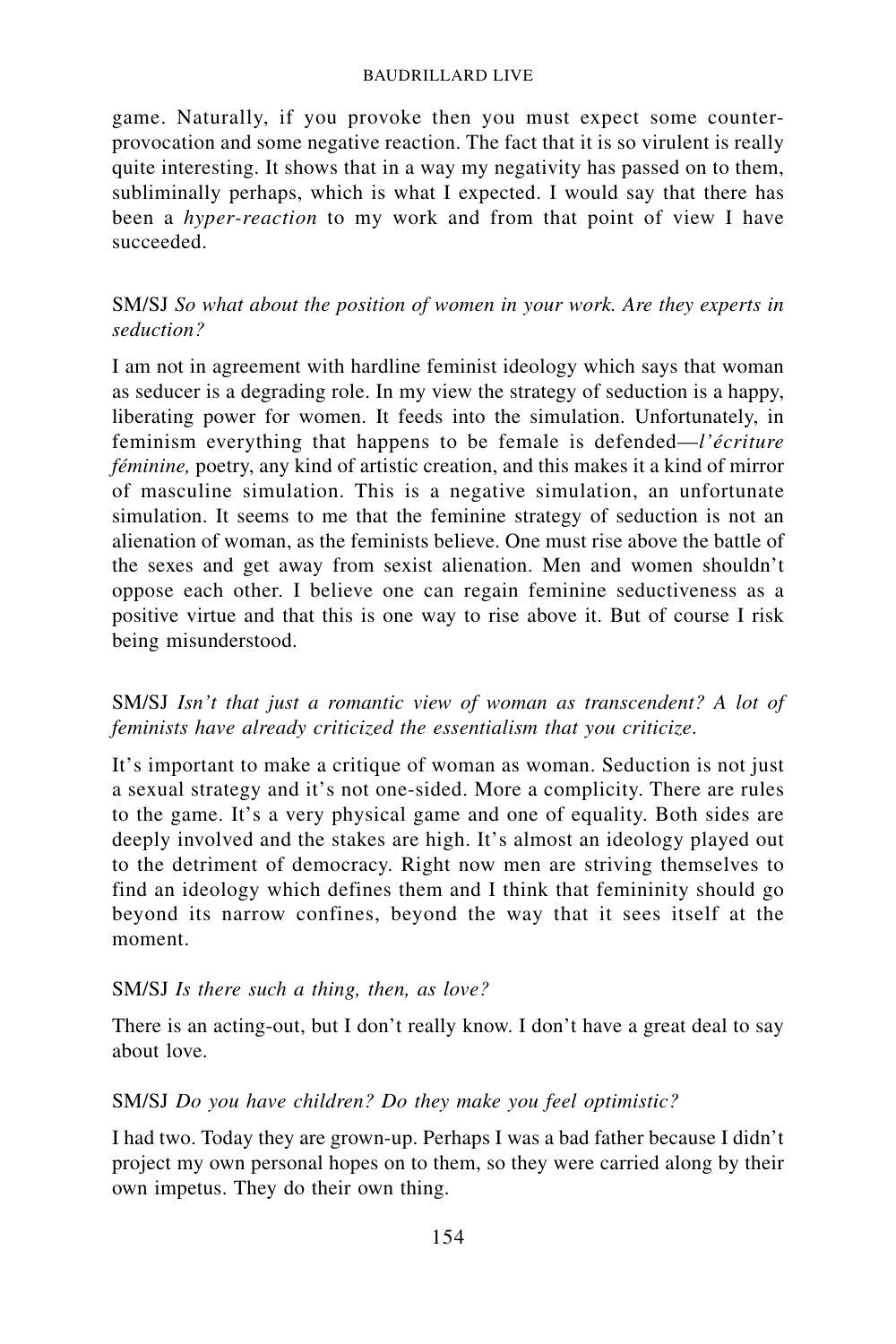#### RADICALISM HAS PASSED INTO EVENTS…

SM/SJ *Do you gamble?*

Yes, I do in Las Vegas. Sometimes I am not a gambler.

### SM/SJ *Is your work a gamble? If so, what are the stakes?*

I don't know whether you could call them cultural stakes. You must not confuse the stakes with the results. The problem is not to destroy the work perhaps the work doesn't have a stake—it spins around itself until it's exhausted. The stake, I think, would be its potential for energy. It's almost like a game of poker. The stake is, in a way, a game beyond the bidding in order to see other people's hands. And the stake is for other people to show their hand.

SM/SJ *In* The Ecstasy of Socialism *you denounce 'the unbelievable naivety of…socialist thinking'. Does this position simply reflect a total disenchantment with post- '68 politics? Haven't you just exchanged any engagement with the political for a fascination with the mindlessness of consumer culture?*

There is a certain problem because the generation of '68 brought everything into play. There was a spectacular negation of culture, a sacrifice of political values. Of course, after a sacrifice there is always a vacuum, a cultural vacuum. In America this vacuum has been replaced not by a culture but by *events* which have a reciprocity with the '68 political scene—a cultural fireworks.

The radicalism of '68 has passed into major events like the stock exchange crash, the advent of Aids—that is American radicalism. That is a radicalism in which the intellectual has no place, the intellectual in the traditional sense. Intellectual radicalism has passed into events so the intellectual has been neutralized.

The intellectual has no future.

© 1989 *Marxism Today*. Interview: The Politics of Seduction, *Marxism Today,* January 1989.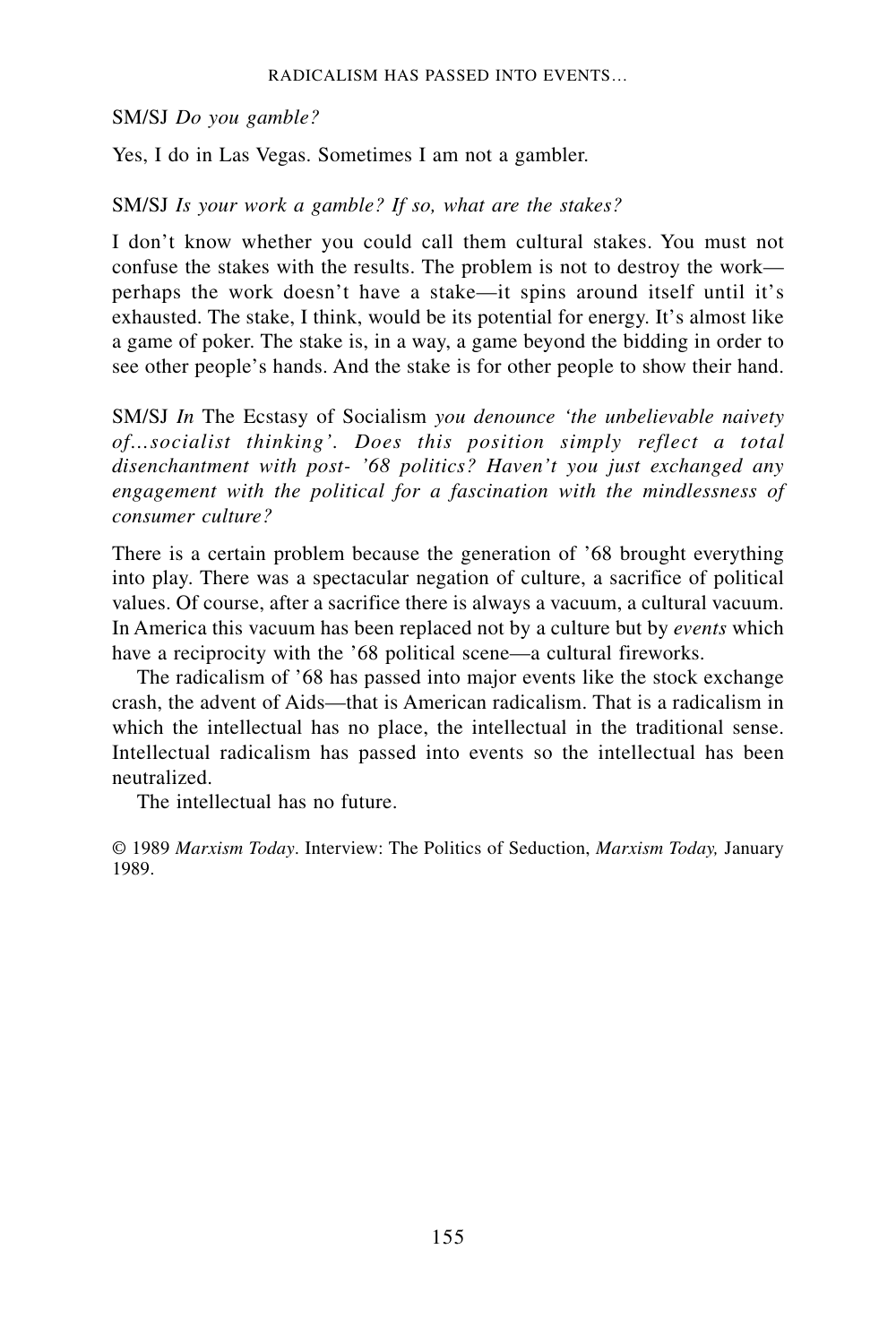## THE END OF THE END Interview with John Johnston

JJ *As you know, many New York artists regard you as the theoretician of their practice; that is, they cite your texts in order to justify what they do. It is even said that the an of Peter Halley, Jeff Koons, Sherrie Levine and others—the so-called 'neo-geo' artists—is an art of simulation. How do you respond to that?*

I have no response. My texts can serve as a justification for anyone. To take them as a reference is already in itself a simulation, and not among the best. For if there is one characteristic of the universe of simulation, it is surely the loss of the referent and of reference, which establishes a linkage of meaning. Thus it is a total misunderstanding to take anything as a reference. There are two possibilities: either I function as a serious reference (which is always a pleasure) and there is a misunderstanding of simulation, or I myself function as an object of simulation (one treats Baudrillard as one treats Mondrian or Renoir, because there is nothing else to do; one gives *all the signs* of Baudrillard), and then I can only assume a certain distance, without moreover trying to preserve any purity or to claim that I am right and they are wrong. To move quickly, let's say that there is no art of simulation, no more than there is an art of seduction—it is simulation itself that *is* an art; it is seduction itself that *is* an art.

JJ *Critics of contemporary art also frequently cite your work. For example, Suzi Gablik, in an article titled 'Dancing with Baudrillard'* (Art in America, *June 1988*), *refers to your work when discussing the paintings of Allan McCollum. His paintings, she says, are simulacra, and they illustrate the 'art of disappearance'. (Presumably because of their black and empty surfaces, and the fact that though there are many of them—a senseless proliferation, in fact, in various sizes and scales—they are always the 'same painting'*.*) But the problem is that they actually end up looking very beautiful and modern*. *They are bought and the system functions very well despite their critical effect. Gablik states: 'How do you convince an art dealer that McCollum's pictures are not "real", but simulations? You won't succeed, because collectors will*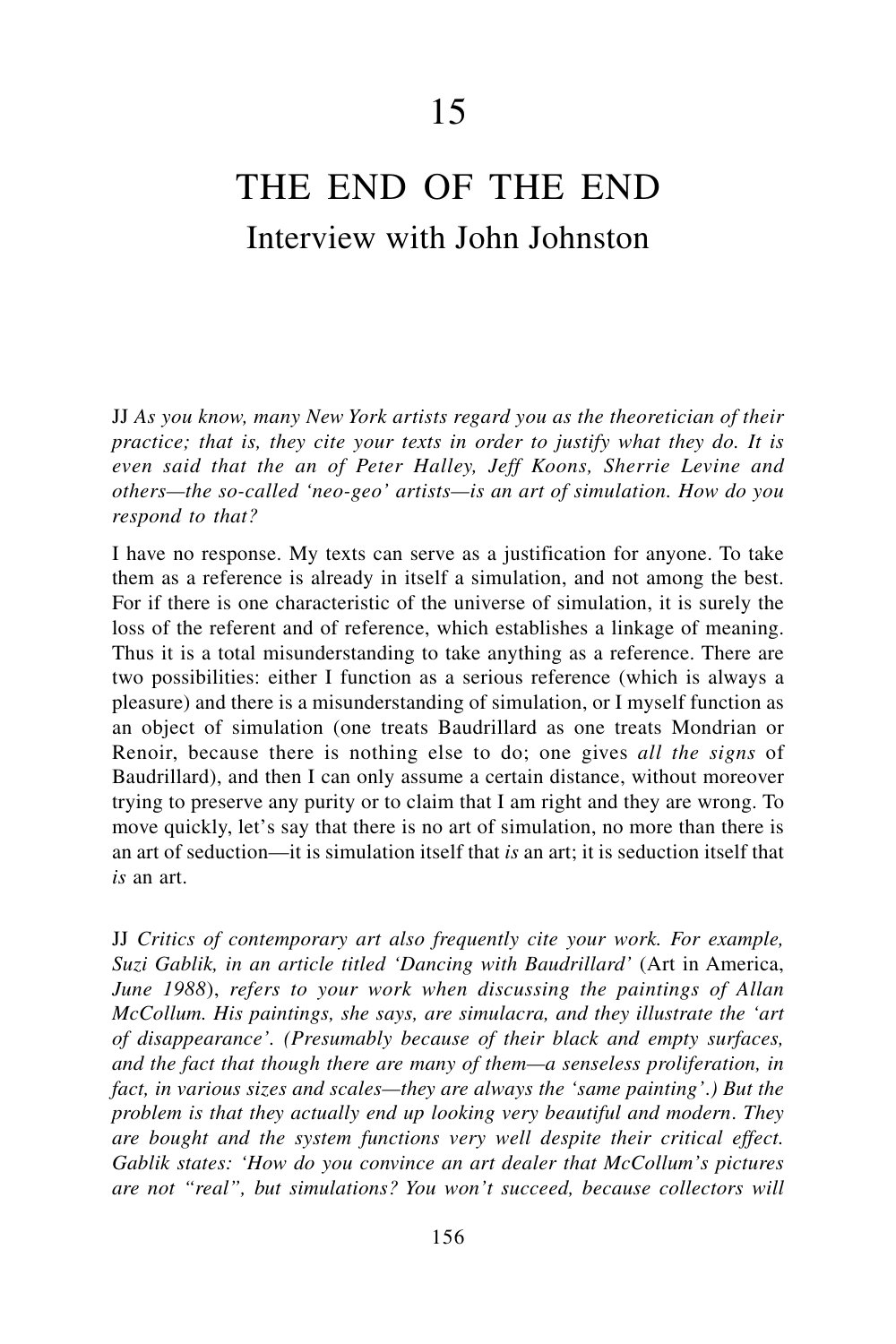*buy them, dealers will show them and critics will write about them; even simulations cannot escape the system's ability to integrate everything. And so it is that art survives its own disappearance: somewhere the real scene has been lost, but everything continues just the same*.*'*

*How do you see this recuperation and loss of a 'real scene'? Is the 'art of disappearance' in the object or in the system where the scene functions?*

Of course, simulation is *real,* has material consequences, and is valorized as such. Suzi Gablik's reflections are naive. What else at the limit can assume value but the artificial? Value itself is an artifice. We are simply witnessing the systematization and the exacerbation of this principle of the artifice of value. Thus a 'simulated' work of art is even more artificial; it has even more value on the market—not as work of art, but as simulacrum. And this is fascinating. One understands very well why art lovers and collectors are fascinated and will pay dearly for this fascination. But one must not take that for a criterion of *aesthetic* originality.

JJ *You have written about Andy Warhol as a great contemporary artist. In a few words, how do you insert him in the frame of your thought? Where does his importance for you reside?*

I've spoken about this at a conference at the Whitney Museum, and it's difficult to repeat it here. Let's say that Warhol is for me the most evident and modern illustration of Duchamp's slogan, which is very much the epitaph of all contemporary art: 'The Bride Stripped Bare by her Bachelors Even'. Warhol is art stripped bare by anti-art even. It's an aesthetic orgy, but a destructive orgy, drawing its irony from the object itself, from the banal extravaganza of the commodity. He will have made of art a serial and banal dimension, but he succeeded in extorting from this seriality and banality a genial element of shock, surprise and prodigality. He has made a paradoxical leap. The others, his successors, have only succeeded in making of banality a new sentimental aesthetic (like the bourgeoisie has made of advertising, according to Baudelaire). It is useless to be inspired by Warhol. After him, the objects speak for themselves, like Duchamp's bride, once she is stripped.

JJ *One often speaks of our time as a new, 'postmodern' era: there is postmodern art, postmodern theory, postmodern society and the postmodern condition. In the United States, Jean Baudrillard is often cited as a theoretician of the postmodern, even if you don't use the word. Is your theory of simulacra and simulation, of seduction and the ecstasy of communication, a perfect illustration of our postmodernity?*

I can do nothing against this 'postmodern' interpretation. It is only a collage *a posteriori.* In the notions of simulacrum, seduction and fatal strategy, there is something 'metaphysical' at stake (without wanting to be too serious), that the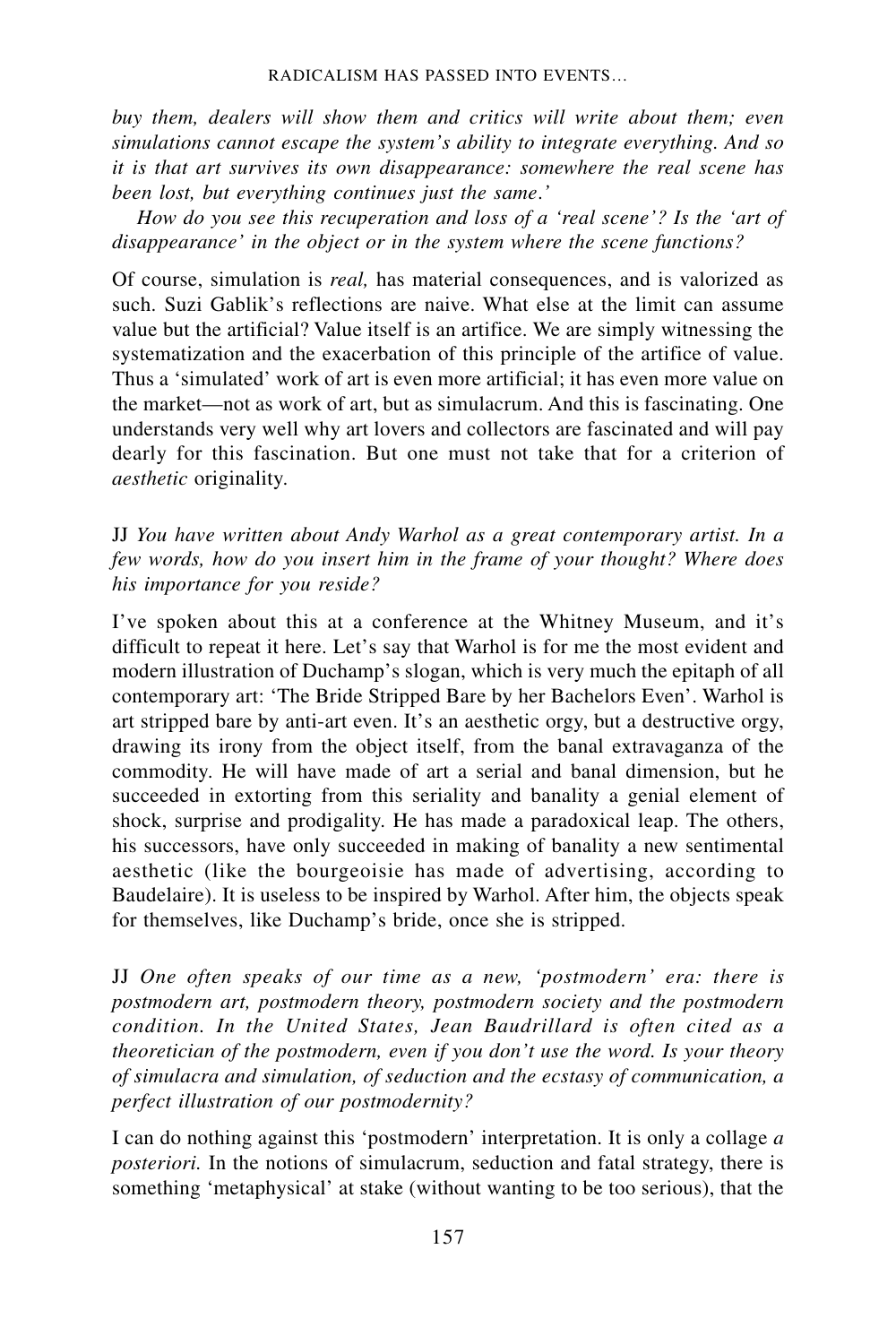'postmodern' reduces to an effect of intellectual fashion, or to a syndrome of the failure of modernity. In this sense, the postmodern is itself post-modern: it is itself only a model of superficial simulation, and designates nothing else but itself. These days, that assures it a long posterity.

JJ *To be precise (and to simplify), one could say that the disappearance of the subject (as foundation of meaning) and the disappearance of the referent (as a principle of reality) are the major distinguishing marks of the postmodern*. *In these terms one might situate the theory of seduction and the challenges of the object, as you describe them in* Les Stratégies Fatales, *within the frame of the postmodern. But maybe the relationship is the inverse: is seduction itself, with its rules of play and raising of the stakes, a response and even a theoretical challenge to the so-called postmodern condition?*

*I notice the importance in your recent work of an 'objective irony', in contrast to a subjective irony, which would seem inadequate to our thought*. *Could you give an example of this objective irony?*

An example of objective irony: the electronic virus, the computer virus that has resulted in the recent panic in the whole field of data-processing. The measures of protection and control (soft bombs) inspiring a chain reaction of contamination and destabilization of information. I believe that the recent stock market crash has also had largely humorous effects in relation to 'real' economics and the law of value. It wasn't a question of a real catastrophe, but of an *ironic* catastrophe. The voting of the masses in the last French elec-tion, Aids itself perhaps (in regard to the naive ideology of sexual liberation)…the examples are countless. Our era, which is very impoverished in the number of instances of subjective irony (which tends everywhere to disappear), is on the other hand and, no doubt, for the same reason increasingly rich in phenomena of objective irony.

As for the incidence of seduction and fatal strategies in the postmodern, it is clear that they run counter to the postmodern lines of flight, the latter being characterized by the jamming interference of all finalities and the progressive polymerization of the subject, by fractalization and 'soft' indetermination, soft strategies, the administration of the absence of destiny and even of history. I oppose to it the complete contrary: the fatal as maximum outcome, as predestination of the object in its own universe, as raising the stakes and potentialization, as logic of extreme processes, as acceleration of the process of disappearance, all of which the postmodern is content to manage 'aesthetically' the residue.

JJ *In your latest books one notices a certain stylistic tendency, a manner of presentation, that is formulaic and repetitive in its syntactic form, which produces the effect of a very seductive transparency. Is the style a challenge to the reader, especially the French reader? Another tendency in these books is*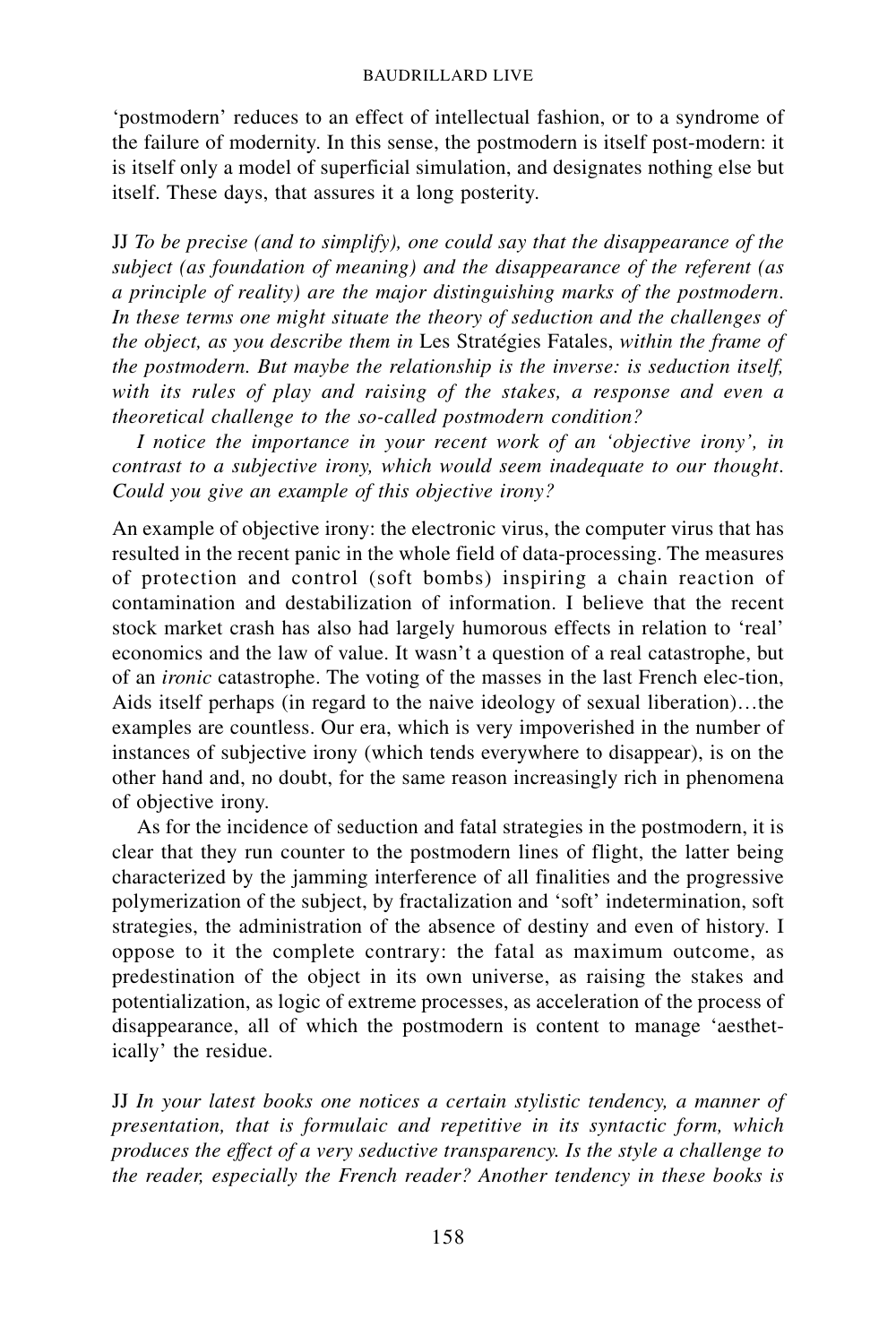#### RADICALISM HAS PASSED INTO EVENTS…

## *that you rarely cite other writers, except for Elias Canetti. Is he someone who has influenced you greatly?*

The progressive absence of references to authors or to the history of ideas is logical: the 'fatal' does not encumber itself with citations. Canetti is not really an exception, for it is not the ensemble of his work but fragments of it that have excited me. The style of the fragment, particularly since Nietzsche, has always stimulated me. It's writing that is non-dialectic, disruptive, indifferent to its origin and to its end, a literal transcription of objective irony that I believe I can read directly in the state of things itself. The fragment is like the nucleus of an ephemeral destiny of language, a fatal particle that shines an instant and then disappears. At the same time, it allows an instantaneous conversion of points of view, of humours and passions. Of course it's a challenge to the language, to the reader, to ideas themselves; it's also a challenge perhaps because at bottom it's a solution by facility, a 'subtle laziness' of writing (but the most difficult to attain).

JJ *Currently in the US there's a kind of impatience regarding theory, a desire to return to history and historical research; yet at the same time a sense that everything has changed: a simple return to history is no longer possible, since history no longer exists in the classical sense (as defined in the ninteenth century)*. *One vacillates therefore between theory and history*. *You have written that theory must be a challenge to the real. But the real can be a challenge to theory. Where are we now, in your view? And how can we get out from or escape this revolving door?*

It's true that everywhere today (and not just in the US) there is a resurgence of history, or rather of the demand for historicity, linked no doubt to the weak registration rate of factual history (there are more and more events, and less and less history). We are caught in a sort of gigantic, historical backwards accounting, an endless retrospective bookkeeping. This historicity is speculative and maniacal, and linked to the indefinite stocking of information. We are setting up artificial memories which can take the place of natural intelligence.

JJ *In the Paris bookstores it's striking to see so many books on Heidegger and the whole Nazi question, the death camps and attempted extermination of the Jews*. *One would think that intellectuals are obsessed with the entire phenomenon*. *Is it an example of this return to history, but in a 'necro' mode?*

The quarrel around Heidegger has no philosophical meaning of its own; it's only symptomatic of the weakness of contemporary thought which, for lack of any new energy, returns obsessionally to its origins and the purity of its references, and painfully relives, at the end of the century, the primitive scene of the century's beginning. More generally, the Heidegger case is symptomatic of the collective revival which has taken hold of this society at the hour of its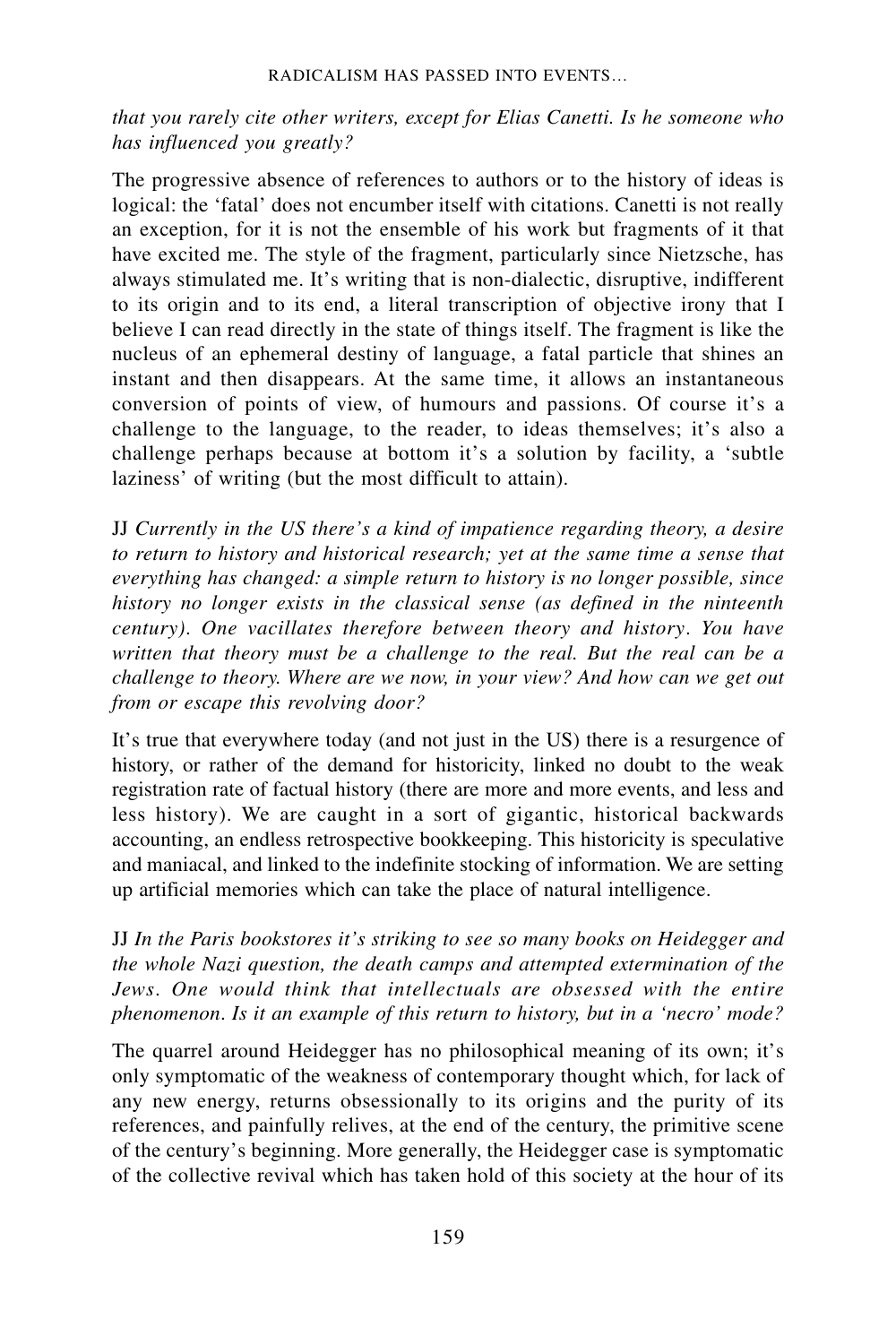secular self-accounting: revival of fascism, Nazism, the extermination. Thus there is both the temptation to relive the primitive historical scene of the century, to whitewash the cadavers and to wipe out all debts, and at the same time the perverse fascination of a return to the sources of violence, the collective hallucination of the historical truth of evil. Our contemporary imagination must be weak indeed, our indifference to our own situation and to our own thought really great for us to have need of such a repressive thaumaturgy.

What does it matter whether one accuses Heidegger or tries to exonerate him for being a Nazi: everyone, on both sides, falls into the same trap, expending the little energy available in trials, griefs, justifications and historical verification. Self-defence of a philosophy squinting at the ambiguity of its masters (just as earlier one discovered that Marx was really a bourgeois and slept with his maid, or that Freud was really a paternal sexist); self-defence of a whole society which, for lack of being able to generate another history, has vowed to dwell endlessly on its previous history in order to prove its own existence, indeed its own crimes. But what does this proof really mean: only that *we disappeared,* politically and historically (and that's our problem), between 1940 and 1945. Just like the Armenians who exhaust themselves proving that they were massacred in 1917.

It is because philosophy, today, has disappeared (its problem is how to live out this state of disappearance) that it must prove that it was definitely compromised with Heidegger, or was rendered aphasic by Auschwitz. Just as there is no longer enough philosophy to found some relation between theory and practice, there is no longer enough history to inform a historical proof of what really happened. We tend to forget that our reality, including the tragic events of the past, has been swallowed up by the media. That means that it is too late to verify events and to understand them historically, for what characterizes our era and our *fin de siècle* is precisely the disappearance of the instruments of this intelligibility. It was necessary to understand history when there was still history. It was necessary to denounce (or defend) Heidegger when there was still time. A trial can only be instructive when the process is consecutive. Now it's too late, we're in another world. It's evident in the television production of 'Holocaust' or even in 'Shoah'. Those things will no longer be understood because notions as fundamental as responsibility, objective cause, the meaning (or non-sense) of history have disappeared or are in the process of disappearing. Effects of moral conscience or collective conscience are now entirely the effects of the media. We are now witnessing the therapeutic of obstinacy with which some try to resuscitate this conscience, and the little breath it still has left.

Auschwitz, the extermination camps, can't be expiated. There is no possible equivalent in punishment, and the unreality of punishment points up the unreality of the facts. We are living out something else entirely. What is happening collectively and confusedly through all the polemic about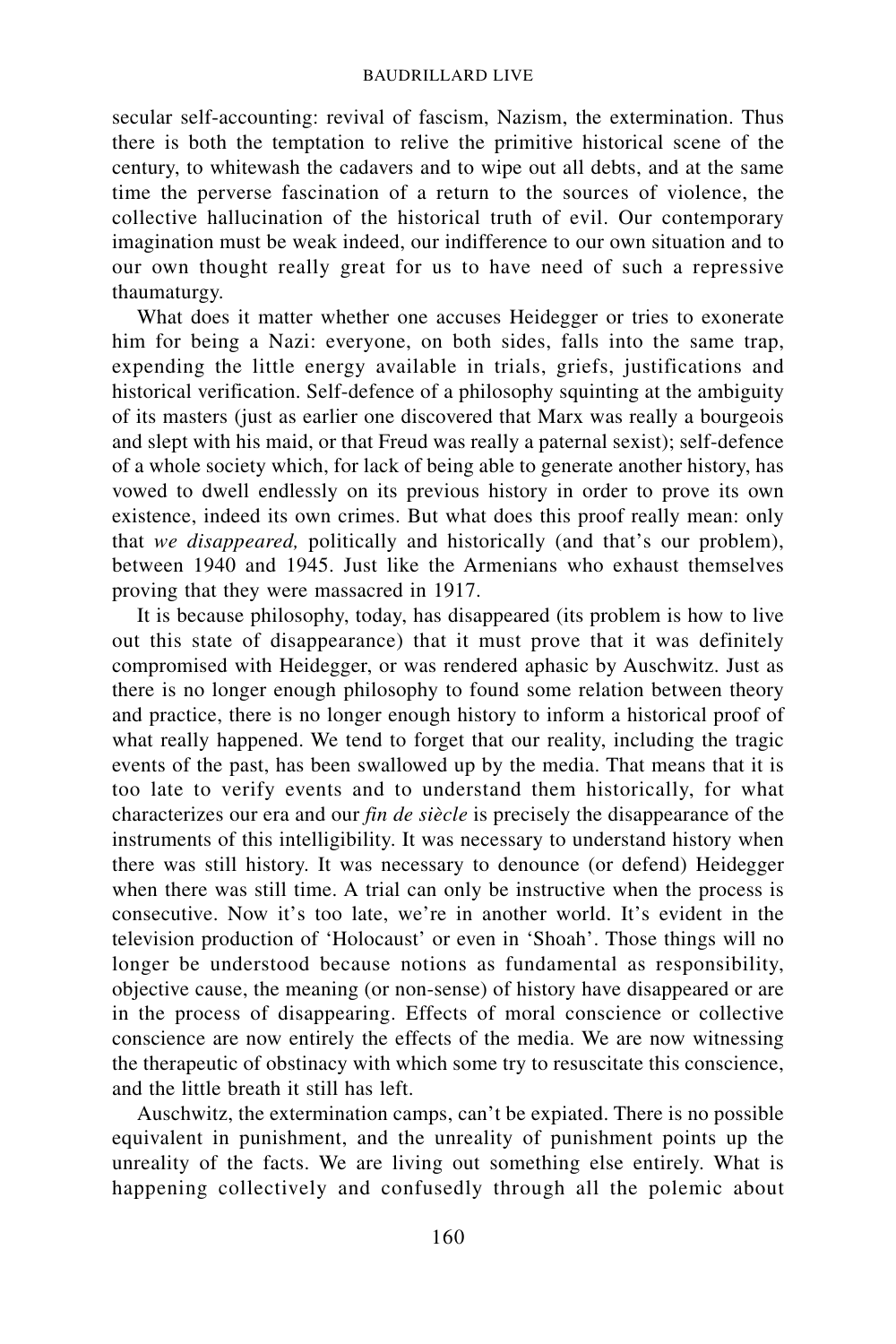Heidegger and the Nazis is the passage from the historic to the mythic, massmedia stage of all these events. And in this sense this mythic conversion is the only operation which has the power not to exonerate us morally but to absolve us phantasmatically of this original crime. But for that, for a crime to become mythic, its historic reality has to be put to an end. If not, all these things, fascism, the camps, extermination, having been and remaining historically insoluble for us, will have to be repeated eternally as a primitive scene. What is dangerous is not the fascist nostalgia but the pathological reactualization of a past in which everyone—defenders and accusers—is complicit in a collective hallucination that refers the whole era's absent imagination, in its play of violence and reality, to this period in a sort of compulsion to relive it and to feel a profound guilt for not having been there.

JJ *Here in France I've heard people speak of a return of French and European culture after a period of fascination with America. For example, many people love Wim Wenders' last film, 'Wings of Desire', precisely because, they say, it's a return to European concerns after a series of 'American' films*. *They applaud Wenders' interest in angels as a particularly European figure*. *Can there be an authentic return of European culture that would act against the 'mondialization' (or what used to be called the Americanization) of everything, or indeed has culture itself (as least in its more traditional meaning) become a form of 'mode retro'?*

Personally I did not like 'Wings of Desire' (except for certain purely filmic sequences over Berlin). For me it's a beautiful example of a sentimental and metaphysical regression on the part of someone who has put his finger on the American 'desert' (by which I mean pure cinema) at the end of 'State of Things', the beginning of 'Paris, Texas', and in other sequences in his 'European' films. For exactly this 'American-ness', this extreme from of immanent and radiant lack of culture, this form that has become a worldwide effect, can be found everywhere, even if there is a particular poetic of the American tracking shot. For me the Wenders of 'Wings of Desire' is Felliniesque, with all this imagination dripping with European culture, the circus, the clowns, the angels, the ideal woman, the mirror. The best Wenders, by contrast, is like Antonioni, who himself was a European precursor, the only one no doubt, of the hyper-reality of passions and of landscapes. As the director of 'The Red Desert' and 'The Passenger' he advanced into the desert of significations and not into third-rate sexual and cultural theatricalizing like Fellini.

Yes, there is something 'retro' in the whole evocation or resurrection of a 'European' culture, to the extent that it only serves today as the search for a lost identity (in the work of Europeans) or the search for the undiscoverable (in the work of Americans). Soon we will no longer have any sense of European culture except through the phantasms of people outside it. I remember that the first conference on European cultural identity was held at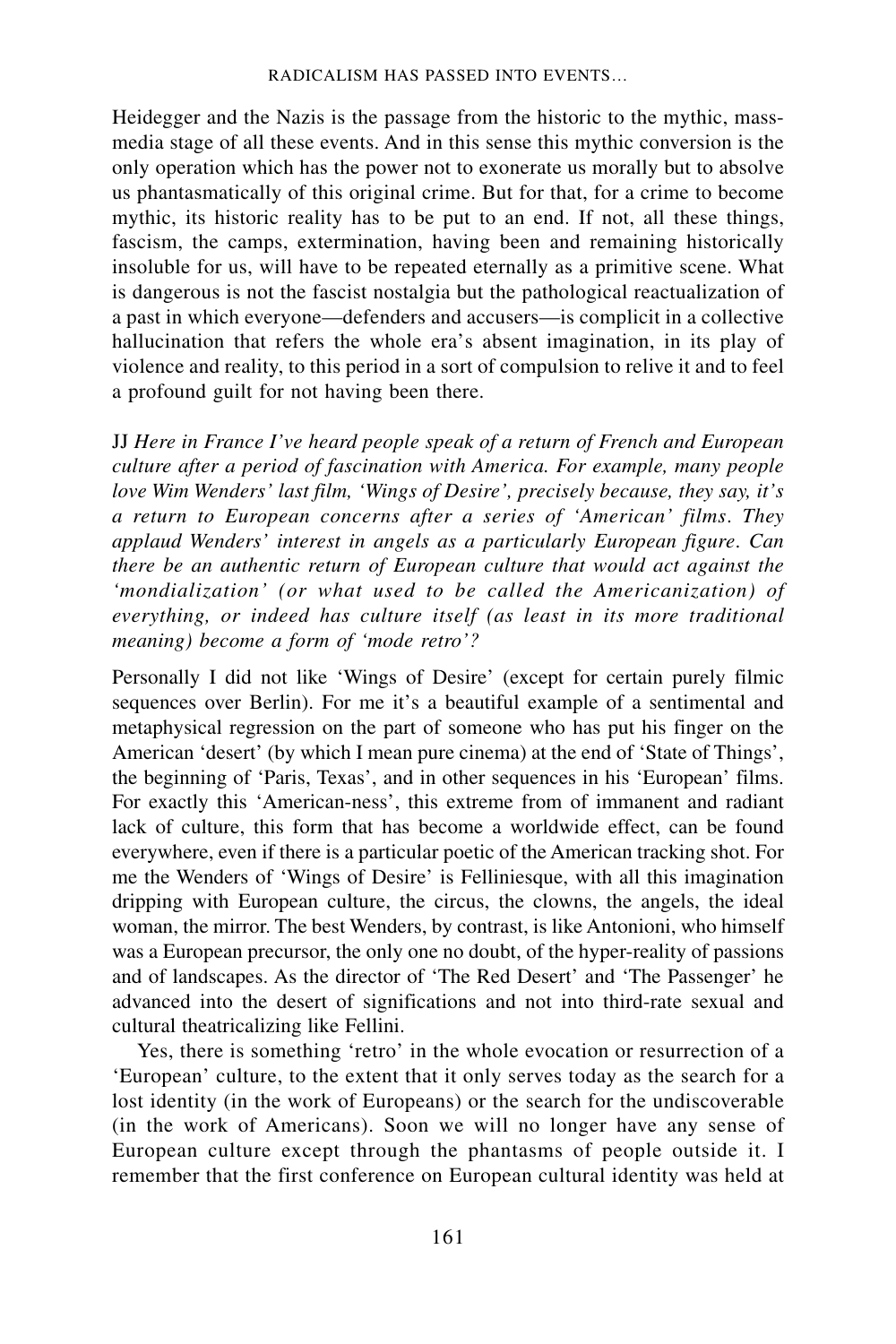Venice, along the dead waters of a lagoon, and Borges came to give what turned out to be the only coherent discourse: he said he was the only European of the assembly.

JJ *In* Les Stratégies Fatales *you write that the US is a beautiful example of 'this immoral energy of transformation [directed] toward and against all systems of value*. *Despite [Americans'] morality, their puritanism, their obsession with virtue, their pragmatic idealism, everything there changes irresistibly according to an impulse which is not at all that of progress, linear by definition—no, the real motor is the abjection of free circulation*. *Asocial and still untamed today, resistant to every coherent project of society: everything is tested there, everything is paid for there, everything is made to have value there, everything fails there*. *Western music, various therapies, sexual "perversions", buildings in the east, the leaders, the gadgets, the artistic movements, all pass by in succession without stopping. And our cultural unconscious, profoundly nourished by culture and meaning, can howl before this spectacle. Nevertheless, it is there, in the immoral promiscuity of all the forms, of all the races, in the violent* spectacle *of change, that resides the success of a society and the sign of its vitality*.*'*

*However, in* America, *it 's not the spectacle that interests you but the desert, the highways of the Southwest, the empty spaces. Do these two kinds of things go together: on one side the promiscuity of signs, on the other the primordial spaces not strongly marked by culture?*

Not only is there a profound and necessary relation between the immorality of the circulation of signs and the primitive scene of the deserts, but it's the same thing, and it's this correlation of two extremes, one of the immobile intemporality of the desert and the other of the ultramobility and ultra-modernity of the American scene, that establishes the absolute singularity of America. This is what has marked me profoundly, for the two seemed to me to come together in the same dazzling denial of culture (America as a 'primitive society'). The deserts, let's not forget, are the place of an extermination (including that of the Indians), the place of a disappearance of meaning (including that of nature). The metropoles, the megalopolises, along with the whole 'American way of life', they too are the place of a subtle extermination of man and the ends of man; their prodigious outgrowth, the exact inverse of the desert, is however just as much a subtle extermination of meaning. I love countries where there are these extreme poles (the contrary of Europe) and where these extremes meet.

JJ *President Reagan and his whole administration, his wife included, seem like an immense simulation. Even personally, Reagan is a simulacrum: before he was a Hollywood B-grade actor, now he looks like a living cadaver*.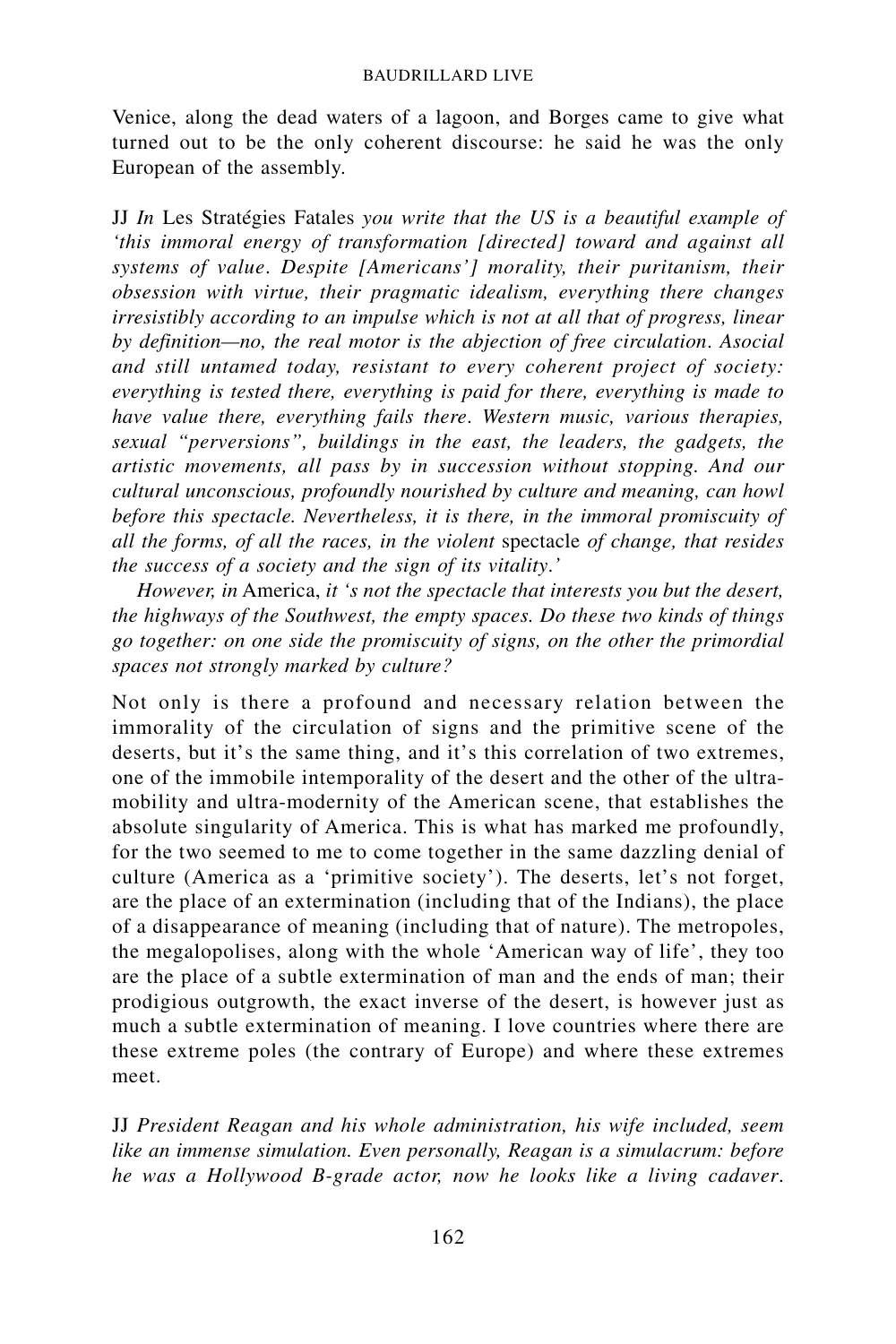*The astonishing thing is that no one really cares when he lies to the press or makes incredible gaffes*. *Even more, he's been involved in many suspicious or illegal activities, like the Iran-Contra scandal. But basically no one in the US seems really upset; in fact, it's as if the expose itself, as a genre of critical or investigative reporting, had suddenly become dépassé in the eighties*. *Everyone knows or suspects the worst but finally remains indifferent*. *One might even say that the very 'visibility' of Reagan and his suspect activities makes him invulnerable to criticism*. *Do you see here any confirmation of your own theories?*

Indeed. Reagan is a sort of fantastic specimen of the obscene transparence of power and politics, and of its insignificance at the same time. It's as if everyone has become aware of the indifference of power to its own decisions, which is nothing but the indifference of the people themselves to their own representation, and thus to the whole representative system. This is accompanied by a demand all the greater for the spectacle of politics, with its scandals, morality trials, mass-media and show-biz effects. There is no longer anything but the energy of spectacle and of the simulacrum, but this is still not a negligible energy (every event is accompanied by the energy of its spectacle, for the actors themselves), and in this sense I would say that Reagan, in the obscenity of his smile, his gaffes, his false cancer (even if he really has it!), his good faith, his absolute lack of political imagination—because he is the exact and perfect reflection of a certain state of things—has become a historical Agrade actor. History itself and politics have fallen definitively to the B-grade level, a B-grade actor is the best placed for filling the role…

JJ *Finally, there is much talk of the end of art, the end of philosophy, the end of the sociali*. *The end of the century is approaching, which will also be the end of the millennium*. *You have written that our destiny is the end of the endi*. *How are we to think this end of the end?*

Where did I say that 'our destiny is the end of the end'? Well, it doesn't matter, since I believe it to be true. One of the forms of destiny is when the end is already there at the beginning. Predestination, if you like, or anticipation. Yet, when the end is already there at the beginning, it's the end of the end, if one can say such. We are living in this state of having anticipated in some way our own ends, of having anticipated the ends of man, of having already realized them, or even having already passed beyond them, through a sort of hypertelic *(hypertélique)* process in which we will have gone faster than our shadow (through a logic of the outgrowth of progress, of the political, of the social, indeed of the sexual), in which we will have passed as living beings into a sort of transpolitical, transsexual, transaesthetic state (which is not at all the eclectic and derisory state of postmodern indetermination, but a tragic state of a passing beyond our own finalities), and where in consequence it would no longer even be possible to live or confront our own end. The end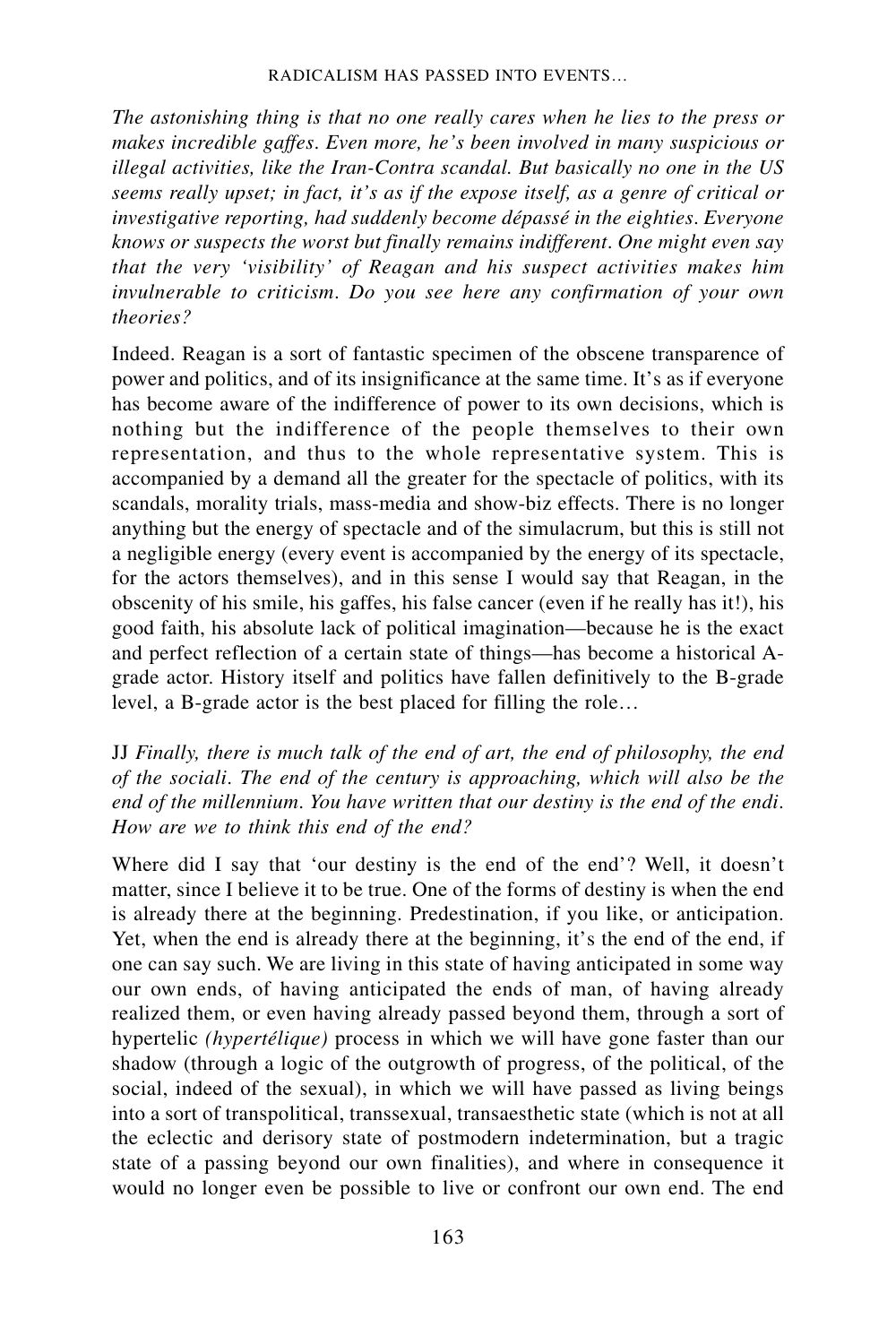#### BAUDRILLARD LIVE

will longer even have the time to produce itself. It will escape us, and of course with it the feeling of our origin. There will be such an exponential acceleration of all effects, such an instantaneous realization of all effects (this is already the case in information and communication) that the future will no longer even have to take place. This is what I wanted to say in a somewhat paradoxical fashion in the essay 'The Year Two Thousand Will Not Take Place'. What we must fear is not the term date of the year 2000 (which is in itself a symbolic end); it is that this term date even has been rendered impossible or useless, like all the other symbolic term dates (death being the most beautiful of all). That would really be the end of the end….

© 1989 John Johnston. Interview with Baudrillard, *Art Papers,* Jan.-Feb. 1989. Translated by John Johnston.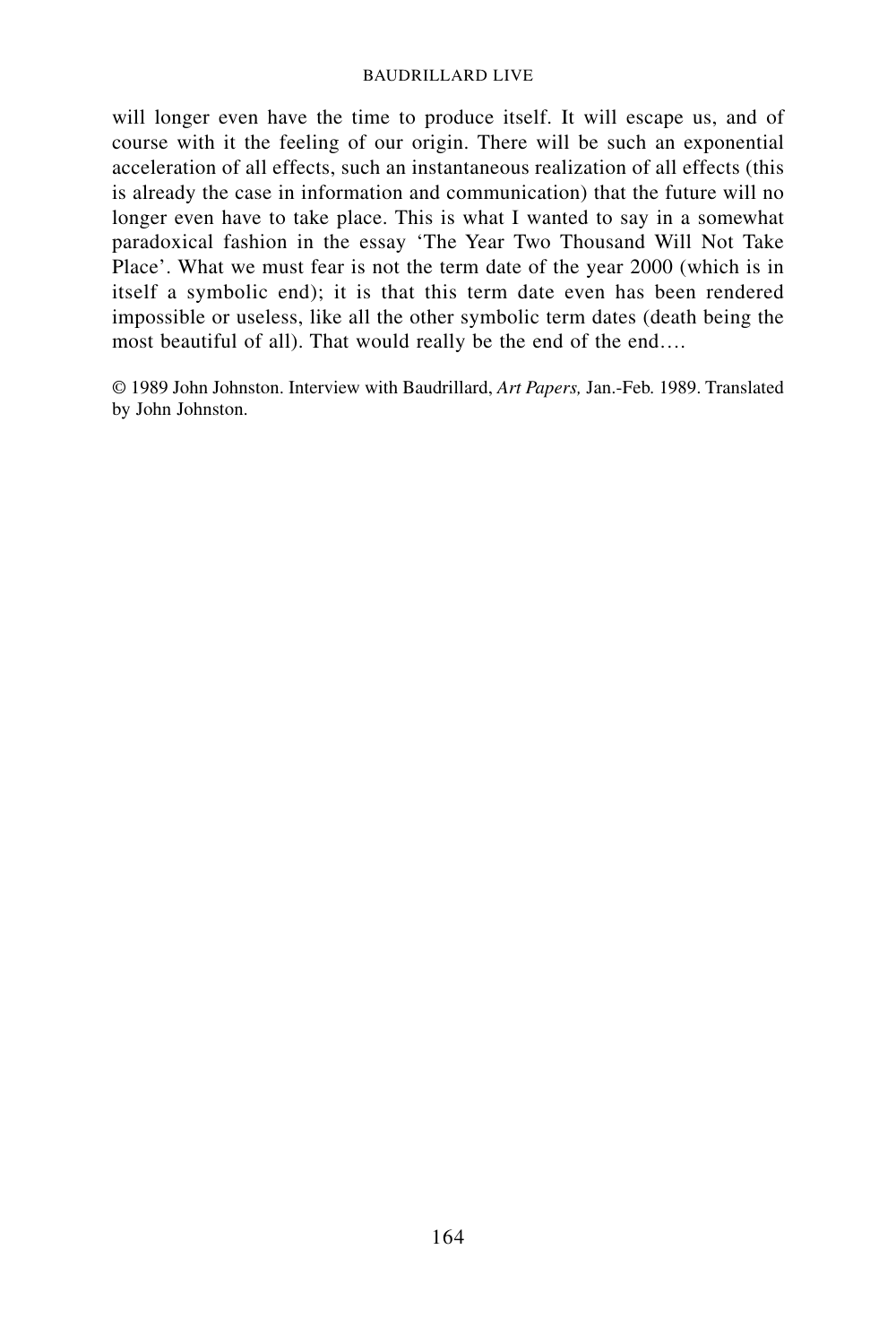# FRACTAL THEORY Interview with Nicholas Zurbrugg

NZ *Perhaps I could begin by asking you about the widespread influence of your writing upon artists and art critics*. *Are you surprised by this reaction?*

Well yes, because in many respects aesthetics and art have never really entered into my area of research. My interest in the object has always been for the non-aesthetic object, the banal object, or the metaphysical object. I've never really been concerned with the aesthetic object. So yes, I was astonished by the enthusiasm with which artists took me up as a point of reference, along with all the terminology like simulacra, simulation, and so on. I was surprised because, first and foremost, simulation refers to a world without reference, from which all reference has disappeared. But on second thoughts, one might think of art criticism as something which tries to give a sense to works, while at the same time showing that they are beyond all interpretation. And in that respect I'm a kind of art critic who is not so much concerned with art, but who—in a certain way—transforms the real, or the hyper-real, into a sort of artwork. My relationship with the banal or the hyper-real is the same relationship that one might have with a work of art. I offer it the kind of visual, sensual, analytical attention that one could also bring to the work of art. So perhaps the thing that artists find interesting in my writings is not so much their aesthetic quality or their aesthetic analysis, as the process by which their analysis of simulation and the hyper-real gives a meaning to something which ought not to have any meaning. And in reality, this is what art does. Art gives a meaning or a sense of identity to something which is meaningless, which has no identity.

NZ *The problem here seems to be that many of those artists influenced by your writing appear to have quite contrary aims. My impression is that they're trying to create artworks without depth, without meaning, in a more or less cynical or negative spirit, so as to demonstrate that art no longer exists and can no longer hope to attain any profundity or aura*.

Yes, of course. But all the same, I think that some sort of misunderstanding has arisen here. What interests me in the theory of simulation—and remember, it's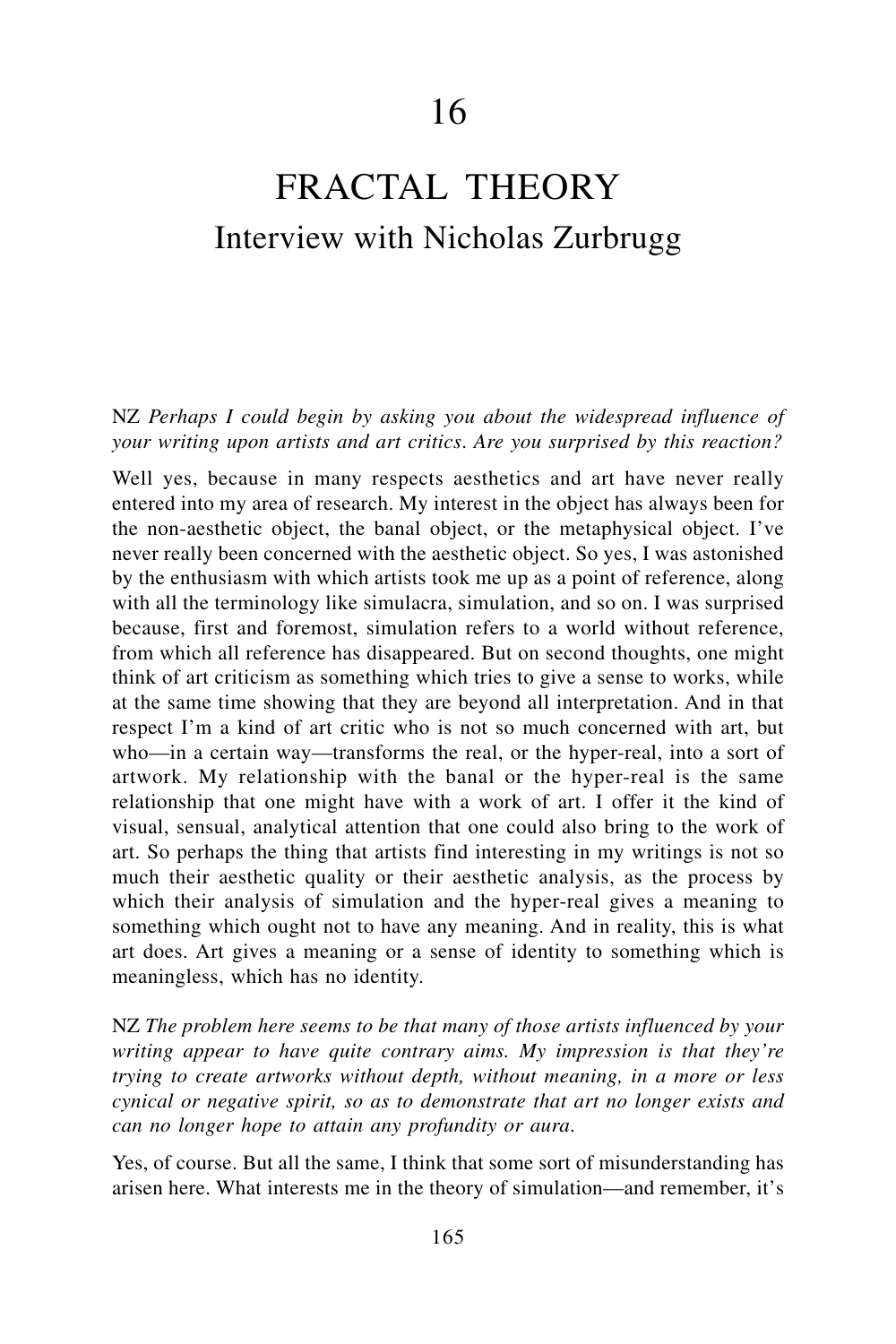already quite old, ten or fifteen years old—is a sort of mutation, a sort of revolution, in the order of signs, in the order of appearance, and so on. So that the end of representation, the end of aesthetics, or of something like that, interests me as an intellectual event or drama—as something cerebral, metaphysical, and so forth. Whereas for the 'simulationist' artists in New York, it is taken for granted as something which they're happy to reproduce. For me, it was an event. For me, simulation was a sort of eruption.

It's for this reason that I have great admiration for Andy Warhol, but none at all for the current New York artists who simply reiterate and reproduce familiar modes of simulation. To assert that 'We're in a state of simulation' becomes meaningless, because at that point one enters a death-like state. The moment you believe that you're in a state of simulation you're no longer there. The misunderstanding here is the conversion of a theory like mine into a reference. Whereas there should never be any references.

NZ *Do you see your writings more like a catalyst, or as points of entry into something new?*

Well, yes—the idea of simulation should at very least signify something of a rupture or drama in the principle of reality, representation, and so on. It's wonderful when that happens, it's marvellous when there's some sort of eruption—there was a wonderful era of simulation. By contrast, once one dedicates oneself to legislating the order of simulation it's no longer interesting. My kind of theory is in many respects indefinable. It's not really an aesthetic, it's not a philosophy, it's not a sociology, it's a little volatile. Perhaps this corresponds to a certain kind of floating instability with more in common with the contemporary imagination than with any real philosophy. Possibly that explains why it is not someone like Derrida—who has had great academic success throughout American universities—why it is not so much his references of deconstruction and so forth that have been taken up by artists, as notions of simulation. Well, I don't know.

NZ *Could it be because your writings are more poetic? One of your early publications is the collection of poems,* L'Ange de Stuc. *Would it be fair to say that your writings are often quite poetic in spirit?*

Yes, it's true there's this other link with literature—with a less disciplinary language. It's true that my first writings were much closer in spirit to those of Artaud, Bataille, Rimbaud, and so on. I only began writing theory quite late, in my mid-thirties. And in reality, behind all my theoretical and analytical formulations, there are always traces of the aphorism, the anecdote and the fragment. One could call that poetry. I'm not quite sure if it corresponds to what you understand by poetry, but, certainly, the form of my language has broken open. There's another verbal element: a certain sense of dispersal, both in language and the discipline. This was never part of any particular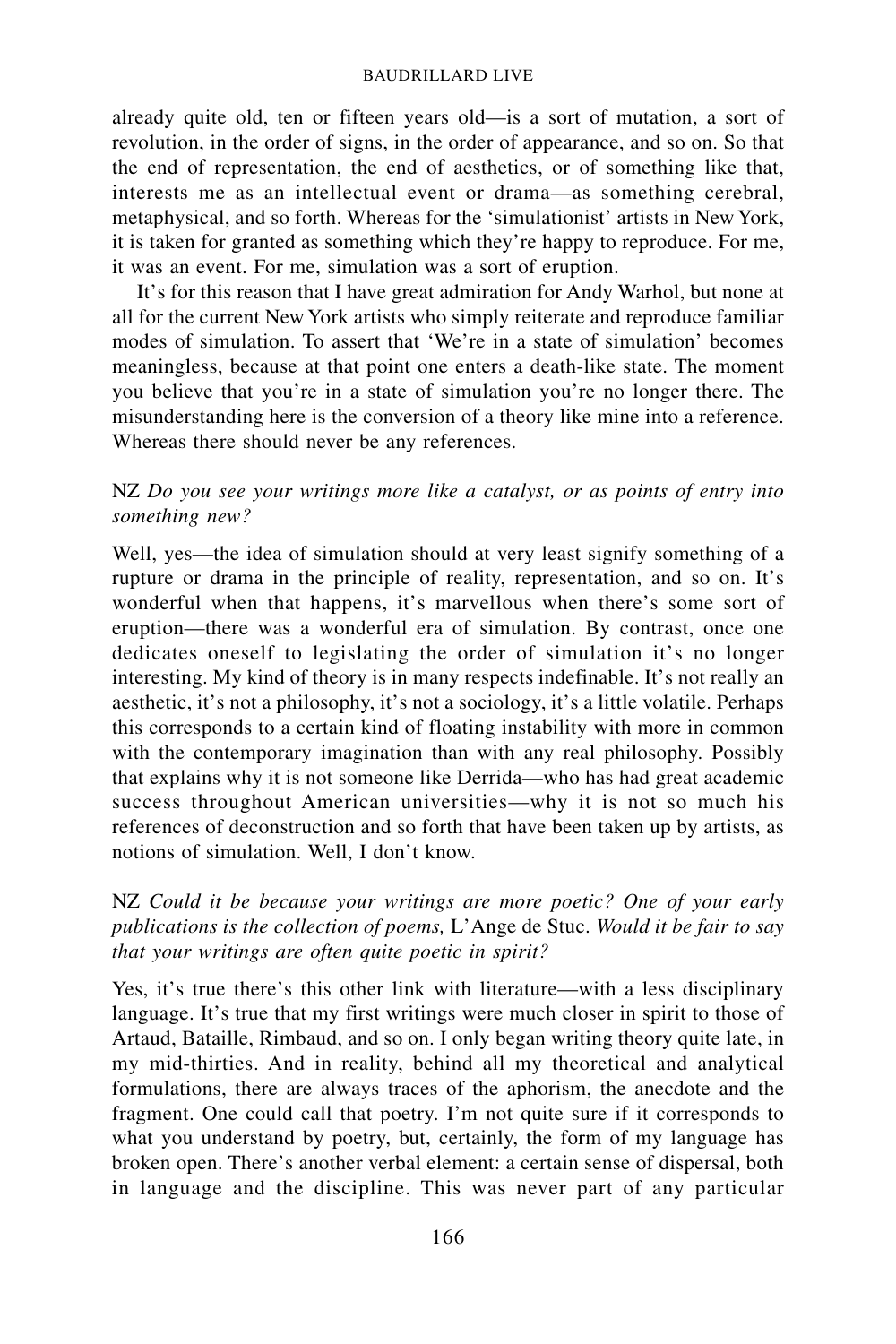#### RADICALISM HAS PASSED INTO EVENTS…

programme, you understand, but perhaps there's an affinity there with some sort of aesthetic or artistic order.

NZ *Are there any particular writers or artists for whom you feel a special sympathy? I was thinking, for example, of certain similarities between your ideas and those of William Burroughs. Have you read his work?*

Yes, I've read his work, but I don't think there's any particular affinity. I'm not really an enthusiast for Burroughs and his circle.

## NZ *What about Cage?*

No, no. I got to know his work quite late. I think they've had a much greater influence on people like Lyotard, who has really studied their work. For me the most important Americans were Pollock, Andy Warhol—whom I've always considered something of a master—and a number of others that I like a lot, but for whom I have no special affinity. I have rather a primitive knowledge of the fine arts, and I've deliberately maintained this slightly primitive attitude. I'm instinctively suspicious of everything which is aesthetic or part of culture as a whole. I'm something of a peasant or a barbarian at heart, and I do my best to stay that way. For example, when I'm asked to do something for television, I'm always more interested in the passive magic of its image, rather than the active magic of its production.

## NZ *What do you mean by the image's 'passive magic'?*

I refer to that state in which one willingly remains beyond all questions of quality, as a pure perceiver of images for images' sake. When I watch television I'm not really concerned with its quality. I'm interested in a sort of travelling of pure images—a sort of fascination. I remain, as it were, at the level of fascination, rather than that of production, consciousness, quality and so on. So at this point there's a step that I haven't taken. I stay behind. I prefer to remain in this state of absorption.

NZ *To what extent do you think that this attitude has influenced your analysis of television and video? For example, in an interview that you gave for the French television programme* 'L'objet d'art à 1'âge électronique' [*translated as Chapter 13 above] you propose that 'the screen…makes everything circulate in one space, without depth, where all the objects must be able to follow one after the other without slowing down or stopping the circuit' [above, p. 147]*. *Do you really think that this is the case?*

Well, those who work with television and video may have another point of view. My point of view is that the screen, and everything that belongs to the order of the screen, be it video, television or whatever, no longer really belongs to the order of observation *(I'ordre du regard)*. One's response to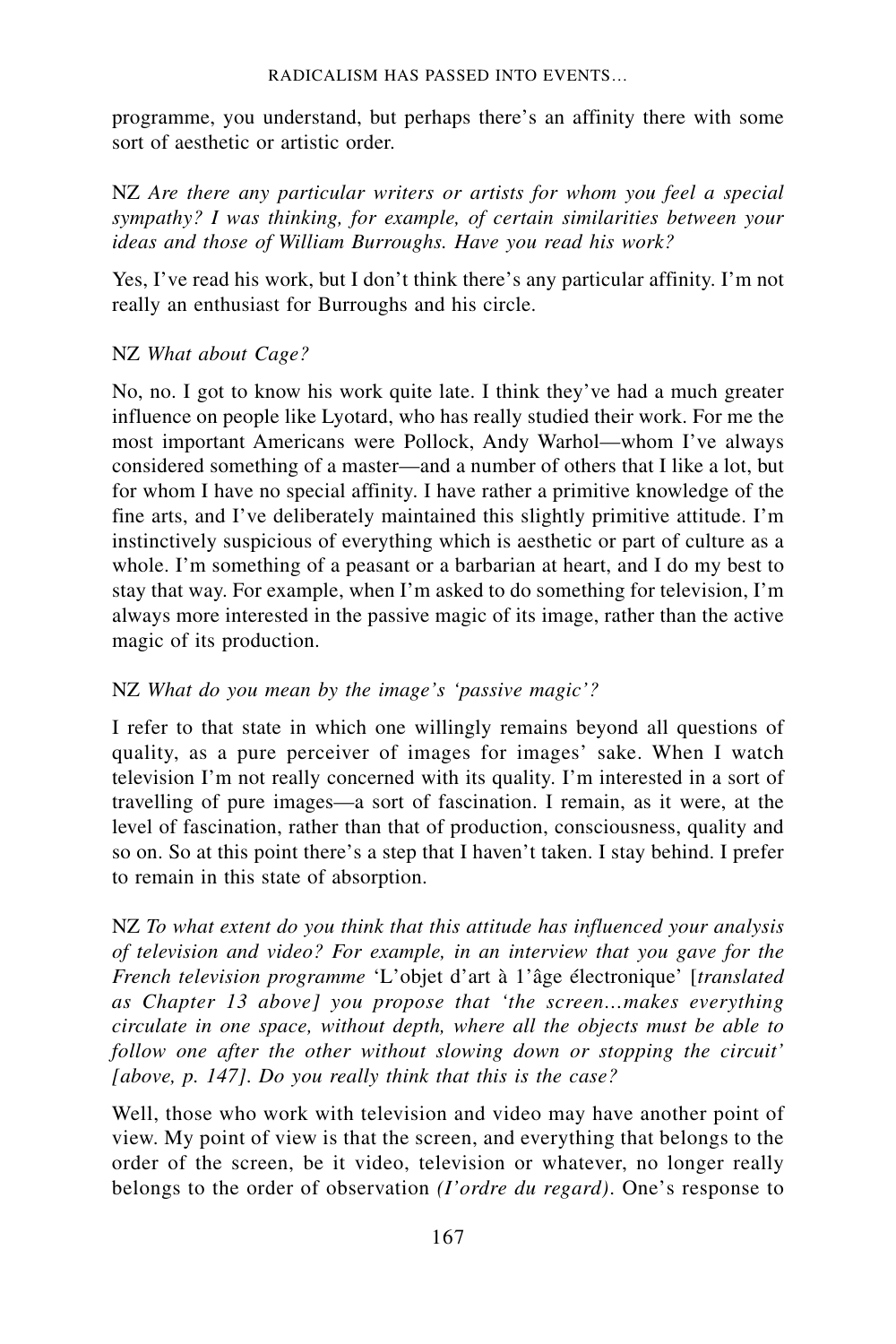#### BAUDRILLARD LIVE

the image on the screen is not the aesthetic response of an observation characterized by distance, judgement and pleasure. It's something else. It's something extensive, something superficial. It's another game, another very fascinating game. When I'm in the realm of images, when I'm in the realm of the screen, when I'm in that kind of hyper-reality, I'm totally absorbed in that domain. If I'm in the domain of the profound, then I'm in literature—that's my job, after all. But when I'm watching the screen, I'm more or less a pure spectator.

## NZ *So there's a difference between your position as a pure spectator, in front* of the screen, and your position as an 'impure spectator<sup>1</sup>, in front of the page?

Yes—but there isn't simply a dialectic between an experiential response and an analytical response. On the one hand there's a kind of material that I know and can manipulate quite well—writing, literary forms, and so on. That's something with which I'm familiar, which I can judge. It's my domain. The other is something else. It's a foreign domain, and I want it to retain this foreign quality. I want to remain a foreigner there. For example, I take photographs, but not in terms of the photographic subject, or any vision of the world, etc. For me, a photograph is an expression of the pure object—it is the object which appears. I've no wish to impose myself as a subject in the world of images. I want the object to appear—not in a particularly aesthetic way but, on the contrary, perhaps even in a non-aesthetic way, as a purely objective object, an image seen more or less anthropologically.

So you see, I'm a very bad aesthetic analyst! And it's perhaps for that reason that I often have a more brutal reaction!

### NZ *The ferocious theorist!*

That's right! Almost the terrorist!

#### NZ *Do you enjoy being a theoretical terrorist?*

Yes, I think it's a valid position—for the moment, I can't envisage any other. It's something of an inheritance from the Situationists, from Bataille, and so on. Even though things have changed and the problems are no longer exactly the same, I feel I've inherited something from that position—the savage tone and the subversive mentality. I'm too old to change, so I continue!

NZ *In your interview in* Marxism Today, *January 1989, you proposed that: 'It would be a very good idea to publicly sacrifice a postmodern philosopher*.*' [See above, p*. *153*.*]*

Ah yes! I remember!

NZ *Would you be happy to offer yourself as the first of these sacrifices?*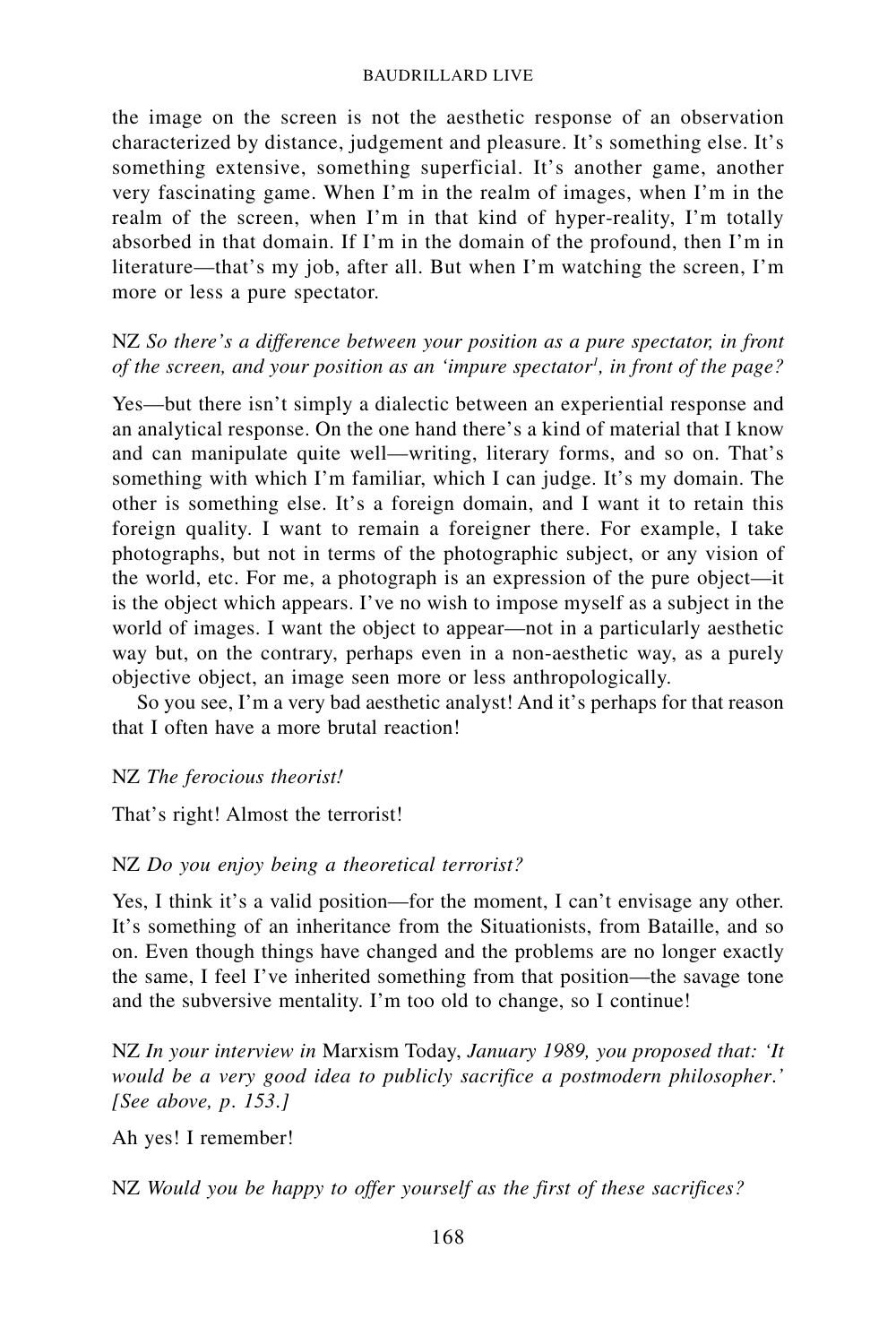Why not! Yes! If that could cause some sort of impact—although I don't really have any literal confidence in this kind of sacrificial ritual. But if it were capable of regenerating just a little subversive inspiration than that might help to change the general atmosphere here. The atmosphere here is so consensual, so conciliatory, so uniformly dialectical, that things are really difficult! For example, in an article that I recently wrote for *Liberation* on the Rushdie-Khomeini affair, I defended its subversive potential. When all is said and done, I'd very much like to be the Rushdie of the left, and become unacceptable—by writing unacceptable things. But it didn't work! I sent this article to *Liberation,* thinking that it would probably be rejected. But they accepted it all the same!

## NZ *So your fate is to be published unconditionally!*

Yes—there's nothing one can do about it! And that is our real malediction—the fact that it is no longer possible to suffer from a sense of malediction. The whole Ayatollah business interested me in the sense that it upset this kind of consensus in rather a dramatic way. Although one probably shouldn't place too much hope in it.

NZ *Perhaps one could also claim that in a certain sense you have become the Ayatollah of postmodernism in its cynical or negative mode, insofar as it has become something of a commonplace to argue that this or that is dead, 'as Baudrillard has demonstrated'?*

Yes. Well, if the Ayatollah was basically defenceless in the global context, he had one symbolic weapon, the principle of evil, which was a very strong force, and which he used with great skill. Perhaps this concept is a little extreme, a little too moral and too close to negative theology. But all the same, I'm on the side of the principle of evil!

Admittedly, if I say that, it's very pretentious, because today it's virtually impossible to occupy this sort of position. All the same, I feel we are forced to work in that direction, because it is no longer possible to assume a purely critical position. We need to go beyond negative consciousness and negativity, in order to develop a worst-possible-scenario strategy *(une stratégic du pire),* given that a negative, dialectical strategy is no longer possible today. So one becomes a terrorist.

NZ *But if one adopts this strategy, doesn't one run the risk of becoming a* retrospective *terrorist—in the sense that it's well known that Tiara, Breton and the French Dadaists have already explored this path? And while this strategy obviously reacts against the present climate, perhaps its very emphasis upon the worst scenario possible prevents it from paying sufficient attention to new positive possibilities? Doesn't one run the risk of caricaturing things and judging them prematurely?*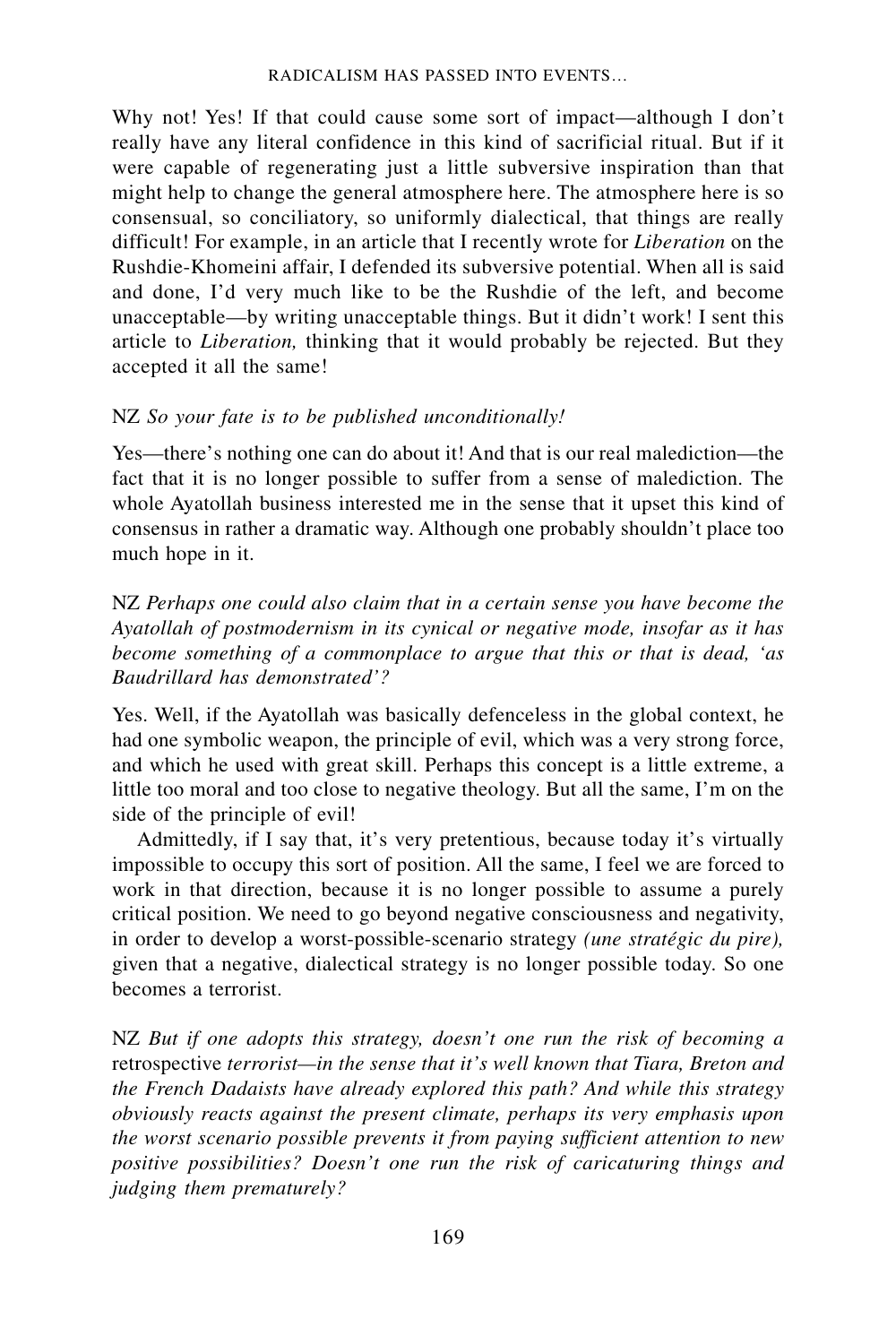#### BAUDRILLARD LIVE

There's the risk of virtually parodying things, certainly. But so far as positive solutions are concerned, there are already people working in that direction. So there's a division of labour. Almost everybody is working in that area—on positive solutions.

NZ *Well, I'm not so sure. My impression is that there are quite a number of artists who feel neglected, and who feel that the majority of critics are banal and without imagination*. *Like you then, these artists seem opposed to intellectual stagnation*. *Perhaps your work overlaps with theirs, in the sense that it provokes alternative initiatives?*

Yes, maybe, in the sense that there's a sacrificial strategy involving the principle of evil, the politics of the worst scenario possible, or the strategy of intellectual terrorism. Ultimately I don't believe in it. It is not the consequence of any particular faith, but simply an act of defiance, a game. But it seems to me to be the only enthralling game. At the same time, it's often an act of provocation. Perhaps the only thing one can do is to destabilize and provoke the world around us.

We shouldn't presume to *produce* positive solutions. In my opinion this isn't the intellectual's or the thinker's task. It's not our responsibility. It might occur, but it will only come about by reaction. I've the impression that if energy still exists, it is reactive, reactionary, repulsive. It needs to be provoked into action. One should not attempt to inaugurate positive solutions, because they will immediately be condemned—so they're virtually a waste of energy. In other words, one needs to make a kind of detour through the strategy of the worst scenario, through the paths of subversion. It's a slightly perverse calculation, perhaps. But in my opinion it's the only effective option—it's the only way that a philosopher or thinker can, as it were, become a terrorist. Of course, today, the real terrorists are not so much us, as the events around us. Situationist modes of radicalism have passed into things and into situations. Indeed, there's no need now for Situationism, Debord, and so on. In a sense, all that is out of date. The hyper-critical, radical, individual sensibility no longer exists. Events are the most radical things today. Everything which happens today is radical. There's a great wealth of radical events, and all one needs to do is to enter into its interplay. Nowadays, reality is radical. Reality is Situationist, not us!

NZ *But you 'd still agree, wouldn't you, that the force of events can coexist with individual identity? You wouldn't wish to deny your own individuality?*

Of course not, because I'm still speaking!

## NZ *So I'm not simply listening to the voice of events?*

No, it's not simply the voice of events! Yes, I agree—I may be halfway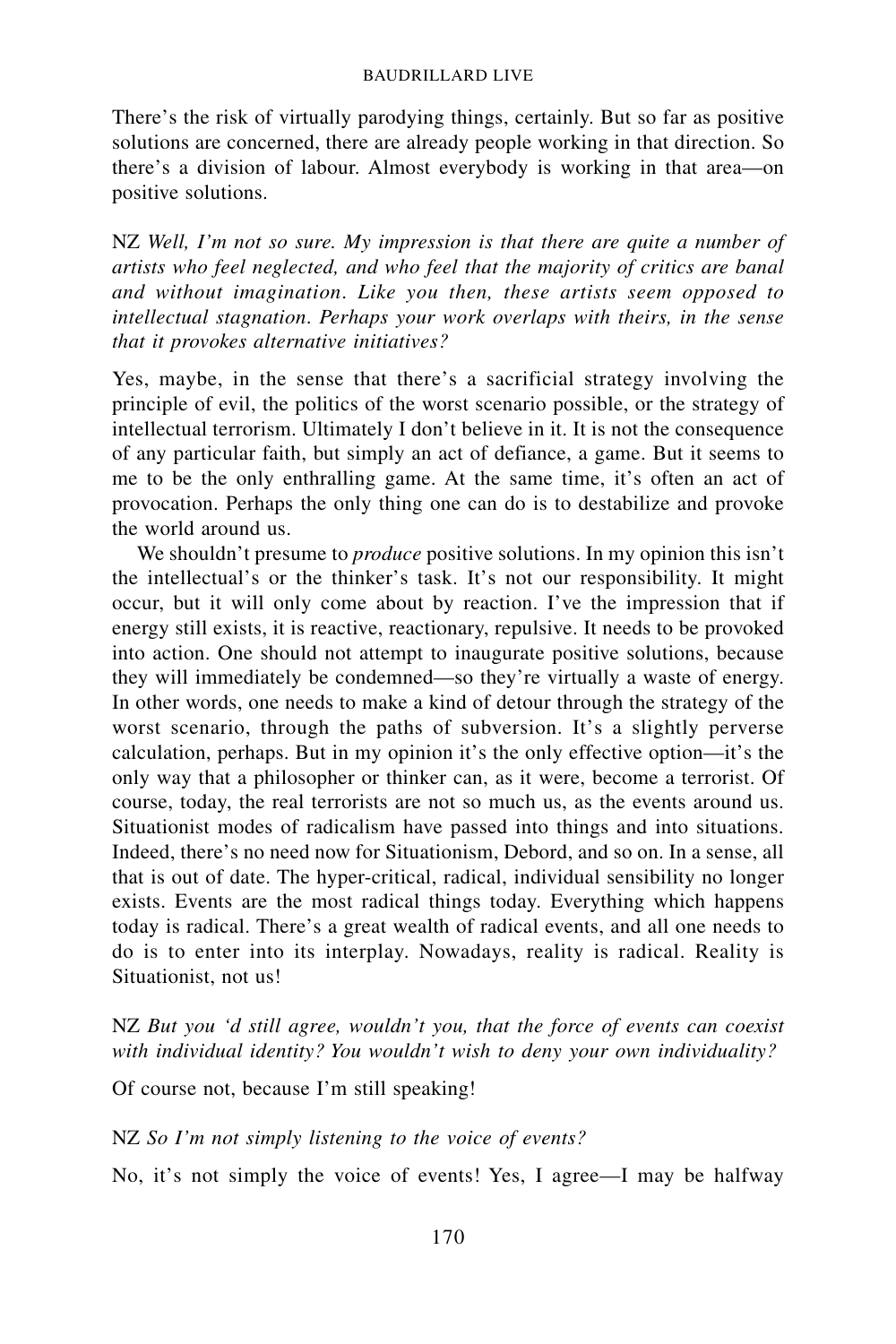between a slightly false, slightly ambiguous position, and a more meaningful discourse which interprets things, and takes up a more definite position. But I don't consider this to be the best part of my discourse. One has to respect it, insofar as language itself demands some sort of collective intellectual consciousness and meaningful discourse. But in my opinion, the part which speaks most clearly is the form of one's language. That's why, without really intending to do so, I've elaborated my kind of aphoristic and fragmentary form. The form of my language is almost more important than what I have to say within it. Language has to be synchronous with the fragmentary nature of reality. With its viral, fractal quality. That's the essence of the thing! It's not a question of ideas—there are already too many ideas!

NZ *I'd be tempted to argue instead that this kind of fragmented form can be found everywhere, and that any of your disciples could parody this form rather boringly*.

Yes, but it has to fragment something. In that respect you need to have some sort of hard object in mind, awaiting fragmentation. If one creates fragmentation for fragmentation's sake, then that's mere simulationism. It's not Situationism, but simulationism. At that point there's an obvious danger. But that danger has always existed. One needs both to master meaning and then destroy it. But you must also destroy it. That's the main difference between my thought and the majority of so-called 'constructive' contemporary systems. They continue to be constructive. But rather than being constructive, or being purely destructive, one needs to follow the whole cycle through. One needs to accomplish the symbolic murder of all cultural meaning.

©1990 Nicholas Zurbrugg. Interview with Baudrillard, *Eyeline,* 11, August 1990. Translated by Nicholas Zurbrugg.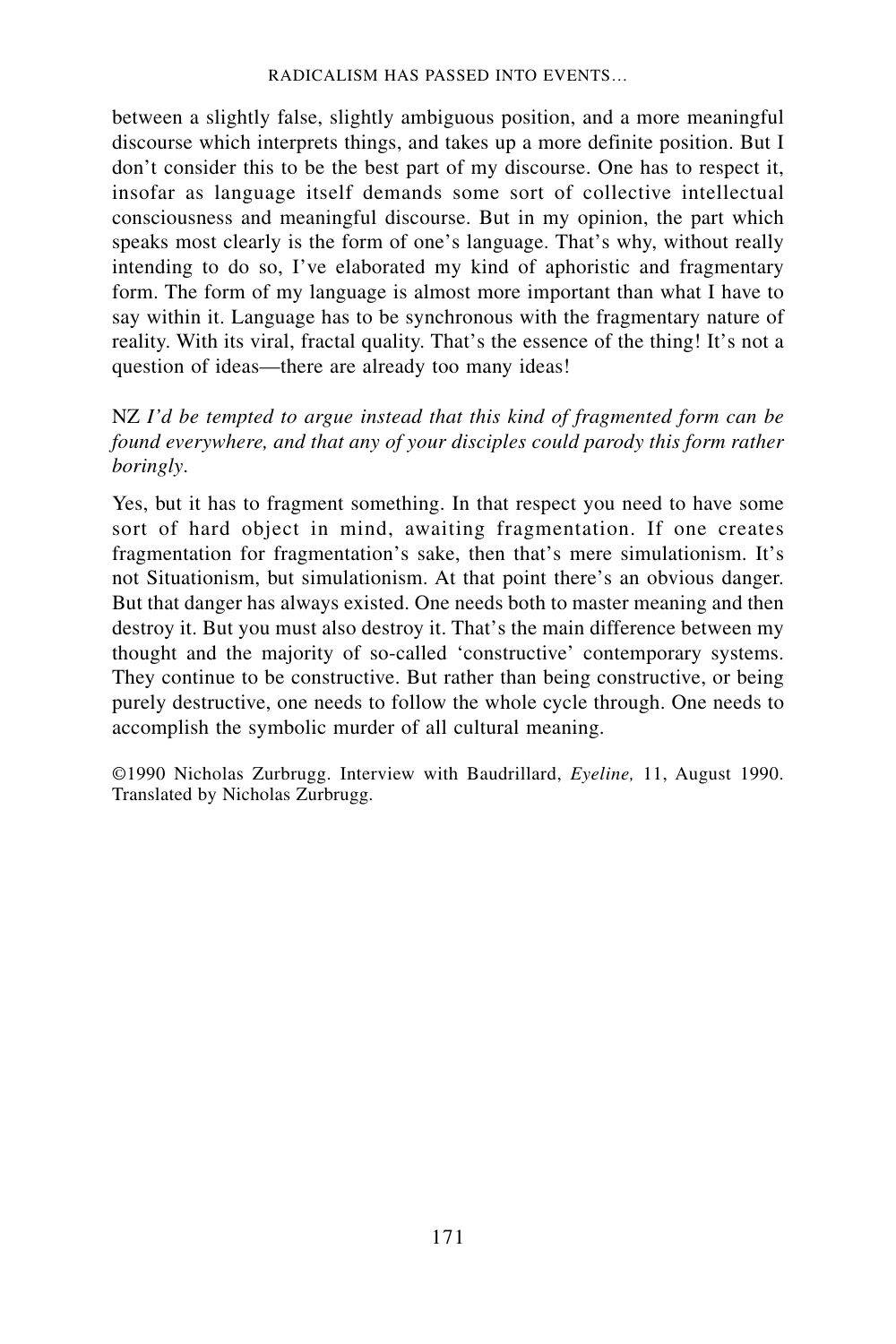# WRITING HAS ALWAYS GIVEN ME PLEASURE

# Interview with *Le Journal des Psychologues*

*You are known for your analysis of the object in the society called 'mass society'*. *Since 1968, in your book* The System of Objects y*ou stress its role as a mask*.

It would be too much to talk about the mask of the object. From the beginning, objects obsessed me somewhat. This obsession was to do with finding the object: what is it? where is it? and to go across the interpretations of it that are given by the subject, whether at the psychological or the economic or the functional level. To go through the mirror and to see how it was with the object as a sign. That seemed to me to be the important thing, and it certainly took on a more dramatic appearance in terms of the revenge and the *'parti pris'* of the object. There is a reversal of the process. There is a semiology, Marxism, psychoanalysis, all of which I work with as everybody does, if I may say so, although in a somewhat contrary way. I reconstruct the object by using different techniques of interpretation, and at the same time these interpretations are put on trial, it is to take the logics which have been set in motion around the object, and to push them to the limit of their functioning and resolving them.

*You were already proposing a critique of the technological society and its obsession with the continual advancement of 'progress'…*

At the beginning the critique was a social, political, Marxist critique, a very extensive one. But the simulation in all these elements is a more advanced form than alienation. At least in my first books. It is true that that was to do with taking up a question, a critical position, perhaps a moralizing one. It was to do with the analysis of signs, as one of the advanced forms of alienation, in terms of a radical critique, and of the subversion of signs by signs. This was, to my mind, an essential period. So much that is stupid, naive and obvious was being written about consumption. To talk about it in terms of a differential and structural logic, of signs, was rather like effecting the same revolution as Marx did when, instead of talking about natural philosophy, about wealth and exchange, he talked in terms of production (but that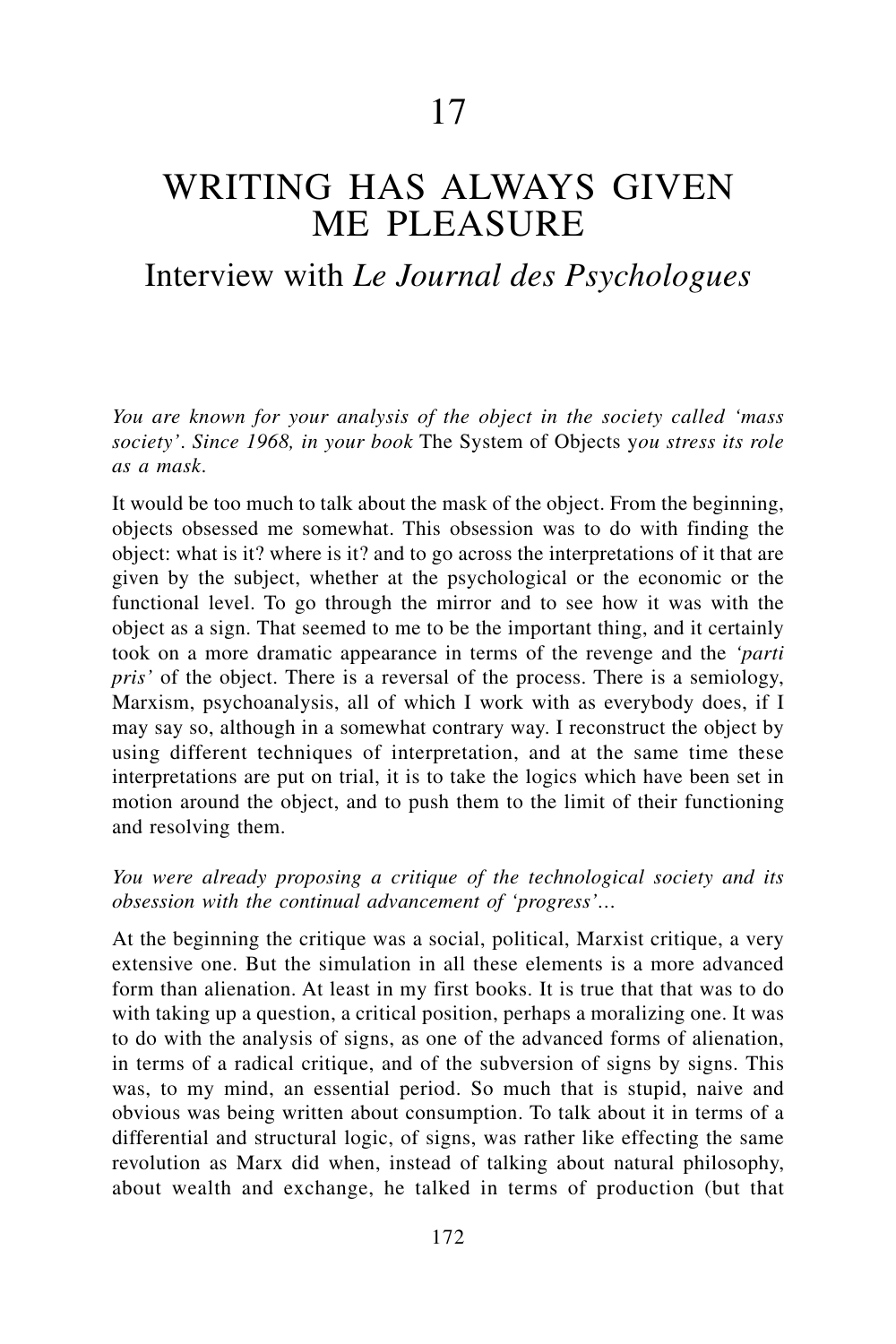involved a theoretical revolution). Today the problem would rather be to do it in the area of communication because on that problem we are still at the same archaic stage as 1960 was for consumption and 1850 for production. You even talked of the 'cancer' of the object, a substitute for human relations, a shoring up of the series that strips the subjects of their differences, of their lived experience of time.

That is no longer valid. I don't repudiate it at all, but perhaps there are different levels at which questions might be approached and tackled. For me now it is not the problematic of alienation under any form whatever that interests me. I think that now the system has gone well beyond that.

# *Did your work prefigure your critique of the search for the same, for transparence?*

The subject becomes an integrated circuit, a sort of convolutional system. It becomes self-referential, that is in effect its success. There has been this project of accomplishing the subject in a 'becoming subject of the world' in the process of being realized by means of computer techniques, by means of a total concentration in a sort of self-referential bubble called the subject. But it is not the subject of psychoanalysis, because that is no longer divided within itself, it has doubled back on itself. And here, one makes an unhappy departure from alienation. Thus, the problem also has changed considerably.

The idea of writing something is, of course, a sort of nefarious fatality. This isn't political denunciation, but there is a sort of inscription of fatality internal to this logic. All we who have made that radical critique of object-ivation, of alienation, we have all to an extent worked towards this frenzied selfsubjectivation, which is all we have now, of all technology. It's the problematics of the clone.

#### *So are we now in a logic of amalgam, of confusion?*

And of expulsion. The transparence of evil, that's it: the expulsion, the exorcism of the other who no longer fits within the field. Does that mean that the deep logic is the reduction of the other, the definitive exoneration of the other?

#### *A world where the subjects are normal?*

Yes, where there are different irruptions of alterity. But I draw a distinction between difference and alterity. Difference is not the opposite of identification, on the contrary. It is diversification, it is the spectre of modality, you can see it everywhere, in fashion too. But it is in this spectre of differentiation that you find the iteration of the same, but not alterity. It is therefore an absolute distinction.

*Can you clarify that, since you insist on the man/machine difference?*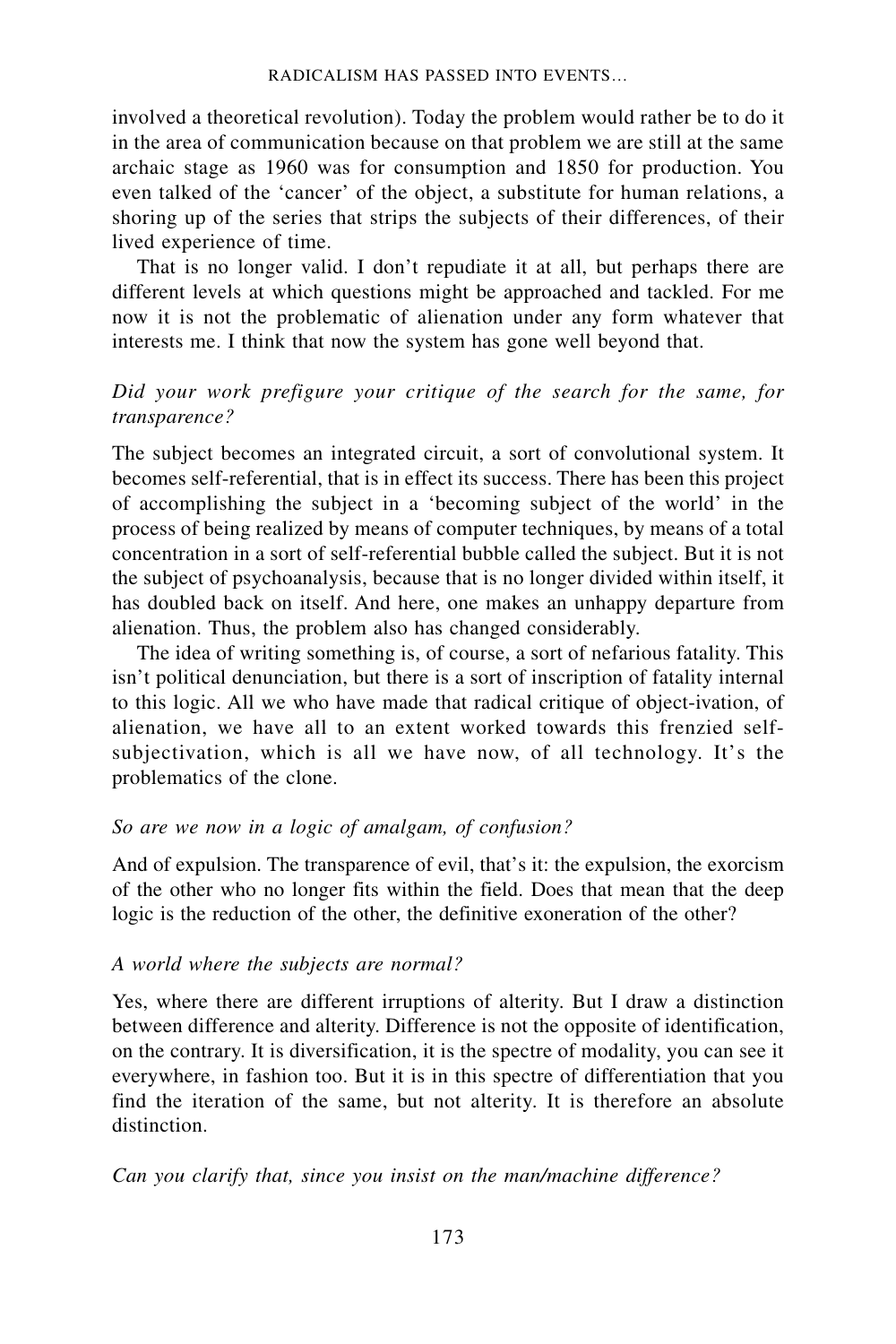The idea of alterity is almost cultural and therefore indestructible. It is true we have lost it a little, but I don't want to treat it with nostalgia or melancholy. Therefore, from the very start, one is dealing with events which will bring about alterity, but which come from somewhere, which will no longer be pseudo-controlled events like those we have to deal with in our systems. It is the same for the subject, or subjectivity; it is achieved in difference, possibly in discrimination. The extreme logic of difference is in a certain way one of despair. Difference is to my mind without hope, which can only bolt into a sort of tetany, a sot of hysteria of difference. You can see this polarization explode, you can see it writhe. Meaning cannot break through precisely because, in this logic, meaning is difference. These differences are emptied of their content by today's systems, which put them in the shade because they are simplified, purely binary, digital.

*You say that we have entered the world of indifference, and you give the example—since you were speaking just now about the digital aspect—of the minitel*. *Why speak to each other, when we manage to communicate so easily?*

It is only vessels that communicate. It's machines that communicate, it's the medium that communicates. It is so easy to let the machines work, they are gigantic substitution systems. In integrated circuits there is no more need for the intervention of a subject. On the contrary, everything works best when the subject is shut out, excluded. Fundamentally, communication consists of networks, and in a network there is no longer any identifiable position of the subject.

# *You draw a distinction between two sorts of looking—when two people look at each other and when somebody looks at a screen*.

Yes, for me the screen is the surface of communication *par excellence,* by definition; it is even the only surface of communication. The screen doesn't reflect, you don't *look* at a screen. Watching a screen is in a way all-absorbing. In principle, the screen plays the role of interface in communication, but the interface isn't a double surface. There is no other on the other side. Osmosis takes place at the level of this thin layer; there is no depth of sound, and thus no depth of meaning either, or contradiction. You can't see beyond the screen as opposed to the mirror. There is therefore not a beyond-the-screen. On the other side of a mirror you have your double. Beyond the screen it's the same; there is a redoubling of surfaces, which means that you no longer have that depth, the depth of the scene (if one understands by the word 'scene' everything that is distance, everything that allows judgement, pleasure, desire). With the screen, it seems that that culture, that symbolic, metaphorical space, is largely reabsorbed. There is no reflection, but refraction and, what's more, a mutual refraction of screens,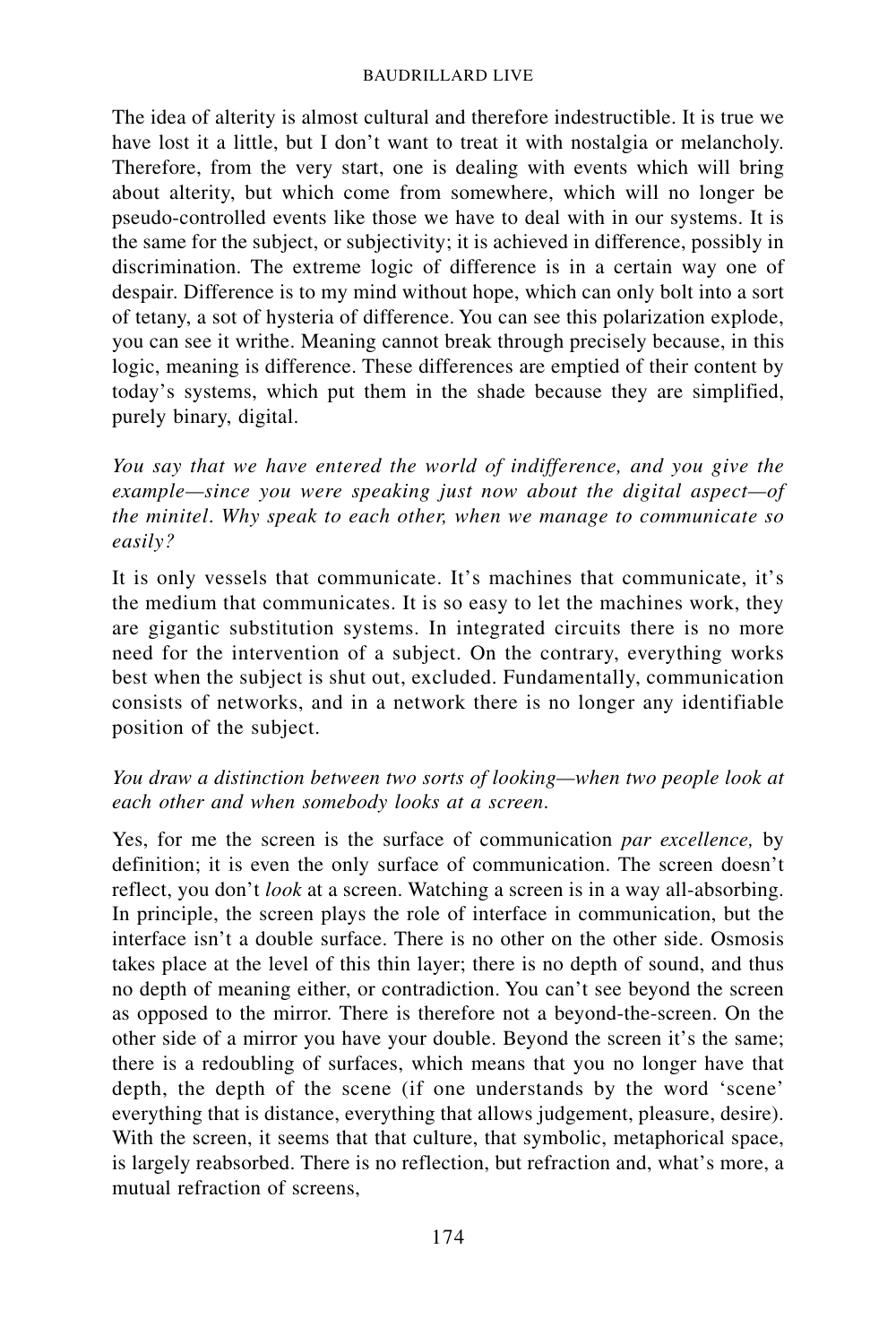# *Is there an idea of fracture, the notion of a subject which breaks itself up on the message?*

Yes, but it is not a rupture, a fracture, in the sense of transgression, in the dramatic sense of division, which would send us back to classical subjectivity. It is a division (demultiplication) of the subject, an aleatory proliferation, just as, more or less, the fractal line. It is the end of linearity, the end of finality, of the final perspective. And it is also the end of the origin, of the possibility of going back, in a linear fashion, to the origin. So it is the disappearance at the same time of the origin and of finality, a sort of random field, where the images of modern science operate fully. I think there is no discrepancy between the state that a certain scientific, micro-scientific conception has reached and the world as it functions.

#### *Is there no defence against this promiscuity and perhaps this proliferation?*

This is the whole problem of reversibility, that is to say, knowing whether all these processes which are in the logic of the system can have a reversible effect. Virulence, for example, could well come to have a destructive effect on the system: the system becomes vulnerable to its own logic. That is what fascinates me: it is no longer we, the subjects, who are leading a revolution against the system, by facing up to it, but a catastrophic principle, not in the apocalyptic but in the logical sense of the term, catastrophe as form. This reversible form means that systems bring about their own self-destruction. They are self-referential and self-destructive. You could see Aids as a sort of acceleration, as a way of thwarting this latent, global logic of the systems by a more rapid catastrophe, which causes, in a certain fashion, the appearance of antibodies. More precisely, Aids itself is the loss of antibodies, the loss of defences, but there is no denying that Aids acts as an antibody to the body social. It's a paradox which is unacceptable in moral terms, and which can, like all paradoxes, give rise to serious misunderstandings. All forms of virulence interest me in that sense—Aids but also electronic viruses. Not without a certain irony. It seems to me that in the reversibility of things there is an ironic form which is not the poetic, romantic irony of the nineteenth century. It is not a hope, it is not an alternative, but it does mean that a strange game is being played; we don't know the rules of this game. So indifference, in this case, isn't neutral ground, where nothing happens; it's strategic terrain now, where everything is upside down. And this reversal is passionate.

*You have made a radical critique of this functional and antiseptic world where, eventually, man loses his defences because his universe offers no risks*. *So one should speak evil and think negatively in order to avoid catastrophe?*

Yes, that seems to be the only recourse, at least in terms of immunity. You could give it a functional meaning, but I personally prefer to give it a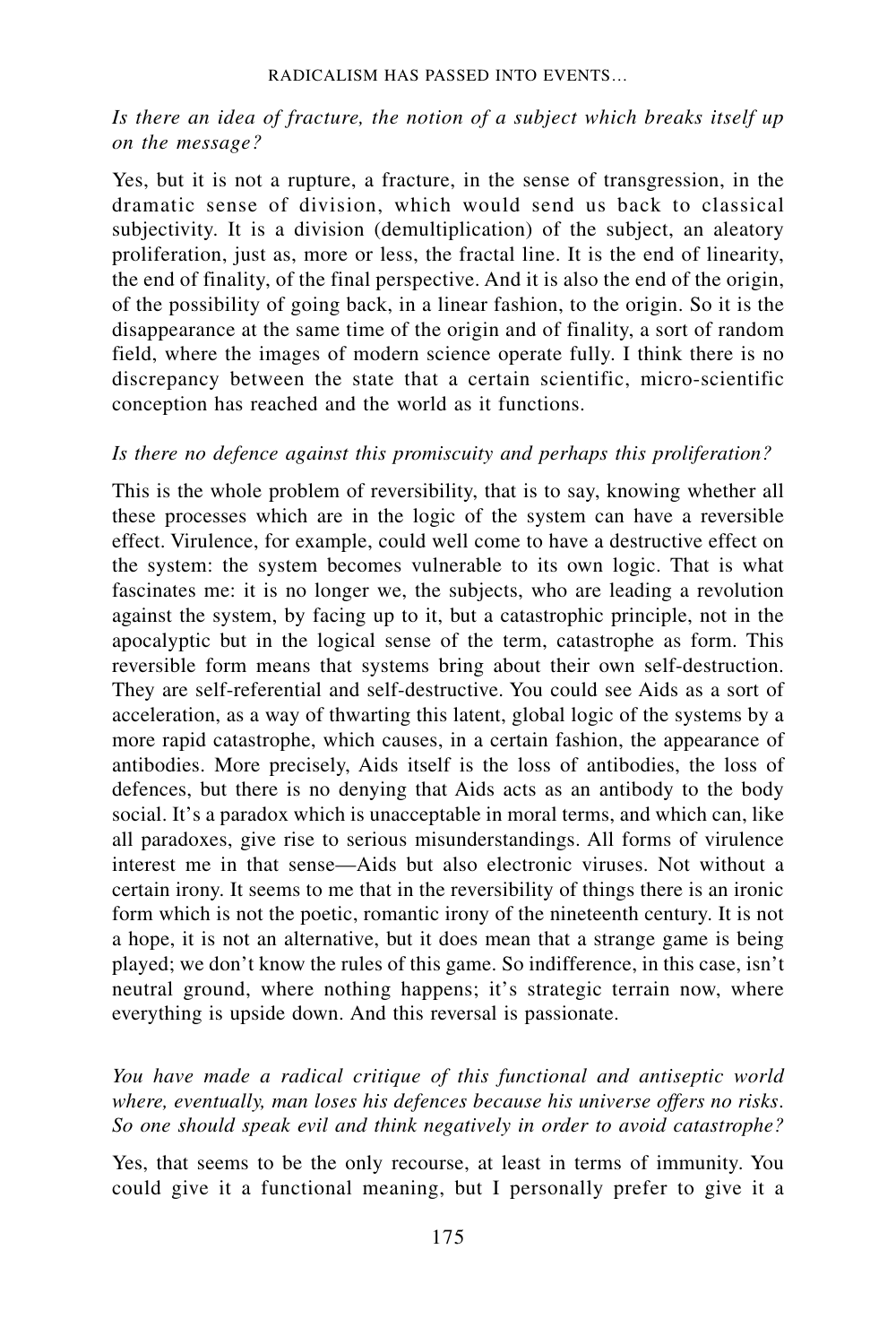metaphysical meaning. We must ourselves reinject some evil, or at least some decay, some virulence, and forge another type of discourse, perhaps to reawaken all that a bit. Otherwise, we risk total immersion. In certain sectors it has already happened. The political world, for instance, has become dedramatized, undifferentiated, consensual and of lower intensity. It has become disaffected so that evil will creep back in of its own accord. Don't think I am making a political value judgement but Le Pen is a completely objective alarm signal, to be taken extremely seriously but not at all in the ideological mode. And everybody sets their face against doing that just when they find themselves smothered and choking in traditional politics.

# *And people play on that just as the terrorists do, as you demonstrate*. *They revive the past as a way of using symbols to leave a symbolic mark on society*.

They play in an armchair, because society puts at their disposal everything they need. There is no need for them to do anything. There are groups of terrorists who do no more than claim responsibility for air-plane accidents, it's even no use doing that.

*You say that 'the attack on the principle of reality is more important than aggression itself. That is certainly going to give the psychologists something to think about*.

Yes, something is wreaking its revenge. I don't know if it's the symbolic or even perhaps an illusion for a culture that has made the principle of reality the heart of its control over the world. Evil is another way of saying illusion, for the power of illusion, for the world as a total illusion. Almost all cultures, in my opinion, except ours, functioned on this principle of illusion. From that point of view I am almost Manichaean. We, of course, reject all this. On the contrary we try to realize the world, to escape from this total illusion which we find quite unbearable, by trying to materialize everthing. We have all sorts of systems to enable us to escape from this illusion of the world. And for a while this attempt worked very well, and there is no question of renouncing it, but now it's getting choked up. Have we gone too far in that direction, have we failed to keep the right balance? Art was a sort of balance between an illusion of the world and a different illusion. It was a way of working on illusion in order to control or counter the real illusion. That effort had fallen into indifference.

# *Have you moved from a Nietzschean mode of thought, through beyond Good and Evil, into a philosophy of the necessary inseparability of good and evil?*

I have said that this inseparability of good and evil is, is what evil is. Good shows itself as the principle of the separability of good and evil. If you can't draw a distinction between these poles, then there are no more values, no more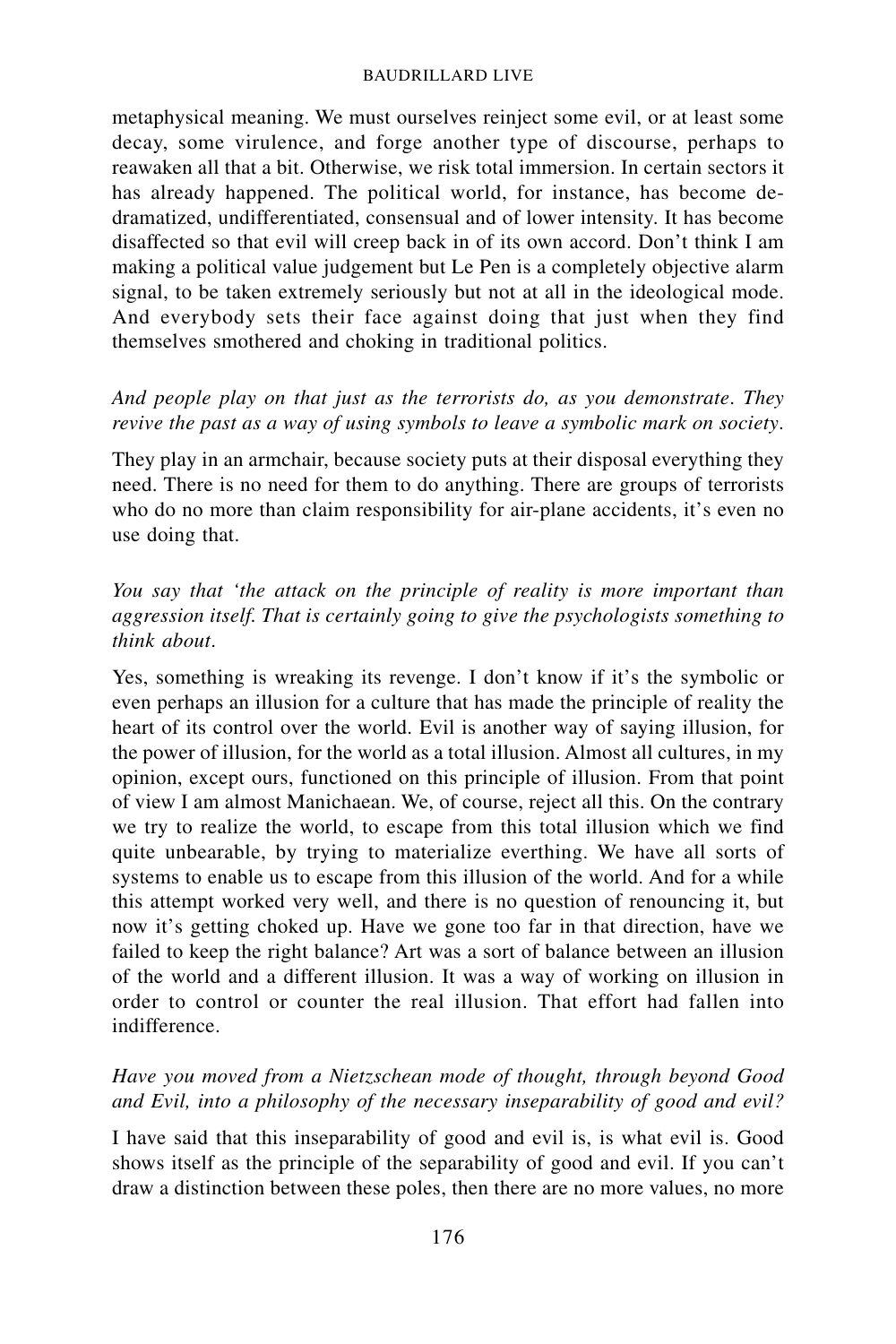value judgements. Evil (which is also a *deliaison,* Freud's principle of Thanatos) is the same as the inseparability of good and evil, that is to say, the impossibility of distinguishing between them. That is vertiginous.

I read a lot of Nietzsche thirty years ago, but I haven't read him since. A lot of things have changed since Nietzsche's time, particularly the functioning of the totality of the system—which has passed beyond good and evil. This is no longer a question of a metaphysical Utopia or a transmutation of values a la Nietzsche. The situation we have to deal with now is no longer a tragic one, but it is more despairing because we already have to deal with these transmuted values, as we touch the end of the logic of value.

*Freud said: 'The object is born in hate.' That was also the theory of psychic development, adopted by the Kleinians*. *The mother is recognized as exterior because she is absent, she is hated from the moment she is recognized as exterior…*

I wouldn't put it like that, because I don't use these psychological terms now. I have tried to leave this terminology behind, because it seemed to me too sectarian, more and more shut in on itself the more it became sophisticated. But to go back to what you were saying, we could search for a principle of the production of the world. The world has been seduced in advance; seduction was there at the beginning. There is a precession of illusion, of seduction: you'll find this idea in numerous philosophies. Starting from that principle, it is clear, all the rest is an immense effort of correction, of setting things right in order to find a dialectic of continuity, of reference, of reason. But this effort arises in a field which is quite irreversible. One is always caught unawares by something which is formed in total 'irreason', which we might also call hate. There are two possible positions. Against the values of the good, of *liaison,* or love, one might take the other side, saying: no, what exists before anything else is evil. It is an almost Manichaean position, and it's rather simple. My position is based on reversibility, which seems to me to be the true symbolic form. It is more an indetermination or a total instabilty of principles, and it is evil because it contradicts all possibility of rebuilding the world.

# *At the level of the subject, to recognize a certain degree of negativity in oneself…*

Psychoanalysis is one field where that has a certain significance, in transference, in the mourning process…. But there comes a point at a certain moment, when one is led once again to a psychic constructivism, and there, once again, it doesn't work.

*Group analysts often enlarge on the idea that the illusion of the good group is one that has got rid of evil*. *Evil is always somewhere else*.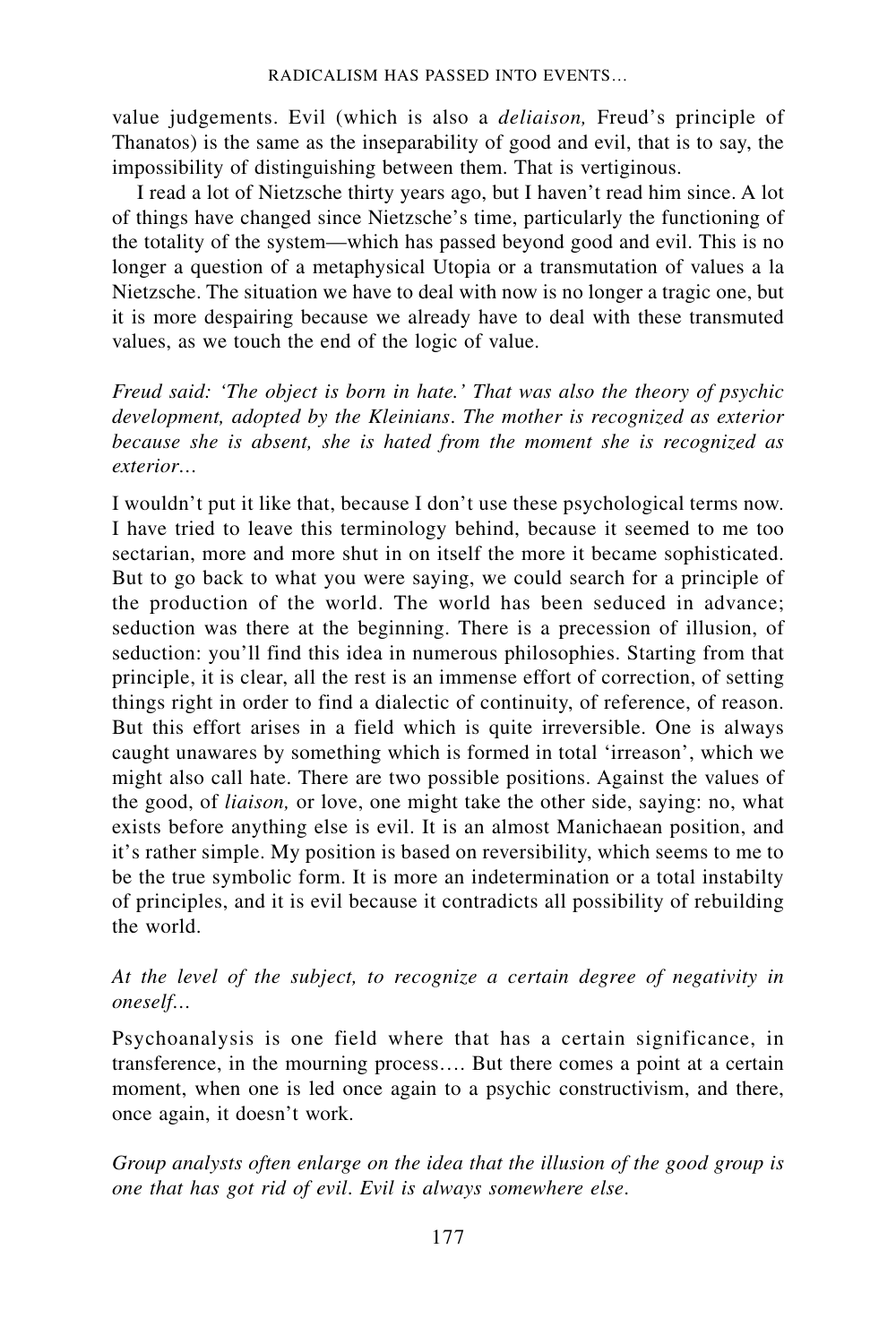This old idea about the return of the repressed object is verified continually when one wants to see it. It is the principle of repression and of the return of the repressed object that characterizes our culture, which lives reversibility, this reversion, as something shameful (shameful in the unhappy sense, in denial) including in the edifice of psychoanalysis. The edifice is actively involved in this denegation, this repression. It envisages it, it theorizes it, but, in theorizing it, it gives it a validity, a coherence. We must be able to envisage that things do not work in terms of repression, of the hidden (without putting into play all that psychological work). And does not all this, in its complexity, become a sort of screen? But I don't want to get into mysticism.

# *To come back to your title, you talk about transparence*. *Must evil be transparent?*

Usually I don't have any trouble with the titles of my books, but for this one I couldn't find a title; nothing, until the last moment. The title really means the transparition of evil; it is not the transparence of evil, to be truthful.

# *That means you are standing Rousseau's philosophy on its head*. *He said the good man was transparent*. *According to you, it's the bad man*.

Yes, indeed, things do get turned upside down. One can try to exorcize evil, but its method of apparition is transparition. It is possible that there is a mode of 'apparition' (appearance) and of disparition (disappearance). This idea interests me not as a play on the mode of repression but a play which is of the order of appearance and I haven't yet developed these ideas. I hope to do so.

# *You have said that we ought to forget about the nineties, because they are useless, and use the time to rewrite the twentieth century*.

I was being deliberately provocative. This decade is not a speeded-up film of the whole century. It's a patching-up and at the same time a wiping-out. This reversion, this retroaction of history is a funny kind of process. It isn't only a matter of gathering things together, of stocking them up, of memorizing—we do all that, of course—but also we rehabilitate everything that wasn't good.

# *You say: 'There is lots of memory and no ideas*.*'*

Unfortunately, I think that's true, and also in the manner in which events are presented, a manner so suspect that it is no longer certain whether any history took place, whether we are talking about events in Eastern Europe or about Carpentras (and there the doubt remains about the facts themselves). I don't want to say that nothing is happening; on the contrary, more and more things are happening, but they make neither sense nor non-sense. It is my impression that we are in the process of restoring and dealing with a situation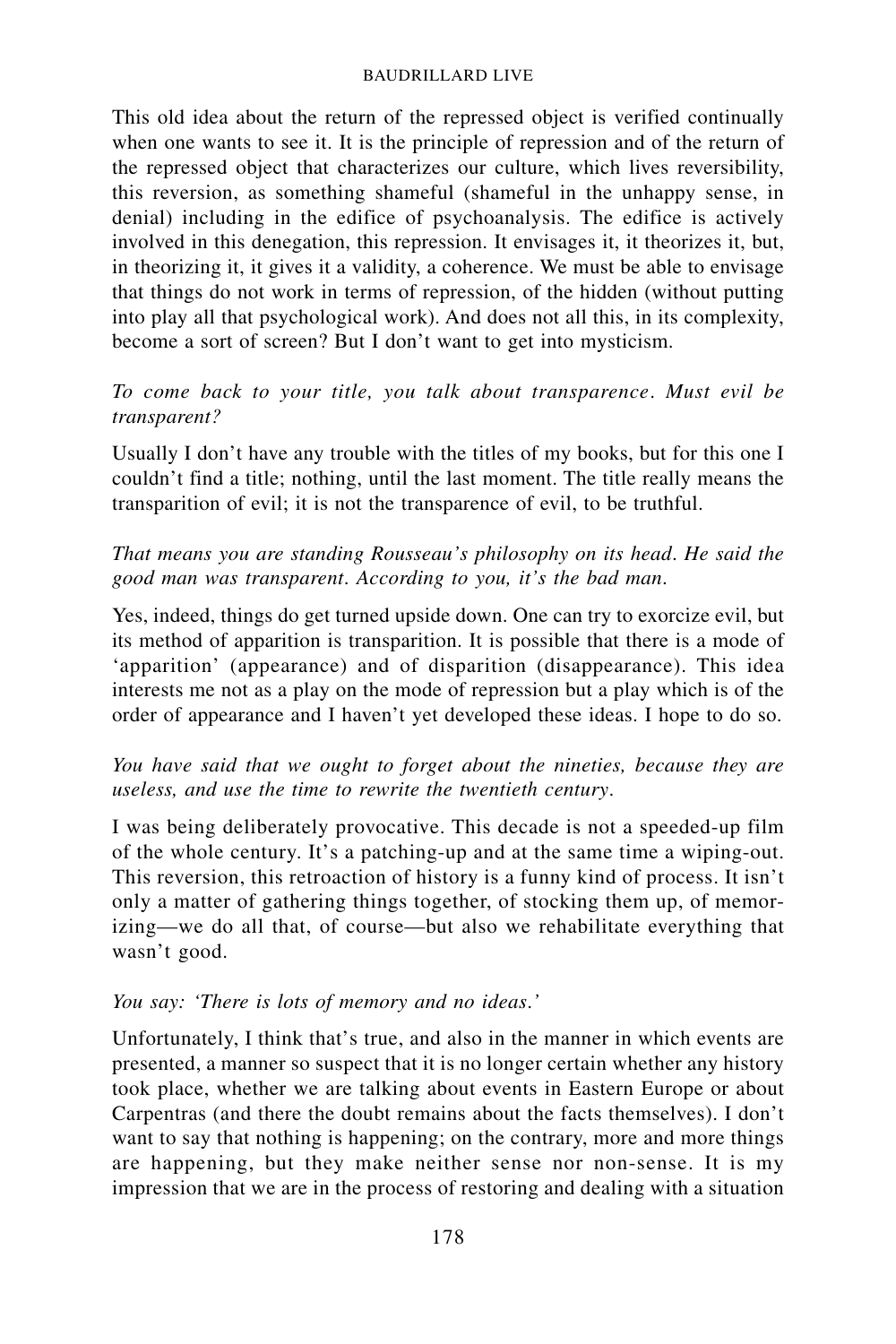dominated by the deterrent of—thirty years of the deterrent have brought about this state of indifference to things, and it's an interminable process. Previously there was finality about things, even if it was all mythology or ideology, that's how we experienced them. History always had the dimension of this possible transcendence. But now we are in a state of interminable repetition. What is there now that can happen, what is there that can produce a real event? We are living a pure science fiction existence, and this is interesting. In indifference there is a situation that is not at all ordinary: an original situation in my opinion.

# *Reading your* Cool Memories *I had the feeling that you were writing a chronicle of immediate experience*.

It was an attempt at fragmentation. A fragment implies that it is no longer a question of finding a central point, a point of interpretation. In this book I get near to this simple requirement: phenomena appear, we must grasp them as they appear, hardly giving them time to begin to make sense, then steer them immediately into the director of their disappearance.

# *You often bring up the idea of a break* (coupure); *there can't be knowledge, the work of thought, without break*.

People are always calling me 'melancholic, despairing, a purveyor of nothingness, a mortician'. I'm tired of it. It is such a misunderstanding, or deliberate distraction; on the contrary, writing has always given me pleasure. It's essential, it's not at all despairing, just the reverse. One recourse seems to me to have been open: never to abandon language but to guide it in the direction where it can still utter without having to signify, without letting go what's at stake, bringing illusion into play. In one sense, in this book, I stroll around in illusion, but not in reference, not in ideology.

# *And there are truth-facts* (faits de vérité)?

There are some weak points in *Cool Memories* but I didn't write it to a formula. In certain places, with a bit of luck, I have chanced upon that rare and privileged thing: obviousness *(évidence)* rather than truth.

©1991 *Le Journal des Psychologues*. Interview with Jean Baudrillard, *Le Journal des Psychologues,* 1991. ©1993 Mike Gane and G. Salemohamed this English translation.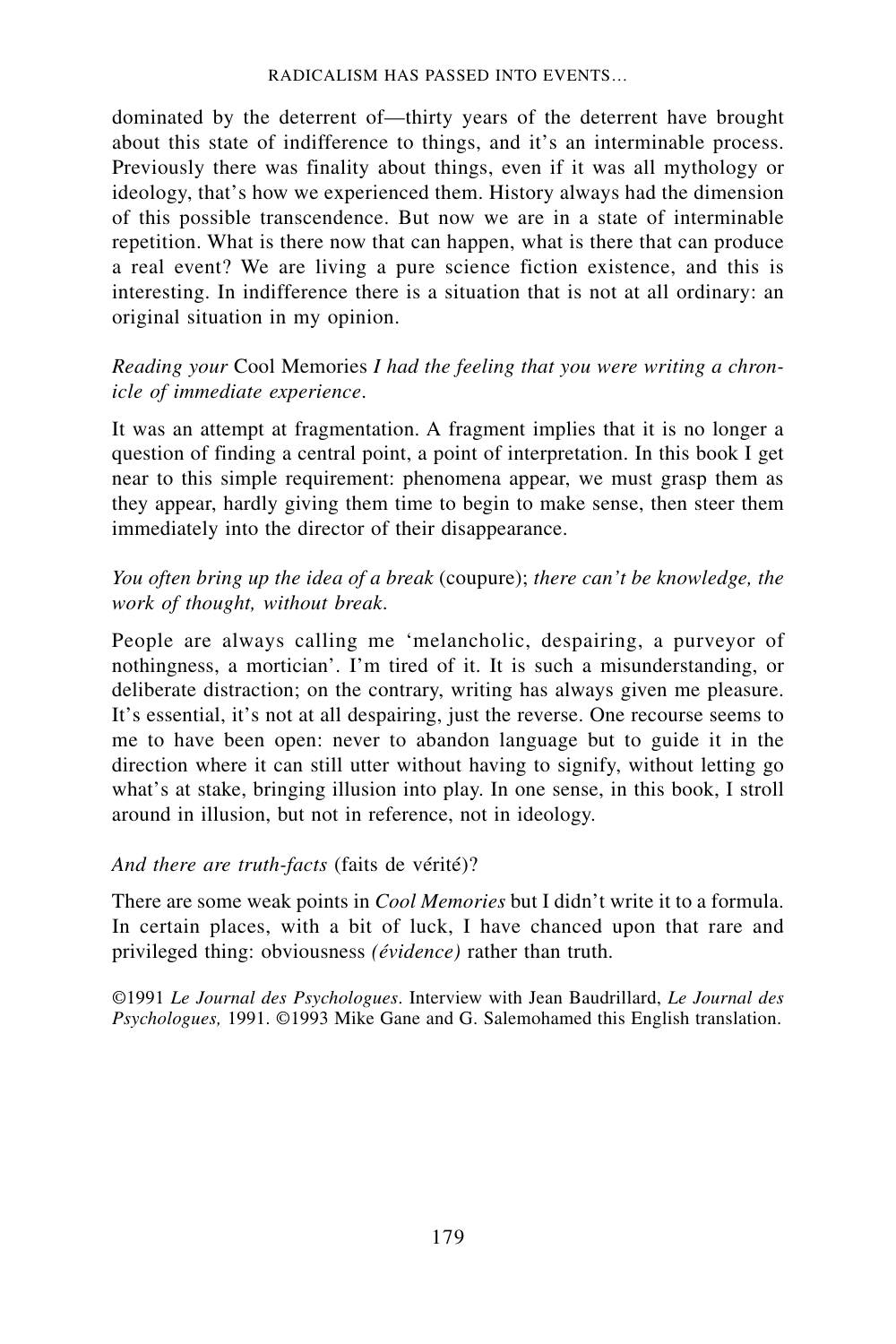# THIS BEER ISN'T A BEER Interview with Anne Laurent

### AL *Can you recover Brecht in your thought today?*

For me there was a golden age of the theatre: at the end of the fifties, when I used to go with Barthes. There was Brecht, Chinese opera, Piccolo… Brecht has remained as a theoretician. But Brecht, like Nietzsche, became part of my practice. I will never read them again, but their influence remains with me in other ways. Their effectivity is like a watermark. A short time ago I had occasion to re-read *Dialogues d 'Exiles* that I had translated in the sixties. And there I found two or three things that I used in my book on the Gulf War, and there I found Brecht who was not a dialectician in the Marxist, but in the paradoxical, sense. For instance, when Ziffel says: 'This beer isn't a beer, but that is compensated for by the fact that this cigar isn't a cigar either.' If the beer hadn't been beer and the cigar really had been a cigar, then there would have been a problem. That's rather like my book about the war, that the war wasn't a war, but that is compensated for by the fact that the news wasn't news either. If the first had been a war, but the second not news, there would have been a disequilibrium. And then there's the other quotation, later, when Kalle says: 'Where nothing is in its place, there's disorder. Where everything is in its place there's nothing there, and that's order.' And war too is just like that.

#### AL *And how did you personally get through that war?*

There was a certain vitality. Faced by an event like that war, which I see as a non-event, a product of deflation, you either share that depression, the depression of military violence, or you transform the non-war by writing. And that is how it happened with me during those six weeks. If the war doesn't go to extremes, then writing must be allowed to, one way or another. That is its role. It's a description of a society in a state of undifferentiation, of neutralization, implosion, entropy, etc. But it is obviously a transfiguration brought about by writing. It is writing's 'fatal strategy' to go to extremes. And that strategy is a happy one, vital. That is my vitality, and that is why I will always survive. I'm melancholic, but most certainly not depressive. You never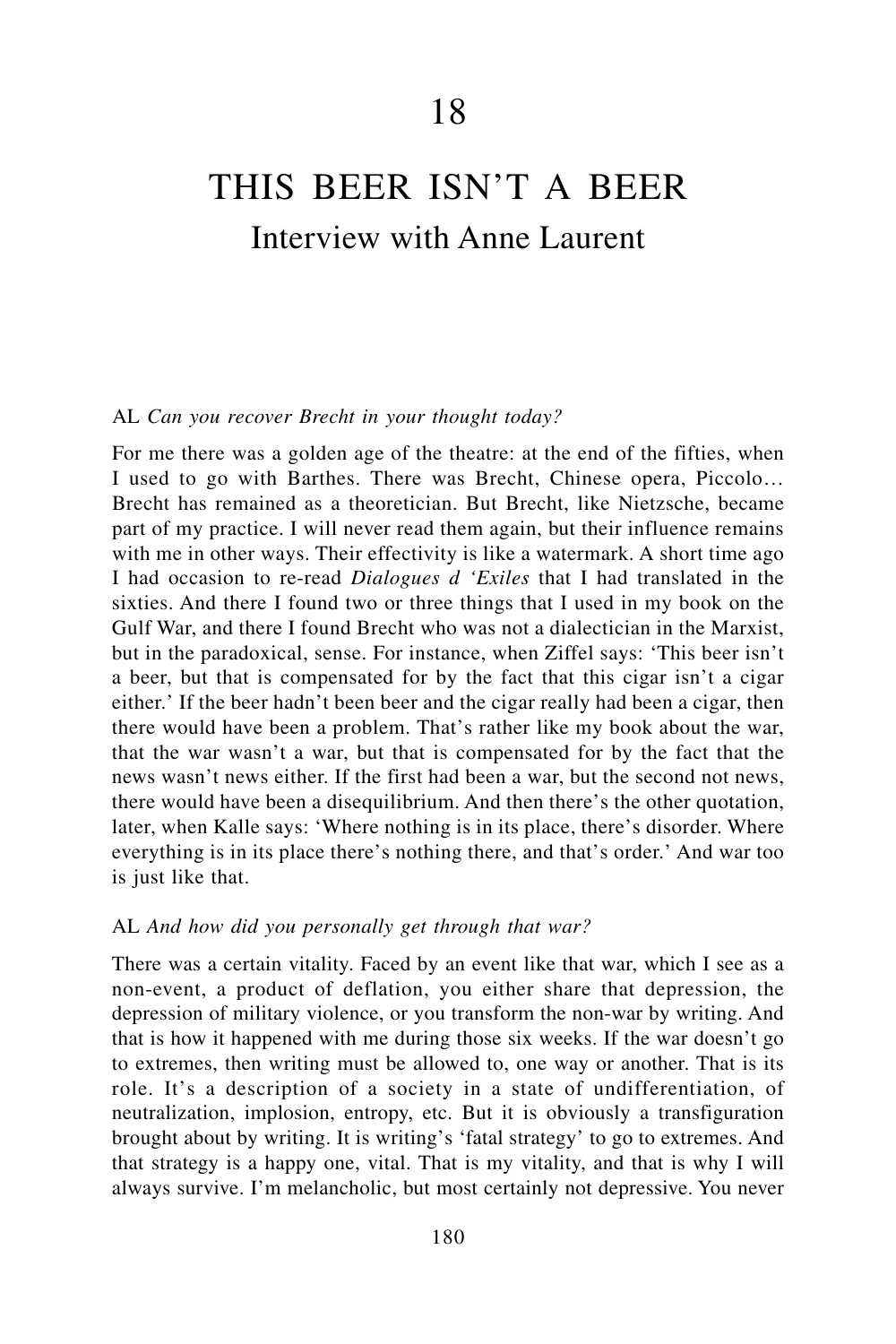see the form itself of what I write, so you search the content, an ideologized content. So really that produces a negative balance, and that's enough to depress anybody…

AL *It is possible to read the first chapter of* Capital *or Mauss 's* The Gift *as if they were Zarathustra, as if they were poetry, that is to say, without any possibility of commentary or debate*. *But it is a marginal reading, and perhaps even a heretical one*. *After all, these writers were trying to be 'scientific', and were not trying to open the doors of a metaphysical world*. *But you yourself continue to be identified and interviewed as a sociologist, or at best as a philosopher*. *Now sociologists are serious people, and as for philosophers, well, they know everything. How should we see you?*

I don't like the word poetry, I don't read any poetry. But it is true that the essential function of the poetic act is to set things alight, to go to extremes….

But my articles in *Liberation* on the Gulf War also tried to say that politically that war didn't happen. It is also a statement of impotence in the face of the total political debility on both sides. There remains only that sort of policy one calls deterrence, that is to say a consensual system of mutual terror. And you can be sure I've got my feelings about that! But above all, what is really happening on the ground there, in Iraq, it's so vile. It's enough to drive you either into depression or into a rage! It arouses feelings you can neither describe nor transpose. What can a writer say about this heap of cowardice and stupidity? While the situation presented itself in abstract terms of war or no war, it was an exciting problem. But now we are in the real. If I fall into the real, I experience the same anger as the others, even if they've taken plenty of time to react, all these kind souls.

# AL *In this non-real world that you are so fond of, people might nevertheless say that you were shutting yourself off in a writing prison—Utopia*.

I suppose that there is an almost neurotic, obsessional mode. It's possible. There is also a system of intellectual self-defence. It must be pretty solid, because people for the most part don't manage to break into it. But they are in a state of fascination, they don't know what to make of it, and it depresses them. So they project; it is a depressive thought. Indeed, writing is the only political act that I am capable of. Barthes said that quite well. I am not a *littérateur,* and I can't get very far with writing considered as a sacralized act. I have always been a bit of a situationist. I am a man of actuality, of actualization.

AL *You have decided that you would not aim to write anything that would endure, that you prefer to write in an off-the-cuff way. You call that being an intellectual of no consequence*. *Are your resistances to the reification of the intellectual always pataphysical?*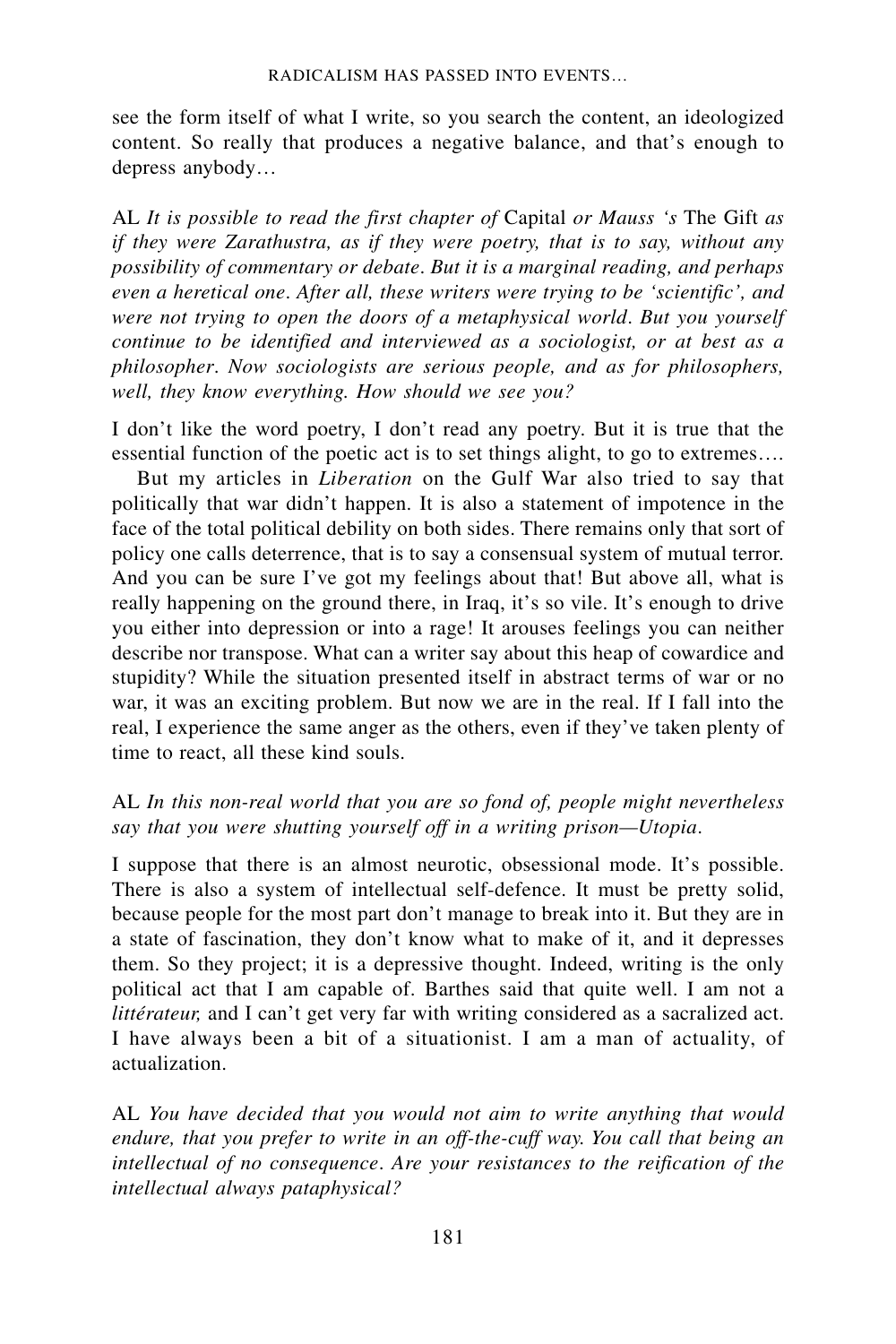Yes, almost biologically so, it's the only way to be immune. It's a symbolic defence. It would be like dying, to feel myself immersed in sentimental ideological pathos. I just can't breathe in this world of petitioning intellectuals. However, amongst them there are some I like quite well. The double page *of Libération* with the pros and cons of the Gulf War was for me a funeral plaque for thought in France. It was a way of trying to 'affect' the world with an affect that doesn't even pose the question of its reality or lack of reality, which continues to look for a 'moral conscience'…. As far as that's concerned, I am completely unconscious. The question of the intellectuals, moreover, is a bit of a joke. Obviously, I am one of them as far as life-style is concerned. But I don't feel myself to be an intellectual in the sense that, if there are three of them together, I flee. Moreover, I am no longer an intellectual in the sense that I no longer pretend to that privileged position of a person who has the right to know and to write. I just write for myself. It is true that people take a certain pride in being in that marginal and exceptional situation, therefore in a situation that also confers a privilege. But like the capital of capitalism, there is no more symbolic intellectual capital to manage, there are no more stocks. Radicality can no longer exist in our heads, it has passed into things, and it is in things that one can, at best, try to decode it, decypher it, to force it to appear, but not in terms of a subject of knowledge or as a subject of writing. I no longer take a position as intellectual. My work now is to make things appear or disappear.

# AL *Like a conjuror*.

A bit. There is a form of conjuring, in the sense of the word. That is possibly where the break is. All these people, these 'intellectuals'—I say that without contempt—don't grasp the power of the illusion of things. They are all realists/socialists—the two terms are never very far away from each other—concerned with morals, as if all that still existed. They are all in a state of reanimation, rescuing, sending out SOS messages. And that is why I think they are all depressives. There are very few of them who really have a 'vision of the world', rather than merely a sort of defensive strategy for saving what's left.

# AL *These intellectuals that you pillory so much, they 'engage in politics'*. *They imagine that it is possible to have power, to influence things with words and declarations*. *They are just the kind of people that Brecht laughs at*.

And in that sense there is a strange regression—I'm sorry if the word annoys people—which has been going on for at least ten years. Because that wasn't the atmosphere of the sixties and seventies.

AL *You describe democracy as the 'menopause of societies', and fascism as middle-aged lust* (démon de midi). *If we admit that the moments of highest*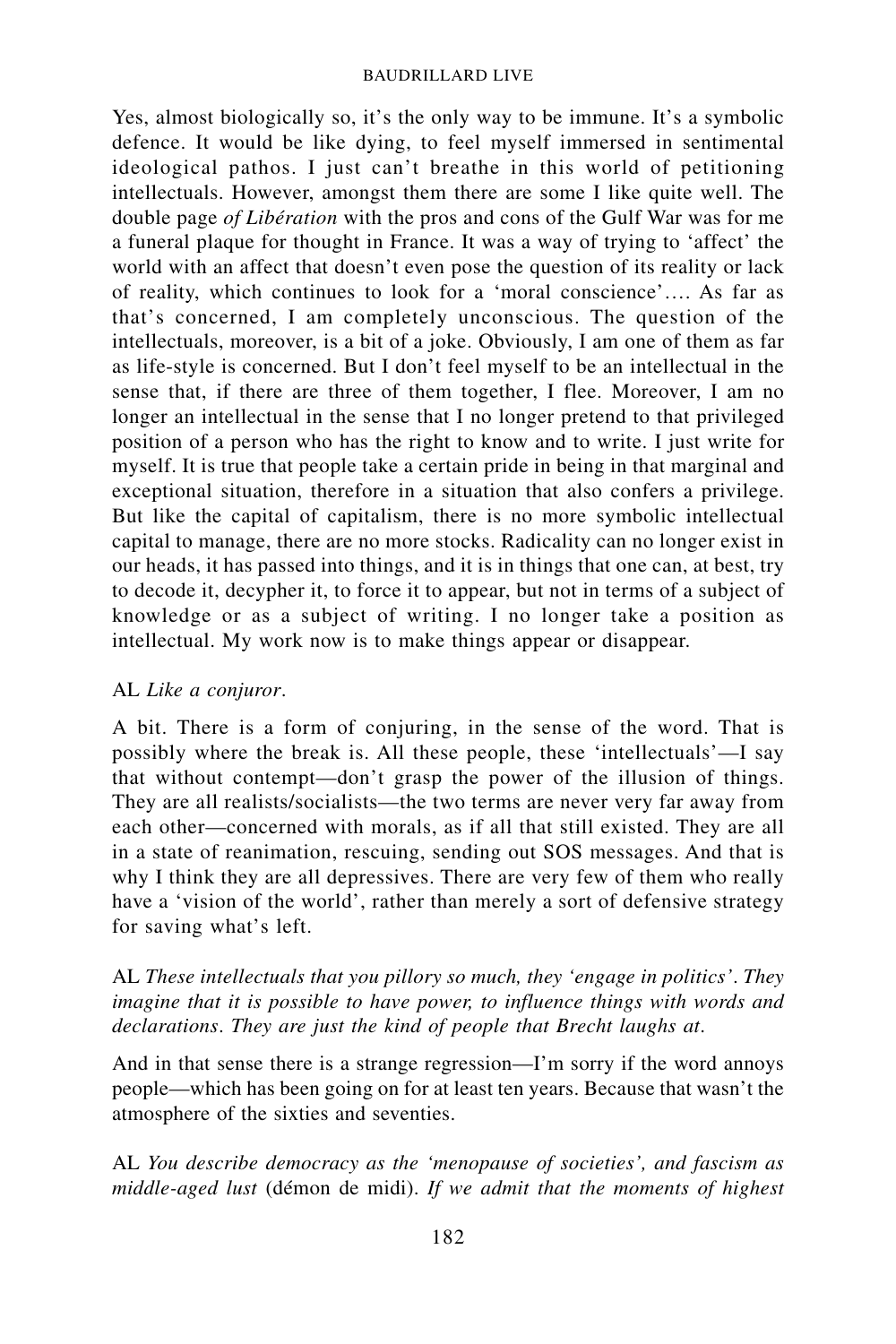*significance in the twentieth century all have virile connotations—wars, revolutions—and if we agree that, by definition, orgasms can only be achieved in Dionysian societies, and not in Apollonian ones, then where will we place the 'great gleam' of the sixties and seventies?*

At that time, in terms of rivalry—not rivalry for recognition or prestige, but theoretical rivalry—things exploded a little bit. Things were no longer encased in that Marxist sounding-box, in which there was a sort of political and historical complicity. One was no longer in the dialectic, in the sense that the dialectic inevitably ends up in dialogue. We were in a 'form' where the terms of the dialectical apparatus had exploded, each shooting off to an extreme and forming opposite poles which short-circuited each other. The dialectical process of synthesis became impossible. And that led to a greater measure of freedom. Each pole required a sort of freedom, and rushed off in some random direction. No more debate, no more discussions, no more of the intellectual dialectic. But there was an increase in power, stemming from the very disorder itself. But all that was dissipated during the eighties.

AL *That means that you can date the genetic catastrophe of capitalism from those years? You think that the* coup de grace *was given in the capitalism of the sixties and seventies, and that therefore those years have an importance which is more than historical, and which has to do with civilization itself?*

It became clear that this revolution in the dialectic, in spite of a certain continuity in Utopian idealism, made it possible for each element to follow its own trajectory, perhaps into the void, but much further. In fact, it was a period of catastrophic transition. Ever since then we have been in a depolarized, demagnetized situation. And we can't re-magnetize it. Unfortunately, we are even reversing the process. We are causing recurrence in rehabilitating the old values. But I consider myself lucky to have participated in the dialectical, Marxist, political phase, even if I was always somewhat marginal to it all. I took part in historical events: the Algerian War, and May 1968. I was in the real, with all its affects, even if I adopted a position which was a little more ironic than that of the others. Moreover, I didn't start to think about it until afterwards, when things ceased to be tenable, when the real and its logical organization was no longer viable.

So, is it possible to reinsert oneself into a place in another system? For a long time I was preoccupied by the question of reversibility. That is something you will find in my writings. You will find a catastrophism which, in a unilateral sense, brings about the apocalypse. The end of the social, the end of history. It's all absurd if one simply means 'There's no more': it's absurd. Whereas the idea of reversibility, which is precisely the opposite of the dialectic (the terms interchange, but they no longer produce third term, and thus no longer give rise to any transcendence, etc.), is in itself, from the point of view of our continuous, linear sense, an intellectual catastrophe, in a total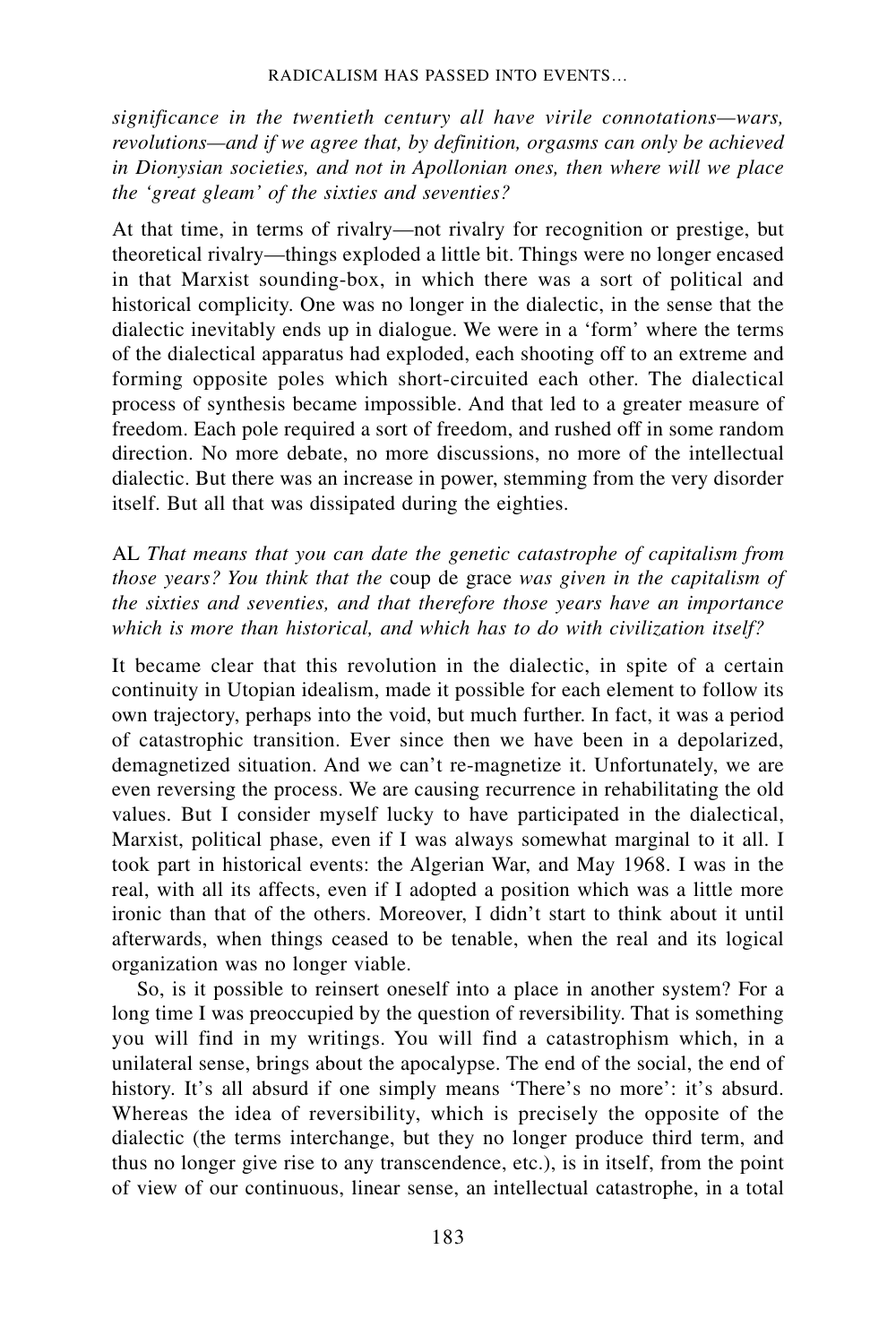immanence of things. All my ideas on symbolic exchange, on seduction, have to do with this idea of reversibility. From the moment the two terms are no longer governed by a single given supersession, it is obvious that they can be attracted into another logic. The dialectic was perhaps a specific form. Reversibility is another. There is, in fact, as you say, a genetic mutation. And that game is something infinitely more interesting than the other. We haven't yet discovered the rules of this new game. They are symbolic and unconscious. We can't yet make sense of them and put them forward as a system.

AL *You say in books that the old roles are obsolete just as silent films gave way to the talkies*. *In* Cool Memories *you imagine new passions which are supposed to emerge: the objective risk, the ellipse, allegory, humour…*. *But you never get going on this new universe, you refuse to produce anything even if it is the merest embryo of a positive universe*.

I so wish I could cast off this yoke of *simulacres* and simulations which, incidentally, I have never treated as the last word of history, and with which I am truly fed up. I've heard these tunes too many times. I would like to do something on illusion as opposed to simulation, as something that works against simulation.

# AL *The theatre against hysteria?*

You have said it. In other words, I would like to go back to the 'principle of evil' as I described *it in La Transparence du Mal*. I would like to go towards a sort of Manichaeism. If you start from the idea that the world is a total illusion, then life, thought, become absolutely unbearable. So you have to make every effort to materialize this world, realize it, in order to escape from this total illusion. And the 'realizing' of the world, through science and technology, is precisely what simulation is—the exorcism of the terror of illusion by the most sophisticated means of 'the realization of the world'. And so it's illusion against *simulacre,* the only system of defence that men have found to avoid confronting this illusion. This total illusion of the world, I don't know exactly where to place it. I am not going to 'recover' it, but I want to jettison this business of the *simulacre*. If there is a destiny, it is illusion, not in the unreal and timeless sense, but illusion as putting into play, as a great game, on which almost all cultures have played, except our own from the time when it adopted the 'making real' solution. The 'realization' of the world is a Utopia which has lost in advance.

AL *Would you say that the reifying logic of market societies—and of their most highly developed form, capitalism—must have stemmed originally from a metaphysical terror, which could lead us into an even worse trap?*

The paradox of capitalism in so far as it is no longer a capitalism subject to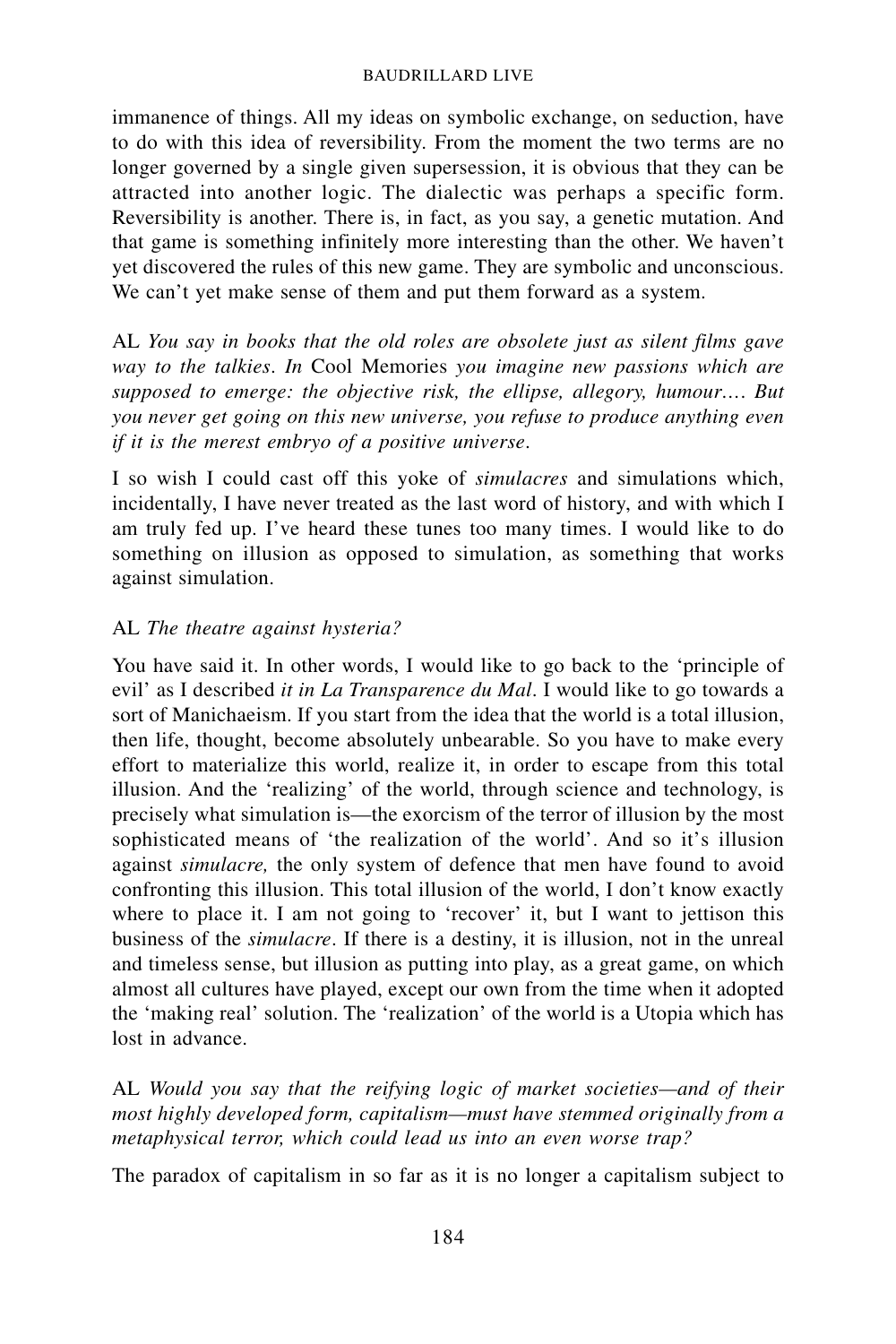contradiction, dialectical and therfore capable of revolution is that it swallows up the real more quickly than it manufactures it; and that leads us into completely aleatoric processes. The antibodies work much more quickly than the bodies… I don't know if we can still call this system capitalism. Let us say it is rather an enormous piece of techno-realist machinery which exacerbates all the non-symbolic means of control over illusion, that is to say, which exacerbates its elimination. We must be frank and brutally honest: we live in extermination, in which physical exterminations are merely episodes. I treated the Gulf War in that way, as a process of the extermination of war, an operational stage set of a fact, war, which in former times, however, was above all a symbolic duel relationship. It was 'realized' by sophisticated technical means, and it doesn't take place, in the sense that there's no event.

# AL *Does such a hypothesis imply a totalizing philosophy of the human genre and of its functioning?*

There is such a gigantic undertaking, which does in fact today have all the means of realizing itself at a world level. But at the same time there is a crazy resistance everywhere. Take Islam, for instance, where there are still some strong symbolic processes, but which exact a high price. Their value consists in their being irreducible. What place do they occupy? Are they only 'reactualizations', in which case they would still be part of the same system—or are they really resistances? I don't think I'm in a position to judge yet. Moreover, is this not all played out? Can reversibility seize control of systems? Is there going to be, at some time in the future, such a destabilization of all this undertaking by living elements, by cultures of illusions, by symbolic systems?

One could also imagine that the purpose of this undertaking was disappearance *(disparition)*. Through this desperate momentum for realizing the world the human species will reveal itself in its most advanced form of natural selection, and will create the conditions for its own disappearance. This is a thought which doesn't necessarily have anything to do with negative catastrophism. Species are called upon to appear and to [have the power to] disappear. It's destiny, and I continue to believe in it, although not in the religious sense of the term. Who knows, this human species, which claims, in its extreme form of capitalism, to ensure its certain survival at the expense of other species, is perhaps in the process of staging its own disappearance. This isn't science fiction: these are philosophical hypotheses. On the question of Iran, it seemed to me that Foucault had the right idea. He had taken a risk, and he was severely criticized. It is not a question of siding with these movements. We ourselves are not really involved. But there is a challenge, a real antagonism, insoluble, immobilized in a sort of Manichaeism. Challenge and reversibility are non-dialectic forms, and I think I would tend to believe in their efficacity.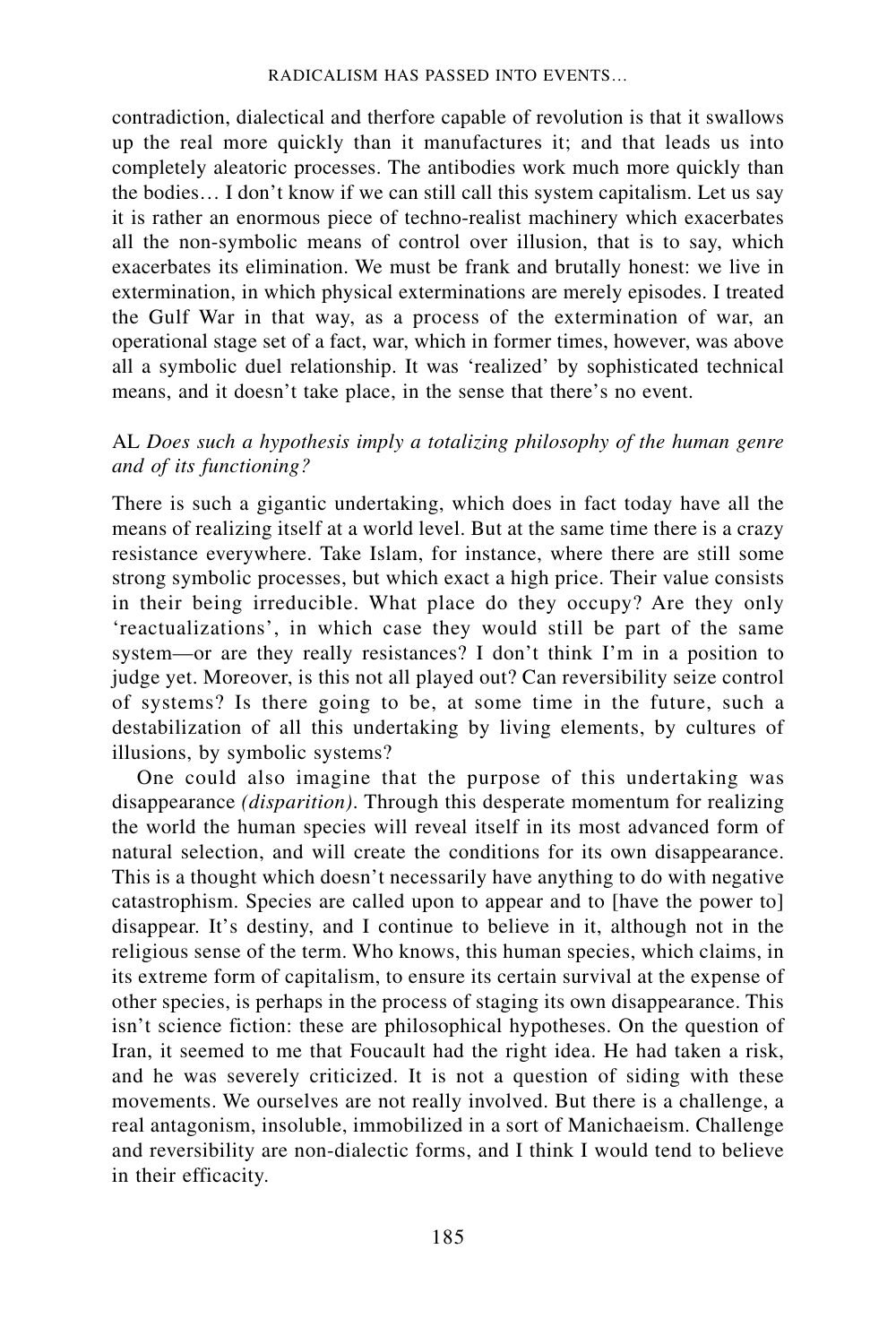AL *You also mention, in another way, the notion of the cycle, a spiralling cycle*. *Do you remove that form from time and from history?*

The spiral is a form of escalation in power but in linear, in terms of accumulation or intensification. It is in fact a modulation, but it has no transcendence. The spiral always occupies the same space. It travels towards some confines of its own, I don't know what they are, and it can invert itself or come back…. We are in a topology that I haven't quite mastered yet, a non-Euclidian space of movement. It is possible that in such a space the forms that we consider the most contradictory can exist at the same time. And there is another thing that has always interested me—the question of inseparability but for the moment it only exists as a metaphor. It is the fact that there is a separation between the elements of the system, but that there is still a sort of secret affinity between the particles which gives them a common destiny. This non-separability is a form of reversibility. Each particle can always exchange itself with an anti-particle. One is a bit in a dream. I like oriental thought, but I'm wary about using it as a reference point. There is a great danger in trying to link up with a continent that has its own system of rules. There might be a few connections, a few analogies, but no more.

AL *The nostalgia for the great primordial ocean, the viral desire, all that stops somewhere*. *In spite of appearances, you're not a great adventurer…*. *But to get back to Utopia, in* America *you advance the hypothesis that America is a place where Utopia was realized by a geographical displacement conservation of the ideas of the eighteenth century*. *Do you think that can be done again? Do you think that men are still capable of dreaming up an Elsewhere and an Otherwise and then firmly believing in it? Is a revolution of that kind imaginable? After all, in your mind, philosophy and science fiction aren't far apart…*

It is no longer clear what sort of Utopia is in question. Do people still make these imaginary projections in time and space? Geographical displacement to another planet has happened already, but what could Utopia be? There is a caricature of this in the biosphere in southern Arizona. I visited it just before it was finished. Architecturally, it is very fine. Rather like the glass pyramid of the Louvre transported to the great desert of Arizona. It's quite splendid. Inside they have mocked up a synthesis of the planet, with its climates and everything. And there are eight people inside. It is a sort of Utopia; they've got together everything you need for extra-terrestrial survival in space. It is all presented in a very optimistic way, as a sort of experimental science, but nevertheless it is placed under the sign of a possible catastrophe. It is completely artificial, there is nothing real in there. There are four men and four women for two years. I asked, 'And if they reproduced?' The contract gives them no right to reproduce. Nobody wants to know what would happen from the sexual point of view. Only the objective conditions have been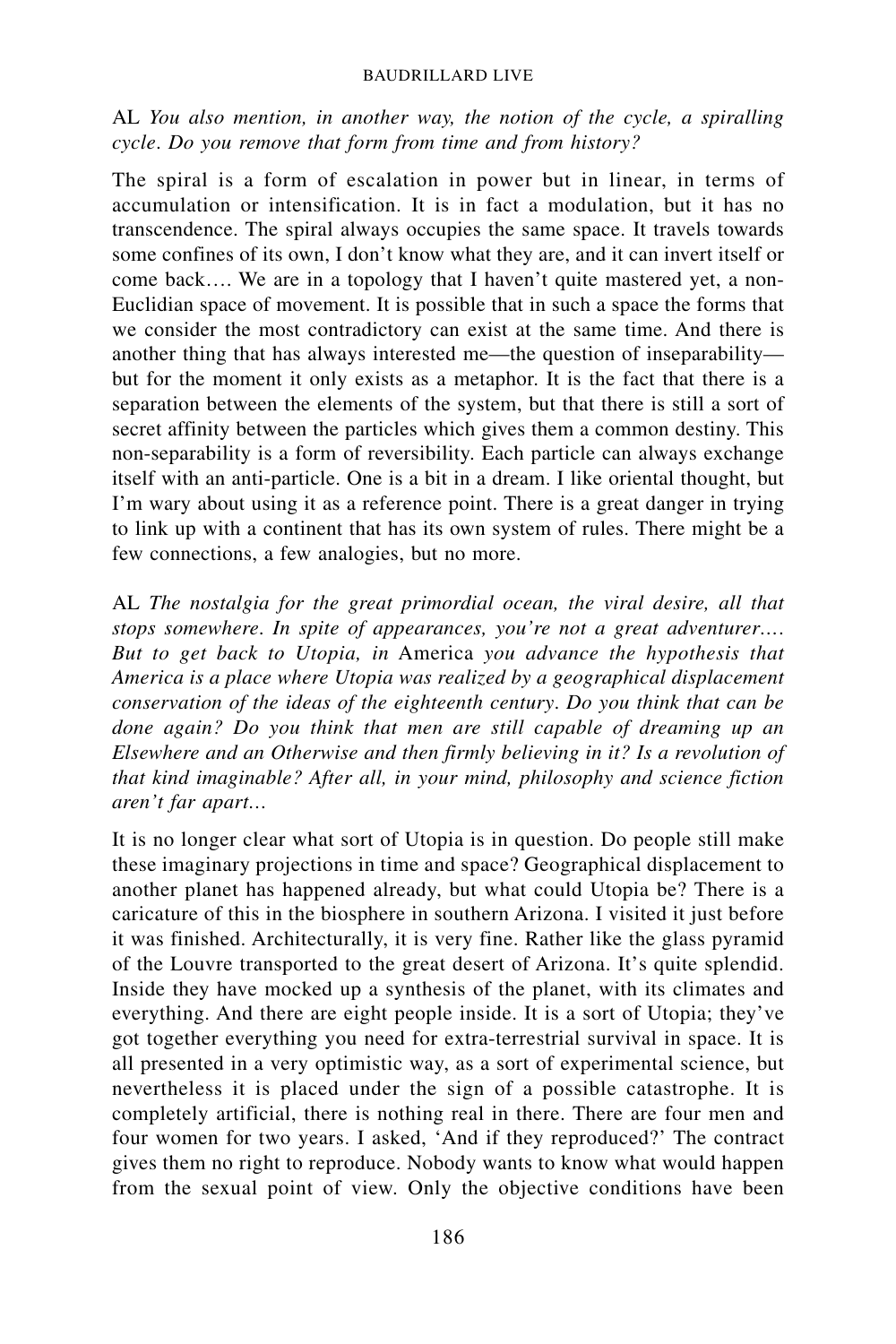created, and they are considered interesting. The subjective conditions have to do with supplies: Will they come or won't they: we'll see. There will certainly be accidents, termed experiments. I wouldn't have stayed there for two days. It's the 'exterminating angel', this experimental imprisonment! It's really looking for a catastrophe on the psychological plane…. Oh! They are broken in. They are quite prepared to undergo this neutralized white test. They are dressed in red cosmonaut's outfits. They are all scientists aged from 20 to 60 years old. Everything has been thoroughly expurgated. There are no scorpions in their desert, no germs. It doesn't make sense, even scientifically. It's a nonsense. It's more an ideological experiment. You can see that the way they've done it represents a sort of Utopia. Now there is nothing at all of the space world imaginary inside there. When you come out you see that in the American town everything works on the same principle: recycling, prophylaxis, prevention, neutralization. But it really would be funny if they reproduced the usual anthropological schemes. For example, if one of them became the boss and subjugated the others. If things began to go wrong one would stop the experiment. If the real, being dramatic and passionate, intervened, it would cancel the set, which is like a precise and clean psychological organization. There would be nothing audacious. Just the defensive balance sheet of the species. All America is like that. It has changed since I wrote *America*. It now functions only on the mode of protectionism, survival…

# AL *So where are the possible germs of new utopias?*

I have lost my exaltation over America. It's become trivial *(banalisée)*. At first, the model had a strange and enigmatic side to it. Since then it seems to be lacking in inspiration, and it can't function simply on its own dynamic. It doesn't give me the impression of a model in ascendance, in transformation. It finds it is being overtaken by a non-realistic model such as the Japanese model. It's a unique model which escapes the universal, and therein lies its strength and its potential. The Western model wanted to be universal and could have been universal. The Japanese haven't even got words to express the universal. And it's not at the level of economic competition that all this operates. Between Japan and the rational and technicist West, there is an irreducible antagonism, quite unlike our antagonism with Islam. It is not a question of there being an alternative. Confronted with the hegemony of the Western model, which was not in question a few years ago, we now find some erratic models, which have found an aggressive singularity and their own sort of violence.

AL *Do you think that the old elements of magic thought could re-emerge, avoid regressive and obscurantist pitfalls and find new fecundity outside the strictly literary domain? The re-evaluation of the non-verbal (and the*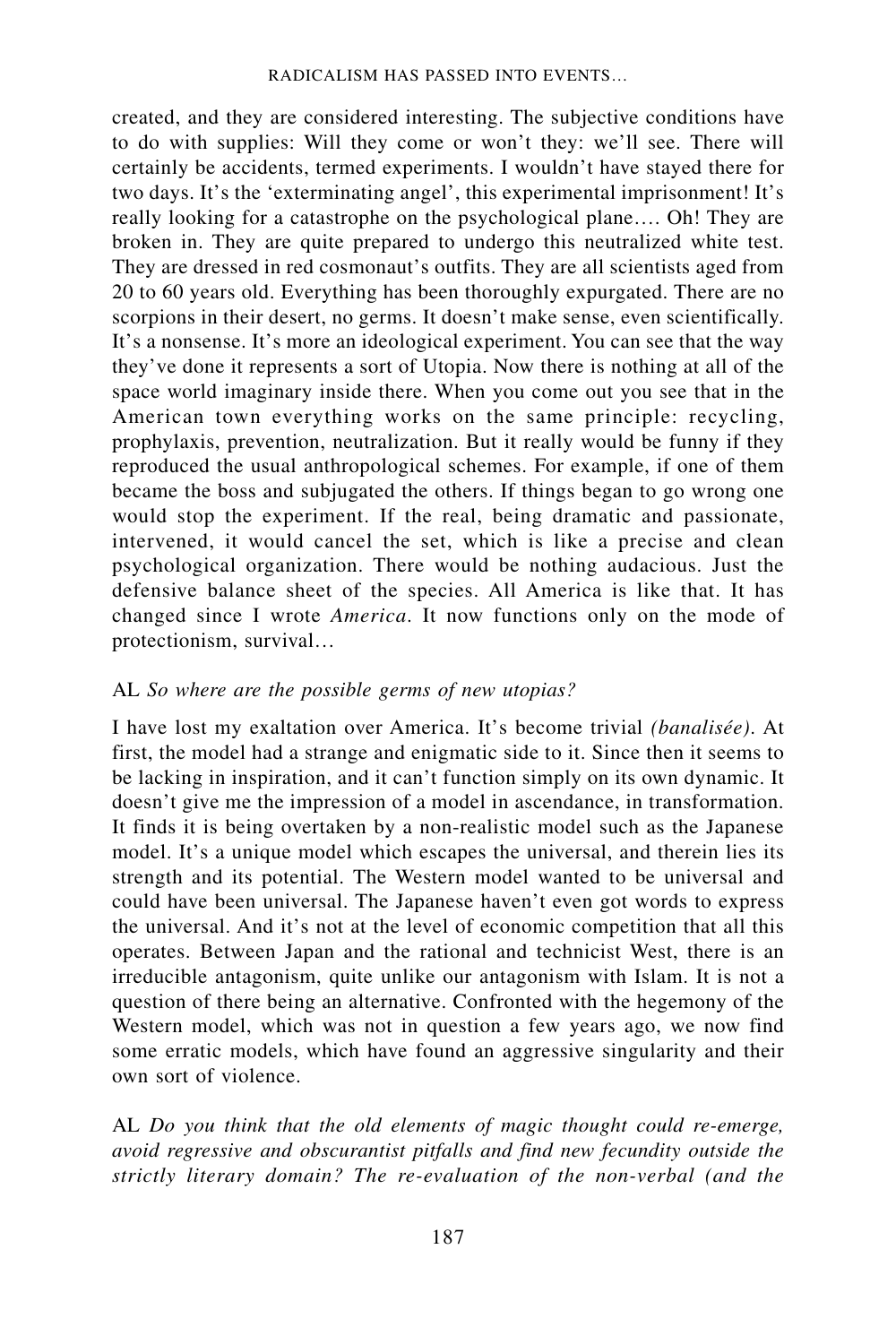*reappearance of the problematics of hypnosis) or the para-religious irrational—are all these things regressions or possibilities?*

In Brazil, for instance, there are some potentials which are certainly not 'developing' in the Western sense of the term. There magic thought takes sustenance from rationalist thought in some extraordinary confusion. It is not necessarily magic thought as we have analysed it that might arise. It's perhaps something totally different. It cannot be the same magic as that which existed before the rationalist surgical operation.

In France we find some signs of this temptation. As for hypnosis, the manner in which we approach it seems to be very much a part of the movement of general regression, which is also political (rehabilitate, reinstall, bring back things that have been forgotten and eliminated by the onward march of rationalism, etc.). We see no possibility of explosion there. If that is the way it is being presented, then I think Freud was right, it would be better to forget all about it. In terms of lost objects, I prefer seduction to hypnosis. Hypnosis seems to be turning back on itself. It only functions as a means of self-defence against psychoanalysis as it functions today, and that greatly limits its validity. I have sometimes had the idea of writing something about this *fin de siècle* as a process of turning back, a dusting-down of everything that had been rejected, not allowed to find its destiny.

### AL *You are closer to young scientists than to old witch-doctors, are you?*

Yes, what I write has no scientific relevance, but it does at least venture into unexplored territory. You can of course reawaken and re-examine everything, and everything deserves this treatment. But I am very suspicious of this movement.

# AL *Your last book about the Gulf War you laughingly called a 'novel'*. *What did you mean?*

I couldn't write a novel. Stories I tell all the time, but always in elliptical form I tell them quickly, finish them quickly, in an impatient sort of way. No, I said 'novel' because basically I invent the war for myself. It's the only thing to do. You can't, after all, call it realism! After the first article in *Liberation, Les Presses de la Cité* invited me to go to the Gulf and cover the war. They were going to give me everything: money, documents, flights, etc. I live in the virtual. Send me into the real, and I don't know what to do. And, anyway, what more would I have seen? Those who went there saw nothing, only odds and ends.

AL *You would have done what you did with* America. *You would have gone off with a reading grid a la Godard, incorporated sufficient images, and then come back in fine form before you had even got your return ticket*. *You would*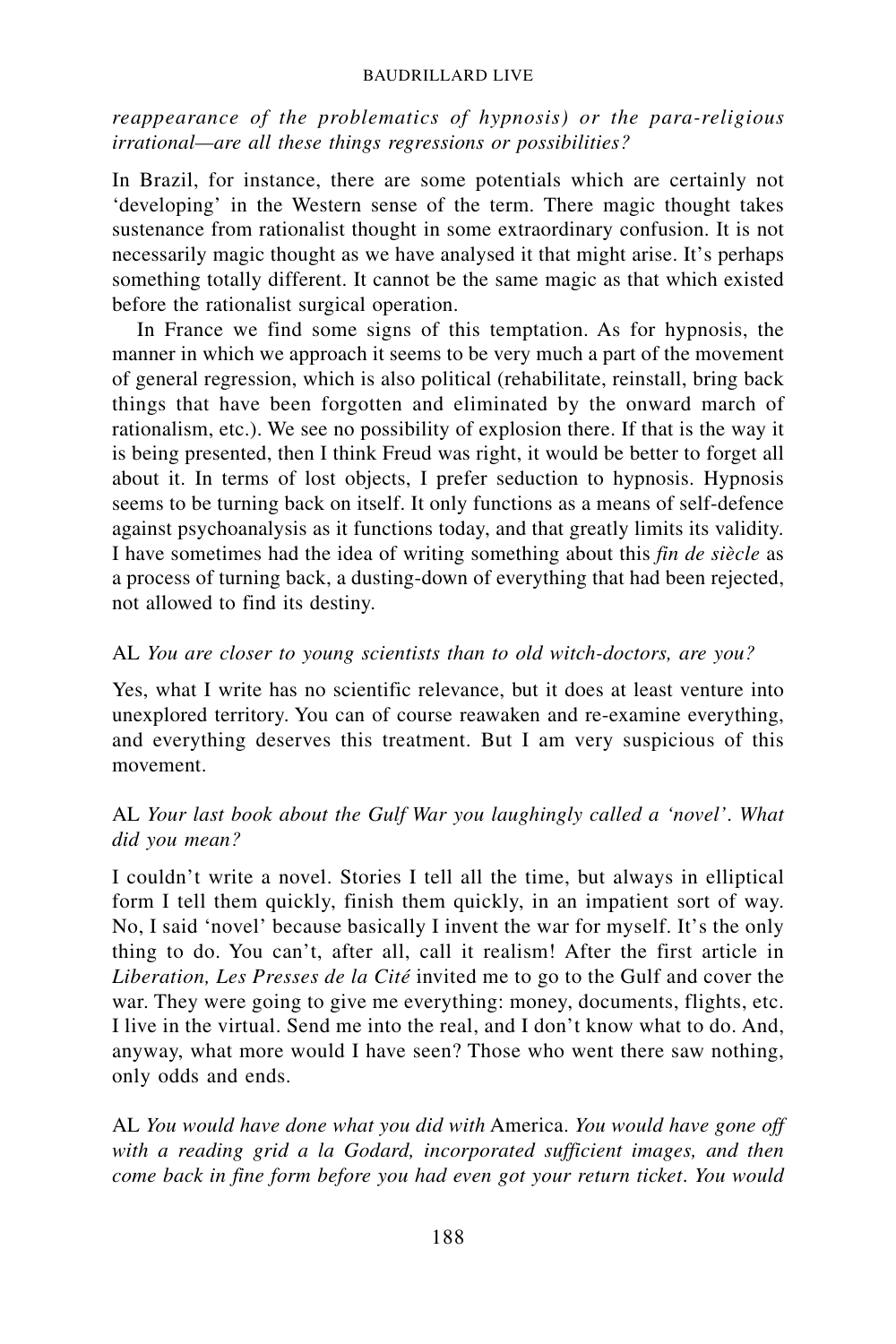*have done as Roussel did in the hold of his ship: 'The coast of Africa is in sight? Right, we're off home!' You would have done it like the character did in Evelyn Waugh 's* Scoop. *You would have written spoof articles and they would have been perfectly accurate*.

That is exactly what I did by staying where I was and writing the book about the war. The ideas of *Presses de la Cité* were very funny. I imagined going there with somebody else, with Virilio. Dupont and Dupond. He would have done it better. He's more of the operational tactician. But he wouldn't have got any new ideas out of it, he had absolutely no need to go there either. No, I couldn't do it. Besides, I can't bear the idea of being a gringo. I no longer travel as a tourist, only when I'm commissioned to go somewhere, with a pretext. And in this case the pretext was really too artificial.

## AL *Basically, any strictly sociological or political interpretation of your books over the last fifteen years is a misconception?*

There is a permanent misunderstanding. For instance, *America,* a book I wrote in a flash of inspiration. I loved that country. The book is talked about a lot, but there have been nothing but negative reactions. On the one hand, I've been treated like the last of the Europeans, stuffed with prejudices and selfsatisfaction, who had understood nothing about the reality of America. It was impossible to correct that by saying that I was not presuming to judge American reality. My critics were reading the wrong book. On the other hand, some people read it another way. At the time when he was doing a number on America for his revue *'Le Messager Européen,* Alain Finkielkraut read *America,* liked the book and asked me to write something. I discussed things with him for a bit, I realized that he too had completely misunderstood my book. He thought I was condemning the dehumanizing influence of America! He was blind to the rest. This didn't surprise me at all. He and I do look upon cultural matters from very different standpoints! But I really can't have anything to do with this sentimentalism, this pathos. In fact, *L'Échange Symbolique et la Mort* is the last book that inspired any confidence…. Everything I write is deemed brilliant, intelligent, but not serious. There has never been any real discussion about it. I don't claim to be tremendously serious, but there are nevertheless some philosophically serious things in my work! In the fine arts milieu I was received fairly well, but with such misunderstanding! I had to decline their reception and show that there was misapprehension.

So gradually desertification sets in. I like the desert, and it doesn't prevent me from continuing on my way. In other respects, I no longer have such need for intellectual debate. So it's not the problem of that strange reception that grieves me. On the other hand I sometimes find myself longing for that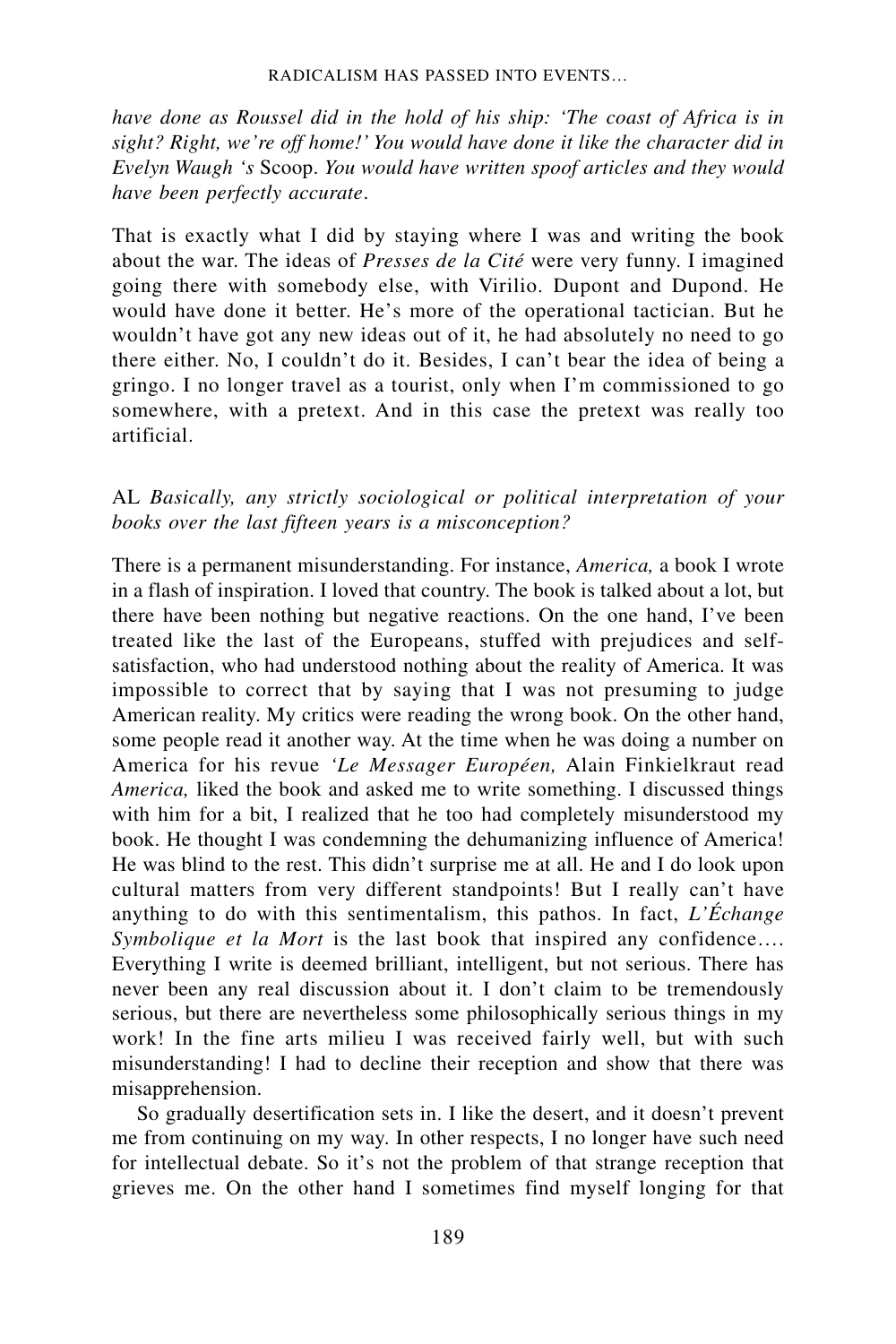lightness of spirit we had in the sixties, when people had more zest for collective interventions and group action, even when they did it anonymously and secretly.

© 1991 Anne Laurent. Interview: 'Cette Bière n'est pas une Bière', *Théâtre/Publique, Revue du Théâtre de Gennevilliers,* 1991, July-August. © 1993 Mike Gane and G.Salemohamed this English translation.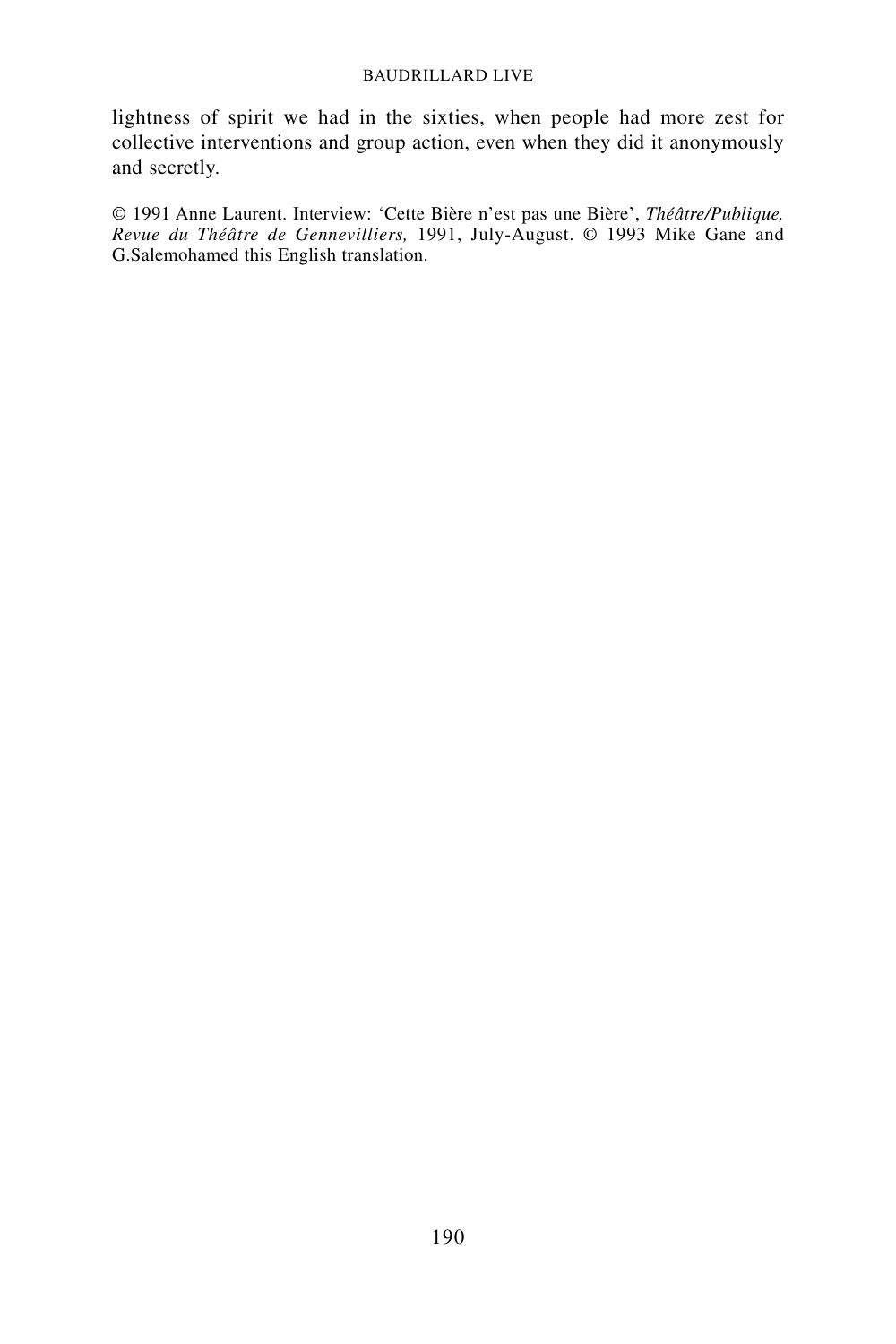# SUBLUNAR AND ATONAL LANDSCAPE

# Interview with Nicole Czechowski

*Today, the orgy is over*. *The United States, along with everybody else, faces a soft order of things, a soft world situation. It is the impotence of power.*

*To discover that one can exult in the liquidation of all culture and rejoice in the consecration of in-difference. I speak of the American deserts, and of the cities which are not cities…no oases, no monuments; infinite panning shots over mineral landscapes and freeways. No desire: the desert.*

(Baudrillard 1988a: 123)

Indifference is first of all the indifference of world without quality, of the more and more undifferentiated world which surrounds us, a world where people experience and talk about anything at all; and to talk about anything at all to somebody is to turn him into anybody at all. This indifference is the indifference of the desert in the negative sense. The indifference I'm talking about, the profound indifference of desire, is the desert of the soul, on which the absence of quality confers a strange quality. To make somebody indifferent to himself, to make him lose his own differences, to deprive him of his role as actor, to destabilize him in his position as a responsible subject …that is a strategy.

NC *You talk of strategy, which would imply that there is a will to be indifferent.*

Yes, it's a strategy which implies certain attitudes…. You become indifferent to yourself in order better to plunge the others into a sort of stupefaction; that way they become vulnerable. Basically, it's a neutral and subtle form of seduction. But that isn't the strategy of a responsible, moral subject, it's the strategy of an object. You make yourself inert like an object, devoid of responses, thus gaining an enigmatic strength. But this absence of response has its consequences.

NC *If you accept the term 'victim', you can then talk of an executioner, or at least of an aggressor.*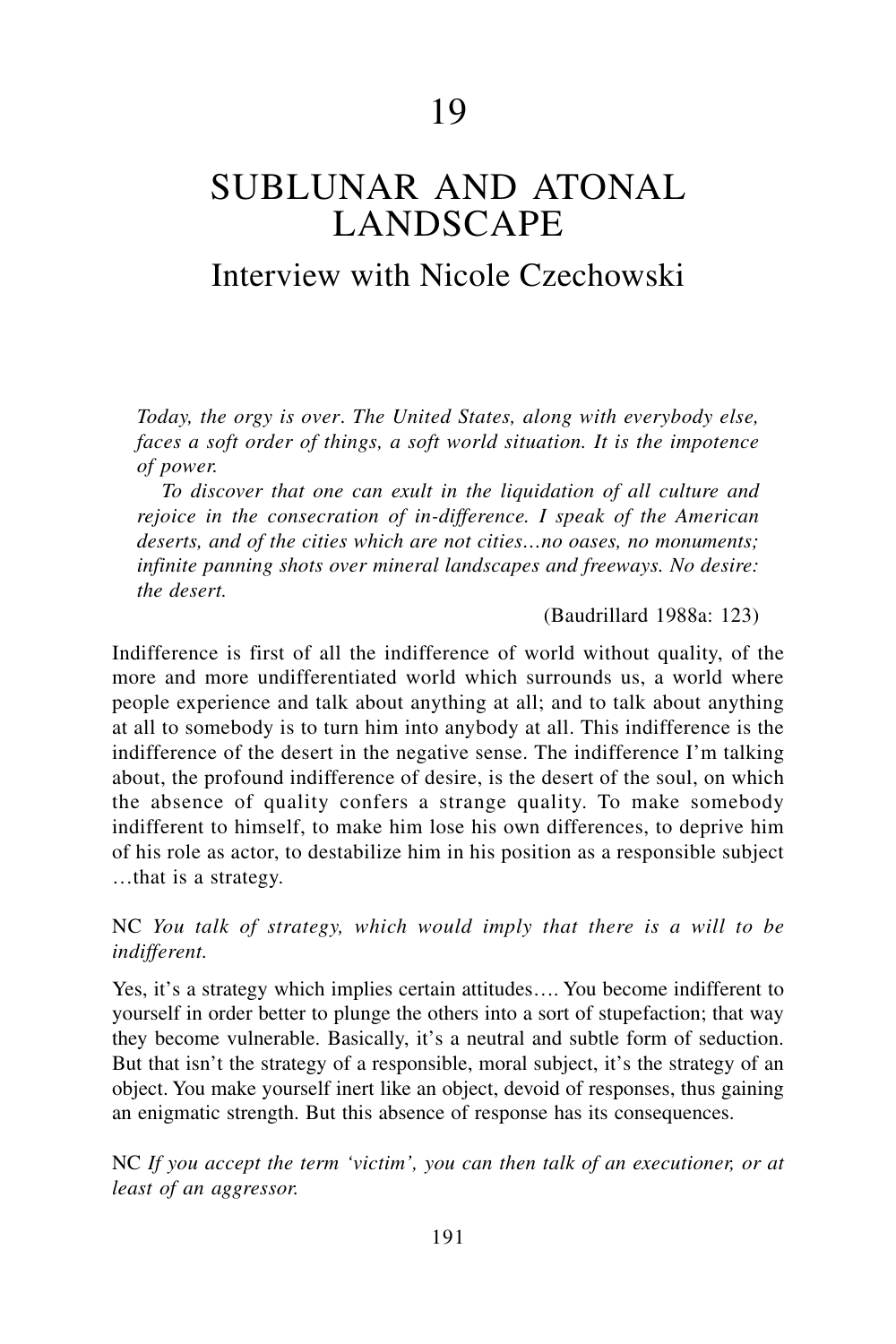'Victim' is a term that you used. As for me, nowhere have I used that word, because there is no victim, there are only things at stake. Everything is reversible. That's what Canetti said: what is the point of vengeance given the order of things, and the fact that everything is implicated and reversible, spontaneously, including the relationship of victim and executioner? So there is no point to bringing in some pretentious moral (ill) will or other.

NC *So you think we are presented with a situation with no victim, no aggressor and no aggression?*

Let us say in an indifferent world. Because it is the world, including our social universe, which has become objectively indifferent. In an indifferent world, the emergence of behaviour without quality, or more indifferent still, constitutes an event. It compels things to redistribute themselves, differently, and sometimes to produce exaggerated responses. Indifference is a game in the dull, serious sense of the term, where everybody occupies positions. I tend to think that indifference is a superior strategy to that of difference, less attached to consciousness and decision, a revenge of the object on the subject. In the world of power, it is those who affirmed their difference who were the masters, the rest being reduced to indifference. It is the revenge of this negative destiny.

NC *At the start my question was about forgiveness in the face of the aggression which, to my mind, constitutes indifference*. *In the situation that you outline the question of forgiveness and the unforgivable no longer arises*.

Forgiveness and the values of which you speak arise in a well-distributed value system, which is not the case in a system of indifference. The game of indifference is the game of indeterminateness. You can see it even in the sciences, this perversion of the object, of the micro-object.

NC *But once you start talking about perversion then it is no longer a question of indifference*.

Indifference can become a game in which you catch your opponent in the trap of difference, just as in perversion you catch your opponent in the trap of the law.

# NC *Someone is caught in a trap and yet cannot be called a victim?*

Yes, it's contradictory, but that's the way it is. Because the trap of indifference, like that of illusion, works the same way for everybody: it is by definition undifferentiated. Thus, the object of science takes vengeance to the extent that, today, it has become totally elusive; it is nothing more than a configuration on the computer screen, so the privilege of the subject likewise becomes completely elusive. Science advances nevertheless, but in a zone of indifference, in an irreversible movement towards the indifferentiation of the subject and the object.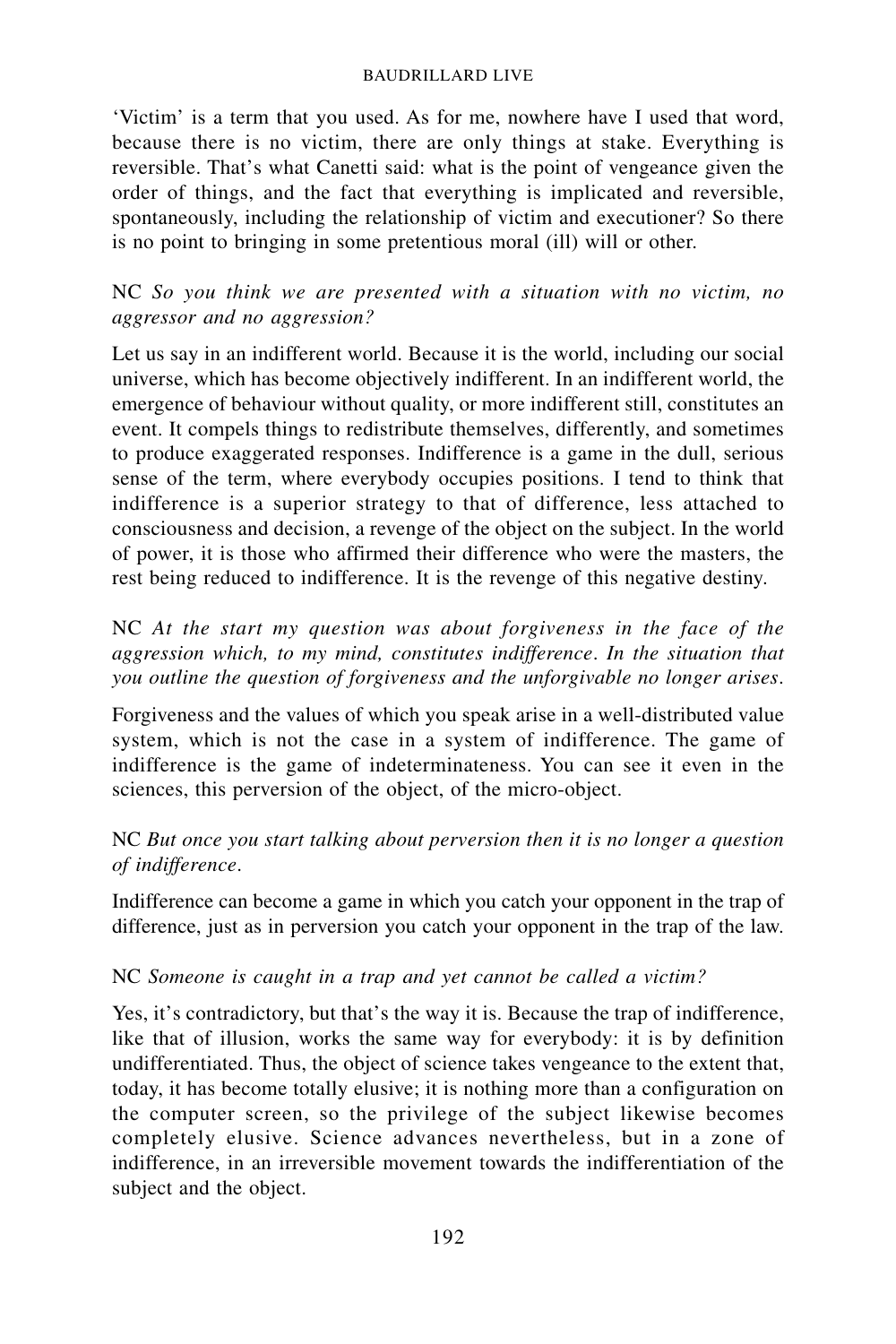NC *Indifferences from science to law: in legal terms, failure to assist a person who is in danger is punishable by law*. *In such a case, in the eyes of the law, there is a victim*.

Within the framework of the law, certainly. The law institutionalizes a kind of minimal solidarity, but it's an epiphenomenon because 99 per cent of acts of indifference, even criminal ones, are invisible. The idea of forgiveness, like that of grace, presupposes a dual form, a transcendental reciprocity, which eludes us today. Our society only recognizes a calculus of responsibility, which often turns into a calculus of psychological probability. Why revive this outworn form, or the word itself, which has become a mere polite expression?

# NC *In individual terms, does the question of forgiveness arise?*

No, it is only posed in terms of the dual. Individually it is a question of psychology, there is no more forgiveness, all that is left are pulsations and motivations *ad infinitum*. It is psychology itself that has put an end to values…. Today I no longer have any criteria for judging whether the things people do are good or bad, and therefore possibly no criteria for forgiving them. I can no longer see things in terms of guilt. You have to have legitimacy in order to forgive. You have to have a statute, otherwise forgiveness is a miserabilist prejudice, like pity, compassion, solidarity. These values do not exist, they are hypocritical and pretentious. In the name of what can you claim solidarity with somebody, pardon him, help him? It is a hard thing to say, perhaps at the limit inhumane, but it seems to me to be more consistent to the state of things. We have no longer a hinterworld, no transcendence, no collectivity, no source from which to draw legitimacy. Therefore I can no longer forgive anybody. There is no longer any moral authority for that.

# NC *So this question of forgiveness would only arise if we sought to reintroduce moral values by force?*

That is what we do when we try to restore them everywhere, to gently rehabilitate them. But these exalted moral values are only a second-hand scenario. In painting, abstract art had one dramatic outcome—the destruction of the figure. Later we saw figurational art return, or the neo-flgurational. But we will never again see figurational art as it was before the destruction of the figure. We mustn't confuse the two. If today we recreate so many differences, it simply proves that they were lost. I am trying to take cognizance of this decisive event, the loss of values. And rather than try to fill the gap I put my money on indifference. I do the same with my own life: I preserve the void in the hope of seeing another sort of event emerge from it. I prefer waiting that way to trying impatiently to resuscitate the dead. But although values have disappeared, the same is not true of forms; that is quite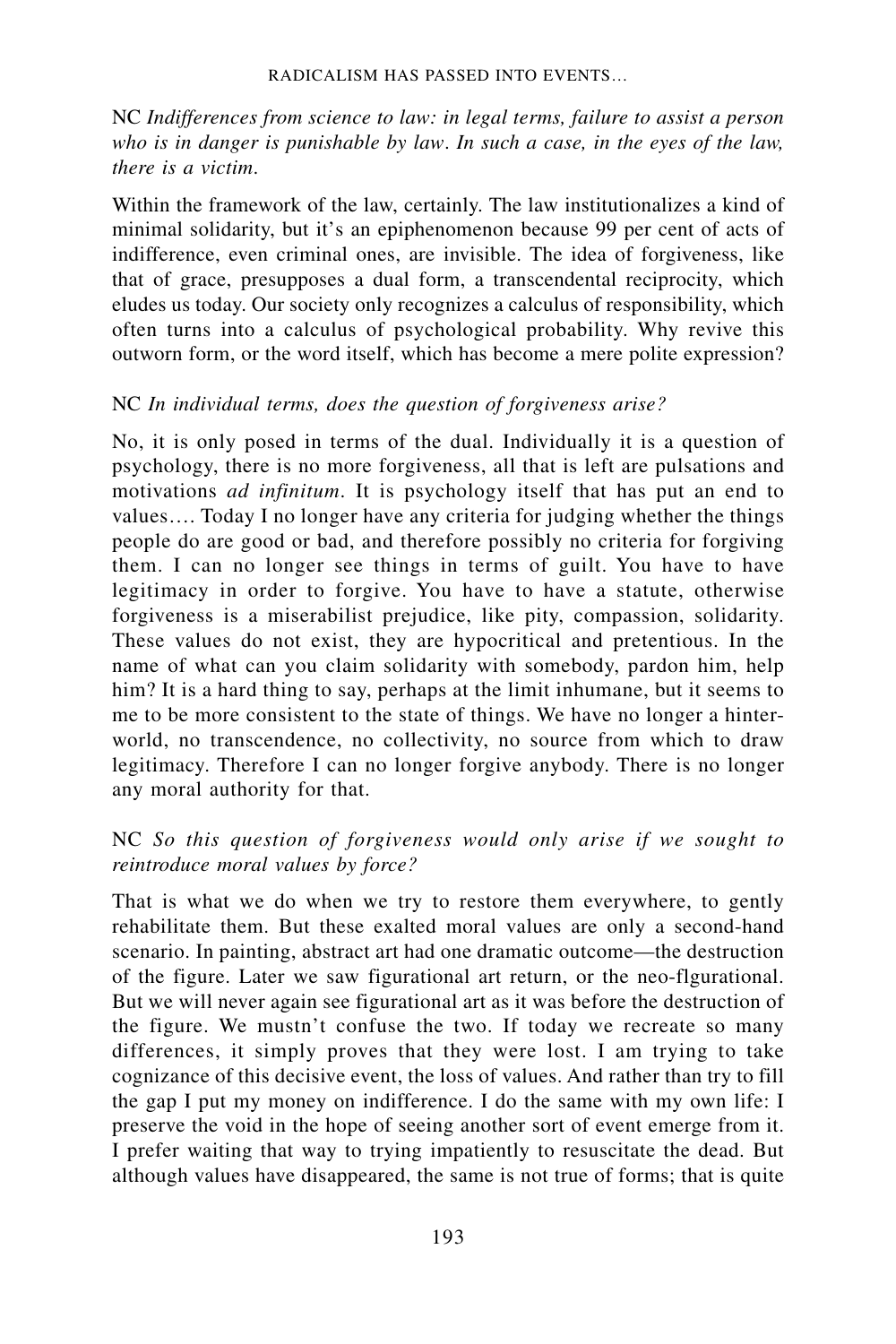another matter. Forms govern, and in the valueless space you can see more clearly how forms work: seduction, challenge (indifference is an atonal form of challenge).

NC *There is something that belongs to the same family as indifference*. *It is contempt*. *Do you notice a sliding from one towards the other? There can be a contempt for a social class, even for a whole continent, for instance the attitudes of the West towards the African continent composed of both indifference and contempt?*

But what people don't understand is that it is the Africans who despise us! Their contempt for the way we live and die is much greater than ours for them! From the depths of their state of dispossession, they all know that they have values that we have lost; our Western world is bereft of values, unacceptable *(invivable),* and its objective is to colonize them in its own image, reducing them to zero degree value.

# NC *So, according to you, values are incarnated today in those still traditional societies that we call the Third World?*

No, they incarnate nothing. They are the ironic, antithetical mirror of the disincarnation of the West. That is why Iran has been the object of such opprobrium. There we have to deal with the idea of value pushed to its highest degree in terms of total challenge. Whereas we are disappearing in terms of intensity of values, as the Spaniards disappeared in terms of faith and religion before the sacrificial rigour of the Aztecs. And that they couldn't forgive and still haven't. Just as we haven't forgiven Iran. The West will not rest until it has brought to heel all phenomena which, in their contours and their violence, show it up in all its banality, in all its indifferentiation.

# NC *What are you expressing now, approval or regret?*

I am a Westerner. But my most cherished desire is to see the West lose face. In fact, I have three desires: to see the political class humiliated, and the West in general, and the Western satellites like Saddam Hussein in particular. I think that a domination exercised through a zero value has no force whatsoever, I can only deny it. I think of the example of Japan: there, one finds such an intensity, such bearing *(tenue),* such symbolic power, that before them one can only feel humiliated to be a Westerner. Those things are infinitely more precious than anything we can pit against them.

# NC *But for the Japanese the concepts of forgiveness, vengeance, etc., are very much alive*.

Certainly, because their culture is secure. But they pay a price that we would never find acceptable.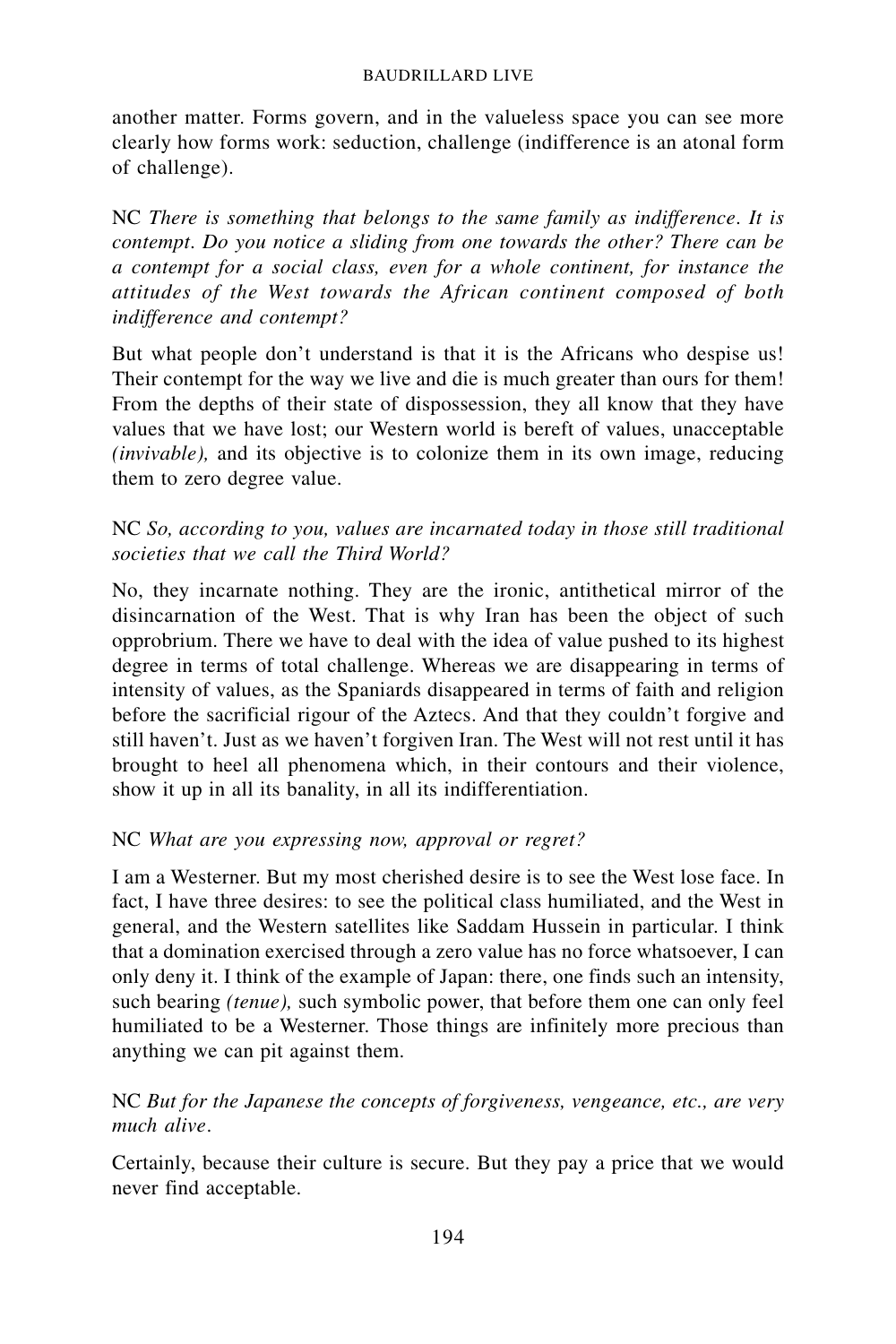# NC *And you say that this is the system of values that you would like to see triumph over the degree zero of the West?*

Yes, a non-psychological, non-moral, non-ideological order. If I must valorize something, that is it. The peoples I've just been talking about are not victims. On the contrary, they enjoy unbelievable luck: they have reasons for living and dying that we no longer have. And that is the only thing that matters nowadays, not the resurgence of our petty provincial values…

# NC *Can you forgive the West for having become what it is?*

No, I do not forgive it! When I see one of our feeble-minded politicians on television I do not forgive him for being so feeble-minded, so cowardly, and above all for taking us for idiots, for saying any old rubbish, and for believing it himself. The only unforgivable thing, as Flaubert thought, is stupidity. Stupidity is unacceptable.

# NC *You have slid from the unforgivable to the unacceptable.*

Yes, I see that in terms of an almost biological rejection.

NC *But you can consider forgiveness in biologial terms, in the sense that in order to survive or in order for a society to survive, it is necessary to pass through forgiveness in order to arrive at another stage*.

Yes, but in that case forgiveness becomes a very functional metabolism, just as forgetting, which has regenerative functions. It no longer has any symbolic value. Today forgiveness has turned into tolerance, the democratic virtue par excellence, a sort of ecology that shields all the differences, a sort of psychological demagogy. We tolerate everything, even the most unacceptable.

# NC *You are now talking more and more about value*.

Perhaps the only strategy to adopt towards value when you no longer believe in it is to come back on the offensive, against those who claim to represent it, to expose their secret indifference to value. Value exists but I don't believe it, like Andy Warhol for art, like the agnostics for God. It's useless to add belief to all that. I'm not going to play the game of this false difference, these false values—and you who do play it without believing in it, if I can contribute to your disappearance, I will. Indifference is my form of terrorism. In another social context I would be a terrorist, but here we have to stick to talking.

# NC *Indifference is a very passive sort of terrorism which does not endanger anything*.

Yes, because the risk I am taking is that of destabilizing myself, of creating a void to set off a chain reaction against the things I want to see fall. It is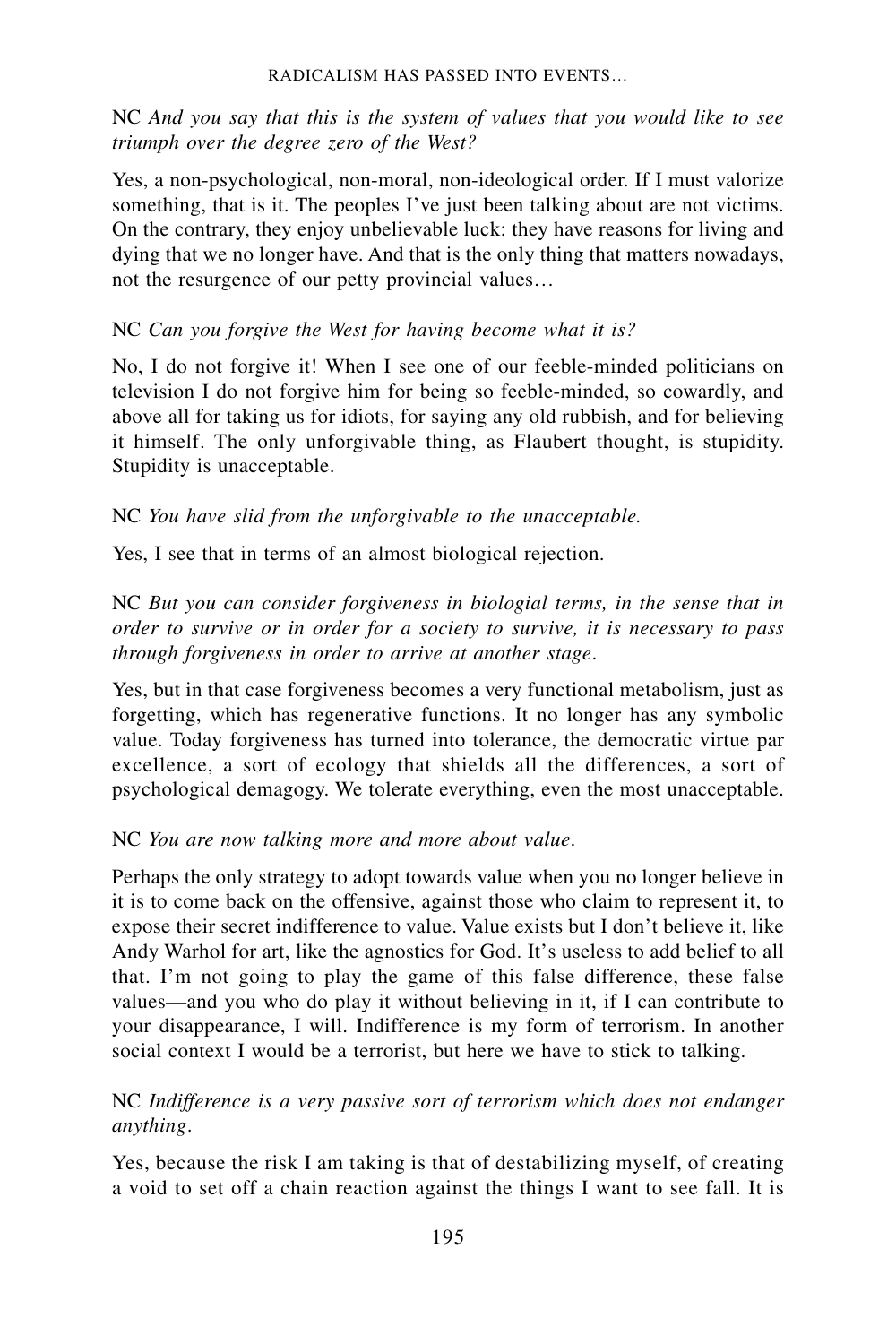not a question of positive action of the revolutionary sort. All that I can do is to create this zone of strategic indifference, but it is not without danger because I'm putting my life at risk. It's a non-militant, non-spectacular sacrifice, the opposite of action as it is usually understood. It is more difficult to live it. It mustn't be interpreted as a passive or depressive *parti pris,* because there is not even a pale reflection of the will left. One is in a state of total transparence. The danger of this indifference is taking delight in it in a sort of perverse contemplation: the perverse benefit of indifference to one's own life.

But I have said enough about it. Now I would like to know what you are talking about.

NC *I am talking about the indifference which seems to me to be an attack, an invisible aggression, intangible although active and virulent, against which there is no defence, as opposed to contempt, which is more active*. *Indifference is a state, a state that kills silently*. *What I think is missing in what you say is the idea of suffering, of pain inflicted and therefore felt. And I ask myself, who is the indifferent person (somebody so wretched that he defends himself to the point of becoming indifferent?), and what is the position of the one who is the object of indifference, destabilized, reduced to nothing, victim of a negation to which he cannot react? And once you start talking about injuries, individual or collective, then the question of survival arises, but also the question of forgiveness*.

Forgive in order to survive…. Personally I prefer to change the world or change the air.

© 1991 Editions Autrement. Interview with Nicole Czechowski: 'Paysage sublunaire et atonal', *Le Pardon (Editions Autrement),* 1991. © 1993 Mike Gane and G.Salemohamed this English translation.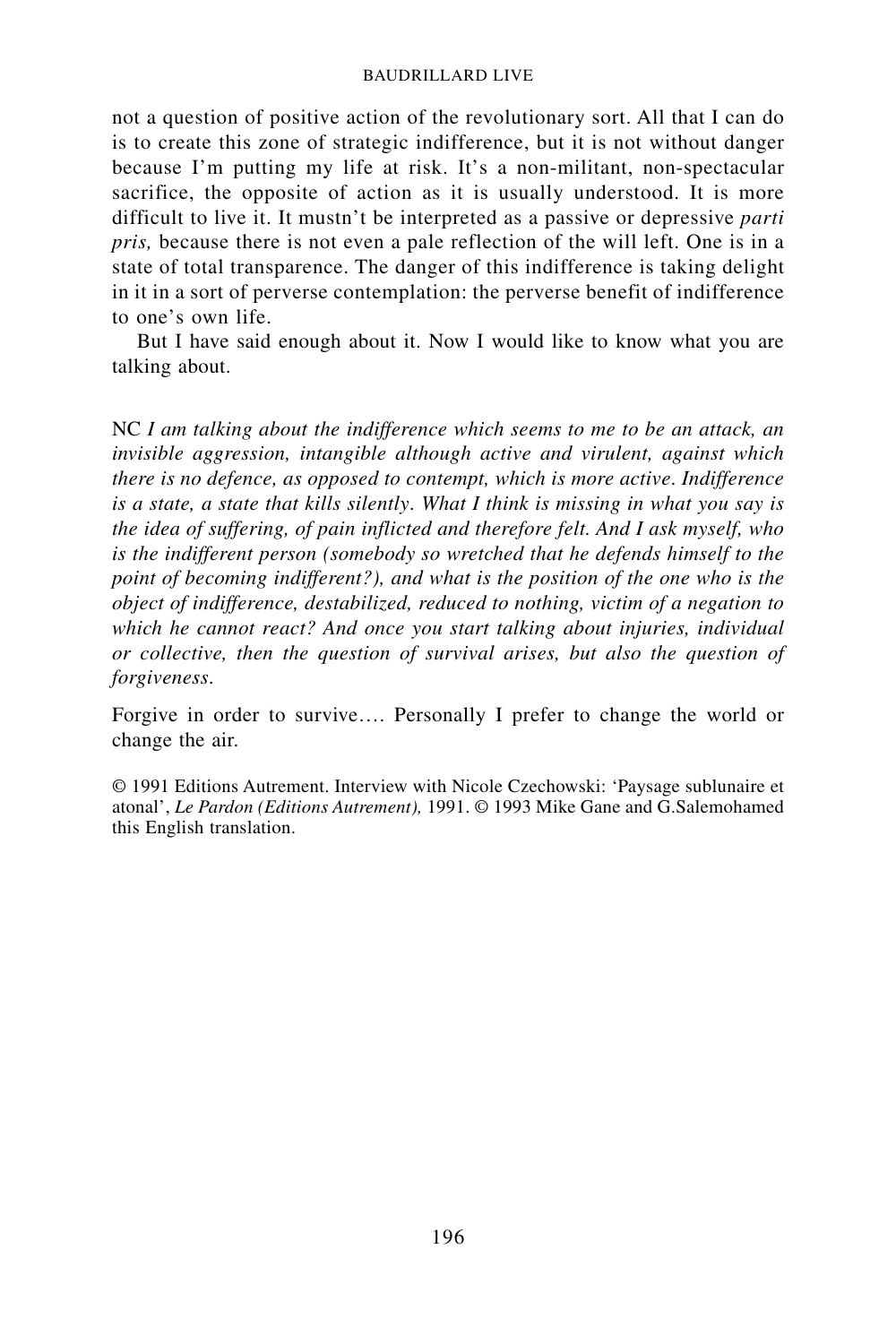# Part V

# WHEN REALITY MERGES WITH THE IDEA…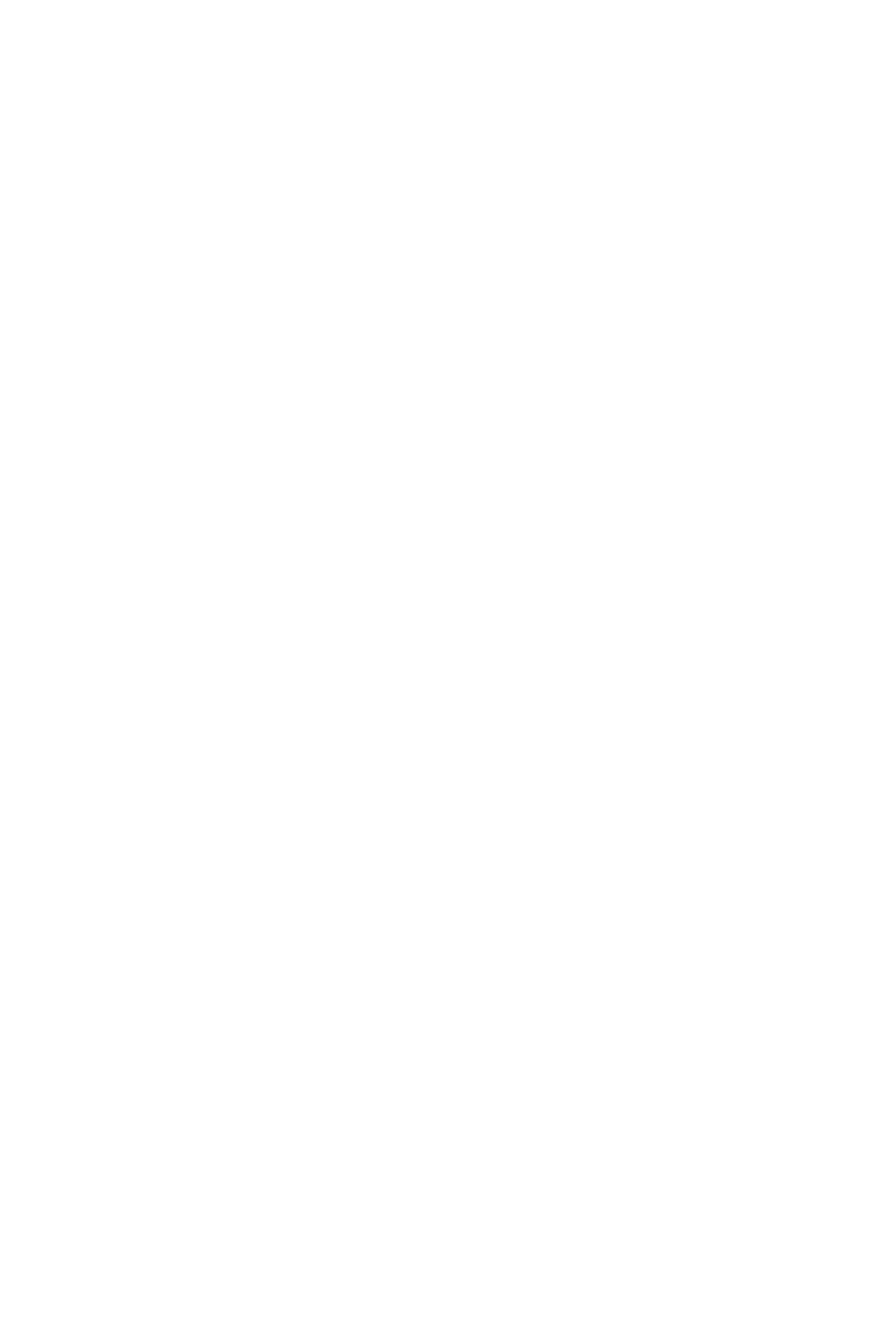# BAUDRILLARD: THE INTERVIEW Interview with Monique Arnaud and Mike Gane

MG *For a book of interviews it would be good to consider the question: what is an interview?*

That's a question of confidence!

It's an adventure—but a problematic one. There was a time when I was saturated with interviews and I couldn't even bear the thought of doing one. You had the impression that the people interviewing you either hadn't read your work, or just said anything, or they wanted to see you speak so as to stagemanage you, in fact stage-manage not the ideas but the person.

So I ended up refusing to give interviews except where the person interviewing was also actively involved in the interview as much as I was or where there was something at stake. There needs to be something at stake. Most of the time people want a facsimile; they want to worm information out of you. You feel like a hostage, you feel as if you've been taken hostage. In a sense this is a very modern situation, but not a funny one.

But from time to time it can become a kind of intellectual psycho-drama. Or it can be the kind of interview I had with Sylvere Lotringer, which was a very long, sustained interview. But for the most part interviews are part of an obligation one has. More and more they take the place of true intellectual polemic, that is of real discussion, something that should take place at a different level and which is negotiated bit by bit through the media, for example, or the press. This is how things are now most of the time. But that isn't judgement on all interviews.

It's possible, just the same, that the idea of doing a collection of interviews could make something different emerge, a different perspective. Then there is the fact that other people have had collections of their interviews published— Foucault, for example. But I know that Foucault and Derrida are very exacting in this respect. They re-read everything and sometimes they rewrite their interviews. I have never had the courage to do so, or the patience. There are interviews I gave that I felt went well, but when reading them afterwards I said—oh my God!

Interviews vary, but what is true is that there comes a moment when you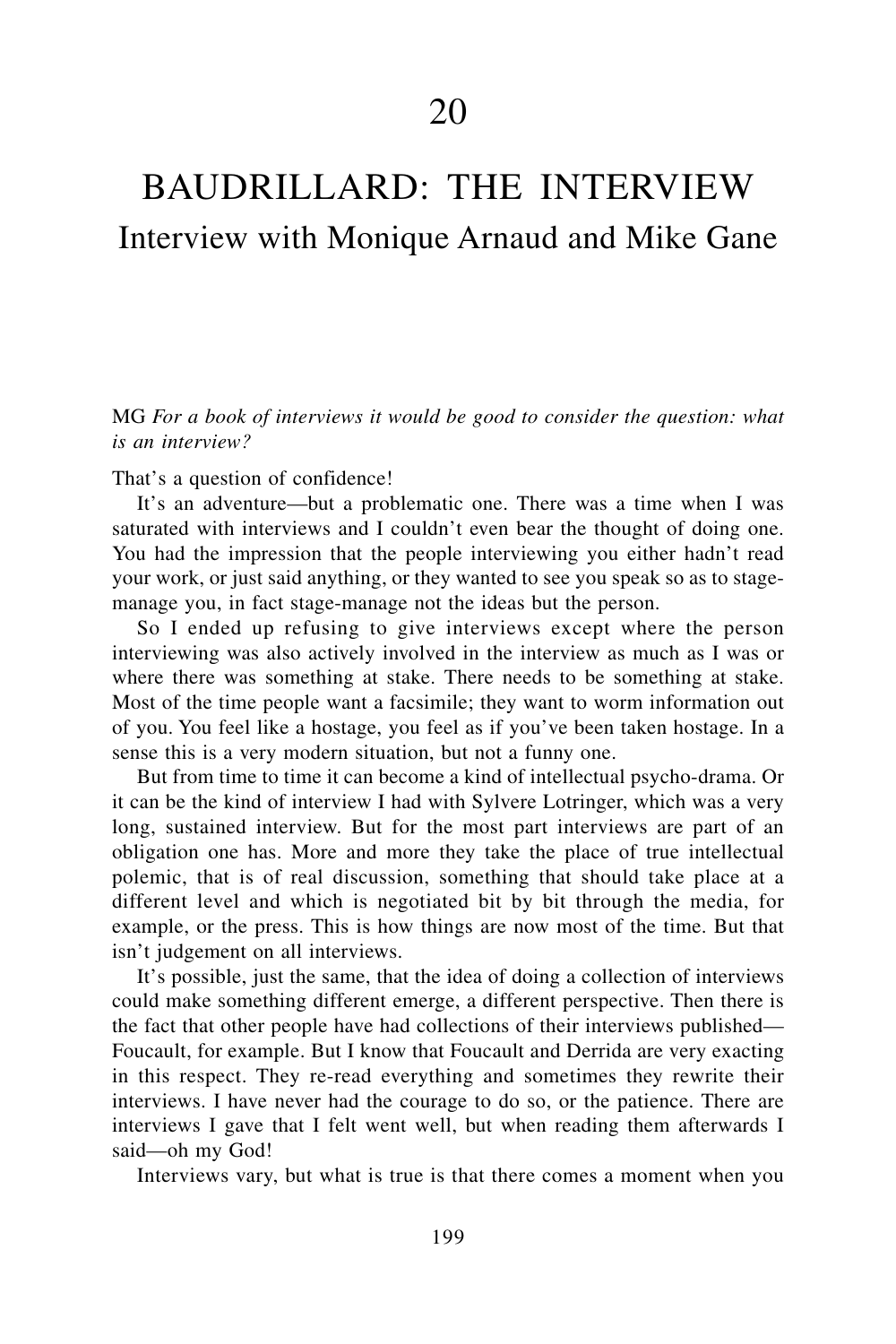feel saturated with them. It's also true that the media have a kind of *droit de cuissage*. Equally, they exercise a kind of blackmail over you. That is to say, if you say: 'No, I don't want to do any more interviews, I have done enough already. If you want to know more, read my books—it's all there and if you like what you find there *you* talk about it. Don't make me talk about what I have already written and which is better expressed in a written form.' If you do that, they get angry. I am referring to journalists. They get angry. It's as if you were betraying them, betraying a cause, as if one had a responsibility, or that they had the *droit de suite*. Here one is like a hostage, hostage to one's own work.

Yes, you are right to ask the question, because at first you think that interviews are a parallel, secondary activity which does not have very much importance, but necessary. Then you find that it is a parasitic activity, which substitutes itself in fact for the other, writing. It gives a superficial image, a screen behind which there is nothing. Therefore, I don't have any exalted view of the function of the interview.

### MA *Is it then a form of voyeurism?*

There is a form of interview which forces you yourself to cut up what you have said into slices, into stereotypes. It's the same thing when you find yourself on the radio. On TV it's even worse. If you are in a TV studio in front of the camera, you have the impression of reading a text as newscasters do when they read from a prompter. It is as if you read out your own writing looking at the prompter in your own head! It's very unpleasant, one feels unidimensional and there is no real. That's television for you.

Radio can be much more interesting but even then, through all the paraphrases, commentaries, glosses, involved in such interviews, more and more I sense their parasitic aspects and something that's tedious about them. So I have cut back on giving such interviews. But journalists—I am only talking about the average journalist—don't want to over-exert themselves. In any case, they don't have the time to read books in order to form an opinion about them. A journalist is given an official assignment and naturally turns up like a mercenary and changes you into something like a mercenary in relation to your own work…well, it's a strange relationship you are made to develop with your own work.

## MG *You have made a critique of the idea of pure human communication with its rationalist and humanist assumptions. Is an interview a dialogue?*

How can an interview avoid becoming a humanistic dialogue? Well, an interview is normally not even a dialogue, it's a monologue. You are like an automatic dispensing machine…. When you analyse this you are conscious that there isn't much that's human about it. It's a dehumanized type of exercise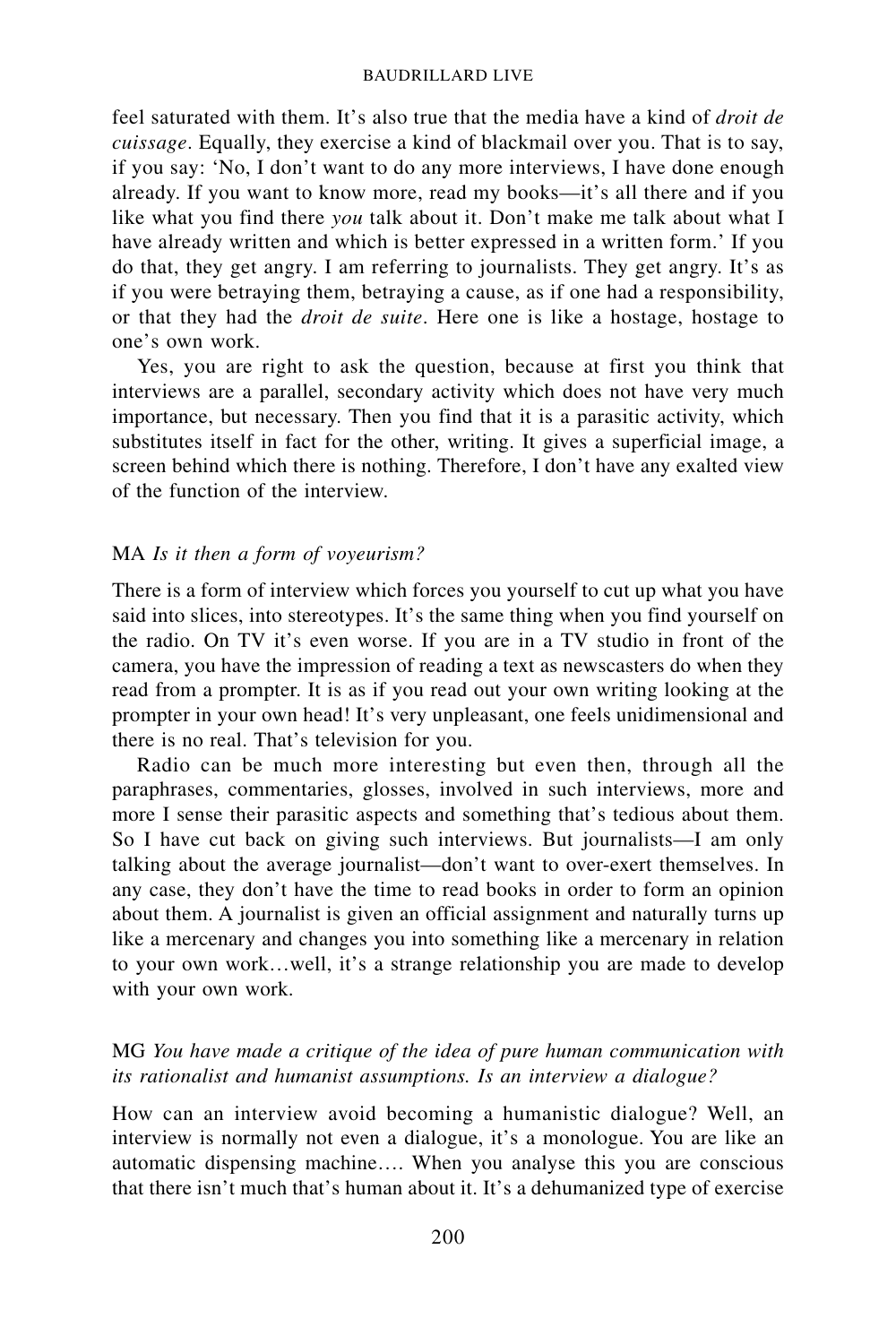to the extent that the people involved in it themselves give it only an extremely relative value. They are not involved in it personally and truly. On the one side you have someone who is only doing his job, a more or less skilled professional. On the other, you have, let's say, an image so that the other person addresses himself to an image…. Generally, all they do is repeat. I have had to do interviews where I have had to respond to an article about me, one which appeared in a journal other than the one of the journalist interviewing me. That's how things are. Articles are exchanged and passed round. Journalists come to interview me but, in fact, they repeat what they have read elsewhere, which they then change to suit their own purposes. The result is that one doesn't get the feeling of going anywhere.

But there are exceptions. There are times, for instance, in conferences, when there are happy moments, moments which are new, giving one the impression of taking part in something original. Most of the time it's not like that at all.

Well, strictly speaking, it's true that having made a critique of this form of communication which is vaguely humanist, vaguely dialogic, I should refuse to do that kind of thing. I should refuse every bit of it, naturally. But, then, one cannot but enter into the game. Even then, there is still something human in this to the extent that there is some kind of challenge in it, an altercation, perhaps. You have to defend yourself. People don't come and ask you questions so as to illustrate your thoughts and so forth, they come to save their face. And there is, as far as you are concerned, a kind of aggression towards you. It's like a combat, a sort of duel. So, when you are on the radio, or on TV, it seems clear that the journalist plays his own game: he must win. At any rate, someone needs to win. Here there is at stake something that is perhaps not very humanistic but which can be experienced as a challenge. And in a sense it's better like that than when you are faced with having to give a paraphrase of things. As long as you take an interview in this spirit it's fine, but this is very rare. For the rest it must be said that there is no great human enthusiasm in interviews unless the interview is stage-managed and includes other players: for example, an interview with Lévi-Strauss on TV, which then resembles an oratorio. Here there is a form of spectacle. This is a completely different kind of thing, it's a show.

# MG *Let's pass to your work itself. Can you clarify what you mean by the double spiral of the symbol and the sign? Is this idea still the best way to understand your work?*

There is throughout my work something which goes like this: there are always two forms in opposition to each other, the polar opposite of each other… but there isn't any 'explanation' here. There is a type of development which is more like music or at any rate like a rhythm. There is a polarity, opposition between production and seduction, political economy and death, the fatal and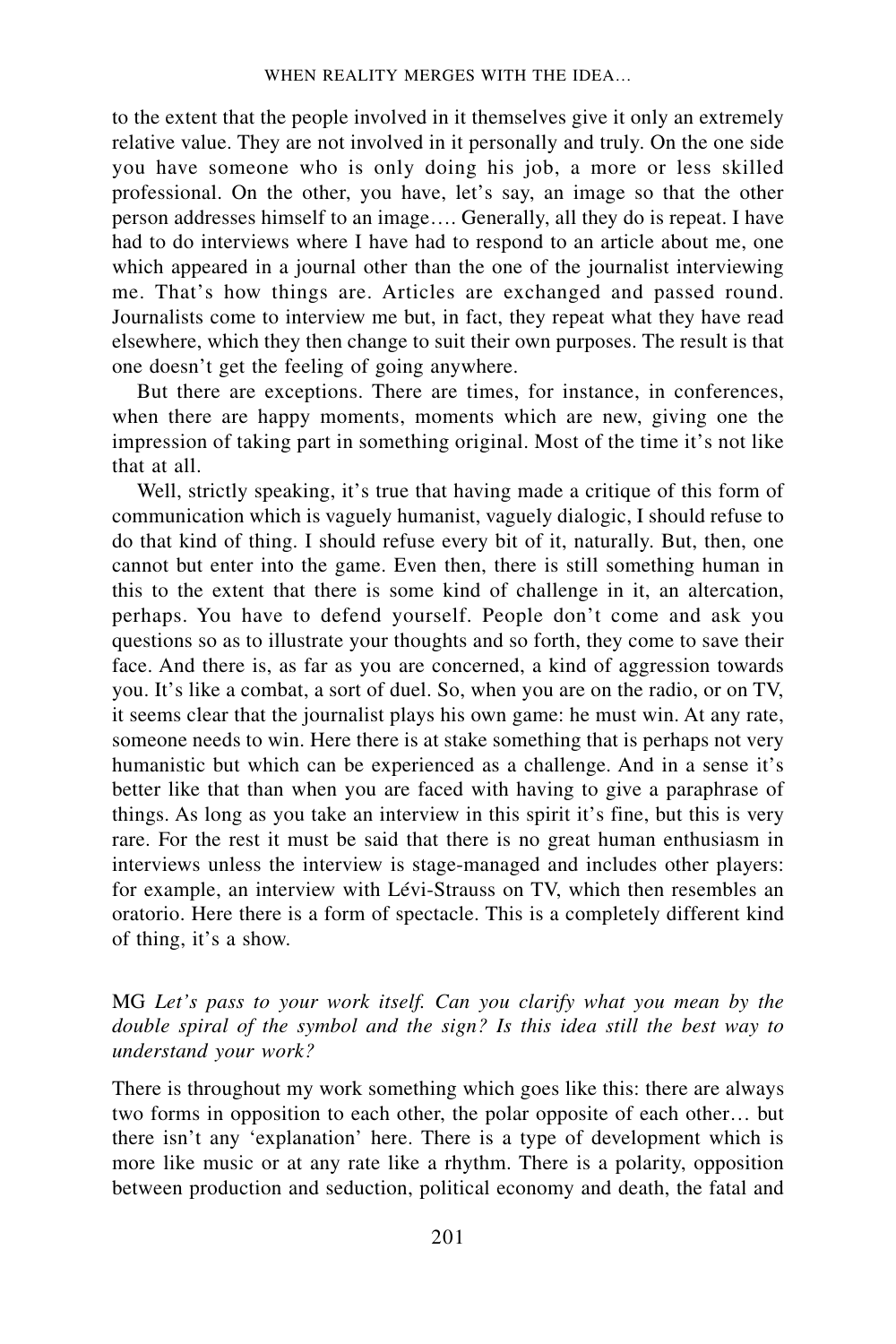the banal. You can't say, though, that this implies the existence of progress. I have never made any progress; I think everything is already there at the start but an interesting modulation takes place.

What is interesting is that notions and concepts criss-cross each other, slide into each other, melt into each other. There is a change of landscape and the light changes. The 'double spiral' is something of a metaphor *vis-à-vis* DNA, a game. One must not take it too seriously. It means there is no static opposition, no binary system that functions *ad libitum* from beginning to end. It means that polarization is in movement, in a rising upward curve. Just the same, one feels, and this could be an illusion, of course, that this is an upward movement in the sense that one is carried away by something, including the necessity inherent in the concepts themselves to destroy and reproduce themselves, or to regenerate themselves in other ways.

For me, concepts have always been something one can't control and manage. There is no political economy of concepts. It's necessary to destroy concepts, to finish them off. Of course, concepts regenerate themselves, they metamorphose themselves into something different. So there is at the same time a polarity, a polar intensity and a movement which comes from inside this 'machinery'—a machine which causes the appearance and disappearance of concepts. This, moreover, is what makes it different from 'research work', what involves 'thinking' as that word is traditionally understood, i.e. thinking as construction and a process of building up progressively towards an objective, which leads to a discovery. There is nothing to discover, there is a swirling *(tournoiement)* and regeneration. These have nothing to do with intellectual 'production' as such, but with appearance and disappearance. It may sound boastful, but what I try to describe about the content of ideas is also to be found in the same form in relation to the conception of evolution. This too is formulated according to a scenario of the same type.

Things appear, things disappear. You cannot say that there is an accumulation of things. But at the same time, it must be added that there is a relative accumulation and simultaneous disaccumulation. This is another type of game, quite different from the traditional intellectual one. It is probably the reason why there is so much hostility, so much resistance, because people wonder: 'What can we do with this?' They might say: 'Well, that's all very well, but what's it all about?' It's true that this eludes people because it's not a game about being productive or constructive. These concepts are there, but are they still really concepts? I don't know. This is a kind of 'theory-fiction' where things in the end simply fall apart by themselves. There is a kind of autodestruction. There is not, in any case, a centralization of the arguments, of the referent. We have something less stable, less solid, but serious just the same. It is another kind of play. The culmination of all this is the fragment, and the form where what is most important is not even the content of each fragment but the void and the blank, spatially and temporally, between each fragment and the play of correspondence between such and such fragments.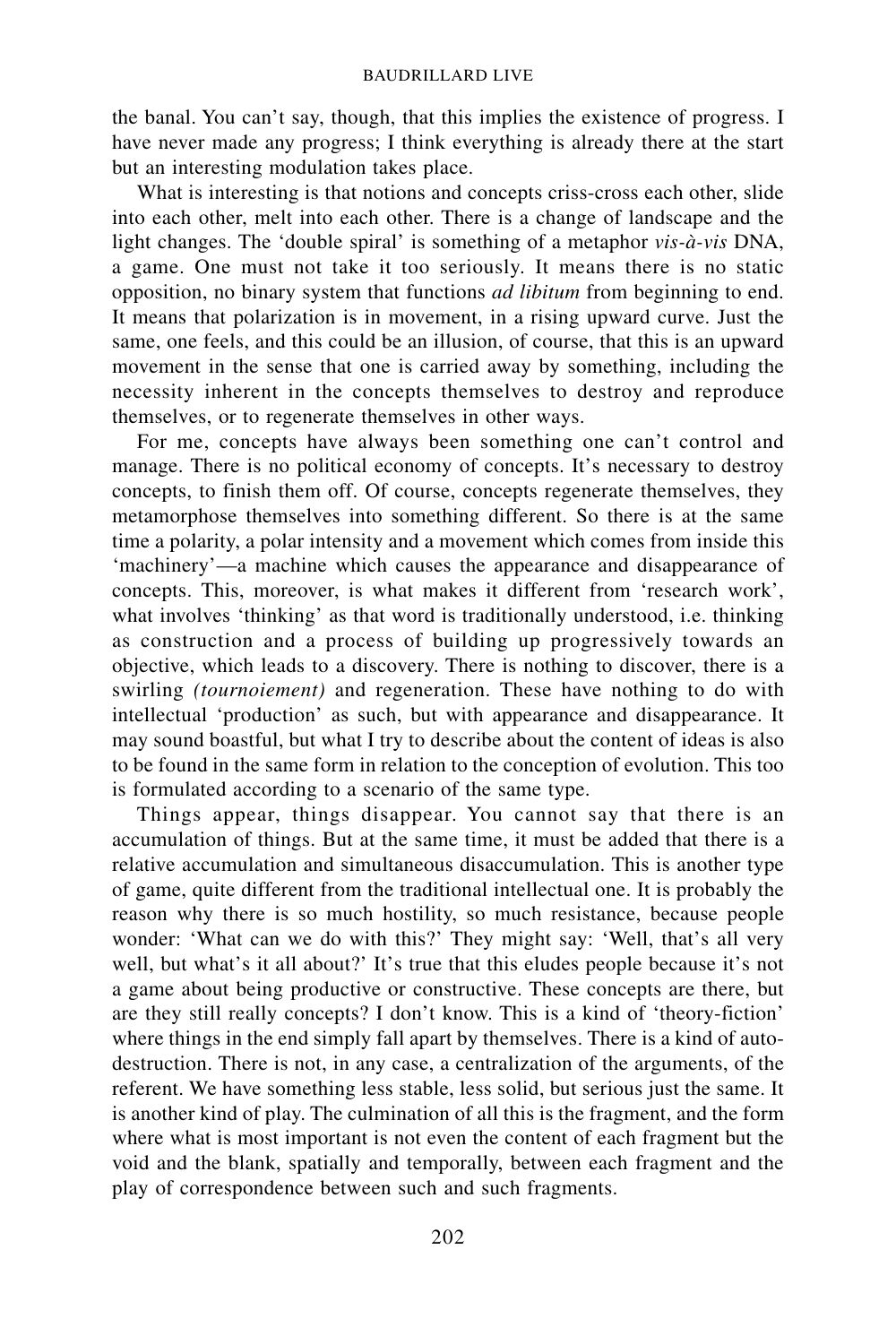Here we still have thought but can we still call it 'theory'? It is already something else. It is not 'literature' either. When I am told that I write 'literature' I reply that this isn't the case. Here there are still ideas and thoughts, but they develop in a different way. Their movement is accelerated, they appear and disappear more and more quickly. For a long time my books have contained stories, they were fragments, but they were still 'composed'. But my latest books have a form that can only be described as 'splintered'. Each fragment, each opuscule appears and disappears at the same time. But even then they echo each other. But this is the most extreme form and I am not sure that one can hold onto it. I am therefore tempted to write a 'real' book. But am I still able to do this?

MA *Can we turn to specific influences on these developments? What for you is the importance today of the work of writers like Nietzsche, Marx, Freud, Durkheim, Saussure, Mauss…*. With *whom do you find the greatest affinity?*

Well, things have changed over the years. Mauss was very important to start with but not a dominating influence. Freud and Marx were important as they were for everybody. Nietzsche, as far as I am concerned, is the one who has continued to be the most important, but not as a point of reference, as someone I would cite, but as a spirit *(esprit),* as a stimulus *(impulsion),* or inspiration. For me Nietzsche is a little exceptional. But there are people I haven't sought inspiration from. Durkheim I read when I used to do sociology. Mauss inspired me much more. Saussure, yes—but only one aspect of Saussure, the anagrams. As far as Saussure's general theory is concerned, I can't say that I am all that familiar with it. In short, most of the authors you mention have had an influence at one time or another.

I think I remain, when all is said and done, not faithful to Marx in so far as content is concerned—I don't believe in the 'death' of Marxist thought, I don't believe in this at all—it's something different, but all that has shifted onto another plane, continues to make a contribution even though it does not have the impact it once had politically.

Nietzsche still has a metaphysical or anti-metaphysical influence on me. This remains highly current and relevant. The problem for me has always been that I see my interlocutor from the perspective of what is current (I don't mean in the journalistic sense), according to the situation. I am always a bit of a situationist and for me Nietzsche is someone who is completely topical. Whereas the others, well, it's different. They retreat a little into the background or they drop out altogether. I have never had a problem with Nietzsche in that respect and, in fact, because there is no problem, I don't even refer to him. He exists and that's that.

There are also others who have influenced me. Sartre at one time, but he has faded out significantly. Roland Barthes is someone to whom I felt very close, such a similarity of position that a number of things he did I might have done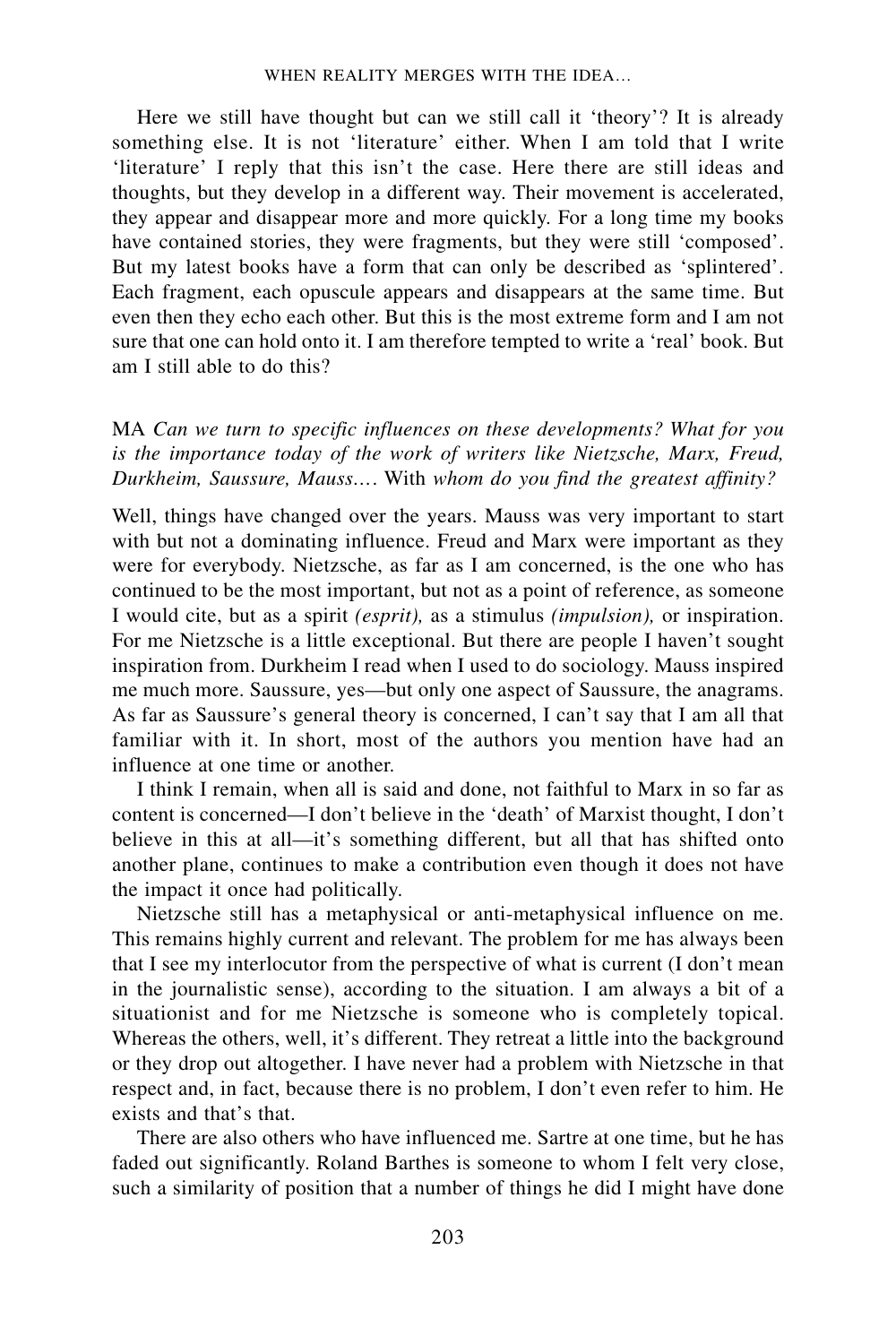myself, well, without wishing to compare my writing with his. Then, more and more, I find myself drawn towards authors like Canetti, etc. They are not necessarily theorists or philosophers.

So there is no regularity to this horizon. But the epicentre, one might say, is Nietzsche, not in the sense of a gravitational pull or as reference point. In a very nebulous sense.

# MG *Are there people in the younger generation of French thinkers you admire?*

Oh, I don't really want to talk about that. Well, no, not really, there aren't. I'm afraid of saying this because I sound like an old warrior. The next generation will judge. I have had experience of this myself, from the other side, with Henri Lefebvre. Lefebvre helped me a lot. He taught me at university and so on. He thought I was a disciple and this in the end spoilt our relationship because I was not his disciple. He must have thought: well, fine, this young Baudrillard, he will do, etc. Well, he was wrong. So you see I do not want to make the same mistake with the next generation.

What remains the most interesting thing for me today is the thought of what people of my own generation, or people older than that, can do—Lyotard, Deleuze, etc. In contrast, I find Serres and Morin, for example, have done well what they set out to do but that they have become less interesting.

But all of us generally have to face the same problems, even people like Lyotard: this is the danger of repetition, the problem of entering into an era when there is no strong symbolic nourishment. We continue to do the same, and it's true for everyone, even for me. So the real problem is…well, it seems to me that the young intellectuals who have recently arrived on the scene partake a little of the insignificance of the situation in which they find themselves. They are the contemporaries of the situation. Our problem, by contrast, is different. It has to do with a certain nostalgia we have for the *'grande époque',* because we find ourselves in an era which is less exalted.

The problem is deciding whether one continues or not. I was tempted to give up, to say: 'Well, I'll stop for a while and then we'll see …'. That was the Rimbaud in me. To say: 'That's it, I'm getting out of this. You are not forced to write all that, to write all your life.' I haven't ever felt that I was a writer, a thinker, a *littérateur,* either institutionally or subjectively.

So I must say that it is a tricky period we are living in and this being so it's difficult to judge the value of things, to be able to say this is good or this is bad. All we can do is to engage in simulated judgements. As for knowing what is original and what's not, it's difficult. But you can detect what are *simulacres* in the bad sense of the word, a rewriting, a revival. Nine-tenths of what passes off as belonging to the intellectual world are simply by-products. But then when you say this, you pat yourself on the back, and I don't like that. I won't labour the point.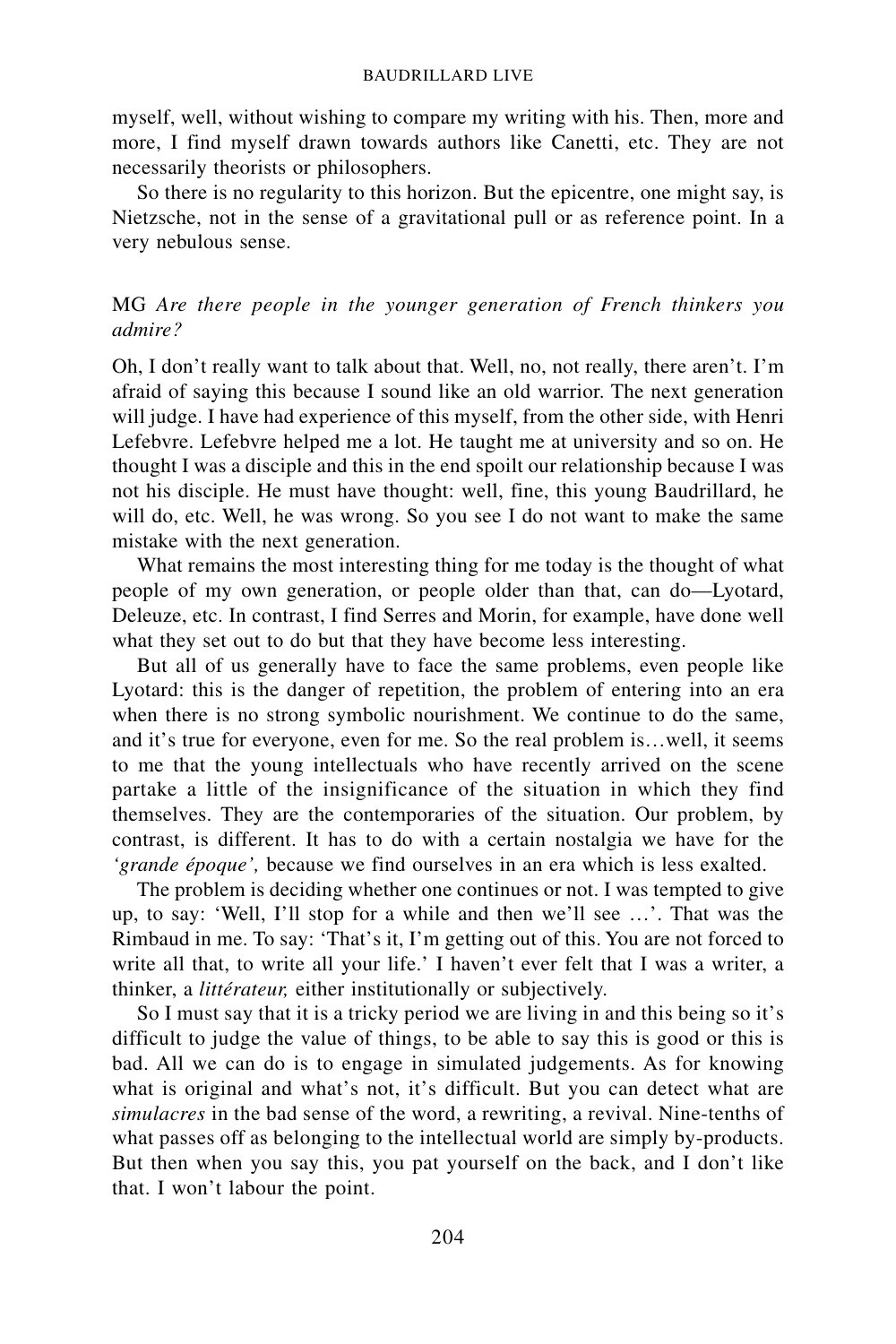I would like to add this. The problem with everything that is *simulacre* or simulation is that when one talks about things like that, one says things so one believes them, so one thinks they are true, but at the same time one expects to be contradicted. One hopes that reality will contradict you, and that something will come back and hit you in the face. One does not wait to be truly right either: it's always a kind of challenge to reality to react even violently. So the problem of discovering—because *simulacres* and simulations are everywhere—that everything that's written is *simulacre* or simulation, is something that no longer worries me. What I want to say is that simulations are everywhere, it's completely trivialized. So when what you said becomes true, when it is confirmed by everything around you—then suddenly you find you have nothing more to say. What you've said has become such an ordinary feature of life, it's become part of reality. It's not worth talking about it any more. The too great a pragmatic success of an idea effectively destroys it. Naturally, people talk about it, they will continue to do so, but as far as I am concerned I want to invent another game, to talk about something else.

You see, there is a problem here, and that's the reason why, when talking about interviews, my reply is somewhat pejorative, since interviews lead to the fossilization of ideas by making them appear definitive, whereas this is never my intention. When I say something in writing or otherwise, it's always a hypothesis, always a kind of provocation, a challenge, something given to play with, something that a fundamental opposition, like reality itself, will contest. When reality merges completely with the idea, it's the end, the game is over. This is the situation in which I find myself.

# MA *Can we look at a fundamental opposition of this kind? Have you ever believed in a proletarian revolution? To what extent was Marx responsible for what happened in the USSR since 1917?*

I'm not sure you could call it a belief. I don't think it was an ideology. I have never in any case belonged to a party, or adhered to an idea as simple as that. Revolution, yes, but rather in the sense of a myth or Utopian or imaginary dream. There is an enormous energy in all this. But as far as its concrete realization is concerned through a concrete class, etc., it's the same paradox as the realization of things. I don't believe in the 'realization' of things, neither where the proletariat is concerned nor for other things. I even think that the fact of passing into reality is a degeneration of things. It's always the end of a Utopia. Well, when revolution takes place, naturally, it turns out to be not at all revolutionary. This is precisely what happened in the USSR. So Marx is not responsible. He is not the one who has brought all this about. True, he introduced the idea, which led to a practice, a historical practice, etc. So as a philosopher he is in a less paradoxical position, if I may put it like that, than something more direct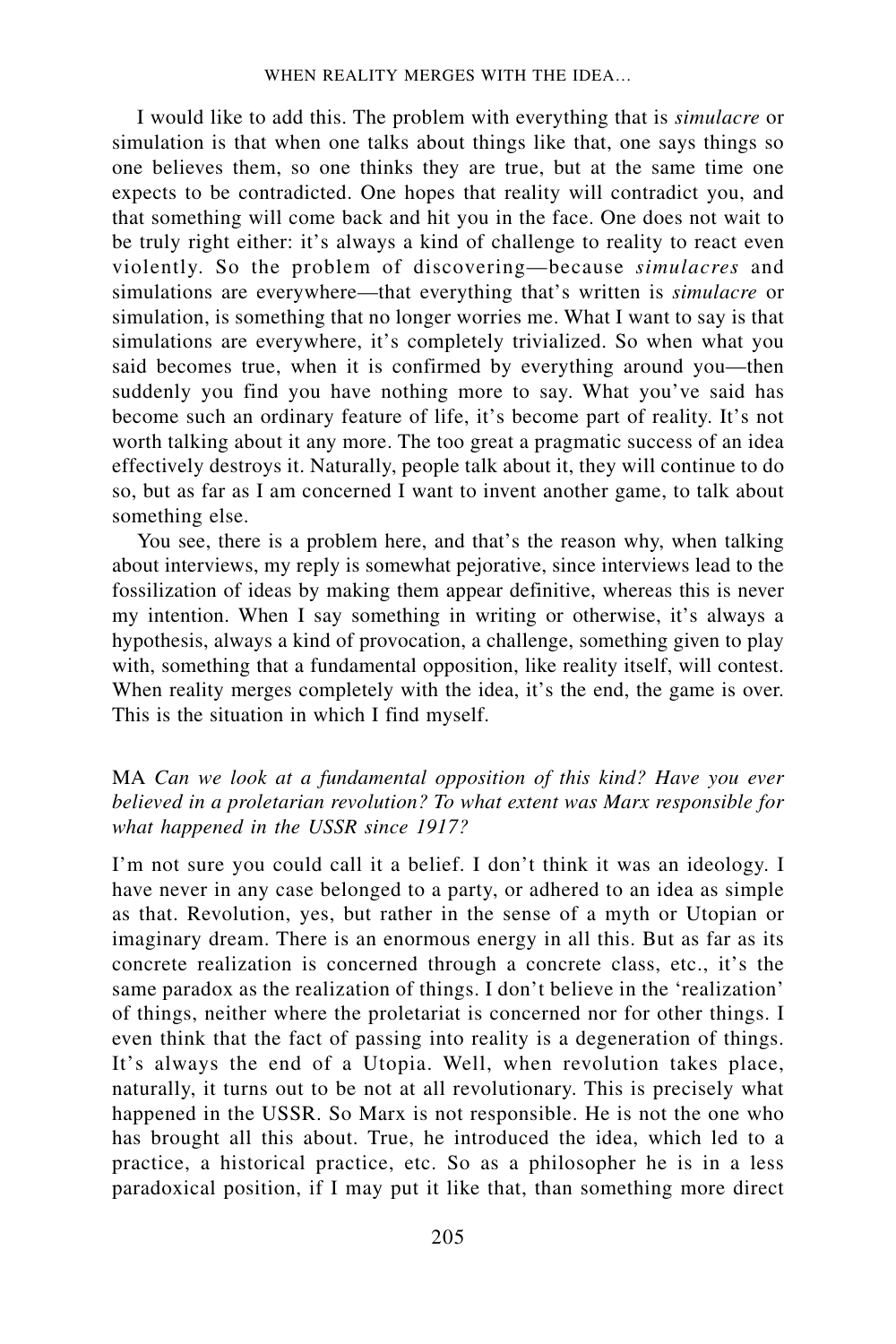and political. But one is not going to blame him for what happened afterwards, neither can one talk of deviation or of perversion. It's like that: there is a logic *(déchaînement)* of things. It is a little like chaos theory, where a very slight cause creates vastly unpredictable consequences, which may even be independent once the causes have disappeared. This is rather what has happened in Eastern Europe. Things have developed the way they have precisely because they were only a sort of special effect, ideological and bureaucratic, and therefore have crumbled so quickly and without any apparent cause either. It's a kind of effect that has just become dissipated. Whether this has anything to do with 'history' or not, I don't know. One could call into question the historical principle itself in these things. So Marx cannot be held responsible. But Marx was always in the 'orthodoxy' and not in the chaos of things.

Since Marx, nevertheless, the world has entered into a period of instability and chaos and, obviously, he couldn't foresee that. I think that looking for someone to blame is the worst thing to happen. It is a way of shifting the blame on to something or somebody else, or to try to find a cause or someone onto whom you can shift and get rid of the whole process, which is infinitely more complex. So it's best to avoid that kind of judgement. One can, in principle, assign responsibility, that goes without saying. But this is only possible in very precise political situations where one can see things clearly. In the field of ideas, and particularly where the connection of theory and practice is concerned, the connections are so uncertain and unresolved that we are perhaps dealing with a false problem. The question of responsibility immediately disappears to the extent that the very manner in which the relationship between theory and practice is formulated has never been precise. Even Althusser and others have never been able to define this field. This is doubtless because, at bottom, the very distinction is problematic and speculative, and serves only to rationalize things. Today one can no longer talk about distinctions of that kind, and this is why the problem of responsibility is difficult to determine, even in legal matters. We all know today the question of responsibility, punishment, is much more complex.

## MG *Can we turn to the Gulf War? What do you think of the negotiations taking place now between the Palestinians and the Israelis?*

As far as the recent negotiations are concerned, I haven't followed them that closely. I don't know much about them, but I don't think they will succeed. It's only a vague thought, but I don't think the Israelis, or even the Palestinians or the Arabs, will enter into anything real. I don't know. I don't have a great deal of hope about all this. I don't think anybody has, to tell you the truth. Negotiations are held in much the same spirit. It is a kind of machinery, just as the war was a kind of machinery, with its gigantic montage, special effects, etc. It's so blatant that everybody can see through it.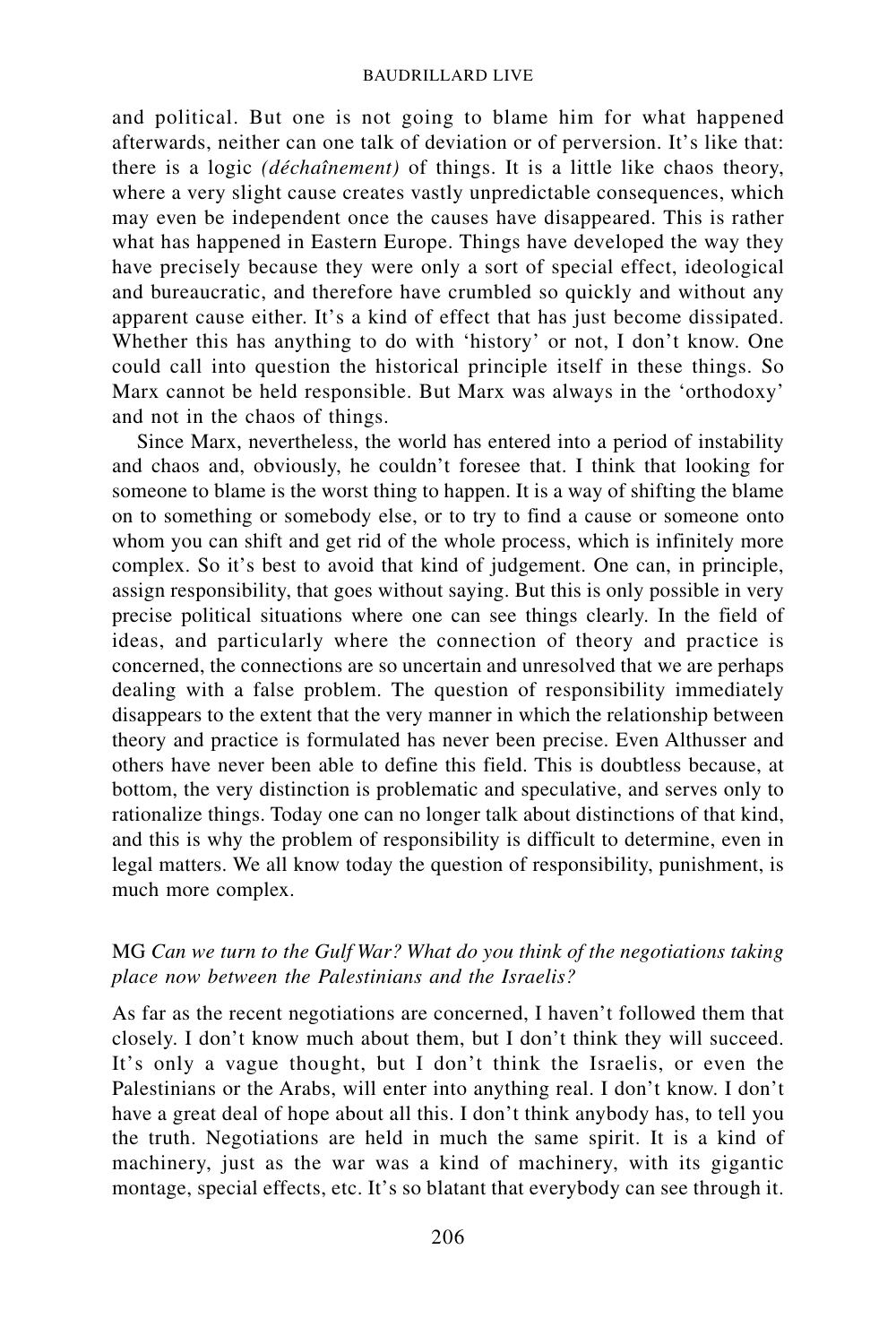In short, I don't believe any of that. This war is a good example of a synthetic object *(objet de synthèse)*. This does not mean that damage and destruction didn't take place. There is violence, but it is not real, it is virtual. There is also violence in the virtual but it's like a simulation model, a parachuted war that does not take place. It is already programmed and takes place as it was programmed. But this one didn't even go as planned because in the end it went completely off the rails. Therefore, there aren't even any consequences. Nothing has been solved. On the contrary, the situation is perhaps even worse than before. So it was a *simulacre* of a war, the only consequence of which is a *simulacre* of negotiation.

All this is part of the same process. But I don't think for a moment that this has elements of a concerted policy on the part of the Americans. There was no policy at all. It's clear that the Americans are all-powerful, militarily and otherwise, but politically they are feeble. Moreover, they understand nothing about the Islamic or the Arab world. Events take them completely by surprise. Then there is this: they talk about a 'new world order'. It's a kind of legislation, a kind of law-making at the world level, by a great power supposed to sort things out. We are all supposed to be going in this direction. Whereas it is more and more the reverse of this that is taking place. People fight each other on the ground (Yugoslavia, etc.). It is therefore obvious: the 'new world order' will come about but only in assemblies and speeches—in real life people will continue fighting each other. There will continue to be factions, splits, and all that, in reality, but there will be an attempt to cover this up under the so-called 'world order'.

But here I am expressing an opinion. I can't say that it's a political opinion. I am not a political analyst. But I do not believe all that much in the political. The so-called politicians do not have a better idea of what is going on than we have. They believe they are putting order into things and controlling them, but one finds that they are uncertain about things as much as anyone else. From time to time they succeed in producing effects, in Madrid, etc. But I am not a prophet, I am not engaged in political analysis. I am only trying to stand at a distance from all that and to refuse to take them seriously. My impression is that it is necessary to fill up *(remplir)* the political scene, the international scene, to weave the illusion that democracy is on the march and making progress. I can't say that I am very hopeful.

This interview is continued in 'Afterword: *Amor Fati*', on the next page.

© 1993 Mike Gane. Interview with M.Arnaud and M.Gane, November 1991. Translated by G.Salemohamed and M.Gane.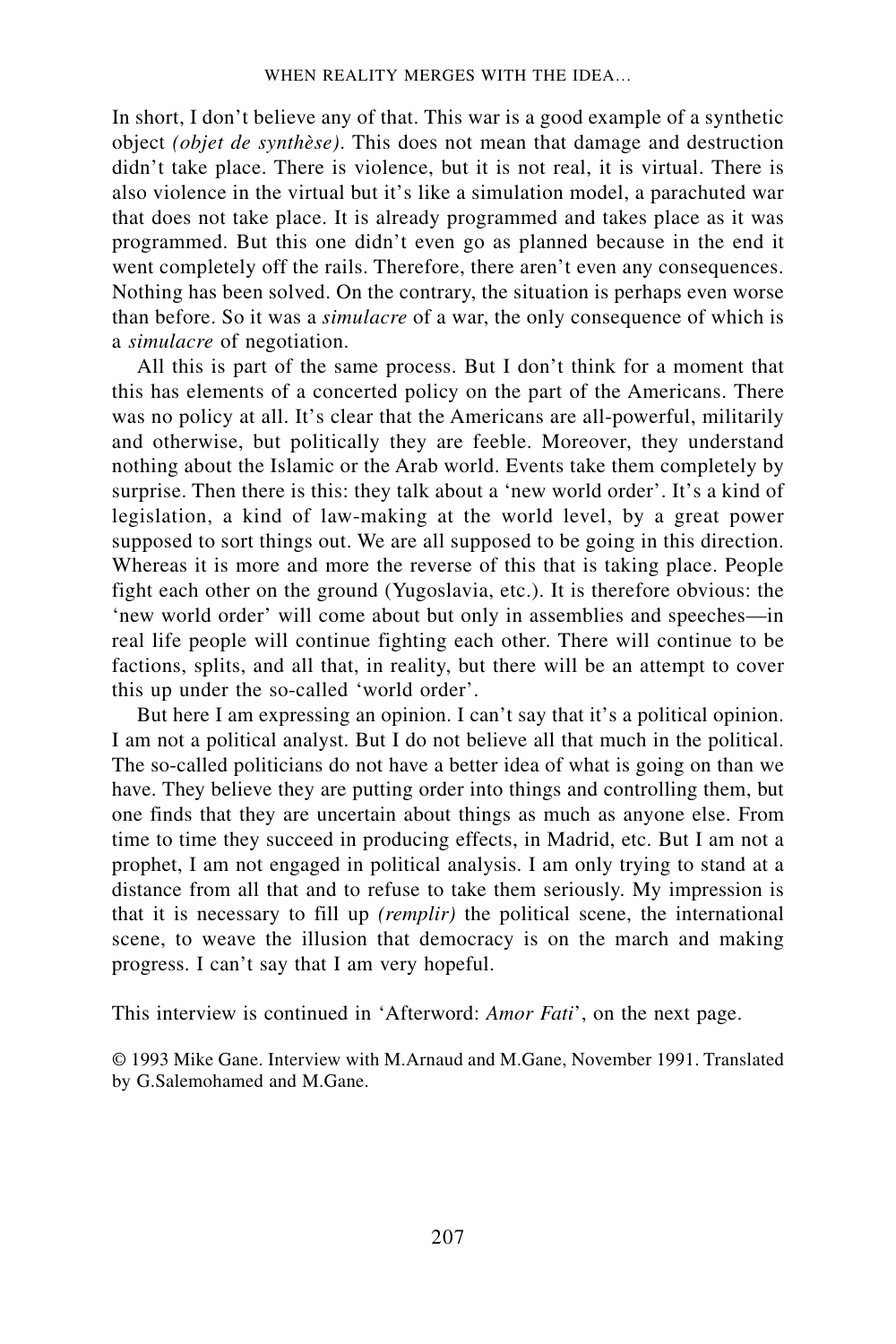# AFTERWORD *Amor Fati* (a letter from Baudrillard)

Paris, le 11/12/91

Dear Mike Gane,

Thank you again for your visit.

I have really tried to complete our interview all alone in front of my cassette recorder, but I am truly incapable of recording anything in a tête-à-tête with a machine. It's perhaps characteristic. But I have overestimated my capabilities in this respect.

I hope that you can use the best part of our exchange of the other day. In any case I would hardly have been able, or perhaps not even keen, to answer some of the questions…on Thatcher, Cresson, Le Pen…on 'political' and 'ideological' questions. I have burnt my fingers over talking about the thoughts at the back of my mind *(arrière-pensées),* most often the secret ones. As for the questions on the East, a response can be extracted from the offprint from *Débat*—the current situation being nothing more than a worsening of the struggle *(accentuer le bras de fer)* between the decomposition of the East and the so-called New World Order.

#### *What do you think of Gorbachev?*

I like Gorbachev, he is still a man with a world strategic view, whereas the others are nothing more than provincial separatist dictators.

*Have you ever envisaged writing something on Great Britain? How does a French intellectual view British culture?*

I do not want to venture into giving my opinions about Great Britain. It strikes me as being a very strange country. Five hundred years after the discovery of America we now have to discover England.

*Writers like Mailer and Vidal are very pessimistic about the future of America. Are you less pessimistic?*

As far as America is concerned, the question is not one of pessimism. I am not a judge in political or economic matters (the specialists are not either).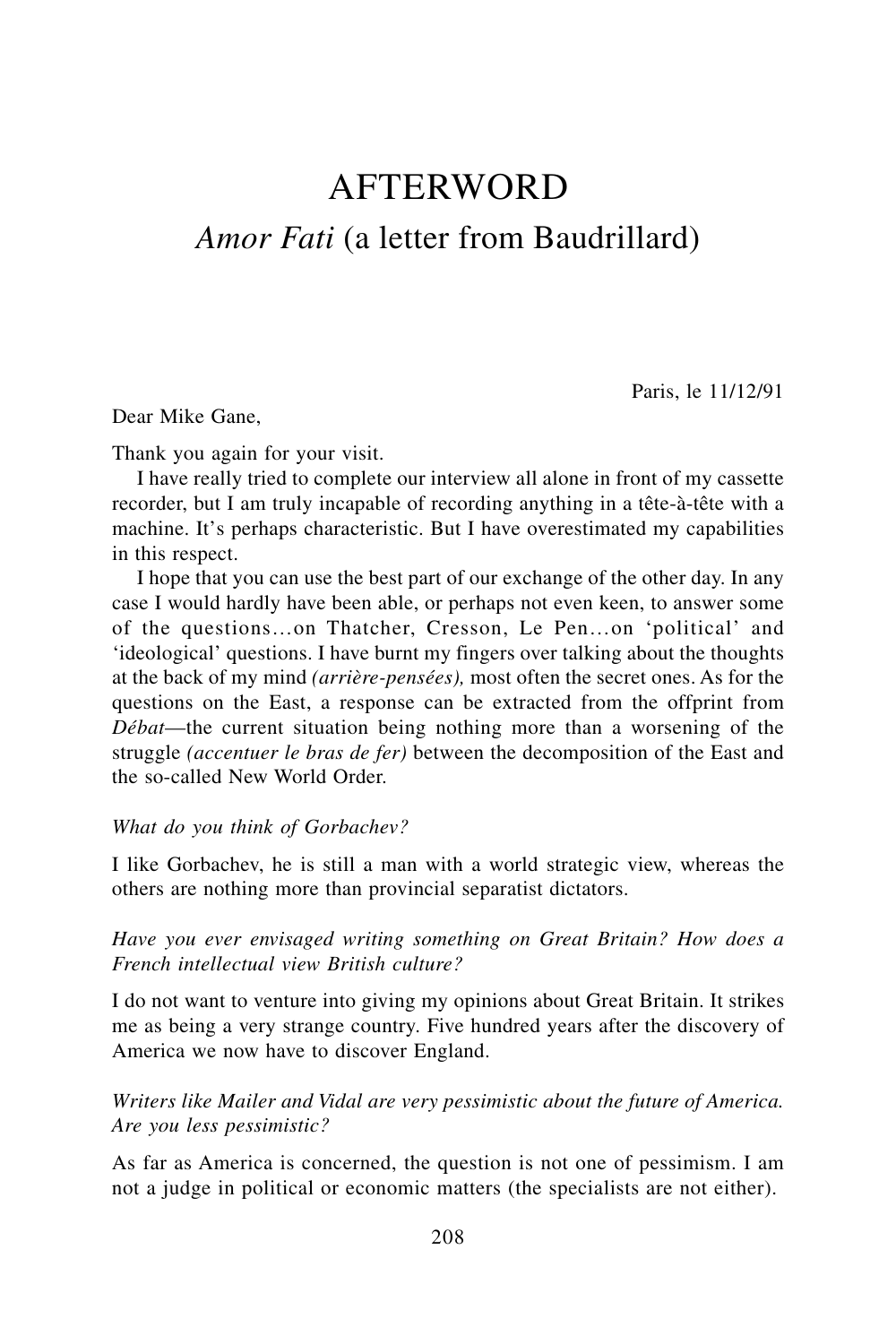#### AFTERWORD

My opinion does not count any more than that of others here. It is a question of knowing to what rules societies (particularly of the world type like America) will manage to function *beyond* the economic or the political. That is to say, the indistinction of values and in the confusion of genres. Perhaps Brazil, Italy and Japan are in this respect more advanced societies than America. Pessimism itself is something that only afflicts Western values and is itself part of Western values. It may be that the fateful date of the 500th anniversary marks the beginning of a reconquest of the Western world (by submersion, viral infiltration, demographic promiscuity) by all those whom it had subjugated to its law.

### *Can one really live in a state of amor* fati *in the West today?*

*Amor fati* is not at all a principle of inertia and of passivity. 'Fatal strategies' consist as much in pushing the old world towards its destruction *(à sa perte),* to push that which wants to fall, said Nietzsche.

### *Nietzsche tried to transcend his* ressentiment *Have you overcome it in your life?*

One can never be sure to have gone beyond *ressentiment* (which is opposed correctly to fatality, to *amor fati*). What is certain is that the spectacle of generalized repenting in our societies, of their *ressentiment* in relation to their own liberation, to their own revolutions and conquests of modernity, of all this movement of reversal of history, is enough to put you off it for ever.

### *Has feminism influenced your thought in any way?*

Feminism has never influenced me a great deal (except in an abreactive sense). It is truly one of the most advanced forms of *ressentiment,* which consists precisely in falling back on a demand for rights, 'legitimate' and legal recrimination, whereas what is really at stake is symbolic power. And women have never lacked symbolic power.

I stop my replies there. Perhaps we will have the opportunity of picking this all up again. I hope to discuss all this in person (but, as you are so right in saying, it's in the written form that I express most radically what I think) … I wish you…*de bonnes fêtes et un 'pessimism lucide'*!

### *Cordialement*

JB

© 1993 Mike Gane. Translated by G.Salemohamed and M.Gane.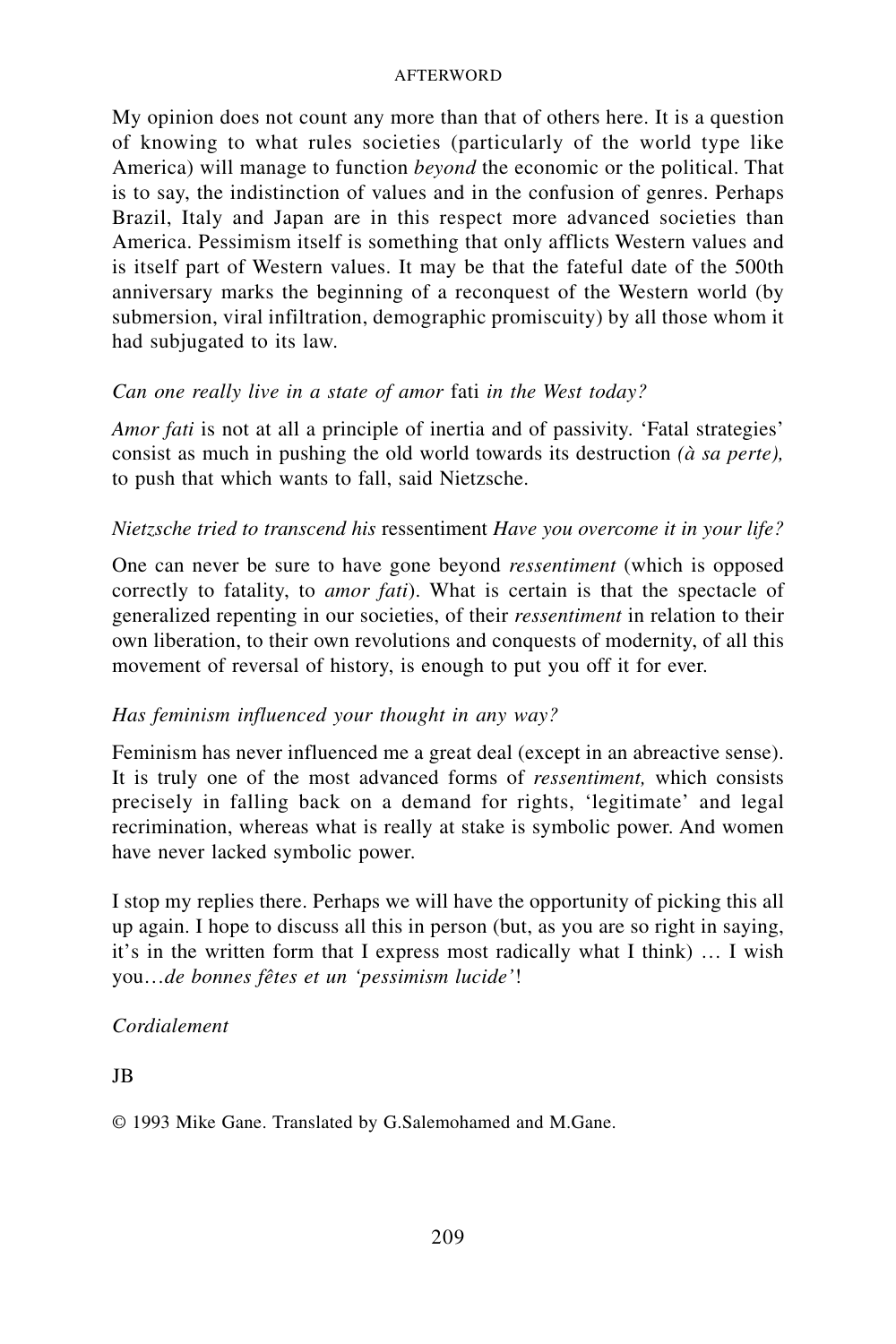## SUGGESTED FURTHER READING

Mike Gane, *Baudrillard: Critical and Fatal Theory,* London: Routledge, 1991.

- Mike Gane, *Baudrillard's Bestiary. Baudrillard and Culture,* London: Routledge, 1991.
- Douglas Kellner, *Jean Baudrillard. From Marxism to Post-Modernism and Beyond,* Cambridge: Polity, 1989.
- Julian Pefanis, *Heterology and the Postmodern. Bataille, Baudrillard and Lyotard,* Durham and London: Duke University Press, 1991.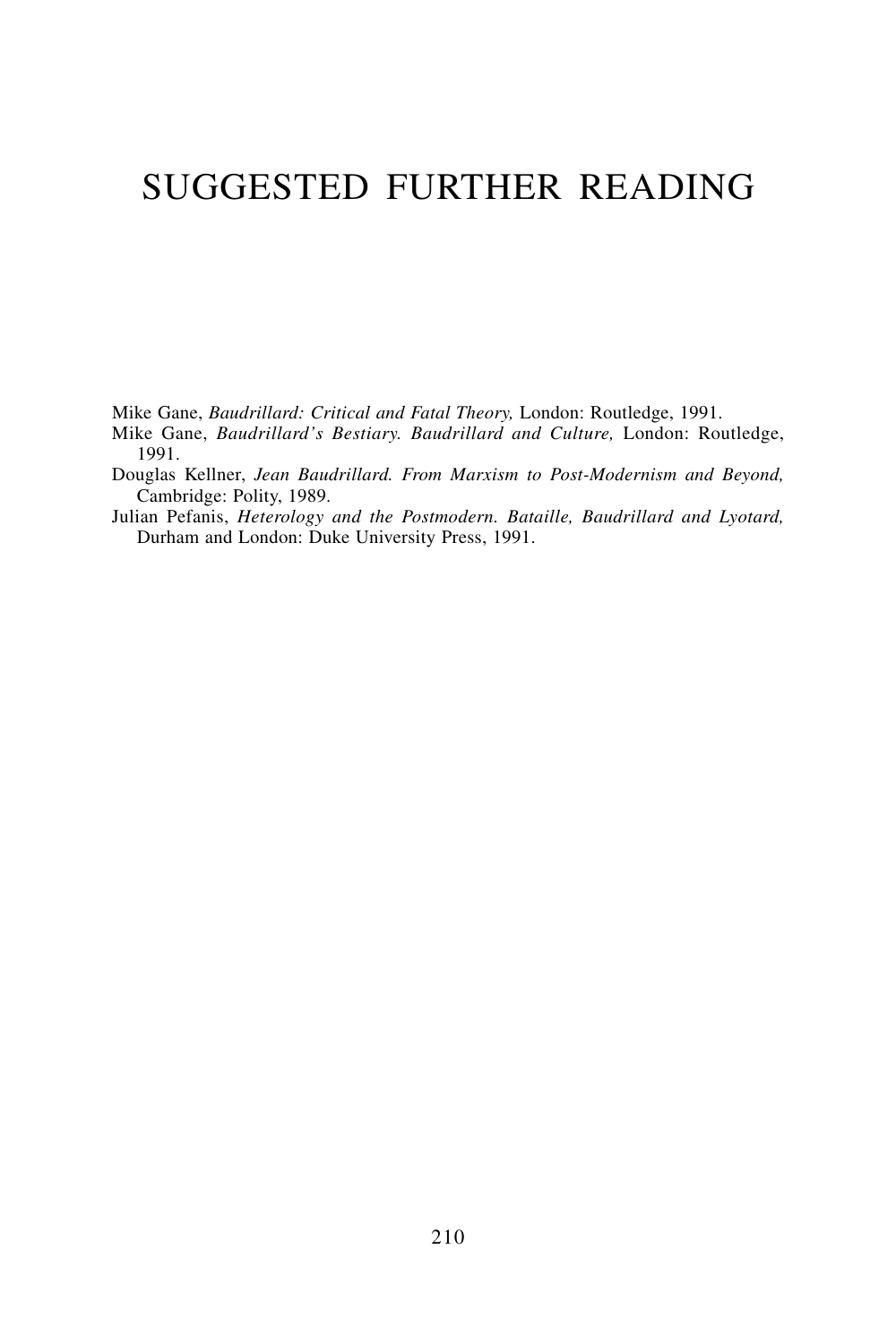## BIBLIOGRAPHY

This is a bibliography of Baudrillard's works in French and English only. It does not include other language translations or interviews.

- 1962–3a 'Uwe Johnson: La Frontiére', in *Les Temps Modernes,* 1094–1107.
- 1962–3b 'Les Romans d'ltalo Calvino', in *Les Temps Modernes,* 1728–34.
- 1962–3c 'La Proie des Flammes', in *Les Temps Modernes,* 1928–37.
- 1967a 'Compte rendu de Marshall McLuhan: Understanding Media', in *L'Homme et la Société,* No. 5, 227–30.
- 1967b L'Ephémère est sans Doubte', in *Utopie,* 1, May, 95–7.
- 1968 *Le Système des Ob jets,* Paris: Denoel.
- 1969a 'le Ludique et le Policier', in *Utopie,* nos 2–3, 3–15.
- 1969b 'La Practique Sociale de la Technique', in *Utopie,* nos 2–3, 147–55.
- 1969c 'La Morale des Objets. Fonction—Signe et Logique de Class', in *Communications,* 13, 23–50 (in 1972 and 1981b).
- 1969d 'La Genèse Idéologique des Besoins', in *Cahiers Internationaux de Sociologie,* July-Dec., 45–68 (in 1972 and 1981b).
- 1970 *La Société de Consommation,* Paris: Gallimard.
- 1972 *Pour une Critique de I'Economic Politique du Signe,* Paris: Gallimard (in translation 1981b).
- 1973 *Le Miroir de la Production,* Tournail: Casterman (in translation 1975a).
- 1975a *The Mirror of Production,* St Louis: Telos.
- 1975b 'Langages de Masse', in *Encyclopaedia Universalis,* Vol. 17, Organum, 394–7, Paris.
- 1976a *L'Echange Symbolique et la Mort,* Paris: Gallimard.
- 1976b 'Conversations à batons (in-) interrompus avec Jean Baudrillard', in *Dérive,* 5–6, 70–97.
- 1976c 'La Réalité dépasse l'Hyperrealism', in *Revue d'Esthétique,* 1, 139–48.
- 1976d 'L'Economie Politique des Signes', in *Traverses,* 1.
- 1976e 'Le Crépuscule des Signes', in *Traverses,* 2.
- 1976f 'La Mode ou la Feerie du Code', in *Traverses,* 3.
- 1976g 'Crash', in *Traverses,* 4, May, 24–9.
- 1977a *L'Effet Beaubourg: Implosion et Dissuasion,* Paris: Galilee (in translation 1982c).
- 1977b *Oublier Foucault,* Paris: Galilee (in translation 1987c).
- 1978a 'Territoire et Métamorphoses', in *Traverses,* 8.
- 1978b 'La Précession des Simulacres', in *Traverses,* 10, 3–37.
- 1978c 'Quand on Enléve Tout, II ne Reste Rien', in *Traverses,* 11, 12–15.
- 1978d *L'Ange de Stuc,* Paris: Galilee.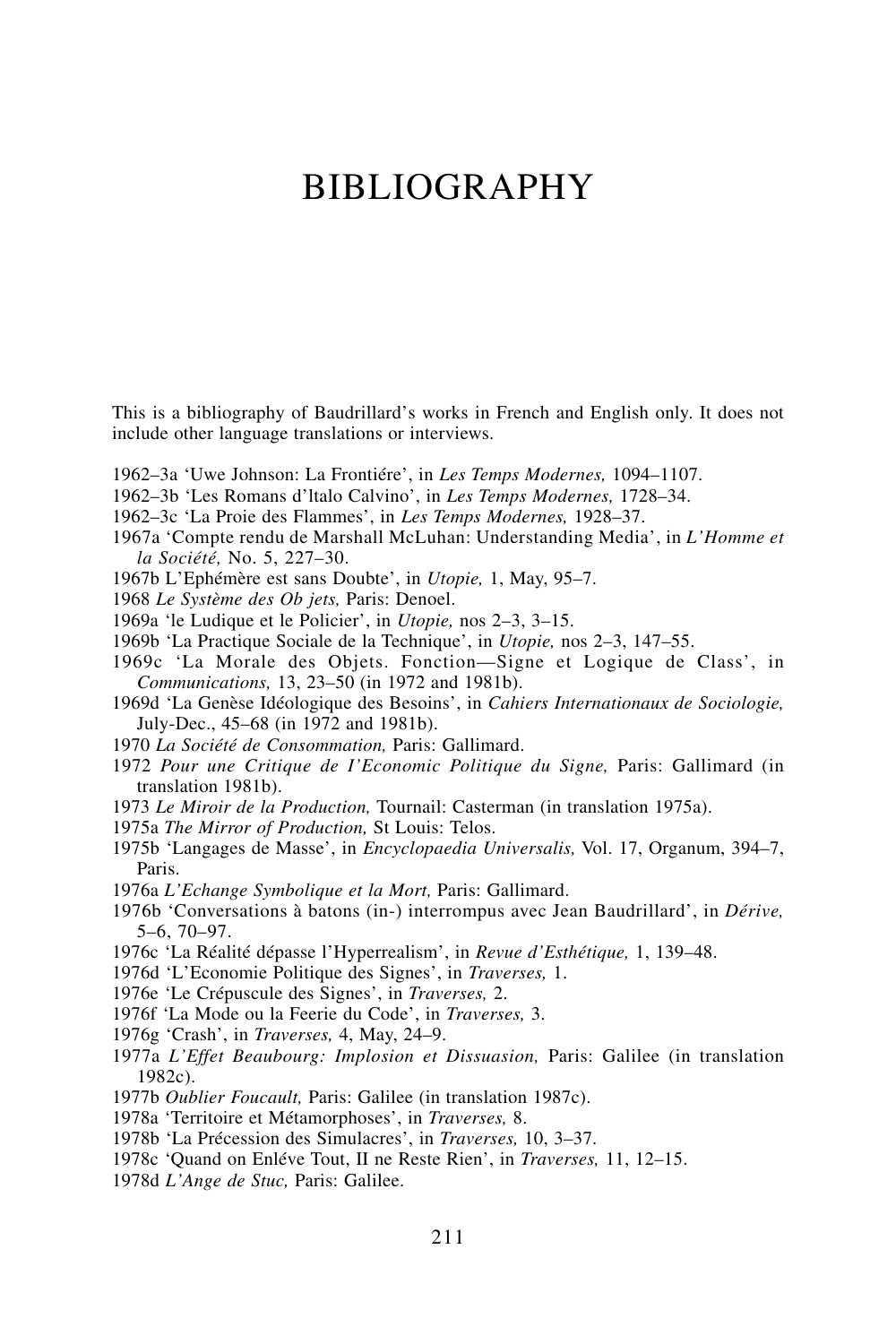#### BIBLIOGRAPHY

- 1978e *A l'Ombre des Majorités silencieuses, ou la fin du Social, F*ontenay–sous–Bois: Cahiers d'Utopie (in translation 1983a).
- 1979a *De la Seduction,* Paris: Denoel–Gonthier (in translation 1990a).
- 1979b 'Rituel—Loi—Code', in M.Maffesoli and A.Bruston (eds) *Violence et Transgression,* Paris: Anthropos.
- 1979c 'Clone Story ou L'Enfant Prothèse', in *Traverses,* Nos 14/15, April 1979, 143–8.
- 1979d 'Holocaust', in *Cahiers du Cinema,* No.302, July–August, 72.
- 1979e 'L'Ecliptique du Sexe', in *Traverses,* 17, Nov., 2–30.
- 1980a 'La Fin de la Modernité ou L'Ere de la Simulation', in *Encyclopaedia Univer– salis,* 1980 Supplement, 8–17.
- 1980b 'Desert for Ever', in *Traverses,* No. 19, 54–8.
- 1980c *La Seduction* (with C.Ackerman, J.–Y.Bosseur and S.Collin), Paris: Aubier.
- 198la S*imulacres et Simulation,* Paris: Galilee.
- 1981b *For a Critique of the Political Economy of the Sign,* St Louis: Telos (trans– lation of 1972).
- 1981c 'Beyond the Unconscious: The Symbolic', in *Discourse,* 3, 60–87 (part translation of 1976a).
- 1981d 'La Cérémonie du Monde', in *Traverses,* 21–2, May, 27–36.
- 1981e 'Le Fatal ou L'lmminence Reversible', in *Traverses,* 23, Nov., 24–40.
- 1981f 'Fatality or Reversible Imminence: Beyond the Uncertainty Principle', in *Social Research,* 49, 2, 272–93 (translation of 1981 e).
- 1982a 'Histoires de Voir: Jean Baudrillard' (interview), in *Cinématographe,* July– August, 39–46.
- 1982b 'Otage et Terreur: L'Echange Impossible', in *Traverses,* 25, June, 2–13.
- 1982c 'The Beaubourg Effect: Implosion and Deterrence', in *October,* 20, Spring, 3–13 (translation of 1977a).
- 1983a *In the Shadow of the Silent Majorities,* New York: Semiotext(e) (translation of 1978e).
- 1983b *Les Strategies Fatales,* Paris: Grasset.
- 1983c 'What are you doing after the orgy?', in *Traverses,* 29, October, 2–15.
- 1983d 'Les Seductions de Baudrillard' (interview), in *Magazine Littéraire,* 193, March, 80–5.
- 1983e *Please Follow Me* (with Sophie Calle: Suite Venitienne), Paris: Editions de l'Etoile.
- 1983f *Simulations,* New York: Semiotext(e) (part translation of 198la).
- 1983g 'De la Croissance a l'Excroissance', in *Débat,* 23, January.
- 1983h 'What are you doing after the orgy?', in *Artforum,* October, 42–6.
- 1983i 'Is Pop an Art of Consumption?', in *Tension,* 2, 33–5.
- 1983j 'The Ecstasy of Communication', in H. Foster (ed.) *The Anti–Aesthetic,* Port Townsend: Bay Press.
- 1983k 'Le crystal se venge: une interview avec Jean Baudrillard', in *Parachute,* June– August, 126–33.
- 19831 'Nuclear Implosion', in *Impulse,* Spring–Summer, 9–13.
- 1983m 'Sur le "Look Generation "' (interview), in *Nouvel Observateur,* February, 18, 50.
- 1983n Interview, in *Psychologic,* May, 65–8.
- 1984a Interview, in *Cinema 84,* January, 16–18.
- 1984b 'Astral America', in *Artforum,* September, 70–4.
- 1984c Interview: 'Game with Vestiges', in *On the Beach,* 5, Winter, 19–25.
- 1984d 'L'Enfant–Bulle', in *Traverses,* 32, Sept., 15–17.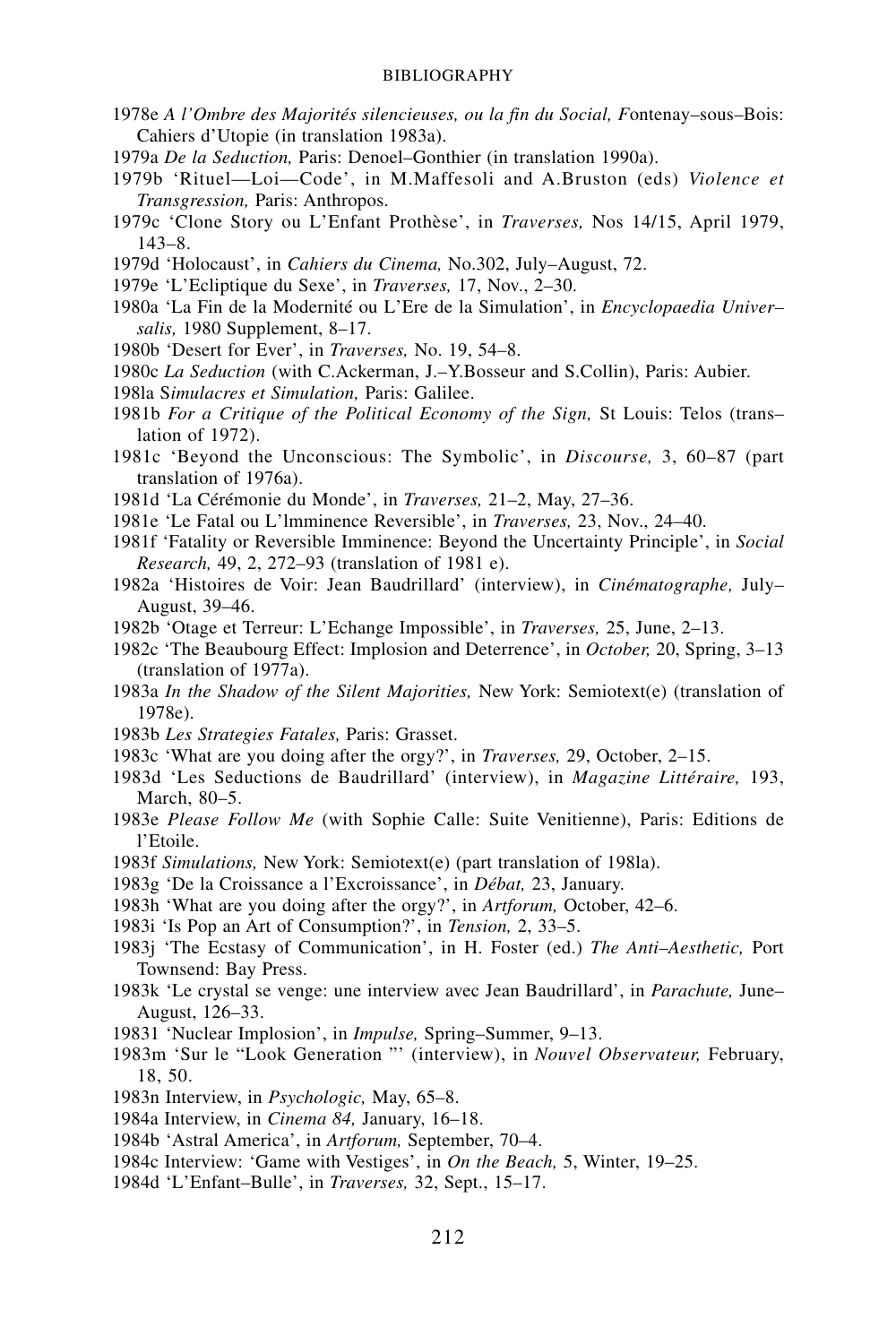- 1984–5a 'Intellectuals, Commitment, and Political Power', in *Thesis Eleven,* 10–11, 166–73.
- 1984–5b 'Une conversation avec Jean Baudrillard', in *UCLA French Studies,* 2–3,  $1 - 22$ .
- 1985a *La Gauche Divine,* Paris: Grasset.
- 1985b 'The Masses: The Implosion of the Social in the Media', in *New Literary History,* 16, 3, 577–89.
- 1985c The Child in the Bubble', in *Impulse,* 11, 4, 13.
- 1985d 'L'an 2000 ne passera pas', in *Traverses,* 33–4, 8–16.
- 1985e 'Modernité', in *Encyclopaedia Universalis,* Vol. 10, 139–41.
- 1986a *Amérique,* Paris: Grasset (in translation 1988a).
- 1986b *Passage, Marite Bonnal: photos JB,* Paris: Galilee.
- 1986c 'Clone Boy', in *Z/G,* No. 11, 12–13.
- 1986d 'The realised Utopia, America', in *French Review,* 60, 2–6.
- 1986e 'Le Puissance du Dégoût', in *Traverses,* 37, April, 4–13.
- 1986f 'L'Amerique comme Fiction', interview with J.Heric and Guy Scarpetta, in *Art Press,* 103, May, 40–2.
- 1986g 'Interview with Jean Baudrillard', by Catherine Francbin (translation by Nancy Blacke), in *Art Flash,* October-November.
- 1987a *L'Autre par lui-même,* Paris: Galilee (translation 1988c).
- 1987b *Cool Memories,* Paris: Galilee.
- 1987c *Forget Foucault,* New York: Semiotext(e) (translation of 1977b and includes interview 'Forget Baudrillard').
- 1987d *The Evil Demon of Images,* Annandale: Power Institute.
- 1987e 'When Bataille attacked the Metaphysical Principle of Economy', in *Canadian Journal of Political and Social Theory,* 11,3, 57–62.
- 1987f 'Modernity', in *Canadian Journal of Political and Social Theory,* 11, 3, 63–73.
- 1987g 'The Year 2000 Has Already Happened', in *Body Invaders,* A. and M.Kroker (eds), London: Macmillan, 35–44.
- 1987h 'Le Xerox et l'Infinie', in *Traverses,* 44–5, 18–22.
- 1987i 'Nous sommes tous des Transsexuals', in *Liberation,* 14 October, 4.
- 1987j 'Au-dela du Vrai et du Faux, ou le Malin génie de l'image', in *Cahiers Internationaux de Sociologie*, Vol. 82, 139–45.
- 1987k 'A perverse logic and drugs as exorcism', in *UNESCO Courier,* 7*,* 7–9.
- 1987l 'Amérique', in *Literary Review,* 30, 3, 475–82.
- 1987m 'Softly, Softly', in *New Statesman,* 113, 6 March, 44.
- 1987n 'USA 80s, and Desert Forever', in *Semiotexte USA.* New York: Autonomedia, pp. 47–60 and 135–7.
- 1988a *America,* London: Verso (translation of 1986a).
- 1988b *Jean Baudrillard. Selected Writings,* Cambridge: Polity.
- 1988c *The Ecstasy of Communication,* New York: Semiotext(e) (translation of 1987a).
- 1988d Interview 'Jean Baudrillard', in *Block,* 14, 8–10.
- 1988e *Please Follow Me* (with Sophie Calle: Suite Venitienne), Seattle: Bay Press (translation of 1983e).
- 1988f *Xerox to Infinity,* London: Touchepas (translation of 1987h).
- 1988g 'Necrospective autour de Martin Heidegger', in *Libération,* 27 January, 2.
- 1988h 'Eloge d'un Krach virtuel', in *Liberation,* 2 March, 6.
- 1988i 'L'économie virale', in *Liberation, 9* November, 6.
- 1988j 'Hunting Nazis and Losing Reality', in *New Statesman,* 19 February, 16–17.
- 1988k Interview: 'America as Fiction', in *Eyeline,* 5, June, 24–5 (translation of 1986f).
- 1989a 'The Anorexic Ruins', in D.Kamper and C.Wulf (eds) *Looking Back on the End of the World,* New York: Semiotext(e), 29–45.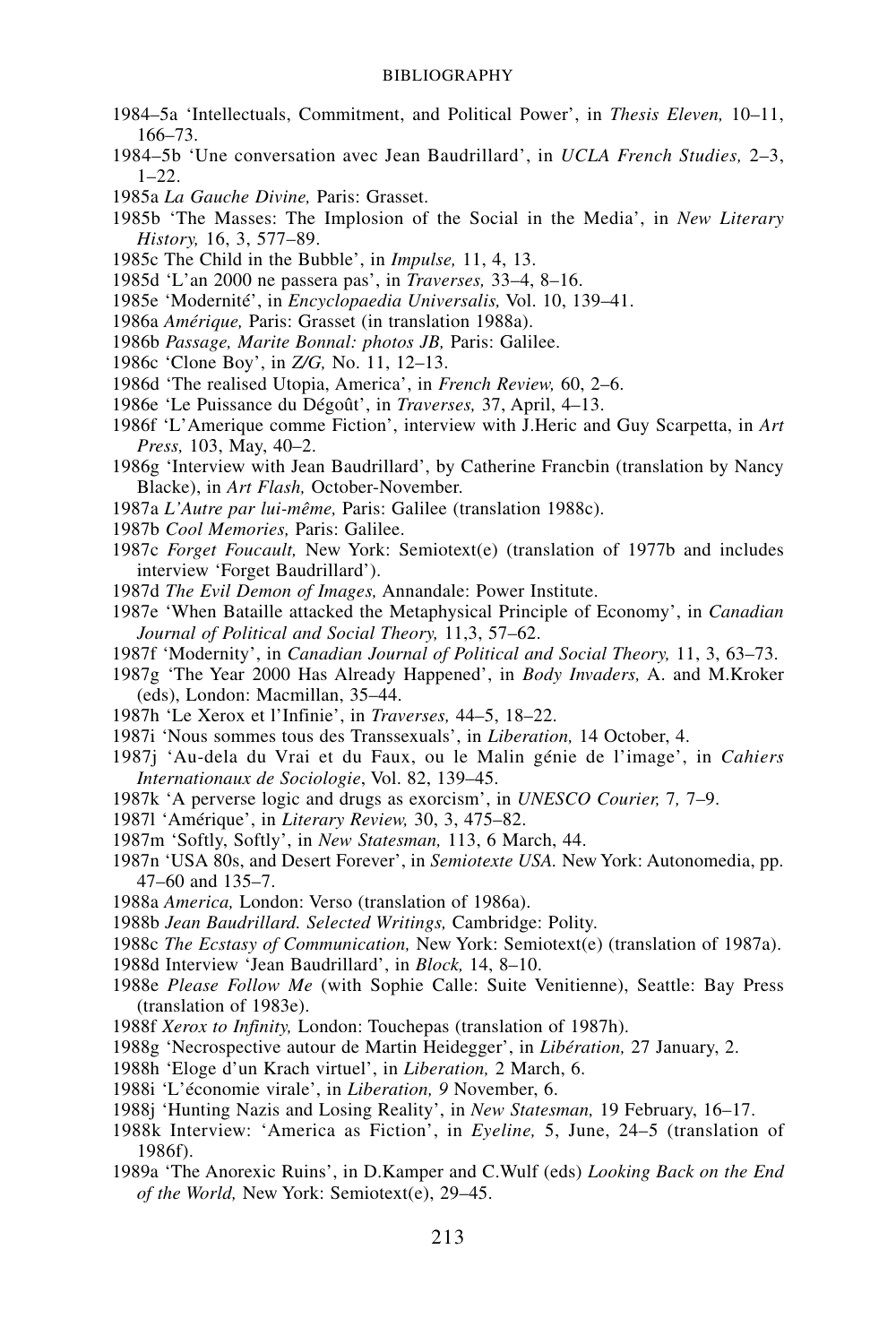- 1989b 'The End of Production', in *Polygraph,* 2/3, 5–29 (part translation of 1976a).
- 1989c 'Politics of Seduction', interview with Baudrillard, in *Marxism Today,* January, 54–5.
- 1989d 'Panic Crash!' In A.Kroker, M.Kroker and D.Cook (eds) *Panic Encyclopaedia,* London: Macmillan, 64–7.
- 1989e 'An Interview with Jean Baudrillard' (Judith Williamson), in *Block,* 15, 16–19.
- 1989f 'La Dépressurisation de l'Occident', in *Liberation,* 14 March, 10.
- 1989g 'Décongelation de l'Est et fin de l'Histoire', in *Libération,* 15 December, 5.
- 1989h Interview with John Johnston, in *Art Papers,* Jan.-Feb., 4–7.
- 1990a *Seduction,* London: Macmillan (translation of 1979a).
- 1990b *La Transparence du Mal. Essai sur les Phénomènes Extrêmes,* Paris: Galilee.
- 1990c *Cool Memories,* London: Verso (translation of 1987b).
- 1990d *Cool Memories II,* Paris: Galilee.
- 1990e *Revenge of the Crystal. Selected Writings on the Modern Object and its Destiny, 1968–1983,* London: Pluto.
- 1990f 'Le Snobisme Machinal', in *Les Cahiers du Musée National d'Art Moderne,* Winter, 1990, 35–43.
- 1990g 'L'Hystéresie du Millénium', in *Débat,* No. 60, May-August, 65–73.
- 1990h *Andy Warhol: Silk Screens from the Sixties* (translated from English, P. Bauthinon). Schmirer-Mosel.
- 1990i *Fatal Strategies,* London: Pluto.
- 1990j 'L'Ere de Facticité', in L.Sfez and G.Coutlee (eds) *Technologies et Symboliques de la Communication,* Grenoble: Presses Univ. de Grenoble.
- 1990k 'Fractal Theory: Baudrillard and the Contemporary Arts', interview with N.Zurbrugg, in *Eyeline,* 11, August, 4–7.
- 1991a 'La Guerre du Golfe n'aura pas lieu', in *Libération,* 4 January, 5.
- 1991b 'The Reality Gulf', in the *Guardian,* 11 January, 25.
- 1991c 'La Guerre du Golfe a-t-elle vraiment lieu?' In *Liberation,* 6 February, 10.
- 1991d 'La Guerre du Golfe n'a pas eu lieu', in *Liberation,* 29 March, 6.
- 1991e *La Guerre du Golfe n 'as pas eu Lieu,* Paris: Galilee.
- 1991f Interview with Brigitte Lievre, in *Le Journal des Psychologues.*
- 1991g Interview with Anne Laurent: 'Cette bière n'est pas une bière', in *Théâtre/ Publique, Revue du Théâtre de Gennevilliers,* No. 100, July-August, 56–61.
- 1991h Interview with Nicole Czechowski: 'Paysage sublunaire et atonal', in *Le Pardon,* Editions Autrement, Paris.
- 1992a 'Transpolitics, Transsexuality, Transaesthetics', in *Jean Baudrillard,* W. Stearns and W.Chaloupka (eds), London: Macmillan, 9–26.
- 1992b 'Revolution and the End of Utopia', in *Jean Baudrillard,* W.Stearns and W.Chaloupka (eds), London: Macmillan, 233–42.
- 1992c 'Baudrillard Shrugs: a Seminar on Terrorism and the Media with Sylvere Lotringer and Jean Baudrillard' (edited by E.Johnson) in *Jean Baudrillard,* W.Stearns and W.Chaloupka (eds), London: Macmillan, 283–302.
- (in press) 'Conversation with Jean Baudrillard', in *Conversations with French Philosophers,* by Florian Rotzer, Atlantic Highlands: Humanities Press International.

Translations from German into French

Weiss, P. (1964) *Pointe de Fuite,* Paris: Seuil. Brecht, B. (1965) *Dialogues d'Exiles,* Paris: L'Arche.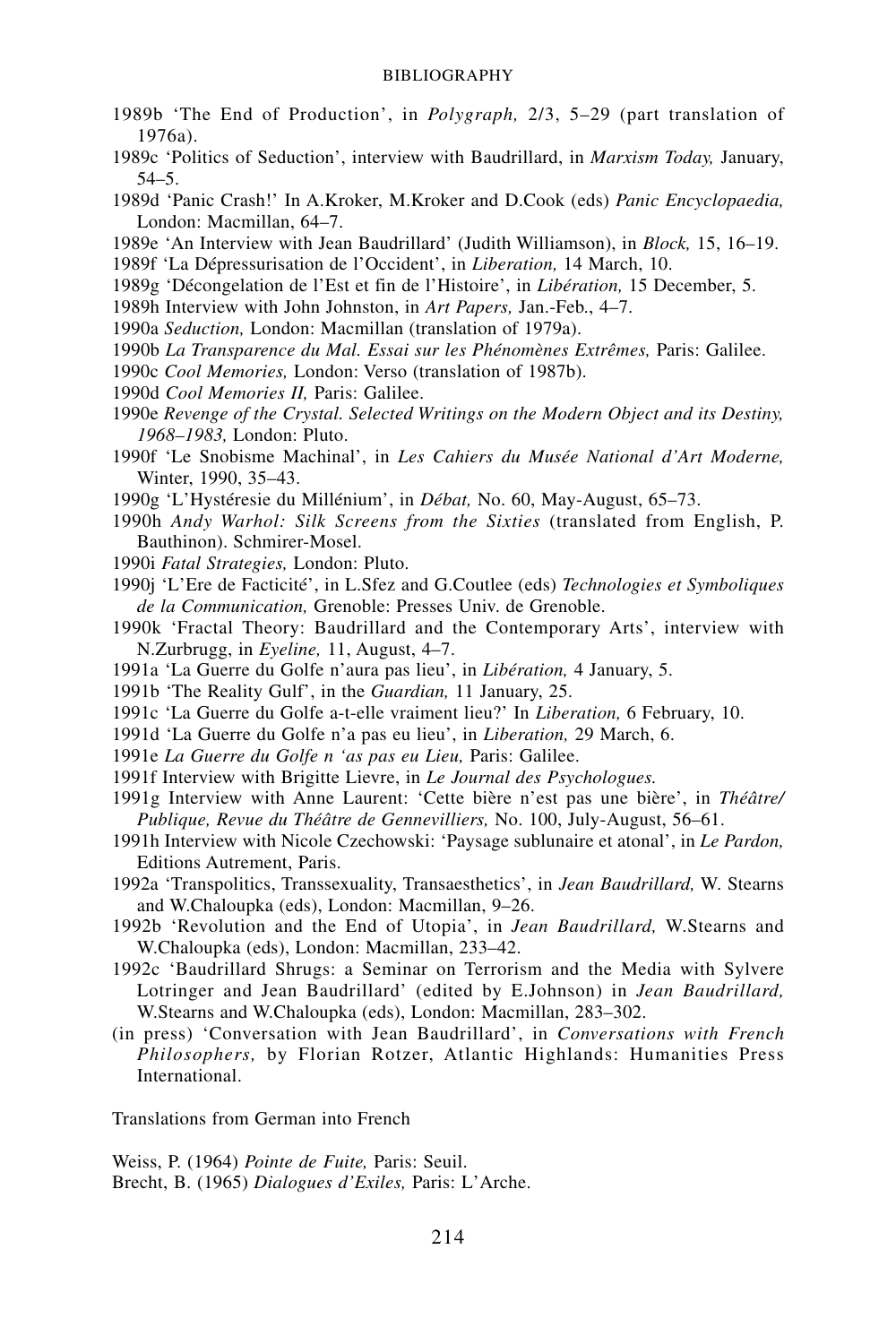#### BIBLIOGRAPHY

Weiss, P. (1965) *Marat/Sade,* Paris: Seuil.

Weiss, P. (1966) *L'Instruction,* Paris: Seuil.

- Weiss, P. (1968) *Chante du Fantoche Lusitanien,* Paris: Seuil.
- Weiss, P. (1968) *Discours sur la genèse et le déroulement de la très longue guerre de liberation du Vietnam,* Paris: Ains.
- Muhlmann, W. (1968) *Messianismes révolutionnaires du tiers monde,* Paris: Gallimard.
- Marx, K. and Engels, F. (1971) *L'ldéologie Allemande* (translated with H.Auger, G.Badia and R.Cartelle), Paris: Editions Sociales.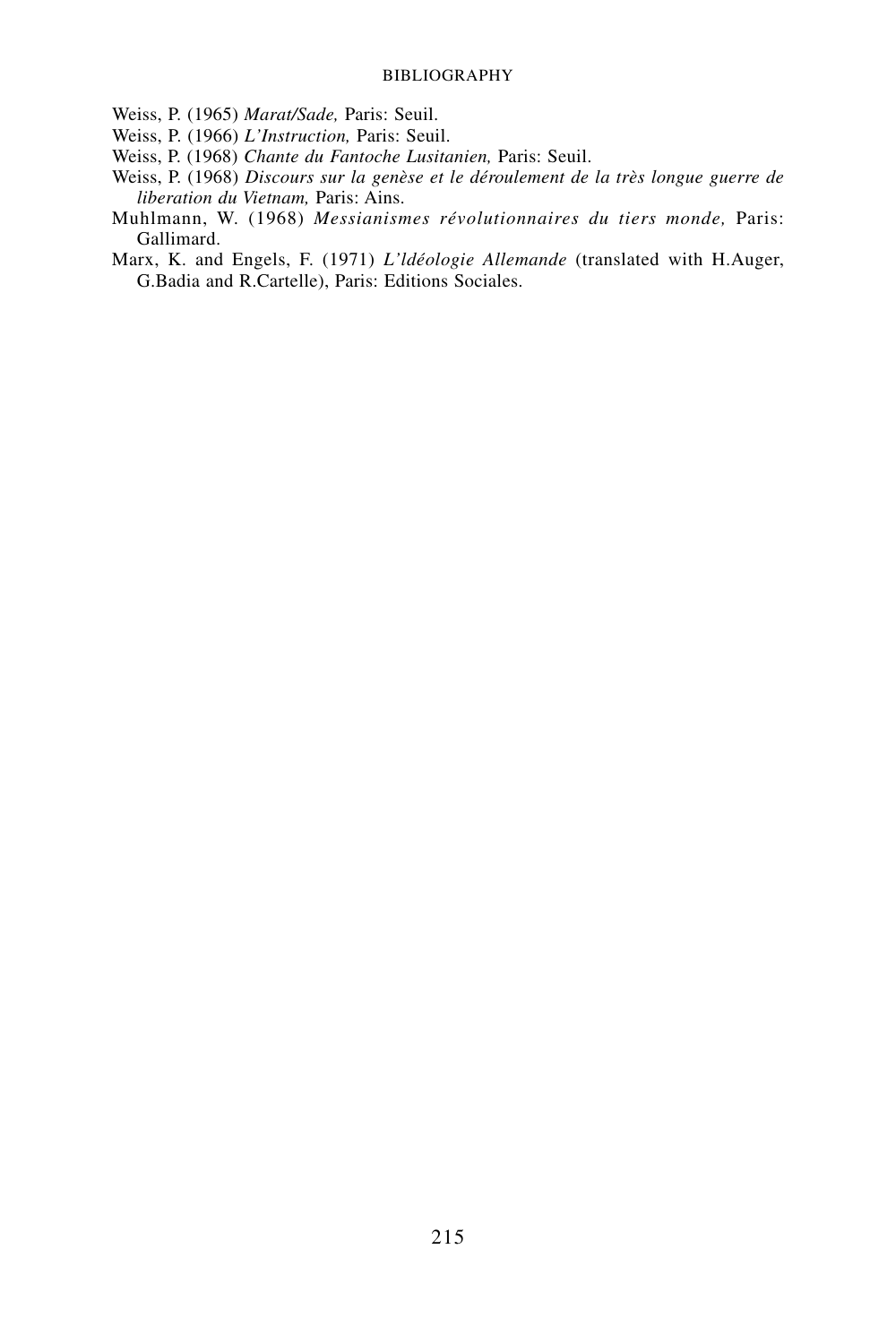## NAME INDEX

Adorno, T. 15, 138 Althusser, L. 206 Altman, R. 34 Antonioni, M. 161 Arnaud, M. 19, 199–205 Bacon, F. (writer) 15 Bacon, F. (artist) 149 Bader, F. 104 Balzac, H. 42 Barthes, R. 2, 15, 20, 181, 203 Bataille, G. 3, 21, 107, 122, 166 Baudelaire, C. 54, 65, 93, 148, 157 Bellavance, G. 50–66 Benjamin, W. 54, 146, 148 Borges, J.L. 162 Bourdieu, P. 1, 63 Brecht, B. 2, 180, 182 Breton, A. 169 Brummell, B. 114 Burroughs, W. 104, 114, 167 Cage, J. 167 Calle, S. 119 Calvino, I. 2 Canetti, E. 99, 118, 124, 159, 192, 204 Charbonnier, C. 29f Cholodenko, A. 136, 137, 140 d'Aurevilly, B. 42 Debord, G. 170 Deleuze, G. 1, 52, 58, 102, 103, 109, 126 Derrida, J. 1, 166, 199 Descartes, R. 139, 140 Dostoyevski, F. 2

Duby, G. 1 Duchamp, M. 157 Durkheim, E. 203 Eco, U. 153 Eribon, D. 2 Fellini, F. 161 Flaubert, G. 195 Foucault, M. 1, 73, 77, 89, 90, 101, 102, 124, 126, 185, 199 Freud, S. 37, 58, 59, 101, 140, 160, 177, 203 Gabin, J. 33 Gablik, S. 156, 157 Giscard d'Estaing, V. 64, 115 Godard, J.L. 34, 188 Gorbachev, M. 208 Guattari, F. 102, 126 Guillemot, F. 43–9 Halley, P. 156 Hegel, G. 25, 55, 92, 109 Heidegger, M. 159, 160, 161 Henric, J. 131–5 Holderlin, F. 21, 37, 54 Hussein, S. 8, 194 Johnson, U. 2 Johnston, J. 156–64 Johnstone, S. 152–5 Kelly, D. 136–42 Khomeini, Ayatollah 169 Kierkegaard, S. 50 Kleist, H. 21 Koons, J. 156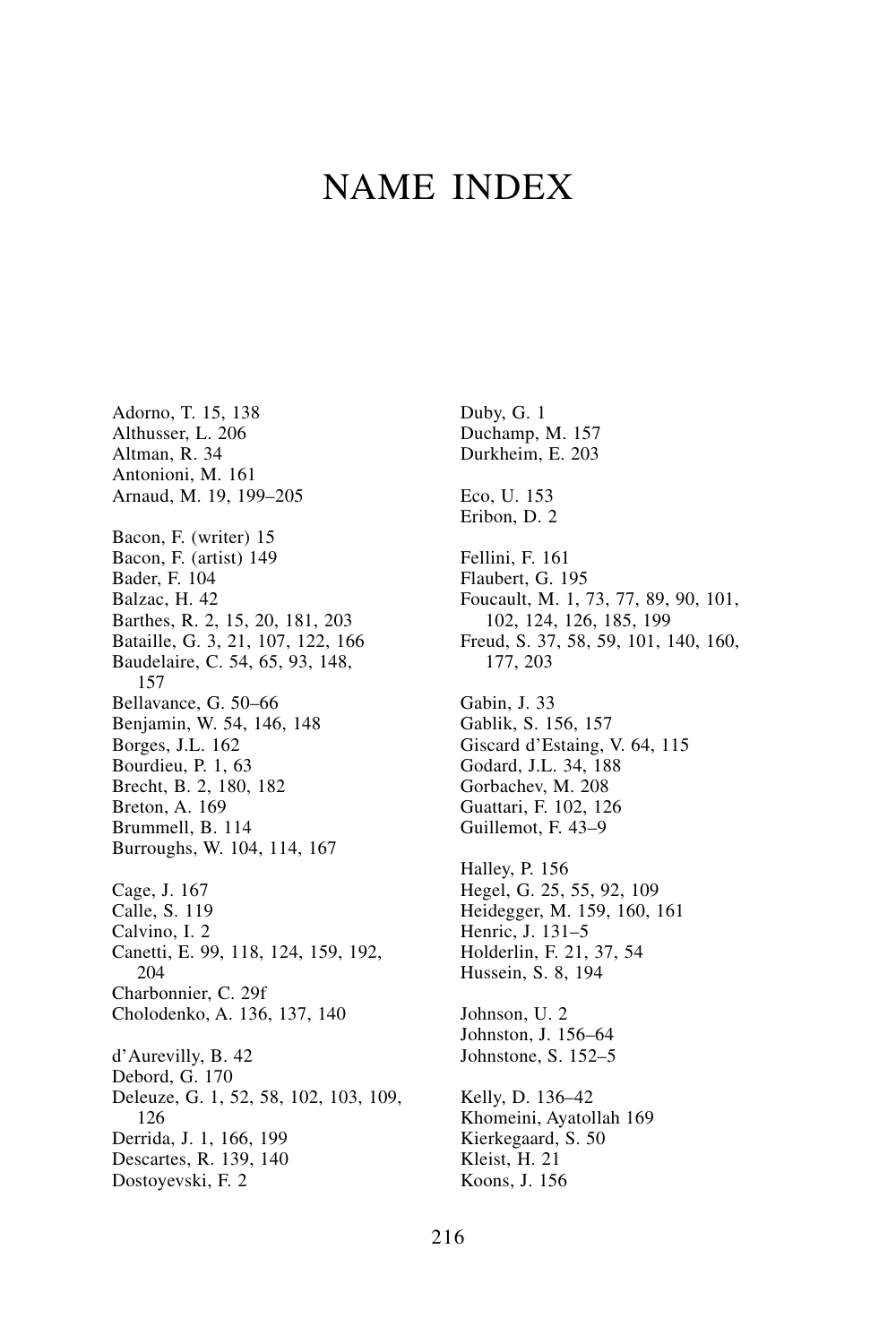Kristeva, J. 83 Kubrick, S. 34 Lacan, J. 59, 83, 141 Lasch, C. 82 Laurent, A. 180–90 Lefebvre, H. 2, 204 Le Pen, J.M. 176, 208 Levine, S. 156 Lévi-Strauss, C. 125 Lotringer, S. 9, 11, 99–127, 199 Lyotard, J.F. 22, 167, 204 McCallum, A. 156 Machiavelli, N. 119 McLuhan, M. 2, 82, 87, 88, 89, 90, 93, 145 Marcuse, H. 2 Marx, K. 3, 20, 37, 53, 59, 101, 160, 181, 205 Mauss, M. 3, 106, 181, 203 Mele, S. 81–92 Mitterrand, F. 115 Mondrian, P. 156 Moore, S. 152–5 Morgan, M. 31 Morin, E. 204 Muhlmann, W. 2 Nietzsche, F. 2, 4, 6, 21, 37, 40, 53, 54, 121, 136, 137, 142, 159, 177, 181, 203, 209 Pivot, B. 12 Pollack, J. 167

Reagan, R. 162 Reichenbach, F. 29 Renoir, A. 156 Rilke, R.M. 125 Rimbaud, A. 21, 204 Rotman, B. 7 Rousseau, J.J. 178 Roussel, R. 189 Ruiz, R. 30 Rushdie, S. 169 Sartre, J-P. 2, 20, 74, 77, 131, 204 Scarpetta, G. 131–5 Schopenhauer, A. 15, 21 Serres, M. 204 Shevtsova, M. 72–80 Soutif, D. 43–9 Styron, W. 2 Thatcher, M. 208 Titmarsh, M. 81–94 Tolstoy, L.N. 6 Vidal, G. 208 Virilio, P. 91, 92, 104, 115, 116, 117, 118, 189 Wahl, F. l Warhol, A. 20, 149, 157, 166, 195 Weber, M. 4, 6, 8 Weiss, P. 2 Wenders, W. 34, 161 White, K. 38 Zurbrugg, N. 165–71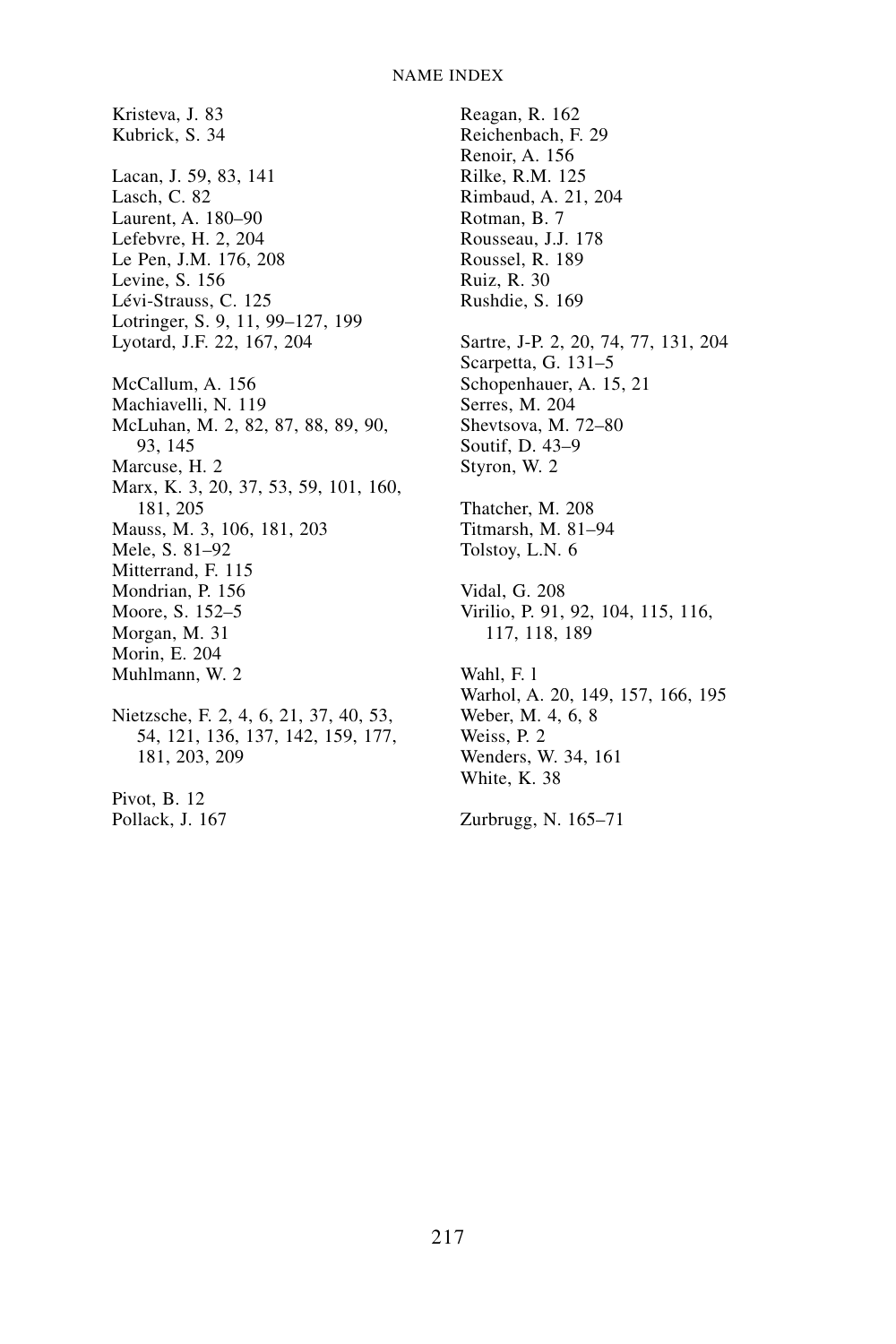## SUBJECT INDEX

advertising 114, 150 aesthetics 23, 24f, 55, 56, 134, 149, 157, 158, 165, 167 Africa 194 Algerian War 2, 20, 183 alienation 41, 87, 113, 114, 172, 173 alterity 7, 173 Althusserians 2 ambience 5 America 31, 45, 53, 92, 131ff, 152ff, 159ff; cinema and 134 *amor fati* 209 analysis 65, 138 anti-simulacra 81 anti-sociology 53, 68, 81f, 106 aphorism 15, 171 architecture 4, 94, 95, 143, 186 Arizona (biosphere) 186 art 24, 31, 55, 60, 92, 132, 147, 149, 156, 163, 165f, 189, 193 artifice 65 atheism 137 aura 165 Auschwitz 160 Australia 81 Autonomia movement 120 Aztecs 194

Baudrillard, works cited: *Le Système des Objets* (1968) 2, 51, 172; *La Société de Consommation* (1970) 2; *For a Critique* (1972) 3, 81, 87; *The Mirror of Production* (1973) 3, 81, 101; *L'Échange Symbolique et la Mort (l976)* 3*,* 57, 58, 189; *Forget Foucault* (1977) 86; *L'Ange de Stuc* (1978) 5, 166; *In the Shadow of the Silent Majorities*

(1978) 84, 87; *De la Séduction* (1979) 5, 40, 137, 142; *Fatal Strategies* (1983) 6, 36f, 158, 162; *La Gauche Divine* (1985) 155; *America* (1986) 7, 131f, 152f, 162, 189; *Cool Memories* (1987) 7, 179, 184; *La Transparence du Mal* (1990) 7, 184; *Cool Memories II* (1990) 7, 14; *La Guerre du Golfe* (1991) 7, 180 Bauhaus 142, 143, 144 becoming-object 111 becoming-woman 111 behaviourism 105 body, the 3, 48, 61, 65 Brazil 188 California 131, 134 Canada 90 capitalism 2, 183, 184, 185 catastrophe 31, 40, 43f, 54, 91, 110, 112, 133, 137 challenge 39, 44, 56, 85, 122, 137, 159, 194, 205 chance 106 charm 105, 110 childhood 111 children 154 cinema 23, 29f, 68f class 2, 32, 79 commodity: absolute 55, 148, 173; exchange 3, 4 communication 56, 57, 60, 113, 144, 145, 146, 147, 173, 174, 200 computers 48, 82, 158 criticism, film 70f *Critique* 1 crystal, revenge of 51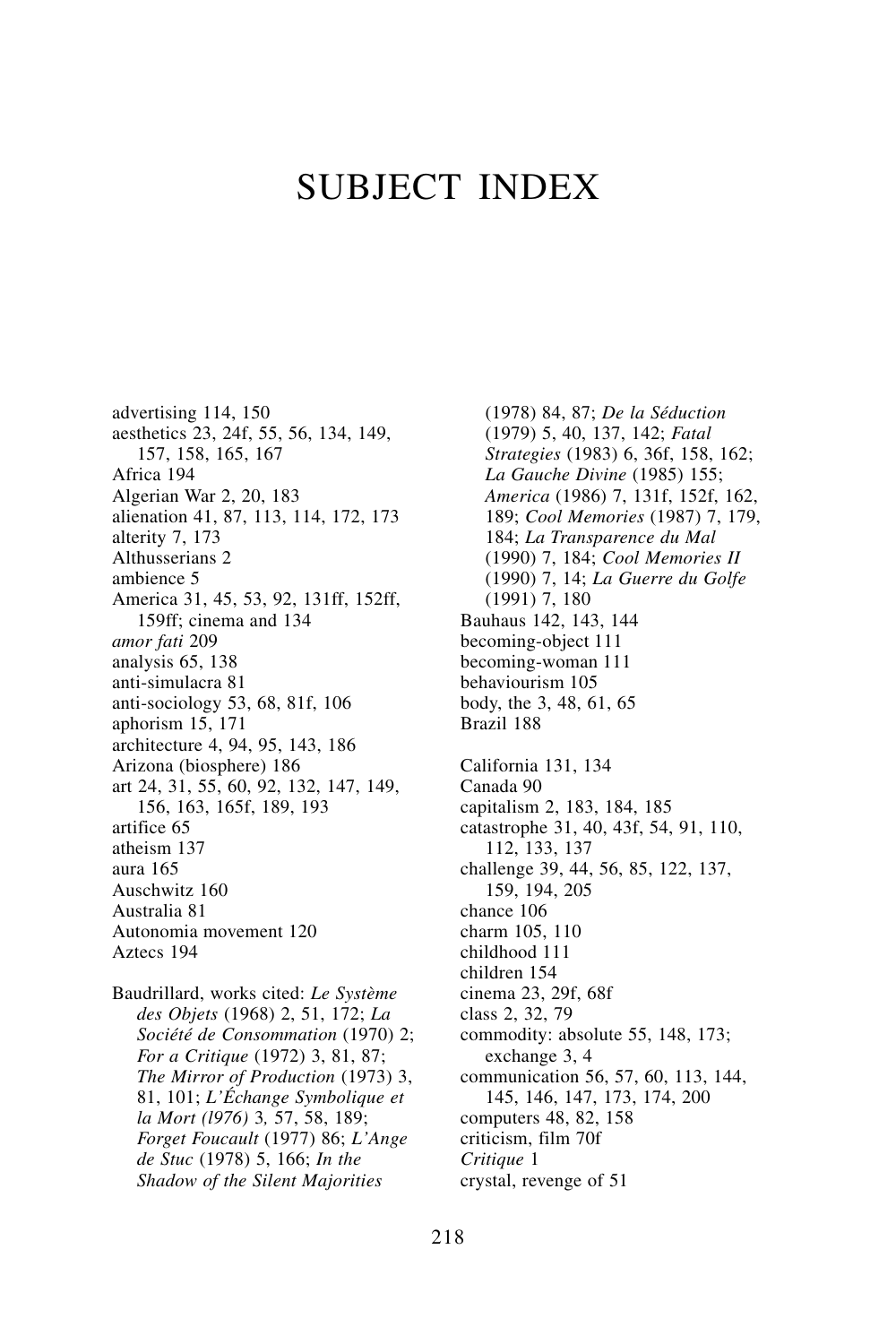culture 3, 15, 24, 31, 45, 66, 93, 105, 132, 152, 155, 161, 171 death 3, 86, 104 democracy 182 derision 46 desert 131, 153, 162, 189, 191 desire 5, 41, 44, 51–2, 101f, 106, 110 destiny 36, 52, 82, 119, 123, 141, 185; revenge of negative 192 determinism 150 devil's share 8, 104 dialectic 41, 54, 58, 86, 91, 93, 113, 183; negative (Adorno) 138; paradoxical (Brecht) 180 dialogue 200 difference 7, 65 disappearance 38, 55, 85, 88, 92, 103, 105, 124, 135, 185; of masses 88 doubt, Cartesian 139 duel 56, 85, 106 *l'ecriture féminine* 154 ecstasy, 6, 46, 99, 112; capital as 107; cool 32; distinction 49; fascination 85; fate as 107; message 85; music 85; panic 112; politics 6, 113; scene 6; sex 6; speed 107; state 6 eternal return 4, 53, 54 Europe 132, 152, 161 *L'Evénement du Jeudi* 1 event 90, 100, 108f, 160, 170, 174, 179; fate as 107 evil 6, 112, 136, 139, 173, 176, 178 excess 37, 59 expenditure *(dépense)* 20 expulsion 173 extremes 84, 115, 181 *Face* 10 fascination 84, 85 fascism 118, 160, 161, 182 fashion 5, 41f, 46, 63, 65, 95, 112f fate 6, 39, 45, 56, 106f, 173; *amor fati* 209 femininity 86, 110f, 154 feminism 47, 152 figurational art 193 finalities 37, 57, 99, 107, 179

forgiveness 192ff fragment 159, 179, 202 France, 80, 94 182 gambling 107, 124, 155 Germany 121, 160 giddiness 104, 105, 118, 123 Great Britain 208 green movement 152 Gulf War 7, 180f, 185, 188, 206f history, end of 95, 99, 132, 159, 179, 183; of the sign 141 Holland 34 Holocaust 69, 160 hope 152 hostage 106, 200 hyper-modernity 133 hyper-reaction 154 hyper-realism 55, 95 hyper-reality 4, 100, 142–3, 161; America and 152; cinema and 31; and screen 168; and television 69 hypertelia 43, 91, 163 illusion 44, 59, 62, 140, 143, 179, 184 immorality 36, 108, 136 indetermination 87, 101, 177 indifference 132, 175, 193, 196 information 88f, 91, 114, 144, 159 intellectuals 72ff, 113, 131, 153f, 181, 182 interviews 9ff, 199f Iran 185, 194 Iraq 181 irony 50, 63, 82, 114, 138, 158 Islam 185, 187, 207 Italy 34, 46, 67, 120, 121 Japan 187, 194 Las Vegas 29, 155 law 58, 109, 192f liberation, sexual 48 linearity 4, 58, 95, 99, 175 look, the 41ff

219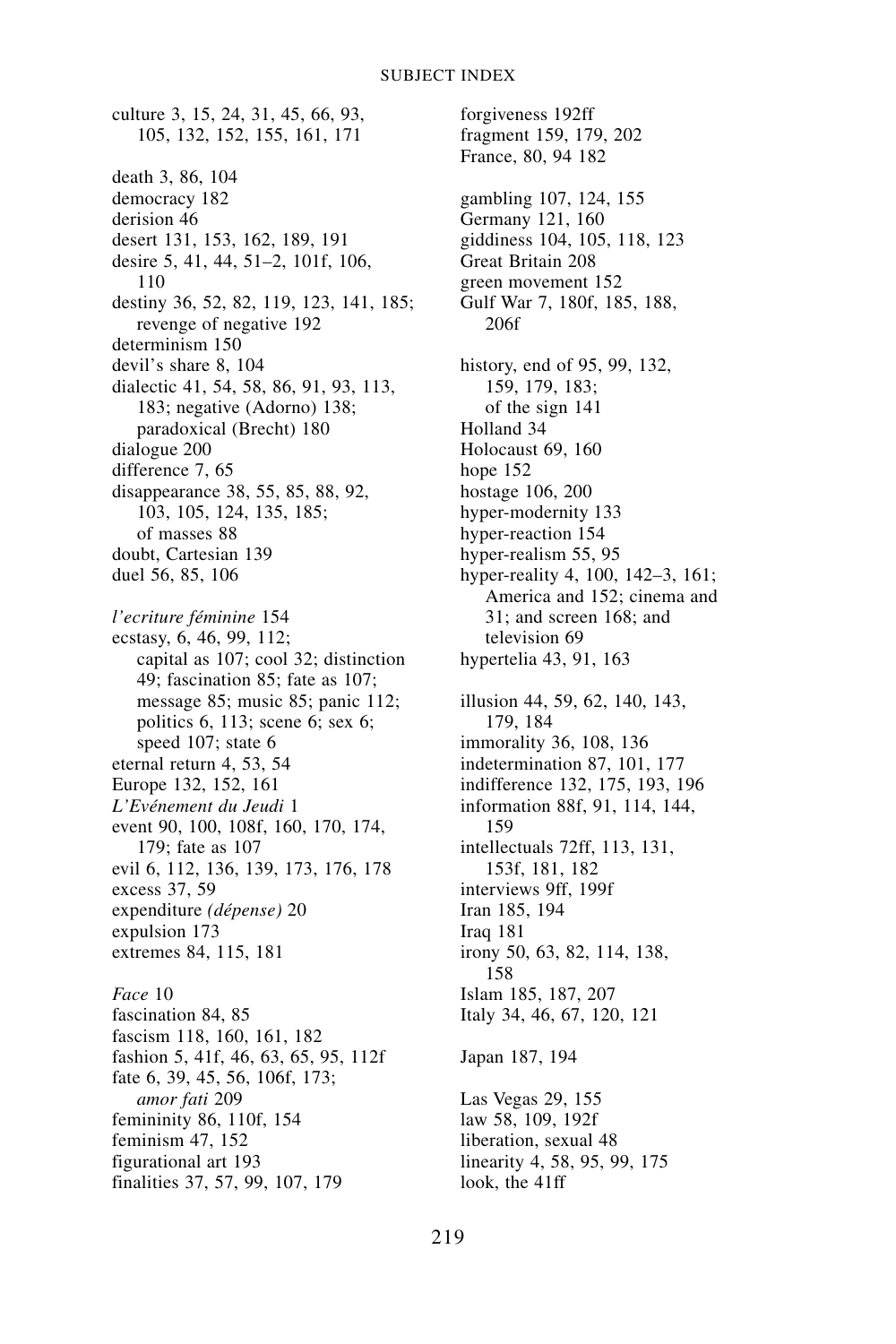Los Angeles 31, 34, 67 love, 13, 111, 154, 177 magic, passive 166 Manichaeism 139f, 176, 179, 185 Marxism 3, 20, 59, 172 masculine, the 47, 86, 111 mass, the 45, 52, 75, 76, 87, 90, 106, 147 mass media 44, 76, 82, 89, 113, 126, 142f, 147, 148f, 160, 200 May 1968, 48, 72, 74, 79, 81, 114, 118, 119, 155, 183 melancholy 54, 62, 179, 180 metalepsis 14 metamorphosis 41, 42, 54f, 102, 107, 113 metaphor 103 metastasis 103 military, the 103 miniskirt 42 mise en ab<sup> $\Diamond$ me 83</sup> modernity 53, 54, 82, 133 Mona Lisa 147 mutation 43, 100, 133 myth 30, 31, 118, 161 Nanterre 1, 2, 20 narcissism 41, 82, 111 narrative 56 need 2 neurophysiology 48 New York 41, 132, 153, 156, 166 nihilism 100, 132f nuclear weapons 49, 116 object 24, 51, 119, 172; fetishistic 109; passions 51; predestination of 158; pure 138 objectivity, radical 52 obscene, the 44, 47, 59f, 61, 62 observation, order of 167 orbital 107 order, new world 207, 208 overgrowth 37, 43 overproduction 43 panic 103, 104, 146 pataphysics 181 pathology 48, 145, 161 pathos, radical 53 peasant 15, 19, 30, 167

perversion 192, 196 pessimism 209 phallic exchange 4 philosophy 21, 43, 52, 131, 143, 160, 163 photography 23f, 168 poetry 21, 38, 56, 110, 142, 154, 166, 181 Poland 74, 121 politics 66, 77, 119, 133; writing as 181 Pompidou centre (Beaubourg) 4, 50, 65 postmodernism 21f, 53f, 82, 83, 92, 94, 133, 157; postmodern indetermination versus the transpolitical 163 potentialization 118, 158 power 54, 86, 89f, 114, 119, 141 pragmatism 105 production 3, 53, 85, 107, 141, 172 provocation 60, 82, 126f, 138, 153 psychoanalysis 45, 58, 68, 83, 101, 140, 173, 177 racism 135 radically 62, 101, 155, 182 rationalism 8 reality 6, 114, 122, 123, 131, 140f, 157, 205; loss of 103, 152; realization 184; virtual 4, 188, 207 referent, loss of 125, 142, 166 Reims 1, 33 religion 36, 133, 134 representation, crisis of 100, 141, 147 *Resistance* (Anti-Baudrillard) 153 *ressentiment* 4, 6, 209 reversibility 57f, 85, 106, 150, 177, 184, 185, 192 revolution 66, 133, 185, 196; French 133; Russian 205 ritual 30, 46, 61, 108 romanticism 21 romantics 50 rule 40, 59, 109, 116 sacrifice 153, 168, 196 science 48, 184, 192

220